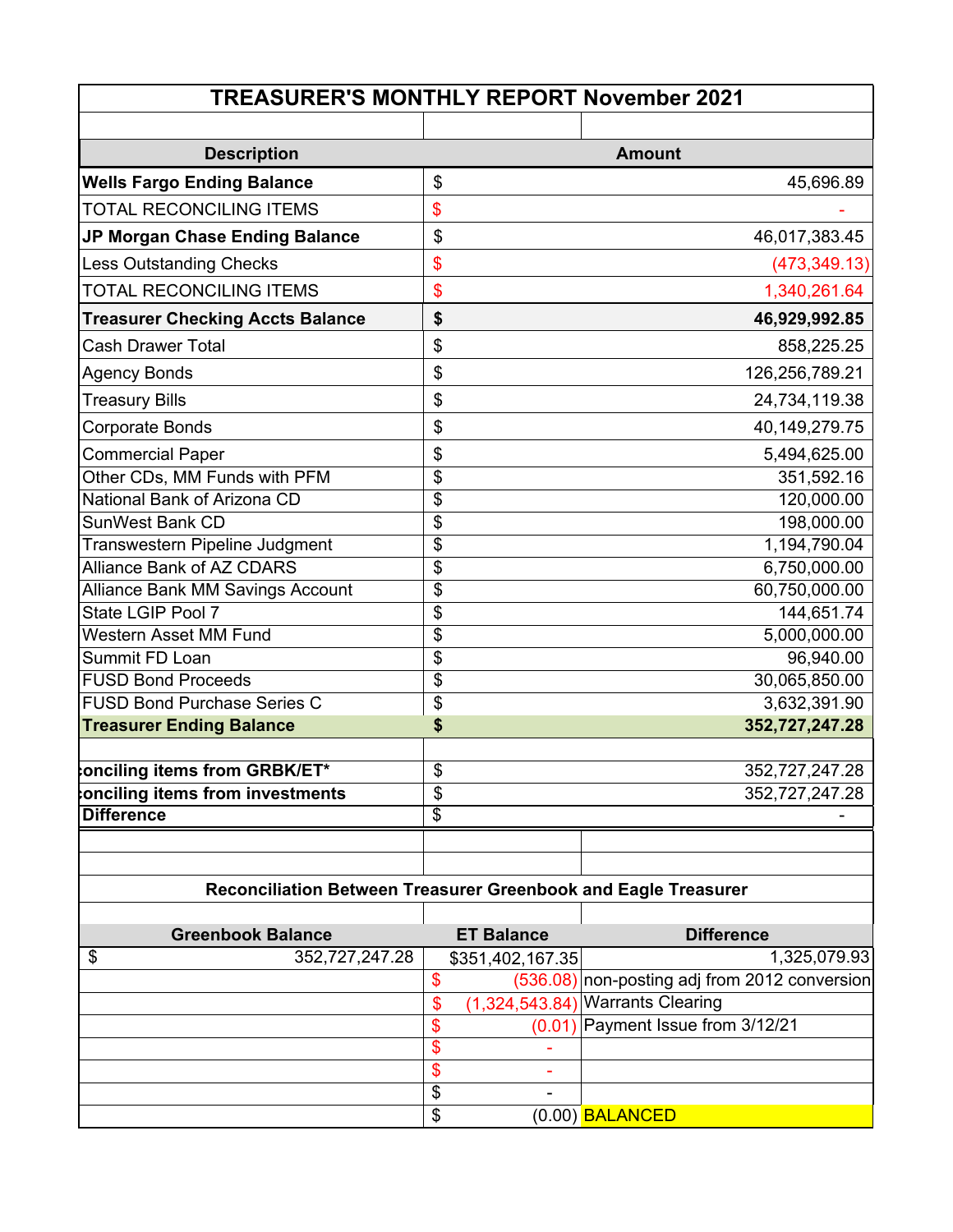

#### **COUNTY FUNDS 11/1/2021 - 11/30/2021**

| <b>Account Name</b>                                 | <b>Beginning</b><br><b>Balance</b> | <b>Receipts</b> | <b>Transfers</b> | <b>Disbursed</b>         | <b>Ending</b><br><b>Balance</b> |
|-----------------------------------------------------|------------------------------------|-----------------|------------------|--------------------------|---------------------------------|
| 100100 General County                               | \$36,778,950.51                    | \$7,410,902.47  |                  |                          | \$44,189,852.98                 |
| 100200 Emp Benefit Trust                            | (\$275,622.55)                     |                 |                  |                          | (\$275,622.55)                  |
| 100400 Self Insured Trust                           | \$332,218.80                       | \$2,699.11      |                  |                          | \$334,917.91                    |
| 100500 Vacation/Sick Leave Liability                | \$94,879.50                        | \$110.28        |                  |                          | \$94,989.78                     |
| 100600 Revenue Shortfall/Non Dept'l                 | \$8,094,896.49                     | \$9,409.17      |                  |                          | \$8,104,305.66                  |
| 100700 FINANCIAL MANAGEMENT SYSTEM                  | (\$1,167,018.14)                   |                 |                  | $\sim$                   | (\$1,167,018.14)                |
| 101600 GF Computer Lease/Buy Project                | (\$369,253.03)                     |                 |                  |                          | (\$369, 253.03)                 |
| 102000 Law Enforcement Retention Program            | \$478,385.52                       | \$569.25        |                  | $\blacksquare$           | \$478,954.77                    |
| 103100 CDBG Reinvestments                           | (\$12,500.00)                      |                 |                  |                          | (\$12,500.00)                   |
| 103500 CDBG Wms Senior Center Van                   | \$0.31                             |                 |                  | ä,                       | \$0.31                          |
| 105000 Forest Service Fees                          | \$1,540,419.82                     | \$1,790.51      |                  | $\overline{\phantom{a}}$ | \$1,542,210.33                  |
| 105100 FOREST FEES REVOLVING LOAN FUND              | \$2,352,717.96                     | \$2,734.70      |                  | ä,                       | \$2,355,452.66                  |
| 105200 Title III Forest Fees                        | \$201,558.60                       | \$234.28        |                  |                          | \$201,792.88                    |
| 106899 BJA COVID-19 Emergency Funding               | (\$32,323.55)                      |                 |                  | $\blacksquare$           | (\$32,323.55)                   |
| 106999 ACESF Grant                                  | (\$11,607.91)                      |                 |                  |                          | (\$11,607.91)                   |
| 107199 American Rescue Plan                         | \$13,929,693.29                    | \$16,575.42     |                  | $\overline{a}$           | \$13,946,268.71                 |
| 107200 Transformative Learning Center Private Grant | \$8,576.53                         | \$9.97          |                  |                          | \$8,586.50                      |
| 107400 County School Fund                           | \$764,657.93                       | \$77,712.69     |                  | ä,                       | \$842,370.62                    |
| 110000 Haz Mat - Emergency Services                 | \$7,108.18                         |                 |                  |                          | \$7,108.18                      |
| 110100 EMERGENCY SERVICES-SUPPLIES                  | \$127,039.99                       |                 |                  | ٠                        | \$127,039.99                    |
| 110200 State & Local Assist/PW                      | (\$256,619.69)                     |                 |                  |                          | (\$256,619.69)                  |
| 111999 Attorney General LE Funding Program          | \$240.81                           |                 |                  |                          | \$240.81                        |
| 114599 Vehicle License Tax                          | \$66,565.90                        | \$46,407.94     |                  |                          | \$112,973.84                    |
| 115000 Special District Manager                     | (\$2,655.34)                       |                 |                  | $\blacksquare$           | (\$2,655.34)                    |
| 115200 Kachina Village General Funds                | \$5,529.01                         | \$6.43          |                  |                          | \$5,535.44                      |
| 120499 Court Security Improvements                  | \$7,325.00                         |                 |                  | $\blacksquare$           | \$7,325.00                      |
| 124999 Parks Partnership Projects                   | \$534,341.62                       | \$24,085.88     |                  |                          | \$558,427.50                    |
| 125099 State Grants - P&R                           | \$0.82                             |                 |                  |                          | \$0.82                          |
| 125100 Sheriffs Outside Pay                         | (\$5,125.05)                       |                 |                  |                          | (\$5,125.05)                    |
| 125199 Miller Natural Resource Management           | \$520,105.50                       | \$618.89        |                  | ä,                       | \$520,724.39                    |
| 125200 Cannibus Eradication                         | \$111.70                           |                 |                  |                          | \$111.70                        |
| 125400 Metro Unit                                   | \$34,486.45                        | \$7,296.37      |                  | $\overline{a}$           | \$41,782.82                     |
| 125500 Boat Patrol                                  | \$114,923.87                       | \$16,125.73     |                  |                          | \$131,049.60                    |
| 125599 Dependency AZ Title IV-E Public Defender     | \$37,309.35                        |                 |                  | $\overline{a}$           | \$37,309.35                     |
| 125699 Dependency AZ Title IV-E Legal Defender      | \$161,743.97                       |                 |                  |                          | \$161,743.97                    |
| 126300 Sheriff's Office Donations                   | \$30,431.60                        | \$35.37         |                  |                          | \$30,466.97                     |
| 126400 Sheriff State Grants                         | \$0.03                             |                 |                  |                          | \$0.03                          |
| 126900 GOV OFC HGWY SAFETY GRANTS                   | \$88.54                            | \$0.10          |                  |                          | \$88.64                         |
| 127000 COPS More Civilian                           | \$0.01                             |                 |                  |                          | \$0.01                          |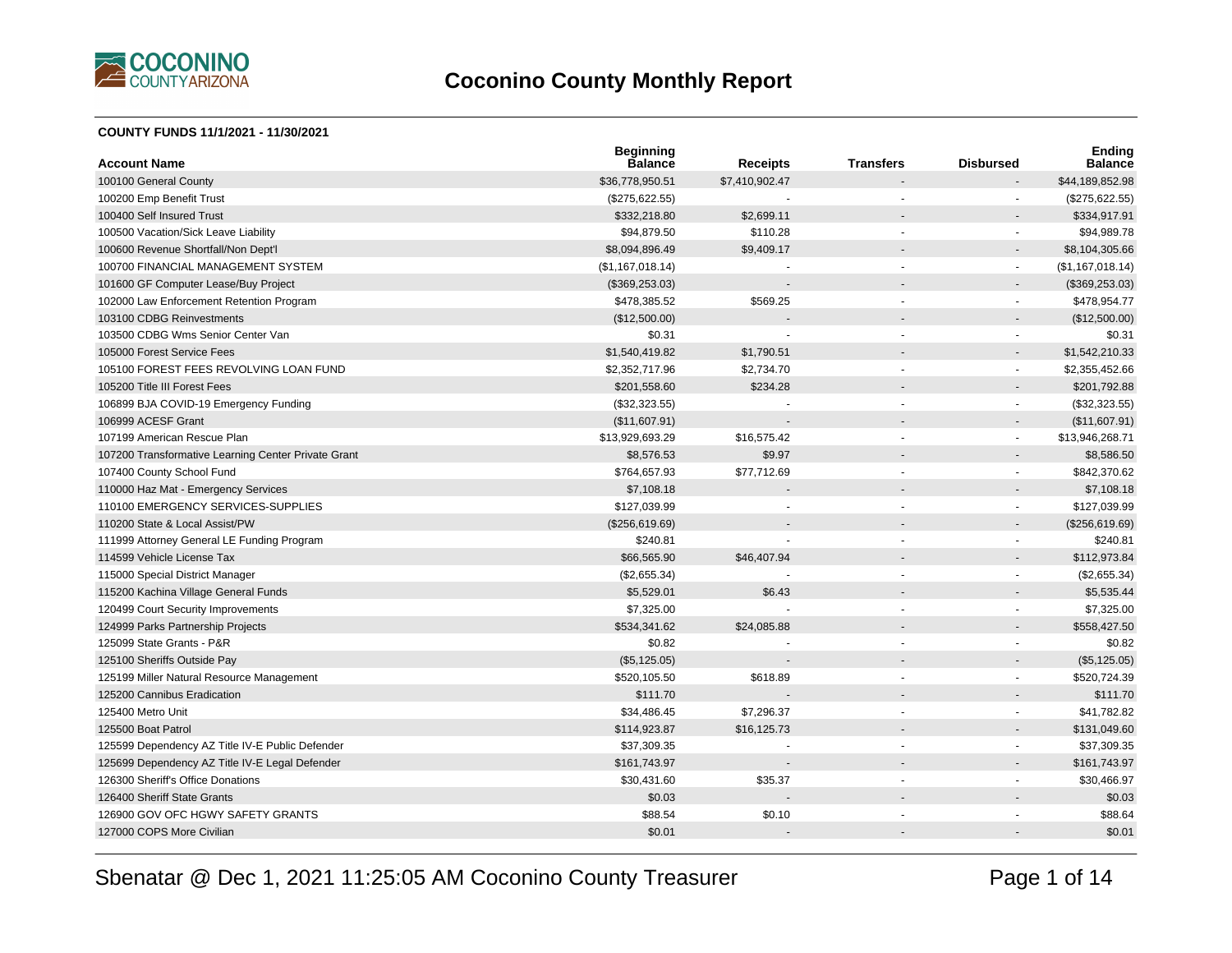

| COUNTY FUNDS 11/1/2021 - 11/30/2021                  |                  |              |                |                          |                  |
|------------------------------------------------------|------------------|--------------|----------------|--------------------------|------------------|
| 127200 Jail Improvement/Enhanc                       | \$275,326.23     | \$13,819.17  |                |                          | \$289,145.40     |
| 127400 Inmate Welfare                                | \$544,010.85     | \$14,324.94  |                |                          | \$558,335.79     |
| 127500 BJALLEBG                                      | (\$134.46)       | \$6,225.00   |                | $\blacksquare$           | \$6,090.54       |
| 128300 RATE Gang Task Force                          | (\$18,108.30)    |              |                | $\overline{a}$           | (\$18,108.30)    |
| 128400 Protective Vest Grant                         | \$767.25         |              | ٠              | $\blacksquare$           | \$767.25         |
| 128700 Tactical Team Equipment-State Homeland Securi | (\$4,522.01)     | \$3,259.80   |                | $\overline{a}$           | (\$1,262.21)     |
| 129300 COPS Meth Grant                               | (\$1,926.87)     |              | $\blacksquare$ | $\blacksquare$           | (\$1,926.87)     |
| 129400 DUI Impound Fees                              | \$23,899.19      | \$477.27     | $\overline{a}$ | $\blacksquare$           | \$24,376.46      |
| 129800 Officers Safety Equipment                     | \$63,786.37      | \$74.14      | ä,             | $\blacksquare$           | \$63,860.51      |
| 129900 Officer Equipment ARS 41-1724                 | \$4,057.85       | \$4.72       |                |                          | \$4,062.57       |
| 131599 Federal Grants                                | \$902,020.80     | \$213,968.59 | ÷,             | $\blacksquare$           | \$1,115,989.39   |
| 131699 State Grants                                  | \$309,448.10     | \$259,152.33 |                | $\blacksquare$           | \$568,600.43     |
| 131799 Private Grants                                | \$50,085.92      |              |                | $\overline{a}$           | \$50,085.92      |
| 131899 Health District                               | \$629,040.14     | \$162,300.57 |                | $\overline{\phantom{a}}$ | \$791,340.71     |
| 131900 "BIOSENSE"                                    | \$375.00         |              | ÷,             | $\blacksquare$           | \$375.00         |
| 131999 WIOA                                          | (\$224,385.87)   | \$235,506.00 |                | $\blacksquare$           | \$11,120.13      |
| 132099 Community Services                            | \$84,821.11      | \$100.93     | ä,             | $\blacksquare$           | \$84,922.04      |
| 132199 ADOH Housing                                  | \$51,399.32      | \$23,414.04  |                |                          | \$74,813.36      |
| 132299 Senior Services                               | (\$636,313.45)   | \$1,095.35   | ä,             | $\blacksquare$           | (\$635,218.10)   |
| 132399 Home Care                                     | (\$179,037.80)   | \$125.00     |                | $\blacksquare$           | (\$178,912.80)   |
| 132499 Social Services                               | (\$711, 724.42)  | \$158.05     |                | $\blacksquare$           | (\$711,566.37)   |
| 132599 Individual Development Acct                   | \$18,836.62      | \$11,722.41  |                | $\blacksquare$           | \$30,559.03      |
| 132699 Career Center                                 | \$339.51         |              | ٠              | $\blacksquare$           | \$339.51         |
| 132799 Self-funded Programs                          | \$181,870.63     | \$14,787.33  |                | $\blacksquare$           | \$196,657.96     |
| 132899 COVID-19 Grants                               | (\$1,511,948.33) |              | $\sim$         | $\blacksquare$           | (\$1,511,948.33) |
| 132999 Justice Reinvestment ARS 3682863              | \$27,376.82      | \$32.58      |                | $\blacksquare$           | \$27,409.40      |
| 133099 County COVID-19 Response                      | (\$71,606.60)    | \$57,568.98  |                | $\blacksquare$           | (\$14,037.62)    |
| 133100 Health                                        | \$2,006,536.77   | \$874,825.44 |                | $\overline{\phantom{a}}$ | \$2,881,362.21   |
| 133800 Local Regis & Stat                            | (\$150.00)       |              |                | $\blacksquare$           | (\$150.00)       |
| 134200 AZ Nutrition Network/Hlth                     | (\$100.00)       |              |                | $\overline{\phantom{a}}$ | (\$100.00)       |
| 136500 FTF NUTRITION ED & OBESITY PREVENTION         | \$99.68          |              |                |                          | \$99.68          |
| 137000 FTF - Navajo County Subcontract               | \$120.19         |              |                |                          | \$120.19         |
| 140300 Weed & Seed                                   | \$0.01           |              | ä,             | $\blacksquare$           | \$0.01           |
| 141000 TANF Case Mgmt                                | \$0.01           |              |                |                          | \$0.01           |
| 142300 Home Delivered Meals                          | \$0.34           |              |                | $\blacksquare$           | \$0.34           |
| 142700 Home Program                                  | (\$13,024.67)    |              |                |                          | (\$13,024.67)    |
| 143200 EECBG Energy Efficiency & Conversion Block Gr | \$26,625.92      |              | ٠              | $\blacksquare$           | \$26,625.92      |
| 145200 Family Counseling                             | (\$1,540.44)     | \$6,268.00   |                | $\overline{a}$           | \$4,727.56       |
| 145300 Juvenile Probation Svc                        | \$167,611.70     | \$646.91     |                | $\blacksquare$           | \$168,258.61     |
| 145500 CASA                                          | \$20,421.50      | \$49,414.74  |                | $\overline{a}$           | \$69,836.24      |
| 145800 Juvenile AmeriCorps Grant                     | \$0.03           |              |                |                          | \$0.03           |
|                                                      |                  |              |                |                          |                  |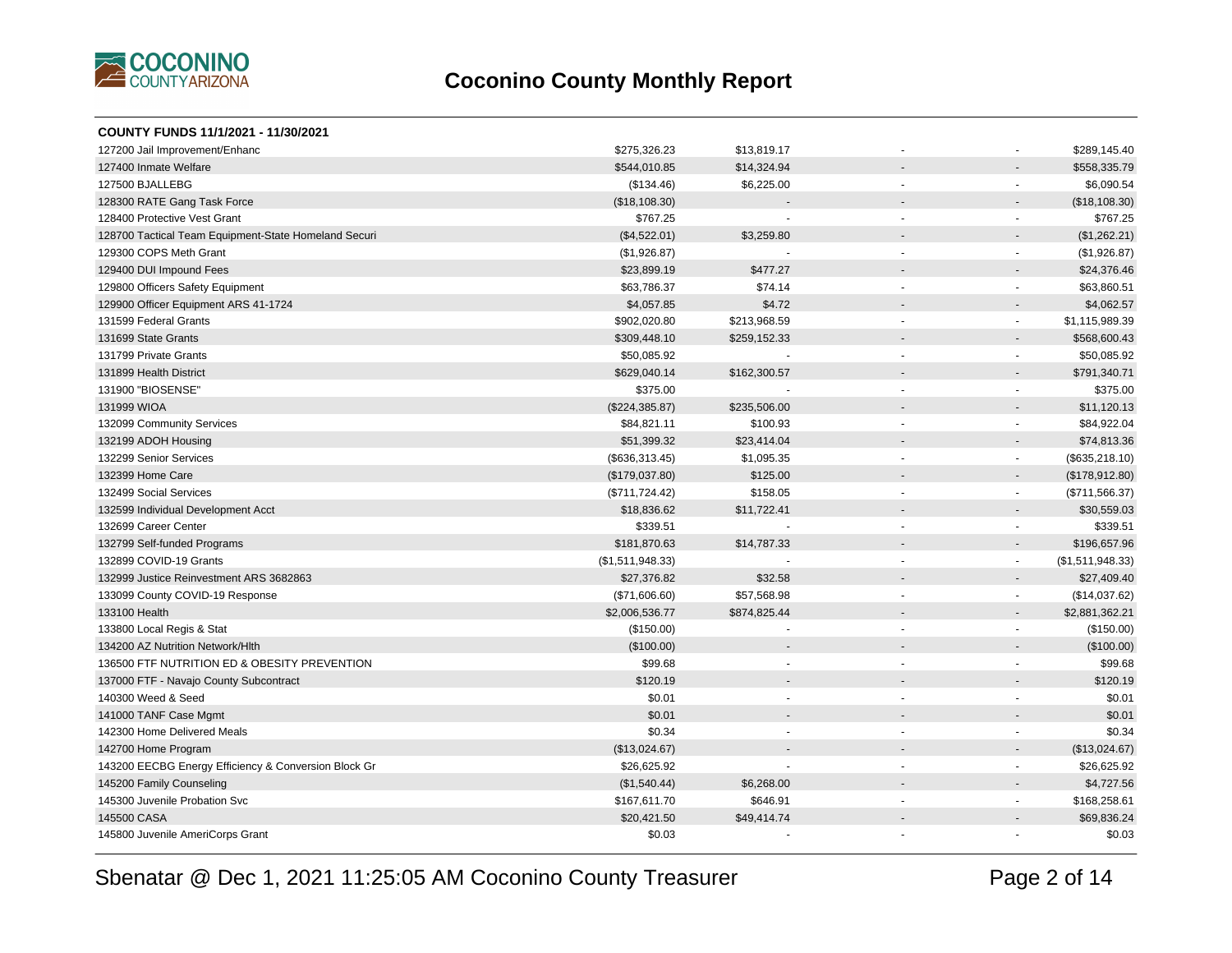

| COUNTY FUNDS 11/1/2021 - 11/30/2021                  |               |              |                          |                          |                |
|------------------------------------------------------|---------------|--------------|--------------------------|--------------------------|----------------|
| 145900 Juv Treatment Sycs                            | \$226,518.93  | \$152,967.30 |                          |                          | \$379,486.23   |
| 146100 JCRF Step Up Proctor House                    | \$255.12      | \$0.30       |                          | ä,                       | \$255.42       |
| 146200 Diversion Consequences Juv                    | \$22,728.57   | \$37,760.42  |                          |                          | \$60,488.99    |
| 146300 Juvenile Probation State Aid                  | \$546.84      | \$32,304.64  |                          | $\blacksquare$           | \$32,851.48    |
| 146400 USDA Food Grant                               | \$243.58      | \$0.07       |                          |                          | \$243.65       |
| 146500 DOC Status Offender                           | \$0.02        |              | $\blacksquare$           | $\overline{a}$           | \$0.02         |
| 146600 Property Crime Class                          | \$2.40        |              |                          |                          | \$2.40         |
| 146800 Diversion Intake Juv                          | \$10,599.92   | \$142,006.32 |                          | $\mathbf{r}$             | \$152,606.24   |
| 147100 Detention Enhancement                         | \$239.15      | \$0.28       |                          | $\blacksquare$           | \$239.43       |
| 147400 JVRIA Juv                                     | (\$11,245.32) |              | $\overline{\phantom{a}}$ | $\blacksquare$           | (\$11, 245.32) |
| 147500 Juv Diversion Fees                            | \$112,177.28  | \$1,132.54   |                          |                          | \$113,309.82   |
| 147700 Juvenile Accountability Incentive Block Grant | \$106.24      |              | $\blacksquare$           | $\blacksquare$           | \$106.24       |
| 147900 Juvenile Court Unclaimed Funds                | \$25,998.21   |              |                          | $\blacksquare$           | \$25,998.21    |
| 148000 DCPI Grant                                    | \$66.81       | \$0.08       | $\blacksquare$           | $\blacksquare$           | \$66.89        |
| 148400 Emancipation Administrative Costs Funds       | \$79.60       | \$0.09       |                          |                          | \$79.69        |
| 148500 Probation Fees Over \$40.00                   | \$151,349.69  | \$288.95     | $\blacksquare$           | $\blacksquare$           | \$151,638.64   |
| 148600 Diversion Fees Over \$40.00                   | \$71,710.74   | \$482.34     |                          |                          | \$72,193.08    |
| 148700 JCRF - Day Night Program                      | \$8.88        | \$0.01       |                          |                          | \$8.89         |
| 148800 JCRF-Juvenile Step Up Mentoring Prgm          | \$0.42        |              |                          |                          | \$0.42         |
| 149000 CASA VOCA                                     | (\$3,046.27)  |              |                          | $\blacksquare$           | (\$3,046.27)   |
| 149200 PIC Act                                       | \$52,736.64   | \$61.30      |                          | $\blacksquare$           | \$52,797.94    |
| 149400 JCRF STEP UP TRANSITION SCHOOL                | \$186.52      | \$0.22       |                          | $\blacksquare$           | \$186.74       |
| 149600 Juvenile IPS                                  | \$48,624.57   | \$162,899.52 |                          | $\overline{\phantom{a}}$ | \$211,524.09   |
| 149700 JCEF PROBATION SURCHARGE-STANDARD SUPPLE      | \$0.30        |              | $\blacksquare$           | $\blacksquare$           | \$0.30         |
| 149800 JCEF PROBATION SURCHARGE-INTENSIVE PROB       | \$0.22        |              |                          |                          | \$0.22         |
| 152100 Adult Probation State Enhancement Fund        | (\$39,292.44) | \$290,123.00 | $\overline{\phantom{a}}$ | $\blacksquare$           | \$250,830.56   |
| 152400 IPS (Intensive Prob Adult)                    | \$19,389.45   | \$273,992.54 |                          | $\overline{\phantom{a}}$ | \$293,381.99   |
| 152500 Work Furlough Program                         | \$65,478.60   | \$76.11      | $\blacksquare$           | $\blacksquare$           | \$65,554.71    |
| 153000 Interstate Compact Program                    | \$7,654.43    | \$243.98     |                          | $\overline{a}$           | \$7,898.41     |
| 153100 Drug Treatment & Eda Prob                     | \$8,512.78    | \$39,392.89  | $\blacksquare$           | $\blacksquare$           | \$47,905.67    |
| 154500 Deferred ProsecA prob                         | \$49,544.90   | \$8,673.89   |                          |                          | \$58,218.79    |
| 154700 Comm Punish ProA Prob                         | \$19,046.16   | \$61,778.53  | $\mathbf{r}$             | $\blacksquare$           | \$80,824.69    |
| 154800 Probation SvcsA prob                          | \$286,828.30  | \$22,894.09  |                          | $\overline{\phantom{a}}$ | \$309,722.39   |
| 155200 JCEF Time Pmt Sup Ct local                    | \$70,218.23   | \$2,561.64   | $\tilde{\phantom{a}}$    | $\blacksquare$           | \$72,779.87    |
| 155600 Fill the Gap Sup Crt                          | \$56,200.20   | \$87.82      |                          |                          | \$56,288.02    |
| 155700 Model Court Sup Crt                           | (\$12,680.28) | \$7,154.00   |                          | $\mathbf{r}$             | (\$5,526.28)   |
| 155800 ND Case Processing                            | (\$5,729.73)  | \$2,062.55   |                          | $\overline{\phantom{a}}$ | (\$3,667.18)   |
| 156200 Probate Enhancement Fees                      | (\$12,608.95) | \$2,490.69   | $\blacksquare$           | $\blacksquare$           | (\$10,118.26)  |
| 156300 Drug Court Expansion Grant                    | \$0.18        |              |                          |                          | \$0.18         |
| 156500 Adult Drug Court Grant - FY07 Only            | (\$5,409.79)  | \$20,533.00  |                          |                          | \$15,123.21    |
| 156700 Arizona License Plate Grant                   | \$1,094.20    |              |                          |                          | \$1,094.20     |
|                                                      |               |              |                          |                          |                |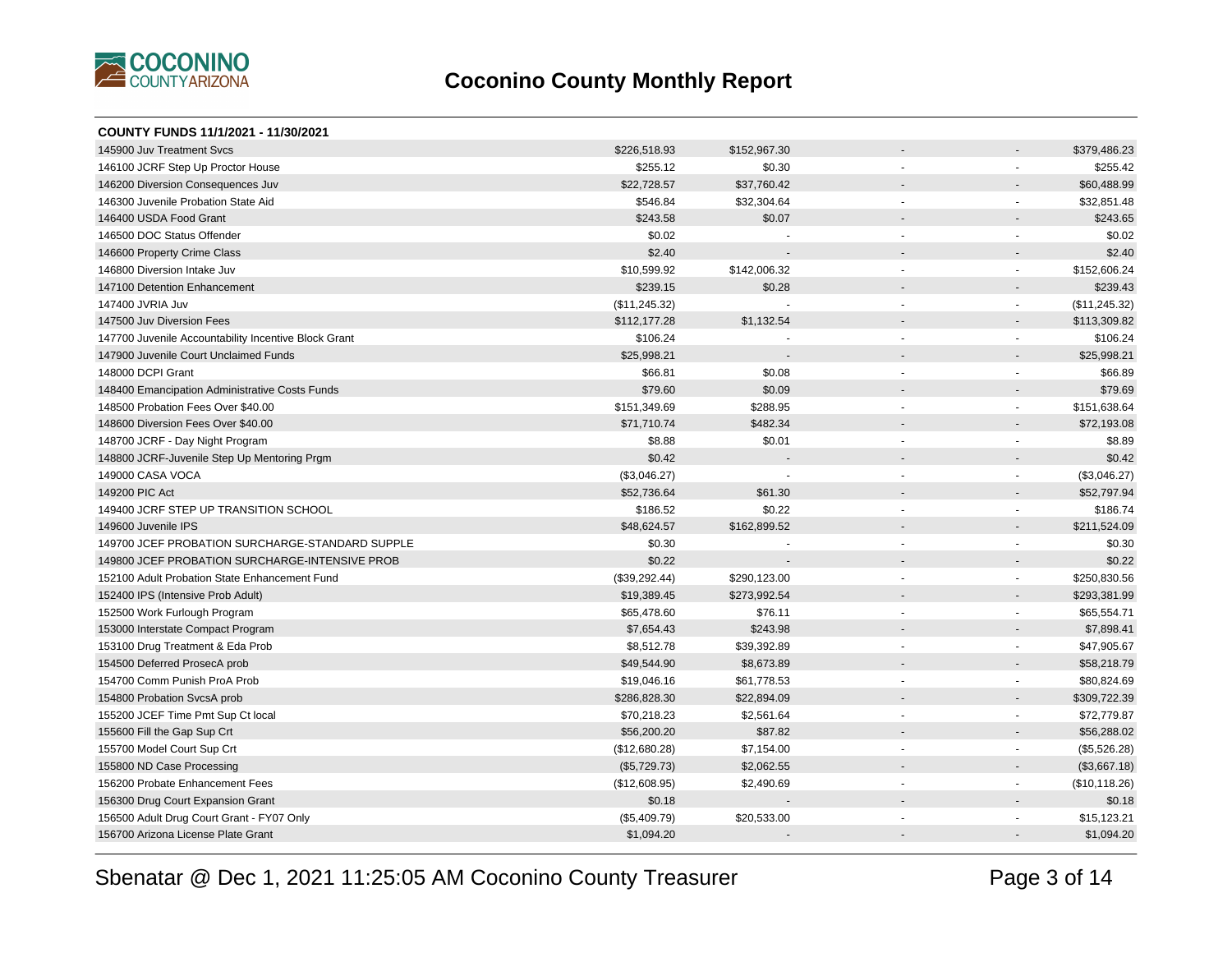

| COUNTY FUNDS 11/1/2021 - 11/30/2021                |                |             |                          |                          |                |
|----------------------------------------------------|----------------|-------------|--------------------------|--------------------------|----------------|
| 156900 Forest Highlands Foundation                 | \$2,279.70     |             |                          |                          | \$2,279.70     |
| 157800 ADR Grant Ct Admin                          | (\$52,845.29)  | \$810.00    |                          |                          | (\$52,035.29)  |
| 157900 COURT ENHANCEMENT FUND-SUPERIOR COURT       | \$318,700.03   | \$12,133.78 | $\sim$                   |                          | \$330,833.81   |
| 158500 Conciliation Court                          | \$61,601.83    | \$4,364.07  |                          |                          | \$65,965.90    |
| 158600 Drug Enforcement Admin                      | \$1,494.06     | $\sim$      | $\blacksquare$           | $\sim$                   | \$1,494.06     |
| 158900 Law Library                                 | \$27,097.58    | \$4,950.47  |                          |                          | \$32,048.05    |
| 160300 JCEF Time Pmt-Flag JP local                 | \$129,415.08   | \$3,085.33  | $\blacksquare$           | $\overline{\phantom{a}}$ | \$132,500.41   |
| 160400 JCEF Time Pmt-Fred JP local                 | \$33,318.43    | \$140.94    | $\blacksquare$           | $\blacksquare$           | \$33,459.37    |
| 160500 JCEF Time Pmt-Page JP local                 | \$17,935.09    | \$1,022.77  |                          | ÷.                       | \$18,957.86    |
| 160600 JCEF Time Pmt-Wms JP local                  | \$52,063.37    | \$418.42    |                          |                          | \$52,481.79    |
| 161000 Local Fill The Gap                          | \$369,015.34   | \$33,175.85 | $\blacksquare$           | $\blacksquare$           | \$402,191.19   |
| 161200 ACJC FLAG IMPROVEMENT GRANT                 | (\$13,257.85)  |             |                          |                          | (\$13,257.85)  |
| 162400 CPAF/Flag JC                                | \$0.09         |             | ä,                       |                          | \$0.09         |
| 162500 COURT ENHANCEMENT FUND-FLAGSTAFF JUSTICE    | \$190,043.08   | \$29,938.78 |                          |                          | \$219,981.86   |
| 162600 COURT ENHANCEMENT FUND-FREDONIA JUSTICE     | \$141,321.34   | \$1,732.83  | $\blacksquare$           | $\blacksquare$           | \$143,054.17   |
| 162700 COURT ENHANCEMENT FUND-PAGE JUSTICE COUR    | \$218,810.23   | \$8,788.13  |                          |                          | \$227,598.36   |
| 162800 COURT ENHANCEMENT FUND-WILLIAMS JUSTICE     | \$234,718.51   | \$2,958.57  | $\blacksquare$           |                          | \$237,677.08   |
| 162900 Court Security Improvements                 | \$79,842.29    | \$95.01     |                          |                          | \$79,937.30    |
| 163000 \$1 Judicial Productivity Units Fee         | \$106,869.61   | \$1,362.91  | $\blacksquare$           | $\blacksquare$           | \$108,232.52   |
| 163400 County Space Plan                           | \$2,829,979.08 | \$5,289.45  |                          |                          | \$2,835,268.53 |
| 163700 Asset Repair & Replacement                  | \$854,937.84   | \$993.74    | $\sim$                   | $\sim$                   | \$855,931.58   |
| 163800 Capital Projects Phase II                   | \$1,645.90     | \$1.91      |                          | $\sim$                   | \$1,647.81     |
| 164000 Huffer Lane Escrow                          | \$473,056.66   | \$549.86    | $\blacksquare$           | $\overline{\phantom{a}}$ | \$473,606.52   |
| 168100 Public Defender Training                    | \$61,941.89    | \$5,236.32  |                          |                          | \$67,178.21    |
| 168300 Fees for Services PD                        | (\$4,728.37)   |             | $\tilde{\phantom{a}}$    | $\blacksquare$           | (\$4,728.37)   |
| 169100 FTG-Aid Indigent Defense Legal Def          | \$6,447.21     | \$7.49      |                          |                          | \$6,454.70     |
| 169200 Fees for Services LD                        | \$59,573.75    | \$69.25     | $\overline{a}$           |                          | \$59,643.00    |
| 169300 Public Defender Training                    | \$24,140.18    | \$28.06     |                          |                          | \$24,168.24    |
| 171000 SPOUSAL MAINTENANCE FUND                    | \$1,818.96     | \$225.34    | $\overline{a}$           | $\overline{a}$           | \$2,044.30     |
| 171100 DES IV-D Grant                              | (\$55,026.98)  | \$691.99    |                          |                          | (\$54,334.99)  |
| 172100 Integrated Family Court                     | \$4,494.32     | \$175.36    |                          |                          | \$4,669.68     |
| 172200 Forfeiture Funds Clerk                      | \$11,081.93    | \$12.88     |                          |                          | \$11,094.81    |
| 172300 Storage/Retrieval Clerk                     | \$12,513.31    | \$1,956.12  | ÷,                       |                          | \$14,469.43    |
| 172600 Heritage Fund Grant                         | \$2,596.98     |             |                          |                          | \$2,596.98     |
| 172800 County Fair                                 | \$712,328.87   | \$721.16    | $\overline{\phantom{a}}$ | $\sim$                   | \$713,050.03   |
| 172900 County Racing                               | \$262.96       | \$0.31      |                          | $\sim$                   | \$263.27       |
| 173000 Parks & Rec-Doney Park                      | \$155.15       | \$0.18      | $\blacksquare$           |                          | \$155.33       |
| 173700 Forest Highlands #5 Trail Contrib           | \$17.90        | \$0.02      |                          |                          | \$17.92        |
| 173900 Parks Capital Projects                      | \$20,331.19    | \$723.74    | $\sim$                   | $\overline{\phantom{a}}$ | \$21,054.93    |
| 174000 Parks & Open Space DS                       | \$1,313,933.64 | \$1,880.89  |                          | $\blacksquare$           | \$1,315,814.53 |
| 174300 Non- Interest Bearing P&R ASP Grant #680501 | \$2,331.40     |             |                          | $\blacksquare$           | \$2,331.40     |
|                                                    |                |             |                          |                          |                |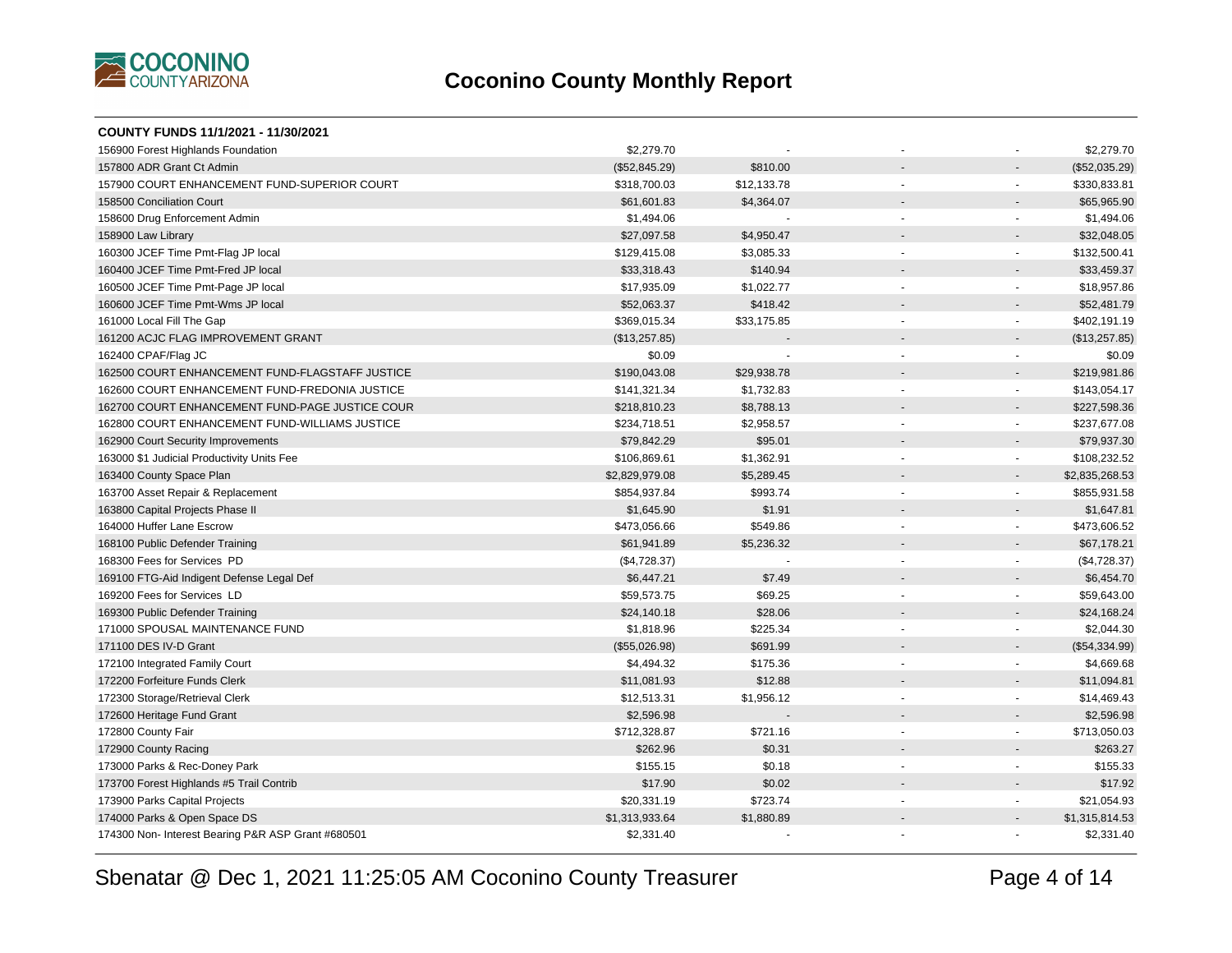

| COUNTY FUNDS 11/1/2021 - 11/30/2021             |                   |                 |                          |                          |                   |
|-------------------------------------------------|-------------------|-----------------|--------------------------|--------------------------|-------------------|
| 174500 Coop Habitat Improvement - Rogers Lake   | (\$500.51)        |                 |                          |                          | (\$500.51)        |
| 174600 Rogers Lake Trail System                 | (\$15,978.46)     |                 | $\blacksquare$           | $\blacksquare$           | (\$15,978.46)     |
| 174700 AZGF Supplemental Agreement              | \$5,229.44        | \$6.08          |                          |                          | \$5,235.52        |
| 174800 RTP Grant-Ft Tuthill Trail System        | (\$47.64)         | \$2,833.52      | $\blacksquare$           | $\sim$                   | \$2,785.88        |
| 174900 LWCF Grant-Bike Park and Restroom        | (\$620, 229.68)   |                 |                          | $\overline{\phantom{a}}$ | (\$620, 229.68)   |
| 175100 Pretrial Intervention                    | \$77,651.05       | \$92.40         | $\blacksquare$           | $\overline{\phantom{a}}$ | \$77,743.45       |
| 175200 Attorney Enhancement                     | \$215,092.88      | \$49,825.35     |                          |                          | \$264,918.23      |
| 175300 VRIA-Atty Vic Rights                     | (\$11,167.70)     | \$17,107.00     | $\overline{\phantom{a}}$ | $\overline{\phantom{a}}$ | \$5,939.30        |
| 175500 Anti Racketeering                        | \$616,534.91      | \$5,823.01      |                          |                          | \$622,357.92      |
| 175700 DRUG PROSECUTION GRANT                   | (\$84,040.77)     | \$12,728.90     | $\blacksquare$           | $\blacksquare$           | (\$71,311.87)     |
| 176000 Victim Restitution-Atty                  | \$105,948.44      | \$4,253.52      |                          |                          | \$110,201.96      |
| 176300 Victim Restitutions Interest             | \$8,178.71        | \$9.51          |                          | $\overline{\phantom{a}}$ | \$8,188.22        |
| 178000 Crim Just Records Impv Proj/Atty         | \$3,413.29        | \$7,437.97      |                          |                          | \$10,851.26       |
| 178100 State Aid to Count Attnys                | (\$28,197.83)     | \$4,613.00      | $\blacksquare$           | $\blacksquare$           | (\$23,584.83)     |
| 178200 Federal Anti Racketeering                | \$303,607.42      | \$53,961.43     |                          |                          | \$357,568.85      |
| 179300 VOCA                                     | (\$9,797.60)      | \$3,304.00      |                          | $\overline{\phantom{a}}$ | (\$6,493.60)      |
| 179400 Victim Comp-Atty                         | (\$43,650.74)     | \$3,071.45      |                          | $\overline{\phantom{a}}$ | (\$40,579.29)     |
| 179900 Bad Check Prosec-Atty                    | \$4,463.65        | \$5.19          |                          | $\blacksquare$           | \$4,468.84        |
| 181800 Recorder Storage & Retrieval             | \$552,088.73      | \$13,180.35     |                          |                          | \$565,269.08      |
| 181900 Recorder Storage & Retrieval/Voter Tabul | (\$126,778.66)    |                 |                          | $\blacksquare$           | (\$126,778.66)    |
| 182000 HAVA Block Grant                         | \$10,950.62       | \$12.73         |                          |                          | \$10,963.35       |
| 182100 Voter Tabulation System Replacement      | \$306,756.59      | \$356.56        |                          | $\blacksquare$           | \$307,113.15      |
| 184000 Road Maintenance Sales Tax               | \$15,423,274.66   | \$1,116,248.80  |                          | $\overline{\phantom{a}}$ | \$16,539,523.46   |
| 184100 Road                                     | \$28,634,161.94   | \$1,328,850.21  | $\overline{\phantom{a}}$ | $\overline{\phantom{a}}$ | \$29,963,012.15   |
| 184300 Forest Highlands Wetland Project         | \$1,307.29        | \$1.52          |                          |                          | \$1,308.81        |
| 184400 Forest Highlands Wetland Investment      | \$72,014.19       |                 |                          |                          | \$72,014.19       |
| 184700 Mechanical Services                      | \$1,413,550.98    | \$26,706.40     |                          | $\overline{\phantom{a}}$ | \$1,440,257.38    |
| 184900 Solid Waste                              | (\$135,371.32)    | \$340.00        | $\overline{\phantom{a}}$ |                          | (\$135,031.32)    |
| 185000 DOMESTIC PREPAREDNESS PROGRAM-WEAPONS OF | \$0.68            |                 |                          |                          | \$0.68            |
| 185100 COMMUNITY EMERGENCY RESPONSE TEAM-CERT   | \$78.57           |                 | $\blacksquare$           |                          | \$78.57           |
| 187900 Career Center Workforce Investment Act   | (\$0.38)          |                 |                          |                          | (\$0.38)          |
| 189500 Career Center JTPA Coconino Co           | \$0.09            |                 |                          |                          | \$0.09            |
| 195000 Assessor Storage & Retrieval             | (\$23,950.74)     |                 |                          | $\overline{\phantom{a}}$ | (\$23,950.74)     |
| 195500 Treasurer Taxpayer's Info Fund           | \$147,551.35      | \$1,753.81      |                          |                          | \$149,305.16      |
| 199800 Salary & Exp Clearing                    | (\$11,026,817.01) |                 |                          | (\$11,411,661.51)        | (\$22,438,478.52) |
| <b>COUNTY FUNDS TOTAL:</b>                      | \$111,351,655.02  | \$13,604,630.60 | \$0.00                   | (\$11,411,661.51)        | \$113,544,624.11  |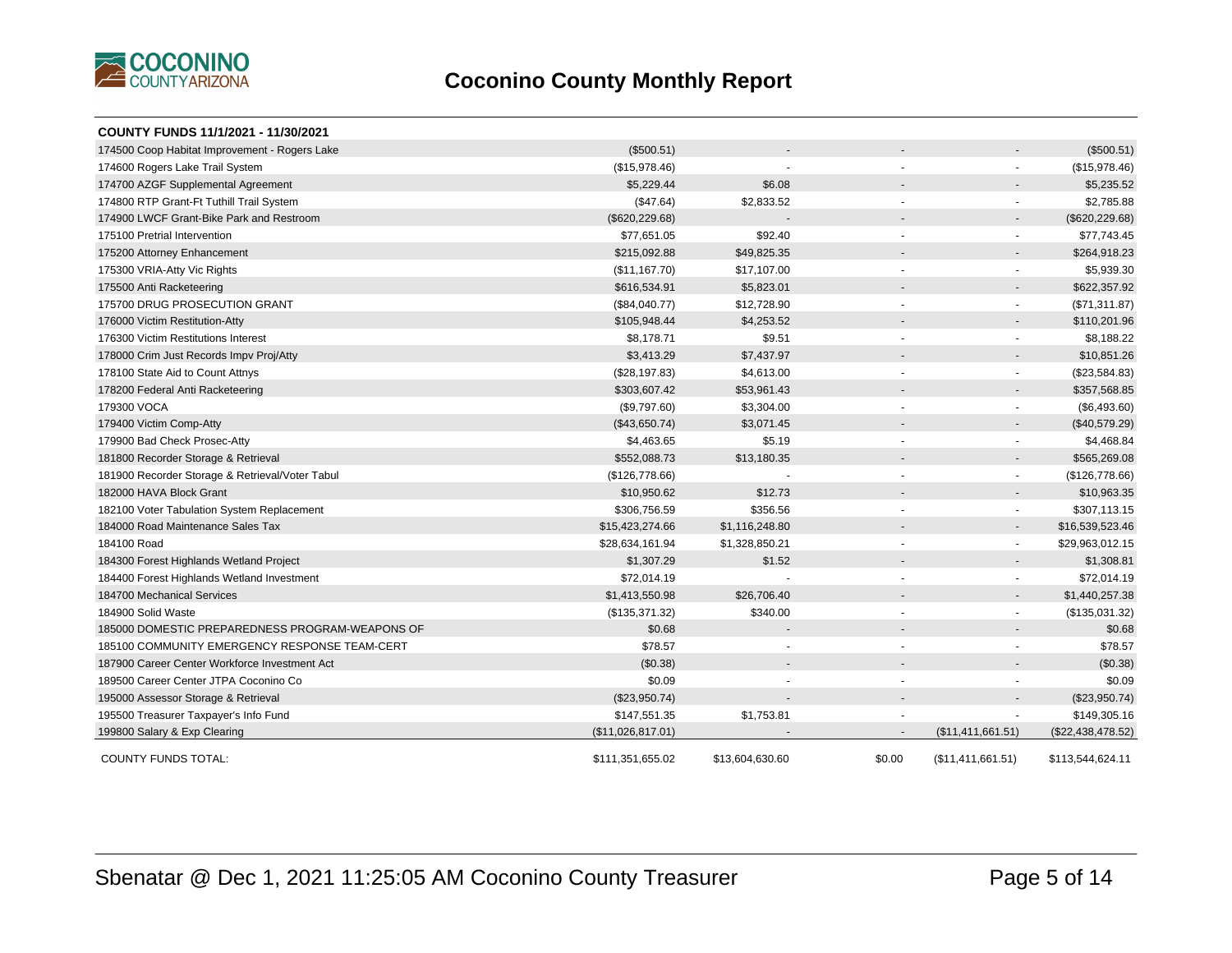

#### **FLAGSTAFF SD 1 11/1/2021 - 11/30/2021**

| <b>Account Name</b>                              | <b>Beginning</b><br><b>Balance</b> | <b>Receipts</b> | <b>Transfers</b> | <b>Disbursed</b>  | <b>Ending</b><br><b>Balance</b> |
|--------------------------------------------------|------------------------------------|-----------------|------------------|-------------------|---------------------------------|
| 200100 Flagstaff SD1 Operations                  | \$18,673,825.15                    | \$11,219,652.91 | \$5,827,616.42   | (\$11,790,914.62) | \$23,930,179.86                 |
| 200115 Flagstaff SD1 Bond Rdm/Debt Svc           | \$3,858,216.76                     | \$2,135,839.49  |                  | (\$500.00)        | \$5,993,556.25                  |
| 200120 Flagstaff SD1 Non Levy                    | (\$71,187.91)                      | \$1,987,168.62  | (\$2,708,439.39) |                   | (\$792,458.68)                  |
| 200137 Flagstaff SD1 Bond Bldg Fund Ser C(2008)  | \$31,891.90                        | $\sim$          |                  |                   | \$31,891.90                     |
| 200138 Flagstaff SD1 Bond Bldg Fund Ser A (2019) | (\$1,451,205.37)                   | $\overline{a}$  |                  |                   | (\$1,451,205.37)                |
| 200139 Flagstaff SD1 Bond Bldg Fund Ser B (2017) | \$17,446,102.77                    | (\$768,963.10)  | (\$1,640,904.41) | $\sim$            | \$15,036,235.26                 |
| 200150 Classroom Site-Flagstaff SD1              | \$5,381,154.47                     | \$640,043.32    | (\$557,711.34)   |                   | \$5,463,486.45                  |
| 200170 Flagstaf SD#1 Desegregation Funds         | \$910,656.18                       | \$346,679.31    |                  |                   | \$1,257,335.49                  |
| <b>FLAGSTAFF SD 1 TOTAL:</b>                     | \$44,779,453.95                    | \$15,560,420.55 | \$920,561.28     | (\$11,791,414.62) | \$49,469,021.16                 |
| WILLIAMS SD 2 11/1/2021 - 11/30/2021             |                                    |                 |                  |                   |                                 |
| <b>Account Name</b>                              | <b>Beginning</b><br><b>Balance</b> | <b>Receipts</b> | <b>Transfers</b> | <b>Disbursed</b>  | <b>Ending</b><br><b>Balance</b> |
| 200200 Williams SD2 OPERATIONS                   | \$4,600,606.76                     | \$1,038,593.19  | \$199,123.59     | (\$1,096,215.78)  | \$4,742,107.76                  |
| 200215 Williams SD2 Bond Rdm/Debt Svc            | \$160.95                           | $\mathbf{r}$    |                  |                   | \$160.95                        |
| 200220 Williams SD2 Non Levy                     | \$2,742,151.52                     | \$642,758.05    | (\$117,519.88)   |                   | \$3,267,389.69                  |
| 200250 Classroom Site Williams SD2               | \$266,177.39                       | \$53,654.27     |                  |                   | \$319,831.66                    |
| <b>WILLIAMS SD 2 TOTAL:</b>                      | \$7,609,096.62                     | \$1,735,005.51  | \$81,603.71      | (\$1,096,215.78)  | \$8,329,490.06                  |
| GRAND CANYON SD 4 11/1/2021 - 11/30/2021         |                                    |                 |                  |                   |                                 |
|                                                  |                                    |                 |                  |                   |                                 |
| <b>Account Name</b>                              | <b>Beginning</b><br>Balance        | <b>Receipts</b> | <b>Transfers</b> | <b>Disbursed</b>  | <b>Ending</b><br><b>Balance</b> |
| 200400 Grand Canyon SD4 OPERATIONS               | \$1,396,690.88                     | \$1,686,223.13  | \$381,544.56     | (\$658, 110.77)   | \$2,806,347.80                  |
| 200405 ASAE 1% CAP ADJ                           | (\$24,924.59)                      | (\$1,040.28)    |                  |                   | (\$25,964.87)                   |
| 200415 Grand Canyon SD4 Bond Rdm/Debt Svc        | \$1,974.43                         | \$244.50        |                  |                   | \$2,218.93                      |
| 200420 Grand Canyon SD4 Non Levy                 | \$971,721.89                       | \$392,165.03    | (\$236,795.46)   |                   | \$1,127,091.46                  |
| 200445 Grand Canyon SD4 Deficiencies Correction  | \$113.20                           |                 |                  |                   | \$113.20                        |
| 200450 Classroom Site-Grand Canyon SD4           | \$106,967.25                       | \$24,213.60     | (\$5,542.48)     |                   | \$125,638.37                    |
| <b>GRAND CANYON SD 4 TOTAL:</b>                  | \$2,452,543.06                     | \$2,101,805.98  | \$139,206.62     | (\$658, 110.77)   | \$4,035,444.89                  |
| CHEVELON SD 5 11/1/2021 - 11/30/2021             |                                    |                 |                  |                   |                                 |
| <b>Account Name</b>                              | <b>Beginning</b><br><b>Balance</b> | <b>Receipts</b> | <b>Transfers</b> | <b>Disbursed</b>  | <b>Ending</b><br><b>Balance</b> |
| 200500 Chevelon SD5 OPERATIONS                   | \$440,106.11                       | \$97,534.15     |                  | (\$32,774.13)     | \$504,866.13                    |
| 200520 Chevelon SD5 Non levy                     | \$185,367.73                       | \$220.58        |                  |                   | \$185,588.31                    |
| CHEVELON SD 5 TOTAL:                             | \$625,473.84                       | \$97,754.73     | \$0.00           | (\$32,774.13)     | \$690,454.44                    |
| FREDONIA SD 6 11/1/2021 - 11/30/2021             |                                    |                 |                  |                   |                                 |
| <b>Account Name</b>                              | <b>Beginning</b><br><b>Balance</b> | <b>Receipts</b> | <b>Transfers</b> | <b>Disbursed</b>  | Ending<br><b>Balance</b>        |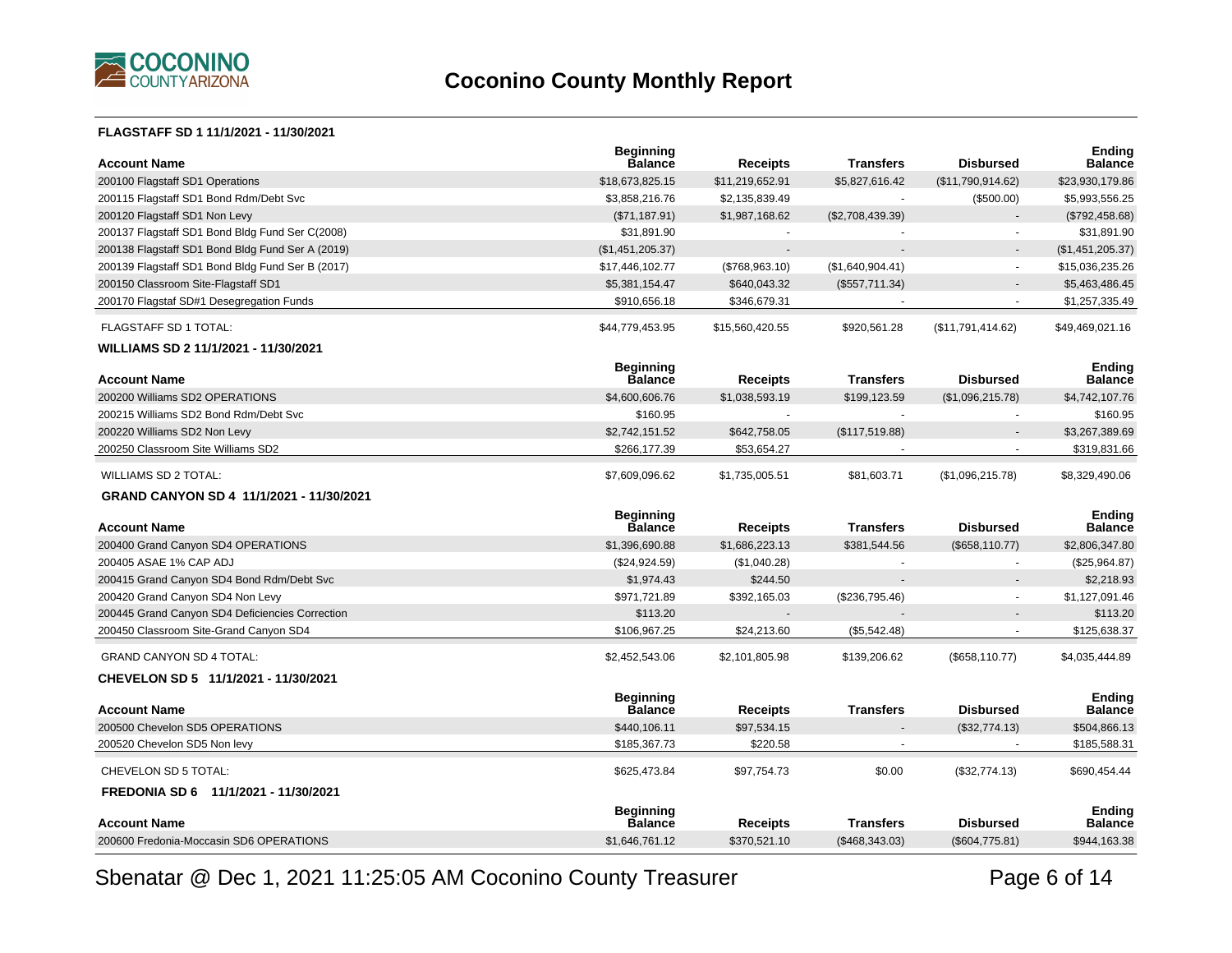

| FREDONIA SD 6 11/1/2021 - 11/30/2021            |                                    |                 |                  |                  |                          |
|-------------------------------------------------|------------------------------------|-----------------|------------------|------------------|--------------------------|
| 200620 Fredonia-Moccasin SD6 Non Levy           | \$1,393,187.48                     | \$467,211.41    | \$550.792.87     |                  | \$2,411,191.76           |
| 200650 Classroom Site-Fredonia Moccasin SD6     | \$65,625.28                        | \$18,254.81     | (\$3,281.64)     |                  | \$80,598.45              |
| FREDONIA SD 6 TOTAL:                            | \$3,105,573.88                     | \$855,987.32    | \$79,168.20      | (\$604,775.81)   | \$3,435,953.59           |
| PAGE SD 8 11/1/2021 - 11/30/2021                |                                    |                 |                  |                  |                          |
|                                                 | <b>Beginning</b>                   |                 |                  |                  | <b>Ending</b>            |
| <b>Account Name</b>                             | <b>Balance</b>                     | <b>Receipts</b> | <b>Transfers</b> | <b>Disbursed</b> | Balance                  |
| 200800 Page SD8 OPERATIONS                      | \$4,583,387.00                     | \$1,609,772.27  | \$2,290,380.57   | (\$2,270,815.99) | \$6,212,723.85           |
| 200815 Page SD8 Bond Rdm/Debt Svc               | \$971.51                           |                 |                  |                  | \$971.51                 |
| 200820 Page SD8 Non Levy                        | \$8,976,842.47                     | \$1,210,700.81  | (\$1,086,161.59) |                  | \$9,101,381.69           |
| 200850 Classroom Site-Page SD8                  | \$2,110,052.71                     | \$169,913.26    | (\$55,288.25)    |                  | \$2,224,677.72           |
| PAGE SD 8 TOTAL:                                | \$15,671,253.69                    | \$2,990,386.34  | \$1,148,930.73   | (\$2,270,815.99) | \$17,539,754.77          |
| MAINE SD 10 11/1/2021 - 11/30/2021              |                                    |                 |                  |                  |                          |
| <b>Account Name</b>                             | <b>Beginning</b><br><b>Balance</b> | Receipts        | <b>Transfers</b> | <b>Disbursed</b> | <b>Ending</b><br>Balance |
| 201000 Maine Consolidated SD10 OPERATIONS       | \$747,402.21                       | \$261,373.29    | \$145.671.09     | (\$319,908.94)   | \$834,537.65             |
| 201020 Maine Consolidated SD10 Non Levy         | \$77,962.29                        | \$60,458.67     | (\$47,045.77)    |                  | \$91,375.19              |
| 201050 Classroom Site-Maine Consolidated SD10   | \$38,418.29                        | \$10,728.91     | (\$44,698.40)    |                  | \$4,448.80               |
| 201055 Maine Consolidated SD10 New School Facil | \$6,548.10                         | \$7.79          |                  |                  | \$6,555.89               |
| MAINE SD 10 TOTAL:                              | \$870,330.89                       | \$332,568.66    | \$53,926.92      | (\$319,908.94)   | \$936,917.53             |
| TUBA CITY SD 15 11/1/2021 - 11/30/2021          |                                    |                 |                  |                  |                          |
|                                                 | <b>Beginning</b>                   |                 |                  |                  | <b>Ending</b>            |
| <b>Account Name</b>                             | <b>Balance</b>                     | Receipts        | <b>Transfers</b> | <b>Disbursed</b> | Balance                  |
| 201500 Tuba City SD15 Levy                      | \$1,480,853.97                     | \$627,286.41    | \$4,068,158.21   | (\$2,272,454.49) | \$3,903,844.10           |
| 201515 Tuba City SD15 Bond Rdm/Debt Svc         | \$20,808.82                        | \$61.82         | (\$20,474.86)    |                  | \$395.78                 |
| 201520 Tuba City SD15 Non Levy                  | \$28,449,966.85                    | \$6,357,386.54  | (\$2,827,247.39) |                  | \$31,980,106.00          |
| 201525 Tuba City SD15 - Impact Aid Revenue Bond | \$9.58                             |                 | (\$1,959.58)     |                  | (\$1,950.00)             |
| 201550 Classroom Site-Tuba City SD15            | \$1,291,832.12                     | \$102,596.86    | (\$77,689.45)    |                  | \$1,316,739.53           |
| TUBA CITY SD 15 TOTAL:                          | \$31,243,471.34                    | \$7,087,331.63  | \$1,140,786.93   | (\$2,272,454.49) | \$37,199,135.41          |
| SCHOOL SUPERINTENDENT 11/1/2021 - 11/30/2021    |                                    |                 |                  |                  |                          |
|                                                 | <b>Beginning</b>                   |                 |                  |                  | Endina                   |
| <b>Account Name</b>                             | <b>Balance</b>                     | Receipts        | <b>Transfers</b> | <b>Disbursed</b> | Balance                  |
| 202150 Classroom Site-Esperanza                 | \$226,608.07                       | \$7,146.76      | (\$185.00)       |                  | \$233,569.83             |
| 202190 CCRASD                                   | \$3,793,466.57                     | (\$49,016.44)   | \$142,284.92     | (\$251,090.85)   | \$3,635,644.20           |
| 202500 State Equalization                       | \$4,029,544.38                     | \$1,494,815.41  | (\$3,929,544.00) |                  | \$1,594,815.79           |
| SCHOOL SUPERINTENDENT TOTAL:                    | \$8,049,619.02                     | \$1,452,945.73  | (\$3,787,444.08) | (\$251,090.85)   | \$5,464,029.82           |
| CAVIAT 11/1/2021 - 11/30/2021                   |                                    |                 |                  |                  |                          |
| <b>Account Name</b>                             | <b>Beginning</b><br><b>Balance</b> | Receipts        | <b>Transfers</b> | <b>Disbursed</b> | <b>Ending</b><br>Balance |
|                                                 |                                    |                 |                  |                  |                          |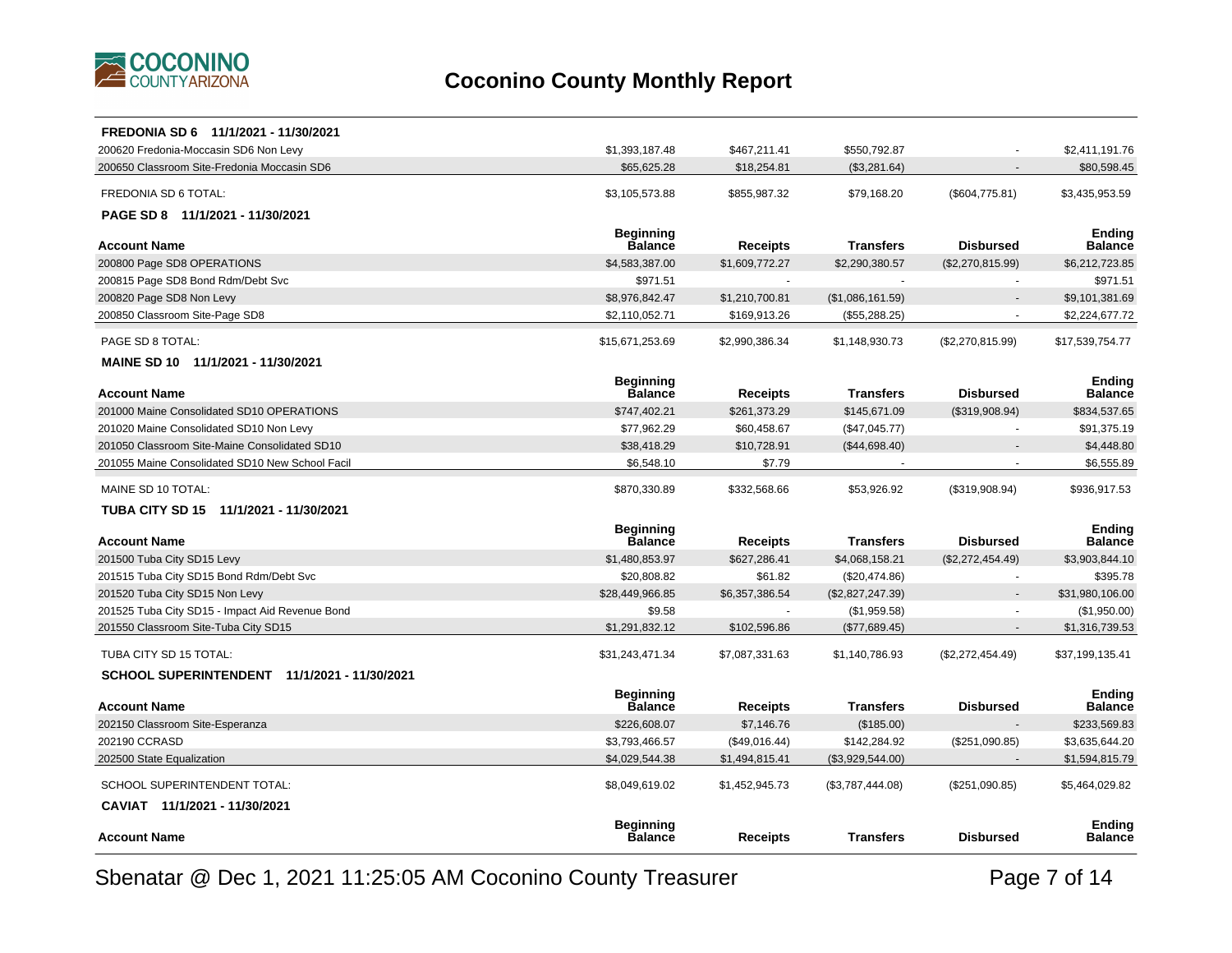

| CAVIAT 11/1/2021 - 11/30/2021                   |                  |                 |                          |                  |                 |
|-------------------------------------------------|------------------|-----------------|--------------------------|------------------|-----------------|
| 202200 CAVIAT                                   | \$3,897,693.16   | \$478,105.08    | \$223,259.69             | (\$45,330.26)    | \$4,553,727.67  |
| <b>CAVIAT TOTAL:</b>                            | \$3,897,693.16   | \$478,105.08    | \$223,259.69             | (\$45,330.26)    | \$4,553,727.67  |
| <b>COMMUNITY COLLEGE 11/1/2021 - 11/30/2021</b> |                  |                 |                          |                  |                 |
|                                                 | <b>Beginning</b> |                 |                          |                  | Ending          |
| <b>Account Name</b>                             | <b>Balance</b>   | Receipts        | <b>Transfers</b>         | <b>Disbursed</b> | <b>Balance</b>  |
| 204000 Coconino Community College               | \$32.809.045.09  | \$1,620,779.65  |                          | (\$2,500,000.00) | \$31,929,824.74 |
| <b>COMMUNITY COLLEGE TOTAL:</b>                 | \$32,809,045.09  | \$1,620,779.65  | \$0.00                   | (\$2,500,000.00) | \$31,929,824.74 |
| FIRE DISTRICTS 11/1/2021 - 11/30/2021           |                  |                 |                          |                  |                 |
|                                                 | <b>Beginning</b> |                 |                          |                  | <b>Ending</b>   |
| <b>Account Name</b>                             | Balance          | <b>Receipts</b> | <b>Transfers</b>         | <b>Disbursed</b> | <b>Balance</b>  |
| 300100 Fire District Assistance Tax             | \$34,853.78      | \$350,161.92    |                          | (\$378,002.01)   | \$7,013.69      |
| 300200 Blue Ridge FD                            | \$665,134.48     | \$218,567.92    |                          | (\$68,548.16)    | \$815,154.24    |
| 300210 Blue Ridge FD Cash Reserve Acct          | \$436,444.92     |                 |                          |                  | \$436,444.92    |
| 300300 Summit FD                                | \$1,908,587.62   | \$646,621.10    | $\blacksquare$           | (\$444,068.68)   | \$2,111,140.04  |
| 300305 Summit FD - Capital Fund                 | \$51,552.85      | \$59.45         |                          |                  | \$51,612.30     |
| 300310 Summit FD - Westside Capital Fund        | \$419,548.83     | \$499.24        |                          |                  | \$420,048.07    |
| 300315 Summit FD Debt Service Fund              | \$170,105.29     | \$34,598.12     |                          |                  | \$204,703.41    |
| 300320 Summit FD - Emergency Account            | \$161,028.43     | \$191.61        |                          |                  | \$161,220.04    |
| 300340 Summit FD Wildland Fund                  | \$128,895.96     | \$480.596.92    |                          | (\$137,993.75)   | \$471,499.13    |
| 300500 Forest Lakes FD                          | \$514,048.78     | \$168,564.05    |                          | (\$114, 148.63)  | \$912,699.60    |
| 300700 Junipine FD                              | \$10,204.21      | \$10,895.89     |                          | (\$2,005.58)     | \$19,094.52     |
| 300800 Highlands FD                             | \$2,155,096.77   | \$701,642.88    | $\tilde{\phantom{a}}$    | (\$332,136.37)   | \$2,524,603.28  |
| 300810 Highlands FD PSPRS Contingency Reserve   | \$1,000,000.00   |                 |                          |                  | \$1,000,000.00  |
| 300820 Highlands FD Capital Fund                | \$609,349.29     | \$725.08        |                          | (\$4,985.01)     | \$605,089.36    |
| 300850 BEAR JAW INTERAGENCY FUND                | \$1,931,005.60   | \$213,188.08    |                          | (\$23,692.99)    | \$2,120,500.69  |
| 300900 Kaibab Estates West FD                   | \$70,708.63      | \$28,840.21     |                          |                  | \$99,548.84     |
| 301000 Mormon Lake FD                           | \$154,117.46     | \$71,142.57     |                          | (\$16,888.71)    | \$208,371.32    |
| 301050 Mormon Lake FD Capital Fund              | \$132,930.21     | \$158.18        | $\overline{\phantom{a}}$ |                  | \$133,088.39    |
| 301500 Pinewood FD                              | \$1,328,950.64   | \$481,850.27    |                          | (\$285,562.16)   | \$1,525,238.75  |
| 301520 Pinewood FD - Building Fund              | \$37,843.25      | \$45.03         |                          |                  | \$37,888.28     |
| 301600 Sherwood Forest FD                       | \$342,344.17     | \$28,241.15     |                          | (\$14,708.75)    | \$355,876.57    |
| 301700 Woods FD                                 | \$10,034.61      | \$4,087.74      |                          |                  | \$14,122.35     |
| 301701 Woods FD Capital Fund                    | \$20,311.34      | \$24.17         |                          |                  | \$20,335.51     |
| 302000 Greenehaven FD                           | \$290,264.96     | \$39,232.89     |                          | (\$549.00)       | \$328,948.85    |
| 302100 Tusayan FD                               | \$135,546.95     | \$286,133.22    |                          | (\$80,689.41)    | \$340,990.76    |
| 302101 Tusayan FD Reserve Fund                  | \$49,764.26      | \$59.22         |                          |                  | \$49,823.48     |
| 302200 PONDEROSA FIRE DISTRICT                  | \$755,654.00     | \$163,967.98    | (\$6,089.42)             | (\$114, 623.32)  | \$798,909.24    |
| 302300 Westwood Estates FD                      | \$103,670.81     | \$15,434.55     |                          | (\$987.00)       | \$118,118.36    |
| 302310 Westwood FD Emergency Fund               | \$2,040.37       | \$2.43          |                          |                  | \$2,042.80      |
| 302600 Flagstaff Ranch FD                       | \$685.174.25     | \$58.698.81     |                          | (\$27,957.63)    | \$715,915.43    |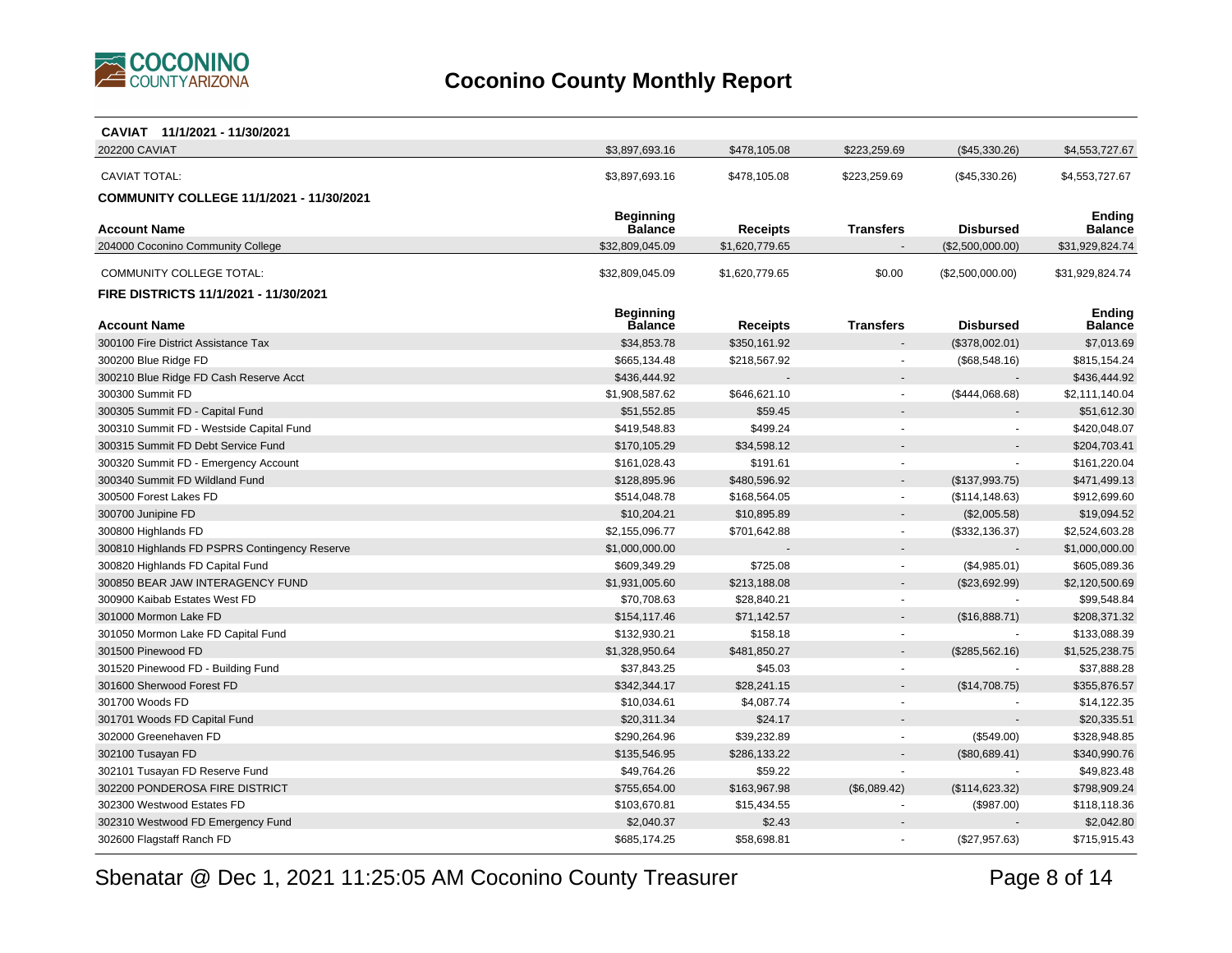

| FIRE DISTRICTS 11/1/2021 - 11/30/2021                |                             |                  |                          |                  |                          |
|------------------------------------------------------|-----------------------------|------------------|--------------------------|------------------|--------------------------|
| 303000 FEMA GRANT #2/FOREST LAKES FD                 | \$456.36                    |                  |                          |                  | \$456.36                 |
| 303300 Lockett Ranches FD                            | \$105,503.93                | \$41,001.11      | $\overline{\phantom{a}}$ | (\$109,516.51)   | \$36,988.53              |
| 304200 Ponderosa FD - Capital Fund                   | \$84,359.25                 | \$6,189.80       |                          |                  | \$90,549.05              |
| 304201 Ponderosa FD - Station 82                     | \$361,987.95                | \$430.74         |                          |                  | \$362,418.69             |
| <b>FIRE DISTRICTS TOTAL:</b>                         | \$14,867,520.21             | \$4,051,852.33   | (\$6,089.42)             | (\$2,157,063.67) | \$17,100,454.85          |
| SPECIAL/IMPROVEMENT DISTRICTS 11/1/2021 - 11/30/2021 |                             |                  |                          |                  |                          |
| <b>Account Name</b>                                  | <b>Beginning</b><br>Balance | <b>Receipts</b>  | <b>Transfers</b>         | <b>Disbursed</b> | <b>Ending</b><br>Balance |
| 400100 County Flood Control                          | \$632,424.60                | \$1,245,575.55   |                          |                  | \$1,878,000.15           |
| 400200 County Library                                | \$2,190,075.50              | \$895,573.09     |                          |                  | \$3,085,648.59           |
| 400300 Forest Lakes Domestic Water                   | \$642,975.98                | \$64,145.63      |                          | (\$14,666.38)    | \$692,455.23             |
| 400400 Majestic View Domestic Water                  | \$138,389.66                | \$4,859.08       |                          |                  | \$143,248.74             |
| 400500 KVID Water Debt Svc                           | \$55,370.26                 | \$65.89          |                          |                  | \$55,436.15              |
| 400600 KVID Sewer Debt Svc                           | \$13,893.67                 | \$16.53          |                          |                  | \$13,910.20              |
| 400700 KVIDPAVING-DEBTSERV92                         | \$646.76                    | \$0.77           |                          |                  | \$647.53                 |
| 400800 Kachina Trail Debt Svc                        | \$854.37                    | \$1.02           |                          |                  | \$855.39                 |
| 401200 Pinewood Sanitary Debt Svc                    | \$1,602.01                  | \$1.91           |                          |                  | \$1,603.92               |
| 401201 Pinewood Sanitary District Op                 | \$191,429.71                | \$186,022.40     | $\overline{\phantom{a}}$ | (\$181, 126.83)  | \$196,325.28             |
| 401210 PSD WIFA Loan Repayment                       | \$12,728.11                 | \$1,611.42       |                          |                  | \$14,339.53              |
| 401220 PSD WIFA Repair-Replacement                   | \$44,485.46                 | \$374.76         | $\overline{\phantom{a}}$ |                  | \$44,860.22              |
| 401230 Pinewood Const Imp                            | \$5,844.95                  | \$8,800.00       |                          | (\$8,943.79)     | \$5,701.16               |
| 401400 Tusayan Special District                      | \$29,573.60                 | \$3,087.75       | $\overline{a}$           |                  | \$32,661.35              |
| 401700 Kachina CID                                   | \$1,967.69                  | \$2.34           |                          |                  | \$1,970.03               |
| 401900 Kachina Utilities                             | \$2,960,911.75              | \$154,952.09     | $\sim$                   | (\$93,634.23)    | \$3,022,229.61           |
| 402000 Kachina Sewer Investment                      | \$73,003.63                 |                  |                          |                  | \$73,003.63              |
| 402700 Jail District Operations                      | \$17,693,411.44             | \$1,888,785.96   |                          |                  | \$19,582,197.40          |
| 403200 Jail Dist. Repair & Replacement               | \$2,974,862.03              |                  |                          |                  | \$2,974,862.03           |
| 403300 Detention Officers Retention Program          | \$1,098,515.65              | \$1,307.16       |                          |                  | \$1,099,822.81           |
| 404800 Linda Lane Debt Service                       | \$7,217.39                  | \$8.59           |                          |                  | \$7,225.98               |
| 408100 Toho Tolani Reserve                           | \$361,597.93                | \$430.28         |                          | $\sim$           | \$362,028.21             |
| 408200 Toho Tolani Construction                      | (\$71,245.92)               |                  |                          |                  | (\$71, 245.92)           |
| 408400 Toho Tolani Debt Service                      | (\$100,774.33)              |                  |                          | $\blacksquare$   | (\$100,774.33)           |
| 409500 Anasazi Trails CID Construction               | \$42,925.26                 | \$51.08          |                          |                  | \$42,976.34              |
| 409700 Anasazi Trails Debt Service                   | \$32,938.36                 | \$39.19          |                          |                  | \$32,977.55              |
| SPECIAL/IMPROVEMENT DISTRICTS TOTAL:                 | \$29,035,625.52             | \$4,455,712.49   | \$0.00                   | (\$298,371.23)   | \$33,192,966.78          |
| <b>HOSPITAL DISTRICTS 11/1/2021 - 11/30/2021</b>     |                             |                  |                          |                  |                          |
|                                                      | <b>Beginning</b>            |                  |                          |                  | <b>Ending</b>            |
| <b>Account Name</b>                                  | <b>Balance</b>              | <b>Receipts</b>  | <b>Transfers</b>         | <b>Disbursed</b> | Balance                  |
| 500100 Williams Hospital M & O                       | \$3,387,551.33              | (\$1,159,228.49) |                          | (\$477.00)       | \$2,227,845.84           |
| 500102 Williams Hospital Capital Outlay              | \$17.23                     | \$0.02           |                          |                  | \$17.25                  |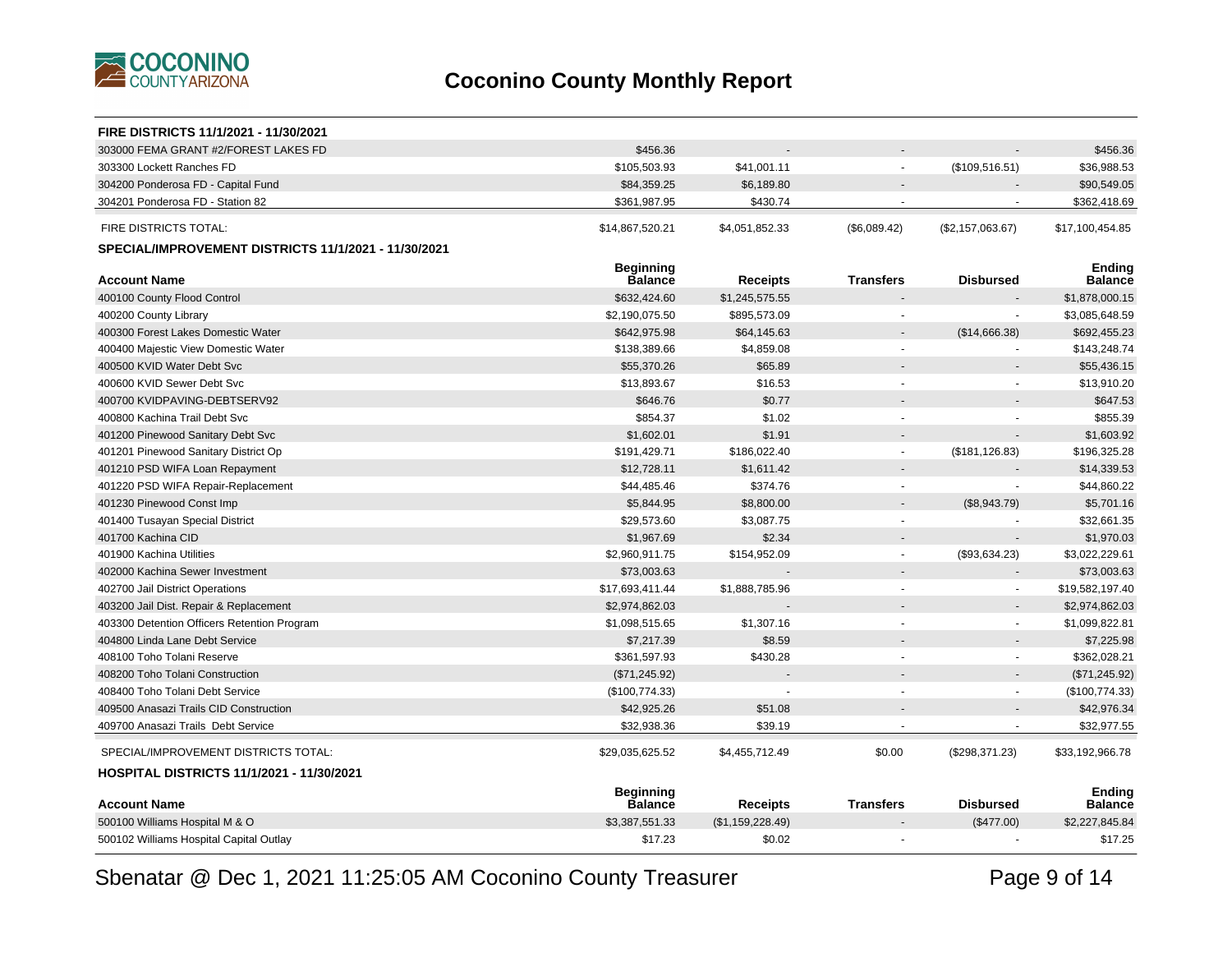

| <b>HOSPITAL DISTRICTS 11/1/2021 - 11/30/2021</b>      |                  |                          |                          |                          |                 |
|-------------------------------------------------------|------------------|--------------------------|--------------------------|--------------------------|-----------------|
| 500115 Williams Hospital Debt Svc                     | \$714.59         | \$0.85                   |                          |                          | \$715.44        |
| 500200 Page Hospital Op                               | \$14,882,979.39  | \$265,784.56             |                          |                          | \$15,148,763.95 |
| <b>HOSPITAL DISTRICTS TOTAL:</b>                      | \$18,271,262.54  | $(\$893,443.06)$         | \$0.00                   | $(\$477.00)$             | \$17,377,342.48 |
| NAIPTA 11/1/2021 - 11/30/2021                         |                  |                          |                          |                          |                 |
|                                                       | <b>Beginning</b> |                          |                          |                          | <b>Ending</b>   |
| <b>Account Name</b>                                   | <b>Balance</b>   | <b>Receipts</b>          | <b>Transfers</b>         | <b>Disbursed</b>         | Balance         |
| 500300 NAIPTA                                         | \$258,123.75     | \$1,261,759.61           |                          | (\$686, 942.39)          | \$832,940.97    |
| NAIPTA TOTAL:                                         | \$258,123.75     | \$1,261,759.61           | \$0.00                   | (\$686, 942.39)          | \$832,940.97    |
| STATE OF ARIZONA 11/1/2021 - 11/30/2021               |                  |                          |                          |                          |                 |
|                                                       | Beginning        |                          |                          |                          | <b>Ending</b>   |
| <b>Account Name</b>                                   | <b>Balance</b>   | Receipts                 | <b>Transfers</b>         | <b>Disbursed</b>         | Balance         |
|                                                       |                  |                          |                          |                          |                 |
| STATE/COURT FINES AND FEES 11/1/2021 - 11/30/2021     |                  |                          |                          |                          |                 |
|                                                       | Beginning        |                          |                          |                          | <b>Ending</b>   |
| <b>Account Name</b>                                   | <b>Balance</b>   | <b>Receipts</b>          | <b>Transfers</b>         | <b>Disbursed</b>         | Balance         |
| 601100 Child Abuse                                    | \$628.16         | \$605.62                 |                          | (\$628.16)               | \$605.62        |
| 601150 Confidential Address Fund                      |                  | \$390.60                 |                          |                          | \$390.60        |
| 601201 Domestic Violence Service Fund                 | \$3,044.92       | \$2,935.44               |                          | (\$3,044.92)             | \$2,935.44      |
| 601250 Domestic Violence Shelter Fund                 |                  | \$411.17                 |                          |                          | \$411.17        |
| 601270 2011 Addl Assessment Fee \$8 GITEM/PSEF        | \$1,161.71       | \$10,502.59              |                          | (\$1,161.71)             | \$10,502.59     |
| 601271 \$4 ASSESSMENT- COUNTY SHERIFF                 | (\$28, 244.07)   | \$506.19                 | $\sim$                   | $\overline{\phantom{a}}$ | (\$27,737.88)   |
| 601272 \$4 ASSESSMENT - DPS                           | \$34,367.41      | \$4,242.66               |                          |                          | \$38,610.07     |
| 601273 \$4 ASSESSMENT - MVD/ADOT                      | \$53.34          | \$6.98                   |                          |                          | \$60.32         |
| 601274 \$4 ASSESSMENT - GAME AND FISH                 | \$2,150.67       | \$362.57                 |                          |                          | \$2,513.24      |
| 601276 \$4 ASSESSMENT - PAGE POLICE                   | \$104.89         | \$8.77                   |                          | $\blacksquare$           | \$113.66        |
| 601277 \$4 ASSESSMENT - NAVAJO DIV PUB SAFETY         | \$49.02          |                          |                          |                          | \$49.02         |
| 601278 \$4 ASSESSMENT - REGISTRAR CONTRACTORS         | \$14.18          | \$0.18                   |                          |                          | \$14.36         |
| 601279 \$4 ASSESSMENT - ANIMAL CONTROL                | \$35.09          | \$5.52                   |                          |                          | \$40.61         |
| 601280 \$4 ASSESSMENT - HUALAPAI POLICE               | \$2.60           |                          |                          | $\blacksquare$           | \$2.60          |
| 601282 \$4 ASSESSMENT - NAU POLICE                    | \$1,243.94       | \$97.15                  |                          |                          | \$1,341.09      |
| 601283 \$4 ASSESSMENT - CITY OF FLAGSTAFF POLICE      | \$291.60         | \$23.51                  |                          |                          | \$315.11        |
| 601284 \$4 ASSESSMENT - City of Sedona PD             | \$8.56           | \$0.13                   |                          |                          | \$8.69          |
| 601290 \$4 Assessment - BNSF Railway                  | \$7.78           | $\overline{\phantom{a}}$ |                          |                          | \$7.78          |
| 601293 \$4 ASSESSMENT - US DEPT OF INTERIOR, BIA      | \$5.25           |                          |                          |                          | \$5.25          |
| 601294 \$4 ASSESSMENT - ATTORNEY GENERAL TOBACCO ENFO | \$7.60           | \$3.80                   |                          |                          | \$11.40         |
| 601300 DUI Abatement Fnd/JC                           | \$18.05          | \$2,511.86               |                          | (\$18.05)                | \$2,511.86      |
| 601400 County Education District                      | \$555.32         | \$1,196.50               | $\overline{\phantom{a}}$ | (\$555.32)               | \$1,196.50      |
| 601501 Resource Center Fund                           | \$422.46         | \$407.17                 |                          | (\$422.46)               | \$407.17        |
| 601600 Criminal Enhancement                           | \$11,743.65      | \$81,540.39              |                          | (\$11,743.65)            | \$81,540.39     |
| 601700 Drug & Gang Enforcement                        | \$6,148.32       | \$4,379.71               |                          | (\$6,148.32)             | \$4,379.71      |

Sbenatar @ Dec 1, 2021 11:25:05 AM Coconino County Treasurer

Page 10 of 14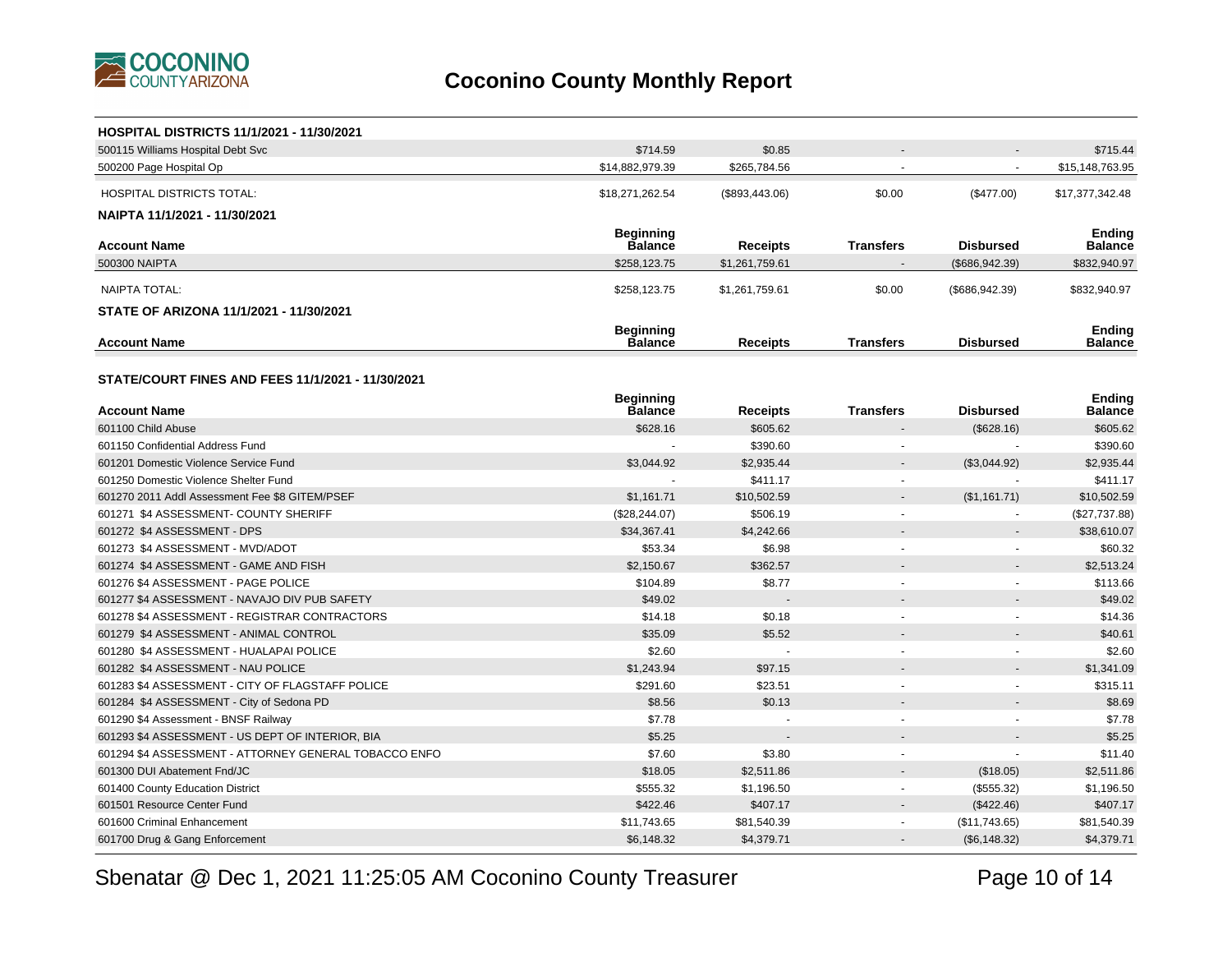

| 601800 Mobile Home Relocation                    | \$114.08       | \$92.14      | (\$114.08)                            | \$92.14      |
|--------------------------------------------------|----------------|--------------|---------------------------------------|--------------|
| 601900 Medical Svcs Enhanc- Clerk of Sup Crt     | \$888.39       | \$683.03     | (\$888.39)                            | \$683.03     |
| 601901 Medical Svcs Enhanc - Flagstaff JP        |                | \$13,280.63  | $\blacksquare$                        | \$13,280.63  |
| 601902 Medical Svcs Enhanc - Fredonia JP         | \$573.54       | \$648.65     | (\$573.54)                            | \$648.65     |
| 601903 Medical Svcs Enhanc - Page JP             | $\blacksquare$ | \$7,964.26   | $\mathbf{r}$                          | \$7,964.26   |
| 601904 Medical Svcs Enhanc - Williams JP         | \$1,986.22     | \$2,173.06   | (\$1,986.22)                          | \$2,173.06   |
| 602000 Confidential Intermediary                 | \$84.48        | \$81.38      | (\$84.48)<br>$\blacksquare$           | \$81.38      |
| 602200 Judicial Coll Enhanc Sup Ct               | \$6,222.53     | \$5,996.29   | (\$6,222.53)<br>$\blacksquare$        | \$5,996.29   |
| 602201 JCEF Flagstaff JP                         |                | \$2,539.17   | $\overline{\phantom{a}}$              | \$2,539.17   |
| 602202 JCEF Fredonia JP                          | \$11.26        | \$26.83      | (\$11.26)<br>$\overline{\phantom{0}}$ | \$26.83      |
| 602203 JCEF Page JP                              |                | \$386.80     | $\blacksquare$                        | \$386.80     |
| 602204 JCEF Williams JP                          | \$120.64       | \$137.46     | (\$120.64)                            | \$137.46     |
| 602700 JCEF Time Pmt Sup Ct                      | \$98.80        | \$229.47     | (\$98.80)<br>$\blacksquare$           | \$229.47     |
| 602701 JCEF Time Pmt Flag JP                     |                | \$3,619.65   | $\blacksquare$                        | \$3,619.65   |
| 602702 JCEF Time Pmt Fred JP                     | \$208.00       | \$169.00     | (\$208.00)<br>$\blacksquare$          | \$169.00     |
| 602703 JCEF Time Pmt Page JP                     |                | \$2,266.96   |                                       | \$2,266.96   |
| 602704 JCEF Time Pmt Wms JP                      | \$481.60       | \$563.42     | (\$481.60)<br>$\sim$                  | \$563.42     |
| 603200 Altern Dispute Resol Sup Ct               | \$116.72       | \$112.48     | (\$116.72)<br>$\blacksquare$          | \$112.48     |
| 603201 ADR Flag JP                               |                | \$295.82     | $\blacksquare$                        | \$295.82     |
| 603202 ADR Fred JP                               | \$1.31         | \$3.13       | (\$1.31)                              | \$3.13       |
| 603203 ADR Page JP                               |                | \$45.03      | ä,                                    | \$45.03      |
| 603204 ADR Williams JP                           | \$14.05        | \$16.01      | (\$14.05)                             | \$16.01      |
| 603700 Recorded Affidavit Mining                 |                | \$4.00       | $\blacksquare$                        | \$4.00       |
| 603900 Williams Community Facility               | \$2,482.70     | \$1,423.26   | (\$2,482.70)<br>$\blacksquare$        | \$1,423.26   |
| 604000 Minimum School Tax                        | \$670,727.27   | \$414,066.17 | (\$670, 727.27)<br>$\blacksquare$     | \$414,066.17 |
| 604100 Victims Rights Assist Clerk               | \$601.82       | \$548.62     | (\$601.82)<br>$\overline{a}$          | \$548.62     |
| 604150 Victim's Rights Enforcement               | \$297.35       | \$2,608.85   | (\$297.35)<br>$\blacksquare$          | \$2,608.85   |
| 604160 DPS Forensics Fund                        | \$1,013.83     | \$9,819.09   | (\$1,013.83)<br>$\blacksquare$        | \$9,819.09   |
| 604200 Elected Officials' Retirement             | \$13.94        | \$10,662.04  | (\$8,856.00)<br>$\blacksquare$        | \$1,819.98   |
| 604210 ARS 13-3423 \$15 Assessment               |                | \$14.25      |                                       | \$14.25      |
| 604300 Clean Elections Sup Court                 | \$736.94       | \$589.28     | (\$736.94)<br>$\blacksquare$          | \$589.28     |
| 604301 Clean Elections Flag JC                   |                | \$10,904.89  |                                       | \$10,904.89  |
| 604302 Clean Elections Fredonia JC               | \$464.44       | \$522.18     | (\$464.44)<br>$\mathbf{r}$            | \$522.18     |
| 604303 Clean Elections Page JC                   |                | \$6,451.34   | $\blacksquare$                        | \$6,451.34   |
| 604304 Clean Elections Williams JC               | \$1,608.52     | \$1,747.61   | (\$1,608.52)<br>$\blacksquare$        | \$1,747.61   |
| 604500 State Hwy Work Zone Safety                |                | \$46.60      |                                       | \$46.60      |
| 604600 \$4 Peace Officer Training Equipment Fund | \$519.43       | \$4,582.89   | (\$519.43)<br>$\blacksquare$          | \$4,582.89   |
| 604700 Victim's Rights Fund 12-116.08            | \$807.90       | \$6,938.23   | (\$807.90)<br>$\blacksquare$          | \$6,938.23   |
| 604750 Victim Compensation Fund 12-116.08        | \$486.02       | \$4,174.03   | (\$486.02)                            | \$4,174.03   |
| 604801 State Fill The Gap - Flagstaff JP         |                | \$7,122.92   |                                       | \$7,122.92   |
| 604802 State Fill The Gap - Fredonia JP          | \$308.86       | \$349.33     | (\$308.86)                            | \$349.33     |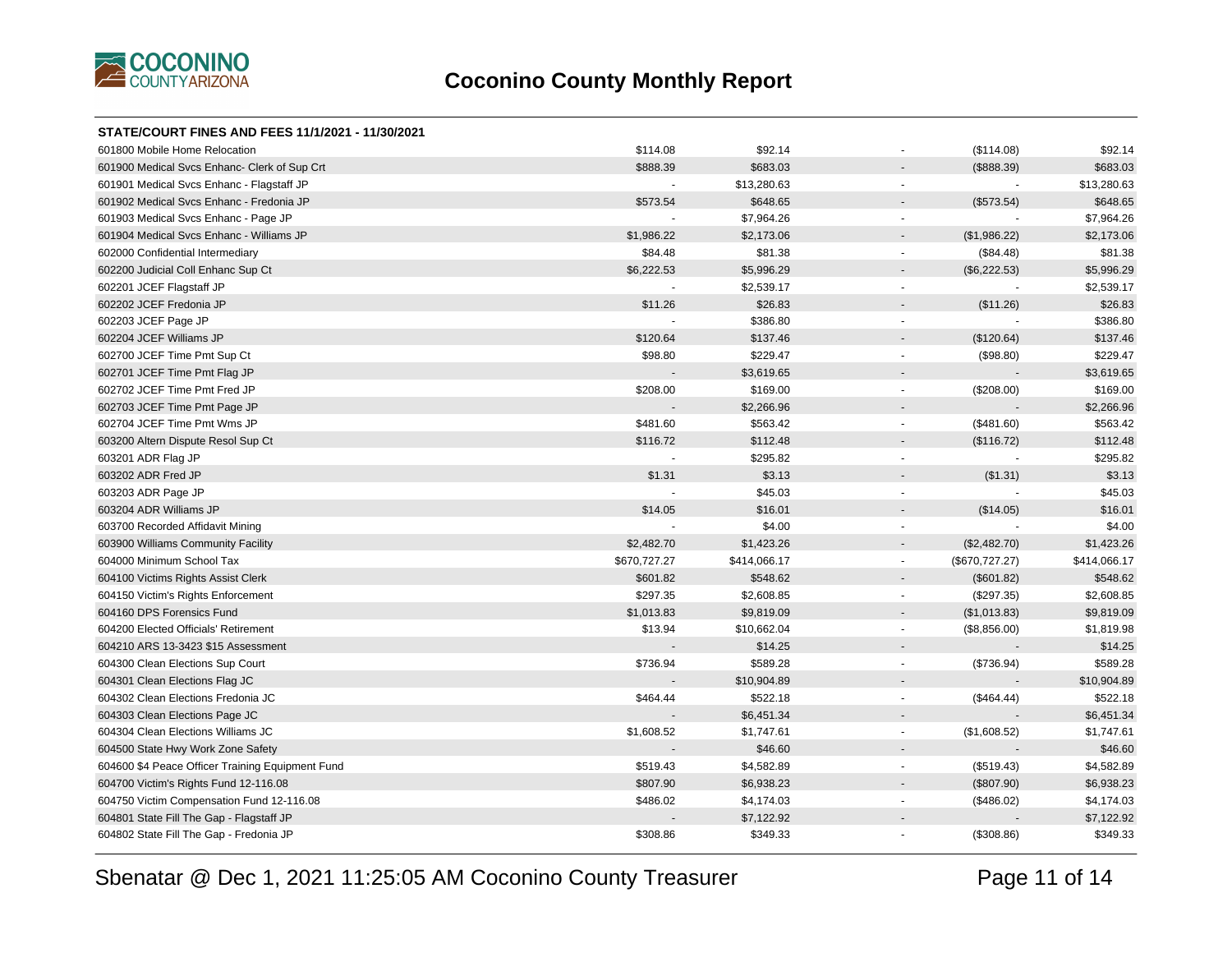

| STATE/COURT FINES AND FEES 11/1/2021 - 11/30/2021    |                                    |                 |                          |                          |                                 |
|------------------------------------------------------|------------------------------------|-----------------|--------------------------|--------------------------|---------------------------------|
| 604803 State Fill The Gap- Page JP                   |                                    | \$4,288.02      |                          |                          | \$4,288.02                      |
| 604804 State Fill The Gap - Williams JP              | \$1,066.90                         | \$1,164.79      | $\mathbf{r}$             | (\$1,066.90)             | \$1,164.79                      |
| 604900 JCEF-ST PROBATION SERVICES-FLAG JC            |                                    | \$15,850.18     | $\overline{\phantom{a}}$ |                          | \$15,850.18                     |
| 605000 JCEF-ST PROBATION SERVICES-FREDONIA JC        | \$982.53                           | \$912.50        | $\sim$                   | (\$982.53)               | \$912.50                        |
| 605100 JCEF-ST PROBATION SERVICES-PAGE JC            |                                    | \$7,302.53      | $\overline{\phantom{a}}$ |                          | \$7,302.53                      |
| 605150 Cty Page Probation Services Fee               | \$1,898.00                         | $\Delta$        | $\blacksquare$           | $\overline{\phantom{a}}$ | \$1,898.00                      |
| 605200 JCEF-ST PROBATION SERVICES-WMS JC             | \$1,932.94                         | \$2,325.10      | $\sim$                   | (\$1,932.94)             | \$2,325.10                      |
| 605300 DNA PENALTY ASSMT-FLAG JC                     | $\sim$                             | \$761.50        | $\blacksquare$           |                          | \$761.50                        |
| 605400 DNA PENALTY ASSMT-FREDONIA JC                 | \$9.06                             | \$7.31          |                          | (\$9.06)                 | \$7.31                          |
| 605500 DNA PENALTY ASSMT-PAGE JC                     |                                    | \$191.97        | $\mathbf{r}$             |                          | \$191.97                        |
| 605600 DNA PENALTY ASSMT-WMS JC                      | \$106.99                           | \$138.56        | $\blacksquare$           | (\$106.99)               | \$138.56                        |
| 605900 ARIZONA LENGTHY TRIAL FUND                    | \$869.25                           | \$855.86        | $\mathbf{r}$             | (\$869.25)               | \$855.86                        |
| 606000 PCOF-PRISON CONST & OPERATIONS FUND-FLAG      |                                    | \$13,206.47     |                          |                          | \$13,206.47                     |
| 606300 PCOF-PRISON CONST & OPERATIONS FUND-WILL      | \$1,330.95                         | \$1,164.70      | $\mathbf{r}$             | (\$1,330.95)             | \$1,164.70                      |
| 606400 PCOF-PRISON CONST & OPERATIONS FUND-CLER      | \$2,268.83                         | \$1,058.17      |                          | (\$2,268.83)             | \$1,058.17                      |
| 606500 XTRA DUI ASSESSMENT                           |                                    | \$193.59        | $\blacksquare$           |                          | \$193.59                        |
| 606600 CONSTABLE ETHICS COMMITTEE                    | \$19.00                            | \$427.50        |                          | (\$19.00)                | \$427.50                        |
| 606900 Public Safety Equipment Fund Flagstaff        |                                    | \$11,741.92     | $\blacksquare$           |                          | \$11,741.92                     |
| 606903 Public Safety Equipment Fund Williams         | \$1,028.85                         | \$1,759.40      |                          | (\$1,028.85)             | \$1,759.40                      |
| 607000 Citing Agency A.R.S. 28-4139 Suspended Licens | \$47.50                            |                 | $\overline{a}$           |                          | \$47.50                         |
| STATE/COURT FINES AND FEES TOTAL:                    | \$736,371.89                       | \$697,394.83    | \$0.00                   | (\$733,170.59)           | \$700,596.13                    |
|                                                      |                                    |                 |                          |                          |                                 |
| <b>MUNICIPAL FUNDS 11/1/2021 - 11/30/2021</b>        |                                    |                 |                          |                          |                                 |
| <b>Account Name</b>                                  | <b>Beginning</b><br><b>Balance</b> | <b>Receipts</b> | <b>Transfers</b>         | <b>Disbursed</b>         | <b>Ending</b><br><b>Balance</b> |
| 600200 City of Flagstaff                             | \$5,458,871.17                     | \$2,444,177.04  |                          | (\$5,458,871.17)         | \$2,444,177.04                  |
| 600250 FLAG DWTN REV DIST                            | \$48,496.50                        | \$36,994.50     |                          | (\$48,496.50)            | \$36,994.50                     |
| 600300 City of Williams                              |                                    |                 |                          |                          |                                 |
|                                                      |                                    |                 |                          |                          |                                 |
|                                                      | \$236,885.21                       | \$135,923.87    |                          | (\$236,885.21)           | \$135,923.87                    |
| 600601 City of Sedona Flood Control                  | (\$8,017.22)                       |                 |                          |                          | (\$8,017.22)                    |
| 600700 Sedona FD                                     | \$1,319,444.17                     | \$877,665.41    |                          | (\$1,319,444.17)         | \$877,665.41                    |
| MUNICIPAL FUNDS TOTAL:                               | \$7,055,679.83                     | \$3,494,760.82  | \$0.00                   | (\$7,063,697.05)         | \$3,486,743.60                  |
| BI-COUNTY FUNDS 11/1/2021 - 11/30/2021               |                                    |                 |                          |                          |                                 |
|                                                      | <b>Beginning</b>                   |                 |                          |                          | <b>Ending</b>                   |
| <b>Account Name</b>                                  | <b>Balance</b>                     | <b>Receipts</b> | <b>Transfers</b>         | <b>Disbursed</b>         | <b>Balance</b>                  |
| 600800 Valley Academy Ed Dist                        | \$25,879.80                        | \$17,296.42     |                          | (\$25,879.80)            | \$17,296.42                     |
| 600801 Mountain Institute Joint Tech JTED            | \$715.75                           | \$904.08        |                          | (\$715.75)               | \$904.08                        |
| 600802 Northeast AZ Tech Inst of Voc Ed              | \$708.98                           | \$4,436.07      |                          | (\$708.98)               | \$4,436.07                      |
| 600900 Sedona SD9 OPERATIONS                         | \$354,257.66                       | \$249,597.35    | $\blacksquare$           | (\$354, 257.66)          | \$249,597.35                    |
| 600911 Sedona SD9-K-12 OVERRRIDE                     | \$58,934.22                        | \$39,442.43     | $\overline{\phantom{a}}$ | (\$58,934.22)            | \$39,442.43                     |
| 600980 Sedona SD9-BI-COUNTY TAX REPAYMENT            | \$13.69                            |                 |                          |                          | \$13.69                         |
| 600985 Sedona SD9-REDEMPTION & INTEREST              | \$407,182.44                       | \$272,796.52    |                          | (\$407, 182.44)          | \$272,796.52                    |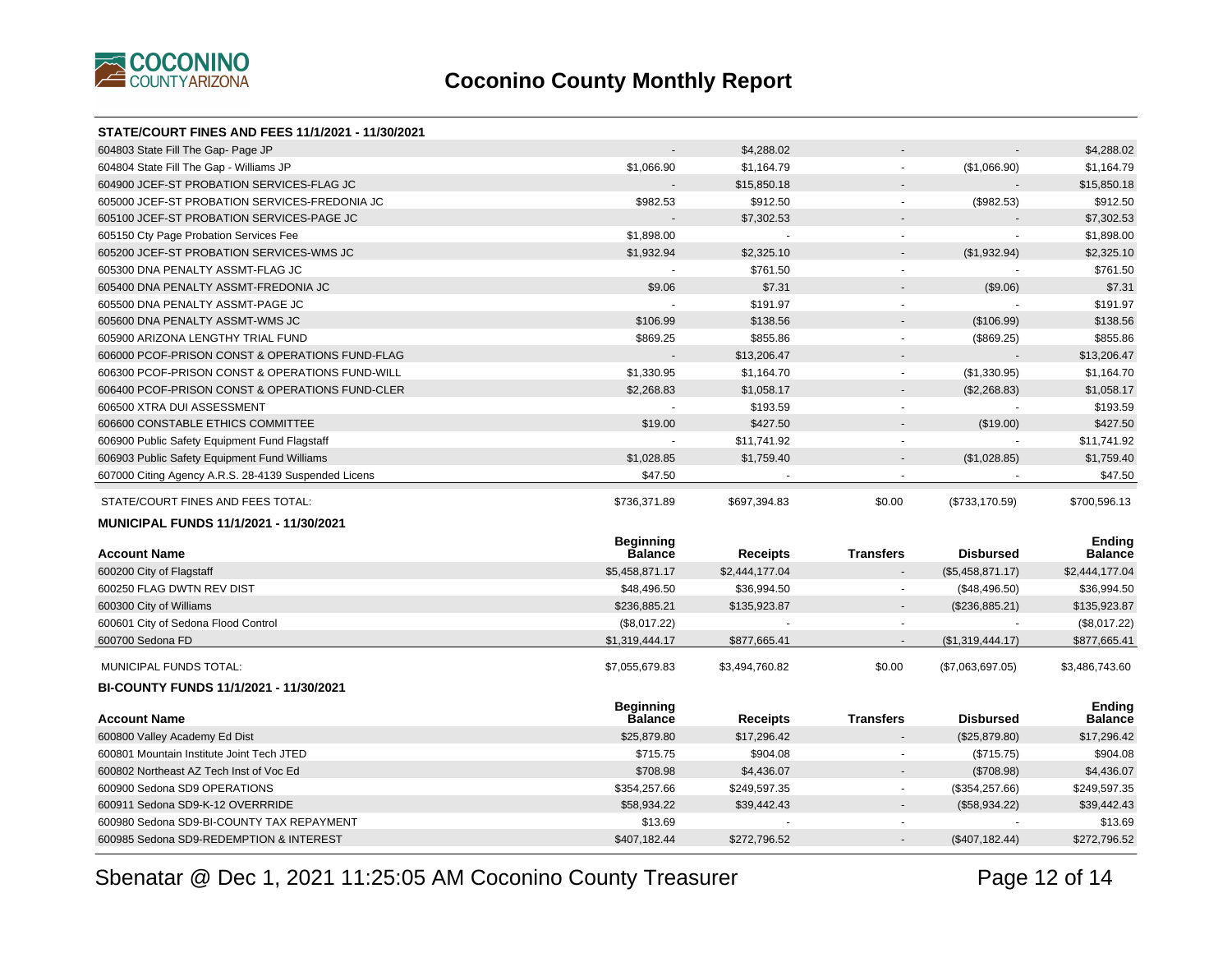

#### **BI-COUNTY FUNDS 11/1/2021 - 11/30/2021**

| 601000 Ashfork SD 31                           | \$97,758.11                        | \$129,747.33             | $\sim$                   | (\$97,758.11)    | \$129,747.33             |
|------------------------------------------------|------------------------------------|--------------------------|--------------------------|------------------|--------------------------|
| <b>BI-COUNTY FUNDS TOTAL:</b>                  | \$945,450.65                       | \$714,220.20             | \$0.00                   | (\$945,436.96)   | \$714,233.89             |
| TREASURER FUNDS 11/1/2021 - 11/30/2021         |                                    |                          |                          |                  |                          |
| <b>Account Name</b>                            | <b>Beginning</b><br><b>Balance</b> | <b>Receipts</b>          | <b>Transfers</b>         | <b>Disbursed</b> | Ending<br><b>Balance</b> |
| 147800 Juvenile Suspension                     | \$26,602.87                        | \$31.66                  | $\sim$                   | $\sim$           | \$26,634.53              |
| 700200 Treasurer's Suspense                    | \$11,990.75                        |                          | $\overline{\phantom{a}}$ |                  | \$11,990.75              |
| 700400 Tax Lien Redemption Prepayment Suspense | \$12,818.22                        | \$1,650.00               | (\$643.22)               | $\sim$           | \$13,825.00              |
| 700500 Treasurer's Deed Suspense               | \$724.23                           |                          |                          |                  | \$724.23                 |
| 700800 JP Suspension                           | \$78,737.12                        | $\overline{\phantom{a}}$ | $\sim$                   | $\sim$           | \$78,737.12              |
| 701000 Trustee Sale Excess Monies              | \$260,944.16                       | $\overline{\phantom{a}}$ | $\overline{\phantom{a}}$ | $\sim$           | \$260,944.16             |
| 701200 Cash Over/Short                         | \$2,255.26                         | $\overline{\phantom{a}}$ | $\overline{\phantom{a}}$ | $\sim$           | \$2,255.26               |
| <b>TREASURER FUNDS TOTAL:</b>                  | \$394.072.61                       | \$1.681.66               | (\$643.22)               | \$0.00           | \$395,111.05             |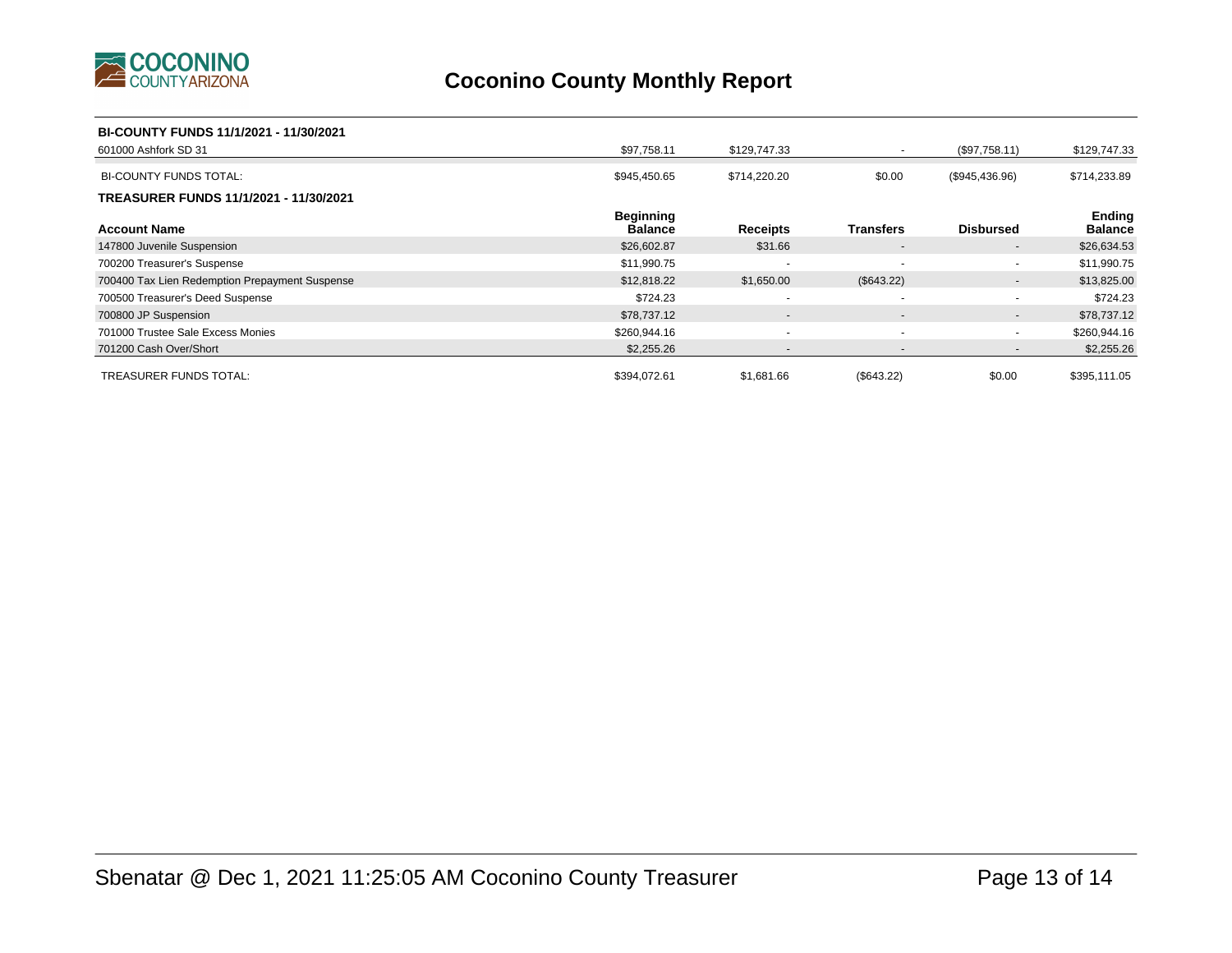

| <b>GRAND TOTALS</b> | \$334,029,316.56 | \$61,701,660.66 | $(\$6,732.64)$ | (\$45,139,712.04) | \$350,928,767.94 |
|---------------------|------------------|-----------------|----------------|-------------------|------------------|
|                     |                  |                 |                |                   |                  |

\_\_\_\_\_\_\_\_\_\_\_\_\_\_\_\_\_\_\_\_\_\_\_\_\_\_\_\_\_\_\_\_\_\_\_\_\_\_\_\_\_\_\_\_\_\_\_\_\_\_\_\_\_\_\_\_\_\_\_\_\_\_\_\_\_\_\_\_\_\_\_

I, Sarah Benatar, TREASURER AND EX OFFICIO TAX COLLECTOR OF COCONINO COUNTY, STATE<br>OF ARIZONA, DO SOLEMNLY SWEAR THAT THE REPORT HEREWITH SUBMITTED IS A TRUE AND<br>CORRECT STATEMENT OF TRANSACTIONS OF MY OFFICE FOR THE MONTH NOVEMBER 1, 2021, AND THAT THE BALANCE OR OVERDRAFTS AS HEREIN INDICATED ARE THE TRUE AND CORRECT BALANCE OR OVERDRAFTS AS OF THE CLOSE OF BUSINESS, NOVEMBER 30, 2021.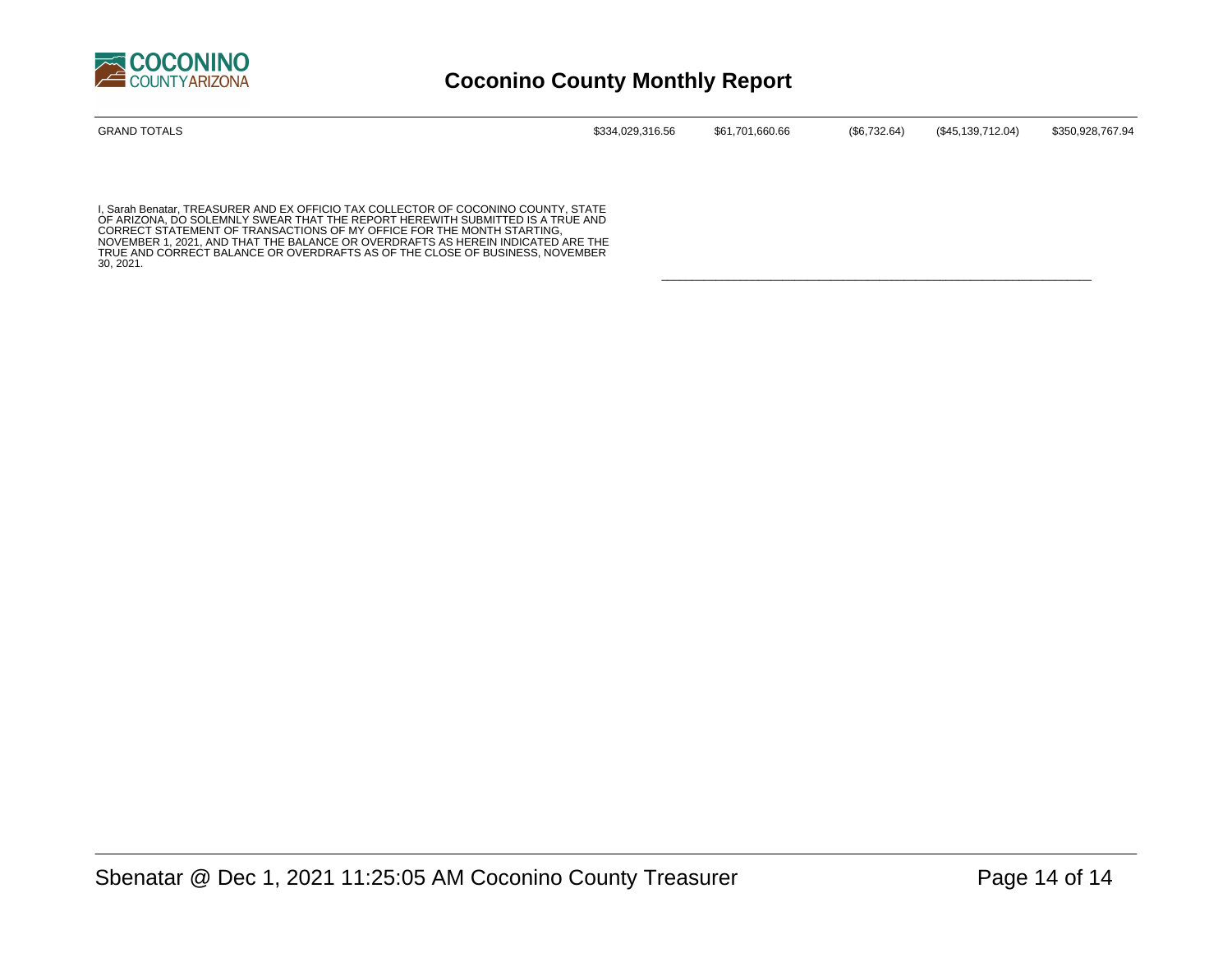

| Fund Id        | <b>Fund Name</b>                                 | <b>Tax Year</b> | <b>Type</b>      | Tax                              | Interest                 | Misc                 | Total                            |
|----------------|--------------------------------------------------|-----------------|------------------|----------------------------------|--------------------------|----------------------|----------------------------------|
| 02000          | <b>COCONINO COUNTY</b>                           | 2009            | T                | \$8.46                           | \$412.60                 | \$0.00               | \$421.06                         |
| 02000<br>02000 | <b>COCONINO COUNTY</b><br><b>COCONINO COUNTY</b> | 2010<br>2011    | T<br>T           | \$18.17<br>\$27.28               | \$669.22<br>\$1,030.04   | \$0.00<br>\$0.00     | \$687.39<br>\$1,057.32           |
| 02000          | <b>COCONINO COUNTY</b>                           | 2012            | T                | \$30.74                          | \$1,145.73               | \$0.00               | \$1,176.47                       |
| 02000          | <b>COCONINO COUNTY</b>                           | 2013            | T                | \$44.92                          | \$1,295.96               | \$0.00               | \$1,340.88                       |
| 02000          | <b>COCONINO COUNTY</b>                           | 2014            | Т                | \$37.15                          | \$938.74                 | \$0.00               | \$975.89                         |
| 02000          | <b>COCONINO COUNTY</b>                           | 2015            | $\mathsf{T}$     | \$46.56                          | \$1,073.84               | \$0.00               | \$1,120.40                       |
| 02000          | <b>COCONINO COUNTY</b>                           | 2016            | Т<br>Τ           | \$92.11                          | \$1,010.15               | \$0.00               | \$1,102.26                       |
| 02000<br>02000 | <b>COCONINO COUNTY</b><br><b>COCONINO COUNTY</b> | 2017<br>2018    | T                | \$452.99<br>\$385.98             | \$1,693.36<br>\$1,118.49 | \$0.00<br>\$0.00     | \$2,146.35<br>\$1,504.47         |
| 02000          | <b>COCONINO COUNTY</b>                           | 2019            | $\mathsf{T}$     | \$729.19                         | \$1,672.40               | \$0.00               | \$2,401.59                       |
| 02000          | <b>COCONINO COUNTY</b>                           | 2020            | Τ                | \$17,756.48                      | \$34,549.54              | (\$0.03)             | \$52,305.99                      |
| 02000          | <b>COCONINO COUNTY</b>                           | 2021            | $\mathsf{T}$     | \$1,784,191.79                   | \$5,503.30               | \$94,691.26          | \$1,884,386.35                   |
| 02000          | Total for fund                                   |                 |                  | \$1,803,821.82                   | \$52,113.37              | \$94,691.23          | \$1,950,626.42                   |
| 02001          | STATE SCHOOL TAX<br><b>EQUALIZATION</b>          | 2009            | T                | \$7.04                           | \$0.00                   | \$0.00               | \$7.04                           |
| 02001          | STATE SCHOOL TAX<br>EQUALIZATION                 | 2010            | т                | \$16.38                          | \$0.00                   | \$0.00               | \$16.38                          |
| 02001          | ST SCHL EQUALIZATION                             | 2011            | $\top$           | \$27.02                          | \$0.00                   | \$0.00               | \$27.02                          |
| 02001          | STATE SCHOOL TAX<br><b>EQUALIZATION</b>          | 2012            | T                | \$32.37                          | \$0.00                   | \$0.00               | \$32.37                          |
| 02001          | <b>STATE SCHOOL TAX</b>                          | 2013            | $\mathsf{T}$     | \$42.07                          | \$0.00                   | \$0.00               | \$42.07                          |
| 02001          | <b>EQUALIZATION</b><br>STATE SCHOOL TAX          | 2014            | $\mathsf{T}$     | \$33.47                          | \$0.00                   | \$0.00               | \$33.47                          |
| 02001          | <b>EQUALIZATION</b><br><b>STATE SCHOOL TAX</b>   | 2015            | $\mathsf{T}$     | \$41.01                          | \$0.00                   | \$0.00               | \$41.01                          |
|                | <b>EQUALIZATION</b>                              |                 |                  |                                  |                          |                      |                                  |
| 02001          | STATE SCHOOL TAX<br><b>EQUALIZATION</b>          | 2016            | Т                | \$79.75                          | \$0.00                   | \$0.00               | \$79.75                          |
| 02001          | <b>STATE SCHOOL TAX</b><br><b>EQUALIZATION</b>   | 2017            | $\mathsf{T}$     | \$388.94                         | \$0.00                   | \$0.00               | \$388.94                         |
| 02001          | STATE SCHOOL TAX<br><b>EQUALIZATION</b>          | 2018            | $\mathsf{T}$     | \$327.42                         | \$0.00                   | \$0.00               | \$327.42                         |
| 02001          | <b>STATE SCHOOL TAX</b><br><b>EQUALIZATION</b>   | 2019            | $\mathsf{T}$     | \$615.09                         | \$0.00                   | \$0.00               | \$615.09                         |
| 02001          | STATE SCHOOL TAX                                 | 2020            | $\mathsf{T}$     | \$14,847.81                      | \$0.00                   | \$0.00               | \$14,847.81                      |
| 02001          | <b>EQUALIZATION</b><br>STATE SCHOOL TAX          | 2021            | $\mathsf{T}$     | \$1,468,341.80                   | \$0.00                   | \$7,650.00           | \$1,475,991.80                   |
|                | <b>EQUALIZATION</b>                              |                 |                  |                                  |                          |                      |                                  |
| 02001<br>03000 | Total for fund<br>MOBILE HOME                    | 2010            | $\mathsf{T}$     | \$1,484,800.17<br>\$7.88         | \$0.00<br>\$0.00         | \$7,650.00<br>\$0.00 | \$1,492,450.17<br>\$7.88         |
|                | <b>RELOCATION FUND</b>                           |                 |                  |                                  |                          |                      |                                  |
| 03000          | MOBILE HOME<br><b>RELOCATION</b>                 | 2011            | T                | \$17.76                          | \$0.00                   | \$0.00               | \$17.76                          |
| 03000          | MOBILE HOME<br><b>RELOCATION</b>                 | 2012            | Τ                | \$19.93                          | \$0.00                   | \$0.00               | \$19.93                          |
| 03000          | MOBILE HOME<br><b>RELOCATION</b>                 | 2013            | Τ                | \$16.40                          | \$0.00                   | \$0.00               | \$16.40                          |
| 03000          | <b>MOBILE HOME</b>                               | 2014            | $\mathsf T$      | \$12.94                          | \$0.00                   | \$0.00               | \$12.94                          |
| 03000          | <b>RELOCATION</b><br>MOBILE HOME                 | 2015            | Т                | \$17.23                          | \$0.00                   | \$0.00               | \$17.23                          |
| 03000          | <b>RELOCATION</b><br>Total for fund              |                 |                  | \$92.14                          | \$0.00                   | \$0.00               | \$92.14                          |
| 04151          | <b>CITY OF FLAGSTAFF</b>                         | 2016            | T                | \$48.80                          | \$0.00                   | \$0.00               | \$48.80                          |
| 04151          | <b>CITY OF FLAGSTAFF</b>                         | 2017            | T                | \$209.24                         | \$0.00                   | \$0.00               | \$209.24                         |
| 04151          | <b>CITY OF FLAGSTAFF</b>                         | 2018            | Т                | \$139.35                         | \$0.00                   | \$0.00               | \$139.35                         |
| 04151          | <b>CITY OF FLAGSTAFF</b>                         | 2019            | $\sf T$          | \$475.21                         | \$0.00                   | \$0.00               | \$475.21                         |
| 04151          | <b>CITY OF FLAGSTAFF</b>                         | 2020            | Т                | \$9,669.75                       | \$0.00                   | \$0.00               | \$9,669.75                       |
| 04151<br>04151 | <b>CITY OF FLAGSTAFF</b><br>Total for fund       | 2021            | $\mathsf T$      | \$1,146,291.48<br>\$1,156,833.83 | \$0.00<br>\$0.00         | \$0.00<br>\$0.00     | \$1,146,291.48<br>\$1,156,833.83 |
| 04152          | TOWN OF FREDONIA                                 | 2013            | $\sf T$          | \$0.00                           | \$0.00                   | \$0.00               | \$0.00                           |
| 04152          | TOWN OF FREDONIA                                 | 2014            | Т                | \$0.00                           | \$0.00                   | \$0.00               | \$0.00                           |
| 04152          | TOWN OF FREDONIA                                 | 2020            | $\sf T$          | \$0.00                           | \$0.00                   | \$0.00               | \$0.00                           |
| 04152          | TOWN OF FREDONIA                                 | 2021            | T                | \$0.00                           | \$0.00                   | \$0.00               | \$0.00                           |
| 04152<br>04153 | Total for fund<br><b>CITY OF WILLIAMS</b>        | 2017            | T                | \$0.00<br>\$528.93               | \$0.00<br>\$0.00         | \$0.00<br>\$0.00     | \$0.00<br>\$528.93               |
| 04153          | <b>CITY OF WILLIAMS</b>                          | 2019            | T                | \$8.90                           | \$0.00                   | \$0.00               | \$8.90                           |
| 04153          | <b>CITY OF WILLIAMS</b>                          | 2020            | Т                | \$938.12                         | \$0.00                   | \$0.00               | \$938.12                         |
| 04153          | <b>CITY OF WILLIAMS</b>                          | 2021            | $\sf T$          | \$134,447.92                     | \$0.00                   | \$0.00               | \$134,447.92                     |
| 04153          | Total for fund                                   |                 |                  | \$135,923.87                     | \$0.00                   | \$0.00               | \$135,923.87                     |
| 04156<br>04156 | <b>CITY OF PAGE</b><br><b>CITY OF PAGE</b>       | 2012<br>2018    | $\mathsf T$<br>Т | \$0.00<br>\$0.00                 | \$0.00<br>\$0.00         | \$0.00<br>\$0.00     | \$0.00<br>\$0.00                 |
| 04156          | <b>CITY OF PAGE</b>                              | 2019            | T                | \$0.00                           | \$0.00                   | \$0.00               | \$0.00                           |
| 04156          | <b>CITY OF PAGE</b>                              | 2020            | т                | \$0.00                           | \$0.00                   | \$0.00               | \$0.00                           |
| 04156          | <b>CITY OF PAGE</b>                              | 2021            | T                | \$0.00                           | \$0.00                   | \$0.00               | \$0.00                           |
| 04156          | Total for fund                                   |                 |                  | \$0.00                           | \$0.00                   | \$0.00               | \$0.00                           |
| 04158          | <b>CITY OF SEDONA</b><br><b>CITY OF SEDONA</b>   | 2017<br>2018    | T<br>Т           | \$0.00                           | \$0.00                   | \$0.00               | \$0.00<br>\$0.00                 |
| 04158<br>04158 | <b>CITY OF SEDONA</b>                            | 2019            | T                | \$0.00<br>\$0.00                 | \$0.00<br>\$0.00         | \$0.00<br>\$0.00     | \$0.00                           |
| 04158          | <b>CITY OF SEDONA</b>                            | 2020            | Т                | \$0.00                           | \$0.00                   | \$0.00               | \$0.00                           |
| 04158          | <b>CITY OF SEDONA</b>                            | 2021            | T                | \$0.00                           | \$0.00                   | \$0.00               | \$0.00                           |
| 04158          | Total for fund                                   |                 |                  | \$0.00                           | \$0.00                   | \$0.00               | \$0.00                           |
| 04159<br>04159 | <b>TOWN OF TUSAYAN</b><br>TOWN OF TUSAYAN        | 2020<br>2021    | $\sf T$<br>Τ     | \$0.00<br>\$0.00                 | \$0.00<br>\$0.00         | \$0.00<br>\$0.00     | \$0.00<br>\$0.00                 |
|                |                                                  |                 |                  |                                  |                          |                      |                                  |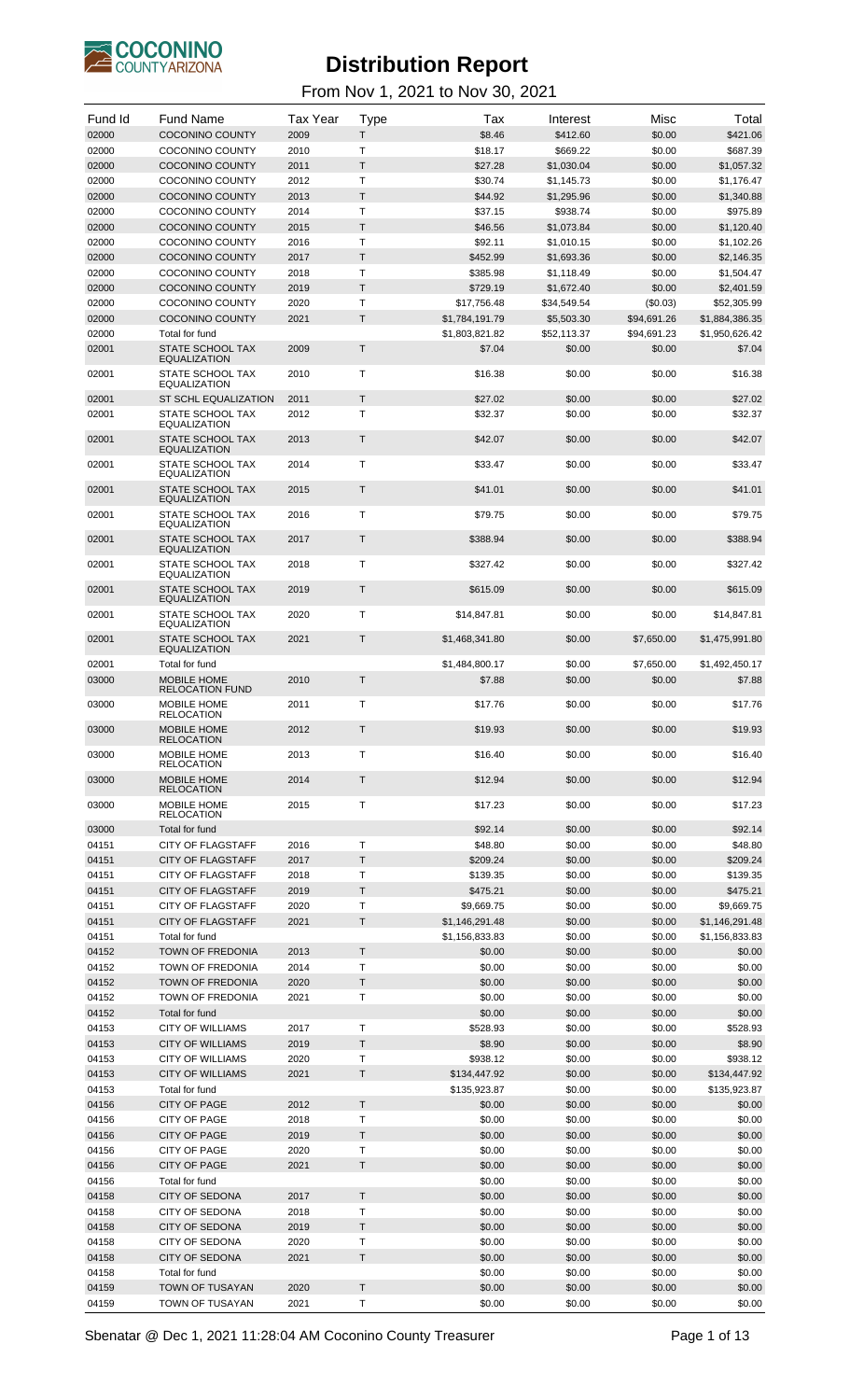

| Fund Id                  | <b>Fund Name</b>                        | <b>Tax Year</b> | <b>Type</b>  | Tax                           | Interest         | Misc                 | Total                          |
|--------------------------|-----------------------------------------|-----------------|--------------|-------------------------------|------------------|----------------------|--------------------------------|
| 04159                    | <b>Total for fund</b>                   |                 |              | \$0.00                        | \$0.00           | \$0.00               | \$0.00                         |
| 07001                    | FLAGSTAFF SD #1                         | 2010            | Т            | \$47.68                       | \$0.00           | \$0.00               | \$47.68                        |
| 07001                    | SD#1 FLAGSTAFF                          | 2011            | $\top$       | \$48.74                       | \$0.00           | \$0.00               | \$48.74                        |
| 07001<br>07001           | SD#1 FLAGSTAFF<br>SD#1 FLAGSTAFF        | 2012<br>2013    | T<br>$\top$  | \$26.08<br>\$32.07            | \$0.00<br>\$0.00 | \$0.00<br>\$0.00     | \$26.08<br>\$32.07             |
| 07001                    | SD#1 FLAGSTAFF                          | 2014            | Т            | \$33.81                       | \$0.00           | \$0.00               | \$33.81                        |
| 07001                    | SD#1 FLAGSTAFF                          | 2015            | $\sf T$      | \$85.14                       | \$0.00           | \$0.00               | \$85.14                        |
| 07001                    | SD#1 FLAGSTAFF                          | 2016            | Т            | \$419.68                      | \$0.00           | \$0.00               | \$419.68                       |
| 07001                    | SD#1 FLAGSTAFF                          | 2017            | $\sf T$      | \$1,083.93                    | \$0.00           | \$0.00               | \$1,083.93                     |
| 07001                    | SD#1 FLAGSTAFF                          | 2018            | T            | \$673.52                      | \$0.00           | \$0.00               | \$673.52                       |
| 07001                    | SD#1 FLAGSTAFF                          | 2019            | $\top$       | \$2,294.75                    | \$0.00           | \$0.00               | \$2,294.75                     |
| 07001                    | SD#1 FLAGSTAFF                          | 2020            | T            | \$80,381.95                   | \$0.00           | \$0.00               | \$80,381.95                    |
| 07001                    | SD#1 FLAGSTAFF                          | 2021            | $\sf T$      | \$7,790,442.60                | \$0.00           | \$2,155.50           | \$7,792,598.10                 |
| 07001<br>07001_S         | Total for fund<br><b>FLAGSTAFF SD#1</b> | 2010            | Τ            | \$7,875,569.95<br>(\$19.07)   | \$0.00<br>\$0.00 | \$2,155.50<br>\$0.00 | \$7,877,725.45<br>(\$19.07)    |
| 07001_S                  | SD#1 FLAGSTAFF                          | 2011            | T            | (\$18.58)                     | \$0.00           | \$0.00               | (\$18.58)                      |
| 07001_S                  | SD#1 FLAGSTAFF                          | 2012            | $\top$       | (\$10.40)                     | \$0.00           | \$0.00               | (\$10.40)                      |
| 07001_S                  | SD#1 FLAGSTAFF                          | 2013            | Т            | (\$13.16)                     | \$0.00           | \$0.00               | (\$13.16)                      |
| 07001_S                  | <b>SD#1 FLAGSTAFF</b>                   | 2014            | $\sf T$      | (\$14.68)                     | \$0.00           | \$0.00               | (\$14.68)                      |
| 07001_S                  | SD#1 FLAGSTAFF                          | 2015            | Т            | (\$18.84)                     | \$0.00           | \$0.00               | (\$18.84)                      |
| 07001_S                  | SD#1 FLAGSTAFF                          | 2016            | $\top$       | (\$50.17)                     | \$0.00           | \$0.00               | (\$50.17)                      |
| 07001_S                  | SD#1 FLAGSTAFF                          | 2017            | T            | (\$17.50)                     | \$0.00           | \$0.00               | (\$17.50)                      |
| 07001_S                  | SD#1 FLAGSTAFF                          | 2018            | $\top$       | (\$16.60)                     | \$0.00           | \$0.00               | (\$16.60)                      |
| 07001_S<br>07001_S       | SD#1 FLAGSTAFF<br>SD#1 FLAGSTAFF        | 2019<br>2020    | Т<br>$\sf T$ | (\$37.24)<br>(\$5,301.10)     | \$0.00<br>\$0.00 | \$0.00<br>\$0.00     | (\$37.24)<br>(\$5,301.10)      |
| 07001_S                  | SD#1 FLAGSTAFF                          | 2021            | Τ            | (\$707,077.48)                | \$0.00           | \$0.00               | (\$707,077.48)                 |
| 07001_S                  | Total for fund                          |                 |              | (\$712,594.82)                | \$0.00           | \$0.00               | (\$712,594.82)                 |
| 07001_SE                 | SD#1 DESEGREGATION                      | 2019            | T            | \$106.35                      | \$0.00           | \$0.00               | \$106.35                       |
| 07001_SE                 | SD#1 DESEGREGATION                      | 2020            | $\top$       | \$3,629.64                    | \$0.00           | \$0.00               | \$3,629.64                     |
| 07001_SE                 | Total for fund                          |                 |              | \$3,735.99                    | \$0.00           | \$0.00               | \$3,735.99                     |
| 07002                    | WILLIAMS SD #2                          | 2009            | $\sf T$      | \$56.33                       | \$0.00           | \$0.00               | \$56.33                        |
| 07002                    | WILLIAMS SD #2                          | 2010            | Т            | \$80.50                       | \$0.00           | \$0.00               | \$80.50                        |
| 07002                    | SD#2 WILLIAMS                           | 2011            | $\top$       | \$86.67                       | \$0.00           | \$0.00               | \$86.67                        |
| 07002                    | SD#2 WILLIAMS                           | 2012            | T            | \$95.83                       | \$0.00           | \$0.00               | \$95.83                        |
| 07002                    | SD#2 WILLIAMS                           | 2013            | $\top$<br>Т  | \$158.12                      | \$0.00           | \$0.00               | \$158.12                       |
| 07002<br>07002           | SD#2 WILLIAMS<br><b>SD#2 WILLIAMS</b>   | 2014<br>2015    | $\sf T$      | \$158.28<br>\$146.77          | \$0.00<br>\$0.00 | \$0.00<br>\$0.00     | \$158.28<br>\$146.77           |
| 07002                    | SD#2 WILLIAMS                           | 2016            | Т            | \$136.57                      | \$0.00           | \$0.00               | \$136.57                       |
| 07002                    | <b>SD#2 WILLIAMS</b>                    | 2017            | $\top$       | \$1,610.44                    | \$0.00           | \$0.00               | \$1,610.44                     |
| 07002                    | SD#2 WILLIAMS                           | 2018            | $\top$       | \$151.11                      | \$0.00           | \$0.00               | \$151.11                       |
| 07002                    | SD#2 WILLIAMS                           | 2019            | $\top$       | \$486.31                      | \$0.00           | \$0.00               | \$486.31                       |
| 07002                    | SD#2 WILLIAMS                           | 2020            | Т            | \$10,274.89                   | \$0.00           | \$0.00               | \$10,274.89                    |
| 07002                    | SD#2 WILLIAMS                           | 2021            | T            | \$915,288.97                  | \$0.00           | \$5,713.50           | \$921,002.47                   |
| 07002                    | Total for fund                          |                 |              | \$928,730.79                  | \$0.00           | \$5,713.50           | \$934,444.29                   |
| 07002_S                  | SD#2 WILLIAMS                           | 2019            | Τ            | (\$12.29)                     | \$0.00           | \$0.00               | (\$12.29)                      |
| 07002 S<br>07002_S       | SD#2 WILLIAMS<br>SD#2 WILLIAMS          | 2020<br>2021    | T<br>$\sf T$ | (\$1,331.42)<br>(\$50,178.93) | \$0.00<br>\$0.00 | \$0.00<br>\$0.00     | (\$1,331.42)                   |
| 07002_S                  | Total for fund                          |                 |              | (\$51,522.64)                 | \$0.00           | \$0.00               | (\$50,178.93)<br>(\$51,522.64) |
| 07004                    | <b>GRAND CANYON SD #4</b>               | 2010            | $\sf T$      | \$20.86                       | \$0.00           | \$0.00               | \$20.86                        |
| 07004                    | SD#4 GRAND CANYON                       | 2011            | Т            | \$103.91                      | \$0.00           | \$0.00               | \$103.91                       |
| 07004                    | SD#4 GRAND CANYON                       | 2012            | $\sf T$      | \$164.66                      | \$0.00           | \$0.00               | \$164.66                       |
| 07004                    | SD#4 GRAND CANYON                       | 2013            | Τ            | \$181.85                      | \$0.00           | \$0.00               | \$181.85                       |
| 07004                    | SD#4 GRAND CANYON                       | 2014            | $\top$       | \$206.08                      | \$0.00           | \$0.00               | \$206.08                       |
| 07004                    | SD#4 GRAND CANYON                       | 2015            | Т            | \$296.20                      | \$0.00           | \$0.00               | \$296.20                       |
| 07004                    | SD#4 GRAND CANYON                       | 2016            | T            | \$311.06                      | \$0.00           | \$0.00               | \$311.06                       |
| 07004                    | SD#4 GRAND CANYON                       | 2017            | Т<br>$\sf T$ | \$326.56                      | \$0.00           | \$0.00               | \$326.56                       |
| 07004<br>07004           | SD#4 GRAND CANYON<br>SD#4 GRAND CANYON  | 2018<br>2019    | Τ            | \$327.75<br>\$324.38          | \$0.00<br>\$0.00 | \$0.00<br>\$0.00     | \$327.75<br>\$324.38           |
| 07004                    | SD#4 GRAND CANYON                       | 2020            | $\top$       | \$2,036.23                    | \$0.00           | \$0.00               | \$2,036.23                     |
| 07004                    | SD#4 GRAND CANYON                       | 2021            | Т            | \$1,068,611.90                | \$0.00           | \$453,733.19         | \$1,522,345.09                 |
| 07004                    | Total for fund                          |                 |              | \$1,072,911.44                | \$0.00           | \$453,733.19         | \$1,526,644.63                 |
| 07004_ASAE               | SD#4 GRAND CANYON                       | 2014            | т            | (\$30.88)                     | \$0.00           | \$0.00               | (\$30.88)                      |
| 07004_ASAE               | SD#4 GRAND CANYON                       | 2015            | $\top$       | (\$43.48)                     | \$0.00           | \$0.00               | (\$43.48)                      |
| 07004_ASAE               | SD#4 GRAND CANYON                       | 2016            | Τ            | (\$43.92)                     | \$0.00           | \$0.00               | (\$43.92)                      |
| 07004_ASAE               | SD#4 GRAND CANYON                       | 2017            | $\sf T$      | (\$46.60)                     | \$0.00           | \$0.00               | (\$46.60)                      |
| 07004_ASAE               | SD#4 GRAND CANYON                       | 2018            | Т            | (\$47.38)                     | \$0.00           | \$0.00               | (\$47.38)                      |
| 07004_ASAE<br>07004_ASAE | SD#4 GRAND CANYON<br>SD#4 GRAND CANYON  | 2019<br>2020    | T<br>Т       | (\$47.42)<br>(\$48.72)        | \$0.00<br>\$0.00 | \$0.00<br>\$0.00     | (\$47.42)<br>(\$48.72)         |
| 07004_ASAE               | SD#4 GRAND CANYON                       | 2021            | $\top$       | (\$731.88)                    | \$0.00           | \$0.00               | (\$731.88)                     |
| 07004_ASAE               | Total for fund                          |                 |              | (\$1,040.28)                  | \$0.00           | \$0.00               | (\$1,040.28)                   |
| 07004_S                  | SD#4 GRAND CANYON                       | 2011            | $\top$       | (\$2.30)                      | \$0.00           | \$0.00               | (\$2.30)                       |
| 07004_S                  | SD#4 GRAND CANYON                       | 2012            | Т            | (\$21.42)                     | \$0.00           | \$0.00               | (\$21.42)                      |
| 07004_S                  | SD#4 GRAND CANYON                       | 2013            | T            | (\$23.26)                     | \$0.00           | \$0.00               | (\$23.26)                      |
| 07004 S                  | SD#4 GRAND CANYON                       | 2014            | Т            | (\$31.35)                     | \$0.00           | \$0.00               | (\$31.35)                      |
| 07004_S                  | SD#4 GRAND CANYON                       | 2015            | $\sf T$      | (\$46.22)                     | \$0.00           | \$0.00               | (\$46.22)                      |
| 07004_S<br>07004 S       | SD#4 GRAND CANYON                       | 2016            | Τ<br>$\sf T$ | (\$50.46)                     | \$0.00           | \$0.00               | (\$50.46)                      |
|                          | SD#4 GRAND CANYON                       | 2017            |              | (\$51.54)                     | \$0.00           | \$0.00               | (\$51.54)                      |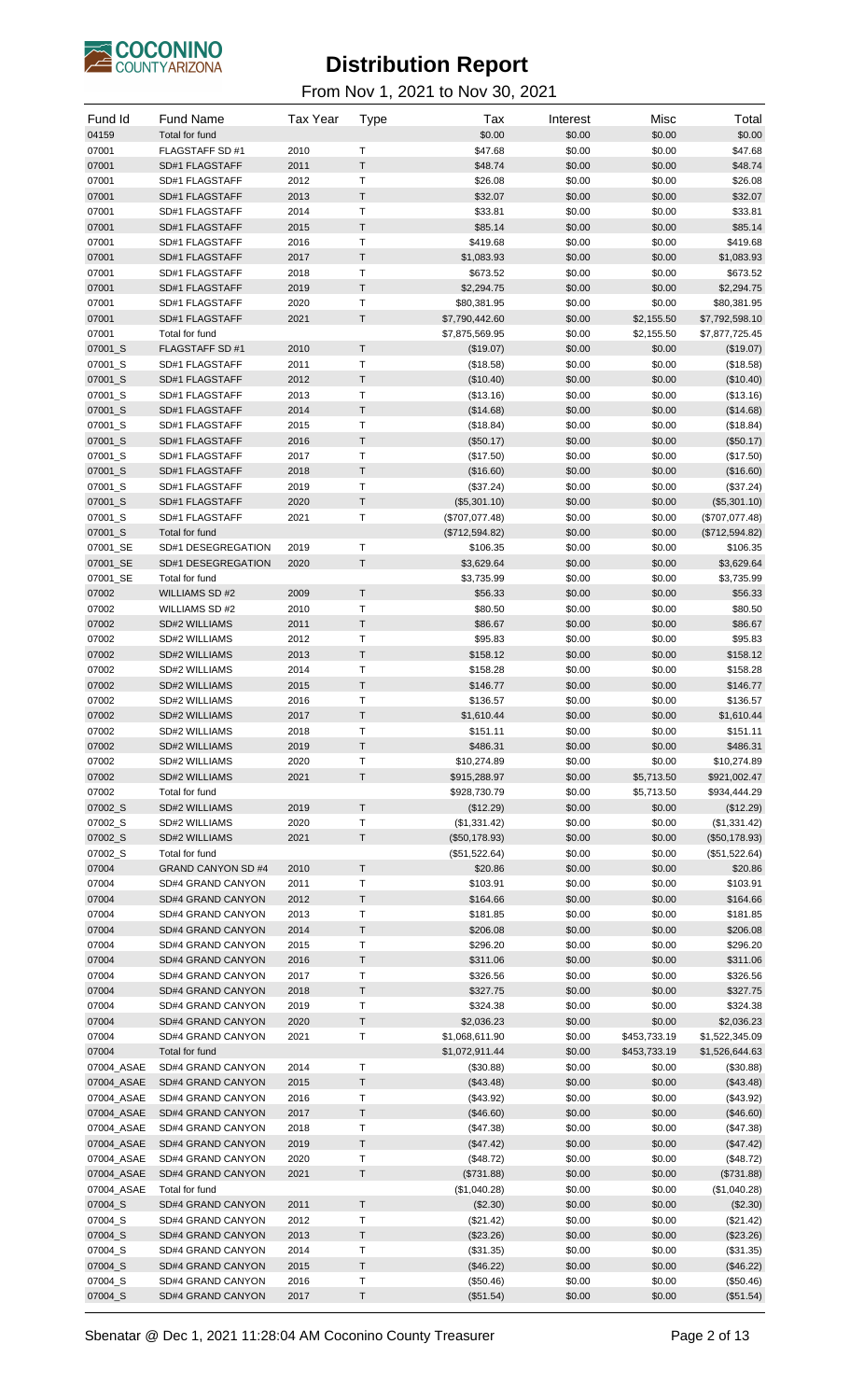

| Fund Id            | <b>Fund Name</b>                      | <b>Tax Year</b> | <b>Type</b>                 | Tax                            | Interest         | Misc                  | Total                          |
|--------------------|---------------------------------------|-----------------|-----------------------------|--------------------------------|------------------|-----------------------|--------------------------------|
| 07004 S            | SD#4 GRAND CANYON                     | 2018            | T                           | (\$50.32)                      | \$0.00           | \$0.00                | (\$50.32)                      |
| 07004 S            | SD#4 GRAND CANYON                     | 2019            | Τ                           | (\$47.96)                      | \$0.00           | \$0.00                | (\$47.96)                      |
| 07004_S            | SD#4 GRAND CANYON                     | 2020            | T                           | (\$47.32)                      | \$0.00           | \$0.00                | (\$47.32)                      |
| 07004 S<br>07004_S | SD#4 GRAND CANYON<br>Total for fund   | 2021            | Τ                           | (\$917.42)<br>(\$1,289.57)     | \$0.00<br>\$0.00 | \$0.00<br>\$0.00      | (\$917.42)<br>(\$1,289.57)     |
| 07005              | <b>SD#5 CHEVELON BUTTE</b>            | 2020            | $\mathsf{T}$                | \$1,432.51                     | \$0.00           | \$0.00                | \$1,432.51                     |
| 07005              | SD#5 CHEVELON BUTTE                   | 2021            | T                           | \$96,615.47                    | \$0.00           | \$1,518.00            | \$98,133.47                    |
| 07005              | Total for fund                        |                 |                             | \$98,047.98                    | \$0.00           | \$1,518.00            | \$99,565.98                    |
| 07005_S            | SD#5 CHEVELON BUTTE                   | 2021            | $\mathsf{T}$                | (\$5,697.34)                   | \$0.00           | \$0.00                | (\$5,697.34)                   |
| 07005_S            | Total for fund                        |                 |                             | (\$5,697.34)                   | \$0.00           | \$0.00                | (\$5,697.34)                   |
| 07006              | SD#6 FREDONIA                         | 2013            | T                           | \$26.09                        | \$0.00           | \$0.00                | \$26.09                        |
| 07006              | <b>SD#6 FREDONIA</b>                  | 2014            | T                           | \$7.70                         | \$0.00           | \$0.00                | \$7.70                         |
| 07006<br>07006     | SD#6 FREDONIA<br><b>SD#6 FREDONIA</b> | 2020<br>2021    | Т<br>Τ                      | \$2,788.14<br>\$221,414.54     | \$0.00<br>\$0.00 | \$0.00<br>\$25,794.28 | \$2,788.14<br>\$247,208.82     |
| 07006              | Total for fund                        |                 |                             | \$224,236.47                   | \$0.00           | \$25,794.28           | \$250,030.75                   |
| 07006_S            | <b>SD#6 FREDONIA</b>                  | 2013            | $\mathsf T$                 | (\$8.58)                       | \$0.00           | \$0.00                | (\$8.58)                       |
| 07006_S            | SD#6 FREDONIA                         | 2014            | $\mathsf{T}$                | (\$2.61)                       | \$0.00           | \$0.00                | (\$2.61)                       |
| 07006_S            | <b>SD#6 FREDONIA</b>                  | 2020            | T                           | (\$188.60)                     | \$0.00           | \$0.00                | (\$188.60)                     |
| 07006_S            | SD#6 FREDONIA                         | 2021            | Т                           | $(\$20,236.93)$                | \$0.00           | \$0.00                | (\$20,236.93)                  |
| 07006_S            | Total for fund                        |                 |                             | (\$20,436.72)                  | \$0.00           | \$0.00                | (\$20,436.72)                  |
| 07009              | SD#9 SEDONA OAK<br><b>CREEK</b>       | 2017            | $\mathsf{T}$                | \$81.61                        | \$0.00           | \$0.00                | \$81.61                        |
| 07009              | SD#9 SEDONA OAK<br><b>CREEK</b>       | 2018            | $\mathsf T$                 | \$370.59                       | \$0.00           | \$0.00                | \$370.59                       |
| 07009              | SD#9 SEDONA OAK<br><b>CREEK</b>       | 2019            | Τ                           | \$477.96                       | \$0.00           | \$0.00                | \$477.96                       |
| 07009              | SD#9 SEDONA OAK<br><b>CREEK</b>       | 2020            | $\mathsf T$                 | \$3,967.18                     | \$0.00           | \$0.00                | \$3,967.18                     |
| 07009              | SD#9 SEDONA OAK<br><b>CREEK</b>       | 2021            | Τ                           | \$278,619.25                   | \$0.00           | \$0.00                | \$278,619.25                   |
| 07009              | Total for fund                        |                 |                             | \$283,516.59                   | \$0.00           | \$0.00                | \$283,516.59                   |
| 07009_S            | SD#9 SEDONA OAK                       | 2020            | $\mathsf{T}$                | (\$182.24)                     | \$0.00           | \$0.00                | (\$182.24)                     |
| 07009_S            | <b>CREEK</b><br>SD#9 SEDONA OAK       | 2021            | Τ                           | (\$33,737.00)                  | \$0.00           | \$0.00                | (\$33,737.00)                  |
|                    | <b>CREEK</b>                          |                 |                             |                                |                  |                       |                                |
| 07009_S            | Total for fund                        |                 |                             | (\$33,919.24)                  | \$0.00           | \$0.00                | (\$33,919.24)                  |
| 07010              | SD#10 MAINE                           | 2020            | $\mathsf T$<br>$\mathsf{T}$ | \$2,341.50                     | \$0.00           | \$0.00                | \$2,341.50                     |
| 07010<br>07010     | SD#10 MAINE<br>Total for fund         | 2021            |                             | \$250,465.12<br>\$252,806.62   | \$0.00<br>\$0.00 | \$0.00<br>\$0.00      | \$250,465.12<br>\$252,806.62   |
| 07010_S            | SD#10 MAINE                           | 2020            | Τ                           | (\$74.20)                      | \$0.00           | \$0.00                | (\$74.20)                      |
| 07010_S            | SD#10 MAINE                           | 2021            | T                           | (\$24,451.31)                  | \$0.00           | \$0.00                | (\$24,451.31)                  |
| 07010_S            | Total for fund                        |                 |                             | (\$24,525.51)                  | \$0.00           | \$0.00                | (\$24,525.51)                  |
| 07015              | SD#15 TUBA CITY                       | 2017            | $\mathsf T$                 | \$0.00                         | \$0.00           | \$0.00                | \$0.00                         |
| 07015              | SD#15 TUBA CITY                       | 2020            | T                           | \$0.00                         | \$0.00           | \$0.00                | \$0.00                         |
| 07015              | SD#15 TUBA CITY                       | 2021            | $\sf T$                     | \$0.00                         | \$0.00           | \$0.00                | \$0.00                         |
| 07015              | Total for fund                        |                 |                             | \$0.00                         | \$0.00           | \$0.00                | \$0.00                         |
| 07016<br>07016     | SD#8 PAGE<br>SD#8 PAGE                | 2012<br>2018    | $\mathsf T$<br>Т            | \$26.98<br>\$446.40            | \$0.00<br>\$0.00 | \$0.00<br>\$0.00      | \$26.98<br>\$446.40            |
| 07016              | SD#8 PAGE                             | 2019            | Τ                           | \$266.37                       | \$0.00           | \$0.00                | \$266.37                       |
| 07016              | SD#8 PAGE                             | 2020            | T                           | \$3,137.52                     | \$0.00           | \$0.00                | \$3,137.52                     |
| 07016              | SD#8 PAGE                             | 2021            | Τ                           | \$1,080,866.31                 | \$0.00           | \$65,581.50           | \$1,146,447.81                 |
| 07016              | Total for fund                        |                 |                             | \$1,084,743.58                 | \$0.00           | \$65,581.50           | \$1,150,325.08                 |
| 07016_S            | SD#8 PAGE                             | 2012            | $\mathsf T$                 | (\$10.79)                      | \$0.00           | \$0.00                | (\$10.79)                      |
| 07016_S            | SD#8 PAGE                             | 2018            | Т                           | (\$15.67)                      | \$0.00           | \$0.00                | (\$15.67)                      |
| 07016_S            | SD#8 PAGE                             | 2019            | $\mathsf T$                 | (\$14.49)                      | \$0.00           | \$0.00                | (\$14.49)                      |
| 07016_S            | SD#8 PAGE                             | 2020            | T                           | (\$416.24)                     | \$0.00           | \$0.00                | (\$416.24)                     |
| 07016_S<br>07016_S | SD#8 PAGE<br>Total for fund           | 2021            | Τ                           | (\$48,505.14)<br>(\$48,962.33) | \$0.00<br>\$0.00 | \$0.00<br>\$0.00      | (\$48,505.14)<br>(\$48,962.33) |
| 07031              | SD#31 ASH FORK                        | 2016            | $\mathsf{T}$                | \$22.15                        | \$0.00           | \$0.00                | \$22.15                        |
| 07031              | SD#31 ASH FORK                        | 2017            | Т                           | \$26.74                        | \$0.00           | \$0.00                | \$26.74                        |
| 07031              | SD#31 ASH FORK                        | 2018            | Τ                           | \$55.08                        | \$0.00           | \$0.00                | \$55.08                        |
| 07031              | SD#31 ASH FORK                        | 2019            | Т                           | \$55.88                        | \$0.00           | \$0.00                | \$55.88                        |
| 07031              | SD#31 ASH FORK                        | 2020            | Τ                           | \$4,818.23                     | \$0.00           | \$0.00                | \$4,818.23                     |
| 07031              | SD#31 ASH FORK                        | 2021            | T                           | \$129,955.50                   | \$0.00           | \$0.00                | \$129,955.50                   |
| 07031              | Total for fund                        |                 |                             | \$134,933.58                   | \$0.00           | \$0.00                | \$134,933.58                   |
| 07031_S<br>07031_S | SD#31 ASH FORK<br>SD#31 ASH FORK      | 2020<br>2021    | T<br>Τ                      | (\$206.58)                     | \$0.00<br>\$0.00 | \$0.00<br>\$0.00      | (\$206.58)                     |
| 07031_S            | Total for fund                        |                 |                             | (\$4,979.67)<br>(\$5,186.25)   | \$0.00           | \$0.00                | (\$4,979.67)<br>(\$5,186.25)   |
| 07990              | SD#5 MINIMUM SCHOOL                   | 2020            | Τ                           | \$1,818.20                     | \$0.00           | \$0.00                | \$1,818.20                     |
| 07990              | <b>TAX</b><br>SD#5 MINIMUM SCHOOL     | 2021            | Т                           | \$119,334.06                   | \$0.00           | \$1,875.00            | \$121,209.06                   |
| 07990              | TAX<br>Total for fund                 |                 |                             | \$121,152.26                   | \$0.00           | \$1,875.00            | \$123,027.26                   |
| 07990_S            | SD#5 MINIMUM SCHOOL<br>TAX            | 2021            | T                           | (\$7,040.04)                   | \$0.00           | \$0.00                | (\$7,040.04)                   |
| 07990_S            | Total for fund                        |                 |                             | (\$7,040.04)                   | \$0.00           | \$0.00                | (\$7,040.04)                   |
| 07991              | SD#9 MINIMUM SCHOOL                   | 2017            | Τ                           | \$60.97                        | \$0.00           | \$0.00                | \$60.97                        |
| 07991              | TAX<br>SD#9 MINIMUM SCHOOL            | 2018            | $\mathsf T$                 | \$301.85                       | \$0.00           | \$0.00                | \$301.85                       |
| 07991              | TAX<br>SD#9 MINIMUM SCHOOL            | 2019            | Т                           | \$484.18                       | \$0.00           | \$0.00                | \$484.18                       |
|                    | TAX                                   |                 |                             |                                |                  |                       |                                |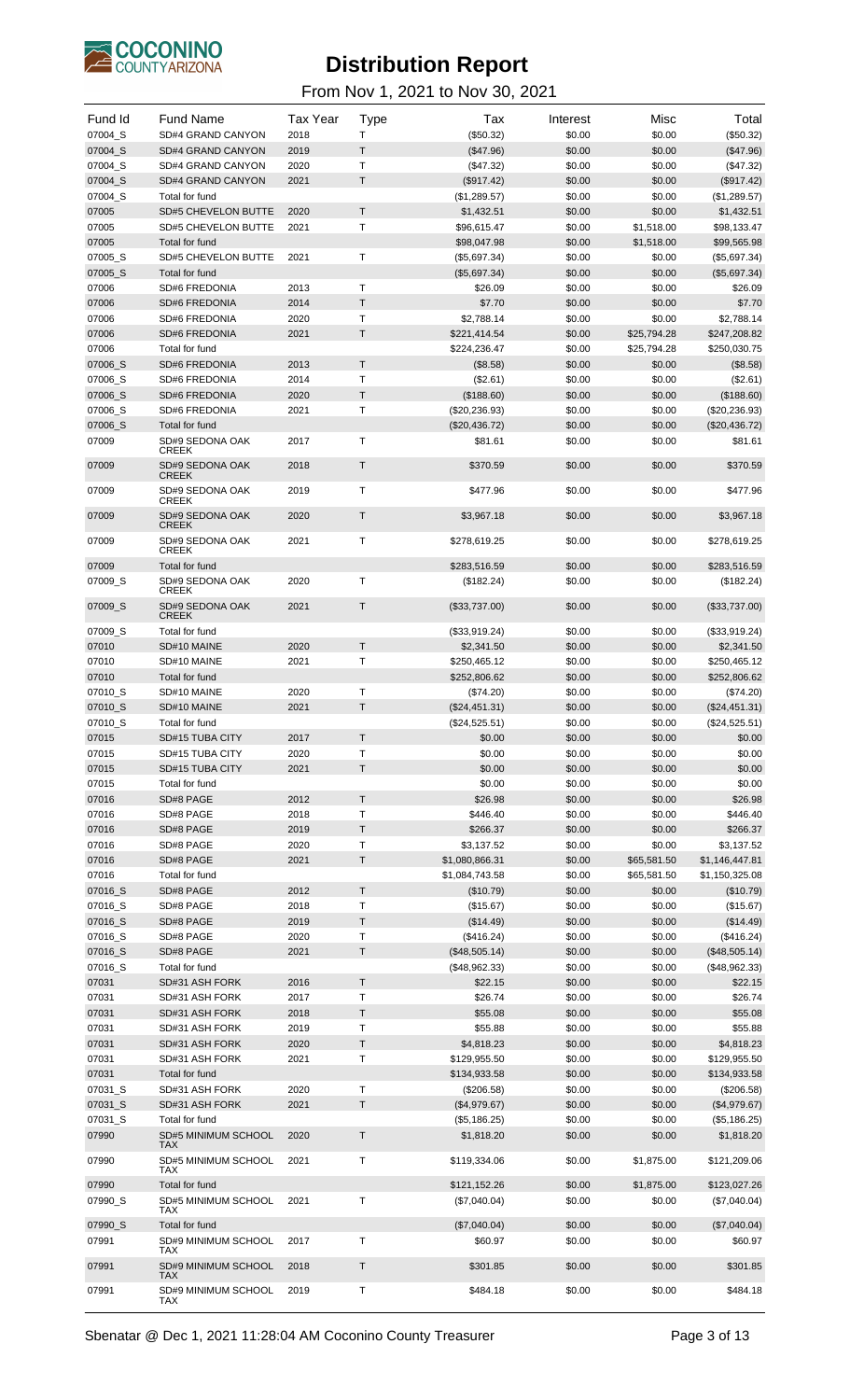

| Fund Id<br>07991 | <b>Fund Name</b><br>SD#9 MINIMUM SCHOOL<br>TAX       | <b>Tax Year</b><br>2020 | <b>Type</b><br>T. | Tax<br>\$4,049.93            | Interest<br>\$0.00 | Misc<br>\$0.00             | Total<br>\$4,049.93        |
|------------------|------------------------------------------------------|-------------------------|-------------------|------------------------------|--------------------|----------------------------|----------------------------|
| 07991            | SD#9 MINIMUM SCHOOL<br>TAX                           | 2021                    | T                 | \$333,784.29                 | \$0.00             | \$0.00                     | \$333,784.29               |
| 07991            | Total for fund                                       |                         |                   | \$338.681.22                 | \$0.00             | \$0.00                     | \$338.681.22               |
| 07991 S          | SD#9 MINIMUM SCHOOL<br>TAX                           | 2020                    | T                 | (\$186.05)                   | \$0.00             | \$0.00                     | (\$186.05)                 |
| 07991 S          | SD#9 MINIMUM SCHOOL<br><b>TAX</b>                    | 2021                    | T                 | (\$40,416.22)                | \$0.00             | \$0.00                     | (\$40,416.22)              |
| 07991_S<br>07999 | Total for fund<br><b>COUNTY EDUC DISTRICT</b>        | 2020                    | T                 | (\$40,602.27)<br>\$0.11      | \$0.00<br>\$0.00   | \$0.00<br>\$0.00           | (\$40,602.27)<br>\$0.11    |
| 07999            | COUNTY EDUC DISTRICT                                 | 2021                    | T                 | \$1,196.39                   | \$0.00             | \$0.00                     | \$1,196.39                 |
| 07999            | Total for fund                                       |                         |                   | \$1,196.50                   | \$0.00             | \$0.00                     | \$1,196.50                 |
| 08150            | <b>COMMUNITY COLLEGE</b>                             | 2009                    | Т                 | \$7.17                       | \$0.00             | \$0.00                     | \$7.17                     |
| 08150            | <b>COMMUNITY COLLEGE</b>                             | 2010                    | T.                | \$15.41                      | \$0.00             | \$0.00                     | \$15.41                    |
| 08150            | <b>COMMUNITY COLLEGE</b>                             | 2011                    | T                 | \$23.14                      | \$0.00             | \$0.00                     | \$23.14                    |
| 08150            | <b>COMMUNITY COLLEGE</b>                             | 2012                    | T                 | \$26.60                      | \$0.00             | \$0.00                     | \$26.60                    |
| 08150            | <b>COMMUNITY COLLEGE</b>                             | 2013                    | T                 | \$38.07                      | \$0.00             | \$0.00                     | \$38.07                    |
| 08150            | <b>COMMUNITY COLLEGE</b>                             | 2014                    | T                 | \$31.48                      | \$0.00             | \$0.00                     | \$31.48                    |
| 08150            | <b>COMMUNITY COLLEGE</b>                             | 2015                    | T                 | \$39.48                      | \$0.00             | \$0.00                     | \$39.48                    |
| 08150            | <b>COMMUNITY COLLEGE</b>                             | 2016                    | T.                | \$78.14                      | \$0.00             | \$0.00                     | \$78.14                    |
| 08150            | <b>COMMUNITY COLLEGE</b>                             | 2017                    | T                 | \$384.26                     | \$0.00             | \$0.00                     | \$384.26                   |
| 08150            | <b>COMMUNITY COLLEGE</b>                             | 2018                    | T                 | \$327.42                     | \$0.00             | \$0.00                     | \$327.42                   |
| 08150<br>08150   | <b>COMMUNITY COLLEGE</b><br><b>COMMUNITY COLLEGE</b> | 2019<br>2020            | T<br>T            | \$618.60<br>\$15,062.72      | \$0.00<br>\$0.00   | \$0.00<br>\$0.00           | \$618.60<br>\$15,062.72    |
| 08150            | <b>COMMUNITY COLLEGE</b>                             | 2021                    | $\mathsf{T}$      | \$1,513,463.26               | \$0.00             | \$53,867.58                | \$1,567,330.84             |
| 08150            | Total for fund                                       |                         |                   | \$1,530,115.75               | \$0.00             | \$53,867.58                | \$1,583,983.33             |
| 10375            | <b>WILLIAMS HOSPITAL</b>                             | 2009                    | T                 | \$23.00                      | \$0.00             | \$0.00                     | \$23.00                    |
| 10375            | <b>DISTRICT</b><br><b>WILLIAMS HOSPITAL</b>          | 2010                    | T                 | \$29.34                      | \$0.00             | \$0.00                     | \$29.34                    |
|                  | <b>DISTRICT</b><br><b>HOSP DIST WILLIAMS</b>         | 2011                    | T                 | \$28.40                      |                    |                            |                            |
| 10375<br>10375   | <b>HOSP DIST WILLIAMS</b>                            | 2012                    | T                 | \$28.46                      | \$0.00<br>\$0.00   | \$0.00<br>\$0.00           | \$28.40<br>\$28.46         |
| 10375            | <b>HOSP DIST WILLIAMS</b>                            | 2013                    | T                 | \$42.41                      | \$0.00             | \$0.00                     | \$42.41                    |
| 10375            | <b>HOSP DIST WILLIAMS</b>                            | 2014                    | T                 | \$37.30                      | \$0.00             | \$0.00                     | \$37.30                    |
| 10375            | <b>HOSP DIST WILLIAMS</b>                            | 2015                    | Τ                 | \$35.57                      | \$0.00             | \$0.00                     | \$35.57                    |
| 10375            | <b>HOSP DIST WILLIAMS</b>                            | 2016                    | T.                | \$36.16                      | \$0.00             | \$0.00                     | \$36.16                    |
| 10375            | <b>HOSP DIST WILLIAMS</b>                            | 2017                    | T                 | \$502.46                     | \$0.00             | \$0.00                     | \$502.46                   |
| 10375            | <b>HOSP DIST WILLIAMS</b>                            | 2018                    | T                 | \$54.36                      | \$0.00             | \$0.00                     | \$54.36                    |
| 10375            | <b>HOSP DIST WILLIAMS</b>                            | 2019                    | Т                 | \$203.65                     | \$0.00             | \$0.00                     | \$203.65                   |
| 10375            | <b>HOSP DIST WILLIAMS</b>                            | 2020                    | T                 | \$4,818.88                   | \$0.00             | \$0.00                     | \$4,818.88                 |
| 10375            | <b>HOSP DIST WILLIAMS</b>                            | 2021                    | T                 | \$356,003.41                 | \$0.00             | \$2,076.00                 | \$358,079.41               |
| 10375            | Total for fund                                       |                         |                   | \$361,843.40                 | \$0.00             | \$2,076.00                 | \$363,919.40               |
| 10376            | <b>HOSP DIST PAGE</b>                                | 2012                    | Т                 | \$10.77                      | \$0.00             | \$0.00                     | \$10.77                    |
| 10376<br>10376   | <b>HOSP DIST PAGE</b><br><b>HOSP DIST PAGE</b>       | 2018<br>2019            | T<br>Т            | \$121.34<br>\$75.80          | \$0.00<br>\$0.00   | \$0.00<br>\$0.00           | \$121.34<br>\$75.80        |
| 10376            | <b>HOSP DIST PAGE</b>                                | 2020                    | Τ                 | \$1,146.28                   | \$0.00             | \$0.00                     | \$1,146.28                 |
| 10376            | HOSP DIST PAGE                                       | 2021                    | Т                 | \$246,606.69                 | \$0.00             | \$407.50                   | \$247,014.19               |
| 10376            | Total for fund                                       |                         |                   | \$247,960.88                 | \$0.00             | \$407.50                   | \$248,368.38               |
| 11201            | <b>FD SEDONA</b>                                     | 2017                    | Т                 | \$182.61                     | \$0.00             | \$0.00                     | \$182.61                   |
| 11201            | <b>FD SEDONA</b>                                     | 2018                    | T                 | \$828.33                     | \$0.00             | \$0.00                     | \$828.33                   |
| 11201            | FD SEDONA                                            | 2019                    | Т                 | \$1,247.97                   | \$0.00             | \$0.00                     | \$1,247.97                 |
| 11201            | <b>FD SEDONA</b>                                     | 2020                    | Τ                 | \$10,632.33                  | \$0.00             | \$139.58                   | \$10,771.91                |
| 11201            | FD SEDONA                                            | 2021                    | Т                 | \$848,022.36                 | \$0.00             | \$16,612.23                | \$864,634.59               |
| 11201            | Total for fund                                       |                         |                   | \$860,913.60                 | \$0.00             | \$16,751.81                | \$877,665.41               |
| 11206            | <b>FD SUMMIT</b>                                     | 2015                    | Т                 | \$2.27                       | \$0.00             | \$0.00                     | \$2.27                     |
| 11206            | <b>FD SUMMIT</b>                                     | 2019                    | T                 | \$9.05                       | \$0.00             | \$0.00                     | \$9.05                     |
| 11206<br>11206   | <b>FD SUMMIT</b><br><b>FD SUMMIT</b>                 | 2020<br>2021            | Т<br>T            | \$7,985.66                   | \$0.00             | \$564.05                   | \$8,549.71<br>\$600,086.43 |
| 11206            | Total for fund                                       |                         |                   | \$532,100.05<br>\$540,097.03 | \$0.00<br>\$0.00   | \$67,986.38<br>\$68,550.43 | \$608,647.46               |
| 11240            | FD HIGHLANDS                                         | 2015                    | T                 | \$32.60                      | \$0.00             | \$0.00                     | \$32.60                    |
| 11240            | FD HIGHLANDS                                         | 2016                    | Т                 | \$34.25                      | \$0.00             | \$0.00                     | \$34.25                    |
| 11240            | FD HIGHLANDS                                         | 2017                    | T                 | \$21.57                      | \$0.00             | \$0.00                     | \$21.57                    |
| 11240            | FD HIGHLANDS                                         | 2020                    | т                 | \$10,552.16                  | \$0.00             | \$564.05                   | \$11,116.21                |
| 11240            | FD HIGHLANDS                                         | 2021                    | Τ                 | \$554,872.29                 | \$0.00             | \$68,023.87                | \$622,896.16               |
| 11240            | Total for fund                                       |                         |                   | \$565,512.87                 | \$0.00             | \$68,587.92                | \$634,100.79               |
| 11241            | FD PINEWOOD                                          | 2020                    | T                 | \$2,941.03                   | \$0.00             | \$564.05                   | \$3,505.08                 |
| 11241            | FD PINEWOOD                                          | 2021                    | Т                 | \$409,779.10                 | \$0.00             | \$68,023.87                | \$477,802.97               |
| 11241            | Total for fund                                       |                         |                   | \$412,720.13                 | \$0.00             | \$68,587.92                | \$481,308.05               |
| 11242            | FD FOREST LAKES<br><b>ESTATES</b>                    | 2020                    | Τ                 | \$1,262.05                   | \$0.00             | \$181.40                   | \$1,443.45                 |
| 11242            | <b>FD FOREST LAKES</b><br><b>ESTATES</b>             | 2021                    | T                 | \$118,813.64                 | \$0.00             | \$23,024.62                | \$141,838.26               |
| 11242            | Total for fund                                       |                         |                   | \$120,075.69                 | \$0.00             | \$23,206.02                | \$143,281.71               |
| 11246            | <b>FD GREENEHAVEN</b>                                | 2020                    | T                 | \$431.62                     | \$0.00             | \$54.45                    | \$486.07                   |
| 11246            | <b>FD GREENEHAVEN</b>                                | 2021                    | Т                 | \$31,223.19                  | \$0.00             | \$7,237.38                 | \$38,460.57                |
| 11246<br>11247   | Total for fund                                       |                         |                   | \$31,654.81                  | \$0.00             | \$7,291.83                 | \$38,946.64                |
| 11247            | FD MORMON LAKE<br>FD MORMON LAKE                     | 2020<br>2021            | Т<br>T            | \$1,442.28<br>\$60,860.04    | \$0.00<br>\$0.00   | \$68.29<br>\$8,662.35      | \$1,510.57<br>\$69,522.39  |
| 11247            | Total for fund                                       |                         |                   | \$62,302.32                  | \$0.00             | \$8,730.64                 | \$71,032.96                |
|                  |                                                      |                         |                   |                              |                    |                            |                            |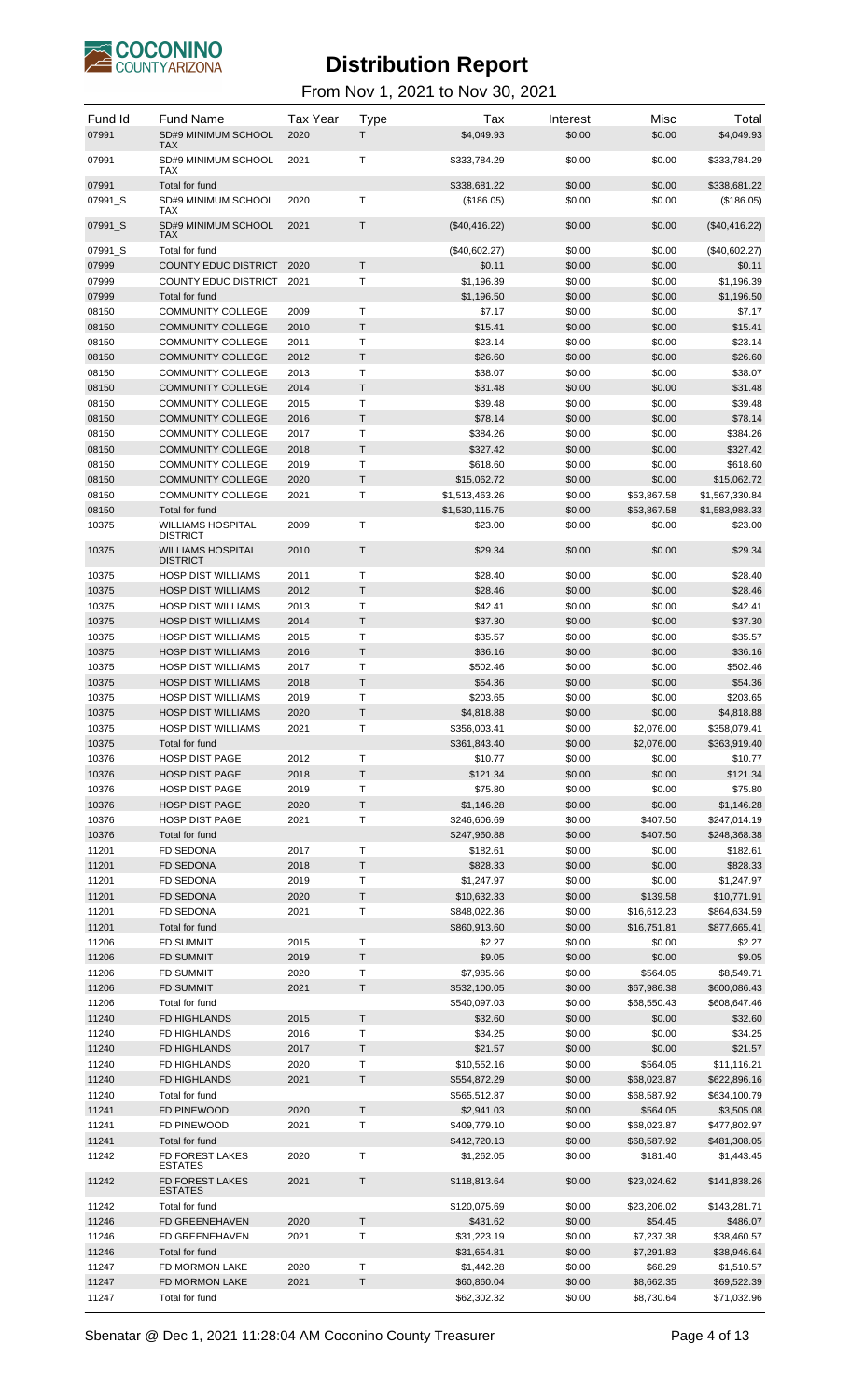

#### From Nov 1, 2021 to Nov 30, 2021

| Fund Id<br>11249 | <b>Fund Name</b><br>FD SHERWOOD FOREST             | <b>Tax Year</b><br>2020 | <b>Type</b><br>T. | Tax<br>\$0.00                | Interest<br>\$0.00 | Misc<br>\$40.31          | Total<br>\$40.31             |
|------------------|----------------------------------------------------|-------------------------|-------------------|------------------------------|--------------------|--------------------------|------------------------------|
| 11249            | <b>EST</b><br>FD SHERWOOD FOREST<br><b>EST</b>     | 2021                    | Т                 | \$22,167.70                  | \$0.00             | \$5,099.92               | \$27,267.62                  |
| 11249            | Total for fund                                     |                         |                   | \$22,167.70                  | \$0.00             | \$5,140.23               | \$27,307.93                  |
| 11250            | FD THE WOODS                                       | 2020                    | T                 | \$0.00                       | \$0.00             | \$3.31                   | \$3.31                       |
| 11250            | FD THE WOODS                                       | 2021                    | T.                | \$3,664.74                   | \$0.00             | \$412.50                 | \$4,077.24                   |
| 11250            | Total for fund                                     |                         |                   | \$3,664.74                   | \$0.00             | \$415.81                 | \$4,080.55                   |
| 11251            | <b>FD KAIBAB ESTATES</b><br><b>WEST</b>            | 2018                    | $\mathsf T$       | \$7.85                       | \$0.00             | \$0.00                   | \$7.85                       |
| 11251            | FD KAIBAB ESTATES<br>WEST                          | 2019                    | $\mathsf{T}$      | \$7.97                       | \$0.00             | \$0.00                   | \$7.97                       |
| 11251            | FD KAIBAB ESTATES<br><b>WEST</b>                   | 2020                    | T                 | \$1,078.33                   | \$0.00             | \$19.85                  | \$1,098.18                   |
| 11251            | FD KAIBAB ESTATES<br>WEST                          | 2021                    | T                 | \$25,145.21                  | \$0.00             | \$2,512.46               | \$27,657.67                  |
| 11251            | Total for fund                                     |                         |                   | \$26,239.36                  | \$0.00             | \$2,532.31               | \$28,771.67                  |
| 11523            | FD BLUE RIDGE                                      | 2020                    | T.                | \$3,074.43                   | \$0.00             | \$265.03                 | \$3,339.46                   |
| 11523            | FD BLUE RIDGE                                      | 2021                    | T.                | \$169,613.73                 | \$0.00             | \$33,711.94              | \$203,325.67                 |
| 11523            | Total for fund                                     |                         |                   | \$172,688.16                 | \$0.00             | \$33,976.97              | \$206,665.13                 |
| 11524            | <b>FD JUNIPINE</b>                                 | 2019                    | T.                | \$145.91                     | \$0.00             | \$0.00                   | \$145.91                     |
| 11524            | FD JUNIPINE                                        | 2020                    | T                 | \$2.82                       | \$0.00             | \$13.54                  | \$16.36                      |
| 11524            | <b>FD JUNIPINE</b>                                 | 2021                    | T                 | \$9,083.65                   | \$0.00             | \$1,649.97               | \$10,733.62                  |
| 11524            | Total for fund                                     |                         |                   | \$9,232.38                   | \$0.00             | \$1,663.51               | \$10,895.89                  |
| 11525            | <b>FD TUSAYAN</b>                                  | 2020                    | T.                | \$493.20                     | \$0.00             | \$135.07                 | \$628.27                     |
| 11525            | FD TUSAYAN                                         | 2021                    | T                 | \$243,066.13                 | \$0.00             | \$17,962.21              | \$261,028.34                 |
| 11525            | Total for fund                                     |                         |                   | \$243,559.33                 | \$0.00             | \$18,097.28              | \$261,656.61                 |
| 11526            | FD PONDEROSA                                       | 2020                    | T                 | \$2,171.68                   | \$0.00             | \$244.57                 | \$2,416.25                   |
| 11526            | <b>FD PONDEROSA</b>                                | 2021                    | T.                | \$118,857.41                 | \$0.00             | \$35,024.42              | \$153,881.83                 |
| 11526            | Total for fund                                     |                         |                   | \$121,029.09                 | \$0.00             | \$35,268.99              | \$156,298.08                 |
| 11527            | FD WESTWOOD ESTATES 2020                           |                         | T.                | \$0.00                       | \$0.00             | \$20.46                  | \$20.46                      |
| 11527            | FD WESTWOOD ESTATES 2021                           |                         | T                 | \$12,957.73                  | \$0.00             | \$2,362.46               | \$15,320.19                  |
| 11527            | Total for fund                                     |                         |                   | \$12,957.73                  | \$0.00             | \$2,382.92               | \$15,340.65                  |
| 11528            | FD FLAGSTAFF RANCH                                 | 2020                    | т                 | \$2,707.06                   | \$0.00             | \$86.64                  | \$2,793.70                   |
| 11528            | FD FLAGSTAFF RANCH                                 | 2021                    | $\top$            | \$44,941.51                  | \$0.00             | \$10,237.33              | \$55,178.84                  |
| 11528            | Total for fund                                     |                         |                   | \$47,648.57                  | \$0.00             | \$10,323.97              | \$57,972.54                  |
| 11529            | FD LOCKETT RANCHES                                 | 2020                    | T.                | \$0.00                       | \$0.00             | \$43.62                  | \$43.62                      |
| 11529            | FD LOCKETT RANCHES                                 | 2021                    | T                 | \$34,445.96                  | \$0.00             | \$6,449.90               | \$40,895.86                  |
| 11529            | Total for fund                                     |                         |                   | \$34,445.96                  | \$0.00             | \$6,493.52               | \$40,939.48                  |
| 11900            | <b>FIRE DISTRICT</b><br><b>ASSISTANCE FUND</b>     | 2009                    | $\mathsf{T}$      | \$2.20                       | \$0.00             | \$0.00                   | \$2.20                       |
| 11900            | <b>FIRE DISTRICT</b><br><b>ASSISTANCE FUND</b>     | 2010                    | T                 | \$4.44                       | \$0.00             | \$0.00                   | \$4.44                       |
| 11900            | <b>FD ASSISTANCE FUND</b>                          | 2011                    | Т                 | \$6.39                       | \$0.00             | \$0.00                   | \$6.39                       |
| 11900            | <b>FD ASSISTANCE FUND</b>                          | 2012                    | T                 | \$7.62                       | \$0.00             | \$0.00                   | \$7.62                       |
| 11900            | <b>FD ASSISTANCE FUND</b>                          | 2013                    | T                 | \$8.83                       | \$0.00             | \$0.00                   | \$8.83                       |
| 11900            | FD ASSISTANCE FUND                                 | 2014                    | T                 | \$6.61                       | \$0.00             | \$0.00                   | \$6.61                       |
| 11900            | FD ASSISTANCE FUND                                 | 2015                    | T                 | \$8.11                       | \$0.00             | \$0.00                   | \$8.11                       |
| 11900            | FD ASSISTANCE FUND                                 | 2016                    | T                 | \$15.91                      | \$0.00             | \$0.00                   | \$15.91                      |
| 11900            | <b>FD ASSISTANCE FUND</b>                          | 2017                    | T                 | \$79.77                      | \$0.00             | \$0.00                   | \$79.77                      |
| 11900            | <b>FD ASSISTANCE FUND</b>                          | 2018                    | T                 | \$69.06                      | \$0.00             | \$0.00                   | \$69.06                      |
| 11900            | FD ASSISTANCE FUND                                 | 2019                    | T                 | \$134.69                     | \$0.00             | \$0.00                   | \$134.69                     |
| 11900            | FD ASSISTANCE FUND                                 | 2020                    | T<br>T            | \$3,354.72                   | \$0.00             | \$0.00                   | \$3,354.72                   |
| 11900<br>11900   | FD ASSISTANCE FUND<br>Total for fund               | 2021                    |                   | \$344,438.83<br>\$348,137.18 | \$0.00<br>\$0.00   | \$1,794.50<br>\$1,794.50 | \$346,233.33<br>\$349,931.68 |
| 14900            | COCONINO CO LIBRARY                                | 2009                    | Т                 | \$5.76                       | \$0.00             | \$0.00                   | \$5.76                       |
| 14900            | DIS #77-58<br>COCONINO CO LIBRARY                  | 2010                    | $\mathsf{T}$      | \$11.40                      | \$0.00             | \$0.00                   | \$11.40                      |
|                  | DIS #77-58                                         |                         |                   |                              |                    |                          |                              |
| 14900<br>14900   | <b>LIBRARY DISTRICT</b><br><b>LIBRARY DISTRICT</b> | 2011<br>2012            | Т<br>T            | \$15.34<br>\$18.03           | \$0.00<br>\$0.00   | \$0.00<br>\$0.00         | \$15.34<br>\$18.03           |
| 14900            | <b>LIBRARY DISTRICT</b>                            | 2013                    | T                 | \$22.59                      | \$0.00             | \$0.00                   | \$22.59                      |
| 14900            | <b>LIBRARY DISTRICT</b>                            | 2014                    | T                 | \$16.90                      | \$0.00             | \$0.00                   | \$16.90                      |
| 14900            | <b>LIBRARY DISTRICT</b>                            | 2015                    | T                 | \$20.73                      | \$0.00             | \$0.00                   | \$20.73                      |
| 14900            | <b>LIBRARY DISTRICT</b>                            | 2016                    | $\mathsf{T}$      | \$40.70                      | \$0.00             | \$0.00                   | \$40.70                      |
| 14900            | <b>LIBRARY DISTRICT</b>                            | 2017                    | T                 | \$203.95                     | \$0.00             | \$0.00                   | \$203.95                     |
| 14900            | <b>LIBRARY DISTRICT</b>                            | 2018                    | T                 | \$176.52                     | \$0.00             | \$0.00                   | \$176.52                     |
| 14900            | <b>LIBRARY DISTRICT</b>                            | 2019                    | T                 | \$344.32                     | \$0.00             | \$0.00                   | \$344.32                     |
| 14900            | <b>LIBRARY DISTRICT</b>                            | 2020                    | T                 | \$8,574.62                   | \$0.00             | \$0.00                   | \$8,574.62                   |
| 14900            | <b>LIBRARY DISTRICT</b>                            | 2021                    | T                 | \$880,385.85                 | \$0.00             | \$4,587.00               | \$884,972.85                 |
| 14900            | Total for fund                                     |                         |                   | \$889,836.71                 | \$0.00             | \$4,587.00               | \$894,423.71                 |
| 15000            | COCONINO COUNTY FCD<br>#84-41                      | 2009                    | Т                 | \$4.87                       | \$0.00             | \$0.00                   | \$4.87                       |
| 15000            | COCONINO COUNTY FCD<br>#84-41                      | 2010                    | $\mathsf{T}$      | \$5.87                       | \$0.00             | \$0.00                   | \$5.87                       |
| 15000            | <b>FLOOD CONTROL DIST</b>                          | 2011                    | Т                 | \$11.74                      | \$0.00             | \$0.00                   | \$11.74                      |
| 15000            | <b>FLOOD CONTROL DIST</b>                          | 2012                    | T                 | \$11.74                      | \$0.00             | \$0.00                   | \$11.74                      |
| 15000            | <b>FLOOD CONTROL DIST</b>                          | 2013                    | T                 | \$17.52                      | \$0.00             | \$0.00                   | \$17.52                      |
| 15000            | <b>FLOOD CONTROL DIST</b>                          | 2014                    | T                 | \$15.38                      | \$0.00             | \$0.00                   | \$15.38                      |
| 15000            | FLOOD CONTROL DIST                                 | 2015                    | T                 | \$14.58                      | \$0.00             | \$0.00                   | \$14.58                      |
| 15000            | <b>FLOOD CONTROL DIST</b>                          | 2016                    | $\mathsf{T}$      | \$14.84                      | \$0.00             | \$0.00                   | \$14.84                      |
| 15000            | FLOOD CONTROL DIST                                 | 2017                    | т                 | \$16.44                      | \$0.00             | \$0.00                   | \$16.44                      |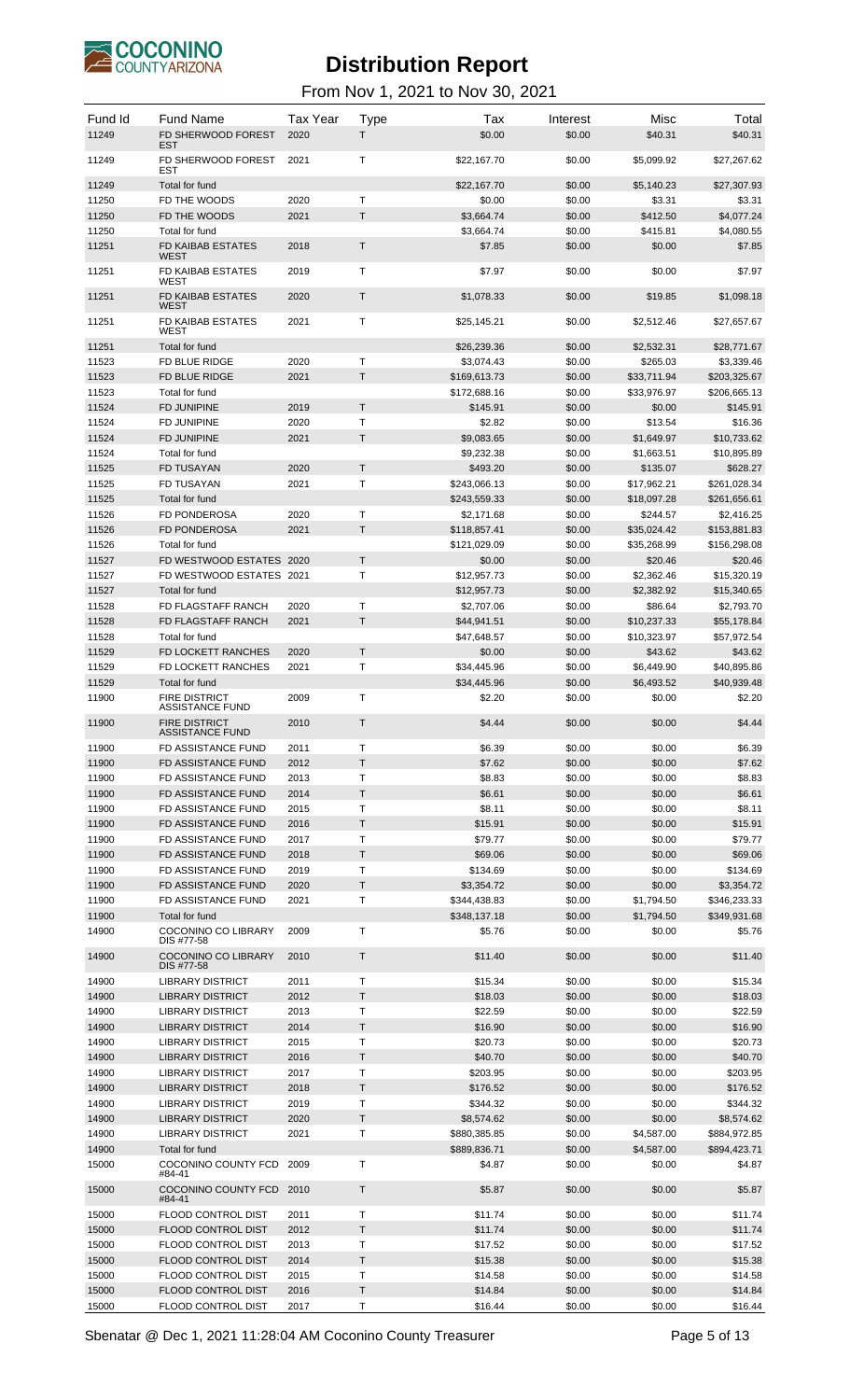

| Fund Id        | <b>Fund Name</b>                                 | <b>Tax Year</b> | <b>Type</b>  | Tax                      | Interest         | Misc               | Total                    |
|----------------|--------------------------------------------------|-----------------|--------------|--------------------------|------------------|--------------------|--------------------------|
| 15000          | FLOOD CONTROL DIST                               | 2018            | T            | \$8.14                   | \$0.00           | \$0.00             | \$8.14                   |
| 15000          | <b>FLOOD CONTROL DIST</b>                        | 2019            | T            | \$19.50                  | \$0.00           | \$0.00             | \$19.50                  |
| 15000          | <b>FLOOD CONTROL DIST</b>                        | 2020            | T            | \$7,012.99               | \$0.00           | \$0.00             | \$7,012.99               |
| 15000          | FLOOD CONTROL DIST                               | 2021            | T            | \$782,938.94             | \$0.00           | \$305.00           | \$783,243.94             |
| 15000<br>17250 | <b>Total for fund</b><br><b>WID FOREST LAKES</b> | 2020            | Т            | \$790,092.55<br>\$621.48 | \$0.00<br>\$0.00 | \$305.00<br>\$0.00 | \$790,397.55<br>\$621.48 |
| 17250          | ESTATES #71-5<br><b>WID FOREST LAKES</b>         | 2021            | Τ            | \$62,652.86              | \$0.00           | \$0.00             | \$62,652.86              |
|                | ESTATES #71-5                                    |                 |              |                          |                  |                    |                          |
| 17250          | Total for fund                                   |                 |              | \$63,274.34              | \$0.00           | \$0.00             | \$63,274.34              |
| 20001          | <b>FLAG DWTN REV DIST</b>                        | 2021            | T            | \$36,994.50              | \$0.00           | \$0.00             | \$36,994.50              |
| 20001          | Total for fund                                   |                 |              | \$36,994.50              | \$0.00           | \$0.00             | \$36,994.50              |
| 20001SD        | <b>FLAG DWTN REV DIST</b>                        | 2021            | T            | \$0.00                   | \$0.00           | \$0.00             | \$0.00                   |
| 20001SD        | Total for fund                                   |                 | T            | \$0.00                   | \$0.00           | \$0.00             | \$0.00                   |
| 23900          | <b>RES NAVAJO INDIAN</b><br>RES NAVAJO INDIAN    | 2017<br>2020    | Τ            | \$0.00                   | \$0.00           | \$0.00             | \$0.00                   |
| 23900<br>23900 | <b>RES NAVAJO INDIAN</b>                         | 2021            | T            | \$0.00<br>\$0.00         | \$0.00<br>\$0.00 | \$0.00<br>\$0.00   | \$0.00<br>\$0.00         |
| 23900          | Total for fund                                   |                 |              | \$0.00                   | \$0.00           | \$0.00             | \$0.00                   |
| 23901          | <b>RES HOPI INDIAN</b>                           | 2021            | T            | \$0.00                   | \$0.00           | \$0.00             | \$0.00                   |
| 23901          | Total for fund                                   |                 |              | \$0.00                   | \$0.00           | \$0.00             | \$0.00                   |
| 23902          | <b>RES HAVASUPAI INDIAN</b>                      | 2020            | T            | \$0.00                   | \$0.00           | \$0.00             | \$0.00                   |
| 23902          | RES HAVASUPAI INDIAN                             | 2021            | т            | \$0.00                   | \$0.00           | \$0.00             | \$0.00                   |
| 23902          | Total for fund                                   |                 |              | \$0.00                   | \$0.00           | \$0.00             | \$0.00                   |
| 23904          | RES HUALAPAI INDIAN                              | 2021            | Т            | \$0.00                   | \$0.00           | \$0.00             | \$0.00                   |
| 23904          | Total for fund                                   |                 |              | \$0.00                   | \$0.00           | \$0.00             | \$0.00                   |
| 28267          | <b>TUSAYAN SPECIAL SLID</b>                      | 2021            | Τ            | \$3,054.46               | \$0.00           | \$0.00             | \$3,054.46               |
|                | #87-48                                           |                 |              |                          |                  |                    |                          |
| 28267          | Total for fund                                   |                 |              | \$3,054.46               | \$0.00           | \$0.00             | \$3,054.46               |
| 28267SD        | TUSAYAN SLID #87-48                              | 2021            | т            | \$0.00                   | \$0.00           | \$0.00             | \$0.00                   |
| 28267SD        | Total for fund                                   |                 |              | \$0.00                   | \$0.00           | \$0.00             | \$0.00                   |
| 28268          | WILLIAMS COM FAC DIST                            | 2021            | $\mathsf{T}$ | \$1,423.26               | \$0.00           | \$0.00             | \$1,423.26               |
| 28268<br>28273 | Total for fund                                   |                 |              | \$1,423.26               | \$0.00           | \$0.00             | \$1,423.26               |
| 28273          | <b>CID-HASHKNIFE</b><br><b>CID-HASHKNIFE</b>     | 2020<br>2021    | т<br>T       | \$0.00<br>\$0.00         | \$0.00<br>\$0.00 | \$0.00<br>\$0.00   | \$0.00                   |
| 28273          | Total for fund                                   |                 |              | \$0.00                   | \$0.00           | \$0.00             | \$0.00<br>\$0.00         |
| 28279          | <b>CID-TOHO TOLANI</b>                           | 2015            | T            | \$0.00                   | \$0.00           | \$0.00             | \$0.00                   |
| 28279          | CID-TOHO TOLANI                                  | 2016            | T            | \$0.00                   | \$0.00           | \$0.00             | \$0.00                   |
| 28279          | <b>CID-TOHO TOLANI</b>                           | 2017            | T            | \$0.00                   | \$0.00           | \$0.00             | \$0.00                   |
| 28279          | CID-TOHO TOLANI                                  | 2020            | Τ            | \$0.00                   | \$0.00           | \$0.00             | \$0.00                   |
| 28279          | <b>CID-TOHO TOLANI</b>                           | 2021            | T            | \$0.00                   | \$0.00           | \$0.00             | \$0.00                   |
| 28279          | Total for fund                                   |                 |              | \$0.00                   | \$0.00           | \$0.00             | \$0.00                   |
| 28283          | <b>CID-N STARDUST</b>                            | 2021            | Т            | \$0.00                   | \$0.00           | \$0.00             | \$0.00                   |
|                | <b>ANTELOPE</b>                                  |                 |              |                          |                  |                    |                          |
| 28283          | Total for fund                                   |                 |              | \$0.00                   | \$0.00           | \$0.00             | \$0.00                   |
| 28285          | <b>WID-MAJESTIC VIEW</b><br><b>DOMESTIC</b>      | 2020            | $\mathsf{T}$ | \$0.00                   | \$0.00           | \$0.00             | \$0.00                   |
| 28285          | <b>WID-MAJESTIC VIEW</b>                         | 2021            | T            | \$4.707.73               | \$0.00           | \$0.00             | \$4,707.73               |
|                | <b>DOMESTIC</b>                                  |                 |              |                          |                  |                    |                          |
| 28285          | Total for fund                                   |                 |              | \$4,707.73               | \$0.00           | \$0.00             | \$4,707.73               |
| 28285SD        | <b>WID-MAJESTIC VIEW</b>                         | 2020            | т            | \$0.00                   | \$0.00           | \$0.00             | \$0.00                   |
| 28285SD        | <b>DOMESTIC</b><br><b>WID-MAJESTIC VIEW</b>      | 2021            | T            | \$0.00                   | \$0.00           | \$0.00             | \$0.00                   |
|                | <b>DOMESTIC</b>                                  |                 |              |                          |                  |                    |                          |
| 28285SD        | Total for fund                                   |                 | T            | \$0.00                   | \$0.00           | \$0.00             | \$0.00                   |
| 28287<br>28287 | <b>CID-ANASAZI TRAIL</b><br>Total for fund       | 2021            |              | \$0.00                   | \$0.00<br>\$0.00 | \$0.00             | \$0.00<br>\$0.00         |
| 28288          | <b>WID-BADGER CREEK</b>                          | 2021            | T            | \$0.00<br>\$0.00         | \$0.00           | \$0.00<br>\$0.00   | \$0.00                   |
| 28288          | Total for fund                                   |                 |              | \$0.00                   | \$0.00           | \$0.00             | \$0.00                   |
| 28289          | <b>WID-BLUE RIDGE</b>                            | 2021            | $\mathsf{T}$ | \$0.00                   | \$0.00           | \$0.00             | \$0.00                   |
|                | <b>DOMESTIC</b>                                  |                 |              |                          |                  |                    |                          |
| 28289          | Total for fund                                   |                 |              | \$0.00                   | \$0.00           | \$0.00             | \$0.00                   |
| 29999          | PUBLIC HEALTH SERVICE 2010<br><b>DISTRICT</b>    |                 | T            | \$12.04                  | \$0.00           | \$0.00             | \$12.04                  |
| 29999          | PUB HEALTH SERVICE                               | 2011            | T            | \$16.21                  | \$0.00           | \$0.00             | \$16.21                  |
| 29999          | PUB HEALTH SERVICE                               | 2012            | T            | \$19.04                  | \$0.00           | \$0.00             | \$19.04                  |
| 29999          | PUB HEALTH SERVICE                               | 2013            | T            | \$22.09                  | \$0.00           | \$0.00             | \$22.09                  |
| 29999          | PUB HEALTH SERVICE                               | 2014            | Τ            | \$16.54                  | \$0.00           | \$0.00             | \$16.54                  |
| 29999          | PUB HEALTH SERVICE                               | 2015            | Τ            | \$20.30                  | \$0.00           | \$0.00             | \$20.30                  |
| 29999          | PUB HEALTH SERVICE                               | 2016            | T            | \$39.79                  | \$0.00           | \$0.00             | \$39.79                  |
| 29999          | PUB HEALTH SERVICE                               | 2017            | T            | \$199.47                 | \$0.00           | \$0.00             | \$199.47                 |
| 29999          | PUB HEALTH SERVICE                               | 2018            | T            | \$172.66                 | \$0.00           | \$0.00             | \$172.66                 |
| 29999          | PUB HEALTH SERVICE                               | 2019            | T            | \$336.80                 | \$0.00           | \$0.00             | \$336.80                 |
| 29999          | PUB HEALTH SERVICE                               | 2020            | Τ            | \$8,386.82               | \$0.00           | \$0.00             | \$8,386.82               |
| 29999          | PUB HEALTH SERVICE                               | 2021            | т            | \$861,097.18             | \$0.00           | \$4,486.50         | \$865,583.68             |
| 29999          | Total for fund                                   |                 |              | \$870,338.94             | \$0.00           | \$4,486.50         | \$874,825.44             |
| 30001          | JOINT VOCATIONAL TECH 2009<br><b>INSTITUTE</b>   |                 | т            | \$1.22                   | \$0.00           | \$0.00             | \$1.22                   |
| 30001          | JOINT VOCATIONAL TECH 2010<br><b>INSTITUTE</b>   |                 | T            | \$2.41                   | \$0.00           | \$0.00             | \$2.41                   |
| 30001          | JTED-CAVIAT                                      | 2011            | Τ            | \$3.25                   | \$0.00           | \$0.00             | \$3.25                   |
| 30001          | JTED-CAVIAT                                      | 2012            | T            | \$3.81                   | \$0.00           | \$0.00             | \$3.81                   |
| 30001          | JTED-CAVIAT                                      | 2013            | Τ            | \$4.43                   | \$0.00           | \$0.00             | \$4.43                   |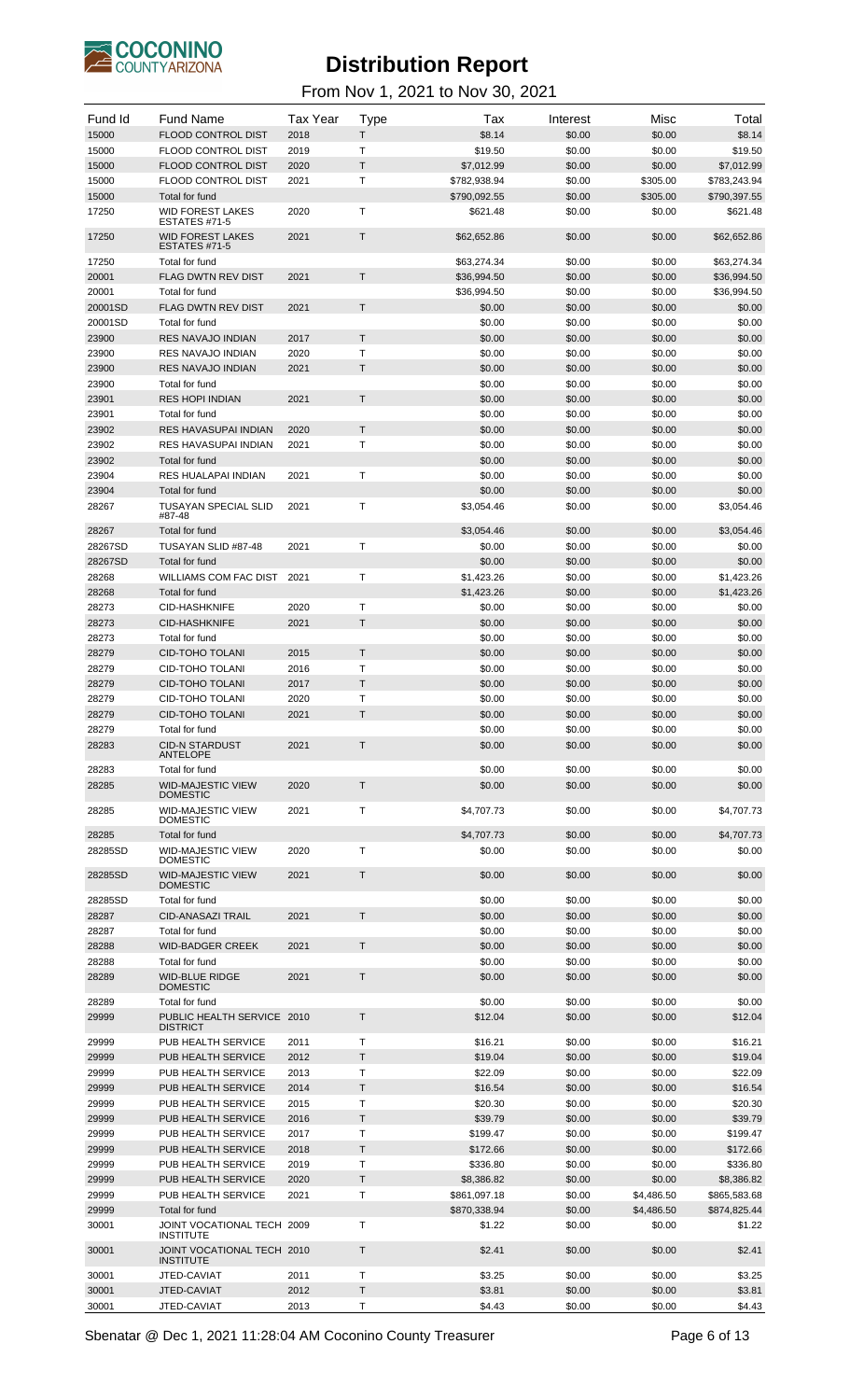

| Fund Id        | <b>Fund Name</b>                                    | <b>Tax Year</b> | <b>Type</b>             | Tax                        | Interest         | Misc              | Total                      |
|----------------|-----------------------------------------------------|-----------------|-------------------------|----------------------------|------------------|-------------------|----------------------------|
| 30001          | JTED-CAVIAT                                         | 2014            | T.                      | \$3.30                     | \$0.00           | \$0.00            | \$3.30                     |
| 30001          | JTED-CAVIAT                                         | 2015            | $\mathsf{T}$            | \$4.05                     | \$0.00           | \$0.00            | \$4.05                     |
| 30001          | JTED-CAVIAT                                         | 2016            | $\mathsf{T}$            | \$7.80                     | \$0.00           | \$0.00            | \$7.80                     |
| 30001<br>30001 | JTED-CAVIAT<br>JTED-CAVIAT                          | 2017<br>2018    | T<br>$\mathsf T$        | \$35.40<br>\$17.47         | \$0.00<br>\$0.00 | \$0.00<br>\$0.00  | \$35.40<br>\$17.47         |
| 30001          | JTED-CAVIAT                                         | 2019            | $\mathsf{T}$            | \$42.12                    | \$0.00           | \$0.00            | \$42.12                    |
| 30001          | JTED-CAVIAT                                         | 2020            | T                       | \$1,332.24                 | \$0.00           | \$0.00            | \$1,332.24                 |
| 30001          | JTED-CAVIAT                                         | 2021            | T                       | \$142,138.33               | \$0.00           | \$733.00          | \$142.871.33               |
| 30001          | Total for fund                                      |                 |                         | \$143,595.83               | \$0.00           | \$733.00          | \$144,328.83               |
| 30002<br>30002 | JTED-VALLEY ACAD<br>JTED-VALLEY ACAD                | 2017<br>2018    | Τ<br>$\mathsf T$        | \$3.59<br>\$16.74          | \$0.00<br>\$0.00 | \$0.00<br>\$0.00  | \$3.59<br>\$16.74          |
| 30002          | JTED-VALLEY ACAD                                    | 2019            | $\mathsf{T}$            | \$24.92                    | \$0.00           | \$0.00            | \$24.92                    |
| 30002          | JTED- VALLEY ACAD                                   | 2020            | T                       | \$214.38                   | \$0.00           | \$0.00            | \$214.38                   |
| 30002          | JTED-VALLEY ACAD                                    | 2021            | T                       | \$17,036.79                | \$0.00           | \$0.00            | \$17,036.79                |
| 30002          | Total for fund                                      |                 |                         | \$17,296.42                | \$0.00           | \$0.00            | \$17,296.42                |
| 30003          | JTED-NATIVE                                         | 2017            | Τ                       | \$0.74                     | \$0.00           | \$0.00            | \$0.74                     |
| 30003<br>30003 | JTED-NATIVE<br>JTED-NATIVE                          | 2020<br>2021    | $\sf T$<br>$\mathsf{T}$ | \$4.38<br>\$4,343.95       | \$0.00<br>\$0.00 | \$0.00<br>\$87.00 | \$4.38<br>\$4,430.95       |
| 30003          | <b>Total for fund</b>                               |                 |                         | \$4,349.07                 | \$0.00           | \$87.00           | \$4,436.07                 |
| 30004          | CCRASD#99                                           | 2009            | Τ                       | \$0.00                     | \$0.00           | \$0.00            | \$0.00                     |
| 30004          | CCRASD#99                                           | 2010            | T                       | \$0.00                     | \$0.00           | \$0.00            | \$0.00                     |
| 30004          | RURAL ACCOMOD<br><b>SCHOOL</b>                      | 2011            | T                       | \$0.00                     | \$0.00           | \$0.00            | \$0.00                     |
| 30004          | RURAL ACCOMOD<br><b>SCHOOL</b>                      | 2012            | $\mathsf T$             | \$0.00                     | \$0.00           | \$0.00            | \$0.00                     |
| 30004          | RURAL ACCOMOD<br><b>SCHOOL</b>                      | 2013            | Τ                       | \$0.00                     | \$0.00           | \$0.00            | \$0.00                     |
| 30004          | RURAL ACCOMOD<br><b>SCHOOL</b>                      | 2014            | $\mathsf T$             | \$0.00                     | \$0.00           | \$0.00            | \$0.00                     |
| 30004          | RURAL ACCOMOD<br><b>SCHOOL</b>                      | 2015            | Т                       | \$0.00                     | \$0.00           | \$0.00            | \$0.00                     |
| 30004          | RURAL ACCOMOD<br><b>SCHOOL</b>                      | 2016            | $\mathsf T$             | \$0.00                     | \$0.00           | \$0.00            | \$0.00                     |
| 30004          | RURAL ACCOMOD<br><b>SCHOOL</b>                      | 2017            | Τ                       | \$0.00                     | \$0.00           | \$0.00            | \$0.00                     |
| 30004          | RURAL ACCOMOD<br><b>SCHOOL</b>                      | 2018            | $\mathsf T$             | \$0.00                     | \$0.00           | \$0.00            | \$0.00                     |
| 30004          | RURAL ACCOMOD<br><b>SCHOOL</b>                      | 2019            | Т                       | \$0.00                     | \$0.00           | \$0.00            | \$0.00                     |
| 30004          | RURAL ACCOMOD<br><b>SCHOOL</b>                      | 2020            | $\mathsf T$             | \$0.00                     | \$0.00           | \$0.00            | \$0.00                     |
| 30004          | RURAL ACCOMOD<br><b>SCHOOL</b>                      | 2021            | Τ                       | \$0.00                     | \$0.00           | \$0.00            | \$0.00                     |
| 30004          | Total for fund                                      |                 |                         | \$0.00                     | \$0.00           | \$0.00            | \$0.00                     |
| 30005          | <b>JTED-MOUNTAIN INSTIT</b>                         | 2016            | Τ                       | \$0.15                     | \$0.00           | \$0.00            | \$0.15                     |
| 30005          | <b>JTED-MOUNTAIN INSTIT</b>                         | 2017            | T<br>$\mathsf{T}$       | \$0.16                     | \$0.00           | \$0.00            | \$0.16                     |
| 30005<br>30005 | <b>JTED-MOUNTAIN INSTIT</b><br>JTED-MOUNTAIN INSTIT | 2018<br>2019    | T                       | \$0.33<br>\$0.34           | \$0.00<br>\$0.00 | \$0.00<br>\$0.00  | \$0.33<br>\$0.34           |
| 30005          | JTED-MOUNTAIN INSTIT                                | 2020            | $\mathsf{T}$            | \$32.30                    | \$0.00           | \$0.00            | \$32.30                    |
| 30005          | JTED-MOUNTAIN INSTIT                                | 2021            | T                       | \$870.80                   | \$0.00           | \$0.00            | \$870.80                   |
| 30005          | Total for fund                                      |                 |                         | \$904.08                   | \$0.00           | \$0.00            | \$904.08                   |
| 33206          | <b>FD SUMMIT BOND</b>                               | 2019            | $\mathsf T$             | \$0.66                     | \$0.00           | \$0.00            | \$0.66                     |
| 33206          | FD SUMMIT BOND                                      | 2020            | T                       | \$543.02                   | \$0.00           | \$0.00            | \$543.02                   |
| 33206<br>33206 | <b>FD SUMMIT BOND</b><br><b>Total for fund</b>      | 2021            | $\mathsf T$             | \$34,054.44<br>\$34,598.12 | \$0.00<br>\$0.00 | \$0.00<br>\$0.00  | \$34,054.44<br>\$34,598.12 |
| 52000          | <b>COCONINO COUNTY</b>                              | 2009            | T                       | \$0.00                     | \$0.00           | \$0.00            | \$0.00                     |
| 52000          | <b>COCONINO COUNTY</b>                              | 2010            | T                       | \$0.00                     | \$0.00           | \$0.00            | \$0.00                     |
| 52000          | <b>COCONINO COUNTY</b>                              | 2011            | T                       | \$0.00                     | \$0.00           | \$0.00            | \$0.00                     |
| 52000          | <b>COCONINO COUNTY</b>                              | 2012            | $\mathsf{T}$            | \$0.00                     | \$0.00           | \$0.00            | \$0.00                     |
| 52000<br>52000 | <b>COCONINO COUNTY</b><br><b>COCONINO COUNTY</b>    | 2013<br>2014    | T<br>$\mathsf{T}$       | \$0.00<br>\$0.00           | \$0.00<br>\$0.00 | \$0.00<br>\$0.00  | \$0.00<br>\$0.00           |
| 52000          | <b>COCONINO COUNTY</b>                              | 2015            | $\sf T$                 | \$0.00                     | \$0.00           | \$0.00            | \$0.00                     |
| 52000          | <b>COCONINO COUNTY</b>                              | 2016            | T                       | \$0.00                     | \$0.00           | \$0.00            | \$0.00                     |
| 52000          | <b>COCONINO COUNTY</b>                              | 2017            | T                       | \$0.00                     | \$0.00           | \$0.00            | \$0.00                     |
| 52000          | <b>COCONINO COUNTY</b>                              | 2018            | T                       | \$0.00                     | \$0.00           | \$0.00            | \$0.00                     |
| 52000          | <b>COCONINO COUNTY</b>                              | 2019            | T                       | \$0.00                     | \$0.00           | \$0.00            | \$0.00                     |
| 52000          | <b>COCONINO COUNTY</b><br><b>COCONINO COUNTY</b>    | 2020            | $\mathsf{T}$<br>T       | \$0.00                     | \$0.00           | \$0.00            | \$0.00                     |
| 52000<br>52000 | Total for fund                                      | 2021            |                         | \$0.00<br>\$0.00           | \$0.00<br>\$0.00 | \$0.00<br>\$0.00  | \$0.00<br>\$0.00           |
| 52001          | <b>STATE SCHOOL TAX</b>                             | 2009            | $\mathsf{T}$            | \$0.00                     | \$0.00           | \$0.00            | \$0.00                     |
| 52001          | <b>EQUALIZATION</b><br>STATE SCHOOL TAX             | 2010            | $\mathsf{T}$            | \$0.00                     | \$0.00           | \$0.00            | \$0.00                     |
| 52001          | <b>EQUALIZATION</b><br>ST SCHL EQUALIZATION         | 2011            | $\mathsf{T}$            | \$0.00                     | \$0.00           | \$0.00            | \$0.00                     |
| 52001          | STATE SCHOOL TAX<br><b>EQUALIZATION</b>             | 2012            | T                       | \$0.00                     | \$0.00           | \$0.00            | \$0.00                     |
| 52001          | <b>STATE SCHOOL TAX</b><br><b>EQUALIZATION</b>      | 2013            | $\mathsf{T}$            | \$0.00                     | \$0.00           | \$0.00            | \$0.00                     |
| 52001          | STATE SCHOOL TAX<br><b>EQUALIZATION</b>             | 2014            | Τ                       | \$0.00                     | \$0.00           | \$0.00            | \$0.00                     |
| 52001          | <b>STATE SCHOOL TAX</b><br><b>EQUALIZATION</b>      | 2015            | $\mathsf{T}$            | \$0.00                     | \$0.00           | \$0.00            | \$0.00                     |
| 52001          | STATE SCHOOL TAX<br>EQUALIZATION                    | 2016            | T                       | \$0.00                     | \$0.00           | \$0.00            | \$0.00                     |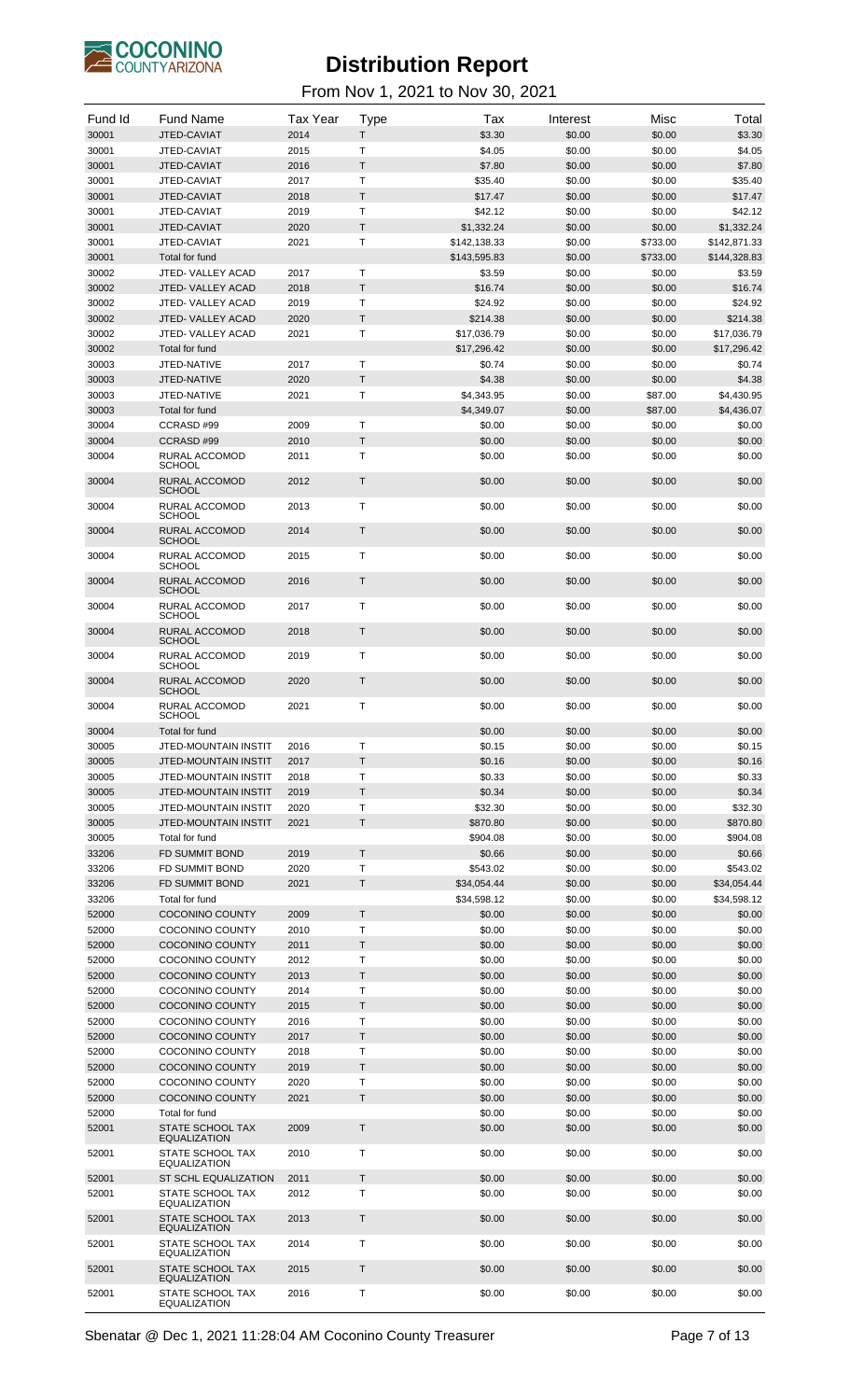

| Fund Id<br>52001 | <b>Fund Name</b><br><b>STATE SCHOOL TAX</b><br><b>EQUALIZATION</b> | <b>Tax Year</b><br>2017 | Type<br>T    | Tax<br>\$0.00       | Interest<br>\$0.00 | Misc<br>\$0.00   | Total<br>\$0.00     |
|------------------|--------------------------------------------------------------------|-------------------------|--------------|---------------------|--------------------|------------------|---------------------|
| 52001            | STATE SCHOOL TAX<br><b>EQUALIZATION</b>                            | 2018                    | Т            | \$0.00              | \$0.00             | \$0.00           | \$0.00              |
| 52001            | <b>STATE SCHOOL TAX</b><br><b>EQUALIZATION</b>                     | 2019                    | $\mathsf{T}$ | \$0.00              | \$0.00             | \$0.00           | \$0.00              |
| 52001            | STATE SCHOOL TAX<br><b>EQUALIZATION</b>                            | 2020                    | $\mathsf{T}$ | \$0.00              | \$0.00             | \$0.00           | \$0.00              |
| 52001            | STATE SCHOOL TAX<br><b>EQUALIZATION</b>                            | 2021                    | T            | \$0.00              | \$0.00             | \$0.00           | \$0.00              |
| 52001            | Total for fund                                                     |                         |              | \$0.00              | \$0.00             | \$0.00           | \$0.00              |
| 54151<br>54151   | <b>CITY OF FLAGSTAFF</b><br><b>CITY OF FLAGSTAFF</b>               | 2016<br>2017            | T<br>Τ       | \$50.27<br>\$212.61 | \$0.00<br>\$0.00   | \$0.00<br>\$0.00 | \$50.27<br>\$212.61 |
| 54151            | <b>CITY OF FLAGSTAFF</b>                                           | 2018                    | Τ            | \$139.88            | \$0.00             | \$0.00           | \$139.88            |
| 54151            | <b>CITY OF FLAGSTAFF</b>                                           | 2019                    | Τ            | \$501.15            | \$0.00             | \$0.00           | \$501.15            |
| 54151            | <b>CITY OF FLAGSTAFF</b>                                           | 2020                    | Τ            | \$10,300.70         | \$0.00             | \$0.00           | \$10,300.70         |
| 54151            | <b>CITY OF FLAGSTAFF</b>                                           | 2021                    | Т            | \$1,276,138.60      | \$0.00             | \$0.00           | \$1,276,138.60      |
| 54151            | Total for fund                                                     |                         |              | \$1,287,343.21      | \$0.00             | \$0.00           | \$1,287,343.21      |
| 54152            | TOWN OF FREDONIA                                                   | 2013                    | Т            | \$0.00              | \$0.00             | \$0.00           | \$0.00              |
| 54152            | <b>TOWN OF FREDONIA</b>                                            | 2014                    | T            | \$0.00              | \$0.00             | \$0.00           | \$0.00              |
| 54152            | TOWN OF FREDONIA                                                   | 2020                    | Т            | \$0.00              | \$0.00             | \$0.00           | \$0.00              |
| 54152            | <b>TOWN OF FREDONIA</b>                                            | 2021                    | Τ            | \$0.00              | \$0.00             | \$0.00           | \$0.00              |
| 54152<br>54153   | Total for fund<br><b>CITY OF WILLIAMS</b>                          | 2017                    | T            | \$0.00<br>\$0.00    | \$0.00<br>\$0.00   | \$0.00<br>\$0.00 | \$0.00<br>\$0.00    |
| 54153            | <b>CITY OF WILLIAMS</b>                                            | 2019                    | Τ            | \$0.00              | \$0.00             | \$0.00           | \$0.00              |
| 54153            | <b>CITY OF WILLIAMS</b>                                            | 2020                    | T            | \$0.00              | \$0.00             | \$0.00           | \$0.00              |
| 54153            | <b>CITY OF WILLIAMS</b>                                            | 2021                    | Τ            | \$0.00              | \$0.00             | \$0.00           | \$0.00              |
| 54153            | Total for fund                                                     |                         |              | \$0.00              | \$0.00             | \$0.00           | \$0.00              |
| 54156            | <b>CITY OF PAGE</b>                                                | 2012                    | Τ            | \$0.00              | \$0.00             | \$0.00           | \$0.00              |
| 54156            | <b>CITY OF PAGE</b>                                                | 2018                    | T            | \$0.00              | \$0.00             | \$0.00           | \$0.00              |
| 54156            | <b>CITY OF PAGE</b>                                                | 2019                    | Τ            | \$0.00              | \$0.00             | \$0.00           | \$0.00              |
| 54156            | <b>CITY OF PAGE</b>                                                | 2020                    | T            | \$0.00              | \$0.00             | \$0.00           | \$0.00              |
| 54156            | <b>CITY OF PAGE</b>                                                | 2021                    | Т            | \$0.00              | \$0.00             | \$0.00           | \$0.00              |
| 54156            | Total for fund                                                     |                         |              | \$0.00              | \$0.00             | \$0.00           | \$0.00              |
| 54158            | <b>CITY OF SEDONA</b>                                              | 2017                    | Т            | \$0.00              | \$0.00             | \$0.00           | \$0.00              |
| 54158<br>54158   | <b>CITY OF SEDONA</b><br><b>CITY OF SEDONA</b>                     | 2018<br>2019            | T<br>т       | \$0.00<br>\$0.00    | \$0.00<br>\$0.00   | \$0.00<br>\$0.00 | \$0.00<br>\$0.00    |
| 54158            | <b>CITY OF SEDONA</b>                                              | 2020                    | T            | \$0.00              | \$0.00             | \$0.00           | \$0.00              |
| 54158            | <b>CITY OF SEDONA</b>                                              | 2021                    | Τ            | \$0.00              | \$0.00             | \$0.00           | \$0.00              |
| 54158            | Total for fund                                                     |                         |              | \$0.00              | \$0.00             | \$0.00           | \$0.00              |
| 54159            | TOWN OF TUSAYAN                                                    | 2020                    | T            | \$0.00              | \$0.00             | \$0.00           | \$0.00              |
| 54159            | <b>TOWN OF TUSAYAN</b>                                             | 2021                    | T            | \$0.00              | \$0.00             | \$0.00           | \$0.00              |
| 54159            | Total for fund                                                     |                         |              | \$0.00              | \$0.00             | \$0.00           | \$0.00              |
| 57001            | SD #1 BUDGET<br><b>OVERRIDES</b>                                   | 2010                    | T            | \$9.67              | \$0.00             | \$0.00           | \$9.67              |
| 57001            | SD#1 BUDGET<br><b>OVERRIDES</b>                                    | 2011                    | T            | \$10.46             | \$0.00             | \$0.00           | \$10.46             |
| 57001            | SD#1 BUDGET<br><b>OVERRIDES</b>                                    | 2012                    | $\mathsf{T}$ | \$5.74              | \$0.00             | \$0.00           | \$5.74              |
| 57001            | SD#1 BUDGET<br><b>OVERRIDES</b>                                    | 2013                    | T            | \$7.48              | \$0.00             | \$0.00           | \$7.48              |
| 57001            | SD#1 BUDGET<br><b>OVERRIDES</b>                                    | 2014                    | $\mathsf{T}$ | \$6.31              | \$0.00             | \$0.00           | \$6.31              |
| 57001            | SD#1 BUDGET<br><b>OVERRIDES</b>                                    | 2015                    | T            | \$14.54             | \$0.00             | \$0.00           | \$14.54             |
| 57001            | SD#1 BUDGET<br><b>OVERRIDES</b>                                    | 2016                    | T            | \$70.92             | \$0.00             | \$0.00           | \$70.92             |
| 57001            | SD#1 BUDGET<br><b>OVERRIDES</b>                                    | 2017                    | T            | \$192.26            | \$0.00             | \$0.00           | \$192.26            |
| 57001            | SD#1 BUDGET<br><b>OVERRIDES</b>                                    | 2018                    | $\mathsf{T}$ | \$124.74            | \$0.00             | \$0.00           | \$124.74            |
| 57001            | SD#1 BUDGET<br><b>OVERRIDES</b>                                    | 2019                    | T            | \$412.78            | \$0.00             | \$0.00           | \$412.78            |
| 57001            | SD#1 BUDGET<br><b>OVERRIDES</b>                                    | 2020                    | $\mathsf{T}$ | \$14,327.95         | \$0.00             | \$0.00           | \$14,327.95         |
| 57001            | SD#1 BUDGET<br><b>OVERRIDES</b>                                    | 2021                    | T            | \$1,306,299.68      | \$0.00             | \$361.50         | \$1,306,661.18      |
| 57001            | Total for fund                                                     |                         |              | \$1,321,482.53      | \$0.00             | \$361.50         | \$1,321,844.03      |
| 57001 SE         | SD#1 DESEGREGATION                                                 | 2018                    | т            | \$32.52             | \$0.00             | \$0.00           | \$32.52             |
| 57001_SE         | SD#1 DESEGREGATION -<br>DO NOT USE                                 | 2019                    | Τ            | \$0.00              | \$0.00             | \$0.00           | \$0.00              |
| 57001 SE         | SD#1 DESEGREGATION                                                 | 2021                    | т            | \$346,136.79        | \$0.00             | \$95.50          | \$346,232.29        |
| 57001 SE         | Total for fund                                                     |                         |              | \$346,169.31        | \$0.00             | \$95.50          | \$346,264.81        |
| 57002            | SD #2 BUDGET<br><b>OVERRIDES</b>                                   | 2009                    | т            | \$6.10              | \$0.00             | \$0.00           | \$6.10              |
| 57002            | SD #2 BUDGET<br><b>OVERRIDES</b>                                   | 2010                    | $\mathsf{T}$ | \$7.98              | \$0.00             | \$0.00           | \$7.98              |
| 57002            | SD#2 BUDGET<br><b>OVERRIDES</b>                                    | 2011                    | т            | \$8.91              | \$0.00             | \$0.00           | \$8.91              |
| 57002            | SD#2 BUDGET<br><b>OVERRIDES</b>                                    | 2012                    | $\mathsf{T}$ | \$9.18              | \$0.00             | \$0.00           | \$9.18              |
| 57002            | SD#2 BUDGET<br><b>OVERRIDES</b>                                    | 2013                    | т            | \$15.01             | \$0.00             | \$0.00           | \$15.01             |
| 57002            | SD#2 BUDGET<br><b>OVERRIDES</b>                                    | 2014                    | T            | \$14.45             | \$0.00             | \$0.00           | \$14.45             |
| 57002            | SD#2 BUDGET                                                        | 2015                    | Т            | \$14.63             | \$0.00             | \$0.00           | \$14.63             |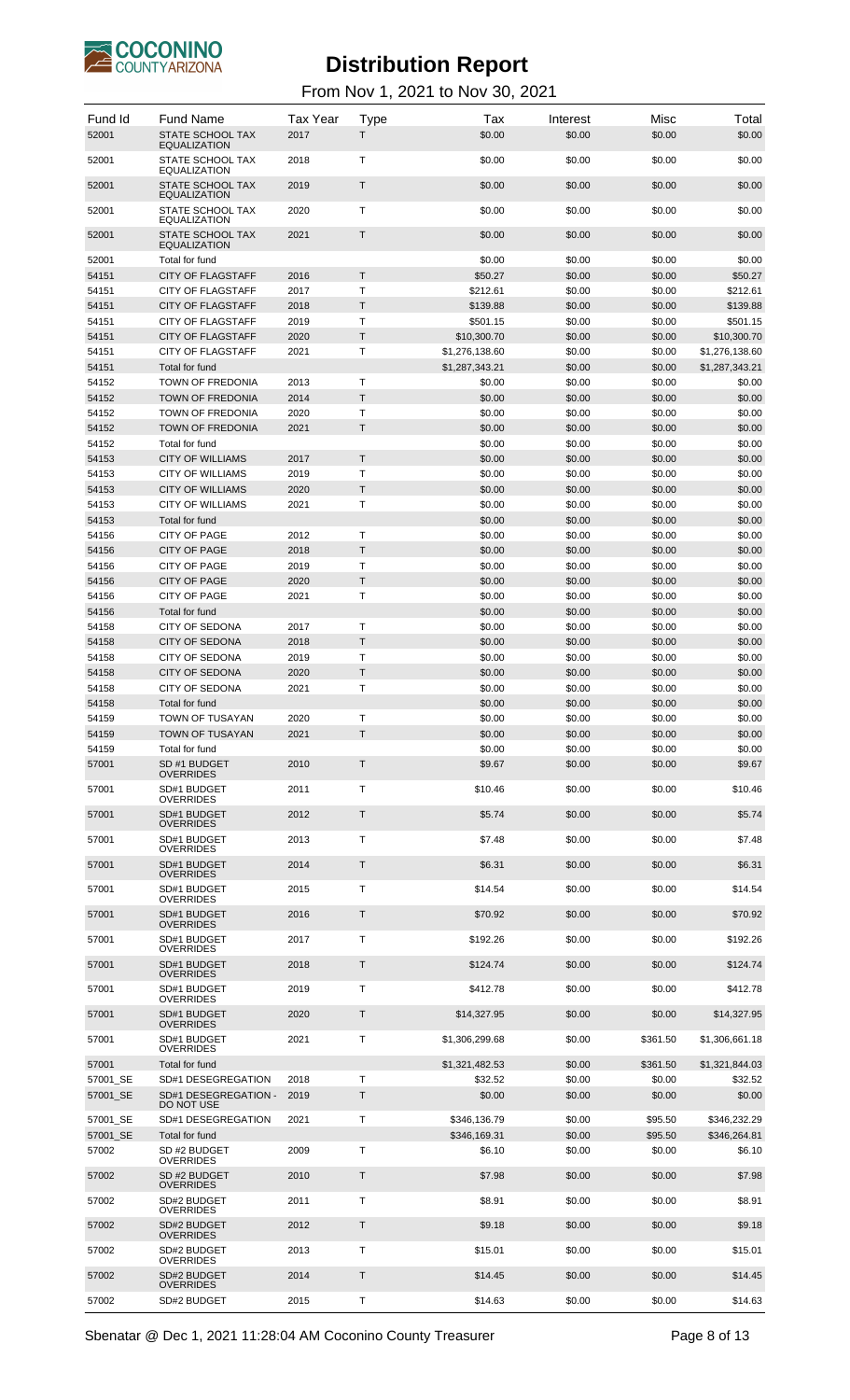

| Fund Id        | <b>Fund Name</b><br><b>OVERRIDES</b> | <b>Tax Year</b> | <b>Type</b>  | Tax              | Interest         | Misc             | Total            |
|----------------|--------------------------------------|-----------------|--------------|------------------|------------------|------------------|------------------|
| 57002          | SD#2 BUDGET<br><b>OVERRIDES</b>      | 2016            | $\mathsf T$  | \$13.28          | \$0.00           | \$0.00           | \$13.28          |
| 57002          | SD#2 BUDGET<br><b>OVERRIDES</b>      | 2017            | T            | \$160.21         | \$0.00           | \$0.00           | \$160.21         |
| 57002          | SD#2 BUDGET<br><b>OVERRIDES</b>      | 2018            | $\mathsf T$  | \$16.01          | \$0.00           | \$0.00           | \$16.01          |
| 57002          | SD#2 BUDGET                          | 2019            | T            | \$49.83          | \$0.00           | \$0.00           | \$49.83          |
| 57002          | <b>OVERRIDES</b><br>SD#2 BUDGET      | 2020            | $\mathsf T$  | \$1,001.35       | \$0.00           | \$0.00           | \$1,001.35       |
| 57002          | <b>OVERRIDES</b><br>SD#2 BUDGET      | 2021            | T            | \$85,517.85      | \$0.00           | \$534.00         | \$86,051.85      |
| 57002          | <b>OVERRIDES</b><br>Total for fund   |                 |              | \$86,834.79      | \$0.00           | \$534.00         | \$87,368.79      |
| 57004          | SD #4 BUDGET<br><b>OVERRIDES</b>     | 2010            | Τ            | \$9.73           | \$0.00           | \$0.00           | \$9.73           |
| 57004          | SD#4 BUDGET<br><b>OVERRIDES</b>      | 2011            | $\mathsf{T}$ | \$23.55          | \$0.00           | \$0.00           | \$23.55          |
| 57004          | SD#4 BUDGET<br><b>OVERRIDES</b>      | 2012            | Τ            | \$32.33          | \$0.00           | \$0.00           | \$32.33          |
| 57004          | SD#4 BUDGET<br><b>OVERRIDES</b>      | 2013            | $\mathsf{T}$ | \$33.54          | \$0.00           | \$0.00           | \$33.54          |
| 57004          | SD#4 BUDGET<br><b>OVERRIDES</b>      | 2014            | Τ            | \$16.75          | \$0.00           | \$0.00           | \$16.75          |
| 57004          | SD#4 BUDGET<br><b>OVERRIDES</b>      | 2015            | $\mathsf{T}$ | \$29.85          | \$0.00           | \$0.00           | \$29.85          |
| 57004          | SD#4 BUDGET                          | 2016            | Τ            | \$33.55          | \$0.00           | \$0.00           | \$33.55          |
| 57004          | <b>OVERRIDES</b><br>SD#4 BUDGET      | 2017            | $\mathsf{T}$ | \$34.39          | \$0.00           | \$0.00           | \$34.39          |
| 57004          | <b>OVERRIDES</b><br>SD#4 BUDGET      | 2018            | Τ            | \$32.08          | \$0.00           | \$0.00           | \$32.08          |
| 57004          | <b>OVERRIDES</b><br>SD#4 BUDGET      | 2019            | $\mathsf{T}$ | \$31.28          | \$0.00           | \$0.00           | \$31.28          |
| 57004          | <b>OVERRIDES</b><br>SD#4 BUDGET      | 2020            | Τ            | \$185.20         | \$0.00           | \$0.00           | \$185.20         |
| 57004          | <b>OVERRIDES</b><br>SD#4 BUDGET      | 2021            | $\mathsf{T}$ | \$88,869.28      | \$0.00           | \$0.00           | \$88,869.28      |
| 57004          | <b>OVERRIDES</b><br>Total for fund   |                 |              | \$89,331.53      | \$0.00           | \$0.00           | \$89,331.53      |
| 57005          | SD#5 BUDGET                          | 2020            | $\mathsf{T}$ | \$0.00           | \$0.00           | \$0.00           | \$0.00           |
| 57005          | <b>OVERRIDES</b><br>SD#5 BUDGET      | 2021            | T            | \$0.00           | \$0.00           | \$0.00           | \$0.00           |
| 57005          | <b>OVERRIDES</b><br>Total for fund   |                 |              | \$0.00           | \$0.00           | \$0.00           | \$0.00           |
| 57006          | SD#6 BUDGET<br><b>OVERRIDES</b>      | 2013            | Т            | \$0.00           | \$0.00           | \$0.00           | \$0.00           |
| 57006          | SD#6 BUDGET<br><b>OVERRIDES</b>      | 2014            | Τ            | \$0.00           | \$0.00           | \$0.00           | \$0.00           |
| 57006          | SD#6 BUDGET<br><b>OVERRIDES</b>      | 2020            | т            | \$0.00           | \$0.00           | \$0.00           | \$0.00           |
| 57006          | SD#6 BUDGET<br><b>OVERRIDES</b>      | 2021            | T            | \$0.00           | \$0.00           | \$0.00           | \$0.00           |
| 57006          | Total for fund                       |                 |              | \$0.00           | \$0.00           | \$0.00           | \$0.00           |
| 57009          | SD#9 BUDGET<br><b>OVERRIDES</b>      | 2017            | $\mathsf T$  | \$12.24          | \$0.00           | \$0.00           | \$12.24          |
| 57009          | SD#9 BUDGET<br><b>OVERRIDES</b>      | 2018            | Τ            | \$47.57          | \$0.00           | \$0.00           | \$47.57          |
| 57009          | SD#9 BUDGET<br><b>OVERRIDES</b>      | 2019            | $\mathsf T$  | \$66.19          | \$0.00           | \$0.00           | \$66.19          |
| 57009          | SD#9 BUDGET<br><b>OVERRIDES</b>      | 2020            | Τ            | \$540.71         | \$0.00           | \$0.00           | \$540.71         |
| 57009          | SD#9 BUDGET<br><b>OVERRIDES</b>      | 2021            | $\mathsf T$  | \$38,775.72      | \$0.00           | \$0.00           | \$38,775.72      |
| 57009          | Total for fund                       |                 |              | \$39,442.43      | \$0.00           | \$0.00           | \$39,442.43      |
| 57010          | SD#10 BUDGET<br><b>OVERRIDES</b>     | 2020            | $\mathsf T$  | \$0.00           | \$0.00           | \$0.00           | \$0.00           |
| 57010          | SD#10 BUDGET<br><b>OVERRIDES</b>     | 2021            | Τ            | \$0.00           | \$0.00           | \$0.00           | \$0.00           |
| 57010<br>57015 | Total for fund<br>SD#15 BUDGET       | 2017            | T            | \$0.00<br>\$0.00 | \$0.00<br>\$0.00 | \$0.00<br>\$0.00 | \$0.00<br>\$0.00 |
| 57015          | <b>OVERRIDES</b><br>SD#15 BUDGET     | 2020            | $\mathsf T$  | \$0.00           | \$0.00           | \$0.00           | \$0.00           |
|                | <b>OVERRIDES</b>                     |                 |              |                  |                  |                  |                  |
| 57015          | SD#15 BUDGET<br><b>OVERRIDES</b>     | 2021            | T            | \$0.00           | \$0.00           | \$0.00           | \$0.00           |
| 57015<br>57016 | Total for fund<br>SD#8 BUDGET        | 2012            | T            | \$0.00<br>\$9.32 | \$0.00<br>\$0.00 | \$0.00<br>\$0.00 | \$0.00<br>\$9.32 |
| 57016          | <b>OVERRIDES</b><br>SD#8 BUDGET      | 2018            | $\mathsf{T}$ | \$0.00           | \$0.00           | \$0.00           | \$0.00           |
| 57016          | <b>OVERRIDES</b><br>SD#8 BUDGET      | 2019            | T            | \$0.00           | \$0.00           | \$0.00           | \$0.00           |
| 57016          | <b>OVERRIDES</b><br>SD#8 BUDGET      | 2020            | $\mathsf{T}$ | \$0.00           | \$0.00           | \$0.00           | \$0.00           |
| 57016          | <b>OVERRIDES</b><br>SD#8 BUDGET      | 2021            | Τ            | \$0.00           | \$0.00           | \$0.00           | \$0.00           |
|                | <b>OVERRIDES</b>                     |                 |              |                  |                  |                  |                  |
| 57016<br>57031 | Total for fund<br>SD#31 BUDGET       | 2016            | T            | \$9.32<br>\$0.00 | \$0.00<br>\$0.00 | \$0.00<br>\$0.00 | \$9.32<br>\$0.00 |
| 57031          | <b>OVERRIDES</b><br>SD#31 BUDGET     | 2017            | $\mathsf{T}$ | \$0.00           | \$0.00           | \$0.00           | \$0.00           |
| 57031          | <b>OVERRIDES</b><br>SD#31 BUDGET     | 2018            | Τ            | \$0.00           | \$0.00           | \$0.00           | \$0.00           |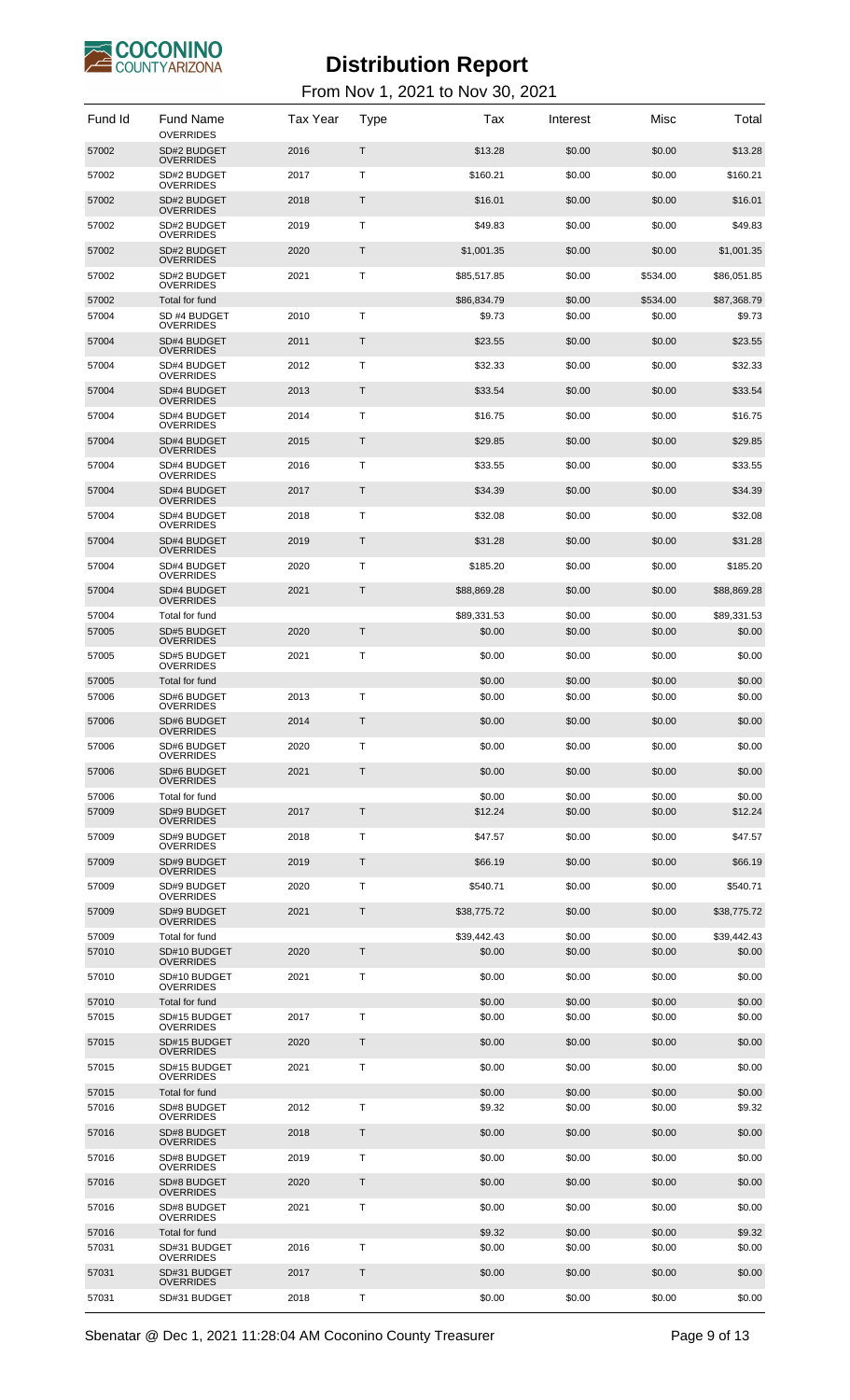

| Fund Id        | <b>Fund Name</b><br><b>OVERRIDES</b>                 | <b>Tax Year</b> | Type   | Tax               | Interest         | Misc             | Total             |
|----------------|------------------------------------------------------|-----------------|--------|-------------------|------------------|------------------|-------------------|
| 57031          | SD#31 BUDGET<br><b>OVERRIDES</b>                     | 2019            | T      | \$0.00            | \$0.00           | \$0.00           | \$0.00            |
| 57031          | SD#31 BUDGET<br><b>OVERRIDES</b>                     | 2020            | т      | \$0.00            | \$0.00           | \$0.00           | \$0.00            |
| 57031          | SD#31 BUDGET<br><b>OVERRIDES</b>                     | 2021            | Τ      | \$0.00            | \$0.00           | \$0.00           | \$0.00            |
| 57031          | Total for fund                                       |                 |        | \$0.00            | \$0.00           | \$0.00           | \$0.00            |
| 57990          | SD#5 MINIMUM SCHOOL<br><b>TAX</b>                    | 2020            | T      | \$0.00            | \$0.00           | \$0.00           | \$0.00            |
| 57990          | SD#5 MINIMUM SCHOOL<br>TAX                           | 2021            | T      | \$0.00            | \$0.00           | \$0.00           | \$0.00            |
| 57990          | Total for fund                                       |                 |        | \$0.00            | \$0.00           | \$0.00           | \$0.00            |
| 57991          | SD#9 MINIMUM SCHOOL<br><b>TAX</b>                    | 2017            | т      | \$0.00            | \$0.00           | \$0.00           | \$0.00            |
| 57991          | SD#9 MINIMUM SCHOOL<br><b>TAX</b>                    | 2018            | Т      | \$0.00            | \$0.00           | \$0.00           | \$0.00            |
| 57991          | SD#9 MINIMUM SCHOOL<br><b>TAX</b>                    | 2019            | т      | \$0.00            | \$0.00           | \$0.00           | \$0.00            |
| 57991          | SD#9 MINIMUM SCHOOL<br><b>TAX</b>                    | 2020            | T      | \$0.00            | \$0.00           | \$0.00           | \$0.00            |
| 57991          | SD#9 MINIMUM SCHOOL<br><b>TAX</b>                    | 2021            | т      | \$0.00            | \$0.00           | \$0.00           | \$0.00            |
| 57991<br>57999 | Total for fund<br><b>COUNTY EDUC DISTRICT</b>        | 2020            | т      | \$0.00<br>\$0.00  | \$0.00<br>\$0.00 | \$0.00<br>\$0.00 | \$0.00<br>\$0.00  |
| 57999          | <b>COUNTY EDUC DISTRICT</b>                          | 2021            | T      | \$0.00            | \$0.00           | \$0.00           | \$0.00            |
| 57999          | Total for fund                                       |                 |        | \$0.00            | \$0.00           | \$0.00           | \$0.00            |
| 58150          | <b>COMMUNITY COLLEGE</b>                             | 2009            | T      | \$2.19            | \$0.00           | \$0.00           | \$2.19            |
| 58150          | <b>COMMUNITY COLLEGE</b>                             | 2010            | T      | \$4.61            | \$0.00           | \$0.00           | \$4.61            |
| 58150<br>58150 | <b>COMMUNITY COLLEGE</b><br><b>COMMUNITY COLLEGE</b> | 2011<br>2012    | Τ<br>Τ | \$7.03<br>\$8.02  | \$0.00<br>\$0.00 | \$0.00<br>\$0.00 | \$7.03<br>\$8.02  |
| 58150          | <b>COMMUNITY COLLEGE</b>                             | 2013            | T      | \$10.98           | \$0.00           | \$0.00           | \$10.98           |
| 58150          | <b>COMMUNITY COLLEGE</b>                             | 2014            | Т      | \$8.39            | \$0.00           | \$0.00           | \$8.39            |
| 58150          | <b>COMMUNITY COLLEGE</b>                             | 2015            | T      | \$10.07           | \$0.00           | \$0.00           | \$10.07           |
| 58150          | <b>COMMUNITY COLLEGE</b>                             | 2016            | T      | \$20.77           | \$0.00           | \$0.00           | \$20.77           |
| 58150          | <b>COMMUNITY COLLEGE</b>                             | 2017            | Τ      | \$105.82          | \$0.00           | \$0.00           | \$105.82          |
| 58150<br>58150 | <b>COMMUNITY COLLEGE</b><br><b>COMMUNITY COLLEGE</b> | 2018<br>2019    | Τ<br>T | \$84.12<br>\$0.00 | \$0.00<br>\$0.00 | \$0.00<br>\$0.00 | \$84.12<br>\$0.00 |
| 58150          | <b>COMMUNITY COLLEGE</b>                             | 2020            | Τ      | \$0.00            | \$0.00           | \$0.00           | \$0.00            |
| 58150          | <b>COMMUNITY COLLEGE</b>                             | 2021            | Τ      | \$0.00            | \$0.00           | \$0.00           | \$0.00            |
| 58150          | Total for fund                                       |                 |        | \$262.00          | \$0.00           | \$0.00           | \$262.00          |
| 67001          | SD #1 CLASS A BONDS                                  | 2010            | Τ      | \$4.06            | \$0.00           | \$0.00           | \$4.06            |
| 67001          | SD#1 CLASS A BONDS                                   | 2011            | Τ      | \$0.00            | \$0.00           | \$0.00           | \$0.00            |
| 67001<br>67001 | SD#1 CLASS A BONDS<br>SD#1 CLASS A BONDS             | 2012            | T<br>T | \$0.00<br>\$0.00  | \$0.00<br>\$0.00 | \$0.00<br>\$0.00 | \$0.00<br>\$0.00  |
| 67001          | SD#1 CLASS A BONDS                                   | 2013<br>2014    | T      | \$0.00            | \$0.00           | \$0.00           | \$0.00            |
| 67001          | SD#1 CLASS A BONDS                                   | 2015            | Т      | \$0.00            | \$0.00           | \$0.00           | \$0.00            |
| 67001          | SD#1 CLASS A BONDS                                   | 2016            | Τ      | \$0.00            | \$0.00           | \$0.00           | \$0.00            |
| 67001          | SD#1 CLASS A BONDS                                   | 2017            | Τ      | \$0.00            | \$0.00           | \$0.00           | \$0.00            |
| 67001          | SD#1 CLASS A BONDS                                   | 2018            | T      | \$0.00            | \$0.00           | \$0.00           | \$0.00            |
| 67001          | SD#1 CLASS A BONDS                                   | 2019            | Т      | \$0.00            | \$0.00           | \$0.00           | \$0.00            |
| 67001<br>67001 | SD#1 CLASS A BONDS<br>SD#1 CLASS A BONDS             | 2020<br>2021    | T<br>Т | \$0.00<br>\$0.00  | \$0.00<br>\$0.00 | \$0.00<br>\$0.00 | \$0.00<br>\$0.00  |
| 67001          | Total for fund                                       |                 |        | \$4.06            | \$0.00           | \$0.00           | \$4.06            |
| 67002          | SD #2 CLASS A BONDS                                  | 2009            | Τ      | \$0.00            | \$0.00           | \$0.00           | \$0.00            |
| 67002          | SD #2 CLASS A BONDS                                  | 2010            | T      | \$0.00            | \$0.00           | \$0.00           | \$0.00            |
| 67002          | SD#2 CLASS A BONDS                                   | 2011            | T      | \$0.00            | \$0.00           | \$0.00           | \$0.00            |
| 67002          | SD#2 CLASS A BONDS                                   | 2012            | T      | \$0.00            | \$0.00           | \$0.00           | \$0.00            |
| 67002          | SD#2 CLASS A BONDS                                   | 2013            | Т      | \$0.00            | \$0.00           | \$0.00           | \$0.00            |
| 67002<br>67002 | SD#2 CLASS A BONDS<br>SD#2 CLASS A BONDS             | 2014<br>2015    | Τ<br>Τ | \$0.00<br>\$0.00  | \$0.00<br>\$0.00 | \$0.00<br>\$0.00 | \$0.00<br>\$0.00  |
| 67002          | SD#2 CLASS A BONDS                                   | 2016            | T      | \$0.00            | \$0.00           | \$0.00           | \$0.00            |
| 67002          | SD#2 CLASS A BONDS                                   | 2017            | T      | \$0.00            | \$0.00           | \$0.00           | \$0.00            |
| 67002          | SD#2 CLASS A BONDS                                   | 2018            | T      | \$0.00            | \$0.00           | \$0.00           | \$0.00            |
| 67002          | SD#2 CLASS A BONDS                                   | 2019            | Т      | \$0.00            | \$0.00           | \$0.00           | \$0.00            |
| 67002          | SD#2 CLASS A BONDS                                   | 2020            | Τ      | \$0.00            | \$0.00           | \$0.00           | \$0.00            |
| 67002<br>67002 | SD#2 CLASS A BONDS<br>Total for fund                 | 2021            | Τ      | \$0.00<br>\$0.00  | \$0.00<br>\$0.00 | \$0.00<br>\$0.00 | \$0.00<br>\$0.00  |
| 67004          | SD #4 CLASS A BONDS                                  | 2010            | T      | \$17.29           | \$0.00           | \$0.00           | \$17.29           |
| 67004          | SD#4 CLASS A BONDS                                   | 2011            | T      | \$49.30           | \$0.00           | \$0.00           | \$49.30           |
| 67004          | SD#4 CLASS A BONDS                                   | 2012            | Т      | \$63.41           | \$0.00           | \$0.00           | \$63.41           |
| 67004          | SD#4 CLASS A BONDS                                   | 2013            | Τ      | \$0.00            | \$0.00           | \$0.00           | \$0.00            |
| 67004          | SD#4 CLASS A BONDS                                   | 2014            | Τ      | \$0.00            | \$0.00           | \$0.00           | \$0.00            |
| 67004<br>67004 | SD#4 CLASS A BONDS<br>SD#4 CLASS A BONDS             | 2015<br>2016    | T<br>Т | \$0.00<br>\$0.00  | \$0.00<br>\$0.00 | \$0.00<br>\$0.00 | \$0.00<br>\$0.00  |
| 67004          | SD#4 CLASS A BONDS                                   | 2017            | T      | \$0.00            | \$0.00           | \$0.00           | \$0.00            |
| 67004          | SD#4 CLASS A BONDS                                   | 2018            | Т      | \$0.00            | \$0.00           | \$0.00           | \$0.00            |
| 67004          | SD#4 CLASS A BONDS                                   | 2019            | Τ      | \$0.00            | \$0.00           | \$0.00           | \$0.00            |
| 67004          | SD#4 CLASS A BONDS                                   | 2020            | Τ      | \$0.00            | \$0.00           | \$0.00           | \$0.00            |
| 67004          | SD#4 CLASS A BONDS                                   | 2021            | T      | \$0.00            | \$0.00           | \$0.00           | \$0.00            |
| 67004          | Total for fund                                       |                 |        | \$130.00          | \$0.00           | \$0.00           | \$130.00          |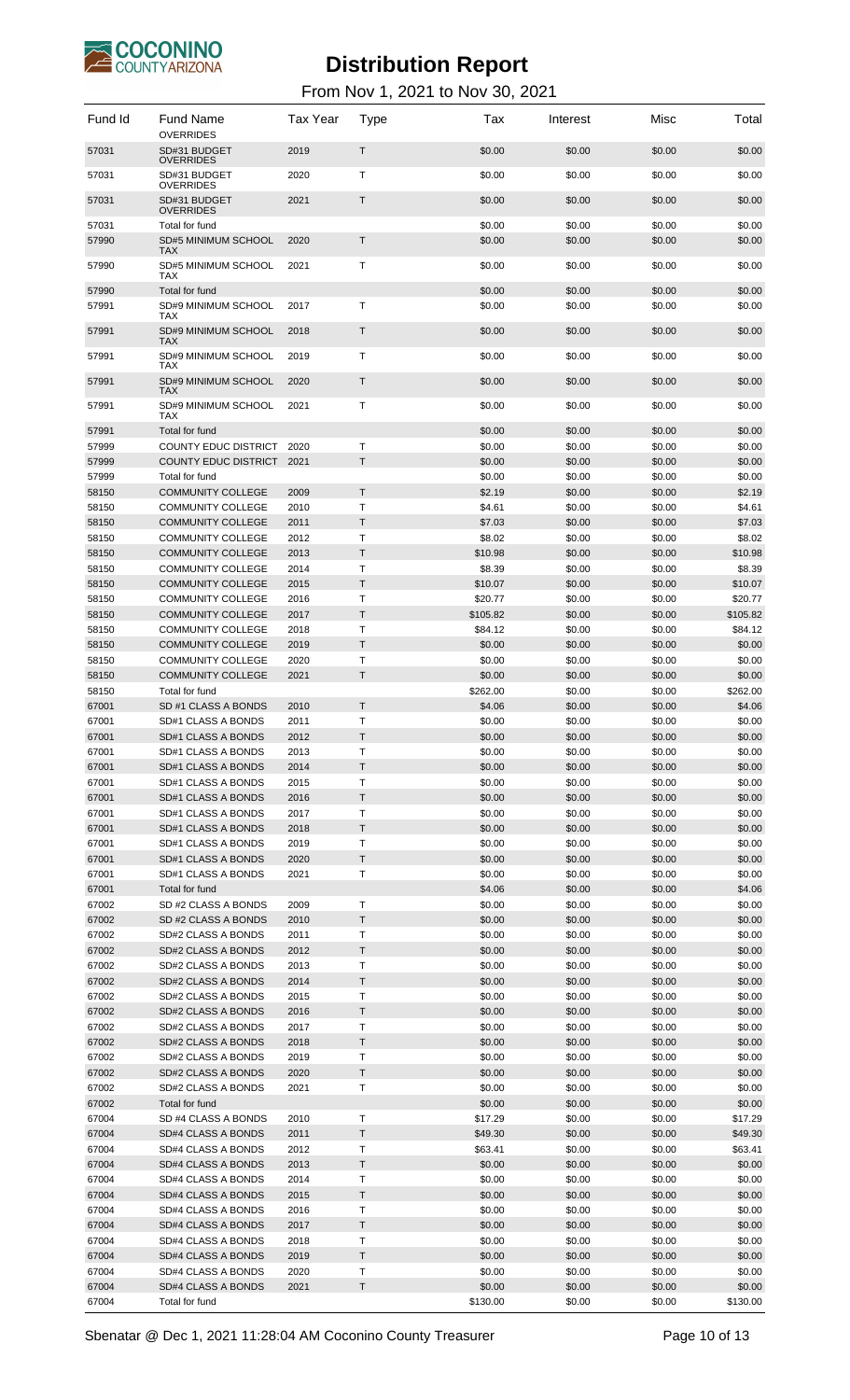

| Fund Id        | <b>Fund Name</b>                           | <b>Tax Year</b> | <b>Type</b>       | Tax                 | Interest         | Misc             | Total               |
|----------------|--------------------------------------------|-----------------|-------------------|---------------------|------------------|------------------|---------------------|
| 67005          | SD#5 CLASS A BONDS                         | 2020            | T                 | \$0.00              | \$0.00           | \$0.00           | \$0.00              |
| 67005          | SD#5 CLASS A BONDS                         | 2021            | Т                 | \$0.00              | \$0.00           | \$0.00           | \$0.00              |
| 67005          | Total for fund                             |                 |                   | \$0.00              | \$0.00           | \$0.00           | \$0.00              |
| 67006<br>67006 | SD#6 CLASS A BONDS<br>SD#6 CLASS A BONDS   | 2013<br>2014    | T<br>$\top$       | \$0.00<br>\$0.00    | \$0.00<br>\$0.00 | \$0.00<br>\$0.00 | \$0.00<br>\$0.00    |
| 67006          | SD#6 CLASS A BONDS                         | 2020            | T                 | \$0.00              | \$0.00           | \$0.00           | \$0.00              |
| 67006          | SD#6 CLASS A BONDS                         | 2021            | $\sf T$           | \$0.00              | \$0.00           | \$0.00           | \$0.00              |
| 67006          | Total for fund                             |                 |                   | \$0.00              | \$0.00           | \$0.00           | \$0.00              |
| 67009          | SD#9 CLASS A BONDS                         | 2017            | $\mathsf T$       | \$0.00              | \$0.00           | \$0.00           | \$0.00              |
| 67009          | SD#9 CLASS A BONDS                         | 2018            | Т                 | \$0.00              | \$0.00           | \$0.00           | \$0.00              |
| 67009          | SD#9 CLASS A BONDS                         | 2019            | $\sf T$           | \$0.00              | \$0.00           | \$0.00           | \$0.00              |
| 67009<br>67009 | SD#9 CLASS A BONDS<br>SD#9 CLASS A BONDS   | 2020<br>2021    | T<br>$\sf T$      | \$0.00<br>\$0.00    | \$0.00<br>\$0.00 | \$0.00<br>\$0.00 | \$0.00<br>\$0.00    |
| 67009          | Total for fund                             |                 |                   | \$0.00              | \$0.00           | \$0.00           | \$0.00              |
| 67010          | SD#10 CLASS A BONDS                        | 2020            | $\mathsf T$       | \$0.00              | \$0.00           | \$0.00           | \$0.00              |
| 67010          | SD#10 CLASS A BONDS                        | 2021            | Т                 | \$0.00              | \$0.00           | \$0.00           | \$0.00              |
| 67010          | Total for fund                             |                 |                   | \$0.00              | \$0.00           | \$0.00           | \$0.00              |
| 67015          | SD#15 CLASS A BONDS                        | 2017            | T                 | \$0.00              | \$0.00           | \$0.00           | \$0.00              |
| 67015          | SD#15 CLASS A BONDS                        | 2020            | $\sf T$           | \$0.00              | \$0.00           | \$0.00           | \$0.00              |
| 67015          | SD#15 CLASS A BONDS                        | 2021            | Τ                 | \$0.00              | \$0.00           | \$0.00           | \$0.00              |
| 67015<br>67016 | Total for fund<br>SD#8 CLASS A BONDS       | 2012            | Т                 | \$0.00<br>\$0.00    | \$0.00<br>\$0.00 | \$0.00<br>\$0.00 | \$0.00<br>\$0.00    |
| 67016          | SD#8 CLASS A BONDS                         | 2018            | $\top$            | \$0.00              | \$0.00           | \$0.00           | \$0.00              |
| 67016          | SD#8 CLASS A BONDS                         | 2019            | T                 | \$0.00              | \$0.00           | \$0.00           | \$0.00              |
| 67016          | SD#8 CLASS A BONDS                         | 2020            | $\sf T$           | \$0.00              | \$0.00           | \$0.00           | \$0.00              |
| 67016          | SD#8 CLASS A BONDS                         | 2021            | T                 | \$0.00              | \$0.00           | \$0.00           | \$0.00              |
| 67016          | Total for fund                             |                 |                   | \$0.00              | \$0.00           | \$0.00           | \$0.00              |
| 67031          | SD#31 CLASS A BONDS                        | 2016            | Т                 | \$0.00              | \$0.00           | \$0.00           | \$0.00              |
| 67031          | SD#31 CLASS A BONDS                        | 2017            | $\top$            | \$0.00              | \$0.00           | \$0.00           | \$0.00              |
| 67031          | SD#31 CLASS A BONDS                        | 2018            | T                 | \$0.00              | \$0.00           | \$0.00           | \$0.00              |
| 67031<br>67031 | SD#31 CLASS A BONDS<br>SD#31 CLASS A BONDS | 2019<br>2020    | $\sf T$<br>Т      | \$0.00<br>\$0.00    | \$0.00<br>\$0.00 | \$0.00<br>\$0.00 | \$0.00<br>\$0.00    |
| 67031          | SD#31 CLASS A BONDS                        | 2021            | $\top$            | \$0.00              | \$0.00           | \$0.00           | \$0.00              |
| 67031          | Total for fund                             |                 |                   | \$0.00              | \$0.00           | \$0.00           | \$0.00              |
| 77001          | SD #1 CLASS B BONDS                        | 2010            | $\mathsf T$       | \$0.00              | \$0.00           | \$0.00           | \$0.00              |
| 77001          | SD#1 CLASS B BONDS                         | 2011            | T                 | \$5.49              | \$0.00           | \$0.00           | \$5.49              |
| 77001          | SD#1 CLASS B BONDS                         | 2012            | $\sf T$           | \$2.97              | \$0.00           | \$0.00           | \$2.97              |
| 77001          | SD#1 CLASS B BONDS                         | 2013            | Т                 | \$5.28              | \$0.00           | \$0.00           | \$5.28              |
| 77001          | SD#1 CLASS B BONDS                         | 2014            | $\top$            | \$5.51              | \$0.00           | \$0.00           | \$5.51              |
| 77001          | SD#1 CLASS B BONDS                         | 2015            | T<br>$\mathsf T$  | \$9.03              | \$0.00           | \$0.00           | \$9.03              |
| 77001<br>77001 | SD#1 CLASS B BONDS<br>SD#1 CLASS B BONDS   | 2016<br>2017    | T                 | \$42.36<br>\$112.34 | \$0.00<br>\$0.00 | \$0.00<br>\$0.00 | \$42.36<br>\$112.34 |
| 77001          | SD#1 CLASS B BONDS                         | 2018            | $\mathsf{T}$      | \$77.45             | \$0.00           | \$0.00           | \$77.45             |
| 77001          | SD#1 CLASS B BONDS                         | 2019            | Τ                 | \$352.08            | \$0.00           | \$0.00           | \$352.08            |
| 77001          | SD#1 CLASS B BONDS                         | 2020            | T                 | \$12,288.77         | \$0.00           | \$0.00           | \$12,288.77         |
| 77001          | SD#1 CLASS B BONDS                         | 2021            | Τ                 | \$1,351,624.43      | \$0.00           | \$374.00         | \$1,351,998.43      |
| 77001          | Total for fund                             |                 |                   | \$1,364,525.71      | \$0.00           | \$374.00         | \$1,364,899.71      |
| 77002          | SD #2 CLASS B BONDS                        | 2009            | Τ                 | \$0.00              | \$0.00           | \$0.00           | \$0.00              |
| 77002<br>77002 | SD #2 CLASS B BONDS<br>SD#2 CLASS B BONDS  | 2010<br>2011    | $\sf T$<br>Τ      | \$0.00<br>\$0.00    | \$0.00<br>\$0.00 | \$0.00<br>\$0.00 | \$0.00<br>\$0.00    |
| 77002          | SD#2 CLASS B BONDS                         | 2012            | T                 | \$0.00              | \$0.00           | \$0.00           | \$0.00              |
| 77002          | SD#2 CLASS B BONDS                         | 2013            | Т                 | \$0.00              | \$0.00           | \$0.00           | \$0.00              |
| 77002          | SD#2 CLASS B BONDS                         | 2014            | $\mathsf T$       | \$0.00              | \$0.00           | \$0.00           | \$0.00              |
| 77002          | SD#2 CLASS B BONDS                         | 2015            | T                 | \$0.00              | \$0.00           | \$0.00           | \$0.00              |
| 77002          | SD#2 CLASS B BONDS                         | 2016            | $\mathsf T$       | \$0.00              | \$0.00           | \$0.00           | \$0.00              |
| 77002          | SD#2 CLASS B BONDS                         | 2017            | Τ                 | \$0.00              | \$0.00           | \$0.00           | \$0.00              |
| 77002          | SD#2 CLASS B BONDS                         | 2018            | T                 | \$0.00              | \$0.00           | \$0.00           | \$0.00              |
| 77002<br>77002 | SD#2 CLASS B BONDS<br>SD#2 CLASS B BONDS   | 2019<br>2020    | $\top$<br>$\sf T$ | \$0.00<br>\$0.00    | \$0.00<br>\$0.00 | \$0.00<br>\$0.00 | \$0.00<br>\$0.00    |
| 77002          | SD#2 CLASS B BONDS                         | 2021            | T                 | \$0.00              | \$0.00           | \$0.00           | \$0.00              |
| 77002          | Total for fund                             |                 |                   | \$0.00              | \$0.00           | \$0.00           | \$0.00              |
| 77004          | SD #4 CLASS B BONDS                        | 2010            | Τ                 | \$0.00              | \$0.00           | \$0.00           | \$0.00              |
| 77004          | SD#4 CLASS B BONDS                         | 2011            | $\top$            | \$15.31             | \$0.00           | \$0.00           | \$15.31             |
| 77004          | SD#4 CLASS B BONDS                         | 2012            | Т                 | \$19.16             | \$0.00           | \$0.00           | \$19.16             |
| 77004          | SD#4 CLASS B BONDS                         | 2013            | $\mathsf T$       | \$80.03             | \$0.00           | \$0.00           | \$80.03             |
| 77004          | SD#4 CLASS B BONDS                         | 2014            | T                 | \$0.00              | \$0.00           | \$0.00           | \$0.00              |
| 77004<br>77004 | SD#4 CLASS B BONDS<br>SD#4 CLASS B BONDS   | 2015<br>2016    | $\mathsf T$<br>Τ  | \$0.00<br>\$0.00    | \$0.00<br>\$0.00 | \$0.00<br>\$0.00 | \$0.00<br>\$0.00    |
| 77004          | SD#4 CLASS B BONDS                         | 2017            | T                 | \$0.00              | \$0.00           | \$0.00           | \$0.00              |
| 77004          | SD#4 CLASS B BONDS                         | 2018            | Т                 | \$0.00              | \$0.00           | \$0.00           | \$0.00              |
| 77004          | SD#4 CLASS B BONDS                         | 2019            | $\sf T$           | \$0.00              | \$0.00           | \$0.00           | \$0.00              |
| 77004          | SD#4 CLASS B BONDS                         | 2020            | T                 | \$0.00              | \$0.00           | \$0.00           | \$0.00              |
| 77004          | SD#4 CLASS B BONDS                         | 2021            | $\mathsf T$       | \$0.00              | \$0.00           | \$0.00           | \$0.00              |
| 77004          | Total for fund                             |                 |                   | \$114.50            | \$0.00           | \$0.00           | \$114.50            |
| 77005          | SD#5 CLASS B BONDS                         | 2020            | $\mathsf{T}$      | \$0.00              | \$0.00           | \$0.00           | \$0.00              |
| 77005<br>77005 | SD#5 CLASS B BONDS<br>Total for fund       | 2021            | Т                 | \$0.00<br>\$0.00    | \$0.00<br>\$0.00 | \$0.00<br>\$0.00 | \$0.00<br>\$0.00    |
|                |                                            |                 |                   |                     |                  |                  |                     |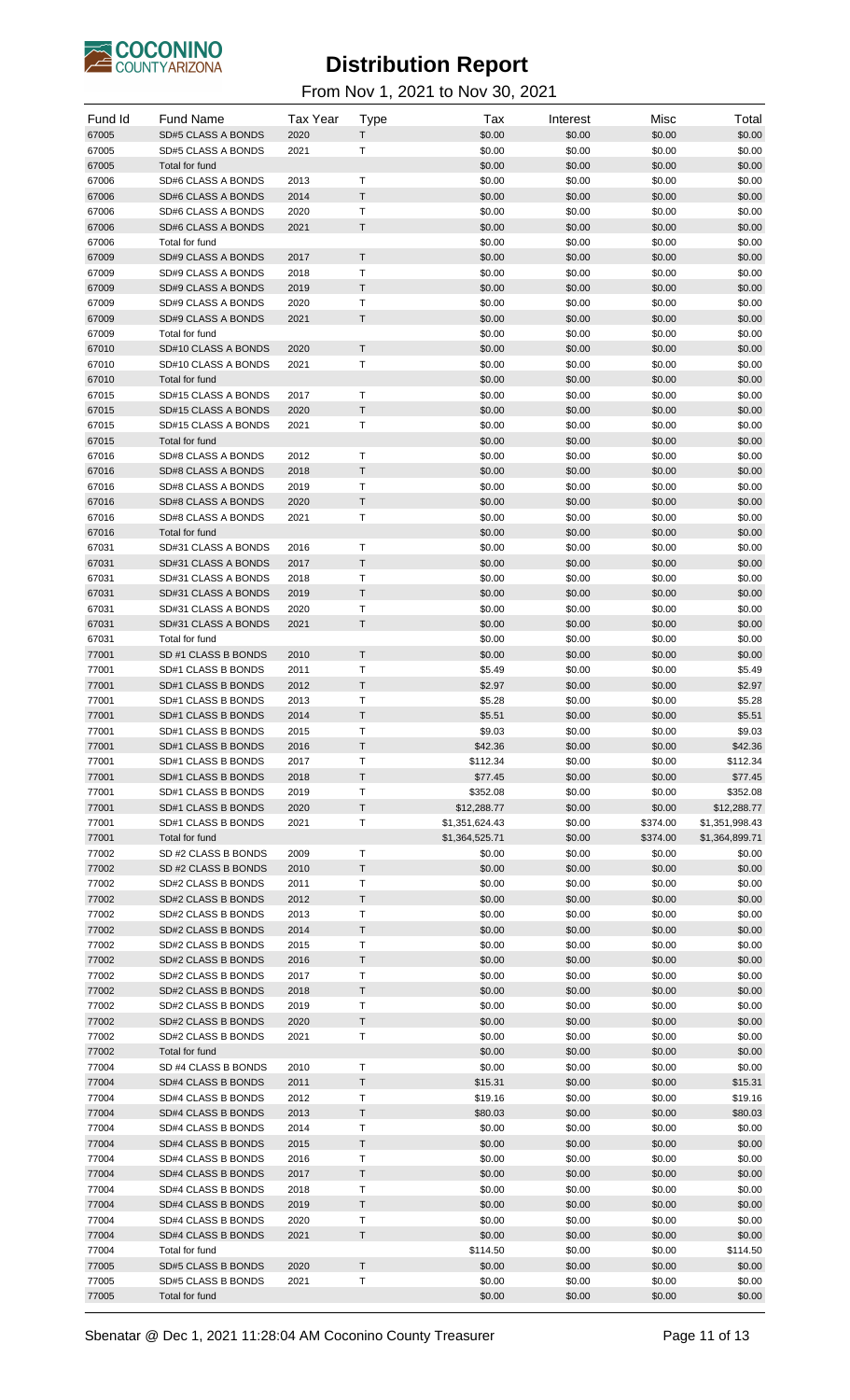

| Fund Id        | <b>Fund Name</b>                         | <b>Tax Year</b> | <b>Type</b> | Tax                    | Interest         | Misc             | Total                  |
|----------------|------------------------------------------|-----------------|-------------|------------------------|------------------|------------------|------------------------|
| 77006          | SD#6 CLASS B BONDS                       | 2013            | Т           | \$0.00                 | \$0.00           | \$0.00           | \$0.00                 |
| 77006          | SD#6 CLASS B BONDS                       | 2014            | T           | \$0.00                 | \$0.00           | \$0.00           | \$0.00                 |
| 77006          | SD#6 CLASS B BONDS                       | 2020            | Т           | \$0.00                 | \$0.00           | \$0.00           | \$0.00                 |
| 77006          | SD#6 CLASS B BONDS                       | 2021            | $\sf T$     | \$0.00                 | \$0.00           | \$0.00           | \$0.00                 |
| 77006          | Total for fund                           |                 |             | \$0.00                 | \$0.00           | \$0.00           | \$0.00                 |
| 77009          | SD#9 CLASS B BONDS                       | 2017            | $\mathsf T$ | \$77.03                | \$0.00           | \$0.00           | \$77.03                |
| 77009          | SD#9 CLASS B BONDS                       | 2018            | Т           | \$352.51               | \$0.00           | \$0.00           | \$352.51               |
| 77009          | SD#9 CLASS B BONDS                       | 2019            | T           | \$493.36               | \$0.00           | \$0.00           | \$493.36               |
| 77009          | SD#9 CLASS B BONDS                       | 2020            | Т           | \$4,123.69             | \$0.00           | \$0.00           | \$4,123.69             |
| 77009          | SD#9 CLASS B BONDS                       | 2021            | $\sf T$     | \$267,749.93           | \$0.00           | \$0.00           | \$267,749.93           |
| 77009<br>77010 | Total for fund<br>SD#10 CLASS B BONDS    | 2020            | $\sf T$     | \$272,796.52<br>\$0.00 | \$0.00<br>\$0.00 | \$0.00<br>\$0.00 | \$272,796.52<br>\$0.00 |
| 77010          | SD#10 CLASS B BONDS                      | 2021            | Т           | \$0.00                 | \$0.00           | \$0.00           | \$0.00                 |
| 77010          | Total for fund                           |                 |             | \$0.00                 | \$0.00           | \$0.00           | \$0.00                 |
| 77015          | SD#15 CLASS B BONDS                      | 2017            | Т           | \$61.82                | \$0.00           | \$0.00           | \$61.82                |
| 77015          | SD#15 CLASS B BONDS                      | 2020            | $\top$      | \$0.00                 | \$0.00           | \$0.00           | \$0.00                 |
| 77015          | SD#15 CLASS B BONDS                      | 2021            | T           | \$0.00                 | \$0.00           | \$0.00           | \$0.00                 |
| 77015          | Total for fund                           |                 |             | \$61.82                | \$0.00           | \$0.00           | \$61.82                |
| 77016          | SD#8 CLASS B BONDS                       | 2012            | T           | \$0.00                 | \$0.00           | \$0.00           | \$0.00                 |
| 77016          | SD#8 CLASS B BONDS                       | 2018            | $\sf T$     | \$0.00                 | \$0.00           | \$0.00           | \$0.00                 |
| 77016          | SD#8 CLASS B BONDS                       | 2019            | Т           | \$0.00                 | \$0.00           | \$0.00           | \$0.00                 |
| 77016          | <b>SD#8 CLASS B BONDS</b>                | 2020            | $\sf T$     | \$0.00                 | \$0.00           | \$0.00           | \$0.00                 |
| 77016          | <b>SD#8 CLASS B BONDS</b>                | 2021            | $\mathsf T$ | \$0.00                 | \$0.00           | \$0.00           | \$0.00                 |
| 77016          | Total for fund                           |                 |             | \$0.00                 | \$0.00           | \$0.00           | \$0.00                 |
| 77031          | SD#31 CLASS B BONDS                      | 2016            | Т           | \$0.00                 | \$0.00           | \$0.00           | \$0.00                 |
| 77031          | SD#31 CLASS B BONDS                      | 2017            | $\sf T$     | \$0.00                 | \$0.00           | \$0.00           | \$0.00                 |
| 77031          | SD#31 CLASS B BONDS                      | 2018            | Т           | \$0.00                 | \$0.00           | \$0.00           | \$0.00                 |
| 77031          | SD#31 CLASS B BONDS                      | 2019            | $\sf T$     | \$0.00                 | \$0.00           | \$0.00           | \$0.00                 |
| 77031          | SD#31 CLASS B BONDS                      | 2020            | T           | \$0.00                 | \$0.00           | \$0.00           | \$0.00                 |
| 77031          | SD#31 CLASS B BONDS                      | 2021            | $\mathsf T$ | \$0.00                 | \$0.00           | \$0.00           | \$0.00                 |
| 77031          | Total for fund                           |                 |             | \$0.00                 | \$0.00           | \$0.00           | \$0.00                 |
| 87001          | SD#1 ADJACENT WAYS                       | 2011            | T           | \$0.30                 | \$0.00           | \$0.00           | \$0.30                 |
| 87001          | SD#1 ADJACENT WAYS                       | 2012            | Т           | \$0.33                 | \$0.00           | \$0.00           | \$0.33                 |
| 87001          | SD#1 ADJACENT WAYS                       | 2013            | $\sf T$     | \$0.08                 | \$0.00           | \$0.00           | \$0.08                 |
| 87001          | SD#1 ADJACENT WAYS                       | 2014            | Т           | \$0.23                 | \$0.00           | \$0.00           | \$0.23                 |
| 87001          | SD#1 ADJACENT WAYS                       | 2015            | T           | \$0.44                 | \$0.00           | \$0.00           | \$0.44                 |
| 87001          | SD#1 ADJACENT WAYS                       | 2016            | Т           | \$2.74                 | \$0.00           | \$0.00           | \$2.74                 |
| 87001          | SD#1 ADJACENT WAYS                       | 2017            | $\sf T$     | \$10.58                | \$0.00           | \$0.00           | \$10.58                |
| 87001          | SD#1 ADJACENT WAYS                       | 2018            | Т           | \$0.00                 | \$0.00           | \$0.00           | \$0.00                 |
| 87001<br>87001 | SD#1 ADJACENT WAYS<br>SD#1 ADJACENT WAYS | 2019<br>2020    | Т           | \$0.00<br>\$809.83     | \$0.00<br>\$0.00 | \$0.00<br>\$0.00 | \$0.00<br>\$809.83     |
| 87001          | SD#1 ADJACENT WAYS                       | 2021            | T           | \$82,531.63            | \$0.00           | \$23.00          | \$82,554.63            |
| 87001          | Total for fund                           |                 |             | \$83,356.16            | \$0.00           | \$23.00          | \$83,379.16            |
| 87002          | SD#2 ADJACENT WAYS                       | 2011            | $\sf T$     | \$0.00                 | \$0.00           | \$0.00           | \$0.00                 |
| 87002          | SD#2 ADJACENT WAYS                       | 2012            | Т           | \$0.00                 | \$0.00           | \$0.00           | \$0.00                 |
| 87002          | SD#2 ADJACENT WAYS                       | 2013            | T           | \$0.00                 | \$0.00           | \$0.00           | \$0.00                 |
| 87002          | SD#2 ADJACENT WAYS                       | 2014            | T           | \$0.00                 | \$0.00           | \$0.00           | \$0.00                 |
| 87002          | SD#2 ADJACENT WAYS                       | 2015            | T           | \$0.00                 | \$0.00           | \$0.00           | \$0.00                 |
| 87002          | SD#2 ADJACENT WAYS                       | 2016            | Т           | \$0.00                 | \$0.00           | \$0.00           | \$0.00                 |
| 87002          | SD#2 ADJACENT WAYS                       | 2017            | $\sf T$     | \$0.00                 | \$0.00           | \$0.00           | \$0.00                 |
| 87002          | SD#2 ADJACENT WAYS                       | 2018            | т           | \$0.00                 | \$0.00           | \$0.00           | \$0.00                 |
| 87002          | SD#2 ADJACENT WAYS                       | 2019            | $\sf T$     | \$0.00                 | \$0.00           | \$0.00           | \$0.00                 |
| 87002          | SD#2 ADJACENT WAYS                       | 2020            | T           | \$0.00                 | \$0.00           | \$0.00           | \$0.00                 |
| 87002          | SD#2 ADJACENT WAYS                       | 2021            | T           | \$0.00                 | \$0.00           | \$0.00           | \$0.00                 |
| 87002          | Total for fund                           |                 |             | \$0.00                 | \$0.00           | \$0.00           | \$0.00                 |
| 87004          | SD#4 ADJACENT WAYS                       | 2011            | $\sf T$     | \$0.00                 | \$0.00           | \$0.00           | \$0.00                 |
| 87004          | SD#4 ADJACENT WAYS                       | 2012            | Т           | \$0.00                 | \$0.00           | \$0.00           | \$0.00                 |
| 87004          | SD#4 ADJACENT WAYS                       | 2013            | T           | \$0.00                 | \$0.00           | \$0.00           | \$0.00                 |
| 87004          | SD#4 ADJACENT WAYS                       | 2014            | T           | \$0.00                 | \$0.00           | \$0.00           | \$0.00                 |
| 87004          | SD#4 ADJACENT WAYS                       | 2015            | T           | \$0.00                 | \$0.00           | \$0.00           | \$0.00                 |
| 87004          | SD#4 ADJACENT WAYS                       | 2016            | Т           | \$0.00                 | \$0.00           | \$0.00           | \$0.00                 |
| 87004          | SD#4 ADJACENT WAYS                       | 2017            | $\sf T$     | \$0.00                 | \$0.00           | \$0.00           | \$0.00                 |
| 87004          | SD#4 ADJACENT WAYS                       | 2018            | т           | \$0.00                 | \$0.00           | \$0.00           | \$0.00                 |
| 87004          | SD#4 ADJACENT WAYS                       | 2019            | $\sf T$     | \$0.00                 | \$0.00           | \$0.00           | \$0.00                 |
| 87004          | SD#4 ADJACENT WAYS                       | 2020            | Т           | \$0.00                 | \$0.00           | \$0.00           | \$0.00                 |
| 87004          | SD#4 ADJACENT WAYS                       | 2021            | T           | \$0.00                 | \$0.00           | \$0.00           | \$0.00                 |
| 87004<br>87005 | Total for fund                           |                 | $\sf T$     | \$0.00<br>\$0.00       | \$0.00<br>\$0.00 | \$0.00<br>\$0.00 | \$0.00<br>\$0.00       |
| 87005          | SD#5 ADJACENT WAYS<br>SD#5 ADJACENT WAYS | 2020<br>2021    | Т           | \$0.00                 | \$0.00           | \$0.00           | \$0.00                 |
| 87005          | Total for fund                           |                 |             | \$0.00                 | \$0.00           | \$0.00           | \$0.00                 |
| 87006          | SD#6 ADJACENT WAYS                       | 2013            | Т           | \$0.00                 | \$0.00           | \$0.00           | \$0.00                 |
| 87006          | SD#6 ADJACENT WAYS                       | 2014            | T           | \$0.00                 | \$0.00           | \$0.00           | \$0.00                 |
| 87006          | SD#6 ADJACENT WAYS                       | 2020            | Т           | \$0.00                 | \$0.00           | \$0.00           | \$0.00                 |
| 87006          | SD#6 ADJACENT WAYS                       | 2021            | T           | \$0.00                 | \$0.00           | \$0.00           | \$0.00                 |
| 87006          | Total for fund                           |                 |             | \$0.00                 | \$0.00           | \$0.00           | \$0.00                 |
| 87009          | SD#9 ADJACENT WAYS                       | 2017            | T           | \$0.00                 | \$0.00           | \$0.00           | \$0.00                 |
| 87009          | SD#9 ADJACENT WAYS                       | 2018            | Т           | \$0.00                 | \$0.00           | \$0.00           | \$0.00                 |
|                |                                          |                 |             |                        |                  |                  |                        |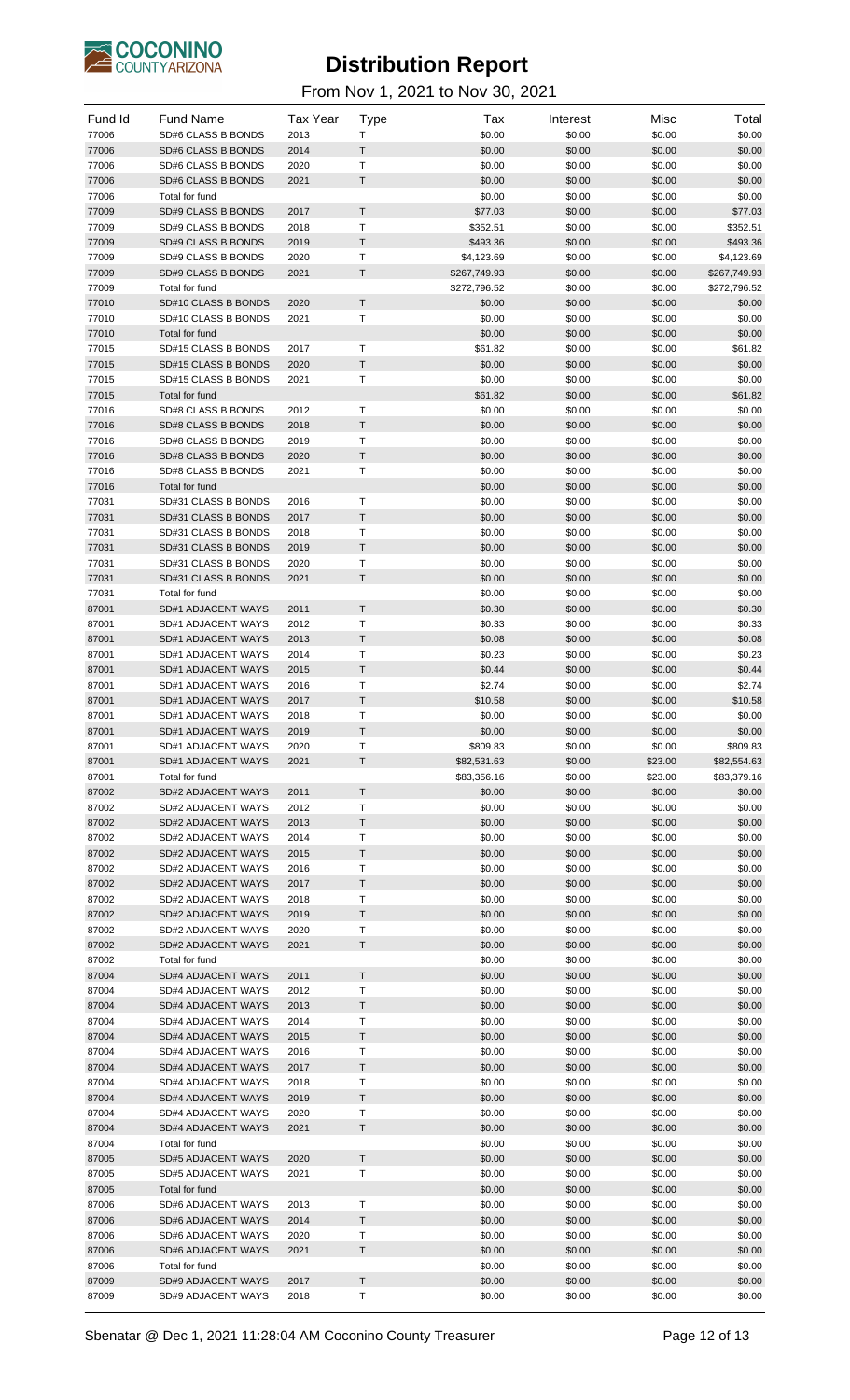

| Fund Id | <b>Fund Name</b>         | <b>Tax Year</b> | <b>Type</b> | Tax             | Interest    | Misc             | Total           |
|---------|--------------------------|-----------------|-------------|-----------------|-------------|------------------|-----------------|
| 87009   | SD#9 ADJACENT WAYS       | 2019            | Т           | \$0.00          | \$0.00      | \$0.00           | \$0.00          |
| 87009   | SD#9 ADJACENT WAYS       | 2020            | T           | \$0.00          | \$0.00      | \$0.00           | \$0.00          |
| 87009   | SD#9 ADJACENT WAYS       | 2021            | $\top$      | \$0.00          | \$0.00      | \$0.00           | \$0.00          |
| 87009   | Total for fund           |                 |             | \$0.00          | \$0.00      | \$0.00           | \$0.00          |
| 87010   | SD#10 ADJACENT WAYS      | 2020            | $\top$      | \$0.00          | \$0.00      | \$0.00           | \$0.00          |
| 87010   | SD#10 ADJACENT WAYS      | 2021            | $\top$      | \$0.00          | \$0.00      | \$0.00           | \$0.00          |
| 87010   | Total for fund           |                 |             | \$0.00          | \$0.00      | \$0.00           | \$0.00          |
| 87015   | SD#15 ADJACENT WAYS      | 2017            | $\top$      | \$0.00          | \$0.00      | \$0.00           | \$0.00          |
| 87015   | SD#15 ADJACENT WAYS      | 2020            | $\top$      | \$0.00          | \$0.00      | \$0.00           | \$0.00          |
| 87015   | SD#15 ADJACENT WAYS      | 2021            | T           | \$0.00          | \$0.00      | \$0.00           | \$0.00          |
| 87015   | Total for fund           |                 |             | \$0.00          | \$0.00      | \$0.00           | \$0.00          |
| 87016   | SD#8 ADJACENT WAYS       | 2012            | T           | \$0.00          | \$0.00      | \$0.00           | \$0.00          |
| 87016   | SD#8 ADJACENT WAYS       | 2018            | $\sf T$     | \$2.88          | \$0.00      | \$0.00           | \$2.88          |
| 87016   | SD#8 ADJACENT WAYS       | 2019            | T           | \$0.00          | \$0.00      | \$0.00           | \$0.00          |
| 87016   | SD#8 ADJACENT WAYS       | 2020            | $\top$      | \$43.78         | \$0.00      | \$0.00           | \$43.78         |
| 87016   | SD#8 ADJACENT WAYS       | 2021            | Τ           | \$11,489.96     | \$0.00      | \$0.00           | \$11,489.96     |
| 87016   | Total for fund           |                 |             | \$11,536.62     | \$0.00      | \$0.00           | \$11,536.62     |
| 87031   | SD#31 ADJACENT WAYS      | 2016            | $\top$      | \$0.00          | \$0.00      | \$0.00           | \$0.00          |
| 87031   | SD#31 ADJACENT WAYS      | 2017            | $\sf T$     | \$0.00          | \$0.00      | \$0.00           | \$0.00          |
| 87031   | SD#31 ADJACENT WAYS      | 2018            | T           | \$0.00          | \$0.00      | \$0.00           | \$0.00          |
| 87031   | SD#31 ADJACENT WAYS      | 2019            | $\top$      | \$0.00          | \$0.00      | \$0.00           | \$0.00          |
| 87031   | SD#31 ADJACENT WAYS      | 2020            | $\top$      | \$0.00          | \$0.00      | \$0.00           | \$0.00          |
| 87031   | SD#31 ADJACENT WAYS      | 2021            | T           | \$0.00          | \$0.00      | \$0.00           | \$0.00          |
| 87031   |                          |                 |             | \$0.00          | \$0.00      | \$0.00           | \$0.00          |
|         | Total for fund           |                 | $\mathsf T$ |                 |             | \$0.00           |                 |
|         | <b>Yearly Type Total</b> | 2009            |             | \$124.34        | \$412.60    |                  | \$536.94        |
|         | <b>Total For Year</b>    | 2009            | $\top$      | \$124.34        | \$412.60    | \$0.00<br>\$0.00 | \$536.94        |
|         | Yearly Type Total        | 2010            |             | \$306.65        | \$669.22    |                  | \$975.87        |
|         | <b>Total For Year</b>    | 2010            |             | \$306.65        | \$669.22    | \$0.00           | \$975.87        |
|         | <b>Yearly Type Total</b> | 2011            | $\mathsf T$ | \$515.32        | \$1,030.04  | \$0.00           | \$1,545.36      |
|         | <b>Total For Year</b>    | 2011            |             | \$515.32        | \$1,030.04  | \$0.00           | \$1,545.36      |
|         | Yearly Type Total        | 2012            | $\mathsf T$ | \$630.51        | \$1,145.73  | \$0.00           | \$1,776.24      |
|         | <b>Total For Year</b>    | 2012            |             | \$630.51        | \$1,145.73  | \$0.00           | \$1,776.24      |
|         | Yearly Type Total        | 2013            | $\top$      | \$764.86        | \$1,295.96  | \$0.00           | \$2,060.82      |
|         | <b>Total For Year</b>    | 2013            |             | \$764.86        | \$1,295.96  | \$0.00           | \$2,060.82      |
|         | <b>Yearly Type Total</b> | 2014            | $\mathsf T$ | \$589.06        | \$938.74    | \$0.00           | \$1,527.80      |
|         | <b>Total For Year</b>    | 2014            |             | \$589.06        | \$938.74    | \$0.00           | \$1,527.80      |
|         | Yearly Type Total        | 2015            | $\mathsf T$ | \$780.62        | \$1,073.84  | \$0.00           | \$1,854.46      |
|         | <b>Total For Year</b>    | 2015            |             | \$780.62        | \$1,073.84  | \$0.00           | \$1,854.46      |
|         | <b>Yearly Type Total</b> | 2016            | $\top$      | \$1,467.20      | \$1,010.15  | \$0.00           | \$2,477.35      |
|         | <b>Total For Year</b>    | 2016            |             | \$1,467.20      | \$1,010.15  | \$0.00           | \$2,477.35      |
|         | <b>Yearly Type Total</b> | 2017            | T           | \$7,264.43      | \$1,693.36  | \$0.00           | \$8,957.79      |
|         | <b>Total For Year</b>    | 2017            |             | \$7,264.43      | \$1,693.36  | \$0.00           | \$8,957.79      |
|         | Yearly Type Total        | 2018            | $\sf T$     | \$5,759.06      | \$1,118.49  | \$0.00           | \$6,877.55      |
|         | <b>Total For Year</b>    | 2018            |             | \$5,759.06      | \$1,118.49  | \$0.00           | \$6,877.55      |
|         | Yearly Type Total        | 2019            | $\mathsf T$ | \$11,284.14     | \$1,672.40  | \$0.00           | \$12,956.54     |
|         | <b>Total For Year</b>    | 2019            |             | \$11,284.14     | \$1,672.40  | \$0.00           | \$12,956.54     |
|         | Yearly Type Total        | 2020            | Τ           | \$295,407.18    | \$34,549.54 | \$3,008.24       | \$332,964.96    |
|         | <b>Total For Year</b>    | 2020            |             | \$295,407.18    | \$34,549.54 | \$3,008.24       | \$332,964.96    |
|         | <b>Yearly Type Total</b> | 2021            | Τ           | \$29,262,857.62 | \$5,503.30  | \$1,103,438.12   | \$30,371,799.04 |
|         | <b>Total For Year</b>    | 2021            |             | \$29,262,857.62 | \$5,503.30  | \$1,103,438.12   | \$30,371,799.04 |
|         | <b>Total For Type</b>    |                 | $\sf T$     | \$29,587,750.99 | \$52,113.37 | \$1,106,446.36   | \$30,746,310.72 |
|         | <b>Grand Total</b>       |                 |             | \$29,587,750.99 | \$52,113.37 | \$1,106,446.36   | \$30,746,310.72 |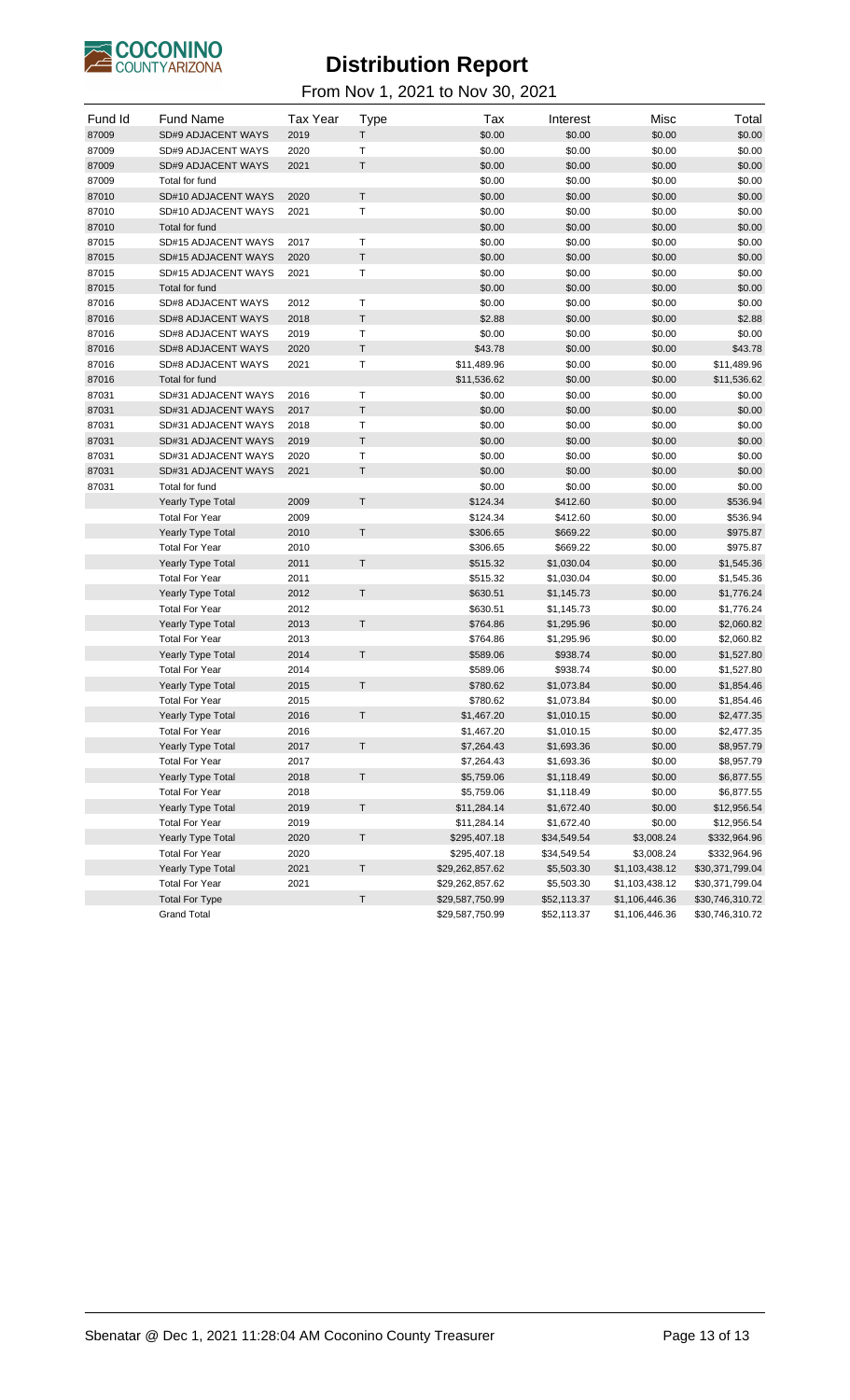

| <b>Authority</b>                   | Year  |     | <b>Assessed Adjusted Assessed</b> | <b>Billed</b>  | Adjusted | Outstanding | <b>Collected</b> | <b>Percent</b><br><b>Collected</b> |
|------------------------------------|-------|-----|-----------------------------------|----------------|----------|-------------|------------------|------------------------------------|
| <b>Assessor Special Assessment</b> |       |     |                                   |                |          |             |                  |                                    |
| 20001 FLAG DWTN REV DIST           | 2014  | \$0 | \$0                               | \$127,502.00   | \$0.00   | \$0.00      | \$127,502.00     | 100%                               |
| 20001 FLAG DWTN REV DIST           | 2015  | \$0 | \$0                               | \$127,366.00   | \$0.00   | \$0.00      | \$127,366.00     | 100%                               |
| 20001 FLAG DWTN REV DIST           | 2016  | \$0 | \$0                               | \$131,906.00   | \$0.00   | \$0.00      | \$131,906.00     | 100%                               |
| 20001 FLAG DWTN REV DIST           | 2017  | \$0 | \$0                               | \$132,007.00   | \$0.00   | \$0.00      | \$132,007.00     | 100%                               |
| 20001 FLAG DWTN REV DIST           | 2018  | \$0 | \$0                               | \$150,530.00   | \$0.00   | \$0.00      | \$150,530.00     | 100%                               |
| 20001 FLAG DWTN REV DIST           | 2019  | \$0 | \$0                               | \$155,930.00   | \$0.00   | \$0.00      | \$155,930.00     | 100%                               |
| 20001 FLAG DWTN REV DIST           | 2020  | \$0 | \$0                               | \$155,936.00   | \$0.00   | \$0.00      | \$155,936.00     | 100%                               |
| 20001 FLAG DWTN REV DIST           | 2021  | \$0 | \$0                               | \$155,938.00   | \$0.00   | \$69,988.00 | \$85,950.00      | 55.12%                             |
| 20001                              | Total | \$0 | \$0                               | \$1,137,115.00 | \$0.00   | \$69,988.00 | \$1,067,127.00   | 93.85%                             |
| 28267 TUSAYAN SPECIAL SLID         | 2010  | \$0 | \$0                               | \$14,100.18    | \$0.00   | \$0.00      | \$14,100.18      | 100%                               |
| 28267 TUSAYAN SLID #87-48          | 2011  | \$0 | \$0                               | \$14,700.16    | \$0.00   | \$0.00      | \$14,700.16      | 100%                               |
| 28267 TUSAYAN SLID #87-48          | 2012  | \$0 | \$0                               | \$15,600.10    | \$0.00   | \$0.00      | \$15,600.10      | 100%                               |
| 28267 TUSAYAN SLID #87-48          | 2013  | \$0 | \$0                               | \$11,400.08    | \$0.00   | \$0.00      | \$11,400.08      | 100%                               |
| 28267 TUSAYAN SLID #87-48          | 2014  | \$0 | \$0                               | \$11,400.08    | \$0.00   | \$0.00      | \$11,400.08      | 100%                               |
| 28267 TUSAYAN SLID #87-48          | 2015  | \$0 | \$0                               | \$11,400.08    | \$0.00   | \$0.00      | \$11,400.08      | 100%                               |
| 28267 TUSAYAN SLID #87-48          | 2016  | \$0 | \$0                               | \$11,400.08    | \$0.00   | \$0.00      | \$11,400.08      | 100%                               |
| 28267 TUSAYAN SLID #87-48          | 2017  | \$0 | \$0                               | \$11,400.08    | \$0.00   | \$0.00      | \$11,400.08      | 100%                               |
| 28267 TUSAYAN SLID #87-48          | 2018  | \$0 | \$0                               | \$11,400.08    | \$0.00   | \$0.00      | \$11,400.08      | 100%                               |
| 28267 TUSAYAN SLID #87-48          | 2019  | \$0 | \$0                               | \$11,400.08    | \$0.00   | \$0.00      | \$11,400.08      | 100%                               |
| 28267 TUSAYAN SLID #87-48          | 2020  | \$0 | \$0                               | \$11,400.08    | \$0.00   | \$0.00      | \$11,400.08      | 100%                               |
| 28267 TUSAYAN SLID #87-48          | 2021  | \$0 | \$0                               | \$11,400.14    | \$0.00   | \$5,222.09  | \$6,178.05       | 54.19%                             |
| 28267                              | Total | \$0 | \$0                               | \$147,001.22   | \$0.00   | \$5,222.09  | \$141,779.13     | 96.45%                             |
| 28285 WID-MAJESTIC VIEW DOM        | 2014  | \$0 | \$0                               | \$26,200.24    | \$0.00   | \$0.00      | \$26,200.24      | 100%                               |
| 28285 WID-MAJESTIC VIEW DOM        | 2015  | \$0 | \$0                               | \$26,200.24    | \$0.00   | \$0.00      | \$26,200.24      | 100%                               |
| 28285 WID-MAJESTIC VIEW DOM        | 2016  | \$0 | \$0                               | \$26,200.24    | \$0.00   | \$0.00      | \$26,200.24      | 100%                               |
| 28285 WID-MAJESTIC VIEW DOM        | 2017  | \$0 | \$0                               | \$26,200.24    | \$0.00   | \$0.00      | \$26,200.24      | 100%                               |
| 28285 WID-MAJESTIC VIEW DOM        | 2018  | \$0 | \$0                               | \$27,000.20    | \$0.00   | \$0.00      | \$27,000.20      | 100%                               |
| 28285 WID-MAJESTIC VIEW DOM        | 2019  | \$0 | \$0                               | \$29,200.26    | \$0.00   | \$0.00      | \$29,200.26      | 100%                               |
| 28285 WID-MAJESTIC VIEW DOM        | 2020  | \$0 | \$0                               | \$29,200.54    | \$0.00   | \$256.80    | \$28,943.74      | 99.12%                             |
| 28285 WID-MAJESTIC VIEW DOM        | 2021  | \$0 | \$0                               | \$30,000.56    | \$0.00   | \$10,368.47 | \$19,632.09      | 65.44%                             |
| 28285                              | Total | \$0 | \$0                               | \$220,202.52   | \$0.00   | \$10,625.27 | \$209,577.25     | 95.17%                             |
| <b>Total Assessor Special Asse</b> | 2010  | \$0 | \$0                               | \$14,100.18    | \$0.00   | \$0.00      | \$14,100.18      | 100%                               |
| Total Assessor Special Asse        | 2011  | \$0 | \$0                               | \$14,700.16    | \$0.00   | \$0.00      | \$14,700.16      | 100%                               |
| Total Assessor Special Asse        | 2012  | \$0 | \$0                               | \$15,600.10    | \$0.00   | \$0.00      | \$15,600.10      | 100%                               |
| Total Assessor Special Asse        | 2013  | \$0 | \$0                               | \$11,400.08    | \$0.00   | \$0.00      | \$11,400.08      | 100%                               |
| Total Assessor Special Asse        | 2014  | \$0 | \$0                               | \$165,102.32   | \$0.00   | \$0.00      | \$165,102.32     | 100%                               |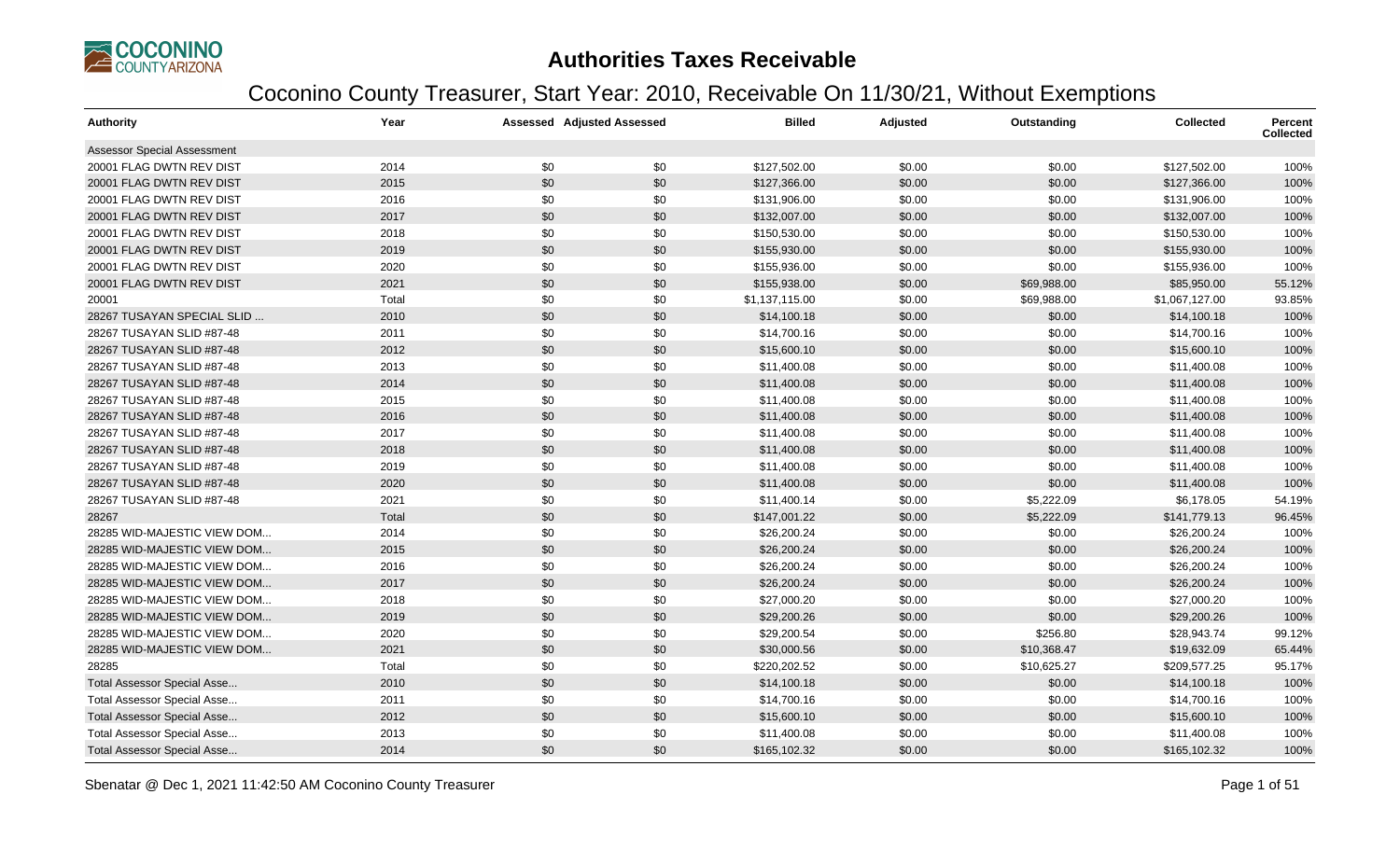

| <b>Authority</b>                   | Year  |                  | Assessed Adjusted Assessed | <b>Billed</b>    | Adjusted       | Outstanding    | <b>Collected</b> | <b>Percent</b><br><b>Collected</b> |
|------------------------------------|-------|------------------|----------------------------|------------------|----------------|----------------|------------------|------------------------------------|
| Total Assessor Special Asse        | 2015  | \$0              | \$0                        | \$164,966.32     | \$0.00         | \$0.00         | \$164,966.32     | 100%                               |
| <b>Total Assessor Special Asse</b> | 2016  | \$0              | \$0                        | \$169,506.32     | \$0.00         | \$0.00         | \$169,506.32     | 100%                               |
| Total Assessor Special Asse        | 2017  | \$0              | \$0                        | \$169,607.32     | \$0.00         | \$0.00         | \$169,607.32     | 100%                               |
| <b>Total Assessor Special Asse</b> | 2018  | \$0              | \$0                        | \$188,930.28     | \$0.00         | \$0.00         | \$188,930.28     | 100%                               |
| Total Assessor Special Asse        | 2019  | \$0              | \$0                        | \$196,530.34     | \$0.00         | \$0.00         | \$196,530.34     | 100%                               |
| <b>Total Assessor Special Asse</b> | 2020  | \$0              | \$0                        | \$196,536.62     | \$0.00         | \$256.80       | \$196,279.82     | 99.87%                             |
| Total Assessor Special Asse        | 2021  | \$0              | \$0                        | \$197,338.70     | \$0.00         | \$85,578.56    | \$111,760.14     | 56.63%                             |
| <b>Total Assessor Special Asse</b> | Total | \$0              | \$0                        | \$1,504,318.74   | \$0.00         | \$85,835.36    | \$1,418,483.38   | 94.29%                             |
|                                    |       |                  |                            |                  |                |                |                  |                                    |
| Tax                                |       |                  |                            |                  |                |                |                  |                                    |
| 02000 COCONINO COUNTY              | 2010  | \$1,926,843,761  | (\$13,833,899)             | \$7,630,765.06   | (\$48,406.17)  | \$2,152.17     | \$7,580,206.72   | 99.97%                             |
| 02000 COCONINO COUNTY              | 2011  | \$1,807,720,013  | (\$7,747,907)              | \$7,774,868.78   | (\$33,530.16)  | \$5,766.90     | \$7,735,571.72   | 99.93%                             |
| 02000 COCONINO COUNTY              | 2012  | \$1,749,227,016  | (\$8,058,922)              | \$7,836,341.33   | (\$36,370.73)  | \$6,725.10     | \$7,793,245.50   | 99.91%                             |
| 02000 COCONINO COUNTY              | 2013  | \$1,522,488,805  | (\$5,597,416)              | \$8,321,922.86   | (\$31,748.14)  | \$10,116.93    | \$8,280,057.79   | 99.88%                             |
| 02000 COCONINO COUNTY              | 2014  | \$1,512,823,764  | (\$1,807,131)              | \$8,541,404.28   | (\$10,202.68)  | \$10,998.62    | \$8,520,202.98   | 99.87%                             |
| 02000 COCONINO COUNTY              | 2015  | \$1,539,510,959  | (\$2,425,651)              | \$8,828,937.74   | (\$13,952.75)  | \$12,085.79    | \$8,802,899.20   | 99.86%                             |
| 02000 COCONINO COUNTY              | 2016  | \$1,579,621,630  | (\$9,640,923)              | \$9,142,852.45   | (\$55,503.22)  | \$13,034.17    | \$9,074,315.06   | 99.86%                             |
| 02000 COCONINO COUNTY              | 2017  | \$1,655,713,699  | (\$10,710,613)             | \$9,401,146.20   | (\$60, 814.85) | \$13,886.30    | \$9,326,445.05   | 99.85%                             |
| 02000 COCONINO COUNTY              | 2018  | \$1,733,433,755  | (\$8,912,768)              | \$9,688,161.17   | (\$50,094.39)  | \$15,990.68    | \$9,622,076.10   | 99.83%                             |
| 02000 COCONINO COUNTY              | 2019  | \$1,833,563,380  | (\$13,676,741)             | \$9,925,084.58   | (\$73,992.00)  | \$17,330.48    | \$9,833,762.10   | 99.82%                             |
| 02000 COCONINO COUNTY              | 2020  | \$1,932,414,708  | (\$11,757,650)             | \$10,228,277.13  | (\$62,233.23)  | \$88,667.92    | \$10,077,375.98  | 99.13%                             |
| 02000 COCONINO COUNTY              | 2021  | \$1,985,130,479  | (\$2,292)                  | \$10,282,971.64  | (\$11.89)      | \$4,498,728.46 | \$5,784,231.29   | 56.25%                             |
| 02000                              | Total | \$20,778,491,969 | (\$94,171,913)             | \$107,602,733.22 | (\$476,860.21) | \$4,695,483.52 | \$102,430,389.49 | 95.62%                             |
| 02001 STATE SCHOOL TAX EQUA        | 2010  | \$1,926,843,761  | (\$13,833,899)             | \$6,879,849.90   | (\$43,642.68)  | \$1,940.40     | \$6,834,266.82   | 99.97%                             |
| 02001 ST SCHL EQUALIZATION         | 2011  | \$1,807,720,013  | (\$7,747,907)              | \$7,695,367.47   | (\$33,187.32)  | \$5,707.97     | \$7,656,472.18   | 99.93%                             |
| 02001 ST SCHL EQUALIZATION         | 2012  | \$1,749,227,016  | (\$8,058,922)              | \$8,250,897.77   | (\$38,294.82)  | \$7,080.83     | \$8,205,522.12   | 99.91%                             |
| 02001 ST SCHL EQUALIZATION         | 2013  | \$1,522,488,805  | (\$5,597,416)              | \$7,799,709.34   | (\$29,755.80)  | \$9,482.14     | \$7,760,471.40   | 99.88%                             |
| 02001 ST SCHL EQUALIZATION         | 2014  | \$1,512,823,764  | (\$1,807,131)              | \$7,698,761.38   | (\$9,196.09)   | \$9,913.54     | \$7,679,651.75   | 99.87%                             |
| 02001 ST SCHL EQUALIZATION         | 2015  | \$1,539,510,959  | (\$2,425,651)              | \$7,780,549.36   | (\$12,295.96)  | \$10,650.65    | \$7,757,602.75   | 99.86%                             |
| 02001 ST SCHL EQUALIZATION         | 2016  | \$1,579,621,630  | (\$9,640,923)              | \$7,913,906.48   | (\$48,042.69)  | \$11,282.19    | \$7,854,581.60   | 99.86%                             |
| 02001 ST SCHL EQUALIZATION         | 2017  | \$1,655,713,699  | (\$10,710,613)             | \$8,071,607.52   | (\$52,214.26)  | \$11,922.43    | \$8,007,470.83   | 99.85%                             |
| 02001 ST SCHL EQUALIZATION         | 2018  | \$1,733,433,755  | (\$8,912,768)              | \$8,218,209.34   | (\$42,493.73)  | \$13,564.54    | \$8,162,151.07   | 99.83%                             |
| 02001 ST SCHL EQUALIZATION         | 2019  | \$1,833,563,380  | (\$13,676,741)             | \$8,372,055.51   | (\$62,414.14)  | \$14,618.74    | \$8,295,022.63   | 99.82%                             |
| 02001 ST SCHL EQUALIZATION         | 2020  | \$1,932,414,708  | (\$11,757,650)             | \$8,552,872.56   | (\$52,039.35)  | \$74,143.97    | \$8,426,689.24   | 99.13%                             |
| 02001 ST SCHL EQUALIZATION         | 2021  | \$1,985,130,479  | (\$2,292)                  | \$8,462,607.68   | (\$9.76)       | \$3,702,331.94 | \$4,760,265.98   | 56.25%                             |
| 02001                              | Total | \$20,778,491,969 | (\$94,171,913)             | \$95,696,394.31  | (\$423,586.60) | \$3,872,639.34 | \$91,400,168.37  | 95.94%                             |
| 03000 MOBILE HOME RELOCATIO        | 2010  | \$0              | \$0                        | \$18,496.82      | (\$277.02)     | \$648.55       | \$17,571.25      | 96.44%                             |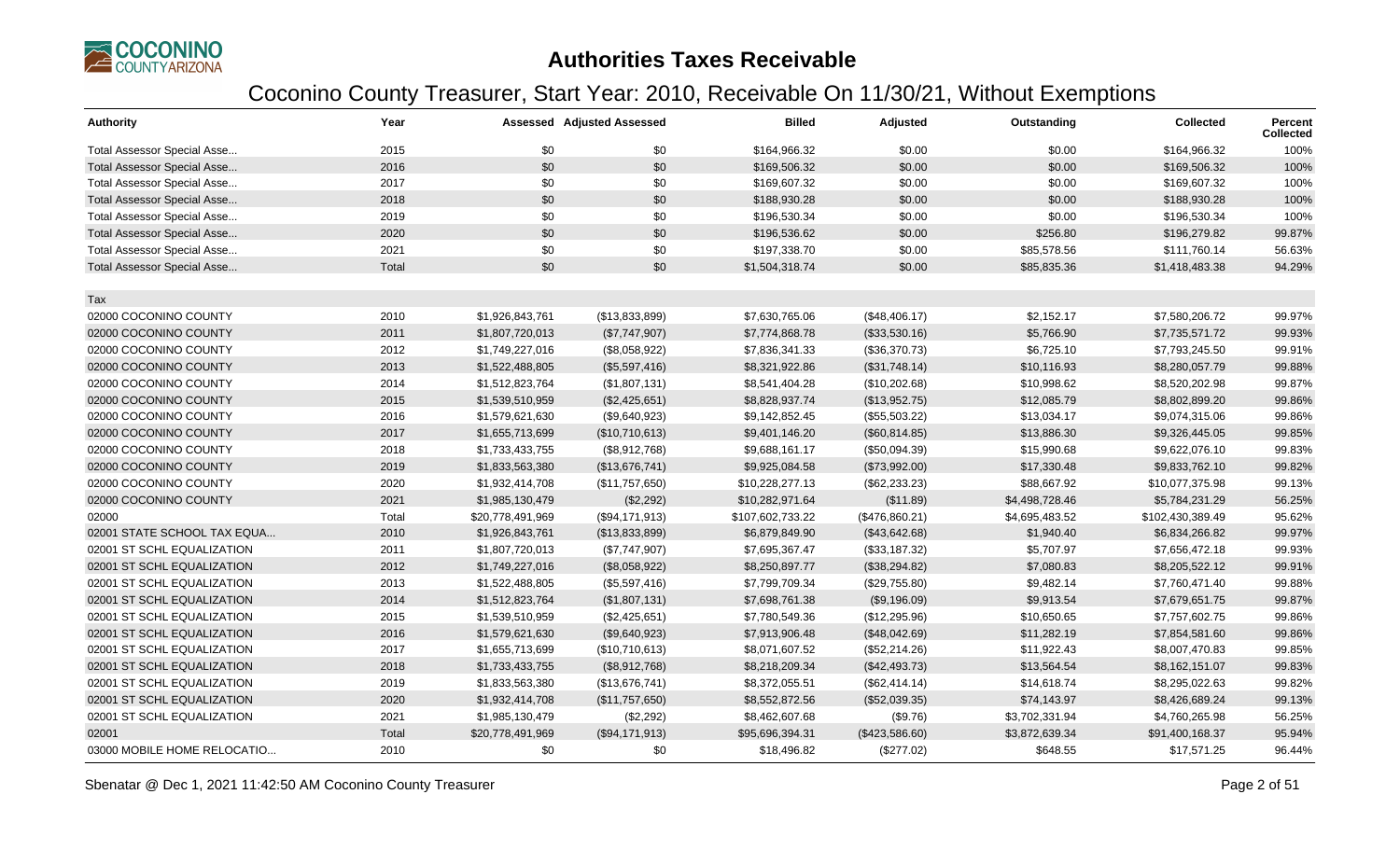

| <b>Authority</b>             | Year  |                 | <b>Assessed Adjusted Assessed</b> | <b>Billed</b>   | Adjusted       | Outstanding    | <b>Collected</b> | <b>Percent</b><br><b>Collected</b> |
|------------------------------|-------|-----------------|-----------------------------------|-----------------|----------------|----------------|------------------|------------------------------------|
| 03000 MOBILE HOME RELOCATION | 2011  | \$0             | \$0                               | \$23,201.80     | (\$578.63)     | \$867.22       | \$21,755.95      | 96.17%                             |
| 03000 MOBILE HOME RELOCATION | 2012  | \$0             | \$0                               | \$20,453.40     | (\$419.88)     | \$889.11       | \$19,144.41      | 95.56%                             |
| 03000 MOBILE HOME RELOCATION | 2013  | \$0             | \$0                               | \$17,989.38     | (\$205.99)     | \$1,008.55     | \$16,774.84      | 94.33%                             |
| 03000 MOBILE HOME RELOCATION | 2014  | \$0             | \$0                               | \$18,512.00     | (\$210.60)     | \$1,262.14     | \$17,039.26      | 93.1%                              |
| 03000 MOBILE HOME RELOCATION | 2015  | \$0             | \$0                               | \$20,301.96     | (\$187.36)     | \$1,551.59     | \$18,563.01      | 92.29%                             |
| 03000                        | Total | \$0             | \$0                               | \$118,955.36    | (\$1,879.48)   | \$6,227.16     | \$110,848.72     | 94.68%                             |
| 04151 CITY OF FLAGSTAFF      | 2010  | \$822,952,358   | (\$1,410,506)                     | \$5,323,096.20  | (\$7,968.51)   | \$703.85       | \$5,314,423.84   | 99.99%                             |
| 04151 CITY OF FLAGSTAFF      | 2011  | \$779,994,258   | (\$2,818,524)                     | \$5,390,551.30  | (\$19,714.25)  | \$2,690.29     | \$5,368,146.76   | 99.95%                             |
| 04151 CITY OF FLAGSTAFF      | 2012  | \$761,939,623   | (\$1,223,245)                     | \$5,433,505.08  | (\$8,928.16)   | \$3,163.16     | \$5,421,413.76   | 99.94%                             |
| 04151 CITY OF FLAGSTAFF      | 2013  | \$655,776,282   | (\$841,776)                       | \$5,527,538.68  | (\$8,591.84)   | \$4,429.82     | \$5,514,517.02   | 99.92%                             |
| 04151 CITY OF FLAGSTAFF      | 2014  | \$664,129,689   | (\$1,441,504)                     | \$5,590,643.98  | (\$12,146.86)  | \$5,184.33     | \$5,573,312.79   | 99.91%                             |
| 04151 CITY OF FLAGSTAFF      | 2015  | \$683,449,946   | (\$1,763,129)                     | \$5,627,301.93  | (\$14,519.92)  | \$5,130.97     | \$5,607,651.04   | 99.91%                             |
| 04151 CITY OF FLAGSTAFF      | 2016  | \$710,142,665   | (\$1,917,545)                     | \$5,767,068.96  | (\$15,572.38)  | \$5,441.95     | \$5,746,054.63   | 99.91%                             |
| 04151 CITY OF FLAGSTAFF      | 2017  | \$750,588,859   | (\$172)                           | \$6,179,597.86  | (\$1.41)       | \$5,699.05     | \$6,173,897.40   | 99.91%                             |
| 04151 CITY OF FLAGSTAFF      | 2018  | \$809,561,165   | (\$2,842,052)                     | \$6,746,882.81  | (\$23,685.67)  | \$6,977.19     | \$6,716,219.95   | 99.9%                              |
| 04151 CITY OF FLAGSTAFF      | 2019  | \$868,642,301   | (\$2,929,628)                     | \$6,890,938.83  | (\$23,240.75)  | \$7,478.05     | \$6,860,220.03   | 99.89%                             |
| 04151 CITY OF FLAGSTAFF      | 2020  | \$926,349,486   | (\$1,655,515)                     | \$6,956,884.77  | (\$12,432.92)  | \$30,947.30    | \$6,913,504.55   | 99.55%                             |
| 04151 CITY OF FLAGSTAFF      | 2021  | \$977,587,596   | \$989                             | \$7,024,944.65  | \$7.11         | \$3,151,411.88 | \$3,873,539.88   | 55.14%                             |
| 04151                        | Total | \$9,411,114,228 | (\$18,842,607)                    | \$72,458,955.05 | (\$146,795.56) | \$3,229,257.84 | \$69,082,901.65  | 95.53%                             |
| 04152 TOWN OF FREDONIA       | 2010  | \$7,138,112     | (\$11,344)                        | \$0.00          | \$0.00         | \$0.00         | \$0.00           | N/A                                |
| 04152 TOWN OF FREDONIA       | 2011  | \$7,242,002     | (\$31,926)                        | \$0.00          | \$0.00         | \$0.00         | \$0.00           | N/A                                |
| 04152 TOWN OF FREDONIA       | 2012  | \$7,237,056     | (\$8,554)                         | \$0.00          | \$0.00         | \$0.00         | \$0.00           | N/A                                |
| 04152 TOWN OF FREDONIA       | 2013  | \$6,696,617     | \$1,361                           | \$0.00          | \$0.00         | \$0.00         | \$0.00           | N/A                                |
| 04152 TOWN OF FREDONIA       | 2014  | \$7,095,478     | (\$8,929)                         | \$0.00          | \$0.00         | \$0.00         | \$0.00           | N/A                                |
| 04152 TOWN OF FREDONIA       | 2015  | \$6,651,459     | (\$76,696)                        | \$0.00          | \$0.00         | \$0.00         | \$0.00           | N/A                                |
| 04152 TOWN OF FREDONIA       | 2016  | \$6,638,590     | \$1,380                           | \$0.00          | \$0.00         | \$0.00         | \$0.00           | N/A                                |
| 04152 TOWN OF FREDONIA       | 2017  | \$6,615,939     | \$13,844                          | \$0.00          | \$0.00         | \$0.00         | \$0.00           | N/A                                |
| 04152 TOWN OF FREDONIA       | 2018  | \$6,772,503     | \$7,639                           | \$0.00          | \$0.00         | \$0.00         | \$0.00           | N/A                                |
| 04152 TOWN OF FREDONIA       | 2019  | \$6,997,910     | (\$49,376)                        | \$0.00          | \$0.00         | \$0.00         | \$0.00           | N/A                                |
| 04152 TOWN OF FREDONIA       | 2020  | \$7,252,605     | (\$49,038)                        | \$0.00          | \$0.00         | \$0.00         | \$0.00           | N/A                                |
| 04152 TOWN OF FREDONIA       | 2021  | \$7,264,709     | \$0                               | \$0.00          | \$0.00         | \$0.00         | \$0.00           | N/A                                |
| 04152                        | Total | \$83,602,980    | (\$211,639)                       | \$0.00          | \$0.00         | \$0.00         | \$0.00           | N/A                                |
| 04153 CITY OF WILLIAMS       | 2010  | \$50,653,314    | (\$9,655)                         | \$588,243.27    | (\$37.75)      | \$122.67       | \$588,082.85     | 99.98%                             |
| 04153 CITY OF WILLIAMS       | 2011  | \$46,033,278    | (\$102,408)                       | \$587,870.77    | (\$1,308.56)   | \$924.52       | \$585,637.69     | 99.84%                             |
| 04153 CITY OF WILLIAMS       | 2012  | \$44,137,356    | \$316                             | \$593,249.48    | \$52.96        | \$972.16       | \$592,330.28     | 99.84%                             |
| 04153 CITY OF WILLIAMS       | 2013  | \$39,047,172    | (\$55,075)                        | \$599,960.11    | (\$876.20)     | \$1,277.54     | \$597,806.37     | 99.79%                             |
| 04153 CITY OF WILLIAMS       | 2014  | \$38,117,141    | (\$56,581)                        | \$611,398.72    | (\$923.14)     | \$1,509.81     | \$608,965.77     | 99.75%                             |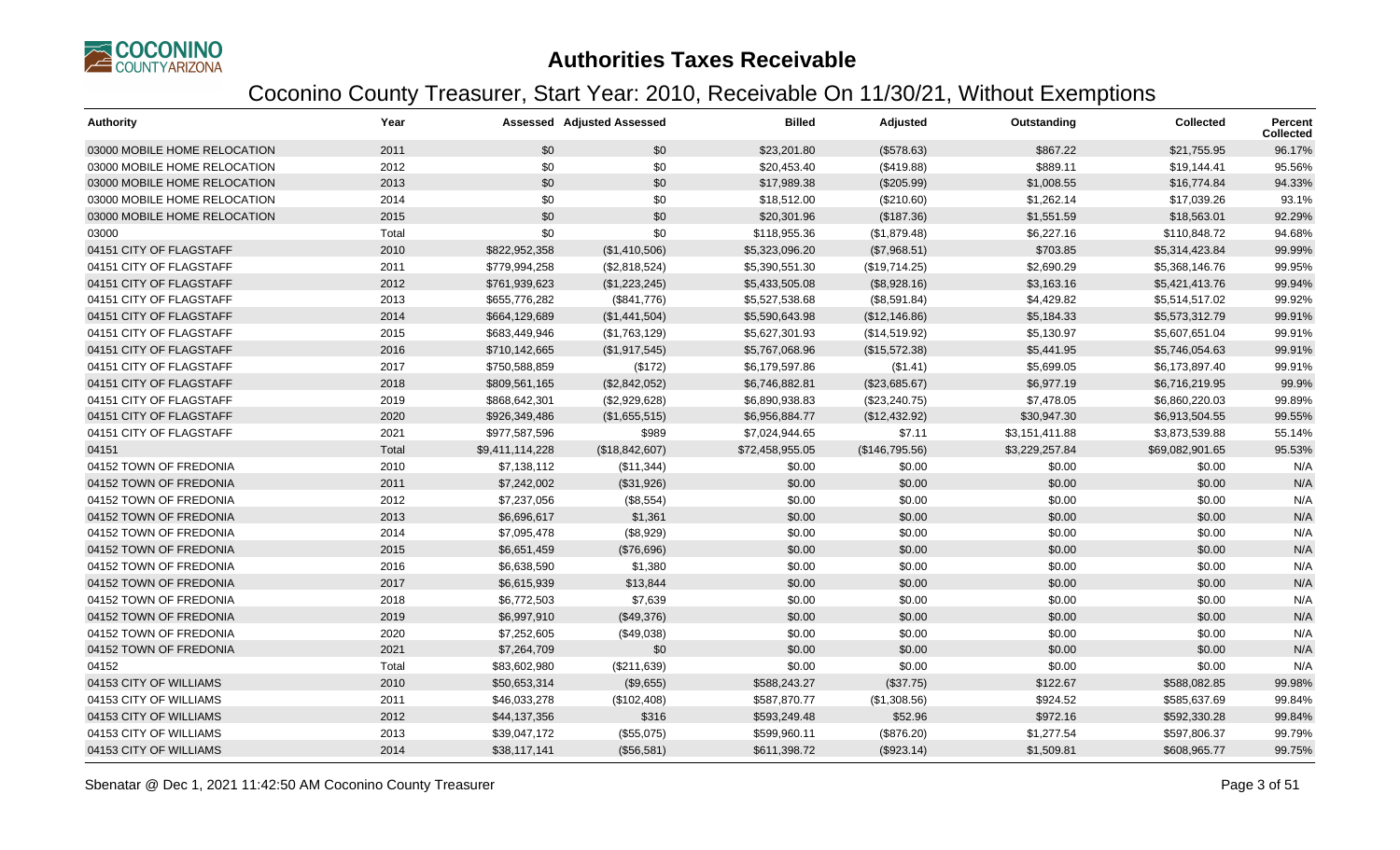

| <b>Authority</b>       | Year  |                 | <b>Assessed Adjusted Assessed</b> | <b>Billed</b>  | Adjusted     | Outstanding  | <b>Collected</b> | Percent<br><b>Collected</b> |
|------------------------|-------|-----------------|-----------------------------------|----------------|--------------|--------------|------------------|-----------------------------|
| 04153 CITY OF WILLIAMS | 2015  | \$38,301,173    | (\$117,594)                       | \$610,483.62   | (\$1,874.34) | \$1,677.03   | \$606,932.25     | 99.72%                      |
| 04153 CITY OF WILLIAMS | 2016  | \$40,814,361    | (\$18,235)                        | \$613,889.02   | (\$274.28)   | \$1,766.16   | \$611,848.58     | 99.71%                      |
| 04153 CITY OF WILLIAMS | 2017  | \$44,008,269    | (\$2,199)                         | \$623,728.73   | (\$31.17)    | \$1,775.88   | \$621,921.68     | 99.72%                      |
| 04153 CITY OF WILLIAMS | 2018  | \$46,274,857    | (\$13,952)                        | \$627,071.04   | (\$189.06)   | \$2,847.33   | \$624,034.65     | 99.55%                      |
| 04153 CITY OF WILLIAMS | 2019  | \$48,301,166    | (\$3,262)                         | \$618,545.31   | (\$41.77)    | \$2,680.47   | \$615,823.07     | 99.57%                      |
| 04153 CITY OF WILLIAMS | 2020  | \$51,896,701    | \$49,147                          | \$620,580.60   | \$587.70     | \$8,419.67   | \$612,748.63     | 98.64%                      |
| 04153 CITY OF WILLIAMS | 2021  | \$56,130,790    | \$0                               | \$626,083.03   | \$0.00       | \$249,352.79 | \$376,730.24     | 60.17%                      |
| 04153                  | Total | \$543,715,578   | (\$329,498)                       | \$7,321,103.70 | (\$4,915.61) | \$273,326.03 | \$7,042,862.06   | 96.26%                      |
| 04156 CITY OF PAGE     | 2010  | \$68,589,724    | (\$29,064)                        | \$0.00         | \$0.00       | \$0.00       | \$0.00           | N/A                         |
| 04156 CITY OF PAGE     | 2011  | \$68,449,741    | (\$151,652)                       | \$0.00         | \$0.00       | \$0.00       | \$0.00           | N/A                         |
| 04156 CITY OF PAGE     | 2012  | \$67,114,409    | (\$8,561)                         | \$0.00         | \$0.00       | \$0.00       | \$0.00           | N/A                         |
| 04156 CITY OF PAGE     | 2013  | \$61,982,223    | (\$12,211)                        | \$0.00         | \$0.00       | \$0.00       | \$0.00           | N/A                         |
| 04156 CITY OF PAGE     | 2014  | \$63,221,831    | (\$30, 810)                       | \$0.00         | \$0.00       | \$0.00       | \$0.00           | N/A                         |
| 04156 CITY OF PAGE     | 2015  | \$64,774,153    | (\$16,579)                        | \$0.00         | \$0.00       | \$0.00       | \$0.00           | N/A                         |
| 04156 CITY OF PAGE     | 2016  | \$67,084,820    | (\$174, 117)                      | \$0.00         | \$0.00       | \$0.00       | \$0.00           | N/A                         |
| 04156 CITY OF PAGE     | 2017  | \$69,124,428    | \$35,589                          | \$0.00         | \$0.00       | \$0.00       | \$0.00           | N/A                         |
| 04156 CITY OF PAGE     | 2018  | \$73,016,869    | \$52,636                          | \$0.00         | \$0.00       | \$0.00       | \$0.00           | N/A                         |
| 04156 CITY OF PAGE     | 2019  | \$78,419,609    | (\$867,962)                       | \$0.00         | \$0.00       | \$0.00       | \$0.00           | N/A                         |
| 04156 CITY OF PAGE     | 2020  | \$80,174,640    | \$204,270                         | \$0.00         | \$0.00       | \$0.00       | \$0.00           | N/A                         |
| 04156 CITY OF PAGE     | 2021  | \$84,436,487    | \$0                               | \$0.00         | \$0.00       | \$0.00       | \$0.00           | N/A                         |
| 04156                  | Total | \$846,388,934   | (\$998,461)                       | \$0.00         | \$0.00       | \$0.00       | \$0.00           | N/A                         |
| 04158 CITY OF SEDONA   | 2010  | \$153,610,113   | (\$1,097,167)                     | \$0.00         | \$0.00       | \$0.00       | \$0.00           | N/A                         |
| 04158 CITY OF SEDONA   | 2011  | \$135,637,191   | (\$531,390)                       | \$0.00         | \$0.00       | \$0.00       | \$0.00           | N/A                         |
| 04158 CITY OF SEDONA   | 2012  | \$123,232,687   | (\$245,056)                       | \$0.00         | \$0.00       | \$0.00       | \$0.00           | N/A                         |
| 04158 CITY OF SEDONA   | 2013  | \$107,554,817   | (\$811,357)                       | \$0.00         | \$0.00       | \$0.00       | \$0.00           | N/A                         |
| 04158 CITY OF SEDONA   | 2014  | \$107,173,505   | (\$26,092)                        | \$0.00         | \$0.00       | \$0.00       | \$0.00           | N/A                         |
| 04158 CITY OF SEDONA   | 2015  | \$110,720,920   | (\$2,107)                         | \$0.00         | \$0.00       | \$0.00       | \$0.00           | N/A                         |
| 04158 CITY OF SEDONA   | 2016  | \$114,586,706   | \$242,059                         | \$0.00         | \$0.00       | \$0.00       | \$0.00           | N/A                         |
| 04158 CITY OF SEDONA   | 2017  | \$120,509,038   | \$241,582                         | \$0.00         | \$0.00       | \$0.00       | \$0.00           | N/A                         |
| 04158 CITY OF SEDONA   | 2018  | \$125,106,972   | \$83,262                          | \$0.00         | \$0.00       | \$0.00       | \$0.00           | N/A                         |
| 04158 CITY OF SEDONA   | 2019  | \$130,181,002   | \$76,462                          | \$0.00         | \$0.00       | \$0.00       | \$0.00           | N/A                         |
| 04158 CITY OF SEDONA   | 2020  | \$136,630,646   | \$29,788                          | \$0.00         | \$0.00       | \$0.00       | \$0.00           | N/A                         |
| 04158 CITY OF SEDONA   | 2021  | \$141,197,856   | \$0                               | \$0.00         | \$0.00       | \$0.00       | \$0.00           | N/A                         |
| 04158                  | Total | \$1,506,141,453 | (\$2,040,016)                     | \$0.00         | \$0.00       | \$0.00       | \$0.00           | N/A                         |
| 04159 TOWN OF TUSAYAN  | 2011  | \$11,091,237    | (\$35,797)                        | \$0.00         | \$0.00       | \$0.00       | \$0.00           | N/A                         |
| 04159 TOWN OF TUSAYAN  | 2012  | \$10,843,309    | (\$46,000)                        | \$0.00         | \$0.00       | \$0.00       | \$0.00           | N/A                         |
| 04159 TOWN OF TUSAYAN  | 2013  | \$10,113,464    | (\$606)                           | \$0.00         | \$0.00       | \$0.00       | \$0.00           | N/A                         |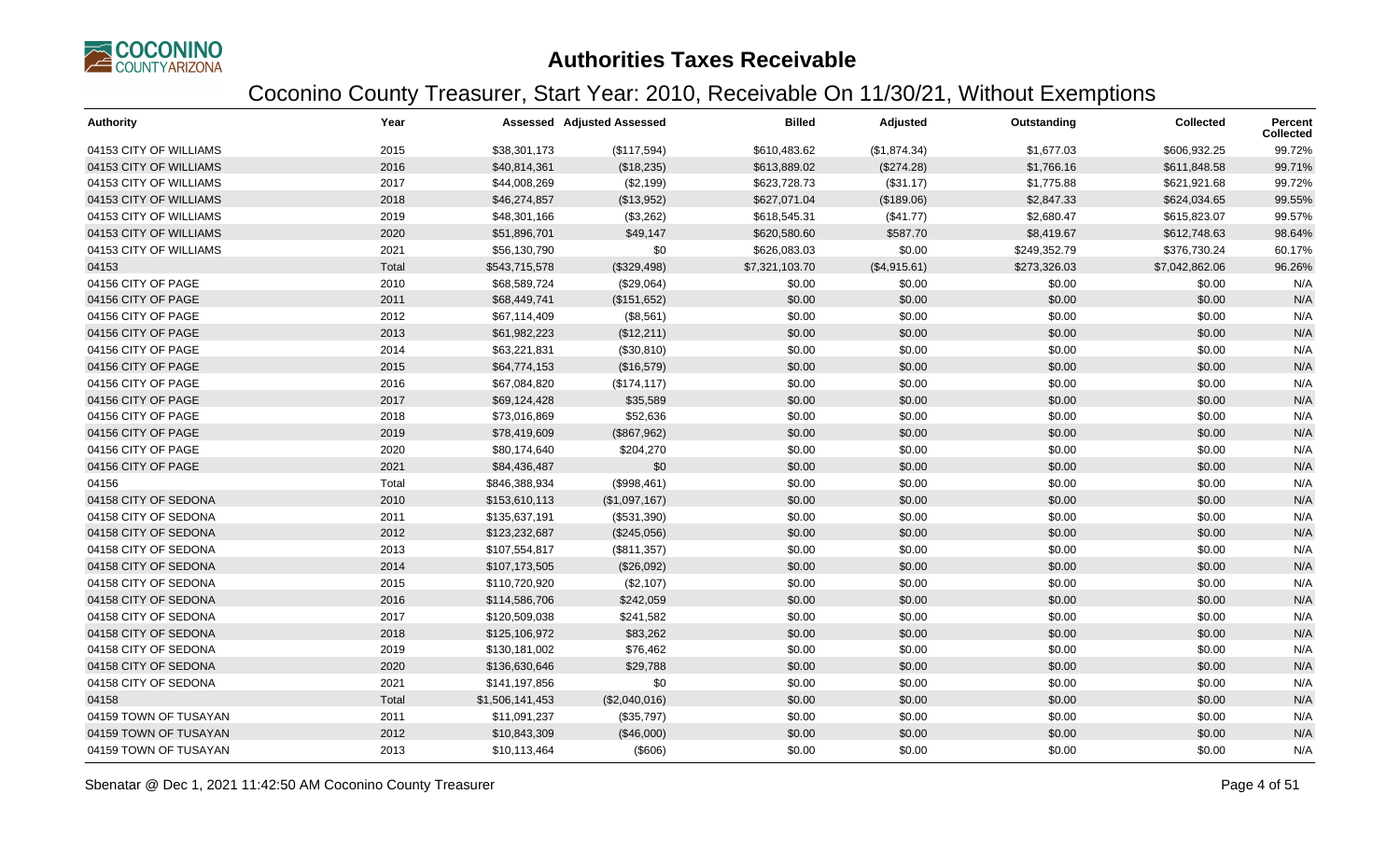

| <b>Authority</b>            | Year  |                  | <b>Assessed Adjusted Assessed</b> | <b>Billed</b>     | Adjusted         | Outstanding      | <b>Collected</b>  | Percent<br><b>Collected</b> |
|-----------------------------|-------|------------------|-----------------------------------|-------------------|------------------|------------------|-------------------|-----------------------------|
| 04159 TOWN OF TUSAYAN       | 2014  | \$10,222,702     | (\$2,992)                         | \$0.00            | \$0.00           | \$0.00           | \$0.00            | N/A                         |
| 04159 TOWN OF TUSAYAN       | 2015  | \$10,483,509     | \$513                             | \$0.00            | \$0.00           | \$0.00           | \$0.00            | N/A                         |
| 04159 TOWN OF TUSAYAN       | 2016  | \$10,622,843     | \$29,732                          | \$0.00            | \$0.00           | \$0.00           | \$0.00            | N/A                         |
| 04159 TOWN OF TUSAYAN       | 2017  | \$10,991,104     | \$22,283                          | \$0.00            | \$0.00           | \$0.00           | \$0.00            | N/A                         |
| 04159 TOWN OF TUSAYAN       | 2018  | \$12,201,378     | (\$12,023)                        | \$0.00            | \$0.00           | \$0.00           | \$0.00            | N/A                         |
| 04159 TOWN OF TUSAYAN       | 2019  | \$13,109,725     | \$39,922                          | \$0.00            | \$0.00           | \$0.00           | \$0.00            | N/A                         |
| 04159 TOWN OF TUSAYAN       | 2020  | \$14,184,464     | (\$33,547)                        | \$0.00            | \$0.00           | \$0.00           | \$0.00            | N/A                         |
| 04159 TOWN OF TUSAYAN       | 2021  | \$15,237,309     | \$0                               | \$0.00            | \$0.00           | \$0.00           | \$0.00            | N/A                         |
| 04159                       | Total | \$129,101,044    | (\$38,515)                        | \$0.00            | \$0.00           | \$0.00           | \$0.00            | N/A                         |
| 07001 FLAGSTAFF SD #1       | 2010  | \$1,327,827,439  | (\$9,749,899)                     | \$48,162,876.16   | (\$302,875.65)   | \$6,081.08       | \$47,853,919.43   | 99.99%                      |
| 07001 SD#1 FLAGSTAFF        | 2011  | \$1,232,255,143  | (\$5,845,835)                     | \$45,681,770.50   | (\$218,592.90)   | \$23,982.07      | \$45,439,195.53   | 99.95%                      |
| 07001 SD#1 FLAGSTAFF        | 2012  | \$1,194,057,653  | (\$5,922,562)                     | \$43,203,463.39   | (\$215,740.37)   | \$26,946.89      | \$42,960,776.13   | 99.94%                      |
| 07001 SD#1 FLAGSTAFF        | 2013  | \$1,027,371,194  | (\$3,628,786)                     | \$40,892,452.60   | (\$152, 188.14)  | \$37,706.79      | \$40,702,557.67   | 99.91%                      |
| 07001 SD#1 FLAGSTAFF        | 2014  | \$1,027,760,904  | (\$1,513,445)                     | \$39,304,664.12   | (\$57,903.74)    | \$40,915.07      | \$39,205,845.31   | 99.9%                       |
| 07001 SD#1 FLAGSTAFF        | 2015  | \$1,051,458,031  | (\$2,081,874)                     | \$44,747,839.97   | (\$88, 840.69)   | \$48,549.34      | \$44,610,449.94   | 99.89%                      |
| 07001 SD#1 FLAGSTAFF        | 2016  | \$1,087,227,284  | (\$7,283,109)                     | \$47,429,206.36   | (\$315,392.80)   | \$53,554.41      | \$47,060,259.15   | 99.89%                      |
| 07001 SD#1 FLAGSTAFF        | 2017  | \$1,146,791,212  | (\$7,857,601)                     | \$46,035,640.05   | (\$315,427.64)   | \$52,174.41      | \$45,668,038.00   | 99.89%                      |
| 07001 SD#1 FLAGSTAFF        | 2018  | \$1,222,915,523  | (\$7,480,678)                     | \$46,682,357.79   | (\$287,487.86)   | \$56,678.87      | \$46,338,191.06   | 99.88%                      |
| 07001 SD#1 FLAGSTAFF        | 2019  | \$1,303,416,207  | (\$10,278,326)                    | \$48,346,311.00   | (\$381, 243.69)  | \$61,675.56      | \$47,903,391.75   | 99.87%                      |
| 07001 SD#1 FLAGSTAFF        | 2020  | \$1,387,094,288  | (\$9,177,256)                     | \$49,702,363.17   | (\$328,839.46)   | \$264,484.66     | \$49,109,039.05   | 99.46%                      |
| 07001 SD#1 FLAGSTAFF        | 2021  | \$1,460,828,196  | \$989                             | \$50,468,692.11   | \$34.17          | \$22,295,108.79  | \$28,173,617.49   | 55.82%                      |
| 07001                       | Total | \$14,469,003,074 | (\$70,818,382)                    | \$550,657,637.22  | (\$2,664,498.77) | \$22,967,857.94  | \$525,025,280.51  | 95.81%                      |
| 07001_S FLAGSTAFF SD #1     | 2010  | \$0              | \$0                               | (\$9,133,720.35)  | \$303.23         | (\$1,549.39)     | (\$9,131,867.73)  | 99.98%                      |
| 07001 S SD#1 FLAGSTAFF      | 2011  | \$0              | \$0                               | (\$8,306,653.68)  | \$1,429.90       | (\$1,910.79)     | (\$8,303,312.99)  | 99.98%                      |
| 07001 S SD#1 FLAGSTAFF      | 2012  | \$0              | \$0                               | (\$5,519,537.84)  | (\$24,569.77)    | (\$1,264.80)     | (\$5,542,842.81)  | 99.98%                      |
| 07001_S SD#1 FLAGSTAFF      | 2013  | \$0              | \$0                               | (\$5,256,492.96)  | (\$2,689.42)     | (\$1,571.40)     | (\$5,257,610.98)  | 99.97%                      |
| 07001 S SD#1 FLAGSTAFF      | 2014  | \$0              | \$0                               | (\$5,421,212.34)  | (\$1,586.28)     | (\$2,057.82)     | (\$5,420,740.80)  | 99.96%                      |
| 07001 S SD#1 FLAGSTAFF      | 2015  | \$0              | \$0                               | (\$6,302,753.20)  | (\$2,133.94)     | (\$2,871.46)     | (\$6,302,015.68)  | 99.95%                      |
| 07001_S SD#1 FLAGSTAFF      | 2016  | \$0              | \$0                               | (\$6,581,991.22)  | (\$3,677.28)     | (\$3,118.97)     | (\$6,582,549.53)  | 99.95%                      |
| 07001 S SD#1 FLAGSTAFF      | 2017  | \$0              | \$0                               | (\$6,761,780.88)  | (\$378.56)       | (\$4,330.07)     | (\$6,757,829.37)  | 99.94%                      |
| 07001_S SD#1 FLAGSTAFF      | 2018  | \$0              | \$0                               | (\$6,857,058.46)  | \$276.02         | (\$4,804.66)     | (\$6,851,977.78)  | 99.93%                      |
| 07001 S SD#1 FLAGSTAFF      | 2019  | \$0              | \$0                               | (\$7,058,458.78)  | (\$639.98)       | (\$5,732.29)     | (\$7,053,366.47)  | 99.92%                      |
| 07001 S SD#1 FLAGSTAFF      | 2020  | \$0              | \$0                               | (\$7,264,572.54)  | \$659.84         | (\$32,412.09)    | (\$7,231,500.61)  | 99.55%                      |
| 07001_S SD#1 FLAGSTAFF      | 2021  | \$0              | \$0                               | (\$7,252,853.00)  | \$0.00           | (\$3,247,931.86) | (\$4,004,921.14)  | 55.22%                      |
| 07001_S                     | Total | \$0              | \$0                               | (\$81,717,085.25) | (\$33,006.24)    | (\$3,309,555.60) | (\$78,440,535.89) | 95.95%                      |
| 07001_SE SD#1 DESEGREGATION | 2019  | \$1,303,416,207  | (\$10,278,326)                    | \$2,240,572.33    | (\$17,668.45)    | \$2,858.32       | \$2,220,045.56    | 99.87%                      |
| 07001 SE SD#1 DESEGREGATION | 2020  | \$1,387,094,288  | (\$9,177,256)                     | \$2,244,318.58    | (\$14,848.80)    | \$11,942.85      | \$2,217,526.93    | 99.46%                      |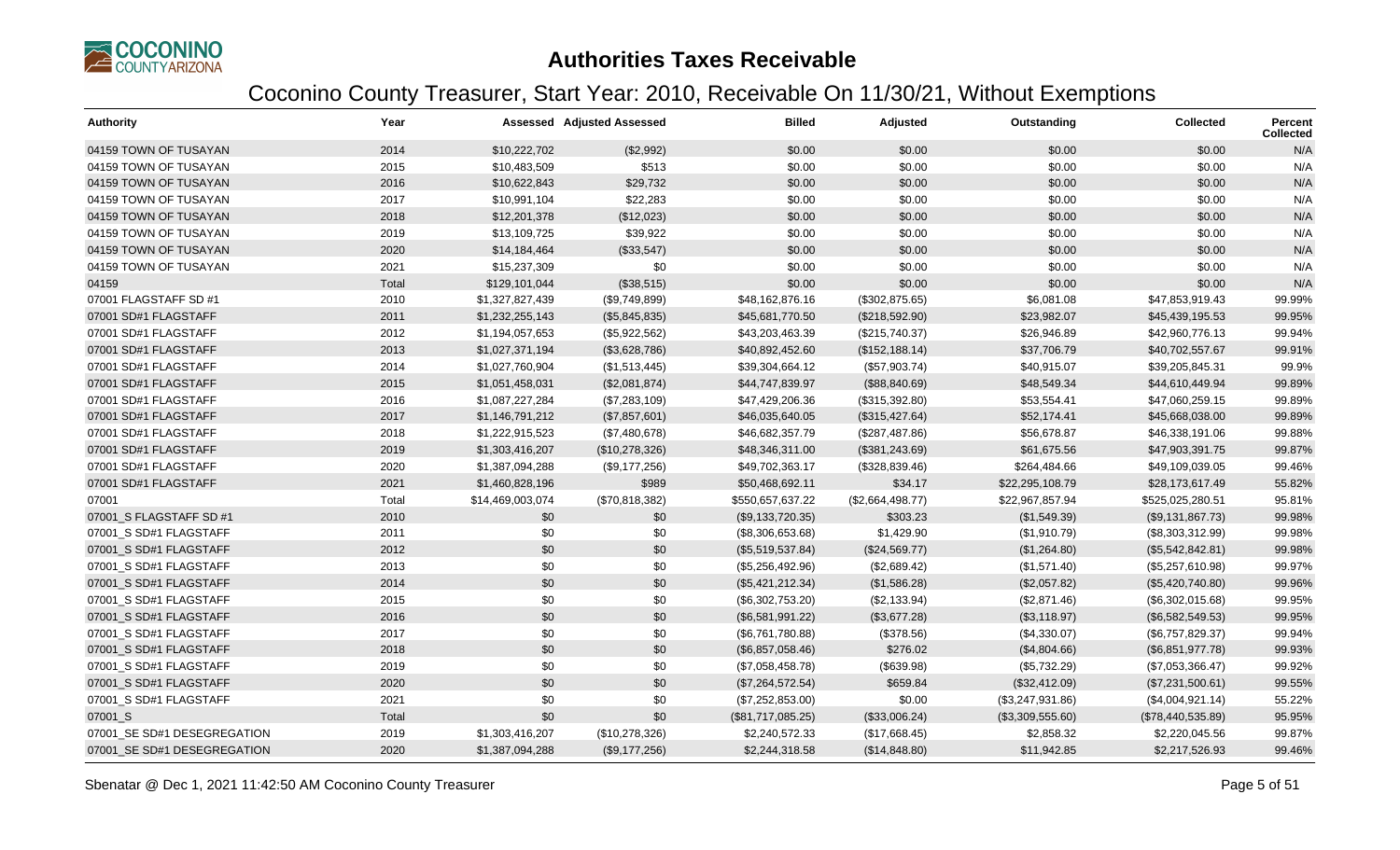

| <b>Authority</b>         | Year  |                 | <b>Assessed Adjusted Assessed</b> | <b>Billed</b>    | Adjusted       | Outstanding    | <b>Collected</b> | Percent<br><b>Collected</b> |
|--------------------------|-------|-----------------|-----------------------------------|------------------|----------------|----------------|------------------|-----------------------------|
| 07001_SE                 | Total | \$2,690,510,495 | (\$19,455,582)                    | \$4,484,890.91   | (\$32,517.25)  | \$14,801.17    | \$4,437,572.49   | 99.67%                      |
| 07002 WILLIAMS SD #2     | 2010  | \$117,896,702   | (\$1,313,763)                     | \$3,619,578.67   | (\$38,868.18)  | \$6,920.44     | \$3,573,790.05   | 99.81%                      |
| 07002 SD#2 WILLIAMS      | 2011  | \$118,347,942   | (\$706,400)                       | \$3,665,366.91   | (\$22,024.47)  | \$11,974.66    | \$3,631,367.78   | 99.67%                      |
| 07002 SD#2 WILLIAMS      | 2012  | \$116,713,314   | (\$1,114,144)                     | \$3,883,013.84   | (\$37,022.39)  | \$15,185.82    | \$3,830,805.63   | 99.61%                      |
| 07002 SD#2 WILLIAMS      | 2013  | \$110,722,308   | (\$755,809)                       | \$4,001,944.72   | (\$27,433.04)  | \$20,239.97    | \$3,954,271.71   | 99.49%                      |
| 07002 SD#2 WILLIAMS      | 2014  | \$99,831,742    | (\$109,219)                       | \$4,107,482.81   | (\$4,337.67)   | \$18,493.55    | \$4,084,651.59   | 99.55%                      |
| 07002 SD#2 WILLIAMS      | 2015  | \$97,849,484    | (\$189,205)                       | \$3,919,253.94   | (\$7,578.42)   | \$20,232.29    | \$3,891,443.23   | 99.48%                      |
| 07002 SD#2 WILLIAMS      | 2016  | \$98,974,076    | (\$1,278,106)                     | \$3,943,937.03   | (\$50,929.98)  | \$20,765.70    | \$3,872,241.35   | 99.47%                      |
| 07002 SD#2 WILLIAMS      | 2017  | \$104,758,678   | (\$1,866,053)                     | \$4,104,892.98   | (\$73,119.43)  | \$21,890.28    | \$4,009,883.27   | 99.46%                      |
| 07002 SD#2 WILLIAMS      | 2018  | \$106,610,737   | (\$1,027,990)                     | \$4,204,192.14   | (\$40,529.30)  | \$26,328.20    | \$4,137,334.64   | 99.37%                      |
| 07002 SD#2 WILLIAMS      | 2019  | \$110,580,593   | (\$1,703,843)                     | \$4,143,831.93   | (\$63,848.12)  | \$27,088.31    | \$4,052,895.50   | 99.34%                      |
| 07002 SD#2 WILLIAMS      | 2020  | \$115,447,883   | (\$1,651,446)                     | \$4,358,318.11   | (\$62,343.74)  | \$74,867.83    | \$4,221,106.54   | 98.26%                      |
| 07002 SD#2 WILLIAMS      | 2021  | \$122,578,926   | \$0                               | \$4,548,509.60   | \$0.00         | \$1,844,584.95 | \$2,703,924.65   | 59.45%                      |
| 07002                    | Total | \$1,320,312,385 | (\$11,715,978)                    | \$48,500,322.68  | (\$428,034.74) | \$2,108,572.00 | \$45,963,715.94  | 95.61%                      |
| 07002_S WILLIAMS SD #2   | 2010  | \$0             | \$0                               | (\$365,635.53)   | \$380.98       | (\$295.27)     | (\$364,959.28)   | 99.92%                      |
| 07002_S SD#2 WILLIAMS    | 2011  | \$0             | \$0                               | (\$347,019.68)   | \$520.74       | (\$218.06)     | (\$346,280.88)   | 99.94%                      |
| 07002_S SD#2 WILLIAMS    | 2012  | \$0             | \$0                               | (\$243,071.78)   | (\$1,977.34)   | (\$211.62)     | (\$244, 837.50)  | 99.91%                      |
| 07002_S SD#2 WILLIAMS    | 2013  | \$0             | \$0                               | (\$231, 232.16)  | \$67.61        | (\$184.56)     | (\$230,979.99)   | 99.92%                      |
| 07002 S SD#2 WILLIAMS    | 2014  | \$0             | \$0                               | (\$252,641.44)   | \$244.54       | (\$297.70)     | (\$252,099.20)   | 99.88%                      |
| 07002_S SD#2 WILLIAMS    | 2015  | \$0             | \$0                               | (\$265,270.66)   | \$392.78       | (\$334.64)     | (\$264,543.24)   | 99.87%                      |
| 07002_S SD#2 WILLIAMS    | 2016  | \$0             | \$0                               | (\$272,375.22)   | (\$85.44)      | (\$354.92)     | (\$272,105.74)   | 99.87%                      |
| 07002 S SD#2 WILLIAMS    | 2017  | \$0             | \$0                               | (\$283,380.76)   | \$245.12       | (\$395.64)     | (\$282,740.00)   | 99.86%                      |
| 07002_S SD#2 WILLIAMS    | 2018  | \$0             | \$0                               | (\$300, 296.16)  | \$44.46        | (\$634.26)     | (\$299,617.44)   | 99.79%                      |
| 07002 S SD#2 WILLIAMS    | 2019  | \$0             | \$0                               | (\$299,431.62)   | \$28.66        | (\$902.22)     | (\$298,500.74)   | 99.7%                       |
| 07002 S SD#2 WILLIAMS    | 2020  | \$0             | \$0                               | (\$320,756.66)   | \$70.18        | (\$4,967.43)   | (\$315,719.05)   | 98.45%                      |
| 07002_S SD#2 WILLIAMS    | 2021  | \$0             | \$0                               | (\$339,871.96)   | \$0.00         | (\$147,740.82) | (\$192, 131.14)  | 56.53%                      |
| 07002_S                  | Total | \$0             | \$0                               | (\$3,520,983.63) | (\$67.71)      | (\$156,537.14) | (\$3,364,514.20) | 95.55%                      |
| 07004 GRAND CANYON SD #4 | 2010  | \$15,425,370    | (\$1,003,923)                     | \$567,775.30     | (\$36,915.08)  | \$199.51       | \$530,660.71     | 99.96%                      |
| 07004 SD#4 GRAND CANYON  | 2011  | \$14,190,230    | \$5,960                           | \$659,703.72     | \$270.88       | \$248.95       | \$659,725.65     | 99.96%                      |
| 07004 SD#4 GRAND CANYON  | 2012  | \$13,883,646    | (\$52,223)                        | \$929,676.70     | (\$3,622.96)   | \$322.77       | \$925,730.97     | 99.97%                      |
| 07004 SD#4 GRAND CANYON  | 2013  | \$12,985,861    | (\$2,072)                         | \$954,941.11     | (\$514.15)     | \$366.82       | \$954,060.14     | 99.96%                      |
| 07004 SD#4 GRAND CANYON  | 2014  | \$13,098,185    | (\$2,759)                         | \$1,584,801.73   | (\$545.91)     | \$1,322.24     | \$1,582,933.58   | 99.92%                      |
| 07004 SD#4 GRAND CANYON  | 2015  | \$13,325,860    | \$48,677                          | \$1,612,349.12   | \$5,687.83     | \$1,340.49     | \$1,616,696.46   | 99.92%                      |
| 07004 SD#4 GRAND CANYON  | 2016  | \$13,946,318    | \$39,194                          | \$1,687,365.07   | \$4,530.26     | \$1,058.56     | \$1,690,836.77   | 99.94%                      |
| 07004 SD#4 GRAND CANYON  | 2017  | \$14,924,240    | \$61,354                          | \$1,805,683.85   | \$7,423.27     | \$1,287.71     | \$1,811,819.41   | 99.93%                      |
| 07004 SD#4 GRAND CANYON  | 2018  | \$16,143,676    | \$132,266                         | \$1,953,223.09   | \$16,002.86    | \$1,537.68     | \$1,967,688.27   | 99.92%                      |
| 07004 SD#4 GRAND CANYON  | 2019  | \$17,104,730    | \$93,365                          | \$2,069,501.30   | \$11,296.25    | \$2,188.34     | \$2,078,609.21   | 99.89%                      |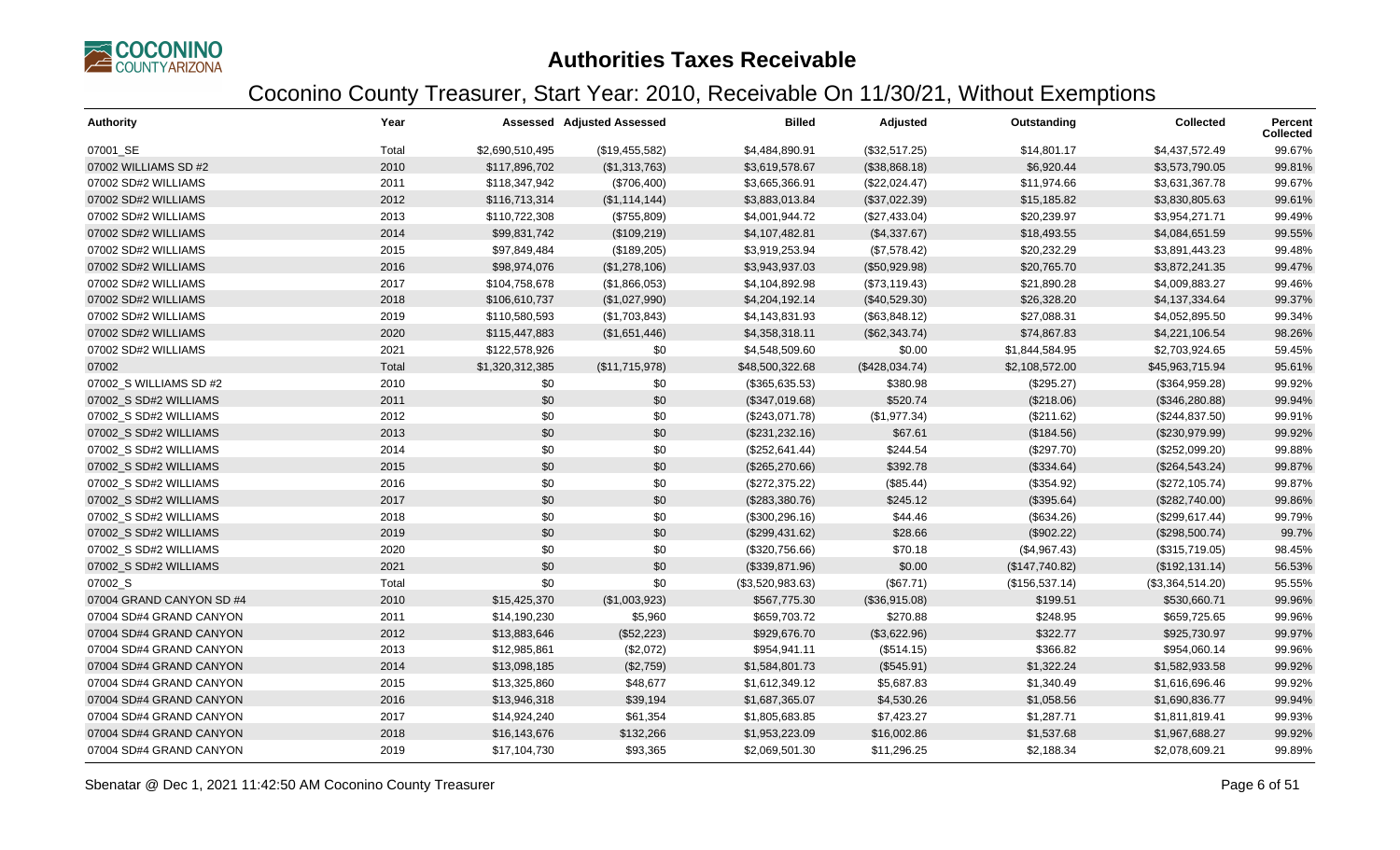

| <b>Authority</b>             | Year  |               | <b>Assessed Adjusted Assessed</b> | <b>Billed</b>   | Adjusted     | Outstanding  | <b>Collected</b> | <b>Percent</b><br><b>Collected</b> |
|------------------------------|-------|---------------|-----------------------------------|-----------------|--------------|--------------|------------------|------------------------------------|
| 07004 SD#4 GRAND CANYON      | 2020  | \$18,526,495  | (\$24,100)                        | \$2,241,520.61  | (\$2,915.87) | \$6,998.07   | \$2.231.606.67   | 99.69%                             |
| 07004 SD#4 GRAND CANYON      | 2021  | \$20,047,790  | \$0                               | \$2,329,172.11  | \$0.00       | \$840,770.10 | \$1,488,402.01   | 63.9%                              |
| 07004                        | Total | \$183,602,401 | (\$704,261)                       | \$18,395,713.71 | \$697.38     | \$857,641.24 | \$17,538,769.85  | 95.34%                             |
| 07004_ASAE SD#4 GRAND CANYON | 2014  | \$0           | \$0                               | (\$3,956.37)    | \$31.75      | (\$143.63)   | (\$3,780.99)     | 96.34%                             |
| 07004 ASAE SD#4 GRAND CANYON | 2015  | \$0           | \$0                               | (\$4,056.15)    | \$32.75      | (\$147.84)   | (\$3,875.56)     | 96.33%                             |
| 07004_ASAE SD#4 GRAND CANYON | 2016  | \$0           | \$0                               | (\$3,445.84)    | \$33.05      | (\$93.57)    | (\$3,319.22)     | 97.26%                             |
| 07004 ASAE SD#4 GRAND CANYON | 2017  | \$0           | \$0                               | (\$3,557.10)    | \$3.34       | (\$101.32)   | (\$3,452.44)     | 97.15%                             |
| 07004 ASAE SD#4 GRAND CANYON | 2018  | \$0           | \$0                               | (\$3,653.94)    | \$3.44       | (\$125.34)   | (\$3,525.16)     | 96.57%                             |
| 07004 ASAE SD#4 GRAND CANYON | 2019  | \$0           | \$0                               | (\$3,637.06)    | \$0.00       | (\$211.36)   | (\$3,425.70)     | 94.19%                             |
| 07004 ASAE SD#4 GRAND CANYON | 2020  | \$0           | \$0                               | (\$3,676.48)    | \$0.00       | (\$169.58)   | (\$3,506.90)     | 95.39%                             |
| 07004 ASAE SD#4 GRAND CANYON | 2021  | \$0           | \$0                               | (\$2,672.44)    | \$0.00       | (\$1,595.45) | (\$1,076.99)     | 40.3%                              |
| 07004_ASAE                   | Total | \$0           | \$0                               | (\$28,655.38)   | \$104.33     | (\$2,588.09) | (\$25,962.96)    | 90.94%                             |
| 07004 S SD#4 GRAND CANYON    | 2011  | \$0           | \$0                               | (\$397.76)      | \$6.56       | (\$4.00)     | (\$387.20)       | 98.98%                             |
| 07004 S SD#4 GRAND CANYON    | 2012  | \$0           | \$0                               | (\$2,098.14)    | \$88.06      | (\$27.38)    | (\$1,982.70)     | 98.64%                             |
| 07004 S SD#4 GRAND CANYON    | 2013  | \$0           | \$0                               | (\$2,130.66)    | \$59.52      | (\$20.48)    | (\$2,050.66)     | 99.01%                             |
| 07004 S SD#4 GRAND CANYON    | 2014  | \$0           | \$0                               | (\$4,018.68)    | \$32.26      | (\$145.96)   | (\$3,840.46)     | 96.34%                             |
| 07004 S SD#4 GRAND CANYON    | 2015  | \$0           | \$0                               | (\$4,309.84)    | \$34.76      | (\$157.20)   | (\$4,117.88)     | 96.32%                             |
| 07004_S SD#4 GRAND CANYON    | 2016  | \$0           | \$0                               | (\$3,910.58)    | \$37.94      | (\$107.60)   | (\$3,765.04)     | 97.22%                             |
| 07004 S SD#4 GRAND CANYON    | 2017  | \$0           | \$0                               | (\$3,888.56)    | \$3.64       | (\$112.04)   | (\$3,772.88)     | 97.12%                             |
| 07004_S SD#4 GRAND CANYON    | 2018  | \$0           | \$0                               | (\$3,826.38)    | \$3.66       | (\$133.06)   | (\$3,689.66)     | 96.52%                             |
| 07004 S SD#4 GRAND CANYON    | 2019  | \$0           | \$0                               | (\$3,614.08)    | \$0.00       | (\$213.81)   | (\$3,400.27)     | 94.08%                             |
| 07004 S SD#4 GRAND CANYON    | 2020  | \$0           | \$0                               | (\$3,481.42)    | \$0.00       | (\$164.62)   | (\$3,316.80)     | 95.27%                             |
| 07004_S SD#4 GRAND CANYON    | 2021  | \$0           | \$0                               | (\$3,234.64)    | \$0.00       | (\$1,884.40) | (\$1,350.24)     | 41.74%                             |
| 07004_S                      | Total | \$0           | \$0                               | (\$34,910.74)   | \$266.40     | (\$2,970.55) | (\$31,673.79)    | 91.43%                             |
| 07005 CHEVELON BUTTE SD #5   | 2010  | \$70,172,830  | (\$45,708)                        | \$481,755.57    | (\$39.96)    | \$6.78       | \$481,708.83     | 100%                               |
| 07005 SD#5 CHEVELON BUTTE    | 2011  | \$65,822,343  | (\$64,760)                        | \$452,016.38    | (\$293.73)   | \$30.73      | \$451,691.92     | 99.99%                             |
| 07005 SD#5 CHEVELON BUTTE    | 2012  | \$61,973,327  | (\$9,155)                         | \$488,323.32    | (\$75.23)    | \$35.08      | \$488,213.01     | 99.99%                             |
| 07005 SD#5 CHEVELON BUTTE    | 2013  | \$47,244,590  | (\$9,730)                         | \$397,373.78    | (\$85.07)    | \$67.85      | \$397,220.86     | 99.98%                             |
| 07005 SD#5 CHEVELON BUTTE    | 2014  | \$45,608,407  | (\$9,957)                         | \$465,616.04    | (\$101.65)   | \$82.38      | \$465,432.01     | 99.98%                             |
| 07005 SD#5 CHEVELON BUTTE    | 2015  | \$47,176,839  | (\$3,123)                         | \$564,471.11    | (\$37.38)    | \$143.02     | \$564,290.71     | 99.97%                             |
| 07005 SD#5 CHEVELON BUTTE    | 2016  | \$47,321,207  | (\$58)                            | \$533,877.84    | (\$0.65)     | \$179.94     | \$533,697.25     | 99.97%                             |
| 07005 SD#5 CHEVELON BUTTE    | 2017  | \$49,013,826  | \$936                             | \$552,238.85    | \$10.54      | \$182.41     | \$552,066.98     | 99.97%                             |
| 07005 SD#5 CHEVELON BUTTE    | 2018  | \$50,670,403  | \$2,173                           | \$535,585.94    | \$22.97      | \$214.89     | \$535,394.02     | 99.96%                             |
| 07005 SD#5 CHEVELON BUTTE    | 2019  | \$52,590,088  | (\$1,383)                         | \$546,042.59    | (\$14.36)    | \$177.09     | \$545,851.14     | 99.97%                             |
| 07005 SD#5 CHEVELON BUTTE    | 2020  | \$55,594,820  | \$1,769                           | \$560,840.67    | \$17.85      | \$4,553.33   | \$556,305.19     | 99.19%                             |
| 07005 SD#5 CHEVELON BUTTE    | 2021  | \$58,407,428  | (\$408)                           | \$572,042.04    | (\$4.00)     | \$249,864.42 | \$322,173.62     | 56.32%                             |
| 07005                        | Total | \$651,596,108 | (\$139,404)                       | \$6,150,184.13  | (\$600.67)   | \$255,537.92 | \$5,894,045.54   | 95.84%                             |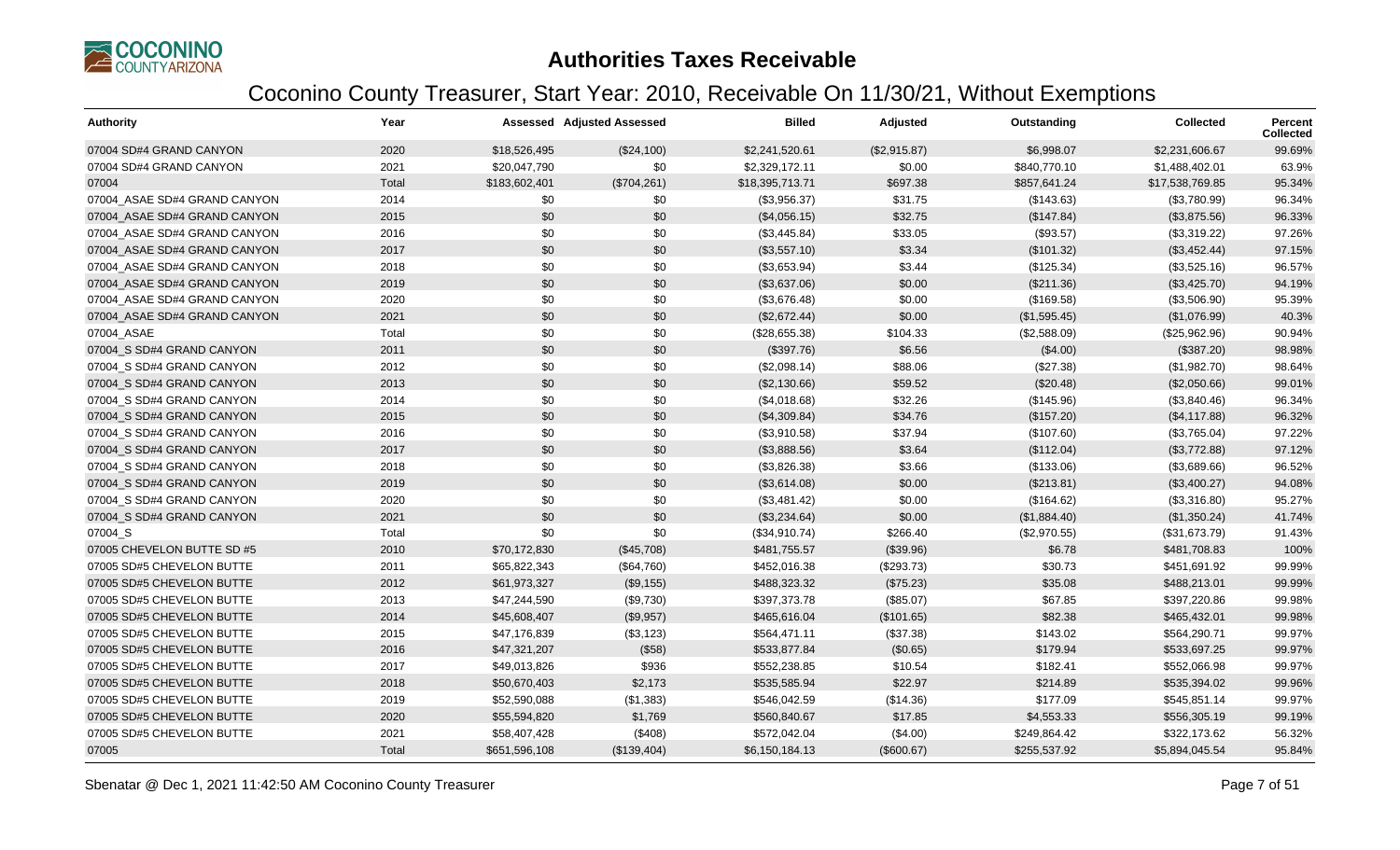

| <b>Authority</b>             | Year  |               | <b>Assessed Adjusted Assessed</b> | <b>Billed</b>   | Adjusted      | Outstanding   | <b>Collected</b> | Percent<br><b>Collected</b> |
|------------------------------|-------|---------------|-----------------------------------|-----------------|---------------|---------------|------------------|-----------------------------|
| 07005 S CHEVELON BUTTE SD #5 | 2010  | \$0           | \$0                               | (\$114,469.23)  | \$10.71       | (\$2.37)      | (\$114,456.15)   | 100%                        |
| 07005 S SD#5 CHEVELON BUTTE  | 2011  | \$0           | \$0                               | (\$106,317.33)  | \$25.39       | (\$2.39)      | (\$106, 289.55)  | 100%                        |
| 07005 S SD#5 CHEVELON BUTTE  | 2012  | \$0           | \$0                               | (\$25,688.32)   | (\$349.11)    | (\$1.18)      | (\$26,036.25)    | 100%                        |
| 07005 S SD#5 CHEVELON BUTTE  | 2013  | \$0           | \$0                               | (\$25,544.02)   | \$0.04        | (\$1.32)      | (\$25,542.66)    | 99.99%                      |
| 07005 S SD#5 CHEVELON BUTTE  | 2014  | \$0           | \$0                               | (\$28,796.29)   | \$10.62       | (\$1.57)      | (\$28,784.10)    | 99.99%                      |
| 07005 S SD#5 CHEVELON BUTTE  | 2015  | \$0           | \$0                               | (\$37,897.71)   | \$0.00        | (\$2.11)      | (\$37,895.60)    | 99.99%                      |
| 07005 S SD#5 CHEVELON BUTTE  | 2016  | \$0           | \$0                               | (\$30,873.32)   | (\$102.42)    | \$0.00        | (\$30,975.74)    | 100%                        |
| 07005 S SD#5 CHEVELON BUTTE  | 2017  | \$0           | \$0                               | (\$32,040.23)   | \$0.00        | \$0.00        | (\$32,040.23)    | 100%                        |
| 07005_S SD#5 CHEVELON BUTTE  | 2018  | \$0           | \$0                               | (\$30,799.21)   | (\$75.46)     | \$0.00        | (\$30,874.67)    | 100%                        |
| 07005 S SD#5 CHEVELON BUTTE  | 2019  | \$0           | \$0                               | (\$31,417.79)   | \$0.00        | \$0.00        | (\$31,417.79)    | 100%                        |
| 07005 S SD#5 CHEVELON BUTTE  | 2020  | \$0           | \$0                               | (\$33,877.75)   | \$0.00        | (\$159.20)    | (\$33,718.55)    | 99.53%                      |
| 07005_S SD#5 CHEVELON BUTTE  | 2021  | \$0           | \$0                               | (\$35,243.31)   | \$0.00        | (\$15,402.13) | (\$19,841.18)    | 56.3%                       |
| 07005_S                      | Total | \$0           | \$0                               | (\$532,964.51)  | (\$480.23)    | (\$15,572.27) | (\$517,872.47)   | 97.08%                      |
| 07006 FREDONIA SD #6         | 2010  | \$22,663,431  | (\$17,264)                        | \$338,863.22    | (\$276.84)    | \$214.88      | \$338,371.50     | 99.94%                      |
| 07006 SD#6 FREDONIA          | 2011  | \$23,417,707  | (\$36,586)                        | \$846,435.05    | (\$1,367.50)  | \$520.20      | \$844,547.35     | 99.94%                      |
| 07006 SD#6 FREDONIA          | 2012  | \$23,194,589  | (\$12,532)                        | \$901,040.64    | (\$721.86)    | \$631.48      | \$899,687.30     | 99.93%                      |
| 07006 SD#6 FREDONIA          | 2013  | \$20,916,388  | (\$1,998)                         | \$976,147.79    | (\$136.08)    | \$699.05      | \$975,312.66     | 99.93%                      |
| 07006 SD#6 FREDONIA          | 2014  | \$21,954,524  | (\$12,348)                        | \$1,190,657.86  | (\$723.01)    | \$1,054.44    | \$1,188,880.41   | 99.91%                      |
| 07006 SD#6 FREDONIA          | 2015  | \$21,153,598  | (\$79,928)                        | \$1,158,180.26  | (\$4,376.11)  | \$1,730.72    | \$1,152,073.43   | 99.85%                      |
| 07006 SD#6 FREDONIA          | 2016  | \$20,405,963  | \$11,254                          | \$935,979.22    | \$516.19      | \$1,774.01    | \$934,721.40     | 99.81%                      |
| 07006 SD#6 FREDONIA          | 2017  | \$19,980,697  | (\$122,813)                       | \$1,169,152.03  | (\$7,186.29)  | \$2,252.58    | \$1,159,713.16   | 99.81%                      |
| 07006 SD#6 FREDONIA          | 2018  | \$20,094,509  | \$4,011                           | \$1,156,319.83  | \$230.83      | \$3,818.75    | \$1,152,731.91   | 99.67%                      |
| 07006 SD#6 FREDONIA          | 2019  | \$20,096,814  | (\$44,329)                        | \$1,047,405.22  | (\$1,923.70)  | \$4,028.98    | \$1,041,452.54   | 99.61%                      |
| 07006 SD#6 FREDONIA          | 2020  | \$20,426,318  | (\$49,038)                        | \$1,123,263.79  | (\$2,696.63)  | \$100,608.88  | \$1,019,958.28   | 91.02%                      |
| 07006 SD#6 FREDONIA          | 2021  | \$20,733,858  | \$0                               | \$1,119,338.93  | \$0.00        | \$533,544.80  | \$585,794.13     | 52.33%                      |
| 07006                        | Total | \$255,038,396 | (\$361,571)                       | \$11,962,783.84 | (\$18,661.00) | \$650,878.77  | \$11,293,244.07  | 94.55%                      |
| 07006_S FREDONIA SD #6       | 2010  | \$0           | \$0                               | (\$37,455.93)   | \$37.50       | (\$52.92)     | (\$37,365.51)    | 99.86%                      |
| 07006 S SD#6 FREDONIA        | 2011  | \$0           | \$0                               | (\$96,932.34)   | \$155.98      | (\$136.20)    | (\$96,640.16)    | 99.86%                      |
| 07006_S SD#6 FREDONIA        | 2012  | \$0           | \$0                               | (\$91,770.74)   | (\$229.73)    | (\$93.50)     | (\$91,906.97)    | 99.9%                       |
| 07006_S SD#6 FREDONIA        | 2013  | \$0           | \$0                               | (\$81,604.28)   | \$25.28       | (\$83.40)     | (\$81,495.60)    | 99.9%                       |
| 07006 S SD#6 FREDONIA        | 2014  | \$0           | \$0                               | (\$97,407.90)   | \$189.34      | (\$101.93)    | (\$97,116.63)    | 99.9%                       |
| 07006 S SD#6 FREDONIA        | 2015  | \$0           | \$0                               | (\$96,156.08)   | \$146.08      | (\$247.88)    | (\$95,762.12)    | 99.74%                      |
| 07006 S SD#6 FREDONIA        | 2016  | \$0           | \$0                               | (\$94,382.40)   | \$29.42       | (\$168.32)    | (\$94,184.66)    | 99.82%                      |
| 07006_S SD#6 FREDONIA        | 2017  | \$0           | \$0                               | (\$92,422.22)   | \$13.28       | (\$170.74)    | (\$92,238.20)    | 99.82%                      |
| 07006_S SD#6 FREDONIA        | 2018  | \$0           | \$0                               | (\$90,923.98)   | \$24.20       | (\$171.64)    | (\$90,728.14)    | 99.81%                      |
| 07006 S SD#6 FREDONIA        | 2019  | \$0           | \$0                               | (\$87,833.56)   | \$14.80       | (\$144.68)    | (\$87,674.08)    | 99.84%                      |
| 07006 S SD#6 FREDONIA        | 2020  | \$0           | \$0                               | (\$89,165.92)   | \$20.48       | (\$1,521.33)  | (\$87,624.11)    | 98.29%                      |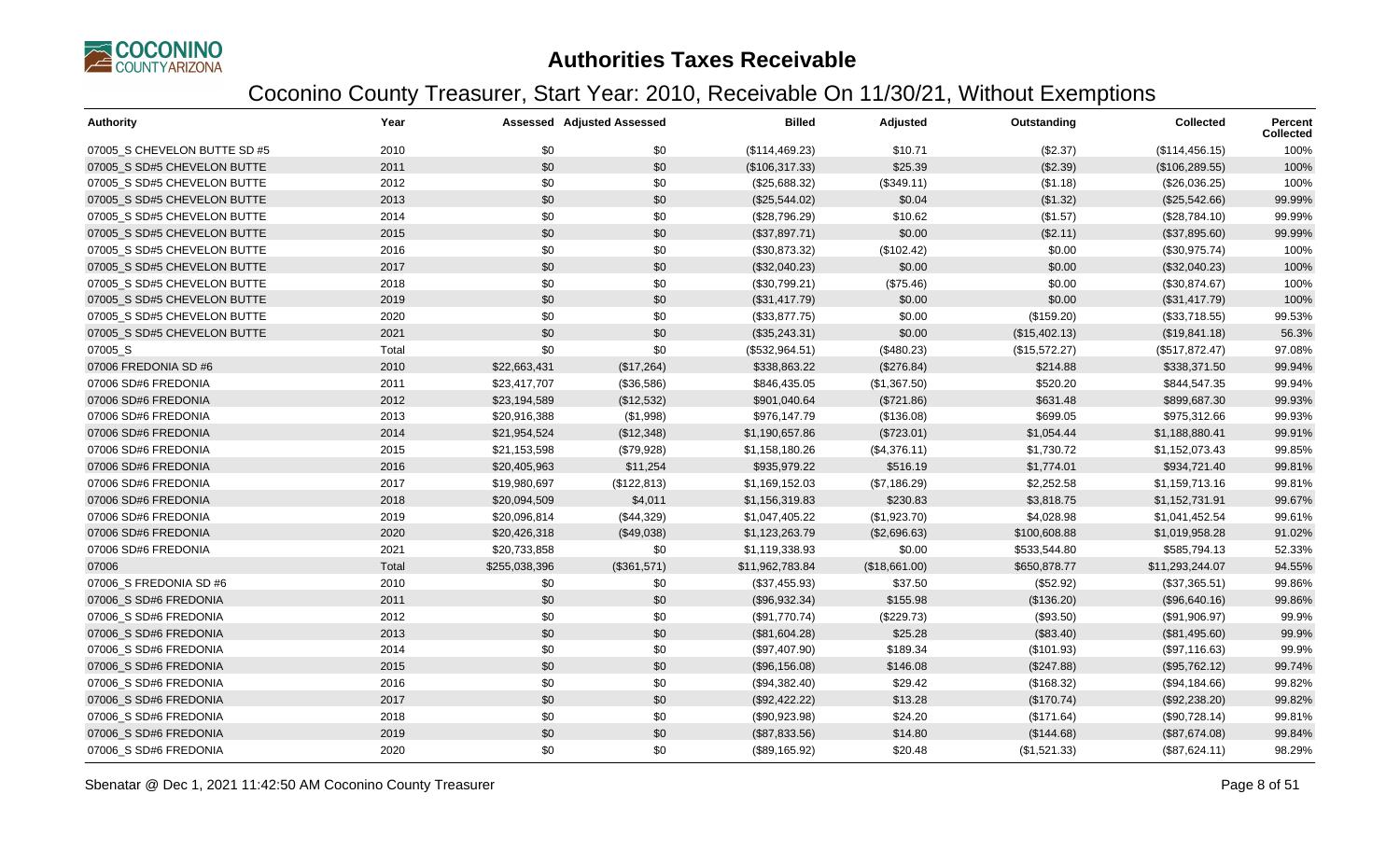

| Authority                      | Year  |                 | <b>Assessed Adjusted Assessed</b> | <b>Billed</b>    | <b>Adjusted</b> | Outstanding   | <b>Collected</b> | <b>Percent</b><br><b>Collected</b> |
|--------------------------------|-------|-----------------|-----------------------------------|------------------|-----------------|---------------|------------------|------------------------------------|
| 07006 S SD#6 FREDONIA          | 2021  | \$0             | \$0                               | (\$89,153.50)    | \$0.00          | (\$33,201.08) | (\$55,952.42)    | 62.76%                             |
| 07006_S                        | Total | \$0             | \$0                               | (\$1,045,208.85) | \$426.63        | (\$36,093.62) | (\$1,008,688.60) | 96.55%                             |
| 07009 SEDONA OAK CREEK SD #9   | 2010  | \$172,932,181   | (\$1,137,021)                     | \$1,672,266.27   | (\$9,976.97)    | \$20.31       | \$1,662,268.99   | 100%                               |
| 07009 SD#9 SEDONA OAK CREEK    | 2011  | \$154,402,511   | (\$544, 844)                      | \$1,705,993.43   | (\$6,035.74)    | \$28.55       | \$1,699,929.14   | 100%                               |
| 07009 SD#9 SEDONA OAK CREEK    | 2012  | \$141,984,528   | (\$245,411)                       | \$2,007,904.34   | (\$3,495.32)    | \$34.85       | \$2,004,374.17   | 100%                               |
| 07009 SD#9 SEDONA OAK CREEK    | 2013  | \$121,257,830   | (\$811,357)                       | \$1,626,310.20   | (\$10,902.32)   | \$91.95       | \$1,615,315.93   | 99.99%                             |
| 07009 SD#9 SEDONA OAK CREEK    | 2014  | \$121,008,718   | (\$26,092)                        | \$1,675,607.36   | (\$361.30)      | \$239.50      | \$1,675,006.56   | 99.99%                             |
| 07009 SD#9 SEDONA OAK CREEK    | 2015  | \$125,336,268   | (\$33,018)                        | \$1,553,417.66   | (\$409.23)      | \$181.30      | \$1,552,827.13   | 99.99%                             |
| 07009 SD#9 SEDONA OAK CREEK    | 2016  | \$129,593,920   | \$226,987                         | \$1,683,554.51   | \$2,948.81      | \$138.51      | \$1,686,364.81   | 99.99%                             |
| 07009 SD#9 SEDONA OAK CREEK    | 2017  | \$136,176,552   | \$233,927                         | \$1,546,965.48   | \$2,657.41      | \$54.11       | \$1,549,568.78   | 100%                               |
| 07009 SD#9 SEDONA OAK CREEK    | 2018  | \$141,260,741   | \$58,562                          | \$1,563,615.39   | \$648.24        | \$53.34       | \$1,564,210.29   | 100%                               |
| 07009 SD#9 SEDONA OAK CREEK    | 2019  | \$146,902,924   | \$40,101                          | \$1,408,798.87   | \$384.57        | \$41.10       | \$1,409,142.34   | 100%                               |
| 07009 SD#9 SEDONA OAK CREEK    | 2020  | \$153,876,949   | \$29,788                          | \$1,423,669.25   | \$275.61        | \$8,343.12    | \$1,415,601.74   | 99.41%                             |
| 07009 SD#9 SEDONA OAK CREEK    | 2021  | \$159,673,674   | \$0                               | \$1,305,651.55   | \$0.00          | \$592,794.22  | \$712,857.33     | 54.6%                              |
| 07009                          | Total | \$1,704,406,796 | (\$2,208,378)                     | \$19,173,754.31  | (\$24, 266.24)  | \$602,020.86  | \$18,547,467.21  | 96.86%                             |
| 07009 S SEDONA OAK CREEK SD #9 | 2010  | \$0             | \$0                               | (\$326,653.10)   | \$9.13          | (\$1.08)      | (\$326,642.89)   | 100%                               |
| 07009 S SD#9 SEDONA OAK CRE    | 2011  | \$0             | \$0                               | (\$313,456.22)   | \$6.89          | (\$1.25)      | (\$313,448.08)   | 100%                               |
| 07009_S SD#9 SEDONA OAK CRE    | 2012  | \$0             | \$0                               | (\$246,582.82)   | (\$802.74)      | (\$0.86)      | (\$247,384.70)   | 100%                               |
| 07009 S SD#9 SEDONA OAK CRE    | 2013  | \$0             | \$0                               | (\$206,313.14)   | (\$846.67)      | \$0.00        | (\$207,159.81)   | 100%                               |
| 07009_S SD#9 SEDONA OAK CRE    | 2014  | \$0             | \$0                               | (\$230,311.32)   | $(\$260.29)$    | \$0.00        | (\$230,571.61)   | 100%                               |
| 07009 S SD#9 SEDONA OAK CRE    | 2015  | \$0             | \$0                               | (\$222,034.51)   | (\$953.46)      | \$0.00        | (\$222,987.97)   | 100%                               |
| 07009_S SD#9 SEDONA OAK CRE    | 2016  | \$0             | \$0                               | (\$245,060.67)   | (\$443.30)      | \$0.00        | (\$245,503.97)   | 100%                               |
| 07009 S SD#9 SEDONA OAK CRE    | 2017  | \$0             | \$0                               | (\$226,305.85)   | \$0.00          | \$0.00        | $(\$226,305.85)$ | 100%                               |
| 07009_S SD#9 SEDONA OAK CRE    | 2018  | \$0             | \$0                               | (\$225,477.07)   | \$4.20          | \$0.00        | (\$225,472.87)   | 100%                               |
| 07009 S SD#9 SEDONA OAK CRE    | 2019  | \$0             | \$0                               | (\$194,905.44)   | \$0.00          | (\$1.55)      | (\$194,903.89)   | 100%                               |
| 07009_S SD#9 SEDONA OAK CRE    | 2020  | \$0             | \$0                               | (\$194, 423.13)  | \$4.47          | (\$359.64)    | (\$194,059.02)   | 99.82%                             |
| 07009_S SD#9 SEDONA OAK CRE    | 2021  | \$0             | \$0                               | (\$179,561.81)   | \$0.00          | (\$74,818.73) | (\$104,743.08)   | 58.33%                             |
| 07009_S                        | Total | \$0             | \$0                               | (\$2,811,085.08) | (\$3,281.77)    | (\$75,183.11) | (\$2,739,183.74) | 97.33%                             |
| 07010 MAINE SD #10             | 2010  | \$38,038,627    | (\$526,478)                       | \$1,635,985.36   | (\$21,668.98)   | \$9.15        | \$1,614,307.23   | 100%                               |
| 07010 SD#10 MAINE              | 2011  | \$39,755,924    | (\$391,963)                       | \$1,520,902.38   | (\$15,007.90)   | \$1,476.14    | \$1,504,418.34   | 99.9%                              |
| 07010 SD#10 MAINE              | 2012  | \$39,131,355    | (\$769,436)                       | \$1,820,273.30   | (\$35,808.24)   | \$1,654.48    | \$1,782,810.58   | 99.91%                             |
| 07010 SD#10 MAINE              | 2013  | \$29,714,736    | (\$445,259)                       | \$1,756,468.30   | (\$26,342.87)   | \$2,164.71    | \$1,727,960.72   | 99.87%                             |
| 07010 SD#10 MAINE              | 2014  | \$28,347,134    | (\$25,735)                        | \$1,580,948.65   | (\$1,435.28)    | \$2,547.91    | \$1,576,965.46   | 99.84%                             |
| 07010 SD#10 MAINE              | 2015  | \$28,174,006    | (\$9,685)                         | \$1,716,585.54   | (\$590.09)      | \$3,434.14    | \$1,712,561.31   | 99.8%                              |
| 07010 SD#10 MAINE              | 2016  | \$28,927,286    | (\$995,775)                       | \$1,755,422.38   | (\$60,427.59)   | \$3,458.67    | \$1,691,536.12   | 99.8%                              |
| 07010 SD#10 MAINE              | 2017  | \$29,887,253    | (\$1,174,345)                     | \$1,581,513.23   | (\$62,141.63)   | \$3,189.52    | \$1,516,182.08   | 99.79%                             |
| 07010 SD#10 MAINE              | 2018  | \$30,958,869    | (\$640, 415)                      | \$1,613,049.69   | (\$33,367.54)   | \$3,042.99    | \$1,576,639.16   | 99.81%                             |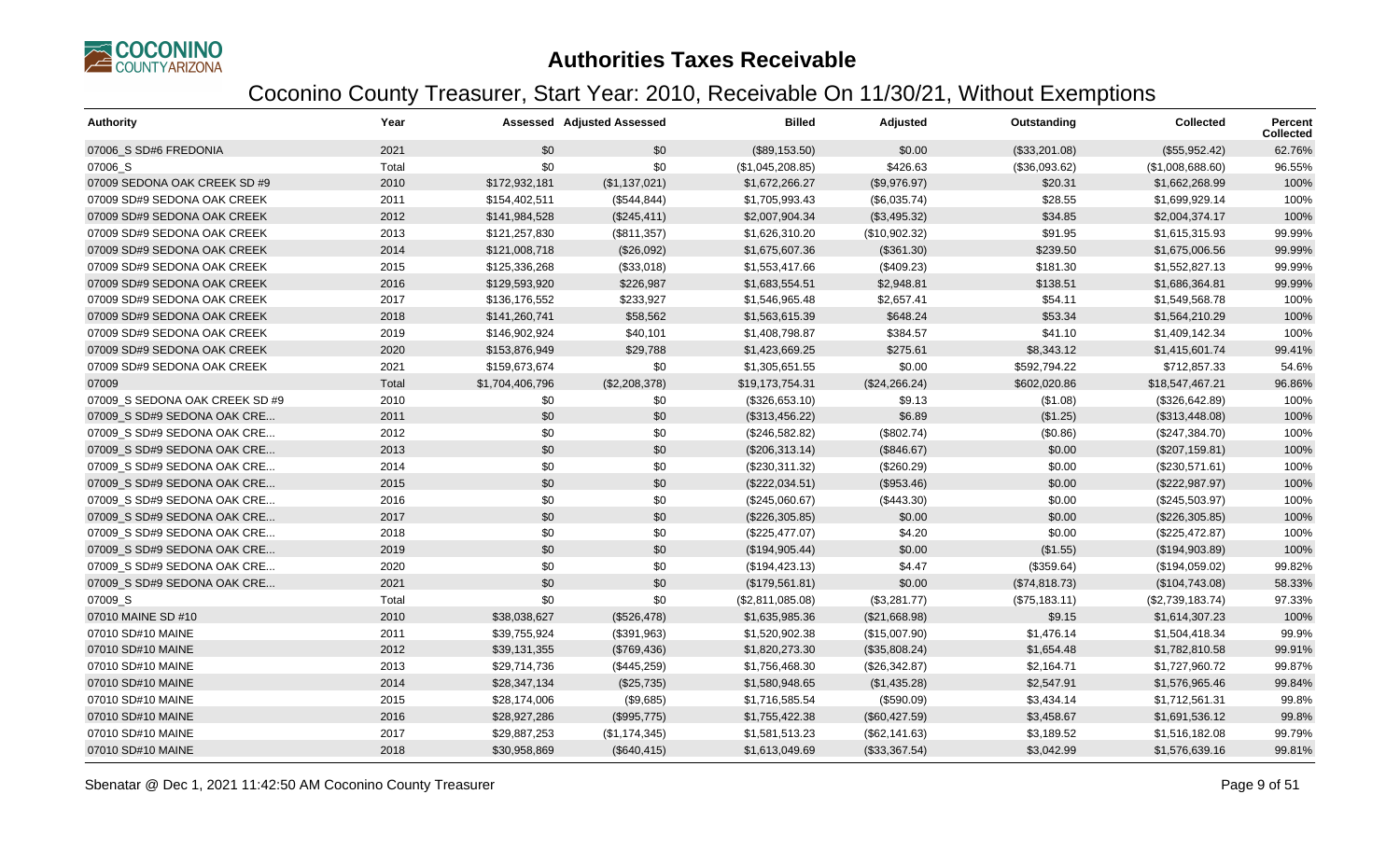

| Authority              | Year  |               | <b>Assessed Adjusted Assessed</b> | <b>Billed</b>    | Adjusted       | Outstanding   | <b>Collected</b> | Percent<br><b>Collected</b> |
|------------------------|-------|---------------|-----------------------------------|------------------|----------------|---------------|------------------|-----------------------------|
| 07010 SD#10 MAINE      | 2019  | \$32,769,112  | (\$1,052,794)                     | \$1,693,572.83   | (\$54,410.50)  | \$3,408.65    | \$1,635,753.68   | 99.79%                      |
| 07010 SD#10 MAINE      | 2020  | \$34,455,926  | (\$1,079,098)                     | \$1,745,983.91   | (\$54,681.14)  | \$24,606.50   | \$1,666,696.27   | 98.55%                      |
| 07010 SD#10 MAINE      | 2021  | \$36,180,627  | \$0                               | \$1,582,396.13   | \$0.00         | \$657,554.19  | \$924,841.94     | 58.45%                      |
| 07010                  | Total | \$396,340,855 | (\$7,110,983)                     | \$20,003,101.70  | (\$365,881.76) | \$706,547.05  | \$18,930,672.89  | 96.4%                       |
| 07010_S MAINE SD #10   | 2010  | \$0           | \$0                               | (\$196,683.37)   | \$176.82       | (\$0.65)      | (\$196,505.90)   | 100%                        |
| 07010_S SD#10 MAINE    | 2011  | \$0           | \$0                               | (\$165,996.26)   | \$195.70       | (\$0.56)      | (\$165,800.00)   | 100%                        |
| 07010_S SD#10 MAINE    | 2012  | \$0           | \$0                               | (\$111, 813.90)  | (\$1,499.40)   | \$0.00        | (\$113,313.30)   | 100%                        |
| 07010 S SD#10 MAINE    | 2013  | \$0           | \$0                               | (\$97,803.40)    | \$228.80       | (\$6.65)      | (\$97,567.95)    | 99.99%                      |
| 07010_S SD#10 MAINE    | 2014  | \$0           | \$0                               | (\$93,226.78)    | \$216.18       | (\$20.54)     | (\$92,990.06)    | 99.98%                      |
| 07010 S SD#10 MAINE    | 2015  | \$0           | \$0                               | (\$135,765.82)   | \$144.18       | (\$31.18)     | (\$135,590.46)   | 99.98%                      |
| 07010 S SD#10 MAINE    | 2016  | \$0           | \$0                               | (\$134,740.28)   | \$0.00         | (\$66.22)     | (\$134,674.06)   | 99.95%                      |
| 07010_S SD#10 MAINE    | 2017  | \$0           | \$0                               | (\$141,651.22)   | \$1.02         | (\$100.14)    | (\$141,550.06)   | 99.93%                      |
| 07010 S SD#10 MAINE    | 2018  | \$0           | \$0                               | (\$149,700.58)   | \$0.00         | (\$116.38)    | (\$149,584.20)   | 99.92%                      |
| 07010_S SD#10 MAINE    | 2019  | \$0           | \$0                               | (\$149,005.72)   | \$0.00         | (\$93.92)     | (\$148,911.80)   | 99.94%                      |
| 07010_S SD#10 MAINE    | 2020  | \$0           | \$0                               | (\$151,631.46)   | \$0.00         | (\$1,554.03)  | (\$150,077.43)   | 98.98%                      |
| 07010_S SD#10 MAINE    | 2021  | \$0           | \$0                               | (\$162,601.32)   | \$0.00         | (\$67,012.84) | (\$95,588.48)    | 58.79%                      |
| 07010_S                | Total | \$0           | \$0                               | (\$1,690,620.11) | (\$536.70)     | (\$69,003.11) | (\$1,622,153.70) | 95.92%                      |
| 07015 TUBA CITY SD #15 | 2010  | \$12,302,670  | \$0                               | \$0.00           | \$0.00         | \$0.00        | \$0.00           | N/A                         |
| 07015 SD#15 TUBA CITY  | 2011  | \$11,008,145  | (\$14,532)                        | \$0.00           | \$0.00         | \$0.00        | \$0.00           | N/A                         |
| 07015 SD#15 TUBA CITY  | 2012  | \$12,007,357  | (\$28,594)                        | \$0.00           | \$0.00         | \$0.00        | \$0.00           | N/A                         |
| 07015 SD#15 TUBA CITY  | 2013  | \$11,615,803  | (\$2,514)                         | \$0.00           | \$0.00         | \$0.00        | \$0.00           | N/A                         |
| 07015 SD#15 TUBA CITY  | 2014  | \$12,560,784  | (\$30,865)                        | \$0.00           | \$0.00         | \$0.00        | \$0.00           | N/A                         |
| 07015 SD#15 TUBA CITY  | 2015  | \$12,907,443  | (\$30,358)                        | \$0.00           | \$0.00         | \$0.00        | \$0.00           | N/A                         |
| 07015 SD#15 TUBA CITY  | 2016  | \$12,763,111  | (\$11,032)                        | \$0.00           | \$0.00         | \$0.00        | \$0.00           | N/A                         |
| 07015 SD#15 TUBA CITY  | 2017  | \$12,883,021  | (\$42,406)                        | \$0.00           | \$0.00         | \$0.00        | \$0.00           | N/A                         |
| 07015 SD#15 TUBA CITY  | 2018  | \$12,697,013  | (\$30,141)                        | \$0.00           | \$0.00         | \$0.00        | \$0.00           | N/A                         |
| 07015 SD#15 TUBA CITY  | 2019  | \$12,732,945  | \$42,659                          | \$0.00           | \$0.00         | \$0.00        | \$0.00           | N/A                         |
| 07015 SD#15 TUBA CITY  | 2020  | \$12,960,317  | (\$9,906)                         | \$0.00           | \$0.00         | \$0.00        | \$0.00           | N/A                         |
| 07015 SD#15 TUBA CITY  | 2021  | \$12,483,466  | \$0                               | \$0.00           | \$0.00         | \$0.00        | \$0.00           | N/A                         |
| 07015                  | Total | \$148,922,075 | (\$157,689)                       | \$0.00           | \$0.00         | \$0.00        | \$0.00           | N/A                         |
| 07016 PAGE SD #8       | 2010  | \$142,185,128 | (\$29,064)                        | \$2,867,839.30   | (\$487.73)     | \$1,966.97    | \$2,865,384.60   | 99.93%                      |
| 07016 SD#8 PAGE        | 2011  | \$141,045,296 | (\$144,901)                       | \$4,295,313.67   | (\$4,710.07)   | \$4,646.29    | \$4,285,957.31   | 99.89%                      |
| 07016 SD#8 PAGE        | 2012  | \$139,651,977 | \$104,072                         | \$4,684,588.83   | \$3,179.21     | \$4,323.73    | \$4,683,444.31   | 99.91%                      |
| 07016 SD#8 PAGE        | 2013  | \$135,087,422 | \$76,885                          | \$5,763,234.63   | \$3,228.46     | \$6,080.60    | \$5,760,382.49   | 99.89%                      |
| 07016 SD#8 PAGE        | 2014  | \$137,560,652 | (\$38,990)                        | \$6,045,378.06   | (\$1,727.82)   | \$7,228.94    | \$6,036,421.30   | 99.88%                      |
| 07016 SD#8 PAGE        | 2015  | \$137,043,431 | (\$37,309)                        | \$5,616,176.59   | (\$1,528.97)   | \$7,128.60    | \$5,607,519.02   | 99.87%                      |
| 07016 SD#8 PAGE        | 2016  | \$135,458,164 | (\$356,748)                       | \$5,623,003.74   | (\$14,808.96)  | \$8,204.44    | \$5,599,990.34   | 99.85%                      |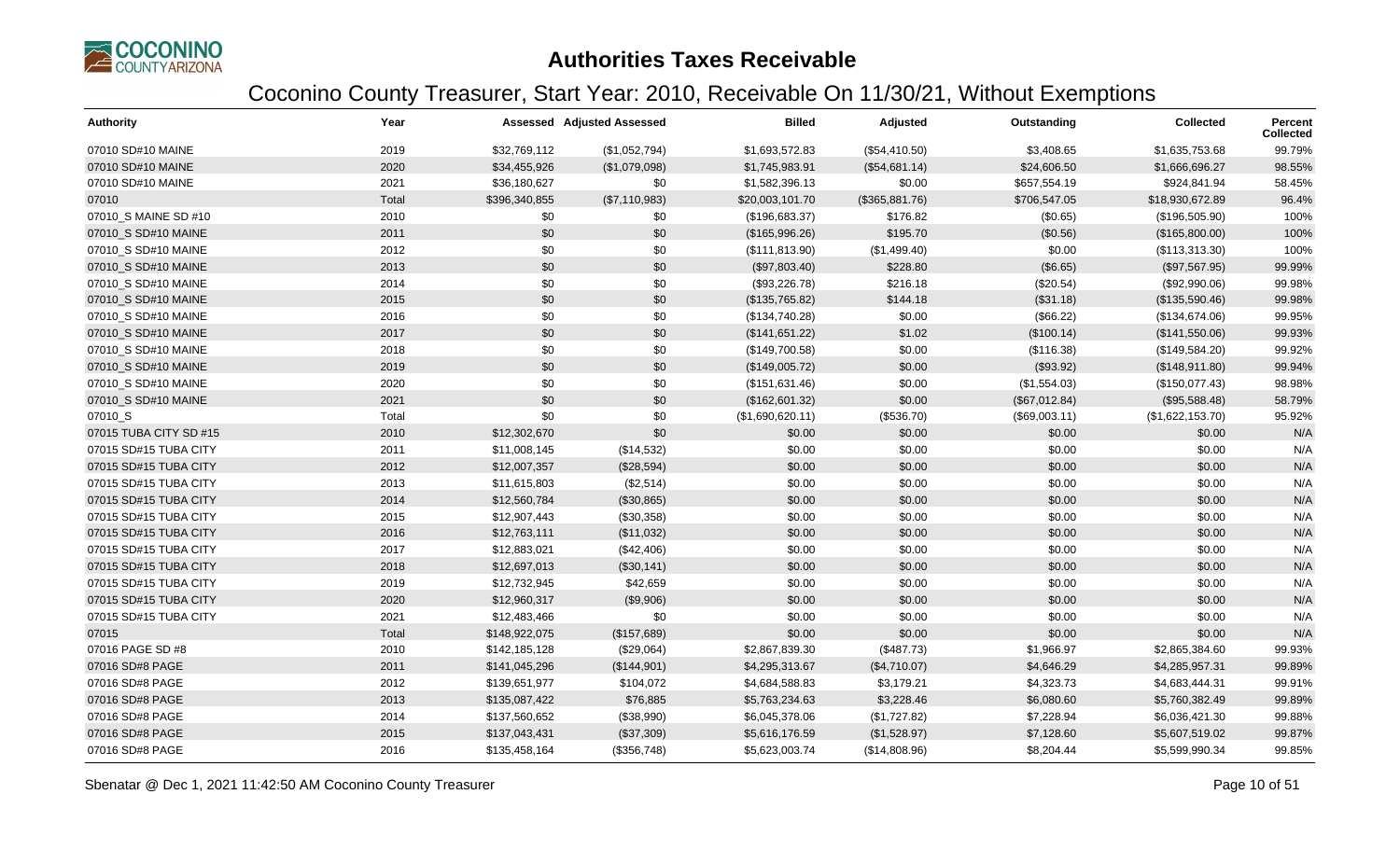

| <b>Authority</b>        | Year  |                 | <b>Assessed Adjusted Assessed</b> | <b>Billed</b>    | Adjusted      | Outstanding     | <b>Collected</b> | Percent<br><b>Collected</b> |
|-------------------------|-------|-----------------|-----------------------------------|------------------|---------------|-----------------|------------------|-----------------------------|
| 07016 SD#8 PAGE         | 2017  | \$136,218,620   | \$60,980                          | \$5,912,977.32   | \$2,646.97    | \$10,168.49     | \$5,905,455.80   | 99.83%                      |
| 07016 SD#8 PAGE         | 2018  | \$126,971,184   | \$68,583                          | \$5,274,002.26   | \$2,848.70    | \$11,814.11     | \$5,265,036.85   | 99.78%                      |
| 07016 SD#8 PAGE         | 2019  | \$132,159,301   | (\$767,206)                       | \$5,266,679.82   | (\$30,573.97) | \$14,267.41     | \$5,221,838.44   | 99.73%                      |
| 07016 SD#8 PAGE         | 2020  | \$128,539,242   | \$204,668                         | \$4,956,730.82   | \$7,892.40    | \$119,715.49    | \$4,844,907.73   | 97.59%                      |
| 07016 SD#8 PAGE         | 2021  | \$88,507,904    | \$332                             | \$4,595,949.44   | \$17.24       | \$2,002,098.77  | \$2,593,867.91   | 56.44%                      |
| 07016                   | Total | \$1,580,428,321 | (\$858,698)                       | \$60,901,874.48  | (\$34,024.54) | \$2,197,643.84  | \$58,670,206.10  | 96.39%                      |
| 07016_S PAGE SD #8      | 2010  | \$0             | \$0                               | (\$195,617.76)   | \$61.75       | (\$449.19)      | (\$195, 106.82)  | 99.77%                      |
| 07016_S SD#8 PAGE       | 2011  | \$0             | \$0                               | (\$297, 281.30)  | \$342.01      | (\$784.72)      | (\$296, 154.57)  | 99.74%                      |
| 07016_S SD#8 PAGE       | 2012  | \$0             | \$0                               | (\$279,327.62)   | (\$1,161.58)  | (\$835.85)      | (\$279,653.35)   | 99.7%                       |
| 07016 S SD#8 PAGE       | 2013  | \$0             | \$0                               | (\$332,583.24)   | \$221.04      | (\$1,319.27)    | (\$331,042.93)   | 99.6%                       |
| 07016 S SD#8 PAGE       | 2014  | \$0             | \$0                               | (\$364,809.04)   | (\$26.84)     | (\$1,619.49)    | (\$363,216.39)   | 99.56%                      |
| 07016_S SD#8 PAGE       | 2015  | \$0             | \$0                               | (\$364,997.14)   | \$142.48      | (\$1,732.06)    | (\$363, 122.60)  | 99.53%                      |
| 07016 S SD#8 PAGE       | 2016  | \$0             | \$0                               | (\$380,678.48)   | \$295.20      | (\$2,122.60)    | (\$378,260.68)   | 99.44%                      |
| 07016_S SD#8 PAGE       | 2017  | \$0             | \$0                               | (\$368,529.70)   | \$115.08      | (\$2,352.24)    | (\$366,062.38)   | 99.36%                      |
| 07016_S SD#8 PAGE       | 2018  | \$0             | \$0                               | (\$377,569.92)   | \$120.82      | (\$2,479.22)    | (\$374,969.88)   | 99.34%                      |
| 07016 S SD#8 PAGE       | 2019  | \$0             | \$0                               | (\$363,743.44)   | \$212.60      | (\$2,824.64)    | (\$360,706.20)   | 99.22%                      |
| 07016_S SD#8 PAGE       | 2020  | \$0             | \$0                               | (\$367,890.64)   | \$35.78       | (\$8,824.68)    | (\$359,030.18)   | 97.6%                       |
| 07016_S SD#8 PAGE       | 2021  | \$0             | \$0                               | (\$368,712.04)   | \$0.00        | (\$162,779.18)  | (\$205,932.86)   | 55.85%                      |
| 07016_S                 | Total | \$0             | \$0                               | (\$4,061,740.32) | \$358.34      | (\$188, 123.14) | (\$3,873,258.84) | 95.37%                      |
| 07031 ASH FORK SD #31   | 2010  | \$7,190,584     | (\$10,779)                        | \$550,410.43     | (\$545.78)    | \$1,543.49      | \$548,321.16     | 99.72%                      |
| 07031 SD#31 ASH FORK    | 2011  | \$7,280,697     | (\$4,046)                         | \$573,821.89     | (\$377.99)    | \$6,326.18      | \$567,117.72     | 98.9%                       |
| 07031 SD#31 ASH FORK    | 2012  | \$6,437,016     | (\$8,937)                         | \$460,976.27     | (\$670.04)    | \$7,148.23      | \$453,158.00     | 98.45%                      |
| 07031 SD#31 ASH FORK    | 2013  | \$5,389,602     | (\$16,776)                        | \$398,005.05     | (\$1,240.46)  | \$8,595.02      | \$388,169.57     | 97.83%                      |
| 07031 SD#31 ASH FORK    | 2014  | \$4,919,166     | (\$37,721)                        | \$363,270.75     | (\$2,785.61)  | \$9,267.96      | \$351,217.18     | 97.43%                      |
| 07031 SD#31 ASH FORK    | 2015  | \$4,894,885     | (\$9,828)                         | \$361,476.20     | (\$725.76)    | \$9,327.84      | \$351,422.60     | 97.41%                      |
| 07031 SD#31 ASH FORK    | 2016  | \$4,798,245     | \$6,472                           | \$354,332.28     | \$477.96      | \$9,972.48      | \$344,837.76     | 97.19%                      |
| 07031 SD#31 ASH FORK    | 2017  | \$4,869,449     | (\$4,591)                         | \$413,464.16     | (\$389.82)    | \$12,418.17     | \$400,656.17     | 96.99%                      |
| 07031 SD#31 ASH FORK    | 2018  | \$4,904,233     | \$861                             | \$416,332.29     | \$73.10       | \$13,738.39     | \$402,667.00     | 96.7%                       |
| 07031 SD#31 ASH FORK    | 2019  | \$5,029,857     | (\$4,615)                         | \$421,909.56     | (\$387.10)    | \$14,494.78     | \$407,027.68     | 96.56%                      |
| 07031 SD#31 ASH FORK    | 2020  | \$5,301,527     | (\$3,031)                         | \$395,649.03     | (\$226.19)    | \$26,918.55     | \$368,504.29     | 93.19%                      |
| 07031 SD#31 ASH FORK    | 2021  | \$5,575,789     | (\$3,205)                         | \$416,093.90     | (\$239.17)    | \$176,595.68    | \$239,259.05     | 57.53%                      |
| 07031                   | Total | \$66,591,050    | (\$96,196)                        | \$5,125,741.81   | (\$7,036.86)  | \$296,346.77    | \$4,822,358.18   | 94.21%                      |
| 07031_S ASH FORK SD #31 | 2010  | \$0             | \$0                               | (\$39,930.19)    | \$206.38      | (\$61.81)       | (\$39,662.00)    | 99.84%                      |
| 07031_S SD#31 ASH FORK  | 2011  | \$0             | \$0                               | (\$25,883.24)    | \$62.52       | (\$63.12)       | (\$25,757.60)    | 99.76%                      |
| 07031_S SD#31 ASH FORK  | 2012  | \$0             | \$0                               | (\$17,285.32)    | (\$182.04)    | (\$104.42)      | (\$17,362.94)    | 99.4%                       |
| 07031 S SD#31 ASH FORK  | 2013  | \$0             | \$0                               | (\$13,455.10)    | \$88.41       | (\$219.94)      | (\$13,146.75)    | 98.35%                      |
| 07031_S SD#31 ASH FORK  | 2014  | \$0             | \$0                               | (\$11,504.14)    | \$83.78       | (\$189.32)      | (\$11,231.04)    | 98.34%                      |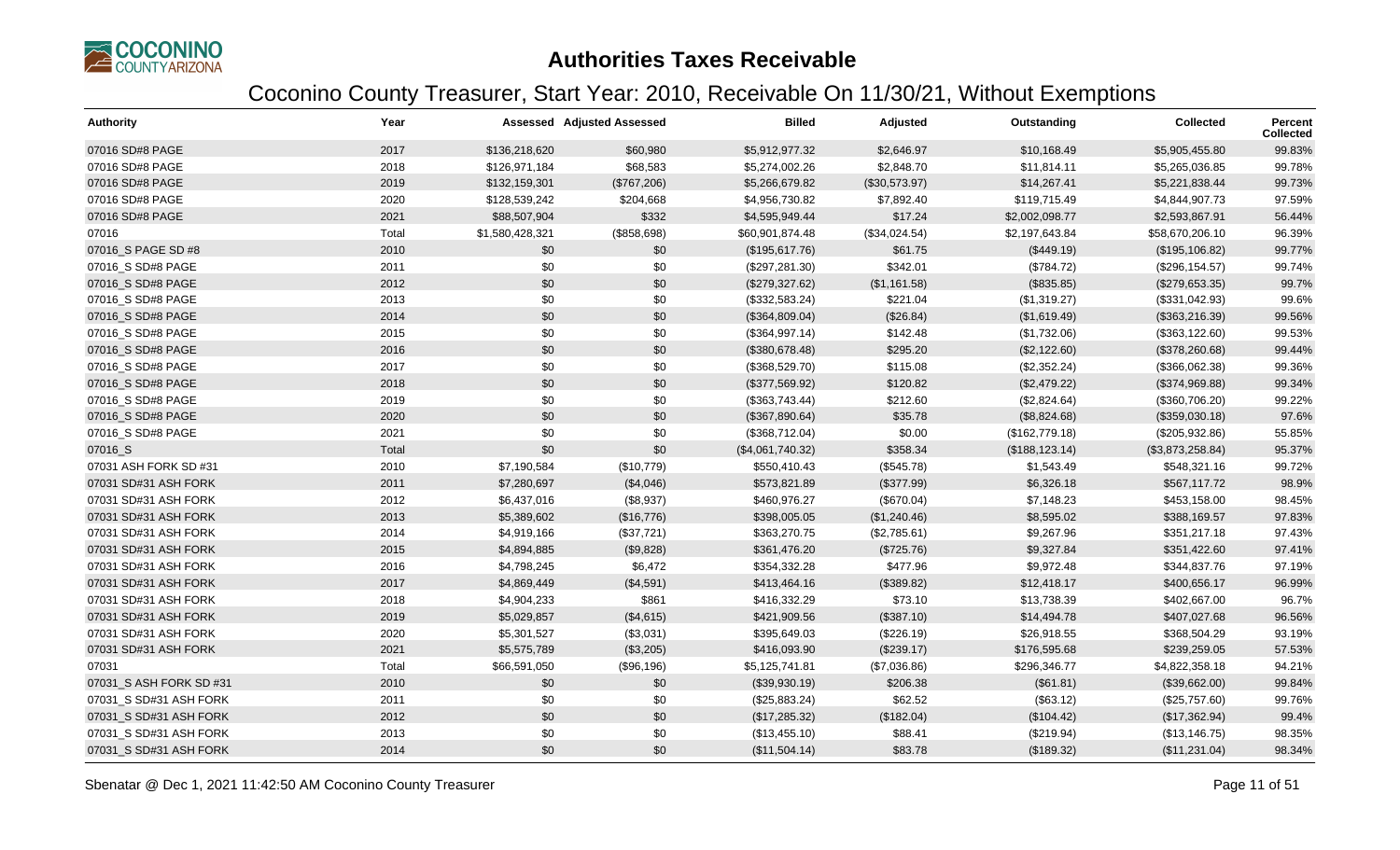

| <b>Authority</b>             | Year  |               | <b>Assessed Adjusted Assessed</b> | <b>Billed</b>  | Adjusted     | Outstanding   | <b>Collected</b> | <b>Percent</b><br><b>Collected</b> |
|------------------------------|-------|---------------|-----------------------------------|----------------|--------------|---------------|------------------|------------------------------------|
| 07031_S SD#31 ASH FORK       | 2015  | \$0           | \$0                               | (\$24,769.82)  | \$16.90      | (\$334.18)    | (\$24,418.74)    | 98.65%                             |
| 07031 S SD#31 ASH FORK       | 2016  | \$0           | \$0                               | (\$25,160.38)  | \$30.46      | (\$369.36)    | (\$24,760.56)    | 98.53%                             |
| 07031_S SD#31 ASH FORK       | 2017  | \$0           | \$0                               | (\$24,708.46)  | \$9.98       | (\$552.19)    | (\$24,146.29)    | 97.76%                             |
| 07031_S SD#31 ASH FORK       | 2018  | \$0           | \$0                               | (\$26,783.64)  | \$144.90     | (\$535.74)    | (\$26,103.00)    | 97.99%                             |
| 07031_S SD#31 ASH FORK       | 2019  | \$0           | \$0                               | (\$26,341.10)  | \$0.00       | (\$437.62)    | (\$25,903.48)    | 98.34%                             |
| 07031_S SD#31 ASH FORK       | 2020  | \$0           | \$0                               | (\$27,111.60)  | \$7.10       | (\$1,680.96)  | (\$25,423.54)    | 93.8%                              |
| 07031_S SD#31 ASH FORK       | 2021  | \$0           | \$0                               | (\$27,779.36)  | \$0.00       | (\$13,538.86) | (\$14,240.50)    | 51.26%                             |
| 07031_S                      | Total | \$0           | \$0                               | (\$290,712.35) | \$468.39     | (\$18,087.52) | (\$272,156.44)   | 93.77%                             |
| 07990 MIN SCHOOL TAX SD #5   | 2010  | \$70,172,830  | (\$45,708)                        | \$602,492.63   | (\$49.96)    | \$8.49        | \$602,434.18     | 100%                               |
| 07990 SD#5 MINIMUM SCHOOL T  | 2011  | \$65,822,343  | (\$64,760)                        | \$710,208.06   | (\$461.50)   | \$48.29       | \$709,698.27     | 99.99%                             |
| 07990 SD#5 MINIMUM SCHOOL T  | 2012  | \$61,973,327  | (\$9,155)                         | \$859,352.37   | (\$132.39)   | \$61.74       | \$859,158.24     | 99.99%                             |
| 07990 SD#5 MINIMUM SCHOOL T  | 2013  | \$47,244,590  | (\$9,730)                         | \$705,077.47   | (\$150.94)   | \$120.41      | \$704,806.12     | 99.98%                             |
| 07990 SD#5 MINIMUM SCHOOL T  | 2014  | \$45,608,407  | (\$9,957)                         | \$600,252.02   | (\$131.04)   | \$106.21      | \$600,014.77     | 99.98%                             |
| 07990 SD#5 MINIMUM SCHOOL T  | 2015  | \$47,176,839  | (\$3,123)                         | \$557,488.94   | (\$36.91)    | \$141.25      | \$557,310.78     | 99.97%                             |
| 07990 SD#5 MINIMUM SCHOOL T  | 2016  | \$47,321,207  | (\$58)                            | \$515,753.81   | (\$0.63)     | \$173.83      | \$515,579.35     | 99.97%                             |
| 07990 SD#5 MINIMUM SCHOOL T  | 2017  | \$49,013,826  | \$936                             | \$656,491.27   | \$12.53      | \$216.85      | \$656,286.95     | 99.97%                             |
| 07990 SD#5 MINIMUM SCHOOL T  | 2018  | \$50,670,403  | \$2,173                           | \$691,752.06   | \$29.66      | \$277.55      | \$691,504.17     | 99.96%                             |
| 07990 SD#5 MINIMUM SCHOOL T  | 2019  | \$52,590,088  | (\$1,383)                         | \$705,863.77   | (\$18.55)    | \$228.91      | \$705,616.31     | 99.97%                             |
| 07990 SD#5 MINIMUM SCHOOL T  | 2020  | \$55,594,820  | \$1,769                           | \$711,836.26   | \$22.65      | \$5,779.24    | \$706,079.67     | 99.19%                             |
| 07990 SD#5 MINIMUM SCHOOL T  | 2021  | \$58,407,428  | (\$408)                           | \$706,554.27   | (\$4.94)     | \$308,618.54  | \$397,930.79     | 56.32%                             |
| 07990                        | Total | \$651,596,108 | (\$139,404)                       | \$8,023,122.93 | (\$922.02)   | \$315,781.31  | \$7,706,419.60   | 96.06%                             |
| 07990 S MIN SCHOOL TAX SD #5 | 2010  | \$0           | \$0                               | (\$163,561.51) | \$15.30      | (\$3.40)      | (\$163,542.81)   | 100%                               |
| 07990_S SD#5 MINIMUM SCHOOL  | 2011  | \$0           | \$0                               | (\$190,006.47) | \$45.39      | (\$4.27)      | (\$189,956.81)   | 100%                               |
| 07990_S SD#5 MINIMUM SCHOOL  | 2012  | \$0           | \$0                               | (\$51,376.64)  | (\$698.23)   | (\$2.36)      | (\$52,072.51)    | 100%                               |
| 07990 S SD#5 MINIMUM SCHOOL  | 2013  | \$0           | \$0                               | (\$45,322.84)  | \$0.06       | (\$2.34)      | (\$45,320.44)    | 99.99%                             |
| 07990 S SD#5 MINIMUM SCHOOL  | 2014  | \$0           | \$0                               | (\$36,196.09)  | \$13.36      | (\$1.97)      | (\$36,180.76)    | 99.99%                             |
| 07990_S SD#5 MINIMUM SCHOOL  | 2015  | \$0           | \$0                               | (\$37,422.13)  | \$0.00       | (\$2.09)      | (\$37,420.04)    | 99.99%                             |
| 07990 S SD#5 MINIMUM SCHOOL  | 2016  | \$0           | \$0                               | (\$29,814.16)  | (\$98.90)    | \$0.00        | (\$29,913.06)    | 100%                               |
| 07990_S SD#5 MINIMUM SCHOOL  | 2017  | \$0           | \$0                               | (\$38,146.33)  | \$0.00       | \$0.00        | (\$38,146.33)    | 100%                               |
| 07990 S SD#5 MINIMUM SCHOOL  | 2018  | \$0           | \$0                               | (\$39,850.49)  | (\$97.64)    | \$0.00        | (\$39,948.13)    | 100%                               |
| 07990 S SD#5 MINIMUM SCHOOL  | 2019  | \$0           | \$0                               | (\$40,642.45)  | \$0.00       | \$0.00        | (\$40,642.45)    | 100%                               |
| 07990_S SD#5 MINIMUM SCHOOL  | 2020  | \$0           | \$0                               | (\$43,021.19)  | \$0.00       | (\$202.16)    | (\$42,819.03)    | 99.53%                             |
| 07990 S SD#5 MINIMUM SCHOOL  | 2021  | \$0           | \$0                               | (\$43,549.79)  | \$0.00       | (\$19,032.23) | (\$24,517.56)    | 56.3%                              |
| 07990_S                      | Total | \$0           | \$0                               | (\$758,910.09) | (\$820.66)   | (\$19,250.82) | (\$740,479.93)   | 97.47%                             |
| 07991 MIN SCHOOL TAX SD #9   | 2010  | \$172,932,181 | (\$1,137,021)                     | \$0.00         | \$0.00       | \$0.00        | \$0.00           | N/A                                |
| 07991 SD#9 MINIMUM SCHOOL T  | 2011  | \$154,402,511 | (\$544, 844)                      | \$1,025,232.72 | (\$3,627.24) | \$17.16       | \$1,021,588.32   | 100%                               |
| 07991 SD#9 MINIMUM SCHOOL T  | 2012  | \$141,984,528 | (\$245,411)                       | \$0.00         | \$0.00       | \$0.00        | \$0.00           | N/A                                |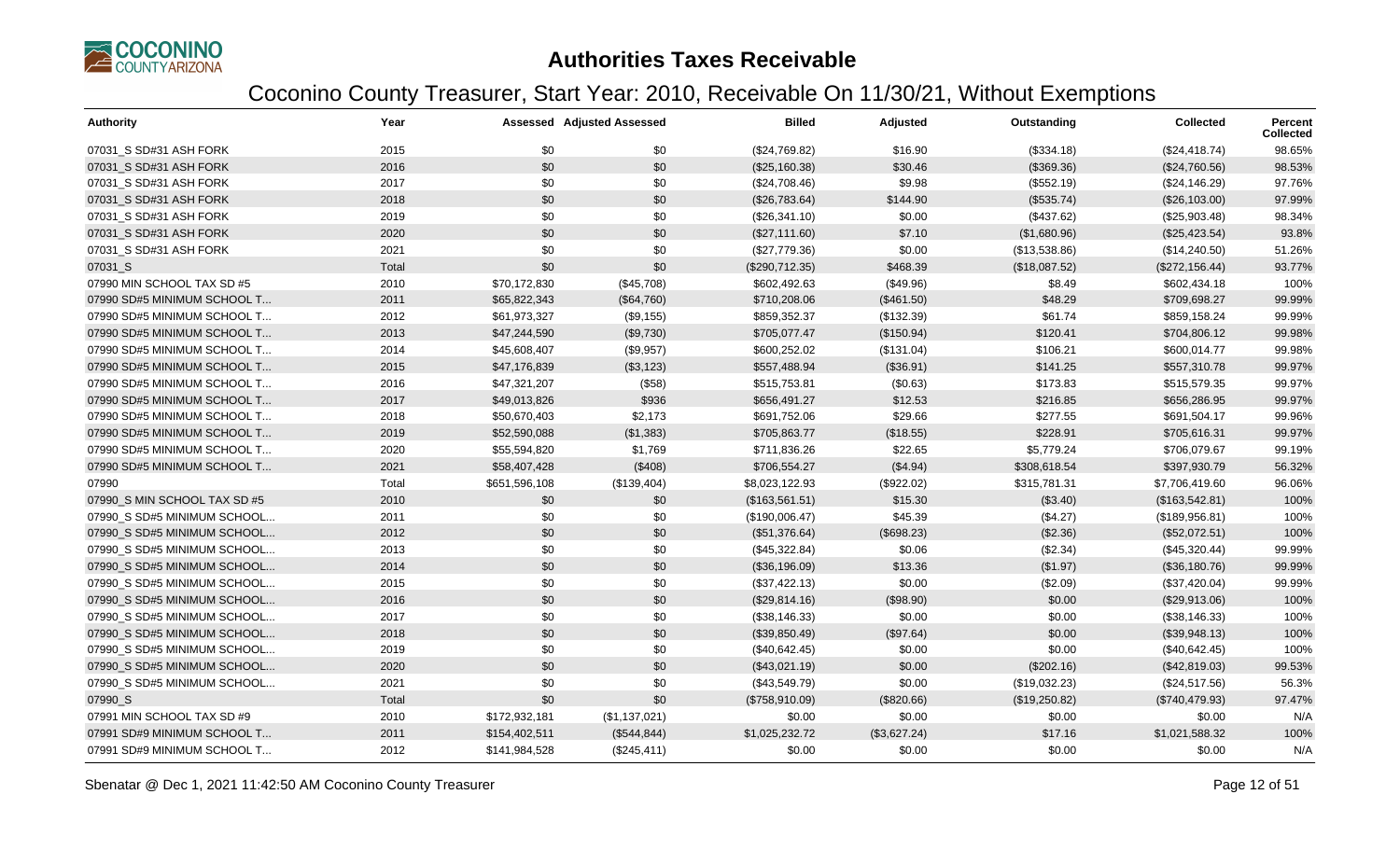

| <b>Authority</b>            | Year  |                 | <b>Assessed Adjusted Assessed</b> | <b>Billed</b>    | Adjusted        | Outstanding   | Collected        | <b>Percent</b><br><b>Collected</b> |
|-----------------------------|-------|-----------------|-----------------------------------|------------------|-----------------|---------------|------------------|------------------------------------|
| 07991 SD#9 MINIMUM SCHOOL T | 2013  | \$0             | \$120,446,473                     | \$0.00           | \$868,047.01    | \$49.41       | \$867,997.60     | 99.99%                             |
| 07991 SD#9 MINIMUM SCHOOL T | 2014  | \$121,008,718   | (\$26,092)                        | \$1,018,046.13   | (\$219.51)      | \$145.51      | \$1,017,681.11   | 99.99%                             |
| 07991 SD#9 MINIMUM SCHOOL T | 2015  | \$125,336,268   | (\$33,018)                        | \$1,110,729.97   | (\$292.61)      | \$129.64      | \$1,110,307.72   | 99.99%                             |
| 07991 SD#9 MINIMUM SCHOOL T | 2016  | \$129,593,920   | \$226,987                         | \$1,156,366.47   | \$2,025.42      | \$95.14       | \$1,158,296.75   | 99.99%                             |
| 07991 SD#9 MINIMUM SCHOOL T | 2017  | \$136,176,552   | \$233,927                         | \$1,155,594.10   | \$1,985.10      | \$40.42       | \$1,157,538.78   | 100%                               |
| 07991 SD#9 MINIMUM SCHOOL T | 2018  | \$141,260,741   | \$58,562                          | \$1,273,607.05   | \$528.00        | \$43.45       | \$1,274,091.60   | 100%                               |
| 07991 SD#9 MINIMUM SCHOOL T | 2019  | \$146,902,924   | \$40,101                          | \$1,427,161.73   | \$389.58        | \$41.64       | \$1,427,509.67   | 100%                               |
| 07991 SD#9 MINIMUM SCHOOL T | 2020  | \$153,876,949   | \$29,788                          | \$1,453,367.49   | \$281.36        | \$8,517.16    | \$1,445,131.69   | 99.41%                             |
| 07991 SD#9 MINIMUM SCHOOL T | 2021  | \$159,673,674   | \$0                               | \$1,564,163.20   | \$0.00          | \$710,164.14  | \$853,999.06     | 54.6%                              |
| 07991                       | Total | \$1,583,148,966 | \$119,049,452                     | \$11,184,268.86  | \$869,117.11    | \$719,243.67  | \$11,334,142.30  | 94.03%                             |
| 07991 IR SD#9 MINIMUM SCHOO | 2013  | \$121,257,830   | (\$121, 257, 830)                 | \$952,237.84     | (\$952,237.99)  | \$0.00        | (\$0.15)         | 100%                               |
| 07991 IR S SD#9 MINIMUM SCH | 2013  | \$0             | \$0                               | (\$121,829.70)   | \$121,829.70    | \$0.00        | \$0.00           | N/A                                |
| 07991 S SD#9 MINIMUM SCHOOL | 2011  | \$0             | \$0                               | (\$189,471.94)   | \$4.17          | (\$0.75)      | (\$189,467.02)   | 100%                               |
| 07991 S SD#9 MINIMUM SCHOOL | 2013  | \$0             | \$0                               | \$0.00           | (\$112, 237.95) | \$0.00        | (\$112, 237.95)  | 100%                               |
| 07991_S SD#9 MINIMUM SCHOOL | 2014  | \$0             | \$0                               | (\$133,983.98)   | (\$151.43)      | \$0.00        | (\$134, 135.41)  | 100%                               |
| 07991 S SD#9 MINIMUM SCHOOL | 2015  | \$0             | \$0                               | (\$158,772.39)   | (\$681.80)      | \$0.00        | (\$159,454.19)   | 100%                               |
| 07991 S SD#9 MINIMUM SCHOOL | 2016  | \$0             | \$0                               | (\$168,344.29)   | (\$304.52)      | \$0.00        | (\$168, 648.81)  | 100%                               |
| 07991_S SD#9 MINIMUM SCHOOL | 2017  | \$0             | \$0                               | (\$169,022.33)   | \$0.00          | \$0.00        | (\$169,022.33)   | 100%                               |
| 07991 S SD#9 MINIMUM SCHOOL | 2018  | \$0             | \$0                               | (\$183,688.49)   | \$3.42          | \$0.00        | (\$183,685.07)   | 100%                               |
| 07991 S SD#9 MINIMUM SCHOOL | 2019  | \$0             | \$0                               | (\$197,446.18)   | \$0.00          | (\$1.57)      | (\$197,444.61)   | 100%                               |
| 07991 S SD#9 MINIMUM SCHOOL | 2020  | \$0             | \$0                               | (\$198,475.45)   | \$4.57          | (\$367.13)    | (\$198, 103.75)  | 99.82%                             |
| 07991 S SD#9 MINIMUM SCHOOL | 2021  | \$0             | \$0                               | (\$215, 111.23)  | \$0.00          | (\$89,631.24) | (\$125,479.99)   | 58.33%                             |
| 07991_S                     | Total | \$0             | \$0                               | (\$1,614,316.28) | (\$113,363.54)  | (\$90,000.69) | (\$1,637,679.13) | 94.79%                             |
| 07999 COUNTY EDUCATION DIST | 2010  | \$208,799       | \$0                               | \$3,089.65       | \$0.00          | \$0.00        | \$3,089.65       | 100%                               |
| 07999 COUNTY EDUC DISTRICT  | 2011  | \$194,075       | \$0                               | \$3,431.63       | \$0.00          | \$0.00        | \$3,431.63       | 100%                               |
| 07999 COUNTY EDUC DISTRICT  | 2012  | \$192,254       | \$0                               | \$3,765.28       | (\$0.28)        | \$0.00        | \$3,765.00       | 100%                               |
| 07999 COUNTY EDUC DISTRICT  | 2013  | \$183,071       | \$0                               | \$3,893.01       | \$0.00          | \$0.00        | \$3,893.01       | 100%                               |
| 07999 COUNTY EDUC DISTRICT  | 2014  | \$173,548       | \$0                               | \$3,665.87       | \$0.00          | \$0.00        | \$3,665.87       | 100%                               |
| 07999 COUNTY EDUC DISTRICT  | 2015  | \$191,114       | \$0                               | \$4,008.98       | \$0.00          | \$0.00        | \$4,008.98       | 100%                               |
| 07999 COUNTY EDUC DISTRICT  | 2016  | \$206,056       | (\$2)                             | \$4,284.53       | (\$0.03)        | \$0.00        | \$4,284.50       | 100%                               |
| 07999 COUNTY EDUC DISTRICT  | 2017  | \$210,151       | ( \$1)                            | \$4,252.21       | (\$0.01)        | \$0.00        | \$4,252.20       | 100%                               |
| 07999 COUNTY EDUC DISTRICT  | 2018  | \$206,867       | \$0                               | \$4,070.96       | \$0.00          | \$0.00        | \$4,070.96       | 100%                               |
| 07999 COUNTY EDUC DISTRICT  | 2019  | \$180,809       | (\$370)                           | \$3,427.05       | (\$7.01)        | \$0.00        | \$3,420.04       | 100%                               |
| 07999 COUNTY EDUC DISTRICT  | 2020  | \$190,943       | \$0                               | \$3,507.83       | \$0.00          | \$26.48       | \$3,481.35       | 99.25%                             |
| 07999 COUNTY EDUC DISTRICT  | 2021  | \$112,821       | \$0                               | \$1,996.30       | \$0.00          | \$244.60      | \$1,751.70       | 87.75%                             |
| 07999                       | Total | \$2,250,508     | (\$373)                           | \$43,393.30      | (\$7.33)        | \$271.08      | \$43,114.89      | 99.38%                             |
| 08150 COMMUNITY COLLEGE     | 2010  | \$1,926,843,761 | (\$13,833,899)                    | \$6,470,610.74   | (\$41,046.63)   | \$1,824.96    | \$6,427,739.15   | 99.97%                             |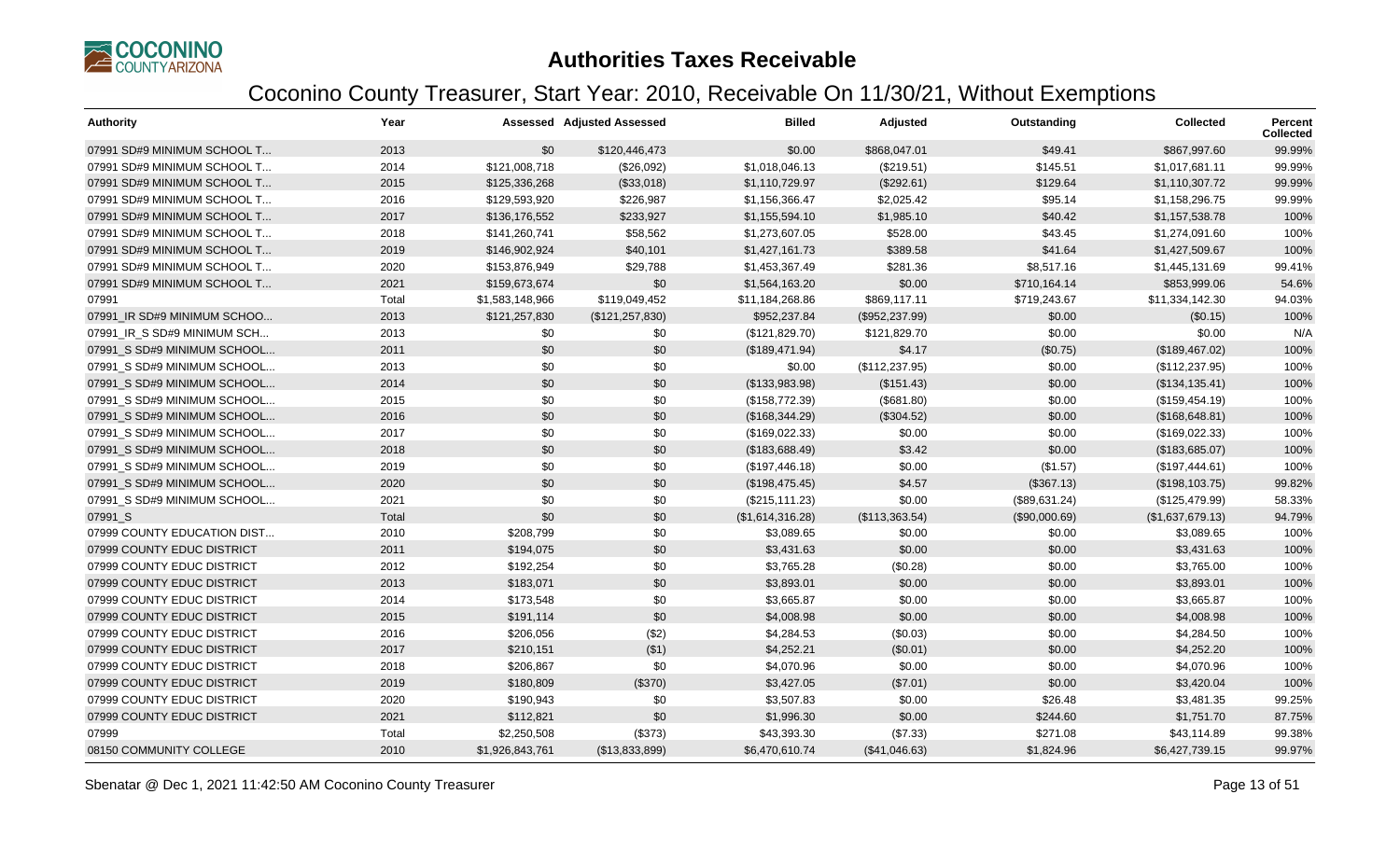

| <b>Authority</b>            | Year  |                  | <b>Assessed Adjusted Assessed</b> | <b>Billed</b>   | Adjusted       | Outstanding    | <b>Collected</b> | Percent<br><b>Collected</b> |
|-----------------------------|-------|------------------|-----------------------------------|-----------------|----------------|----------------|------------------|-----------------------------|
| 08150 COMMUNITY COLLEGE     | 2011  | \$1,807,720,013  | (\$7,747,907)                     | \$6,593,189.93  | (\$28,434.01)  | \$4,890.44     | \$6,559,865.48   | 99.93%                      |
| 08150 COMMUNITY COLLEGE     | 2012  | \$1,749,227,016  | (\$8,058,922)                     | \$6,778,085.42  | (\$31,459.07)  | \$5,816.93     | \$6,740,809.42   | 99.91%                      |
| 08150 COMMUNITY COLLEGE     | 2013  | \$1,522,488,805  | (\$5,597,416)                     | \$7,058,257.25  | (\$26,927.19)  | \$8,580.68     | \$7,022,749.38   | 99.88%                      |
| 08150 COMMUNITY COLLEGE     | 2014  | \$1,512,823,764  | (\$1,807,131)                     | \$7,243,401.28  | (\$8,652.16)   | \$9,327.15     | \$7,225,421.97   | 99.87%                      |
| 08150 COMMUNITY COLLEGE     | 2015  | \$1,539,510,959  | (\$2,425,651)                     | \$7,488,047.56  | (\$11,833.72)  | \$10,250.27    | \$7,465,963.57   | 99.86%                      |
| 08150 COMMUNITY COLLEGE     | 2016  | \$1,579,621,630  | (\$9,640,923)                     | \$7,754,364.66  | (\$47,074.20)  | \$11,054.72    | \$7,696,235.74   | 99.86%                      |
| 08150 COMMUNITY COLLEGE     | 2017  | \$1,655,713,699  | (\$10,710,613)                    | \$7,973,920.39  | (\$51,582.33)  | \$11,778.14    | \$7,910,559.92   | 99.85%                      |
| 08150 COMMUNITY COLLEGE     | 2018  | \$1,733,433,755  | (\$8,912,768)                     | \$8,218,209.34  | (\$42,493.73)  | \$13,564.54    | \$8,162,151.07   | 99.83%                      |
| 08150 COMMUNITY COLLEGE     | 2019  | \$1,833,563,380  | (\$13,676,741)                    | \$8,419,728.19  | (\$62,769.55)  | \$14,702.00    | \$8,342,256.64   | 99.82%                      |
| 08150 COMMUNITY COLLEGE     | 2020  | \$1,932,414,708  | (\$11,757,650)                    | \$8,676,547.20  | (\$52,791.85)  | \$75,216.07    | \$8,548,539.28   | 99.13%                      |
| 08150 COMMUNITY COLLEGE     | 2021  | \$1,985,130,479  | (\$2,292)                         | \$8,722,659.74  | (\$10.06)      | \$3,816,102.86 | \$4,906,546.82   | 56.25%                      |
| 08150                       | Total | \$20,778,491,969 | (\$94,171,913)                    | \$91,397,021.70 | (\$405,074.50) | \$3,983,108.76 | \$87,008,838.44  | 95.62%                      |
| 10375 WILLIAMS HOSPITAL DIS | 2010  | \$140,900,692    | (\$1,339,907)                     | \$1,457,802.97  | (\$13,282.64)  | \$3,228.77     | \$1,441,291.56   | 99.78%                      |
| 10375 HOSP DIST WILLIAMS    | 2011  | \$130,471,442    | (\$710,511)                       | \$1,260,785.62  | (\$6,918.03)   | \$5,008.07     | \$1,248,859.52   | 99.6%                       |
| 10375 HOSP DIST WILLIAMS    | 2012  | \$124,868,823    | (\$1,124,431)                     | \$1,211,225.27  | (\$10,905.33)  | \$5,784.29     | \$1,194,535.65   | 99.52%                      |
| 10375 HOSP DIST WILLIAMS    | 2013  | \$116,976,089    | (\$781,889)                       | \$1,134,302.92  | (\$7,613.45)   | \$6,741.82     | \$1,119,947.65   | 99.4%                       |
| 10375 HOSP DIST WILLIAMS    | 2014  | \$105,529,627    | (\$148,581)                       | \$1,023,313.75  | (\$1,404.14)   | \$5,615.05     | \$1,016,294.56   | 99.45%                      |
| 10375 HOSP DIST WILLIAMS    | 2015  | \$107,902,627    | (\$199,413)                       | \$996,331.59    | (\$1,930.03)   | \$6,125.44     | \$988,276.12     | 99.38%                      |
| 10375 HOSP DIST WILLIAMS    | 2016  | \$110,090,264    | (\$1,290,460)                     | \$1,006,286.80  | (\$12,331.01)  | \$6,363.40     | \$987,592.39     | 99.36%                      |
| 10375 HOSP DIST WILLIAMS    | 2017  | \$118,249,471    | (\$1,875,103)                     | \$1,330,021.34  | (\$22,694.68)  | \$8,552.38     | \$1,298,774.28   | 99.35%                      |
| 10375 HOSP DIST WILLIAMS    | 2018  | \$122,415,705    | (\$1,031,869)                     | \$1,352,898.51  | (\$12,458.25)  | \$10,063.34    | \$1,330,376.92   | 99.25%                      |
| 10375 HOSP DIST WILLIAMS    | 2019  | \$129,654,323    | (\$1,711,958)                     | \$1,726,061.42  | (\$25,507.28)  | \$13,370.34    | \$1,687,183.80   | 99.21%                      |
| 10375 HOSP DIST WILLIAMS    | 2020  | \$136,321,015    | (\$1,654,525)                     | \$1,727,962.55  | (\$23,675.57)  | \$33,544.68    | \$1,670,742.30   | 98.03%                      |
| 10375 HOSP DIST WILLIAMS    | 2021  | \$146,937,212    | (\$3,149)                         | \$1,727,651.19  | (\$43.20)      | \$702,044.24   | \$1,025,563.75   | 59.36%                      |
| 10375                       | Total | \$1,490,317,290  | (\$11,871,796)                    | \$15,954,643.93 | (\$138,763.61) | \$806,441.82   | \$15,009,438.50  | 94.9%                       |
| 10376 PAGE HOSPITAL DISTRIC | 2010  | \$159,170,951    | (\$35,443)                        | \$1,449,963.54  | (\$274.75)     | \$702.57       | \$1,448,986.22   | 99.95%                      |
| 10376 HOSP DIST PAGE        | 2011  | \$156,745,455    | (\$152,280)                       | \$1,544,256.78  | (\$1,596.42)   | \$1,304.51     | \$1,541,355.85   | 99.92%                      |
| 10376 HOSP DIST PAGE        | 2012  | \$153,779,974    | \$98,980                          | \$1,514,271.06  | \$852.24       | \$1,410.29     | \$1,513,713.01   | 99.91%                      |
| 10376 HOSP DIST PAGE        | 2013  | \$147,727,962    | \$80,973                          | \$1,454,677.22  | \$785.40       | \$1,547.45     | \$1,453,915.17   | 99.89%                      |
| 10376 HOSP DIST PAGE        | 2014  | \$150,713,217    | (\$27,914)                        | \$1,484,072.05  | (\$278.05)     | \$1,703.62     | \$1,482,090.38   | 99.89%                      |
| 10376 HOSP DIST PAGE        | 2015  | \$151,152,443    | (\$23,534)                        | \$1,485,430.58  | (\$206.71)     | \$1,842.84     | \$1,483,381.03   | 99.88%                      |
| 10376 HOSP DIST PAGE        | 2016  | \$148,963,271    | (\$811,669)                       | \$1,465,734.94  | (\$3,528.32)   | \$2,039.47     | \$1,460,167.15   | 99.86%                      |
| 10376 HOSP DIST PAGE        | 2017  | \$149,409,218    | (\$83,602)                        | \$1,539,713.43  | (\$809.58)     | \$2,518.57     | \$1,536,385.28   | 99.84%                      |
| 10376 HOSP DIST PAGE        | 2018  | \$141,172,714    | \$67,790                          | \$1,556,778.39  | \$774.38       | \$3,412.69     | \$1,554,140.08   | 99.78%                      |
| 10376 HOSP DIST PAGE        | 2019  | \$147,729,219    | (\$750,557)                       | \$1,618,128.00  | (\$8,508.47)   | \$4,304.88     | \$1,605,314.65   | 99.73%                      |
| 10376 HOSP DIST PAGE        | 2020  | \$145,173,553    | \$205,283                         | \$1,573,182.18  | \$2,320.93     | \$52,996.32    | \$1,522,506.79   | 96.64%                      |
| 10376 HOSP DIST PAGE        | 2021  | \$108,121,622    | \$332                             | \$1,115,959.03  | \$3.71         | \$502,242.73   | \$613,720.01     | 54.99%                      |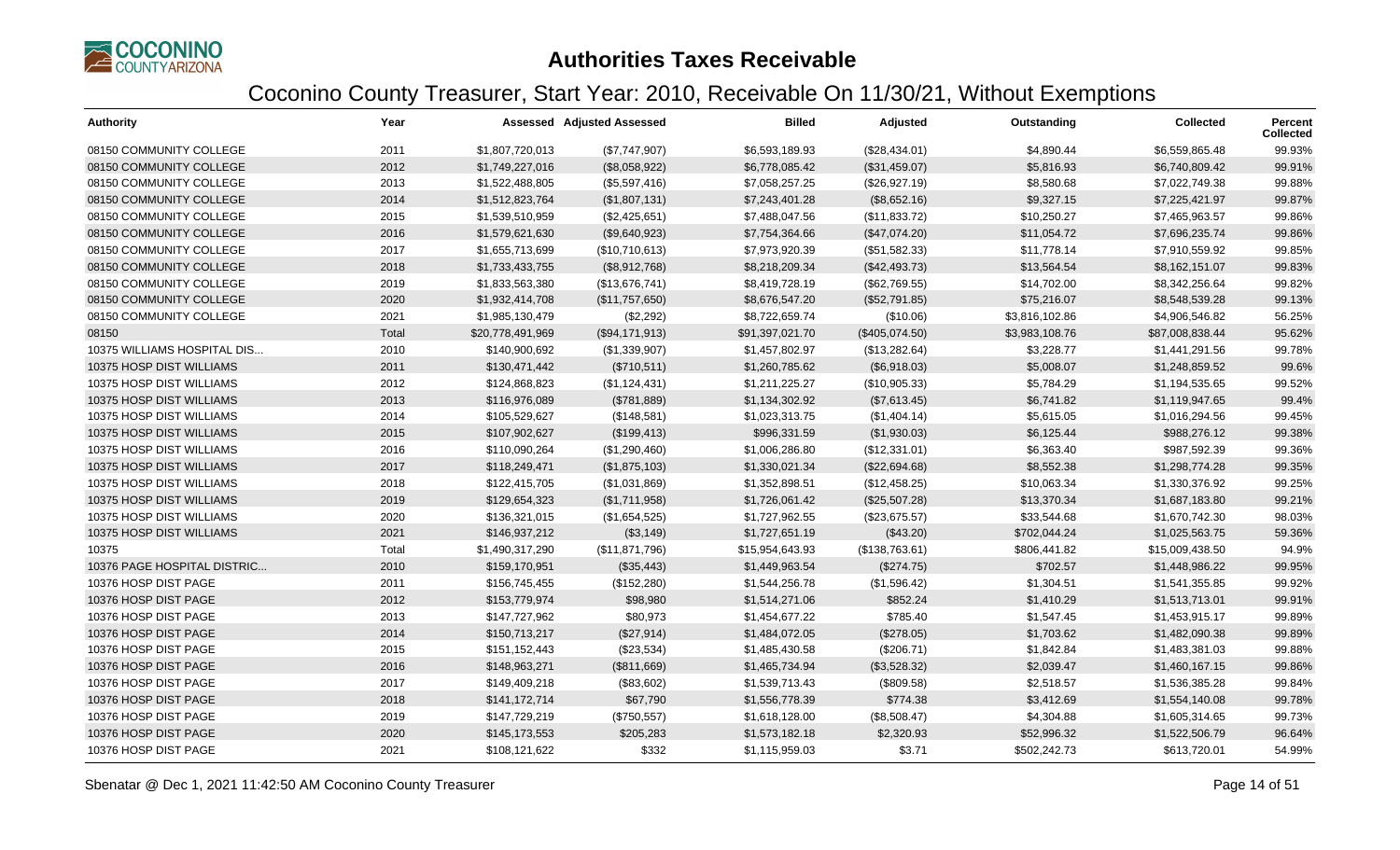

| <b>Authority</b>   | Year  |                 | <b>Assessed Adjusted Assessed</b> | <b>Billed</b>   | Adjusted        | Outstanding    | <b>Collected</b> | <b>Percent</b><br>Collected |
|--------------------|-------|-----------------|-----------------------------------|-----------------|-----------------|----------------|------------------|-----------------------------|
| 10376              | Total | \$1,759,859,599 | (\$1,431,641)                     | \$17,802,167.20 | (\$10,465.64)   | \$576,025.94   | \$17,215,675.62  | 96.76%                      |
| 11201 SEDONA FD    | 2010  | \$184,533,385   | (\$1,361,930)                     | \$2,583,214.06  | (\$17,568.82)   | \$29.41        | \$2,565,615.83   | 100%                        |
| 11201 FD SEDONA    | 2011  | \$156,613,067   | (\$557,091)                       | \$2,192,584.25  | (\$7,819.30)    | \$36.17        | \$2,184,728.78   | 100%                        |
| 11201 FD SEDONA    | 2012  | \$142,645,125   | (\$258,745)                       | \$2,325,116.70  | (\$4,250.20)    | \$54.27        | \$2,320,812.23   | 100%                        |
| 11201 FD SEDONA    | 2013  | \$123,074,608   | (\$811,464)                       | \$2,486,107.31  | (\$16,422.37)   | \$144.89       | \$2,469,540.05   | 99.99%                      |
| 11201 FD SEDONA    | 2014  | \$123,820,465   | (\$26,092)                        | \$2,641,090.22  | (\$556.54)      | \$370.22       | \$2,640,163.46   | 99.99%                      |
| 11201 FD SEDONA    | 2015  | \$137,505,960   | (\$24,972)                        | \$3,039,404.42  | (\$800.68)      | \$354.73       | \$3,038,249.01   | 99.99%                      |
| 11201 FD SEDONA    | 2016  | \$141,838,098   | \$228,304                         | \$3,170,790.51  | \$5,885.98      | \$260.87       | \$3,176,415.62   | 99.99%                      |
| 11201 FD SEDONA    | 2017  | \$152,162,838   | \$241,343                         | \$3,461,100.57  | \$6,136.46      | \$121.06       | \$3,467,115.97   | 100%                        |
| 11201 FD SEDONA    | 2018  | \$155,771,488   | \$84,751                          | \$3,494,255.63  | \$2,078.13      | \$119.24       | \$3,496,214.52   | 100%                        |
| 11201 FD SEDONA    | 2019  | \$160,677,912   | \$73,408                          | \$3,677,567.27  | \$1,838.48      | \$107.33       | \$3,679,298.42   | 100%                        |
| 11201 FD SEDONA    | 2020  | \$170,864,320   | \$22,309                          | \$3,815,532.60  | \$738.65        | \$22,360.11    | \$3,793,911.14   | 99.41%                      |
| 11201 FD SEDONA    | 2021  | \$177,308,409   | \$0                               | \$3,973,959.11  | \$0.00          | \$1,804,264.01 | \$2,169,695.10   | 54.6%                       |
| 11201              | Total | \$1,826,815,675 | (\$2,390,179)                     | \$36,860,722.65 | (\$30,740.21)   | \$1,828,222.31 | \$35,001,760.13  | 95.04%                      |
| 11206 SUMMIT FD    | 2010  | \$160,032,677   | (\$1,162,931)                     | \$4,019,932.77  | (\$9,120.82)    | \$635.93       | \$4,010,176.02   | 99.98%                      |
| 11206 FD SUMMIT    | 2011  | \$136,644,984   | (\$665, 105)                      | \$3,943,574.04  | (\$19, 119.24)  | \$3,091.02     | \$3,921,363.78   | 99.92%                      |
| 11206 FD SUMMIT    | 2012  | \$126,341,092   | (\$487,779)                       | \$3,929,207.60  | (\$15,062.11)   | \$3,748.75     | \$3,910,396.74   | 99.9%                       |
| 11206 FD SUMMIT    | 2013  | \$101,043,061   | (\$418,751)                       | \$3,283,899.92  | (\$13,738.58)   | \$4,891.57     | \$3,265,269.77   | 99.85%                      |
| 11206 FD SUMMIT    | 2014  | \$99,775,663    | (\$21,044)                        | \$3,242,709.18  | (\$727.25)      | \$5,578.21     | \$3,236,403.72   | 99.83%                      |
| 11206 FD SUMMIT    | 2015  | \$106,977,533   | (\$24,921)                        | \$3,339,327.56  | (\$637.82)      | \$6,127.99     | \$3,332,561.75   | 99.82%                      |
| 11206 FD SUMMIT    | 2016  | \$112,764,501   | (\$495,322)                       | \$3,463,987.13  | (\$15,983.80)   | \$6,210.82     | \$3,441,792.51   | 99.82%                      |
| 11206 FD SUMMIT    | 2017  | \$129,796,801   | (\$798, 121)                      | \$3,653,769.30  | (\$25,798.76)   | \$6,628.61     | \$3,621,341.93   | 99.82%                      |
| 11206 FD SUMMIT    | 2018  | \$144,593,904   | (\$428,917)                       | \$3,871,929.32  | (\$13,899.64)   | \$6,867.75     | \$3,851,161.93   | 99.82%                      |
| 11206 FD SUMMIT    | 2019  | \$153,777,917   | (\$782,086)                       | \$4,090,433.28  | (\$25,352.39)   | \$7,459.70     | \$4,057,621.19   | 99.82%                      |
| 11206 FD SUMMIT    | 2020  | \$168,532,996   | (\$848, 822)                      | \$4,365,206.10  | (\$27,372.30)   | \$31,217.89    | \$4,306,615.91   | 99.28%                      |
| 11206 FD SUMMIT    | 2021  | \$177,959,952   | \$0                               | \$4,617,991.79  | \$0.00          | \$2,064,362.63 | \$2,553,629.16   | 55.3%                       |
| 11206              | Total | \$1,618,241,081 | (\$6,133,799)                     | \$45,821,967.99 | (\$166, 812.71) | \$2,146,820.87 | \$43,508,334.41  | 95.3%                       |
| 11240 HIGHLANDS FD | 2010  | \$114,152,439   | (\$68,764)                        | \$3,217,679.18  | (\$1,385.18)    | \$386.40       | \$3,215,907.60   | 99.99%                      |
| 11240 FD HIGHLANDS | 2011  | \$93,927,798    | (\$59,065)                        | \$2,770,870.27  | (\$1,753.29)    | \$1,971.98     | \$2,767,145.00   | 99.93%                      |
| 11240 FD HIGHLANDS | 2012  | \$90,856,034    | (\$56,030)                        | \$2,852,879.66  | (\$1,780.85)    | \$2,415.57     | \$2,848,683.24   | 99.92%                      |
| 11240 FD HIGHLANDS | 2013  | \$83,657,208    | (\$19,830)                        | \$2,660,299.64  | (\$631.35)      | \$2,876.57     | \$2,656,791.72   | 99.89%                      |
| 11240 FD HIGHLANDS | 2014  | \$86,782,122    | (\$15,658)                        | \$2,820,419.24  | (\$289.62)      | \$2,916.38     | \$2,817,213.24   | 99.9%                       |
| 11240 FD HIGHLANDS | 2015  | \$88,381,855    | (\$70,635)                        | \$2,811,645.06  | (\$1,502.20)    | \$3,189.80     | \$2,806,953.06   | 99.89%                      |
| 11240 FD HIGHLANDS | 2016  | \$92,021,646    | (\$85,544)                        | \$2,877,133.73  | (\$2,044.18)    | \$4,131.96     | \$2,870,957.59   | 99.86%                      |
| 11240 FD HIGHLANDS | 2017  | \$97,653,033    | (\$325,595)                       | \$2,995,526.01  | (\$8,736.91)    | \$4,419.50     | \$2,982,369.60   | 99.85%                      |
| 11240 FD HIGHLANDS | 2018  | \$104,930,410   | (\$360,048)                       | \$3,147,970.10  | (\$11,730.56)   | \$5,111.35     | \$3,131,128.19   | 99.84%                      |
| 11240 FD HIGHLANDS | 2019  | \$109,513,586   | (\$468,708)                       | \$3,297,913.46  | (\$10,938.74)   | \$5,552.13     | \$3,281,422.59   | 99.83%                      |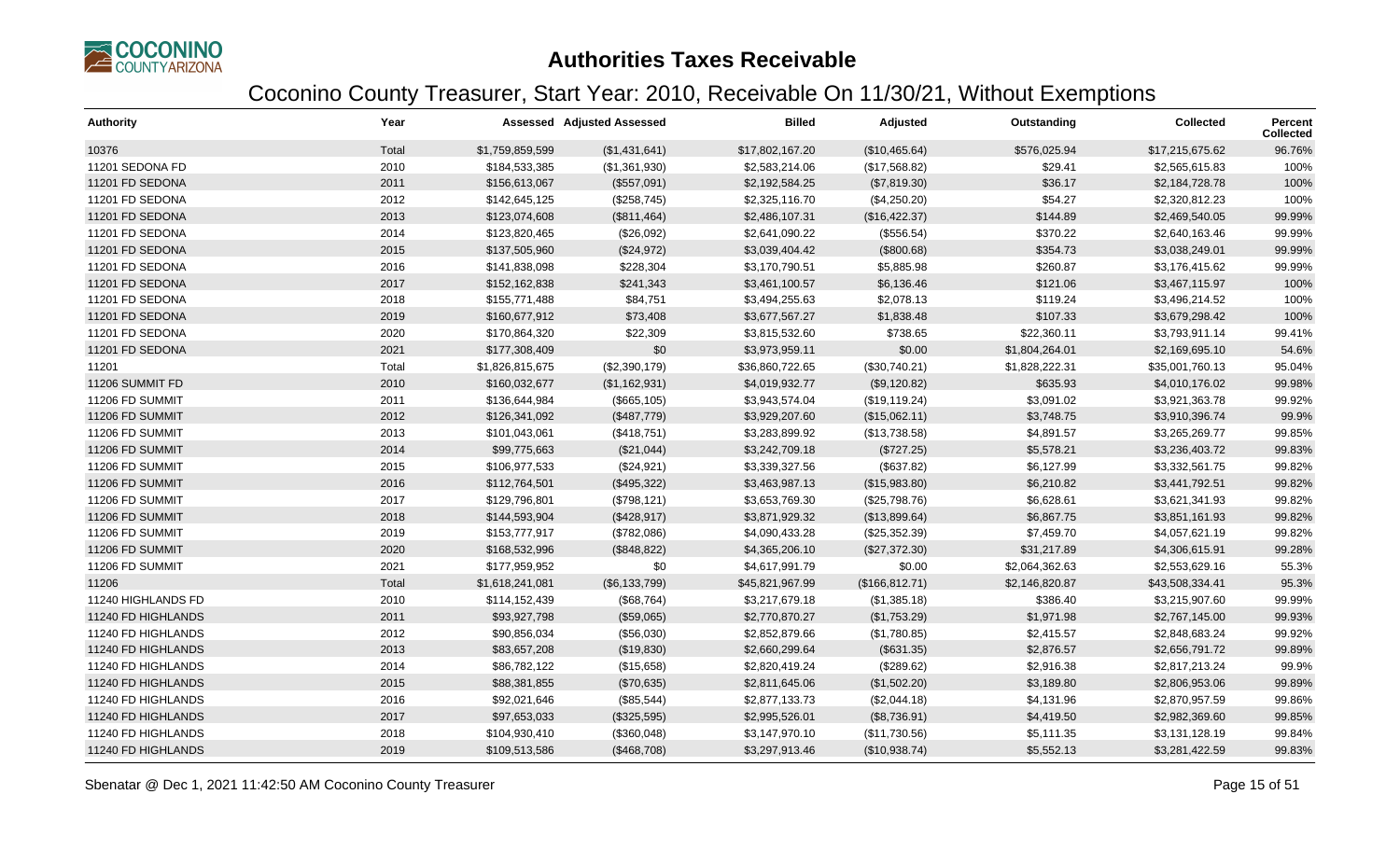

| <b>Authority</b>              | Year  |                 | Assessed Adjusted Assessed | <b>Billed</b>   | Adjusted      | Outstanding    | <b>Collected</b> | Percent<br><b>Collected</b> |
|-------------------------------|-------|-----------------|----------------------------|-----------------|---------------|----------------|------------------|-----------------------------|
| 11240 FD HIGHLANDS            | 2020  | \$115,864,388   | (\$147,428)                | \$3,436,418.85  | (\$4,791.41)  | \$29,742.31    | \$3,401,885.13   | 99.13%                      |
| 11240 FD HIGHLANDS            | 2021  | \$118,438,786   | \$0                        | \$3,520,179.07  | \$0.00        | \$1,505,692.36 | \$2,014,486.71   | 57.23%                      |
| 11240                         | Total | \$1,196,179,305 | (\$1,677,305)              | \$36,408,934.27 | (\$45,584.29) | \$1,568,406.31 | \$34,794,943.67  | 95.69%                      |
| 11241 PINEWOOD FD             | 2010  | \$79,927,690    | (\$140,302)                | \$1,766,171.60  | (\$2,096.15)  | \$8.75         | \$1,764,066.70   | 100%                        |
| 11241 FD PINEWOOD             | 2011  | \$68,581,505    | (\$95,417)                 | \$1,733,054.82  | (\$2,567.85)  | \$407.91       | \$1,730,079.06   | 99.98%                      |
| 11241 FD PINEWOOD             | 2012  | \$65,234,415    | (\$42,728)                 | \$1,757,937.61  | (\$1,301.98)  | \$870.35       | \$1,755,765.28   | 99.95%                      |
| 11241 FD PINEWOOD             | 2013  | \$53,060,019    | (\$14,952)                 | \$1,714,899.03  | (\$642.91)    | \$1,369.49     | \$1,712,886.63   | 99.92%                      |
| 11241 FD PINEWOOD             | 2014  | \$52,113,777    | (\$6,585)                  | \$1,693,177.35  | (\$366.74)    | \$1,339.58     | \$1,691,471.03   | 99.92%                      |
| 11241 FD PINEWOOD             | 2015  | \$56,690,345    | (\$12,290)                 | \$1,757,813.82  | (\$525.28)    | \$1,493.57     | \$1,755,794.97   | 99.92%                      |
| 11241 FD PINEWOOD             | 2016  | \$59,698,432    | (\$14,768)                 | \$1,837,681.34  | (\$606.22)    | \$1,651.81     | \$1,835,423.31   | 99.91%                      |
| 11241 FD PINEWOOD             | 2017  | \$60,927,356    | (\$88,571)                 | \$2,054,478.21  | (\$2,576.41)  | \$1,689.57     | \$2,050,212.23   | 99.92%                      |
| 11241 FD PINEWOOD             | 2018  | \$64,383,788    | \$12,856                   | \$2,156,316.88  | (\$2,326.89)  | \$1,582.30     | \$2,152,407.69   | 99.93%                      |
| 11241 FD PINEWOOD             | 2019  | \$70,837,950    | (\$124,708)                | \$2,268,202.28  | (\$4,370.76)  | \$2,378.72     | \$2,261,452.80   | 99.89%                      |
| 11241 FD PINEWOOD             | 2020  | \$74,617,980    | (\$94,680)                 | \$2,398,375.69  | (\$4,253.41)  | \$14,993.74    | \$2,379,128.54   | 99.37%                      |
| 11241 FD PINEWOOD             | 2021  | \$78,588,769    | \$0                        | \$2,513,358.22  | \$0.00        | \$1,043,837.56 | \$1,469,520.66   | 58.47%                      |
| 11241                         | Total | \$784,662,026   | (\$622, 145)               | \$23,651,466.85 | (\$21,634.60) | \$1,071,623.35 | \$22,558,208.90  | 95.46%                      |
| 11242 FOREST LAKES ESTATES FD | 2010  | \$26,693,119    | (\$40,635)                 | \$517,536.97    | (\$122.02)    | \$7.04         | \$517,407.91     | 100%                        |
| 11242 FD FOREST LAKES ESTAT   | 2011  | \$23,104,547    | (\$29,889)                 | \$561,814.53    | (\$192.09)    | \$13.73        | \$561,608.71     | 100%                        |
| 11242 FD FOREST LAKES ESTAT   | 2012  | \$21,628,187    | (\$5,270)                  | \$606,194.82    | (\$162.24)    | \$23.77        | \$606,008.81     | 100%                        |
| 11242 FD FOREST LAKES ESTAT   | 2013  | \$16,184,967    | (\$6,171)                  | \$526,011.14    | (\$211.06)    | \$143.20       | \$525,656.88     | 99.97%                      |
| 11242 FD FOREST LAKES ESTAT   | 2014  | \$15,082,037    | (\$5,410)                  | \$490,165.91    | (\$175.82)    | \$143.23       | \$489,846.86     | 99.97%                      |
| 11242 FD FOREST LAKES ESTAT   | 2015  | \$16,764,027    | (\$863)                    | \$513,452.97    | (\$23.70)     | \$146.40       | \$513,282.87     | 99.97%                      |
| 11242 FD FOREST LAKES ESTAT   | 2016  | \$16,924,133    | (\$818)                    | \$530,592.47    | (\$24.93)     | \$272.49       | \$530,295.05     | 99.95%                      |
| 11242 FD FOREST LAKES ESTAT   | 2017  | \$17,701,114    | \$247                      | \$554,275.46    | \$8.93        | \$276.66       | \$554,007.73     | 99.95%                      |
| 11242 FD FOREST LAKES ESTAT   | 2018  | \$18,600,632    | \$0                        | \$578,752.00    | \$0.00        | \$281.07       | \$578,470.93     | 99.95%                      |
| 11242 FD FOREST LAKES ESTAT   | 2019  | \$20,642,764    | (\$2,970)                  | \$607,686.48    | (\$67.28)     | \$167.69       | \$607,451.51     | 99.97%                      |
| 11242 FD FOREST LAKES ESTAT   | 2020  | \$22,727,447    | \$120                      | \$643,626.70    | \$3.89        | \$7,192.70     | \$636,437.89     | 98.88%                      |
| 11242 FD FOREST LAKES ESTAT   | 2021  | \$22,714,639    | (\$408)                    | \$676,604.70    | (\$13.26)     | \$289,897.75   | \$386,693.69     | 57.15%                      |
| 11242                         | Total | \$238,767,613   | (\$92,067)                 | \$6,806,714.15  | (\$979.58)    | \$298,565.73   | \$6,507,168.84   | 95.61%                      |
| 11246 GREENEHAVEN FD          | 2010  | \$11,612,544    | (\$4,583)                  | \$110,877.76    | (\$43.76)     | \$0.00         | \$110,834.00     | 100%                        |
| 11246 FD GREENEHAVEN          | 2011  | \$11,772,336    | (\$4,583)                  | \$102,984.95    | (\$40.10)     | \$0.00         | \$102,944.85     | 100%                        |
| 11246 FD GREENEHAVEN          | 2012  | \$10,522,019    | (\$3,150)                  | \$102,326.91    | (\$30.63)     | \$0.00         | \$102,296.28     | 100%                        |
| 11246 FD GREENEHAVEN          | 2013  | \$8,922,876     | (\$2,983)                  | \$121,146.18    | $(\$40.54)$   | \$0.00         | \$121,105.64     | 100%                        |
| 11246 FD GREENEHAVEN          | 2014  | \$9,067,148     | (\$3,043)                  | \$121,363.20    | (\$40.74)     | \$0.00         | \$121,322.46     | 100%                        |
| 11246 FD GREENEHAVEN          | 2015  | \$9,084,896     | (\$2,837)                  | \$121,186.90    | (\$38.27)     | \$71.09        | \$121,077.54     | 99.94%                      |
| 11246 FD GREENEHAVEN          | 2016  | \$8,661,257     | \$0                        | \$121,145.97    | \$0.00        | \$0.00         | \$121,145.97     | 100%                        |
| 11246 FD GREENEHAVEN          | 2017  | \$8,534,348     | (\$140,047)                | \$139,349.46    | (\$2,306.72)  | \$0.00         | \$137,042.74     | 100%                        |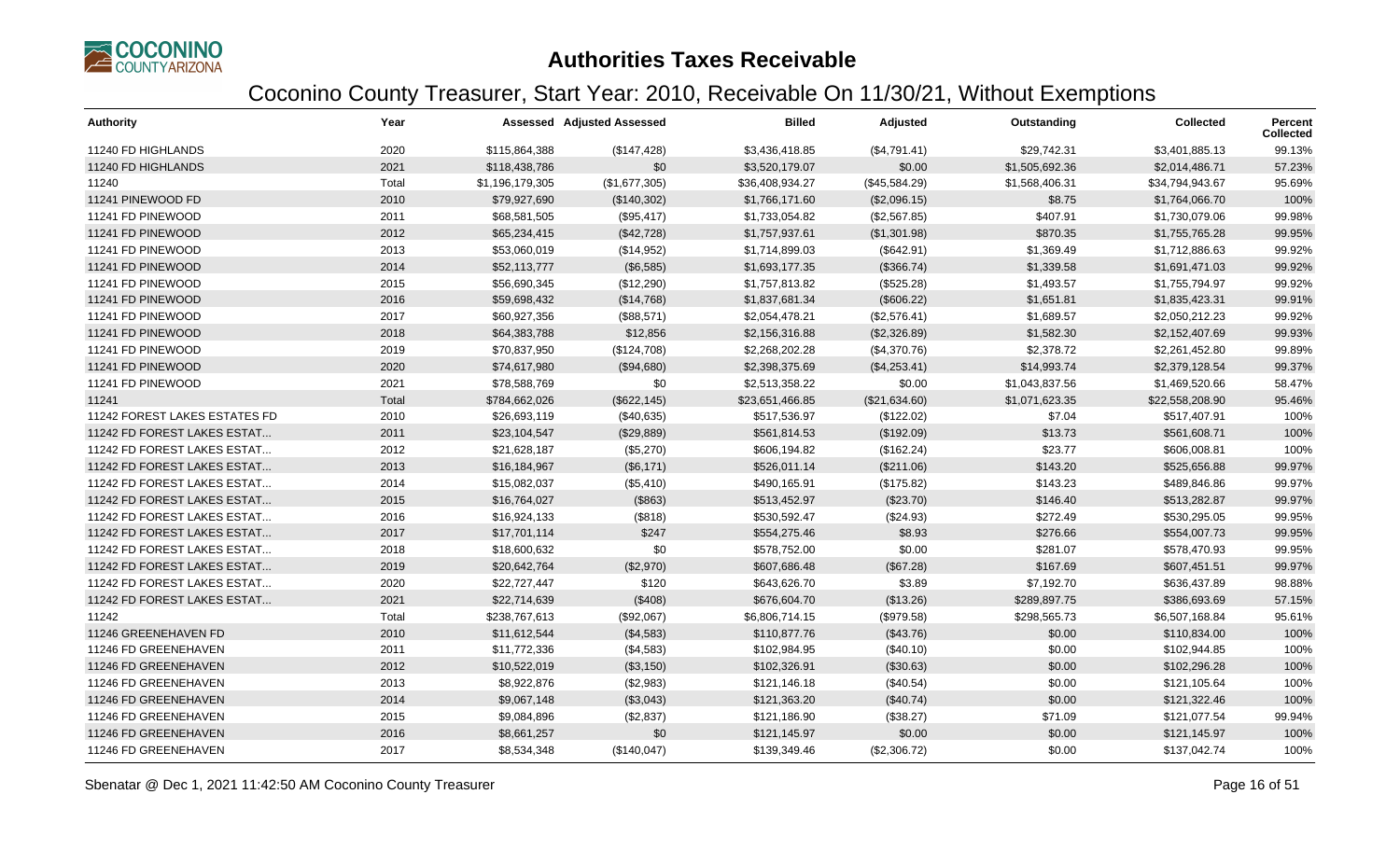

| <b>Authority</b>             | Year  |               | <b>Assessed Adjusted Assessed</b> | <b>Billed</b>  | Adjusted     | Outstanding  | <b>Collected</b> | <b>Percent</b><br><b>Collected</b> |
|------------------------------|-------|---------------|-----------------------------------|----------------|--------------|--------------|------------------|------------------------------------|
| 11246 FD GREENEHAVEN         | 2018  | \$8,653,735   | \$0                               | \$150,807.22   | \$0.00       | \$207.79     | \$150,599.43     | 99.86%                             |
| 11246 FD GREENEHAVEN         | 2019  | \$9,061,351   | \$0                               | \$161,552.59   | \$0.00       | \$294.19     | \$161,258.40     | 99.82%                             |
| 11246 FD GREENEHAVEN         | 2020  | \$9,040,312   | \$0                               | \$193,354.11   | \$0.00       | \$34,797.01  | \$158,557.10     | 82%                                |
| 11246 FD GREENEHAVEN         | 2021  | \$9,205,614   | \$0                               | \$212,460.74   | \$0.00       | \$117,579.40 | \$94,881.34      | 44.66%                             |
| 11246                        | Total | \$114,138,436 | (\$161,226)                       | \$1,658,555.99 | (\$2,540.76) | \$152,949.48 | \$1,503,065.75   | 90.76%                             |
| 11247 MORMON LAKE FD         | 2010  | \$8,033,216   | \$0                               | \$138,103.32   | \$0.00       | \$0.00       | \$138,103.32     | 100%                               |
| 11247 FD MORMON LAKE         | 2011  | \$7,048,731   | \$0                               | \$123,352.91   | \$0.00       | \$0.00       | \$123,352.91     | 100%                               |
| 11247 FD MORMON LAKE         | 2012  | \$6,642,011   | \$760                             | \$116,235.28   | \$13.28      | \$5.51       | \$116,243.05     | 100%                               |
| 11247 FD MORMON LAKE         | 2013  | \$5,390,375   | (\$28,537)                        | \$96,487.64    | (\$510.87)   | \$827.34     | \$95,149.43      | 99.14%                             |
| 11247 FD MORMON LAKE         | 2014  | \$5,415,025   | (\$28,415)                        | \$96,929.00    | (\$508.63)   | \$807.82     | \$95,612.55      | 99.16%                             |
| 11247 FD MORMON LAKE         | 2015  | \$6,242,993   | (\$31,270)                        | \$103,499.92   | (\$558.11)   | \$894.38     | \$102,047.43     | 99.13%                             |
| 11247 FD MORMON LAKE         | 2016  | \$6,468,512   | (\$45,249)                        | \$170,336.62   | (\$1,274.17) | \$1,464.70   | \$167,597.75     | 99.13%                             |
| 11247 FD MORMON LAKE         | 2017  | \$7,037,963   | \$6,060                           | \$208,382.37   | \$196.95     | \$1,848.46   | \$206,730.86     | 99.11%                             |
| 11247 FD MORMON LAKE         | 2018  | \$7,469,120   | (\$1,101)                         | \$219,040.40   | (\$35.78)    | \$2,077.34   | \$216,927.28     | 99.05%                             |
| 11247 FD MORMON LAKE         | 2019  | \$8,440,336   | \$7,733                           | \$231,314.36   | \$251.32     | \$2,680.41   | \$228,885.27     | 98.84%                             |
| 11247 FD MORMON LAKE         | 2020  | \$9,051,880   | \$0                               | \$242,377.57   | \$0.00       | \$4,429.09   | \$237,948.48     | 98.17%                             |
| 11247 FD MORMON LAKE         | 2021  | \$9,302,866   | \$0                               | \$254,702.14   | \$0.00       | \$108,301.37 | \$146,400.77     | 57.48%                             |
| 11247                        | Total | \$86,543,028  | (\$120,019)                       | \$2,000,761.53 | (\$2,426.01) | \$123,336.42 | \$1,874,999.10   | 93.83%                             |
| 11249 SHERWOOD FOREST EST FD | 2010  | \$5,560,142   | \$0                               | \$83,351.82    | \$0.00       | \$0.00       | \$83,351.82      | 100%                               |
| 11249 FD SHERWOOD FOREST EST | 2011  | \$5,610,646   | \$0                               | \$90,157.56    | \$0.00       | \$56.04      | \$90,101.52      | 99.94%                             |
| 11249 FD SHERWOOD FOREST EST | 2012  | \$4,826,809   | (\$32,853)                        | \$90,743.82    | (\$617.65)   | \$66.37      | \$90,059.80      | 99.93%                             |
| 11249 FD SHERWOOD FOREST EST | 2013  | \$3,153,297   | (\$860)                           | \$90,814.72    | (\$24.80)    | \$103.70     | \$90,686.22      | 99.89%                             |
| 11249 FD SHERWOOD FOREST EST | 2014  | \$3,607,254   | (\$22,739)                        | \$103,889.19   | (\$654.88)   | \$105.52     | \$103,128.79     | 99.9%                              |
| 11249 FD SHERWOOD FOREST EST | 2015  | \$3,706,994   | \$0                               | \$101,411.47   | \$0.00       | \$214.49     | \$101,196.98     | 99.79%                             |
| 11249 FD SHERWOOD FOREST EST | 2016  | \$3,867,797   | \$0                               | \$101,692.39   | \$0.00       | \$210.01     | \$101,482.38     | 99.79%                             |
| 11249 FD SHERWOOD FOREST EST | 2017  | \$4,064,787   | \$0                               | \$123,560.39   | \$0.00       | \$249.46     | \$123,310.93     | 99.8%                              |
| 11249 FD SHERWOOD FOREST EST | 2018  | \$5,213,341   | \$0                               | \$118,177.67   | \$0.00       | \$112.15     | \$118,065.52     | 99.91%                             |
| 11249 FD SHERWOOD FOREST EST | 2019  | \$5,853,001   | \$0                               | \$143,357.15   | \$0.00       | \$213.94     | \$143,143.21     | 99.85%                             |
| 11249 FD SHERWOOD FOREST EST | 2020  | \$6,448,873   | \$0                               | \$143,351.29   | \$0.00       | \$1,953.29   | \$141,398.00     | 98.64%                             |
| 11249 FD SHERWOOD FOREST EST | 2021  | \$6,966,581   | \$0                               | \$150,179.38   | \$0.00       | \$67,423.51  | \$82,755.87      | 55.1%                              |
| 11249                        | Total | \$58,879,522  | (\$56,452)                        | \$1,340,686.85 | (\$1,297.33) | \$70,708.48  | \$1,268,681.04   | 94.72%                             |
| 11250 THE WOODS FD           | 2010  | \$1,298,490   | (\$5,134)                         | \$3,551.24     | (\$14.08)    | \$0.00       | \$3,537.16       | 100%                               |
| 11250 FD THE WOODS           | 2011  | \$1,041,409   | (\$5,208)                         | \$2,811.80     | (\$14.06)    | \$9.42       | \$2,788.32       | 99.66%                             |
| 11250 FD THE WOODS           | 2012  | \$1,051,853   | \$0                               | \$3,155.52     | (\$0.02)     | \$21.18      | \$3,134.32       | 99.33%                             |
| 11250 FD THE WOODS           | 2013  | \$901,721     | \$0                               | \$3,156.04     | (\$0.02)     | \$25.21      | \$3,130.81       | 99.2%                              |
| 11250 FD THE WOODS           | 2014  | \$932,722     | \$0                               | \$3,730.90     | \$0.00       | \$29.32      | \$3,701.58       | 99.21%                             |
| 11250 FD THE WOODS           | 2015  | \$960,045     | \$0                               | \$5,647.64     | \$0.00       | \$44.69      | \$5,602.95       | 99.21%                             |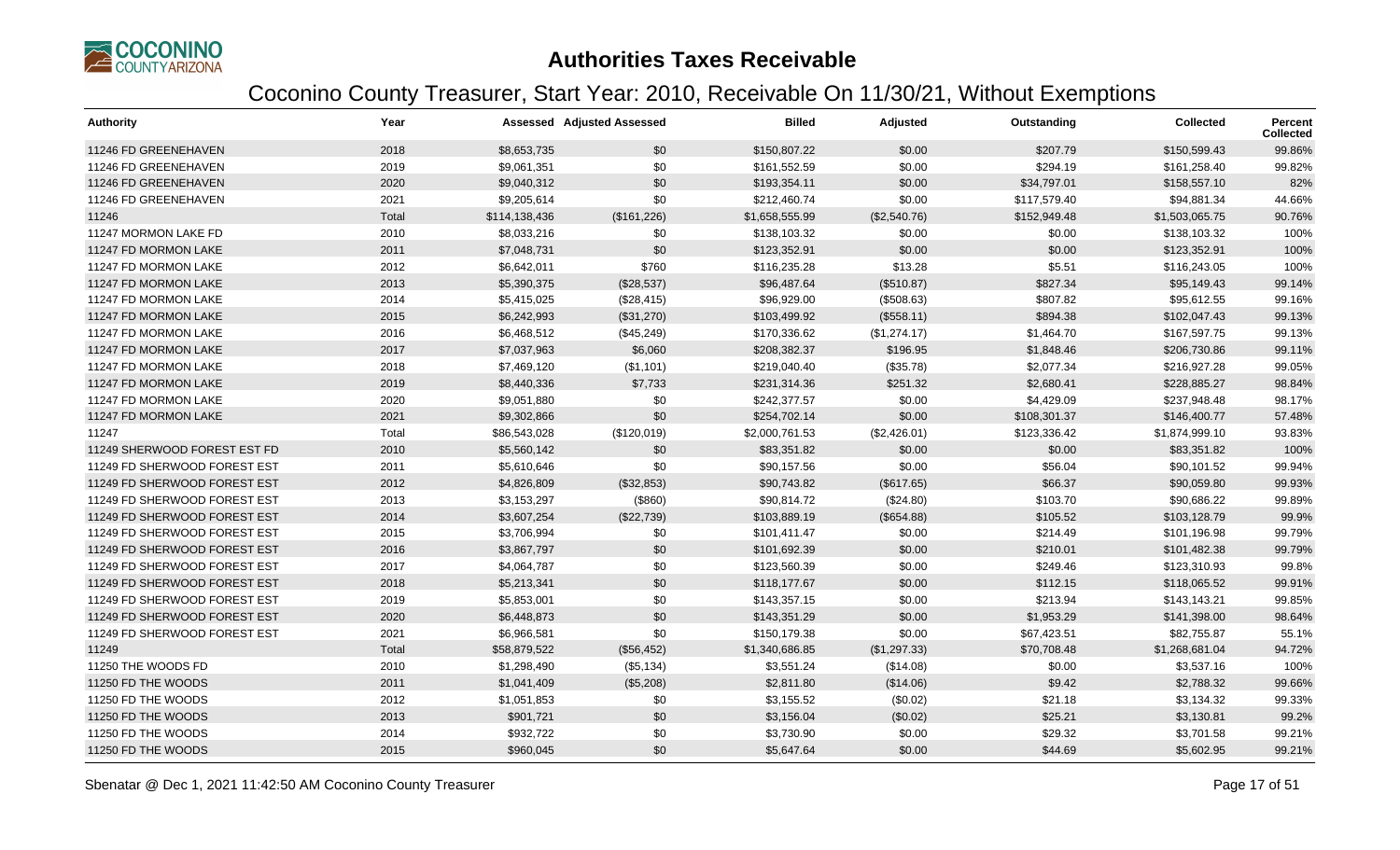

| <b>Authority</b>             | Year  |               | <b>Assessed Adjusted Assessed</b> | <b>Billed</b>  | Adjusted     | Outstanding  | <b>Collected</b> | <b>Percent</b><br><b>Collected</b> |
|------------------------------|-------|---------------|-----------------------------------|----------------|--------------|--------------|------------------|------------------------------------|
| 11250 FD THE WOODS           | 2016  | \$1,008,740   | \$0                               | \$5,901.93     | \$0.00       | \$45.39      | \$5,856.54       | 99.23%                             |
| 11250 FD THE WOODS           | 2017  | \$926,006     | \$0                               | \$5,435.51     | \$0.00       | \$46.06      | \$5,389.45       | 99.15%                             |
| 11250 FD THE WOODS           | 2018  | \$1,078,884   | \$0                               | \$7,124.02     | \$0.00       | \$58.41      | \$7,065.61       | 99.18%                             |
| 11250 FD THE WOODS           | 2019  | \$1,202,568   | \$0                               | \$10,765.43    | \$0.00       | \$84.06      | \$10,681.37      | 99.22%                             |
| 11250 FD THE WOODS           | 2020  | \$1,311,687   | \$0                               | \$11,661.25    | \$0.00       | \$133.55     | \$11,527.70      | 98.85%                             |
| 11250 FD THE WOODS           | 2021  | \$1,423,716   | \$0                               | \$12,584.87    | \$0.00       | \$3,987.70   | \$8,597.17       | 68.31%                             |
| 11250                        | Total | \$13,137,841  | (\$10,342)                        | \$75,526.15    | (\$28.18)    | \$4,484.99   | \$71,012.98      | 94.06%                             |
| 11251 KAIBAB ESTATES WEST FD | 2010  | \$4,561,055   | (\$13,015)                        | \$85,125.24    | (\$109.31)   | \$231.35     | \$84,784.58      | 99.73%                             |
| 11251 FD KAIBAB ESTATES WEST | 2011  | \$3,925,420   | (\$3,418)                         | \$73,728.38    | (\$64.20)    | \$1,010.48   | \$72,653.70      | 98.63%                             |
| 11251 FD KAIBAB ESTATES WEST | 2012  | \$3,363,398   | (\$2,480)                         | \$78,965.85    | (\$58.96)    | \$1,484.31   | \$77,422.58      | 98.12%                             |
| 11251 FD KAIBAB ESTATES WEST | 2013  | \$2,866,816   | (\$12, 117)                       | \$67,307.34    | (\$284.77)   | \$1,674.33   | \$65,348.24      | 97.5%                              |
| 11251 FD KAIBAB ESTATES WEST | 2014  | \$2,697,961   | (\$32,452)                        | \$63,342.58    | (\$761.91)   | \$1,573.18   | \$61,007.49      | 97.49%                             |
| 11251 FD KAIBAB ESTATES WEST | 2015  | \$3,046,071   | (\$11,082)                        | \$64,801.66    | (\$205.07)   | \$1,623.62   | \$62,972.97      | 97.49%                             |
| 11251 FD KAIBAB ESTATES WEST | 2016  | \$2,946,109   | \$5,250                           | \$64,960.05    | \$151.95     | \$1,778.91   | \$63,333.09      | 97.27%                             |
| 11251 FD KAIBAB ESTATES WEST | 2017  | \$2,899,058   | (\$5,683)                         | \$66,289.78    | (\$107.79)   | \$1,857.78   | \$64,324.21      | 97.19%                             |
| 11251 FD KAIBAB ESTATES WEST | 2018  | \$3,054,676   | (\$213)                           | \$66,651.35    | \$20.21      | \$1,949.39   | \$64,722.17      | 97.08%                             |
| 11251 FD KAIBAB ESTATES WEST | 2019  | \$3,160,063   | (\$4,247)                         | \$66,621.53    | (\$96.45)    | \$2,067.25   | \$64,457.83      | 96.89%                             |
| 11251 FD KAIBAB ESTATES WEST | 2020  | \$3,507,265   | (\$3,031)                         | \$73,061.35    | (\$71.17)    | \$4,240.75   | \$68,749.43      | 94.19%                             |
| 11251 FD KAIBAB ESTATES WEST | 2021  | \$3,559,571   | (\$3,149)                         | \$75,710.67    | (\$75.24)    | \$31,002.01  | \$44,633.42      | 59.01%                             |
| 11251                        | Total | \$39,587,463  | (\$85,637)                        | \$846,565.78   | (\$1,662.71) | \$50,493.36  | \$794,409.71     | 94.02%                             |
| 11523 BLUE RIDGE FD          | 2010  | \$46,740,122  | (\$650)                           | \$843,836.09   | (\$11.75)    | \$3.63       | \$843,820.71     | 100%                               |
| 11523 FD BLUE RIDGE          | 2011  | \$39,052,155  | (\$31,938)                        | \$683,413.00   | (\$558.90)   | \$61.04      | \$682,793.06     | 99.99%                             |
| 11523 FD BLUE RIDGE          | 2012  | \$35,742,640  | \$0                               | \$625,494.29   | (\$0.23)     | \$61.78      | \$625,432.28     | 99.99%                             |
| 11523 FD BLUE RIDGE          | 2013  | \$26,555,464  | \$1,543                           | \$520,486.61   | \$29.50      | \$70.59      | \$520,445.52     | 99.99%                             |
| 11523 FD BLUE RIDGE          | 2014  | \$26,819,407  | \$523                             | \$525,660.68   | \$10.25      | \$71.81      | \$525,599.12     | 99.99%                             |
| 11523 FD BLUE RIDGE          | 2015  | \$27,866,177  | (\$2,394)                         | \$567,909.74   | (\$50.50)    | \$157.15     | \$567,702.09     | 99.97%                             |
| 11523 FD BLUE RIDGE          | 2016  | \$27,992,113  | \$711                             | \$605,104.54   | \$16.14      | \$171.75     | \$604,948.93     | 99.97%                             |
| 11523 FD BLUE RIDGE          | 2017  | \$28,467,647  | \$661                             | \$673,817.00   | \$16.18      | \$188.06     | \$673,645.12     | 99.97%                             |
| 11523 FD BLUE RIDGE          | 2018  | \$30,010,276  | \$2,173                           | \$753,526.15   | \$57.56      | \$309.57     | \$753,274.14     | 99.96%                             |
| 11523 FD BLUE RIDGE          | 2019  | \$33,199,329  | \$687                             | \$821,193.18   | \$18.96      | \$328.29     | \$820,883.85     | 99.96%                             |
| 11523 FD BLUE RIDGE          | 2020  | \$35,363,068  | \$1,649                           | \$939,658.47   | \$49.15      | \$6,011.96   | \$933,695.66     | 99.36%                             |
| 11523 FD BLUE RIDGE          | 2021  | \$34,989,120  | \$0                               | \$992,271.90   | \$0.00       | \$407,229.73 | \$585,042.17     | 58.96%                             |
| 11523                        | Total | \$392,797,518 | (\$27,035)                        | \$8,552,371.65 | (\$423.64)   | \$414,665.36 | \$8,137,282.65   | 95.15%                             |
| 11524 JUNIPINE FD            | 2010  | \$2,794,578   | \$0                               | \$61,531.87    | \$0.00       | \$130.27     | \$61,401.60      | 99.79%                             |
| 11524 FD JUNIPINE            | 2011  | \$2,313,968   | \$16,922                          | \$61,290.00    | \$448.21     | \$96.21      | \$61,642.00      | 99.84%                             |
| 11524 FD JUNIPINE            | 2012  | \$2,289,636   | \$19,698                          | \$66,738.45    | \$572.70     | \$322.77     | \$66,988.38      | 99.52%                             |
| 11524 FD JUNIPINE            | 2013  | \$2,081,781   | \$689                             | \$67,480.66    | \$22.04      | \$466.91     | \$67,035.79      | 99.31%                             |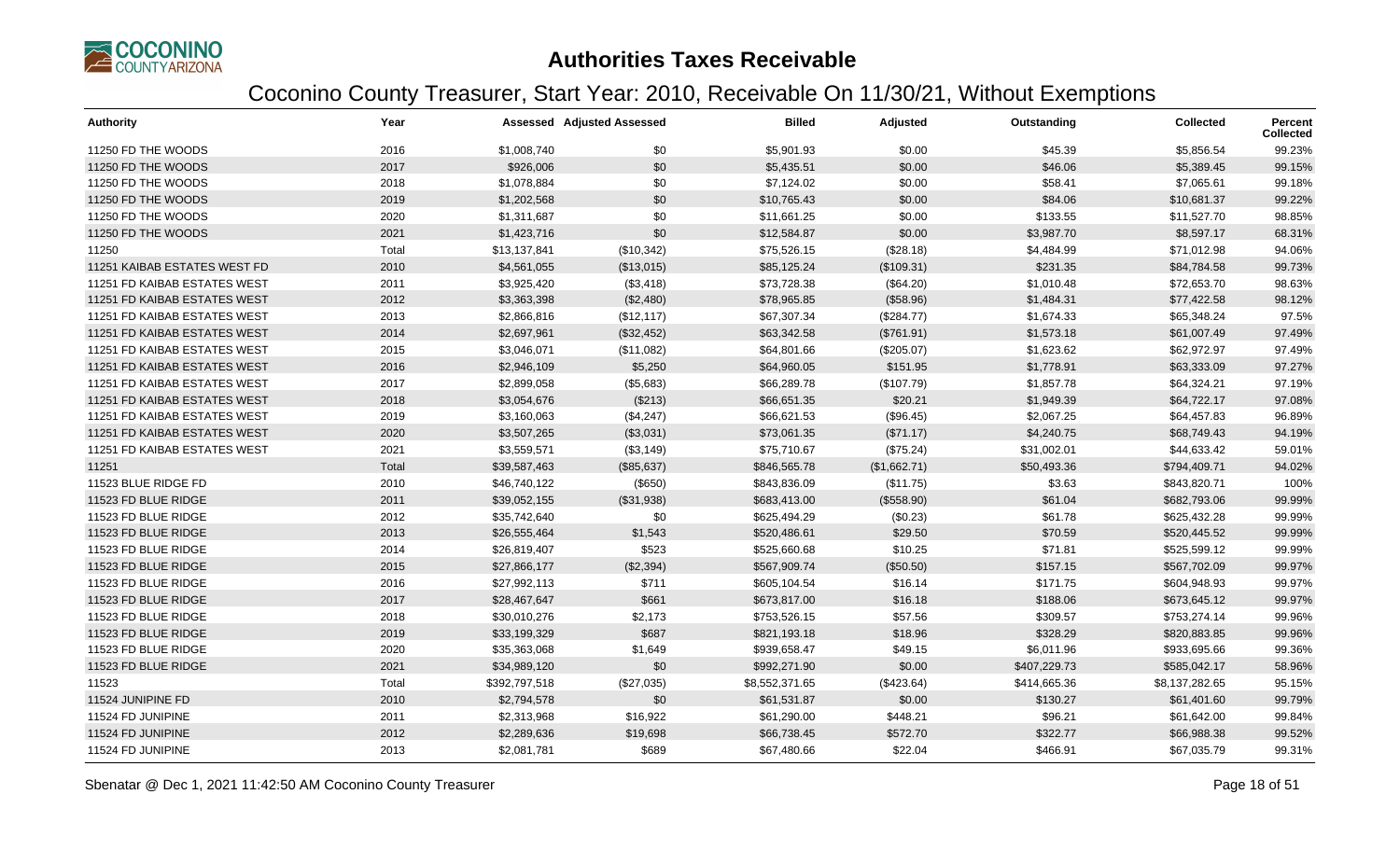

| <b>Authority</b>          | Year  |               | <b>Assessed Adjusted Assessed</b> | <b>Billed</b>  | Adjusted     | Outstanding  | <b>Collected</b> | <b>Percent</b><br><b>Collected</b> |
|---------------------------|-------|---------------|-----------------------------------|----------------|--------------|--------------|------------------|------------------------------------|
| 11524 FD JUNIPINE         | 2014  | \$1,321,313   | \$2,840                           | \$42,942.75    | \$92.30      | \$199.20     | \$42,835.85      | 99.54%                             |
| 11524 FD JUNIPINE         | 2015  | \$1,401,042   | \$0                               | \$42,646.33    | \$0.00       | \$191.20     | \$42,455.13      | 99.55%                             |
| 11524 FD JUNIPINE         | 2016  | \$1,338,332   | \$0                               | \$42,129.86    | \$0.00       | \$191.16     | \$41,938.70      | 99.55%                             |
| 11524 FD JUNIPINE         | 2017  | \$1,502,023   | \$8,561                           | \$44,840.65    | \$278.23     | \$196.38     | \$44,922.50      | 99.56%                             |
| 11524 FD JUNIPINE         | 2018  | \$1,558,088   | \$8,204                           | \$46,591.94    | \$266.63     | \$198.35     | \$46,660.22      | 99.58%                             |
| 11524 FD JUNIPINE         | 2019  | \$1,617,517   | \$6,412                           | \$48,449.95    | \$208.40     | \$332.60     | \$48,325.75      | 99.32%                             |
| 11524 FD JUNIPINE         | 2020  | \$1,755,021   | \$1,592                           | \$48,469.62    | \$48.43      | \$1,535.35   | \$46,982.70      | 96.84%                             |
| 11524 FD JUNIPINE         | 2021  | \$1,841,764   | \$0                               | \$48,175.16    | \$0.00       | \$21,621.35  | \$26,553.81      | 55.12%                             |
| 11524                     | Total | \$21,815,063  | \$64,918                          | \$621,287.24   | \$1,936.94   | \$25,481.75  | \$597,742.43     | 95.91%                             |
| 11525 TUSAYAN FD          | 2010  | \$11,279,874  | (\$5,625)                         | \$338,220.76   | (\$168.75)   | \$106.08     | \$337,945.93     | 99.97%                             |
| 11525 FD TUSAYAN          | 2011  | \$11,417,351  | (\$35,797)                        | \$342,520.56   | (\$1,073.92) | \$104.25     | \$341,342.39     | 99.97%                             |
| 11525 FD TUSAYAN          | 2012  | \$10,676,789  | (\$46,000)                        | \$346,995.69   | (\$1,495.25) | \$155.96     | \$345,344.48     | 99.95%                             |
| 11525 FD TUSAYAN          | 2013  | \$10,045,073  | (\$640)                           | \$326,464.88   | (\$183.34)   | \$142.19     | \$326,139.35     | 99.96%                             |
| 11525 FD TUSAYAN          | 2014  | \$10,115,586  | (\$2,992)                         | \$325,377.94   | (\$96.24)    | \$53.18      | \$325,228.52     | 99.98%                             |
| 11525 FD TUSAYAN          | 2015  | \$10,358,789  | (\$257)                           | \$325,458.28   | \$16.49      | \$55.85      | \$325,418.92     | 99.98%                             |
| 11525 FD TUSAYAN          | 2016  | \$10,382,633  | \$296,859                         | \$333,303.93   | \$9,650.93   | \$27.36      | \$342,927.50     | 99.99%                             |
| 11525 FD TUSAYAN          | 2017  | \$10,721,429  | \$286,592                         | \$345,534.16   | \$9,316.52   | \$27.75      | \$354,822.93     | 99.99%                             |
| 11525 FD TUSAYAN          | 2018  | \$12,716,931  | \$297,925                         | \$412,500.90   | \$10,427.39  | \$29.89      | \$422,898.40     | 99.99%                             |
| 11525 FD TUSAYAN          | 2019  | \$14,360,582  | \$323,640                         | \$445,089.10   | \$11,411.30  | \$26.80      | \$456,473.60     | 99.99%                             |
| 11525 FD TUSAYAN          | 2020  | \$16,330,572  | (\$33,547)                        | \$493,143.21   | (\$1,174.15) | \$68.27      | \$491,900.79     | 99.99%                             |
| 11525 FD TUSAYAN          | 2021  | \$19,688,657  | \$0                               | \$530,079.80   | \$0.00       | \$200,430.19 | \$329,649.61     | 62.19%                             |
| 11525                     | Total | \$148,094,266 | \$1,080,158                       | \$4,564,689.21 | \$36,630.98  | \$201,227.77 | \$4,400,092.42   | 95.63%                             |
| 11526 PONDEROSA FD        | 2010  | \$29,786,177  | (\$359,491)                       | \$514,985.37   | (\$535.84)   | \$2.50       | \$514,447.03     | 100%                               |
| 11526 FD PONDEROSA        | 2011  | \$27,334,126  | (\$64,317)                        | \$472,880.15   | (\$1,130.79) | \$424.91     | \$471,324.45     | 99.91%                             |
| 11526 FD PONDEROSA        | 2012  | \$28,687,837  | \$1,460                           | \$496,299.10   | \$8.89       | \$464.29     | \$495,843.70     | 99.91%                             |
| 11526 FD PONDEROSA        | 2013  | \$22,574,572  | (\$5,699)                         | \$553,077.57   | (\$169.35)   | \$761.66     | \$552,146.56     | 99.86%                             |
| 11526 FD PONDEROSA        | 2014  | \$21,626,981  | \$26,189                          | \$529,860.37   | \$641.63     | \$771.49     | \$529,730.51     | 99.85%                             |
| 11526 FD PONDEROSA        | 2015  | \$21,812,298  | (\$45,292)                        | \$526,435.02   | (\$1,108.77) | \$876.64     | \$524,449.61     | 99.83%                             |
| 11526 FD PONDEROSA        | 2016  | \$22,563,325  | \$9,137                           | \$575,382.02   | \$317.18     | \$818.08     | \$574,881.12     | 99.86%                             |
| 11526 FD PONDEROSA        | 2017  | \$25,059,760  | \$115,695                         | \$652,131.45   | \$3,308.87   | \$574.50     | \$654,865.82     | 99.91%                             |
| 11526 FD PONDEROSA        | 2018  | \$28,249,945  | \$6,945                           | \$740,388.51   | \$213.89     | \$510.19     | \$740,092.21     | 99.93%                             |
| 11526 FD PONDEROSA        | 2019  | \$31,943,771  | (\$120,210)                       | \$791,595.22   | (\$3,702.48) | \$642.37     | \$787,250.37     | 99.92%                             |
| 11526 FD PONDEROSA        | 2020  | \$35,939,725  | \$5,695                           | \$882,756.88   | \$175.40     | \$9,033.17   | \$873,899.11     | 98.98%                             |
| 11526 FD PONDEROSA        | 2021  | \$41,631,577  | \$0                               | \$1,097,897.29 | \$0.00       | \$476,339.37 | \$621,557.92     | 56.61%                             |
| 11526                     | Total | \$337,210,094 | (\$429,888)                       | \$7,833,688.95 | (\$1,981.37) | \$491,219.17 | \$7,340,488.41   | 93.73%                             |
| 11527 WESTWOOD ESTATES FD | 2010  | \$4,902,149   | \$0                               | \$80,885.96    | \$0.00       | \$0.00       | \$80,885.96      | 100%                               |
| 11527 FD WESTWOOD ESTATES | 2011  | \$4,467,285   | \$0                               | \$73,710.16    | \$0.00       | \$0.00       | \$73,710.16      | 100%                               |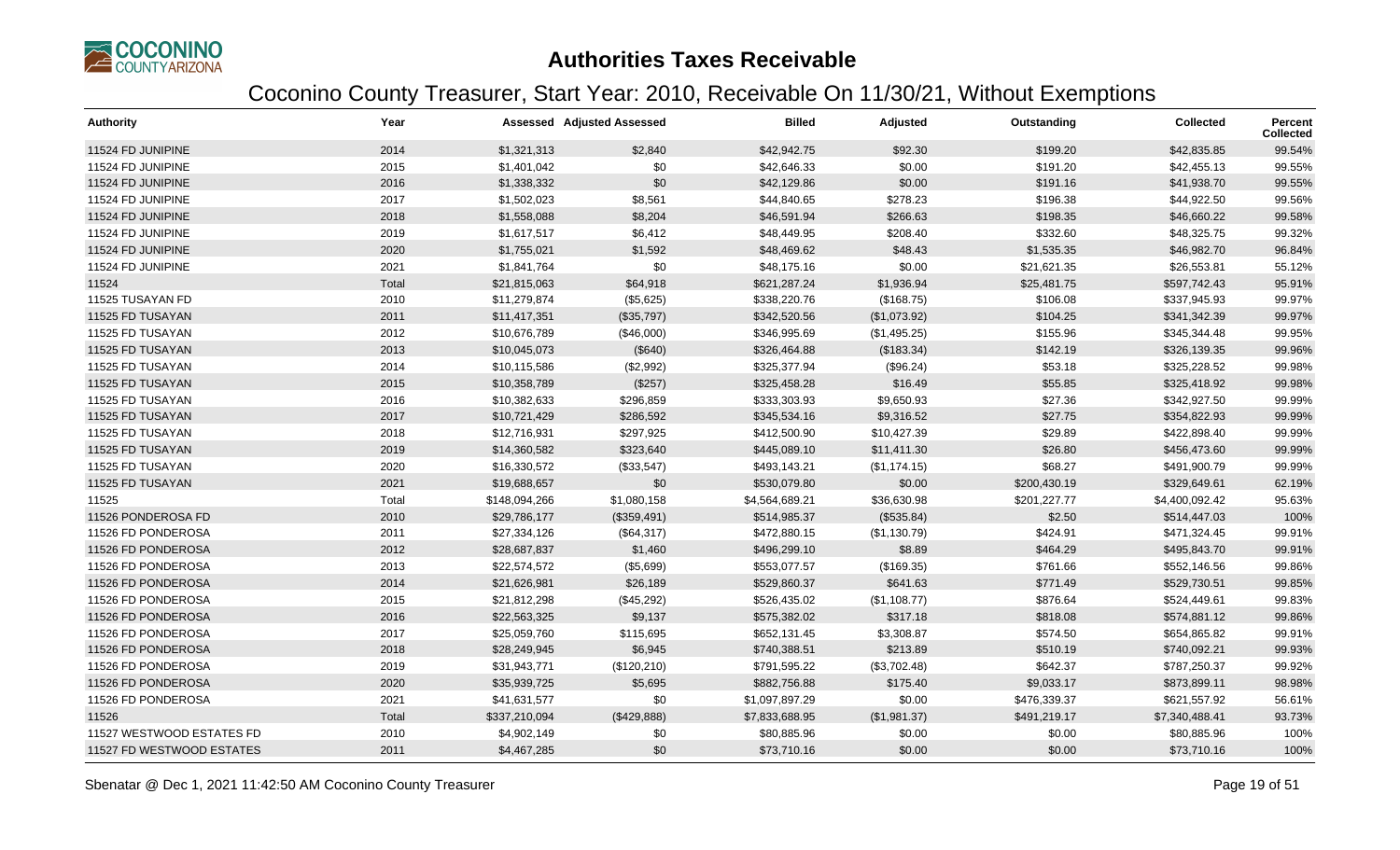

| <b>Authority</b>           | Year  |               | <b>Assessed Adjusted Assessed</b> | <b>Billed</b>  | Adjusted   | Outstanding  | <b>Collected</b> | Percent<br><b>Collected</b> |
|----------------------------|-------|---------------|-----------------------------------|----------------|------------|--------------|------------------|-----------------------------|
| 11527 FD WESTWOOD ESTATES  | 2012  | \$4,364,131   | \$0                               | \$86,846.19    | \$0.00     | \$0.00       | \$86,846.19      | 100%                        |
| 11527 FD WESTWOOD ESTATES  | 2013  | \$3,098,801   | \$0                               | \$62,285.83    | \$0.00     | \$0.00       | \$62,285.83      | 100%                        |
| 11527 FD WESTWOOD ESTATES  | 2014  | \$2,902,830   | \$0                               | \$69,667.97    | \$0.00     | \$0.00       | \$69,667.97      | 100%                        |
| 11527 FD WESTWOOD ESTATES  | 2015  | \$3,055,374   | \$0                               | \$51,940.80    | \$0.00     | \$0.00       | \$51,940.80      | 100%                        |
| 11527 FD WESTWOOD ESTATES  | 2016  | \$3,070,972   | (\$354)                           | \$61,176.25    | (\$7.11)   | \$0.00       | \$61,169.14      | 100%                        |
| 11527 FD WESTWOOD ESTATES  | 2017  | \$3,790,732   | \$0                               | \$55,103.07    | \$0.00     | \$0.00       | \$55,103.07      | 100%                        |
| 11527 FD WESTWOOD ESTATES  | 2018  | \$4,001,577   | \$0                               | \$60,218.90    | \$0.00     | \$0.00       | \$60,218.90      | 100%                        |
| 11527 FD WESTWOOD ESTATES  | 2019  | \$4,360,178   | \$0                               | \$67,776.82    | \$0.00     | \$0.00       | \$67,776.82      | 100%                        |
| 11527 FD WESTWOOD ESTATES  | 2020  | \$4,718,309   | \$0                               | \$72,341.81    | \$0.00     | \$0.00       | \$72,341.81      | 100%                        |
| 11527 FD WESTWOOD ESTATES  | 2021  | \$4,788,420   | \$0                               | \$69,347.66    | \$0.00     | \$26,234.36  | \$43,113.30      | 62.17%                      |
| 11527                      | Total | \$47,520,758  | (\$354)                           | \$811,301.42   | (\$7.11)   | \$26,234.36  | \$785,059.95     | 96.77%                      |
| 11528 FLAGSTAFF RANCH FD   | 2010  | \$15,901,227  | (\$87,189)                        | \$387,978.34   | (\$523.79) | \$0.00       | \$387,454.55     | 100%                        |
| 11528 FD FLAGSTAFF RANCH   | 2011  | \$10,503,016  | \$0                               | \$341,348.38   | \$0.00     | \$0.00       | \$341,348.38     | 100%                        |
| 11528 FD FLAGSTAFF RANCH   | 2012  | \$8,943,019   | \$0                               | \$227,152.79   | \$0.00     | \$0.00       | \$227,152.79     | 100%                        |
| 11528 FD FLAGSTAFF RANCH   | 2013  | \$6,334,264   | \$0                               | \$162,157.01   | (\$0.01)   | \$0.00       | \$162,157.00     | 100%                        |
| 11528 FD FLAGSTAFF RANCH   | 2014  | \$6,264,669   | \$0                               | \$134,690.23   | \$0.00     | \$0.00       | \$134,690.23     | 100%                        |
| 11528 FD FLAGSTAFF RANCH   | 2015  | \$7,022,270   | (\$5,490)                         | \$197,309.99   | \$0.00     | \$0.00       | \$197,309.99     | 100%                        |
| 11528 FD FLAGSTAFF RANCH   | 2016  | \$8,392,861   | \$3,091                           | \$232,066.12   | \$100.44   | \$0.00       | \$232,166.56     | 100%                        |
| 11528 FD FLAGSTAFF RANCH   | 2017  | \$10,439,851  | \$1,798                           | \$256,994.27   | \$58.44    | \$0.00       | \$257,052.71     | 100%                        |
| 11528 FD FLAGSTAFF RANCH   | 2018  | \$12,033,506  | \$4,623                           | \$284,903.87   | \$150.25   | \$0.00       | \$285,054.12     | 100%                        |
| 11528 FD FLAGSTAFF RANCH   | 2019  | \$13,732,763  | \$6,030                           | \$329,099.97   | \$195.98   | \$0.00       | \$329,295.95     | 100%                        |
| 11528 FD FLAGSTAFF RANCH   | 2020  | \$15,349,305  | \$9,707                           | \$307,862.50   | \$265.98   | \$2,466.11   | \$305,662.37     | 99.2%                       |
| 11528 FD FLAGSTAFF RANCH   | 2021  | \$16,595,401  | \$0                               | \$301,598.60   | \$0.00     | \$123,391.04 | \$178,207.56     | 59.09%                      |
| 11528                      | Total | \$131,512,152 | (\$67,430)                        | \$3,163,162.07 | \$247.29   | \$125,857.15 | \$3,037,552.21   | 96.02%                      |
| 11529 LOCKETT RANCHES FIRE | 2010  | \$15,398,243  | \$0                               | \$206,323.70   | \$0.00     | \$0.00       | \$206,323.70     | 100%                        |
| 11529 FD LOCKETT RANCHES   | 2011  | \$13,211,045  | \$0                               | \$7,926.62     | \$0.00     | \$0.00       | \$7,926.62       | 100%                        |
| 11529 FD LOCKETT RANCHES   | 2012  | \$11,464,547  | \$0                               | \$115,791.95   | \$0.00     | \$0.00       | \$115,791.95     | 100%                        |
| 11529 FD LOCKETT RANCHES   | 2013  | \$9,202,946   | \$0                               | \$138,044.21   | \$0.00     | \$0.00       | \$138,044.21     | 100%                        |
| 11529 FD LOCKETT RANCHES   | 2014  | \$8,414,631   | \$0                               | \$141,365.69   | \$0.00     | \$0.00       | \$141,365.69     | 100%                        |
| 11529 FD LOCKETT RANCHES   | 2015  | \$9,013,333   | (\$1,482)                         | \$138,805.14   | (\$23.25)  | \$0.00       | \$138,781.89     | 100%                        |
| 11529 FD LOCKETT RANCHES   | 2016  | \$9,233,633   | (\$1,433)                         | \$144,918.84   | (\$22.93)  | \$0.00       | \$144,895.91     | 100%                        |
| 11529 FD LOCKETT RANCHES   | 2017  | \$10,428,535  | (\$1,211)                         | \$156,455.13   | (\$19.75)  | \$0.00       | \$156,435.38     | 100%                        |
| 11529 FD LOCKETT RANCHES   | 2018  | \$11,719,024  | (\$4,532)                         | \$152,092.64   | (\$67.98)  | \$0.00       | \$152,024.66     | 100%                        |
| 11529 FD LOCKETT RANCHES   | 2019  | \$12,381,901  | (\$5,985)                         | \$152,054.69   | (\$83.77)  | \$0.00       | \$151,970.92     | 100%                        |
| 11529 FD LOCKETT RANCHES   | 2020  | \$13,179,860  | \$0                               | \$154,470.87   | \$0.00     | \$0.00       | \$154,470.87     | 100%                        |
| 11529 FD LOCKETT RANCHES   | 2021  | \$13,401,026  | \$0                               | \$189,201.71   | \$0.00     | \$83,664.79  | \$105,536.92     | 55.78%                      |
| 11529                      | Total | \$137,048,724 | (\$14,643)                        | \$1,697,451.19 | (\$217.68) | \$83,664.79  | \$1,613,568.72   | 95.07%                      |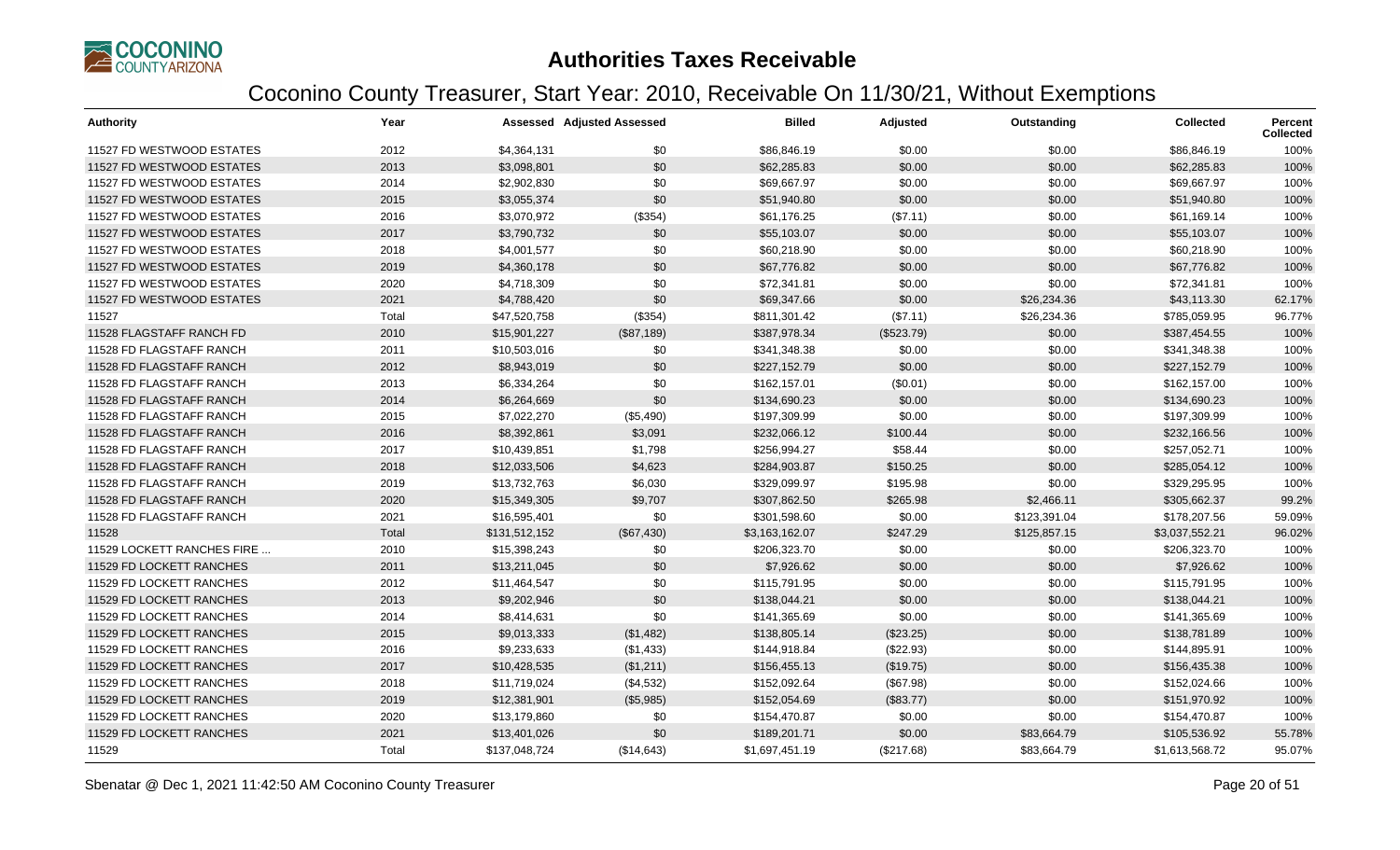

| <b>Authority</b>              | Year  |                  | <b>Assessed Adjusted Assessed</b> | <b>Billed</b>   | Adjusted        | Outstanding    | <b>Collected</b> | Percent<br><b>Collected</b> |
|-------------------------------|-------|------------------|-----------------------------------|-----------------|-----------------|----------------|------------------|-----------------------------|
| 11900 FIRE DISTRICT ASSISTA   | 2010  | \$2,056,578,525  | (\$14,962,869)                    | \$1,906,681.23  | (\$12,315.35)   | \$569.46       | \$1,893,796.42   | 99.97%                      |
| 11900 FD ASSISTANCE FUND      | 2011  | \$1,836,493,334  | (\$7,751,039)                     | \$1,809,921.61  | (\$7,683.31)    | \$1,372.68     | \$1,800,865.62   | 99.92%                      |
| 11900 FD ASSISTANCE FUND      | 2012  | \$1,758,991,343  | (\$8,166,683)                     | \$1,759,019.75  | (\$8,236.27)    | \$1,579.04     | \$1,749,204.44   | 99.91%                      |
| 11900 FD ASSISTANCE FUND      | 2013  | \$1,531,349,420  | (\$5,638,383)                     | \$1,531,347.91  | (\$5,846.82)    | \$1,900.29     | \$1,523,600.80   | 99.88%                      |
| 11900 FD ASSISTANCE FUND      | 2014  | \$1,528,131,272  | (\$1,845,337)                     | \$1,528,130.42  | (\$1,845.38)    | \$1,967.04     | \$1,524,318.00   | 99.87%                      |
| 11900 FD ASSISTANCE FUND      | 2015  | \$1,601,434,510  | (\$2,768,379)                     | \$1,539,485.42  | (\$2,432.90)    | \$2,107.58     | \$1,534,944.94   | 99.86%                      |
| 11900 FD ASSISTANCE FUND      | 2016  | \$1,677,453,437  | (\$12,513,851)                    | \$1,579,622.18  | (\$9,589.36)    | \$2,252.00     | \$1,567,780.82   | 99.86%                      |
| 11900 FD ASSISTANCE FUND      | 2017  | \$1,812,240,672  | (\$11,357,865)                    | \$1,655,714.88  | (\$10,710.65)   | \$2,445.69     | \$1,642,558.54   | 99.85%                      |
| 11900 FD ASSISTANCE FUND      | 2018  | \$1,944,597,023  | (\$9,371,848)                     | \$1,733,433.47  | (\$8,963.07)    | \$2,861.09     | \$1,721,609.31   | 99.83%                      |
| 11900 FD ASSISTANCE FUND      | 2019  | \$2,081,957,141  | (\$13,411,986)                    | \$1,833,563.38  | (\$13,669.31)   | \$3,201.51     | \$1,816,692.56   | 99.82%                      |
| 11900 FD ASSISTANCE FUND      | 2020  | \$2,260,817,288  | (\$11,962,279)                    | \$1,932,417.27  | (\$11,757.67)   | \$16,752.11    | \$1,903,907.49   | 99.13%                      |
| 11900 FD ASSISTANCE FUND      | 2021  | \$2,332,253,855  | (\$2,236)                         | \$1,985,130.67  | (\$2.29)        | \$868,480.81   | \$1,116,647.57   | 56.25%                      |
| 11900                         | Total | \$22,422,297,820 | (\$99,752,755)                    | \$20,794,468.19 | (\$93,052.38)   | \$905,489.30   | \$19,795,926.51  | 95.63%                      |
| 14900 COCONINO CO LIBRARY D   | 2010  | \$2,056,578,525  | (\$14,962,869)                    | \$4,879,042.63  | (\$31,514.00)   | \$1,457.19     | \$4,846,071.44   | 99.97%                      |
| <b>14900 LIBRARY DISTRICT</b> | 2011  | \$1,836,493,334  | (\$7,751,039)                     | \$4,344,913.17  | (\$18,444.57)   | \$3,295.29     | \$4,323,173.31   | 99.92%                      |
| <b>14900 LIBRARY DISTRICT</b> | 2012  | \$1,758,991,343  | (\$8,166,683)                     | \$4,163,599.78  | (\$19,495.24)   | \$3,737.70     | \$4,140,366.84   | 99.91%                      |
| <b>14900 LIBRARY DISTRICT</b> | 2013  | \$1,531,349,420  | (\$5,638,383)                     | \$3,914,125.27  | (\$14,944.46)   | \$4,857.19     | \$3,894,323.62   | 99.88%                      |
| <b>14900 LIBRARY DISTRICT</b> | 2014  | \$1,528,131,272  | (\$1,845,337)                     | \$3,905,901.40  | (\$4,716.83)    | \$5,027.83     | \$3,896,156.74   | 99.87%                      |
| <b>14900 LIBRARY DISTRICT</b> | 2015  | \$1,601,434,510  | (\$2,768,379)                     | \$3,934,924.74  | (\$6,218.56)    | \$5,387.09     | \$3,923,319.09   | 99.86%                      |
| <b>14900 LIBRARY DISTRICT</b> | 2016  | \$1,677,453,437  | (\$12,513,851)                    | \$4,037,514.29  | (\$24,510.36)   | \$5,756.06     | \$4,007,247.87   | 99.86%                      |
| <b>14900 LIBRARY DISTRICT</b> | 2017  | \$1,812,240,672  | (\$11,357,865)                    | \$4,232,007.32  | (\$27,376.32)   | \$6,251.17     | \$4,198,379.83   | 99.85%                      |
| <b>14900 LIBRARY DISTRICT</b> | 2018  | \$1,944,597,023  | (\$9,371,848)                     | \$4,430,656.06  | (\$22,909.51)   | \$7,313.08     | \$4,400,433.47   | 99.83%                      |
| <b>14900 LIBRARY DISTRICT</b> | 2019  | \$2,081,957,141  | (\$13,411,986)                    | \$4,686,588.07  | (\$34,938.79)   | \$8,183.02     | \$4,643,466.26   | 99.82%                      |
| <b>14900 LIBRARY DISTRICT</b> | 2020  | \$2,260,817,288  | (\$11,962,279)                    | \$4,939,258.46  | (\$30,052.58)   | \$42,818.38    | \$4,866,387.50   | 99.13%                      |
| <b>14900 LIBRARY DISTRICT</b> | 2021  | \$2,332,253,855  | (\$2,236)                         | \$5,073,994.03  | (\$5.85)        | \$2,219,836.97 | \$2,854,151.21   | 56.25%                      |
| 14900                         | Total | \$22,422,297,820 | (\$99,752,755)                    | \$52,542,525.22 | (\$235, 127.07) | \$2,313,920.97 | \$49,993,477.18  | 95.58%                      |
| 15000 COCONINO COUNTY FCD #   | 2010  | \$0              | \$0                               | \$1,849,809.06  | (\$3,421.84)    | \$644.82       | \$1,845,742.40   | 99.97%                      |
| 15000 FLOOD CONTROL DIST      | 2011  | \$0              | \$0                               | \$3,172,190.62  | (\$3,271.64)    | \$2,943.06     | \$3,165,975.92   | 99.91%                      |
| 15000 FLOOD CONTROL DIST      | 2012  | \$0              | \$0                               | \$2,959,706.38  | (\$2,099.69)    | \$3,234.38     | \$2,954,372.31   | 99.89%                      |
| 15000 FLOOD CONTROL DIST      | 2013  | \$0              | \$0                               | \$2,468,505.92  | (\$4,050.72)    | \$3,830.26     | \$2,460,624.94   | 99.84%                      |
| 15000 FLOOD CONTROL DIST      | 2014  | \$0              | \$0                               | \$2,426,088.40  | (\$1,245.82)    | \$3,453.87     | \$2,421,388.71   | 99.86%                      |
| 15000 FLOOD CONTROL DIST      | 2015  | \$0              | \$80                              | \$2,446,776.96  | (\$1,681.48)    | \$3,834.56     | \$2,441,260.92   | 99.84%                      |
| 15000 FLOOD CONTROL DIST      | 2016  | \$0              | \$75                              | \$2,493,594.98  | (\$2,409.02)    | \$3,957.66     | \$2,487,228.30   | 99.84%                      |
| 15000 FLOOD CONTROL DIST      | 2017  | \$0              | \$0                               | \$2,608,872.56  | (\$3,176.78)    | \$3,972.97     | \$2,601,722.81   | 99.85%                      |
| 15000 FLOOD CONTROL DIST      | 2018  | \$0              | \$0                               | \$2,712,668.14  | (\$4,892.46)    | \$2,969.18     | \$2,704,806.50   | 99.89%                      |
| 15000 FLOOD CONTROL DIST      | 2019  | \$0              | \$0                               | \$3,631,636.00  | (\$4,965.30)    | \$3,718.18     | \$3,622,952.52   | 99.9%                       |
| 15000 FLOOD CONTROL DIST      | 2020  | \$0              | \$0                               | \$3,857,431.90  | (\$5,135.00)    | \$28,778.86    | \$3,823,518.04   | 99.25%                      |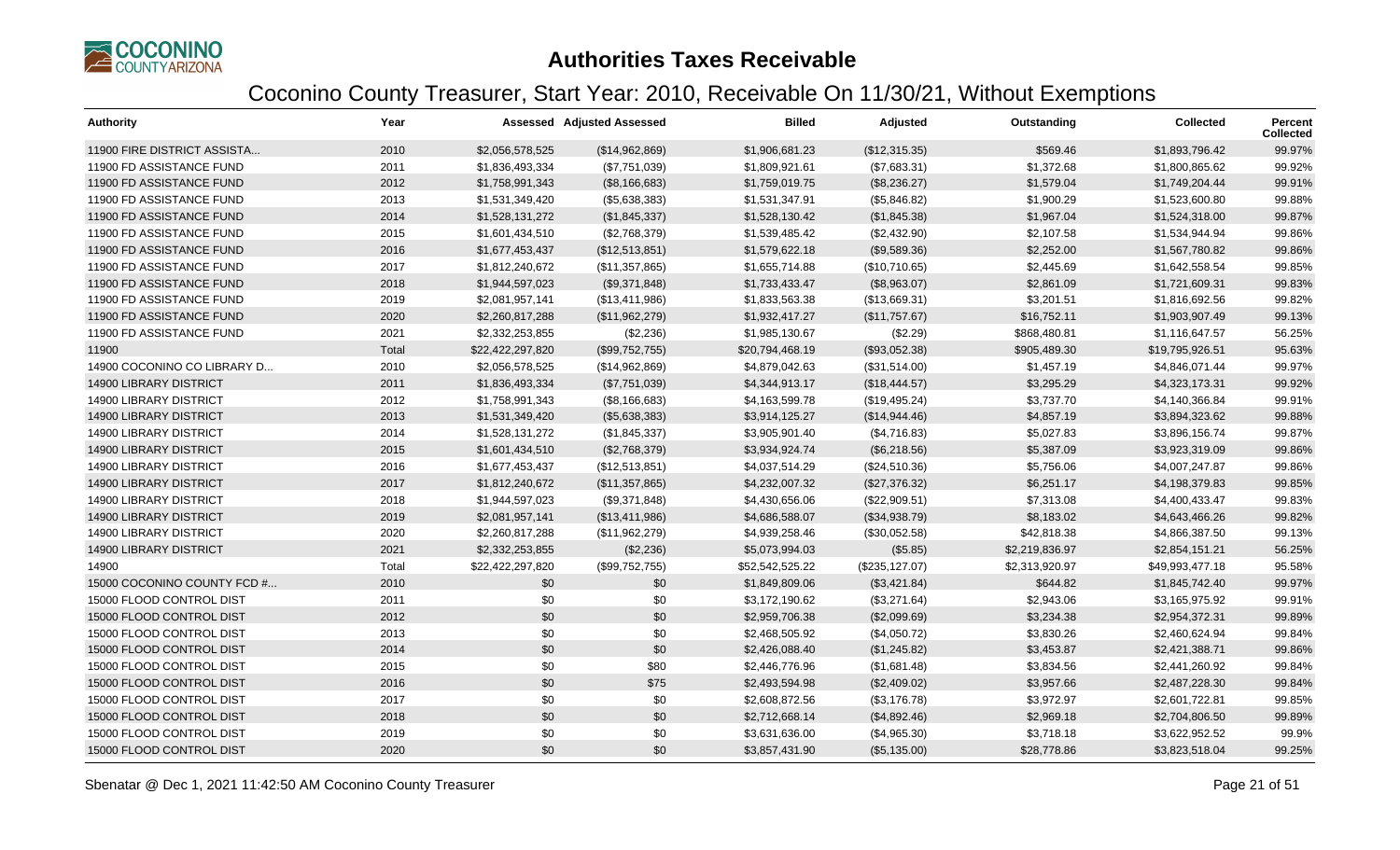

| <b>Authority</b>            | Year  |                 | <b>Assessed Adjusted Assessed</b> | <b>Billed</b>   | Adjusted      | Outstanding    | <b>Collected</b> | <b>Percent</b><br><b>Collected</b> |
|-----------------------------|-------|-----------------|-----------------------------------|-----------------|---------------|----------------|------------------|------------------------------------|
| 15000 FLOOD CONTROL DIST    | 2021  | \$0             | \$0                               | \$4,698,597.02  | (\$8.38)      | \$2.058.875.72 | \$2,639,712.92   | 56.18%                             |
| 15000                       | Total | \$0             | \$155                             | \$35,325,877.94 | (\$36,358.13) | \$2,120,213.52 | \$33,169,306.29  | 93.99%                             |
| 17250 FOREST LAKES ESTATES  | 2010  | \$26,198,891    | (\$39,637)                        | \$358,997.70    | (\$72.52)     | \$4.98         | \$358,920.20     | 100%                               |
| 17250 WID FOREST LAKES ESTA | 2011  | \$22,569,484    | (\$29,889)                        | \$315,972.84    | (\$110.56)    | \$7.90         | \$315,854.38     | 100%                               |
| 17250 WID-FOREST LAKES ESTA | 2012  | \$21,138,571    | (\$5,270)                         | \$288,308.98    | (\$78.95)     | \$11.57        | \$288,218.46     | 100%                               |
| 17250 WID-FOREST LAKES ESTA | 2013  | \$15,802,546    | (\$6,171)                         | \$252,840.60    | (\$103.91)    | \$71.48        | \$252,665.21     | 99.97%                             |
| 17250 WID-FOREST LAKES ESTA | 2014  | \$14,722,580    | (\$2,826)                         | \$245,263.29    | (\$47.08)     | \$73.41        | \$245,142.80     | 99.97%                             |
| 17250 WID-FOREST LAKES ESTA | 2015  | \$16,373,982    | (\$863)                           | \$254,823.64    | (\$12.02)     | \$74.29        | \$254,737.33     | 99.97%                             |
| 17250 WID-FOREST LAKES ESTA | 2016  | \$16,575,884    | (\$818)                           | \$270,620.89    | (\$12.97)     | \$141.74       | \$270,466.18     | 99.95%                             |
| 17250 WID-FOREST LAKES ESTA | 2017  | \$17,348,742    | (\$387)                           | \$272,279.86    | (\$5.84)      | \$138.52       | \$272,135.50     | 99.95%                             |
| 17250 WID-FOREST LAKES ESTA | 2018  | \$18,220,911    | \$0                               | \$297,735.05    | \$0.00        | \$147.39       | \$297,587.66     | 99.95%                             |
| 17250 WID-FOREST LAKES ESTA | 2019  | \$20,227,968    | (\$6,510)                         | \$318,975.77    | (\$97.53)     | \$89.70        | \$318,788.54     | 99.97%                             |
| 17250 WID-FOREST LAKES ESTA | 2020  | \$22,286,991    | \$0                               | \$311,064.82    | \$0.00        | \$3,541.91     | \$307,522.91     | 98.86%                             |
| 17250 WID-FOREST LAKES ESTA | 2021  | \$22,269,585    | (\$408)                           | \$360,058.48    | (\$7.19)      | \$154,466.51   | \$205,584.78     | 57.1%                              |
| 17250                       | Total | \$233,736,135   | (\$92,779)                        | \$3,546,941.92  | (\$548.57)    | \$158,769.40   | \$3,387,623.95   | 95.52%                             |
| 20001SD FLAG DWTN REV DIST  | 2014  | \$7,892,200     | \$0                               | \$0.00          | \$0.00        | \$0.00         | \$0.00           | N/A                                |
| 20001SD FLAG DWTN REV DIST  | 2015  | \$8,066,973     | \$0                               | \$0.00          | \$0.00        | \$0.00         | \$0.00           | N/A                                |
| 20001SD FLAG DWTN REV DIST  | 2016  | \$9,212,639     | \$0                               | \$0.00          | \$0.00        | \$0.00         | \$0.00           | N/A                                |
| 20001SD FLAG DWTN REV DIST  | 2017  | \$10,026,368    | \$0                               | \$0.00          | \$0.00        | \$0.00         | \$0.00           | N/A                                |
| 20001SD FLAG DWTN REV DIST  | 2018  | \$12,520,837    | \$0                               | \$0.00          | \$0.00        | \$0.00         | \$0.00           | N/A                                |
| 20001SD FLAG DWTN REV DIST  | 2019  | \$13,224,360    | \$0                               | \$0.00          | \$0.00        | \$0.00         | \$0.00           | N/A                                |
| 20001SD FLAG DWTN REV DIST  | 2020  | \$15,034,511    | \$0                               | \$0.00          | \$0.00        | \$0.00         | \$0.00           | N/A                                |
| 20001SD FLAG DWTN REV DIST  | 2021  | \$15,604,069    | \$0                               | \$0.00          | \$0.00        | \$0.00         | \$0.00           | N/A                                |
| 20001SD                     | Total | \$91,581,957    | \$0                               | \$0.00          | \$0.00        | \$0.00         | \$0.00           | N/A                                |
| 23900 NAVAJO INDIAN RESERVA | 2010  | \$107,207,530   | (\$2,901,636)                     | \$0.00          | \$0.00        | \$0.00         | \$0.00           | N/A                                |
| 23900 RES NAVAJO INDIAN     | 2011  | \$100,166,827   | (\$892,096)                       | \$0.00          | \$0.00        | \$0.00         | \$0.00           | N/A                                |
| 23900 RES NAVAJO INDIAN     | 2012  | \$101,302,452   | (\$1,665,017)                     | \$0.00          | \$0.00        | \$0.00         | \$0.00           | N/A                                |
| 23900 RES NAVAJO INDIAN     | 2013  | \$101,883,592   | (\$956,939)                       | \$0.00          | \$0.00        | \$0.00         | \$0.00           | N/A                                |
| 23900 RES NAVAJO INDIAN     | 2014  | \$101,379,429   | (\$49,229)                        | \$0.00          | \$0.00        | \$0.00         | \$0.00           | N/A                                |
| 23900 RES NAVAJO INDIAN     | 2015  | \$97,691,729    | (\$59,486)                        | \$0.00          | \$0.00        | \$0.00         | \$0.00           | N/A                                |
| 23900 RES NAVAJO INDIAN     | 2016  | \$94,953,516    | (\$2,184,624)                     | \$0.00          | \$0.00        | \$0.00         | \$0.00           | N/A                                |
| 23900 RES NAVAJO INDIAN     | 2017  | \$95,527,447    | (\$2,878,892)                     | \$0.00          | \$0.00        | \$0.00         | \$0.00           | N/A                                |
| 23900 RES NAVAJO INDIAN     | 2018  | \$81,640,227    | (\$1,629,599)                     | \$0.00          | \$0.00        | \$0.00         | \$0.00           | N/A                                |
| 23900 RES NAVAJO INDIAN     | 2019  | \$83,284,384    | (\$2,308,163)                     | \$0.00          | \$0.00        | \$0.00         | \$0.00           | N/A                                |
| 23900 RES NAVAJO INDIAN     | 2020  | \$78,286,747    | (\$2,726,275)                     | \$0.00          | \$0.00        | \$0.00         | \$0.00           | N/A                                |
| 23900 RES NAVAJO INDIAN     | 2021  | \$32,626,861    | \$332                             | \$0.00          | \$0.00        | \$0.00         | \$0.00           | N/A                                |
| 23900                       | Total | \$1,075,950,741 | (\$18,251,624)                    | \$0.00          | \$0.00        | \$0.00         | \$0.00           | N/A                                |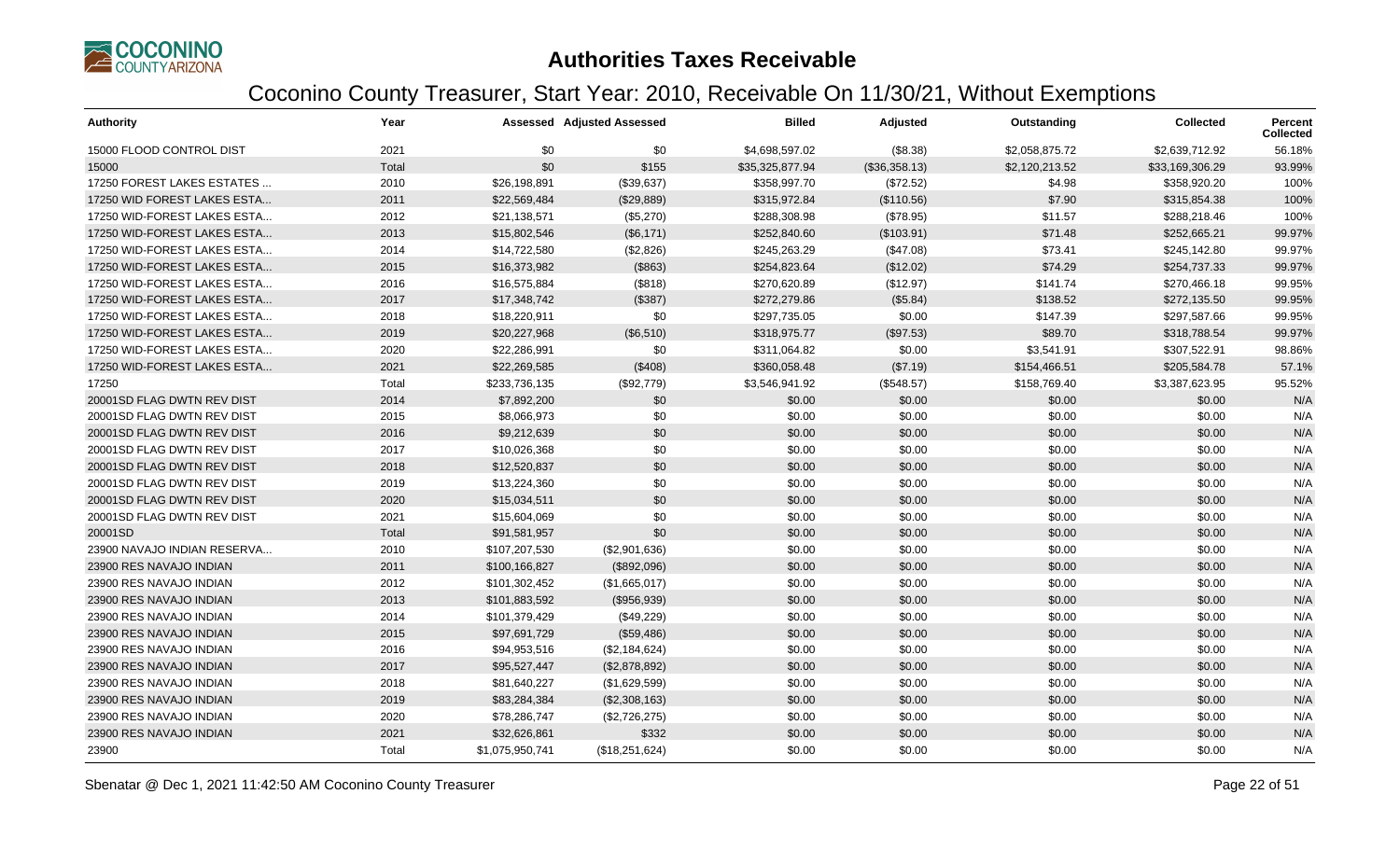

| <b>Authority</b>              | Year  |             | <b>Assessed Adjusted Assessed</b> | <b>Billed</b> | Adjusted | Outstanding | <b>Collected</b> | Percent<br>Collected |
|-------------------------------|-------|-------------|-----------------------------------|---------------|----------|-------------|------------------|----------------------|
| 23901 HOPI INDIAN RESERVATION | 2010  | \$665,270   | \$0                               | \$0.00        | \$0.00   | \$0.00      | \$0.00           | N/A                  |
| 23901 RES HOPI INDIAN         | 2011  | \$553,750   | \$4,529                           | \$0.00        | \$0.00   | \$0.00      | \$0.00           | N/A                  |
| 23901 RES HOPI INDIAN         | 2012  | \$576,692   | \$4,747                           | \$0.00        | \$0.00   | \$0.00      | \$0.00           | N/A                  |
| 23901 RES HOPI INDIAN         | 2013  | \$564,720   | \$9,701                           | \$0.00        | \$0.00   | \$0.00      | \$0.00           | N/A                  |
| 23901 RES HOPI INDIAN         | 2014  | \$580,693   | \$3,946                           | \$0.00        | \$0.00   | \$0.00      | \$0.00           | N/A                  |
| 23901 RES HOPI INDIAN         | 2015  | \$593,542   | (\$1,987)                         | \$0.00        | \$0.00   | \$0.00      | \$0.00           | N/A                  |
| 23901 RES HOPI INDIAN         | 2016  | \$586,978   | \$2,807                           | \$0.00        | \$0.00   | \$0.00      | \$0.00           | N/A                  |
| 23901 RES HOPI INDIAN         | 2017  | \$578,640   | \$2,703                           | \$0.00        | \$0.00   | \$0.00      | \$0.00           | N/A                  |
| 23901 RES HOPI INDIAN         | 2018  | \$429,243   | \$1,915                           | \$0.00        | \$0.00   | \$0.00      | \$0.00           | N/A                  |
| 23901 RES HOPI INDIAN         | 2019  | \$379,171   | \$17,087                          | \$0.00        | \$0.00   | \$0.00      | \$0.00           | N/A                  |
| 23901 RES HOPI INDIAN         | 2020  | \$357,359   | \$390                             | \$0.00        | \$0.00   | \$0.00      | \$0.00           | N/A                  |
| 23901 RES HOPI INDIAN         | 2021  | \$338,344   | \$0                               | \$0.00        | \$0.00   | \$0.00      | \$0.00           | N/A                  |
| 23901                         | Total | \$6,204,402 | \$45,838                          | \$0.00        | \$0.00   | \$0.00      | \$0.00           | N/A                  |
| 23902 HAVASUPAI INDIAN RESE   | 2010  | \$8,311     | \$0                               | \$0.00        | \$0.00   | \$0.00      | \$0.00           | N/A                  |
| 23902 RES HAVASUPAI INDIAN    | 2011  | \$8,874     | \$0                               | \$0.00        | \$0.00   | \$0.00      | \$0.00           | N/A                  |
| 23902 RES HAVASUPAI INDIAN    | 2012  | \$8,749     | \$0                               | \$0.00        | \$0.00   | \$0.00      | \$0.00           | N/A                  |
| 23902 RES HAVASUPAI INDIAN    | 2013  | \$8,238     | \$0                               | \$0.00        | \$0.00   | \$0.00      | \$0.00           | N/A                  |
| 23902 RES HAVASUPAI INDIAN    | 2014  | \$7,757     | \$0                               | \$0.00        | \$0.00   | \$0.00      | \$0.00           | N/A                  |
| 23902 RES HAVASUPAI INDIAN    | 2015  | \$25,486    | \$0                               | \$0.00        | \$0.00   | \$0.00      | \$0.00           | N/A                  |
| 23902 RES HAVASUPAI INDIAN    | 2016  | \$24,664    | (\$2)                             | \$0.00        | \$0.00   | \$0.00      | \$0.00           | N/A                  |
| 23902 RES HAVASUPAI INDIAN    | 2017  | \$24,326    | ( \$1)                            | \$0.00        | \$0.00   | \$0.00      | \$0.00           | N/A                  |
| 23902 RES HAVASUPAI INDIAN    | 2018  | \$24,941    | \$0                               | \$0.00        | \$0.00   | \$0.00      | \$0.00           | N/A                  |
| 23902 RES HAVASUPAI INDIAN    | 2019  | \$25,278    | (\$370)                           | \$0.00        | \$0.00   | \$0.00      | \$0.00           | N/A                  |
| 23902 RES HAVASUPAI INDIAN    | 2020  | \$24,153    | \$0                               | \$0.00        | \$0.00   | \$0.00      | \$0.00           | N/A                  |
| 23902 RES HAVASUPAI INDIAN    | 2021  | \$20,654    | \$0                               | \$0.00        | \$0.00   | \$0.00      | \$0.00           | N/A                  |
| 23902                         | Total | \$211,431   | (\$373)                           | \$0.00        | \$0.00   | \$0.00      | \$0.00           | N/A                  |
| 23903 KAIBAB INDIAN RESERVA.  | 2010  | \$141,468   | \$0                               | \$0.00        | \$0.00   | \$0.00      | \$0.00           | N/A                  |
| 23903 RES KAIBAB INDIAN       | 2011  | \$138,926   | \$0                               | \$0.00        | \$0.00   | \$0.00      | \$0.00           | N/A                  |
| 23903 RES KAIBAB INDIAN       | 2012  | \$134,904   | \$0                               | \$0.00        | \$0.00   | \$0.00      | \$0.00           | N/A                  |
| 23903 RES KAIBAB INDIAN       | 2013  | \$132,742   | \$0                               | \$0.00        | \$0.00   | \$0.00      | \$0.00           | N/A                  |
| 23903 RES KAIBAB INDIAN       | 2014  | \$128,876   | \$0                               | \$0.00        | \$0.00   | \$0.00      | \$0.00           | N/A                  |
| 23903 RES KAIBAB INDIAN       | 2015  | \$137,155   | \$0                               | \$0.00        | \$0.00   | \$0.00      | \$0.00           | N/A                  |
| 23903 RES KAIBAB INDIAN       | 2016  | \$130,585   | \$0                               | \$0.00        | \$0.00   | \$0.00      | \$0.00           | N/A                  |
| 23903 RES KAIBAB INDIAN       | 2017  | \$44,031    | \$0                               | \$0.00        | \$0.00   | \$0.00      | \$0.00           | N/A                  |
| 23903 RES KAIBAB INDIAN       | 2018  | \$59,114    | \$0                               | \$0.00        | \$0.00   | \$0.00      | \$0.00           | N/A                  |
| 23903 RES KAIBAB INDIAN       | 2019  | \$73,485    | \$0                               | \$0.00        | \$0.00   | \$0.00      | \$0.00           | N/A                  |
| 23903 RES KAIBAB INDIAN       | 2020  | \$61,936    | \$0                               | \$0.00        | \$0.00   | \$0.00      | \$0.00           | N/A                  |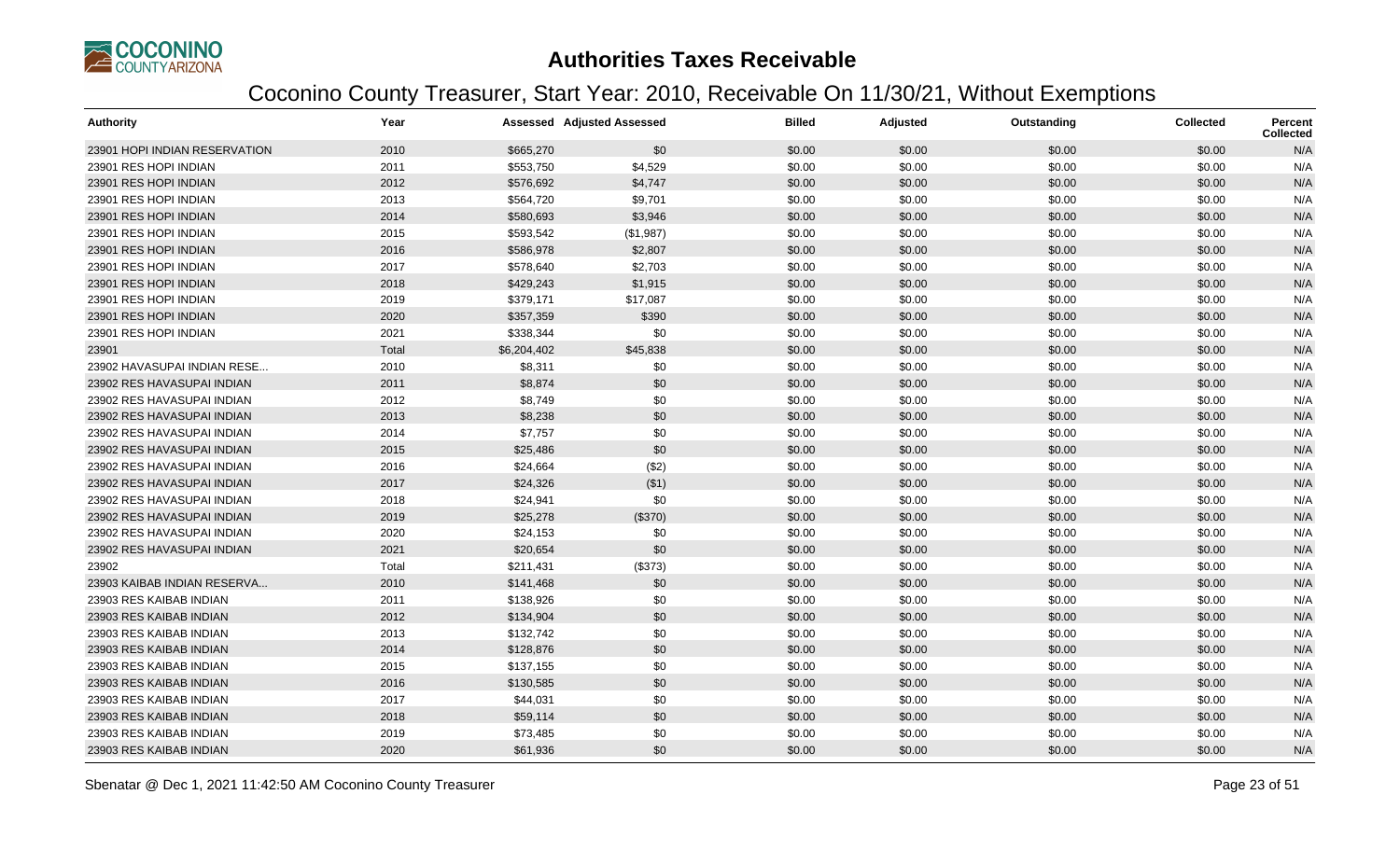

| <b>Authority</b>            | Year  |               | <b>Assessed Adjusted Assessed</b> | <b>Billed</b> | Adjusted  | Outstanding | <b>Collected</b> | <b>Percent</b><br><b>Collected</b> |
|-----------------------------|-------|---------------|-----------------------------------|---------------|-----------|-------------|------------------|------------------------------------|
| 23903 RES KAIBAB INDIAN     | 2021  | \$61,174      | \$0                               | \$0.00        | \$0.00    | \$0.00      | \$0.00           | N/A                                |
| 23903                       | Total | \$1,244,396   | \$0                               | \$0.00        | \$0.00    | \$0.00      | \$0.00           | N/A                                |
| 23904 HUALAPAI INDIAN RESER | 2010  | \$123,750     | \$0                               | \$0.00        | \$0.00    | \$0.00      | \$0.00           | N/A                                |
| 23904 RES HUALAPAI INDIAN   | 2011  | \$117,184     | \$0                               | \$0.00        | \$0.00    | \$0.00      | \$0.00           | N/A                                |
| 23904 RES HUALAPAI INDIAN   | 2012  | \$114,075     | \$0                               | \$0.00        | \$0.00    | \$0.00      | \$0.00           | N/A                                |
| 23904 RES HUALAPAI INDIAN   | 2013  | \$110,062     | \$0                               | \$0.00        | \$0.00    | \$0.00      | \$0.00           | N/A                                |
| 23904 RES HUALAPAI INDIAN   | 2014  | \$107,950     | \$0                               | \$0.00        | \$0.00    | \$0.00      | \$0.00           | N/A                                |
| 23904 RES HUALAPAI INDIAN   | 2015  | \$102,472     | \$0                               | \$0.00        | \$0.00    | \$0.00      | \$0.00           | N/A                                |
| 23904 RES HUALAPAI INDIAN   | 2016  | \$99,304      | \$0                               | \$0.00        | \$0.00    | \$0.00      | \$0.00           | N/A                                |
| 23904 RES HUALAPAI INDIAN   | 2017  | \$111,843     | \$0                               | \$0.00        | \$0.00    | \$0.00      | \$0.00           | N/A                                |
| 23904 RES HUALAPAI INDIAN   | 2018  | \$105,533     | \$0                               | \$0.00        | \$0.00    | \$0.00      | \$0.00           | N/A                                |
| 23904 RES HUALAPAI INDIAN   | 2019  | \$100,684     | \$0                               | \$0.00        | \$0.00    | \$0.00      | \$0.00           | N/A                                |
| 23904 RES HUALAPAI INDIAN   | 2020  | \$106,000     | \$0                               | \$0.00        | \$0.00    | \$0.00      | \$0.00           | N/A                                |
| 23904 RES HUALAPAI INDIAN   | 2021  | \$37,216      | \$0                               | \$0.00        | \$0.00    | \$0.00      | \$0.00           | N/A                                |
| 23904                       | Total | \$1,236,073   | \$0                               | \$0.00        | \$0.00    | \$0.00      | \$0.00           | N/A                                |
| 28267SD TUSAYAN SLID #87-48 | 2011  | \$8,956,199   | (\$27,274)                        | \$0.00        | \$0.00    | \$0.00      | \$0.00           | N/A                                |
| 28267SD TUSAYAN SLID #87-48 | 2012  | \$8,203,924   | \$0                               | \$0.00        | \$0.00    | \$0.00      | \$0.00           | N/A                                |
| 28267SD TUSAYAN SLID #87-48 | 2013  | \$7,559,183   | \$0                               | \$0.00        | \$0.00    | \$0.00      | \$0.00           | N/A                                |
| 28267SD TUSAYAN SLID #87-48 | 2014  | \$7,634,452   | (\$2,064)                         | \$0.00        | \$0.00    | \$0.00      | \$0.00           | N/A                                |
| 28267SD TUSAYAN SLID #87-48 | 2015  | \$7,682,860   | \$1,183                           | \$0.00        | \$0.00    | \$0.00      | \$0.00           | N/A                                |
| 28267SD TUSAYAN SLID #87-48 | 2016  | \$7,567,631   | \$64,400                          | \$0.00        | \$0.00    | \$0.00      | \$0.00           | N/A                                |
| 28267SD TUSAYAN SLID #87-48 | 2017  | \$7,763,226   | \$61,572                          | \$0.00        | \$0.00    | \$0.00      | \$0.00           | N/A                                |
| 28267SD TUSAYAN SLID #87-48 | 2018  | \$9,558,502   | \$57,127                          | \$0.00        | \$0.00    | \$0.00      | \$0.00           | N/A                                |
| 28267SD TUSAYAN SLID #87-48 | 2019  | \$10,898,977  | \$24,128                          | \$0.00        | \$0.00    | \$0.00      | \$0.00           | N/A                                |
| 28267SD TUSAYAN SLID #87-48 | 2020  | \$12,148,161  | (\$36,309)                        | \$0.00        | \$0.00    | \$0.00      | \$0.00           | N/A                                |
| 28267SD TUSAYAN SLID #87-48 | 2021  | \$15,160,212  | \$0                               | \$0.00        | \$0.00    | \$0.00      | \$0.00           | N/A                                |
| 28267SD                     | Total | \$103,133,327 | \$142,763                         | \$0.00        | \$0.00    | \$0.00      | \$0.00           | N/A                                |
| 28268 WILLIAMS COMMUNITY FA | 2010  | \$1,901,831   | \$0                               | \$5,014.57    | \$0.00    | \$0.00      | \$5,014.57       | 100%                               |
| 28268 WILLIAMS COM FAC DIST | 2011  | \$1,824,039   | \$0                               | \$7,520.04    | \$0.00    | \$0.00      | \$7,520.04       | 100%                               |
| 28268 WILLIAMS COM FAC DIST | 2012  | \$1,798,148   | \$0                               | \$7,568.41    | (\$0.04)  | \$0.00      | \$7,568.37       | 100%                               |
| 28268 WILLIAMS COM FAC DIST | 2013  | \$1,556,876   | \$0                               | \$7,564.84    | (\$0.02)  | \$0.00      | \$7,564.82       | 100%                               |
| 28268 WILLIAMS COM FAC DIST | 2014  | \$1,582,409   | \$0                               | \$7,502.20    | \$0.00    | \$0.00      | \$7,502.20       | 100%                               |
| 28268 WILLIAMS COM FAC DIST | 2015  | \$1,640,238   | \$0                               | \$7,466.11    | \$0.00    | \$0.00      | \$7,466.11       | 100%                               |
| 28268 WILLIAMS COM FAC DIST | 2016  | \$1,856,570   | \$0                               | \$7,540.66    | \$0.00    | \$0.00      | \$7,540.66       | 100%                               |
| 28268 WILLIAMS COM FAC DIST | 2017  | \$1,941,689   | \$0                               | \$7,482.33    | \$0.00    | \$0.00      | \$7,482.33       | 100%                               |
| 28268 WILLIAMS COM FAC DIST | 2018  | \$2,059,917   | (\$4,562)                         | \$7,618.52    | (\$19.83) | \$0.00      | \$7,598.69       | 100%                               |
| 28268 WILLIAMS COM FAC DIST | 2019  | \$2,147,367   | \$0                               | \$7,594.65    | \$0.00    | \$0.00      | \$7,594.65       | 100%                               |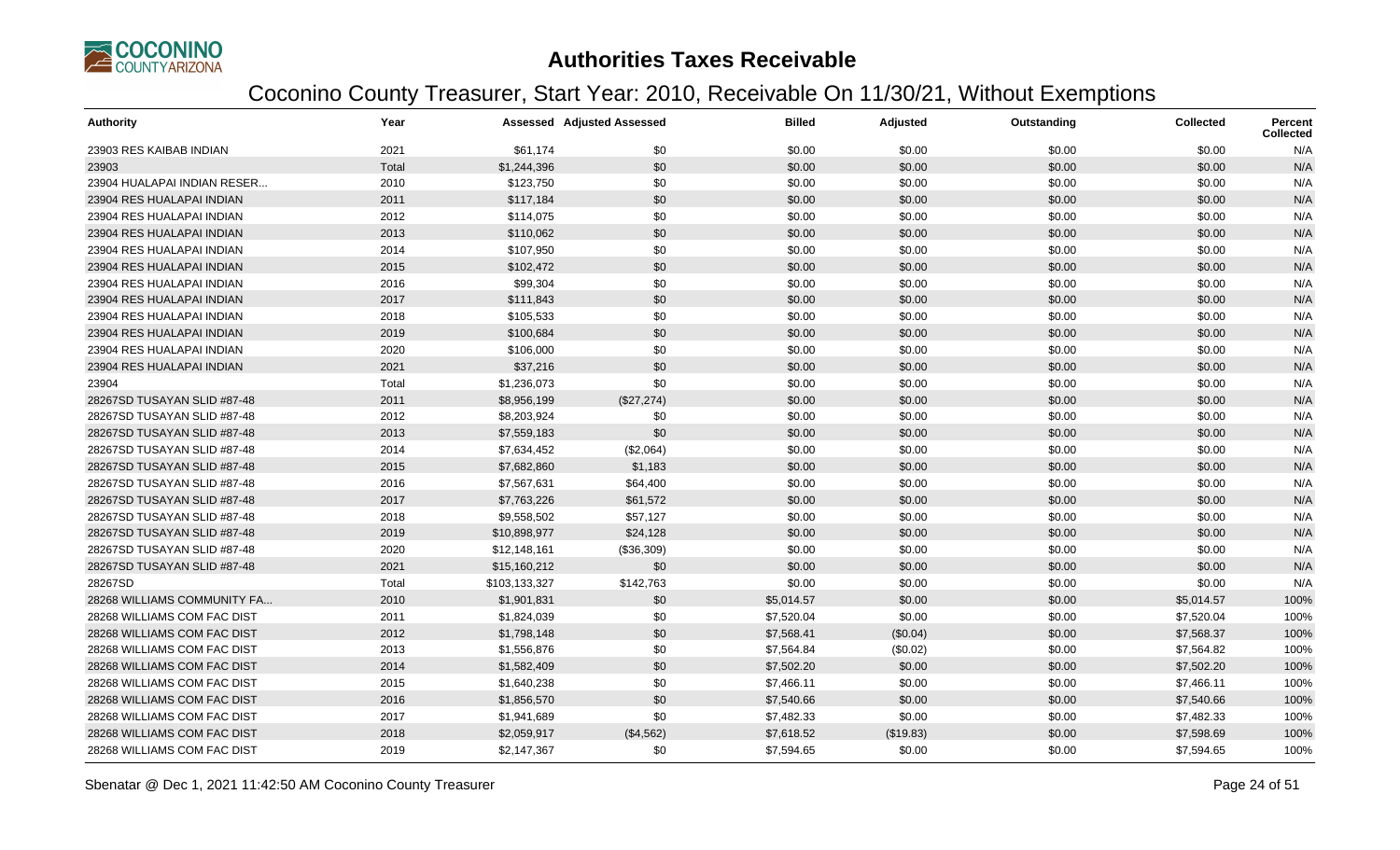

| <b>Authority</b>            | Year  |              | <b>Assessed Adjusted Assessed</b> | <b>Billed</b> | Adjusted  | Outstanding | <b>Collected</b> | Percent<br><b>Collected</b> |
|-----------------------------|-------|--------------|-----------------------------------|---------------|-----------|-------------|------------------|-----------------------------|
| 28268 WILLIAMS COM FAC DIST | 2020  | \$2,217,055  | \$0                               | \$7,411.27    | \$0.00    | \$442.58    | \$6,968.69       | 94.03%                      |
| 28268 WILLIAMS COM FAC DIST | 2021  | \$2,378,730  | \$0                               | \$7,502.33    | \$0.00    | \$3,816.90  | \$3,685.43       | 49.12%                      |
| 28268                       | Total | \$22,904,869 | (\$4,562)                         | \$87,785.93   | (\$19.89) | \$4,259.48  | \$83,506.56      | 95.15%                      |
| 28269 TONOWANDA CID         | 2010  | \$1,018,265  | \$0                               | \$0.00        | \$0.00    | \$0.00      | \$0.00           | N/A                         |
| 28269 CID-TONOWANDA         | 2011  | \$853,482    | \$0                               | \$0.00        | \$0.00    | \$0.00      | \$0.00           | N/A                         |
| 28269 CID-TONOWANDA         | 2012  | \$846,654    | \$0                               | \$0.00        | \$0.00    | \$0.00      | \$0.00           | N/A                         |
| 28269 CID-TONOWANDA         | 2013  | \$729,432    | \$0                               | \$0.00        | \$0.00    | \$0.00      | \$0.00           | N/A                         |
| 28269 CID-TONOWANDA         | 2014  | \$733,759    | \$0                               | \$0.00        | \$0.00    | \$0.00      | \$0.00           | N/A                         |
| 28269 CID-TONOWANDA         | 2015  | \$768,435    | \$0                               | \$0.00        | \$0.00    | \$0.00      | \$0.00           | N/A                         |
| 28269                       | Total | \$4,950,027  | \$0                               | \$0.00        | \$0.00    | \$0.00      | \$0.00           | N/A                         |
| 28270 PAWNEE CID            | 2010  | \$3,965,106  | \$0                               | \$0.00        | \$0.00    | \$0.00      | \$0.00           | N/A                         |
| 28270 CID-PAWNEE            | 2011  | \$3,319,233  | \$0                               | \$0.00        | \$0.00    | \$0.00      | \$0.00           | N/A                         |
| 28270 CID-PAWNEE            | 2012  | \$3,303,763  | \$0                               | \$0.00        | \$0.00    | \$0.00      | \$0.00           | N/A                         |
| 28270 CID-PAWNEE            | 2013  | \$2,781,458  | \$0                               | \$0.00        | \$0.00    | \$0.00      | \$0.00           | N/A                         |
| 28270 CID-PAWNEE            | 2014  | \$2,819,450  | (\$4,194)                         | \$0.00        | \$0.00    | \$0.00      | \$0.00           | N/A                         |
| 28270 CID-PAWNEE            | 2015  | \$3,027,125  | \$0                               | \$0.00        | \$0.00    | \$0.00      | \$0.00           | N/A                         |
| 28270                       | Total | \$19,216,135 | (\$4,194)                         | \$0.00        | \$0.00    | \$0.00      | \$0.00           | N/A                         |
| 28271 SHOSHONE CID          | 2010  | \$1,056,384  | \$0                               | \$0.00        | \$0.00    | \$0.00      | \$0.00           | N/A                         |
| 28271 CID-SHOSHONE          | 2011  | \$876,763    | \$0                               | \$0.00        | \$0.00    | \$0.00      | \$0.00           | N/A                         |
| 28271 CID-SHOSHONE          | 2012  | \$874,365    | \$0                               | \$0.00        | \$0.00    | \$0.00      | \$0.00           | N/A                         |
| 28271 CID-SHOSHONE          | 2013  | \$749,089    | \$0                               | \$0.00        | \$0.00    | \$0.00      | \$0.00           | N/A                         |
| 28271 CID-SHOSHONE          | 2014  | \$759,367    | \$0                               | \$0.00        | \$0.00    | \$0.00      | \$0.00           | N/A                         |
| 28271 CID-SHOSHONE          | 2015  | \$803,716    | \$0                               | \$0.00        | \$0.00    | \$0.00      | \$0.00           | N/A                         |
| 28271                       | Total | \$5,119,684  | \$0                               | \$0.00        | \$0.00    | \$0.00      | \$0.00           | N/A                         |
| 28272 LUPINE CID            | 2010  | \$665,947    | (\$35,391)                        | \$0.00        | \$0.00    | \$0.00      | \$0.00           | N/A                         |
| 28272 CID-LUPINE            | 2011  | \$460,706    | \$0                               | \$0.00        | \$0.00    | \$0.00      | \$0.00           | N/A                         |
| 28272 CID-LUPINE            | 2012  | \$456,655    | \$0                               | \$0.00        | \$0.00    | \$0.00      | \$0.00           | N/A                         |
| 28272 CID-LUPINE            | 2013  | \$333,994    | \$0                               | \$0.00        | \$0.00    | \$0.00      | \$0.00           | N/A                         |
| 28272 CID-LUPINE            | 2014  | \$343,859    | \$0                               | \$0.00        | \$0.00    | \$0.00      | \$0.00           | N/A                         |
| 28272 CID-LUPINE            | 2015  | \$363,043    | (\$5,695)                         | \$0.00        | \$0.00    | \$0.00      | \$0.00           | N/A                         |
| 28272                       | Total | \$2,624,204  | (\$41,086)                        | \$0.00        | \$0.00    | \$0.00      | \$0.00           | N/A                         |
| 28273 HASHKNIFE CID         | 2010  | \$625,221    | \$0                               | \$0.00        | \$0.00    | \$0.00      | \$0.00           | N/A                         |
| 28273 CID-HASHKNIFE         | 2011  | \$538,080    | \$0                               | \$0.00        | \$0.00    | \$0.00      | \$0.00           | N/A                         |
| 28273 CID-HASHKNIFE         | 2012  | \$497,763    | \$0                               | \$0.00        | \$0.00    | \$0.00      | \$0.00           | N/A                         |
| 28273 CID-HASHKNIFE         | 2013  | \$371,882    | \$0                               | \$0.00        | \$0.00    | \$0.00      | \$0.00           | N/A                         |
| 28273 CID-HASHKNIFE         | 2014  | \$358,204    | \$0                               | \$0.00        | \$0.00    | \$0.00      | \$0.00           | N/A                         |
| 28273 CID-HASHKNIFE         | 2015  | \$432,459    | \$0                               | \$0.00        | \$0.00    | \$0.00      | \$0.00           | N/A                         |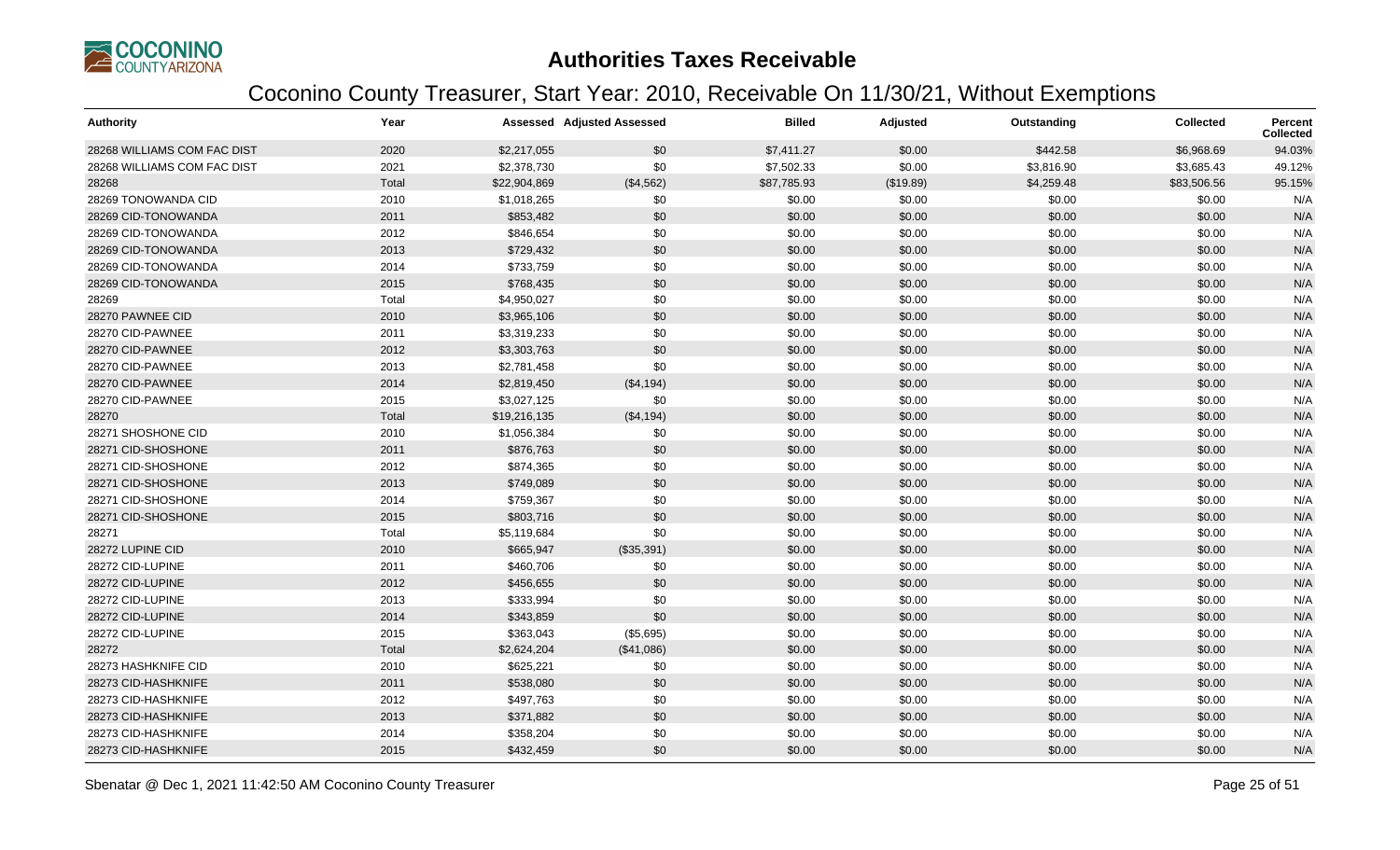

| <b>Authority</b>          | Year  |              | <b>Assessed Adjusted Assessed</b> | <b>Billed</b> | Adjusted | Outstanding | <b>Collected</b> | Percent<br><b>Collected</b> |
|---------------------------|-------|--------------|-----------------------------------|---------------|----------|-------------|------------------|-----------------------------|
| 28273 CID-HASHKNIFE       | 2016  | \$515,182    | \$0                               | \$0.00        | \$0.00   | \$0.00      | \$0.00           | N/A                         |
| 28273 CID-HASHKNIFE       | 2017  | \$587,127    | \$0                               | \$0.00        | \$0.00   | \$0.00      | \$0.00           | N/A                         |
| 28273 CID-HASHKNIFE       | 2018  | \$628,292    | \$0                               | \$0.00        | \$0.00   | \$0.00      | \$0.00           | N/A                         |
| 28273 CID-HASHKNIFE       | 2019  | \$728,136    | \$0                               | \$0.00        | \$0.00   | \$0.00      | \$0.00           | N/A                         |
| 28273 CID-HASHKNIFE       | 2020  | \$826,018    | \$0                               | \$0.00        | \$0.00   | \$0.00      | \$0.00           | N/A                         |
| 28273 CID-HASHKNIFE       | 2021  | \$863,791    | \$0                               | \$0.00        | \$0.00   | \$0.00      | \$0.00           | N/A                         |
| 28273                     | Total | \$6,972,155  | \$0                               | \$0.00        | \$0.00   | \$0.00      | \$0.00           | N/A                         |
| 28275 RODEO ROAD CID      | 2010  | \$551,913    | \$0                               | \$0.00        | \$0.00   | \$0.00      | \$0.00           | N/A                         |
| 28275 CID-RODEO ROAD      | 2011  | \$381,762    | \$0                               | \$0.00        | \$0.00   | \$0.00      | \$0.00           | N/A                         |
| 28275 CID-RODEO ROAD      | 2012  | \$374,685    | \$0                               | \$0.00        | \$0.00   | \$0.00      | \$0.00           | N/A                         |
| 28275                     | Total | \$1,308,360  | \$0                               | \$0.00        | \$0.00   | \$0.00      | \$0.00           | N/A                         |
| 28276 BUCKBOARD TRAIL CID | 2010  | \$924,596    | \$0                               | \$0.00        | \$0.00   | \$0.00      | \$0.00           | N/A                         |
| 28276 CID-BUCKBOARD TRAIL | 2011  | \$618,979    | \$0                               | \$0.00        | \$0.00   | \$0.00      | \$0.00           | N/A                         |
| 28276 CID-BUCKBOARD TRAIL | 2012  | \$614,637    | \$0                               | \$0.00        | \$0.00   | \$0.00      | \$0.00           | N/A                         |
| 28276 CID-BUCKBOARD TRAIL | 2013  | \$574,455    | \$0                               | \$0.00        | \$0.00   | \$0.00      | \$0.00           | N/A                         |
| 28276 CID-BUCKBOARD TRAIL | 2014  | \$586,627    | \$0                               | \$0.00        | \$0.00   | \$0.00      | \$0.00           | N/A                         |
| 28276                     | Total | \$3,319,294  | \$0                               | \$0.00        | \$0.00   | \$0.00      | \$0.00           | N/A                         |
| 28277 PINON CID           | 2010  | \$991,764    | \$0                               | \$0.00        | \$0.00   | \$0.00      | \$0.00           | N/A                         |
| 28277 CID-PINON           | 2011  | \$728,093    | \$0                               | \$0.00        | \$0.00   | \$0.00      | \$0.00           | N/A                         |
| 28277 CID-PINON           | 2012  | \$722,710    | \$0                               | \$0.00        | \$0.00   | \$0.00      | \$0.00           | N/A                         |
| 28277 CID-PINON           | 2013  | \$585,055    | \$0                               | \$0.00        | \$0.00   | \$0.00      | \$0.00           | N/A                         |
| 28277 CID-PINON           | 2014  | \$595,802    | \$0                               | \$0.00        | \$0.00   | \$0.00      | \$0.00           | N/A                         |
| 28277 CID-PINON           | 2015  | \$634,466    | \$0                               | \$0.00        | \$0.00   | \$0.00      | \$0.00           | N/A                         |
| 28277                     | Total | \$4,257,890  | \$0                               | \$0.00        | \$0.00   | \$0.00      | \$0.00           | N/A                         |
| 28278 OAKWOOD PINES CID   | 2010  | \$1,322,146  | \$0                               | \$0.00        | \$0.00   | \$0.00      | \$0.00           | N/A                         |
| 28278 CID-OAKWOOD PINES   | 2011  | \$1,103,387  | \$0                               | \$0.00        | \$0.00   | \$0.00      | \$0.00           | N/A                         |
| 28278 CID-OAKWOOD PINES   | 2012  | \$956,515    | \$0                               | \$0.00        | \$0.00   | \$0.00      | \$0.00           | N/A                         |
| 28278 CID-OAKWOOD PINES   | 2013  | \$705,064    | \$0                               | \$0.00        | \$0.00   | \$0.00      | \$0.00           | N/A                         |
| 28278 CID-OAKWOOD PINES   | 2014  | \$722,442    | \$0                               | \$0.00        | \$0.00   | \$0.00      | \$0.00           | N/A                         |
| 28278                     | Total | \$4,809,554  | \$0                               | \$0.00        | \$0.00   | \$0.00      | \$0.00           | N/A                         |
| 28279 TOHO TOLANI CID     | 2010  | \$11,062,129 | (\$330)                           | \$0.00        | \$0.00   | \$0.00      | \$0.00           | N/A                         |
| 28279 CID-TOHO TOLANI     | 2011  | \$9,948,636  | (\$3,067)                         | \$0.00        | \$0.00   | \$0.00      | \$0.00           | N/A                         |
| 28279 CID-TOHO TOLANI     | 2012  | \$9,908,187  | \$5,092                           | \$0.00        | \$0.00   | \$0.00      | \$0.00           | N/A                         |
| 28279 CID-TOHO TOLANI     | 2013  | \$9,062,707  | (\$7,339)                         | \$0.00        | \$0.00   | \$0.00      | \$0.00           | N/A                         |
| 28279 CID-TOHO TOLANI     | 2014  | \$8,901,056  | (\$7,490)                         | \$0.00        | \$0.00   | \$0.00      | \$0.00           | N/A                         |
| 28279 CID-TOHO TOLANI     | 2015  | \$8,759,196  | (\$6,566)                         | \$0.00        | \$0.00   | \$0.00      | \$0.00           | N/A                         |
| 28279 CID-TOHO TOLANI     | 2016  | \$9,157,684  | (\$8,005)                         | \$0.00        | \$0.00   | \$0.00      | \$0.00           | N/A                         |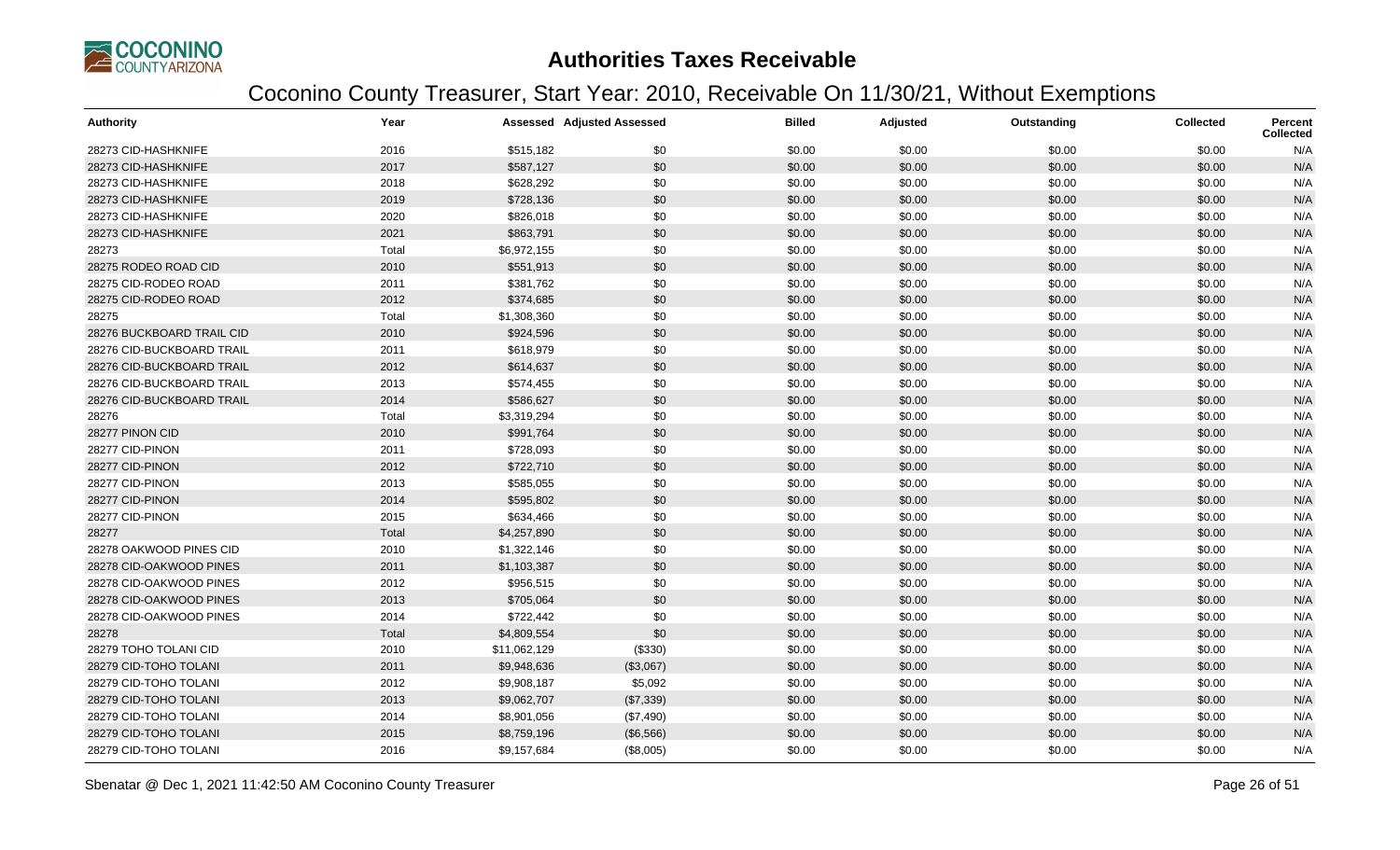

| Authority                   | Year  |               | <b>Assessed Adjusted Assessed</b> | <b>Billed</b> | Adjusted | Outstanding | <b>Collected</b> | <b>Percent</b><br><b>Collected</b> |
|-----------------------------|-------|---------------|-----------------------------------|---------------|----------|-------------|------------------|------------------------------------|
| 28279 CID-TOHO TOLANI       | 2017  | \$10,004,717  | (\$1,213)                         | \$0.00        | \$0.00   | \$0.00      | \$0.00           | N/A                                |
| 28279 CID-TOHO TOLANI       | 2018  | \$10,975,036  | (\$387)                           | \$0.00        | \$0.00   | \$0.00      | \$0.00           | N/A                                |
| 28279 CID-TOHO TOLANI       | 2019  | \$11,347,237  | \$0                               | \$0.00        | \$0.00   | \$0.00      | \$0.00           | N/A                                |
| 28279 CID-TOHO TOLANI       | 2020  | \$12,401,220  | \$0                               | \$0.00        | \$0.00   | \$0.00      | \$0.00           | N/A                                |
| 28279 CID-TOHO TOLANI       | 2021  | \$13,161,380  | \$0                               | \$0.00        | \$0.00   | \$0.00      | \$0.00           | N/A                                |
| 28279                       | Total | \$124,689,185 | (\$29,305)                        | \$0.00        | \$0.00   | \$0.00      | \$0.00           | N/A                                |
| 28280 KIOWA COMANCHE CID    | 2010  | \$3,999,017   | (\$522)                           | \$0.00        | \$0.00   | \$0.00      | \$0.00           | N/A                                |
| 28280 CID-KIOWA COMANCHE    | 2011  | \$3,407,363   | (\$894)                           | \$0.00        | \$0.00   | \$0.00      | \$0.00           | N/A                                |
| 28280 CID-KIOWA COMANCHE    | 2012  | \$3,429,355   | (\$875)                           | \$0.00        | \$0.00   | \$0.00      | \$0.00           | N/A                                |
| 28280 CID-KIOWA COMANCHE    | 2013  | \$2,950,190   | (\$289)                           | \$0.00        | \$0.00   | \$0.00      | \$0.00           | N/A                                |
| 28280 CID-KIOWA COMANCHE    | 2014  | \$3,009,083   | (\$1,556)                         | \$0.00        | \$0.00   | \$0.00      | \$0.00           | N/A                                |
| 28280 CID-KIOWA COMANCHE    | 2015  | \$3,171,600   | \$0                               | \$0.00        | \$0.00   | \$0.00      | \$0.00           | N/A                                |
| 28280                       | Total | \$19,966,608  | (\$4,136)                         | \$0.00        | \$0.00   | \$0.00      | \$0.00           | N/A                                |
| 28281 LINDA LANE CID        | 2010  | \$497,694     | \$0                               | \$0.00        | \$0.00   | \$0.00      | \$0.00           | N/A                                |
| 28281 CID-LINDA LANE        | 2011  | \$346,937     | \$0                               | \$0.00        | \$0.00   | \$0.00      | \$0.00           | N/A                                |
| 28281 CID-LINDA LANE        | 2012  | \$340,747     | \$0                               | \$0.00        | \$0.00   | \$0.00      | \$0.00           | N/A                                |
| 28281                       | Total | \$1,185,378   | \$0                               | \$0.00        | \$0.00   | \$0.00      | \$0.00           | N/A                                |
| 28282 RIO ARROYO ROAD CID   | 2010  | \$3,266,940   | \$0                               | \$0.00        | \$0.00   | \$0.00      | \$0.00           | N/A                                |
| 28282 CID-RIO ARROYO ROAD   | 2011  | \$2,749,827   | \$0                               | \$0.00        | \$0.00   | \$0.00      | \$0.00           | N/A                                |
| 28282 CID-RIO ARROYO ROAD   | 2012  | \$2,548,311   | \$0                               | \$0.00        | \$0.00   | \$0.00      | \$0.00           | N/A                                |
| 28282 CID-RIO ARROYO ROAD   | 2013  | \$2,108,035   | \$0                               | \$0.00        | \$0.00   | \$0.00      | \$0.00           | N/A                                |
| 28282 CID-RIO ARROYO ROAD   | 2014  | \$2,019,168   | \$0                               | \$0.00        | \$0.00   | \$0.00      | \$0.00           | N/A                                |
| 28282 CID-RIO ARROYO ROAD   | 2015  | \$2,222,411   | \$0                               | \$0.00        | \$0.00   | \$0.00      | \$0.00           | N/A                                |
| 28282                       | Total | \$14,914,692  | \$0                               | \$0.00        | \$0.00   | \$0.00      | \$0.00           | N/A                                |
| 28283 NORTH STARDUST ANTELO | 2010  | \$1,826,312   | \$0                               | \$0.00        | \$0.00   | \$0.00      | \$0.00           | N/A                                |
| 28283 CID-N STARDUST ANTELO | 2011  | \$1,681,590   | \$0                               | \$0.00        | \$0.00   | \$0.00      | \$0.00           | N/A                                |
| 28283 CID-N STARDUST ANTELO | 2012  | \$1,510,277   | \$0                               | \$0.00        | \$0.00   | \$0.00      | \$0.00           | N/A                                |
| 28283 CID-N STARDUST ANTELO | 2013  | \$1,165,495   | (\$3,233)                         | \$0.00        | \$0.00   | \$0.00      | \$0.00           | N/A                                |
| 28283 CID-N STARDUST ANTELO | 2014  | \$1,005,389   | (\$2,866)                         | \$0.00        | \$0.00   | \$0.00      | \$0.00           | N/A                                |
| 28283 CID-N STARDUST ANTELO | 2015  | \$1,079,828   | \$0                               | \$0.00        | \$0.00   | \$0.00      | \$0.00           | N/A                                |
| 28283 CID-N STARDUST ANTELO | 2016  | \$1,277,443   | (\$217)                           | \$0.00        | \$0.00   | \$0.00      | \$0.00           | N/A                                |
| 28283 CID-N STARDUST ANTELO | 2017  | \$1,417,626   | (\$207)                           | \$0.00        | \$0.00   | \$0.00      | \$0.00           | N/A                                |
| 28283 CID-N STARDUST ANTELO | 2018  | \$1,624,791   | (\$249)                           | \$0.00        | \$0.00   | \$0.00      | \$0.00           | N/A                                |
| 28283 CID-N STARDUST ANTELO | 2019  | \$1,650,198   | (\$375)                           | \$0.00        | \$0.00   | \$0.00      | \$0.00           | N/A                                |
| 28283 CID-N STARDUST ANTELO | 2020  | \$1,754,744   | \$0                               | \$0.00        | \$0.00   | \$0.00      | \$0.00           | N/A                                |
| 28283 CID-N STARDUST ANTELO | 2021  | \$1,890,122   | \$0                               | \$0.00        | \$0.00   | \$0.00      | \$0.00           | N/A                                |
| 28283                       | Total | \$17,883,815  | (\$7,147)                         | \$0.00        | \$0.00   | \$0.00      | \$0.00           | N/A                                |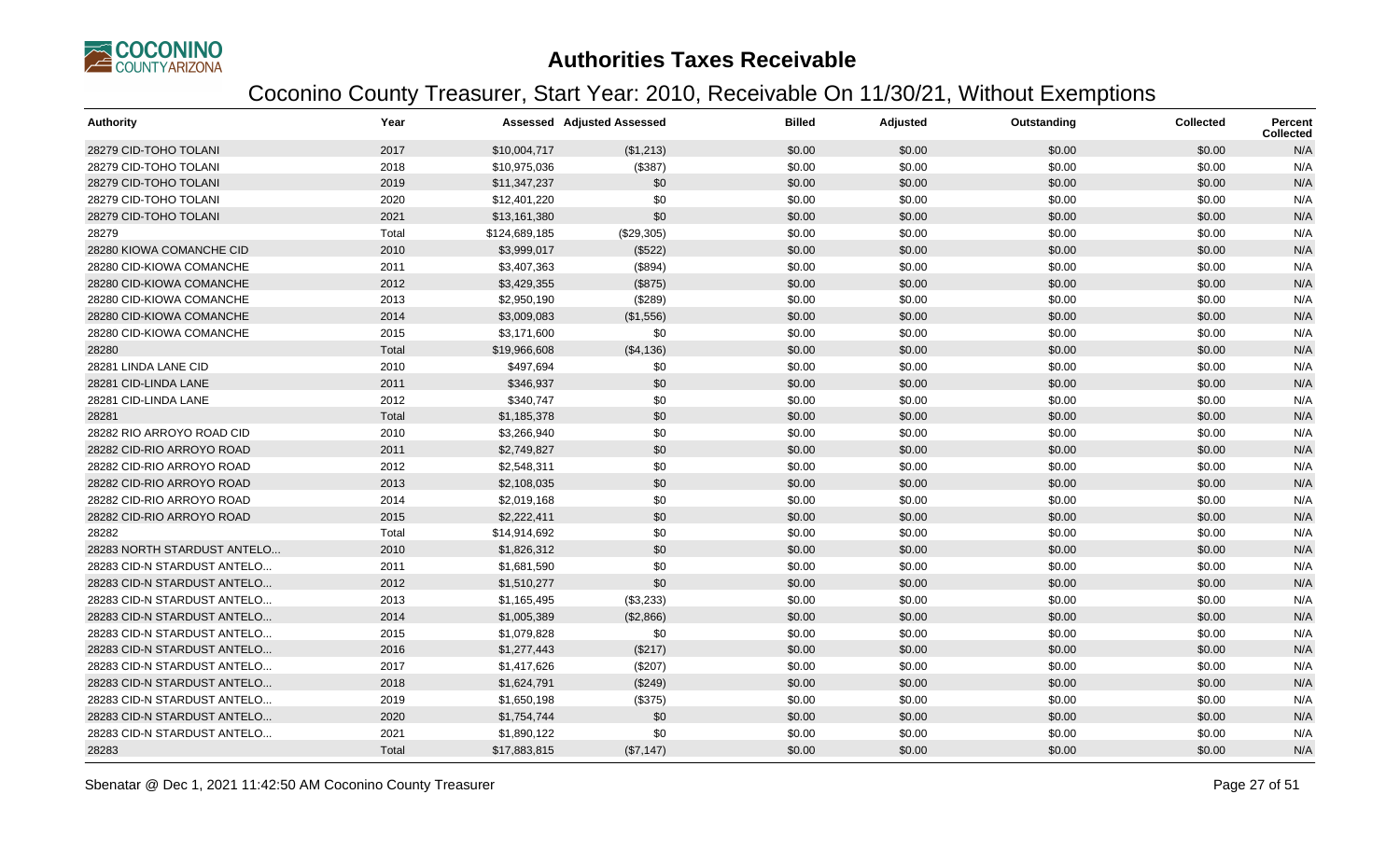

| Authority                    | Year  |              | <b>Assessed Adjusted Assessed</b> | <b>Billed</b> | Adjusted   | Outstanding | <b>Collected</b> | <b>Percent</b><br><b>Collected</b> |
|------------------------------|-------|--------------|-----------------------------------|---------------|------------|-------------|------------------|------------------------------------|
| 28284 FOXBORO RANCH WID      | 2010  | \$1,715,798  | \$0                               | \$0.00        | \$0.00     | \$0.00      | \$0.00           | N/A                                |
| 28284 WID-FOXBORO RANCH      | 2011  | \$1,719,368  | \$0                               | \$0.00        | \$0.00     | \$0.00      | \$0.00           | N/A                                |
| 28284 WID-FOXBORO RANCH      | 2012  | \$1,693,081  | \$0                               | \$0.00        | \$0.00     | \$0.00      | \$0.00           | N/A                                |
| 28284 WID-FOXBORO RANCH      | 2013  | \$1,650,096  | \$0                               | \$0.00        | \$0.00     | \$0.00      | \$0.00           | N/A                                |
| 28284 WID-FOXBORO RANCH      | 2014  | \$1,416,792  | \$0                               | \$0.00        | \$0.00     | \$0.00      | \$0.00           | N/A                                |
| 28284 WID-FOXBORO RANCH      | 2015  | \$1,612,972  | (\$41,433)                        | \$0.00        | \$0.00     | \$0.00      | \$0.00           | N/A                                |
| 28284 WID-FOXBORO RANCH      | 2016  | \$1,572,406  | \$0                               | \$0.00        | \$0.00     | \$0.00      | \$0.00           | N/A                                |
| 28284 WID-FOXBORO RANCH      | 2017  | \$1,616,007  | \$0                               | \$0.00        | \$0.00     | \$0.00      | \$0.00           | N/A                                |
| 28284 WID-FOXBORO RANCH      | 2018  | \$1,655,383  | \$0                               | \$0.00        | \$0.00     | \$0.00      | \$0.00           | N/A                                |
| 28284 WID-FOXBORO RANCH      | 2019  | \$1,772,109  | \$0                               | \$0.00        | \$0.00     | \$0.00      | \$0.00           | N/A                                |
| 28284                        | Total | \$16,424,012 | (\$41,433)                        | \$0.00        | \$0.00     | \$0.00      | \$0.00           | N/A                                |
| 28285 MAJESTIC VIEW DOMESTI  | 2010  | \$2,328,213  | (\$2,774)                         | \$33,999.00   | (\$40.52)  | \$0.00      | \$33,958.48      | 100%                               |
| 28285 WID-MAJESTIC VIEW DOM  | 2011  | \$2,171,171  | \$0                               | \$33,957.12   | \$0.00     | \$0.00      | \$33,957.12      | 100%                               |
| 28285 WID-MAJESTIC VIEW DOM  | 2012  | \$2,004,169  | (\$16,963)                        | \$33,908.51   | (\$287.00) | \$0.00      | \$33,621.51      | 100%                               |
| 28285 WID-MAJESTIC VIEW DOM  | 2013  | \$1,009,379  | \$0                               | \$34,000.88   | \$0.00     | \$0.00      | \$34,000.88      | 100%                               |
| 28285                        | Total | \$7,512,932  | (\$19,737)                        | \$135,865.51  | (\$327.52) | \$0.00      | \$135,537.99     | 100%                               |
| 28285SD WID-MAJESTIC VIEW D  | 2014  | \$848,816    | \$0                               | \$0.00        | \$0.00     | \$0.00      | \$0.00           | N/A                                |
| 28285SD WID-MAJESTIC VIEW D  | 2015  | \$823,774    | \$0                               | \$0.00        | \$0.00     | \$0.00      | \$0.00           | N/A                                |
| 28285SD WID-MAJESTIC VIEW D  | 2016  | \$824,694    | (\$39)                            | \$0.00        | \$0.00     | \$0.00      | \$0.00           | N/A                                |
| 28285SD WID-MAJESTIC VIEW D. | 2017  | \$1,030,172  | \$0                               | \$0.00        | \$0.00     | \$0.00      | \$0.00           | N/A                                |
| 28285SD WID-MAJESTIC VIEW D  | 2018  | \$1,274,951  | \$0                               | \$0.00        | \$0.00     | \$0.00      | \$0.00           | N/A                                |
| 28285SD WID-MAJESTIC VIEW D  | 2019  | \$1,643,751  | \$0                               | \$0.00        | \$0.00     | \$0.00      | \$0.00           | N/A                                |
| 28285SD WID-MAJESTIC VIEW D  | 2020  | \$1,954,400  | \$0                               | \$0.00        | \$0.00     | \$0.00      | \$0.00           | N/A                                |
| 28285SD WID-MAJESTIC VIEW D  | 2021  | \$2,492,541  | \$0                               | \$0.00        | \$0.00     | \$0.00      | \$0.00           | N/A                                |
| 28285SD                      | Total | \$10,893,099 | (\$39)                            | \$0.00        | \$0.00     | \$0.00      | \$0.00           | N/A                                |
| 28286 VALLE DOMESTIC WID     | 2010  | \$24,083     | \$0                               | \$0.00        | \$0.00     | \$0.00      | \$0.00           | N/A                                |
| 28286 WID-VALLE DOMESTIC     | 2011  | \$24,083     | \$0                               | \$0.00        | \$0.00     | \$0.00      | \$0.00           | N/A                                |
| 28286 WID-VALLE DOMESTIC     | 2012  | \$24,083     | \$0                               | \$0.00        | \$0.00     | \$0.00      | \$0.00           | N/A                                |
| 28286 WID-VALLE DOMESTIC     | 2013  | \$24,083     | \$0                               | \$0.00        | \$0.00     | \$0.00      | \$0.00           | N/A                                |
| 28286 WID-VALLE DOMESTIC     | 2014  | \$23,129     | \$0                               | \$0.00        | \$0.00     | \$0.00      | \$0.00           | N/A                                |
| 28286 WID-VALLE DOMESTIC     | 2015  | \$23,063     | \$0                               | \$0.00        | \$0.00     | \$0.00      | \$0.00           | N/A                                |
| 28286 WID-VALLE DOMESTIC     | 2016  | \$21,099     | \$0                               | \$0.00        | \$0.00     | \$0.00      | \$0.00           | N/A                                |
| 28286 WID-VALLE DOMESTIC     | 2017  | \$21,033     | \$0                               | \$0.00        | \$0.00     | \$0.00      | \$0.00           | N/A                                |
| 28286 WID-VALLE DOMESTIC     | 2018  | \$25,315     | \$0                               | \$0.00        | \$0.00     | \$0.00      | \$0.00           | N/A                                |
| 28286                        | Total | \$209,971    | \$0                               | \$0.00        | \$0.00     | \$0.00      | \$0.00           | N/A                                |
| 28287 ANASAZI TRAIL CID      | 2010  | \$531,210    | \$0                               | \$14,172.69   | \$0.00     | \$0.00      | \$14,172.69      | 100%                               |
| 28287 CID-ANASAZI TRAIL      | 2011  | \$551,083    | \$0                               | \$0.00        | \$0.00     | \$0.00      | \$0.00           | N/A                                |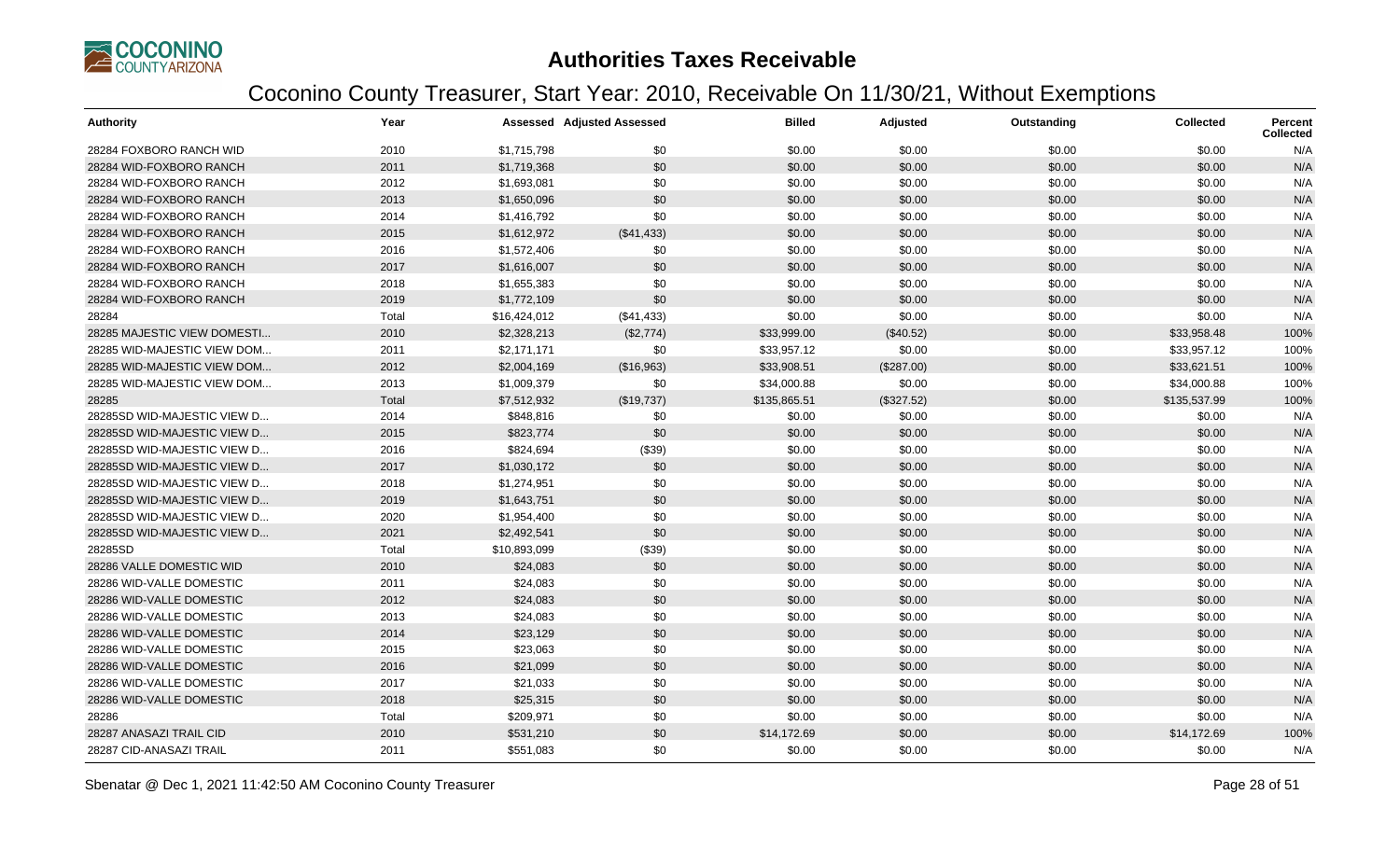

| <b>Authority</b>              | Year  |                 | <b>Assessed Adjusted Assessed</b> | <b>Billed</b>  | Adjusted      | Outstanding    | <b>Collected</b> | <b>Percent</b><br><b>Collected</b> |
|-------------------------------|-------|-----------------|-----------------------------------|----------------|---------------|----------------|------------------|------------------------------------|
| 28287 CID-ANASAZI TRAIL       | 2012  | \$548,212       | \$0                               | \$0.00         | \$0.00        | \$0.00         | \$0.00           | N/A                                |
| 28287 CID-ANASAZI TRAIL       | 2013  | \$283,935       | \$0                               | \$0.00         | \$0.00        | \$0.00         | \$0.00           | N/A                                |
| 28287 CID-ANASAZI TRAIL       | 2014  | \$295,802       | \$0                               | \$0.00         | \$0.00        | \$0.00         | \$0.00           | N/A                                |
| 28287 CID-ANASAZI TRAIL       | 2015  | \$317,146       | \$0                               | \$0.00         | \$0.00        | \$0.00         | \$0.00           | N/A                                |
| 28287 CID-ANASAZI TRAIL       | 2016  | \$354,386       | \$2,298                           | \$0.00         | \$0.00        | \$0.00         | \$0.00           | N/A                                |
| 28287 CID-ANASAZI TRAIL       | 2017  | \$497,281       | \$6,494                           | \$0.00         | \$0.00        | \$0.00         | \$0.00           | N/A                                |
| 28287 CID-ANASAZI TRAIL       | 2018  | \$562,648       | \$2,305                           | \$0.00         | \$0.00        | \$0.00         | \$0.00           | N/A                                |
| 28287 CID-ANASAZI TRAIL       | 2019  | \$581,389       | \$530                             | \$0.00         | \$0.00        | \$0.00         | \$0.00           | N/A                                |
| 28287 CID-ANASAZI TRAIL       | 2020  | \$628,420       | \$334                             | \$0.00         | \$0.00        | \$0.00         | \$0.00           | N/A                                |
| 28287 CID-ANASAZI TRAIL       | 2021  | \$653,276       | \$0                               | \$0.00         | \$0.00        | \$0.00         | \$0.00           | N/A                                |
| 28287                         | Total | \$5,804,788     | \$11,961                          | \$14,172.69    | \$0.00        | \$0.00         | \$14,172.69      | 100%                               |
| 28288 BADGER CREEK DWID       | 2010  | \$263,874       | \$0                               | \$0.00         | \$0.00        | \$0.00         | \$0.00           | N/A                                |
| 28288 WID-BADGER CREEK        | 2011  | \$262,775       | \$0                               | \$0.00         | \$0.00        | \$0.00         | \$0.00           | N/A                                |
| 28288 WID-BADGER CREEK        | 2012  | \$256,574       | \$0                               | \$0.00         | \$0.00        | \$0.00         | \$0.00           | N/A                                |
| 28288 WID-BADGER CREEK        | 2013  | \$205,938       | \$0                               | \$0.00         | \$0.00        | \$0.00         | \$0.00           | N/A                                |
| 28288 WID-BADGER CREEK        | 2014  | \$206,425       | \$0                               | \$0.00         | \$0.00        | \$0.00         | \$0.00           | N/A                                |
| 28288 WID-BADGER CREEK        | 2015  | \$209,525       | \$0                               | \$0.00         | \$0.00        | \$0.00         | \$0.00           | N/A                                |
| 28288 WID-BADGER CREEK        | 2016  | \$212,729       | \$0                               | \$0.00         | \$0.00        | \$0.00         | \$0.00           | N/A                                |
| 28288 WID-BADGER CREEK        | 2017  | \$222,148       | \$0                               | \$0.00         | \$0.00        | \$0.00         | \$0.00           | N/A                                |
| 28288 WID-BADGER CREEK        | 2018  | \$223,908       | \$0                               | \$0.00         | \$0.00        | \$0.00         | \$0.00           | N/A                                |
| 28288 WID-BADGER CREEK        | 2019  | \$234,137       | \$0                               | \$0.00         | \$0.00        | \$0.00         | \$0.00           | N/A                                |
| 28288 WID-BADGER CREEK        | 2020  | \$244,197       | \$0                               | \$0.00         | \$0.00        | \$0.00         | \$0.00           | N/A                                |
| 28288 WID-BADGER CREEK        | 2021  | \$246,064       | \$0                               | \$0.00         | \$0.00        | \$0.00         | \$0.00           | N/A                                |
| 28288                         | Total | \$2,788,294     | \$0                               | \$0.00         | \$0.00        | \$0.00         | \$0.00           | N/A                                |
| 28289 WID-BLUE RIDGE DOMESTIC | 2021  | \$12,159,670    | \$0                               | \$0.00         | \$0.00        | \$0.00         | \$0.00           | N/A                                |
| 29999 PUBLIC HEALTH SERVICE   | 2010  | \$2,056,578,525 | (\$14,962,869)                    | \$5,153,192.49 | (\$33,284.75) | \$1,539.02     | \$5,118,368.72   | 99.97%                             |
| 29999 PUB HEALTH SERVICE      | 2011  | \$1,836,493,334 | (\$7,751,039)                     | \$4,589,050.62 | (\$19,480.99) | \$3,480.42     | \$4,566,089.21   | 99.92%                             |
| 29999 PUB HEALTH SERVICE      | 2012  | \$1,758,991,343 | (\$8,166,683)                     | \$4,397,549.43 | (\$20,590.68) | \$3,947.72     | \$4,373,011.03   | 99.91%                             |
| 29999 PUB HEALTH SERVICE      | 2013  | \$1,531,349,420 | (\$5,638,383)                     | \$3,828,369.77 | (\$14,617.06) | \$4,750.76     | \$3,809,001.95   | 99.88%                             |
| 29999 PUB HEALTH SERVICE      | 2014  | \$1,528,131,272 | (\$1,845,337)                     | \$3,820,326.07 | (\$4,613.47)  | \$4,917.68     | \$3,810,794.92   | 99.87%                             |
| 29999 PUB HEALTH SERVICE      | 2015  | \$1,601,434,510 | (\$2,768,379)                     | \$3,848,713.49 | (\$6,082.31)  | \$5,269.02     | \$3,837,362.16   | 99.86%                             |
| 29999 PUB HEALTH SERVICE      | 2016  | \$1,677,453,437 | (\$12,513,851)                    | \$3,949,055.40 | (\$23,973.40) | \$5,629.93     | \$3,919,452.07   | 99.86%                             |
| 29999 PUB HEALTH SERVICE      | 2017  | \$1,812,240,672 | (\$11,357,865)                    | \$4,139,287.28 | (\$26,776.58) | \$6,114.20     | \$4,106,396.50   | 99.85%                             |
| 29999 PUB HEALTH SERVICE      | 2018  | \$1,944,597,023 | (\$9,371,848)                     | \$4,333,583.77 | (\$22,407.57) | \$7,152.86     | \$4,304,023.34   | 99.83%                             |
| 29999 PUB HEALTH SERVICE      | 2019  | \$2,081,957,141 | (\$13,411,986)                    | \$4,583,908.53 | (\$34,173.29) | \$8,003.76     | \$4,541,731.48   | 99.82%                             |
| 29999 PUB HEALTH SERVICE      | 2020  | \$2,260,817,288 | (\$11,962,279)                    | \$4,831,043.15 | (\$29,394.15) | \$41,880.29    | \$4,759,768.71   | 99.13%                             |
| 29999 PUB HEALTH SERVICE      | 2021  | \$2,332,253,855 | (\$2,236)                         | \$4,962,826.77 | (\$5.73)      | \$2,171,202.12 | \$2,791,618.92   | 56.25%                             |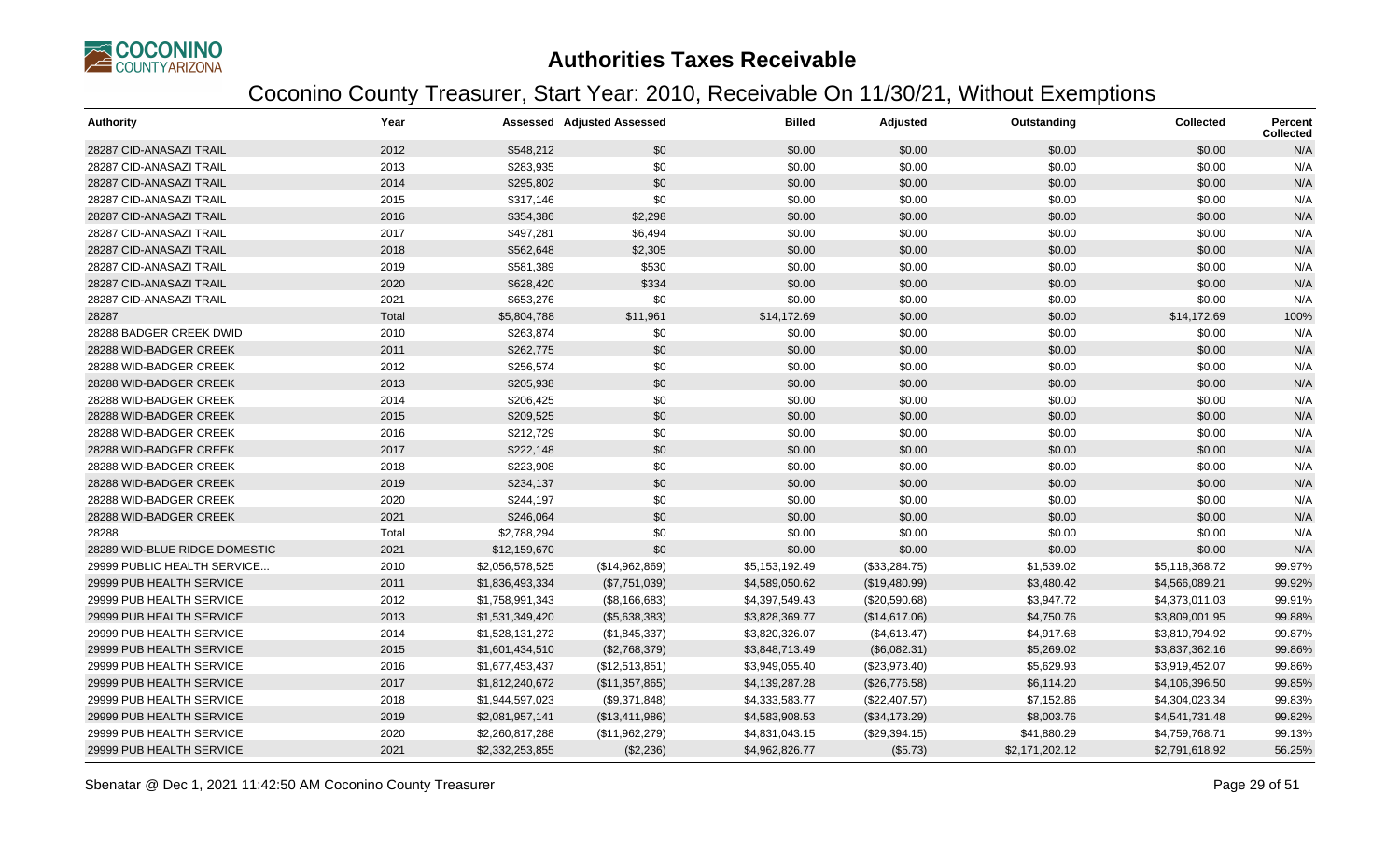

| <b>Authority</b>            | Year  |                  | Assessed Adjusted Assessed | <b>Billed</b>   | Adjusted       | Outstanding    | <b>Collected</b> | Percent<br><b>Collected</b> |
|-----------------------------|-------|------------------|----------------------------|-----------------|----------------|----------------|------------------|-----------------------------|
| 29999                       | Total | \$22,422,297,820 | (\$99,752,755)             | \$52,436,906.77 | (\$235,399.98) | \$2,263,887.78 | \$49,937,619.01  | 95.66%                      |
| 30001 JOINT VOCATIONAL TECH | 2010  | \$1,729,387,047  | (\$13,005,216)             | \$866,540.86    | (\$5,763.44)   | \$293.54       | \$860,483.88     | 99.97%                      |
| 30001 JTED-CAVIAT           | 2011  | \$1,553,552,420  | (\$6,714,490)              | \$776,343.18    | (\$3,386.80)   | \$628.24       | \$772,328.14     | 99.92%                      |
| 30001 JTED-CAVIAT           | 2012  | \$1,496,151,062  | (\$7,075,872)              | \$748,089.67    | (\$3,570.32)   | \$711.58       | \$743,807.77     | 99.9%                       |
| 30001 JTED-CAVIAT           | 2013  | \$1,313,817,437  | (\$4,347,603)              | \$656,908.14    | (\$2,275.02)   | \$857.49       | \$653,775.63     | 99.87%                      |
| 30001 JTED-CAVIAT           | 2014  | \$1,311,051,094  | (\$1,690,855)              | \$655,525.07    | (\$845.46)     | \$865.53       | \$653,814.08     | 99.87%                      |
| 30001 JTED-CAVIAT           | 2015  | \$1,367,235,060  | (\$2,682,045)              | \$660,402.39    | (\$1,173.49)   | \$931.35       | \$658,297.55     | 99.86%                      |
| 30001 JTED-CAVIAT           | 2016  | \$1,438,226,586  | (\$11,691,925)             | \$678,006.30    | (\$4,408.00)   | \$996.91       | \$672,601.39     | 99.85%                      |
| 30001 JTED-CAVIAT           | 2017  | \$1,558,866,877  | (\$10,368,834)             | \$711,337.41    | (\$4,862.06)   | \$1,070.93     | \$705,404.42     | 99.85%                      |
| 30001 JTED-CAVIAT           | 2018  | \$1,679,657,462  | (\$8,761,963)              | \$746,367.48    | (\$4,177.04)   | \$1,257.99     | \$740,932.45     | 99.83%                      |
| 30001 JTED-CAVIAT           | 2019  | \$1,802,454,243  | (\$12,434,168)             | \$791,678.97    | (\$6,346.48)   | \$1,419.47     | \$783,913.02     | 99.82%                      |
| 30001 JTED-CAVIAT           | 2020  | \$1,962,883,173  | (\$10,894,322)             | \$835,018.23    | (\$5,348.59)   | \$7,178.23     | \$822,491.41     | 99.13%                      |
| 30001 JTED-CAVIAT           | 2021  | \$2,026,516,229  | \$1,321                    | \$856,348.26    | \$0.66         | \$375,361.53   | \$480,987.39     | 56.17%                      |
| 30001                       | Total | \$19,239,798,690 | (\$89,665,972)             | \$8,982,565.96  | (\$42,156.04)  | \$391,572.79   | \$8,548,837.13   | 95.62%                      |
| 30002 VALLEY ACADEMY ED DIS | 2010  | \$184,533,385    | (\$1,361,930)              | \$92,257.64     | (\$627.46)     | \$1.05         | \$91,629.13      | 100%                        |
| 30002 JTED-VALLEY ACAD      | 2011  | \$156,613,067    | (\$557,091)                | \$78,306.58     | (\$279.26)     | \$1.29         | \$78,026.03      | 100%                        |
| 30002 JTED-VALLEY ACAD      | 2012  | \$142,645,134    | (\$258,745)                | \$71,322.60     | (\$130.37)     | \$1.66         | \$71,190.57      | 100%                        |
| 30002 JTED-VALLEY ACAD      | 2013  | \$123,074,621    | (\$811,464)                | \$61,537.32     | (\$406.49)     | \$3.59         | \$61,127.24      | 99.99%                      |
| 30002 JTED-VALLEY ACAD      | 2014  | \$123,820,465    | (\$26,092)                 | \$61,910.22     | (\$13.05)      | \$8.68         | \$61,888.49      | 99.99%                      |
| 30002 JTED-VALLEY ACAD      | 2015  | \$137,505,960    | (\$24,972)                 | \$62,668.12     | (\$16.51)      | \$7.31         | \$62,644.30      | 99.99%                      |
| 30002 JTED-VALLEY ACAD      | 2016  | \$141,853,339    | \$214,752                  | \$64,796.96     | \$113.49       | \$5.33         | \$64,905.12      | 99.99%                      |
| 30002 JTED-VALLEY ACAD      | 2017  | \$152,172,066    | \$233,849                  | \$68,088.27     | \$116.96       | \$2.38         | \$68,202.85      | 100%                        |
| 30002 JTED-VALLEY ACAD      | 2018  | \$155,798,842    | \$59,318                   | \$70,630.39     | \$29.28        | \$2.42         | \$70,657.25      | 100%                        |
| 30002 JTED-VALLEY ACAD      | 2019  | \$160,713,172    | \$40,086                   | \$73,451.48     | \$20.05        | \$2.14         | \$73,469.39      | 100%                        |
| 30002 JTED-VALLEY ACAD      | 2020  | \$170,864,320    | \$22,309                   | \$76,938.47     | \$14.89        | \$450.88       | \$76,502.48      | 99.41%                      |
| 30002 JTED-VALLEY ACAD      | 2021  | \$177,308,409    | \$0                        | \$79,836.85     | \$0.00         | \$36,247.66    | \$43,589.19      | 54.6%                       |
| 30002                       | Total | \$1,826,902,780  | (\$2,469,980)              | \$861,744.90    | (\$1,178.47)   | \$36,734.39    | \$823,832.04     | 95.73%                      |
| 30003 NORTHEAST AZ TECH INS | 2010  | \$12,302,670     | \$0                        | \$6,144.39      | \$6.35         | \$1.42         | \$6,149.32       | 99.98%                      |
| 30003 JTED-NATIVE           | 2011  | \$11,010,385     | (\$14,532)                 | \$5,505.19      | (\$8.10)       | \$4.70         | \$5,492.39       | 99.91%                      |
| 30003 JTED-NATIVE           | 2012  | \$12,020,387     | (\$36,704)                 | \$6,010.19      | (\$18.83)      | \$4.27         | \$5,987.09       | 99.93%                      |
| 30003 JTED-NATIVE           | 2013  | \$11,624,431     | (\$2,680)                  | \$5,812.21      | (\$3.13)       | \$6.76         | \$5,802.32       | 99.88%                      |
| 30003 JTED-NATIVE           | 2014  | \$12,576,631     | (\$31,207)                 | \$6,288.32      | (\$15.61)      | \$18.86        | \$6,253.85       | 99.7%                       |
| 30003 JTED-NATIVE           | 2015  | \$13,102,041     | (\$35,488)                 | \$6,453.73      | (\$15.18)      | \$17.80        | \$6,420.75       | 99.72%                      |
| 30003 JTED-NATIVE           | 2016  | \$12,897,851     | (\$12,488)                 | \$6,381.55      | (\$5.52)       | \$19.73        | \$6,356.30       | 99.69%                      |
| 30003 JTED-NATIVE           | 2017  | \$13,048,064     | (\$43,813)                 | \$6,441.51      | (\$21.20)      | \$38.20        | \$6,382.11       | 99.41%                      |
| 30003 JTED-NATIVE           | 2018  | \$12,852,221     | (\$30,748)                 | \$6,348.51      | (\$15.07)      | \$49.90        | \$6,283.54       | 99.21%                      |
| 30003 JTED-NATIVE           | 2019  | \$13,425,017     | \$42,659                   | \$6,366.47      | \$21.33        | \$51.25        | \$6,336.55       | 99.2%                       |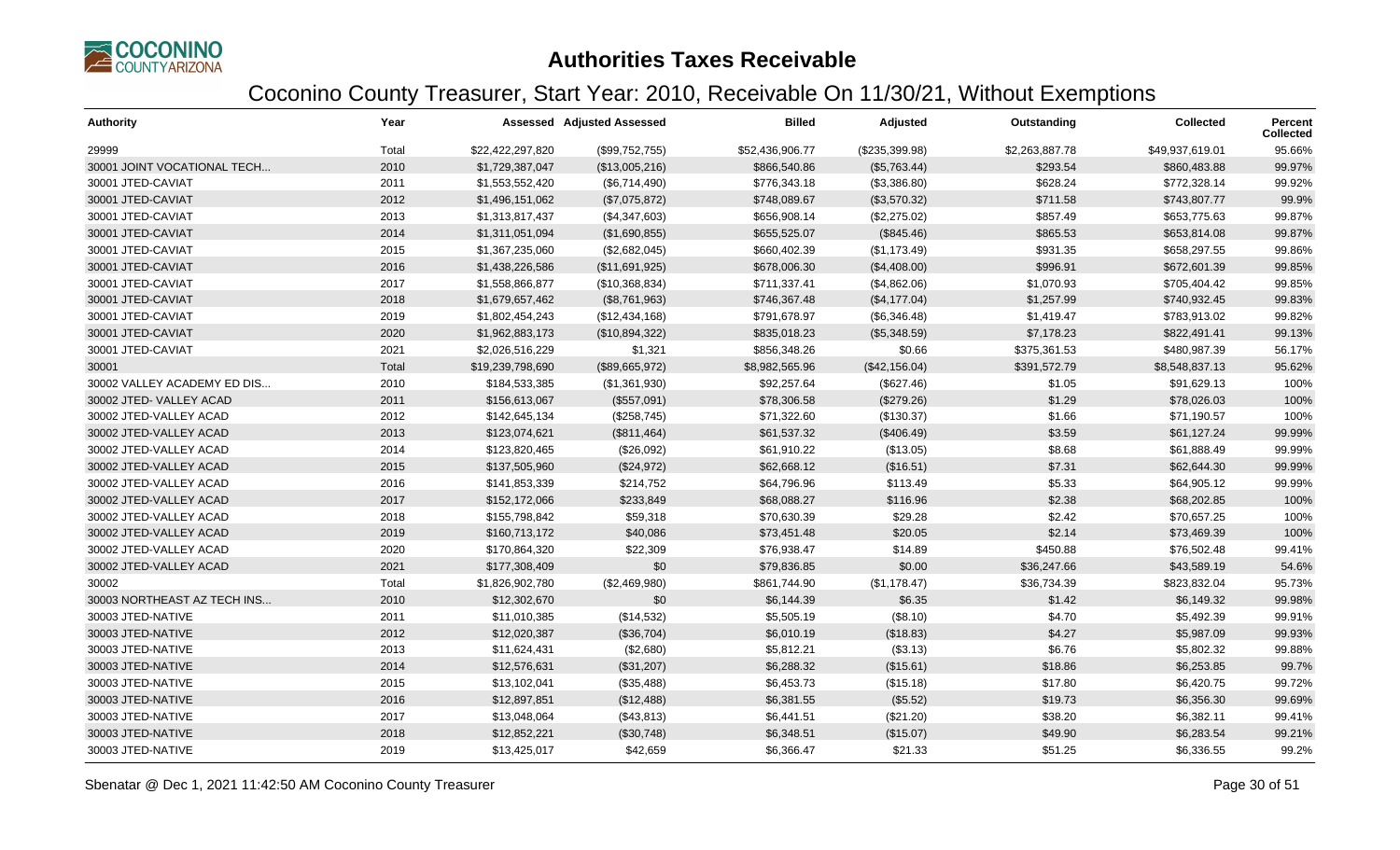

| <b>Authority</b>              | Year  |                  | <b>Assessed Adjusted Assessed</b> | <b>Billed</b> | Adjusted     | Outstanding  | <b>Collected</b> | <b>Percent</b><br><b>Collected</b> |
|-------------------------------|-------|------------------|-----------------------------------|---------------|--------------|--------------|------------------|------------------------------------|
| 30003 JTED-NATIVE             | 2020  | \$13,761,637     | (\$9,906)                         | \$6,480.16    | (\$4.95)     | \$97.37      | \$6,377.84       | 98.5%                              |
| 30003 JTED-NATIVE             | 2021  | \$13,226,177     | \$0                               | \$6,241.75    | \$0.00       | \$1,167.71   | \$5,074.04       | 81.29%                             |
| 30003                         | Total | \$151,847,512    | (\$174,907)                       | \$74,473.98   | (\$79.91)    | \$1,477.97   | \$72,916.10      | 98.01%                             |
| 30004 CCRASD #99              | 2010  | \$2,056,578,525  | (\$14,962,869)                    | \$0.00        | \$0.00       | \$0.00       | \$0.00           | N/A                                |
| 30004 RURAL ACCOMOD SCHOOL    | 2011  | \$1,836,493,334  | (\$7,751,039)                     | \$0.00        | \$0.00       | \$0.00       | \$0.00           | N/A                                |
| 30004 RURAL ACCOMOD SCHOOL    | 2012  | \$1,758,991,343  | (\$8,166,683)                     | \$0.00        | \$0.00       | \$0.00       | \$0.00           | N/A                                |
| 30004 RURAL ACCOMOD SCHOOL    | 2013  | \$1,531,349,420  | (\$5,638,383)                     | \$0.00        | \$0.00       | \$0.00       | \$0.00           | N/A                                |
| 30004 RURAL ACCOMOD SCHOOL    | 2014  | \$1,528,131,272  | (\$1,845,337)                     | \$0.00        | \$0.00       | \$0.00       | \$0.00           | N/A                                |
| 30004 RURAL ACCOMOD SCHOOL    | 2015  | \$1,601,434,510  | (\$2,768,379)                     | \$0.00        | \$0.00       | \$0.00       | \$0.00           | N/A                                |
| 30004 RURAL ACCOMOD SCHOOL    | 2016  | \$1,677,453,437  | (\$12,513,851)                    | \$0.00        | \$0.00       | \$0.00       | \$0.00           | N/A                                |
| 30004 RURAL ACCOMOD SCHOOL    | 2017  | \$1,812,240,672  | (\$11,357,865)                    | \$0.00        | \$0.00       | \$0.00       | \$0.00           | N/A                                |
| 30004 RURAL ACCOMOD SCHOOL    | 2018  | \$1,944,597,023  | (\$9,371,848)                     | \$0.00        | \$0.00       | \$0.00       | \$0.00           | N/A                                |
| 30004 RURAL ACCOMOD SCHOOL    | 2019  | \$2,081,957,141  | (\$13,411,986)                    | \$0.00        | \$0.00       | \$0.00       | \$0.00           | N/A                                |
| 30004 RURAL ACCOMOD SCHOOL    | 2020  | \$2,260,817,288  | (\$11,962,279)                    | \$0.00        | \$0.00       | \$0.00       | \$0.00           | N/A                                |
| 30004 RURAL ACCOMOD SCHOOL    | 2021  | \$2,332,253,855  | (\$2,236)                         | \$0.00        | \$0.00       | \$0.00       | \$0.00           | N/A                                |
| 30004                         | Total | \$22,422,297,820 | (\$99,752,755)                    | \$0.00        | \$0.00       | \$0.00       | \$0.00           | N/A                                |
| 30005 MOUNTAIN INSTITUTE JTED | 2010  | \$8,901,792      | (\$13,015)                        | \$4,429.90    | (\$4.38)     | \$11.17      | \$4,414.35       | 99.75%                             |
| 30005 JTED-MOUNTAIN INSTIT    | 2011  | \$7,439,978      | (\$4,046)                         | \$3,720.16    | (\$2.41)     | \$40.32      | \$3,677.43       | 98.92%                             |
| 30005 JTED-MOUNTAIN INSTIT    | 2012  | \$6,516,602      | (\$9,020)                         | \$3,258.38    | (\$5.00)     | \$51.83      | \$3,201.55       | 98.41%                             |
| 30005 JTED-MOUNTAIN INSTIT    | 2013  | \$5,461,842      | (\$19,581)                        | \$2,730.80    | (\$9.80)     | \$59.99      | \$2,661.01       | 97.8%                              |
| 30005 JTED-MOUNTAIN INSTIT    | 2014  | \$4,963,135      | (\$38,673)                        | \$2,481.61    | (\$19.34)    | \$63.61      | \$2,398.66       | 97.42%                             |
| 30005 JTED-MOUNTAIN INSTIT    | 2015  | \$5,382,191      | (\$12,277)                        | \$2,447.48    | (\$4.92)     | \$63.16      | \$2,379.40       | 97.41%                             |
| 30005 JTED-MOUNTAIN INSTIT    | 2016  | \$5,113,813      | \$5,250                           | \$2,398.91    | \$3.24       | \$67.51      | \$2,334.64       | 97.19%                             |
| 30005 JTED-MOUNTAIN INSTIT    | 2017  | \$4,995,075      | (\$5,683)                         | \$2,434.62    | (\$2.30)     | \$73.13      | \$2,359.19       | 96.99%                             |
| 30005 JTED-MOUNTAIN INSTIT    | 2018  | \$5,338,826      | (\$213)                           | \$2,452.34    | \$0.43       | \$80.93      | \$2,371.84       | 96.7%                              |
| 30005 JTED-MOUNTAIN INSTIT    | 2019  | \$5,489,083      | (\$4,643)                         | \$2,514.78    | (\$2.30)     | \$86.39      | \$2,426.09       | 96.56%                             |
| 30005 JTED-MOUNTAIN INSTIT    | 2020  | \$6,077,890      | (\$3,031)                         | \$2,650.91    | (\$1.52)     | \$180.36     | \$2,469.03       | 93.19%                             |
| 30005 JTED-MOUNTAIN INSTIT    | 2021  | \$6,201,887      | (\$3,149)                         | \$2,788.07    | (\$1.60)     | \$1,183.28   | \$1,603.19       | 57.53%                             |
| 30005                         | Total | \$71,882,114     | (\$108,081)                       | \$34,307.96   | (\$49.90)    | \$1,961.68   | \$32,296.38      | 94.27%                             |
| 33206 FD SUMMIT BOND          | 2019  | \$153,777,917    | (\$782,086)                       | \$297,531.82  | (\$1,844.10) | \$542.60     | \$295,145.12     | 99.82%                             |
| 33206 FD SUMMIT BOND          | 2020  | \$168,532,996    | (\$848, 822)                      | \$296,834.01  | (\$1,861.31) | \$2,122.82   | \$292,849.88     | 99.28%                             |
| 33206 FD SUMMIT BOND          | 2021  | \$177,959,952    | \$0                               | \$295,551.47  | \$0.00       | \$132,119.21 | \$163,432.26     | 55.3%                              |
| 33206                         | Total | \$500,270,865    | (\$1,630,908)                     | \$889,917.30  | (\$3,705.41) | \$134,784.63 | \$751,427.26     | 84.79%                             |
| 41206 FD SUMMIT BOND          | 2018  | \$144,593,904    | (\$428,917)                       | \$296,053.67  | (\$1,062.79) | \$525.12     | \$294,465.76     | 99.82%                             |
| 52000 COCONINO COUNTY         | 2010  | \$2,056,578,525  | (\$14,962,869)                    | \$0.00        | \$0.00       | \$0.00       | \$0.00           | N/A                                |
| 52000 COCONINO COUNTY         | 2011  | \$1,836,493,334  | (\$7,751,039)                     | \$0.00        | \$0.00       | \$0.00       | \$0.00           | N/A                                |
| 52000 COCONINO COUNTY         | 2012  | \$1,758,991,343  | (\$8,166,683)                     | \$0.00        | \$0.00       | \$0.00       | \$0.00           | N/A                                |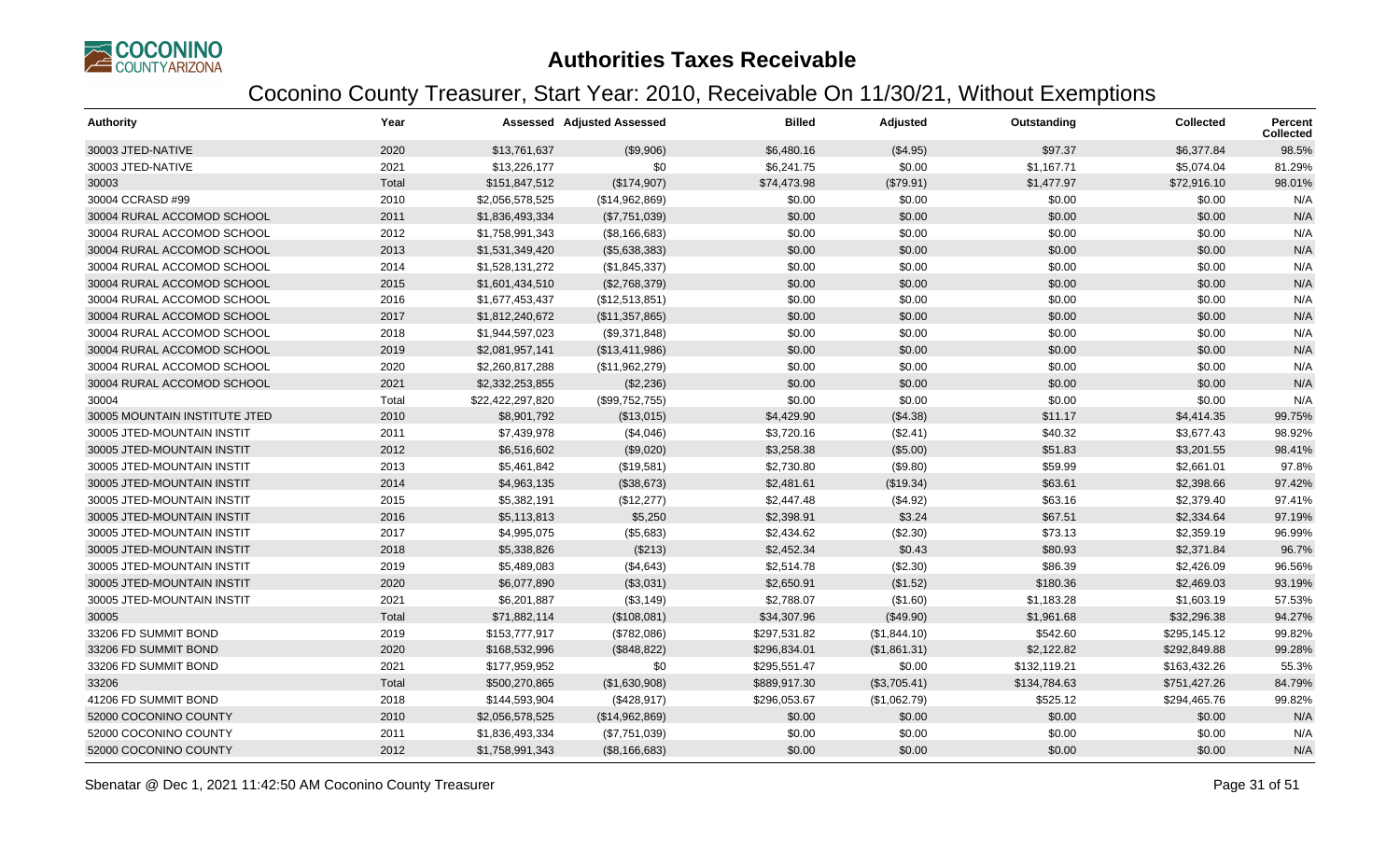

| <b>Authority</b>            | Year  |                  | <b>Assessed Adjusted Assessed</b> | <b>Billed</b>   | Adjusted       | Outstanding    | <b>Collected</b> | <b>Percent</b><br><b>Collected</b> |
|-----------------------------|-------|------------------|-----------------------------------|-----------------|----------------|----------------|------------------|------------------------------------|
| 52000 COCONINO COUNTY       | 2013  | \$1,531,349,420  | (\$5,638,383)                     | \$0.00          | \$0.00         | \$0.00         | \$0.00           | N/A                                |
| 52000 COCONINO COUNTY       | 2014  | \$1,528,131,272  | (\$1,845,337)                     | \$0.00          | \$0.00         | \$0.00         | \$0.00           | N/A                                |
| 52000 COCONINO COUNTY       | 2015  | \$1,601,434,510  | (\$2,768,379)                     | \$0.00          | \$0.00         | \$0.00         | \$0.00           | N/A                                |
| 52000 COCONINO COUNTY       | 2016  | \$1,677,453,437  | (\$12,513,851)                    | \$0.00          | \$0.00         | \$0.00         | \$0.00           | N/A                                |
| 52000 COCONINO COUNTY       | 2017  | \$1,812,240,672  | (\$11,357,865)                    | \$0.00          | \$0.00         | \$0.00         | \$0.00           | N/A                                |
| 52000 COCONINO COUNTY       | 2018  | \$1,944,597,023  | (\$9,371,848)                     | \$0.00          | \$0.00         | \$0.00         | \$0.00           | N/A                                |
| 52000 COCONINO COUNTY       | 2019  | \$2,081,957,141  | (\$13,411,986)                    | \$0.00          | \$0.00         | \$0.00         | \$0.00           | N/A                                |
| 52000 COCONINO COUNTY       | 2020  | \$2,260,817,288  | (\$11,962,279)                    | \$0.00          | \$0.00         | \$0.00         | \$0.00           | N/A                                |
| 52000 COCONINO COUNTY       | 2021  | \$2,332,253,855  | (\$2,236)                         | \$0.00          | \$0.00         | \$0.00         | \$0.00           | N/A                                |
| 52000                       | Total | \$22,422,297,820 | (\$99,752,755)                    | \$0.00          | \$0.00         | \$0.00         | \$0.00           | N/A                                |
| 52001 STATE SCHOOL TAX EQUA | 2010  | \$2,056,578,525  | (\$14,962,869)                    | \$0.00          | \$0.00         | \$0.00         | \$0.00           | N/A                                |
| 52001 ST SCHL EQUALIZATION  | 2011  | \$1,836,493,334  | (\$7,751,039)                     | \$0.00          | \$0.00         | \$0.00         | \$0.00           | N/A                                |
| 52001 ST SCHL EQUALIZATION  | 2012  | \$1,758,991,343  | (\$8,166,683)                     | \$0.00          | \$0.00         | \$0.00         | \$0.00           | N/A                                |
| 52001 ST SCHL EQUALIZATION  | 2013  | \$1,531,349,420  | (\$5,638,383)                     | \$0.00          | \$0.00         | \$0.00         | \$0.00           | N/A                                |
| 52001 ST SCHL EQUALIZATION  | 2014  | \$1,528,131,272  | (\$1,845,337)                     | \$0.00          | \$0.00         | \$0.00         | \$0.00           | N/A                                |
| 52001 ST SCHL EQUALIZATION  | 2015  | \$1,601,434,510  | (\$2,768,379)                     | \$0.00          | \$0.00         | \$0.00         | \$0.00           | N/A                                |
| 52001 ST SCHL EQUALIZATION  | 2016  | \$1,677,453,437  | (\$12,513,851)                    | \$0.00          | \$0.00         | \$0.00         | \$0.00           | N/A                                |
| 52001 ST SCHL EQUALIZATION  | 2017  | \$1,812,240,672  | (\$11,357,865)                    | \$0.00          | \$0.00         | \$0.00         | \$0.00           | N/A                                |
| 52001 ST SCHL EQUALIZATION  | 2018  | \$1,944,597,023  | (\$9,371,848)                     | \$0.00          | \$0.00         | \$0.00         | \$0.00           | N/A                                |
| 52001 ST SCHL EQUALIZATION  | 2019  | \$2,081,957,141  | (\$13,411,986)                    | \$0.00          | \$0.00         | \$0.00         | \$0.00           | N/A                                |
| 52001 ST SCHL EQUALIZATION  | 2020  | \$2,260,817,288  | (\$11,962,279)                    | \$0.00          | \$0.00         | \$0.00         | \$0.00           | N/A                                |
| 52001 ST SCHL EQUALIZATION  | 2021  | \$2,332,253,855  | (\$2,236)                         | \$0.00          | \$0.00         | \$0.00         | \$0.00           | N/A                                |
| 52001                       | Total | \$22,422,297,820 | (\$99,752,755)                    | \$0.00          | \$0.00         | \$0.00         | \$0.00           | N/A                                |
| 54151 CITY OF FLAGSTAFF     | 2010  | \$873,242,524    | (\$2,129,557)                     | \$7,296,400.40  | (\$16,292.64)  | \$921.70       | \$7,279,186.06   | 99.99%                             |
| 54151 CITY OF FLAGSTAFF     | 2011  | \$789,881,198    | (\$2,794,336)                     | \$6,602,470.33  | (\$23,641.72)  | \$3,257.95     | \$6,575,570.66   | 99.95%                             |
| 54151 CITY OF FLAGSTAFF     | 2012  | \$765,147,729    | (\$1,282,196)                     | \$6,401,464.18  | (\$10,978.82)  | \$3,828.62     | \$6,386,656.74   | 99.94%                             |
| 54151 CITY OF FLAGSTAFF     | 2013  | \$658,871,078    | (\$861, 821)                      | \$5,512,116.44  | (\$8,657.93)   | \$4,447.28     | \$5,499,011.23   | 99.92%                             |
| 54151 CITY OF FLAGSTAFF     | 2014  | \$670,485,218    | (\$1,446,425)                     | \$5,609,279.74  | (\$12,112.99)  | \$5,168.11     | \$5,591,998.64   | 99.91%                             |
| 54151 CITY OF FLAGSTAFF     | 2015  | \$710,821,083    | (\$2,046,278)                     | \$5,717,513.39  | (\$14,752.65)  | \$5,213.24     | \$5,697,547.50   | 99.91%                             |
| 54151 CITY OF FLAGSTAFF     | 2016  | \$765,980,452    | (\$4,290,231)                     | \$5,941,052.58  | (\$16,042.17)  | \$5,606.16     | \$5,919,404.25   | 99.91%                             |
| 54151 CITY OF FLAGSTAFF     | 2017  | \$840,639,718    | (\$545,986)                       | \$6,279,426.80  | (\$1.46)       | \$5,791.16     | \$6,273,634.18   | 99.91%                             |
| 54151 CITY OF FLAGSTAFF     | 2018  | \$933,063,763    | (\$3,322,630)                     | \$6,780,631.06  | (\$23,776.59)  | \$7,003.96     | \$6,749,850.51   | 99.9%                              |
| 54151 CITY OF FLAGSTAFF     | 2019  | \$1,007,804,139  | (\$2,525,784)                     | \$7,267,062.22  | (\$24,509.25)  | \$7,886.24     | \$7,234,666.73   | 99.89%                             |
| 54151 CITY OF FLAGSTAFF     | 2020  | \$1,123,707,822  | (\$1,878,105)                     | \$7,410,794.63  | (\$13,244.11)  | \$32,966.43    | \$7,364,584.09   | 99.55%                             |
| 54151 CITY OF FLAGSTAFF     | 2021  | \$1,183,734,753  | \$989                             | \$7,820,701.25  | \$7.91         | \$3,508,390.77 | \$4,312,318.39   | 55.14%                             |
| 54151                       | Total | \$10,323,379,477 | (\$23,122,360)                    | \$78,638,913.02 | (\$164,002.42) | \$3,590,481.62 | \$74,884,428.98  | 95.42%                             |
| 54152 TOWN OF FREDONIA      | 2010  | \$8,583,001      | (\$14,575)                        | \$0.00          | \$0.00         | \$0.00         | \$0.00           | N/A                                |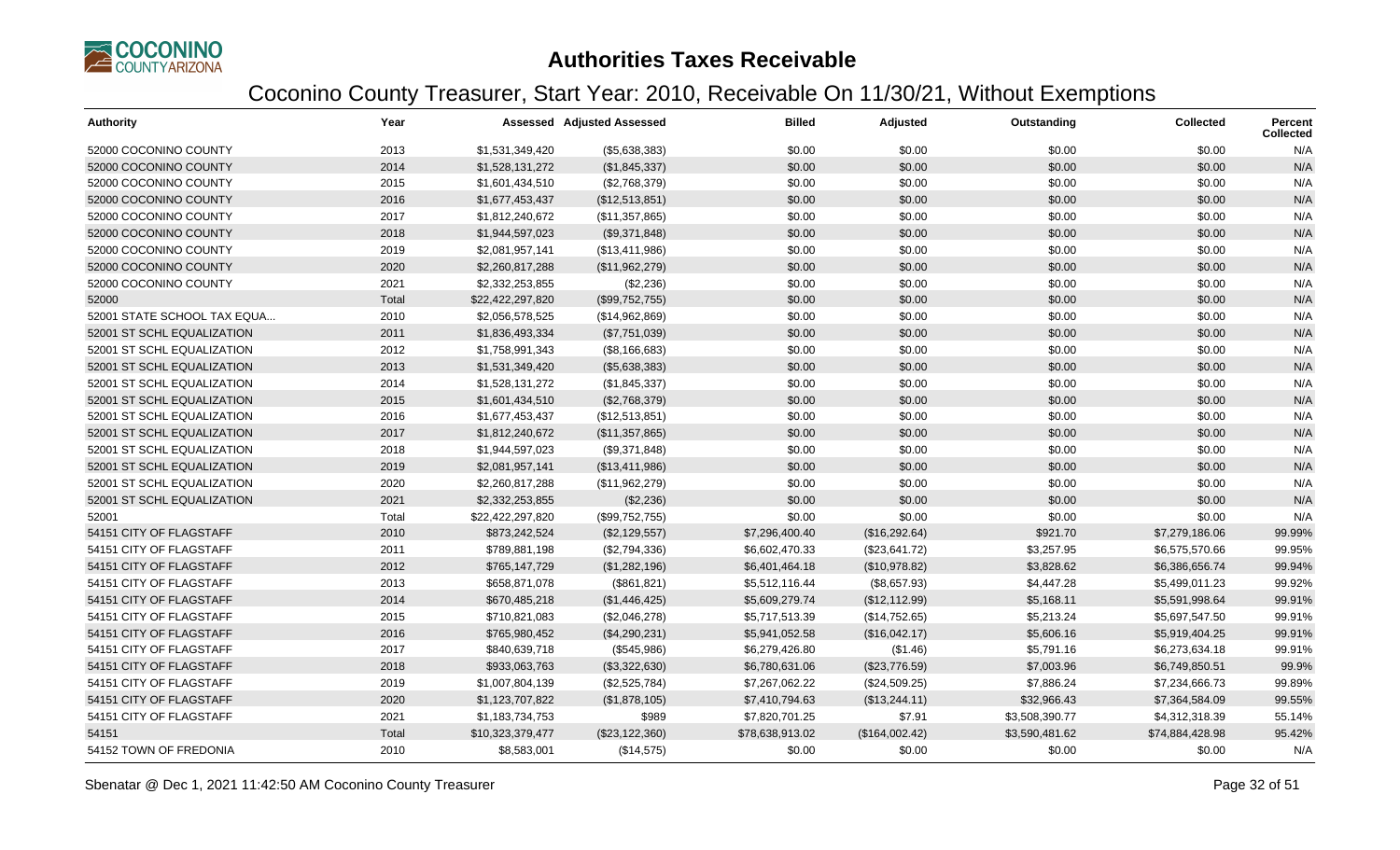

| <b>Authority</b>       | Year  |               | <b>Assessed Adjusted Assessed</b> | <b>Billed</b> | Adjusted | Outstanding | Collected | <b>Percent</b><br><b>Collected</b> |
|------------------------|-------|---------------|-----------------------------------|---------------|----------|-------------|-----------|------------------------------------|
| 54152 TOWN OF FREDONIA | 2011  | \$7,689,984   | (\$34,293)                        | \$0.00        | \$0.00   | \$0.00      | \$0.00    | N/A                                |
| 54152 TOWN OF FREDONIA | 2012  | \$7,448,611   | (\$10,507)                        | \$0.00        | \$0.00   | \$0.00      | \$0.00    | N/A                                |
| 54152 TOWN OF FREDONIA | 2013  | \$6,767,655   | \$1,361                           | \$0.00        | \$0.00   | \$0.00      | \$0.00    | N/A                                |
| 54152 TOWN OF FREDONIA | 2014  | \$7,182,227   | (\$7,882)                         | \$0.00        | \$0.00   | \$0.00      | \$0.00    | N/A                                |
| 54152 TOWN OF FREDONIA | 2015  | \$6,766,536   | (\$81,485)                        | \$0.00        | \$0.00   | \$0.00      | \$0.00    | N/A                                |
| 54152 TOWN OF FREDONIA | 2016  | \$6,723,449   | \$1,362                           | \$0.00        | \$0.00   | \$0.00      | \$0.00    | N/A                                |
| 54152 TOWN OF FREDONIA | 2017  | \$6,707,091   | \$13,844                          | \$0.00        | \$0.00   | \$0.00      | \$0.00    | N/A                                |
| 54152 TOWN OF FREDONIA | 2018  | \$6,848,810   | \$7,556                           | \$0.00        | \$0.00   | \$0.00      | \$0.00    | N/A                                |
| 54152 TOWN OF FREDONIA | 2019  | \$7,151,879   | (\$42,103)                        | \$0.00        | \$0.00   | \$0.00      | \$0.00    | N/A                                |
| 54152 TOWN OF FREDONIA | 2020  | \$7,522,740   | (\$42,971)                        | \$0.00        | \$0.00   | \$0.00      | \$0.00    | N/A                                |
| 54152 TOWN OF FREDONIA | 2021  | \$7,830,834   | \$0                               | \$0.00        | \$0.00   | \$0.00      | \$0.00    | N/A                                |
| 54152                  | Total | \$87,222,817  | (\$209,693)                       | \$0.00        | \$0.00   | \$0.00      | \$0.00    | N/A                                |
| 54153 CITY OF WILLIAMS | 2010  | \$55,529,035  | (\$12,179)                        | \$0.00        | \$0.00   | \$0.00      | \$0.00    | N/A                                |
| 54153 CITY OF WILLIAMS | 2011  | \$46,656,749  | (\$102,408)                       | \$0.00        | \$0.00   | \$0.00      | \$0.00    | N/A                                |
| 54153 CITY OF WILLIAMS | 2012  | \$44,315,861  | \$199                             | \$0.00        | \$0.00   | \$0.00      | \$0.00    | N/A                                |
| 54153 CITY OF WILLIAMS | 2013  | \$39,322,233  | (\$59,108)                        | \$0.00        | \$0.00   | \$0.00      | \$0.00    | N/A                                |
| 54153 CITY OF WILLIAMS | 2014  | \$38,594,508  | (\$56,581)                        | \$0.00        | \$0.00   | \$0.00      | \$0.00    | N/A                                |
| 54153 CITY OF WILLIAMS | 2015  | \$39,656,638  | (\$124,031)                       | \$0.00        | \$0.00   | \$0.00      | \$0.00    | N/A                                |
| 54153 CITY OF WILLIAMS | 2016  | \$44,185,050  | (\$34,080)                        | \$0.00        | \$0.00   | \$0.00      | \$0.00    | N/A                                |
| 54153 CITY OF WILLIAMS | 2017  | \$48,492,013  | (\$2,886)                         | \$0.00        | \$0.00   | \$0.00      | \$0.00    | N/A                                |
| 54153 CITY OF WILLIAMS | 2018  | \$52,246,958  | (\$8,826)                         | \$0.00        | \$0.00   | \$0.00      | \$0.00    | N/A                                |
| 54153 CITY OF WILLIAMS | 2019  | \$55,662,945  | (\$5,812)                         | \$0.00        | \$0.00   | \$0.00      | \$0.00    | N/A                                |
| 54153 CITY OF WILLIAMS | 2020  | \$60,471,172  | \$49,099                          | \$0.00        | \$0.00   | \$0.00      | \$0.00    | N/A                                |
| 54153 CITY OF WILLIAMS | 2021  | \$67,685,775  | \$0                               | \$0.00        | \$0.00   | \$0.00      | \$0.00    | N/A                                |
| 54153                  | Total | \$592,818,937 | (\$356,613)                       | \$0.00        | \$0.00   | \$0.00      | \$0.00    | N/A                                |
| 54156 CITY OF PAGE     | 2010  | \$70,600,868  | (\$29,072)                        | \$0.00        | \$0.00   | \$0.00      | \$0.00    | N/A                                |
| 54156 CITY OF PAGE     | 2011  | \$69,246,539  | (\$152,853)                       | \$0.00        | \$0.00   | \$0.00      | \$0.00    | N/A                                |
| 54156 CITY OF PAGE     | 2012  | \$67,622,095  | (\$12, 132)                       | \$0.00        | \$0.00   | \$0.00      | \$0.00    | N/A                                |
| 54156 CITY OF PAGE     | 2013  | \$62,721,164  | (\$18,610)                        | \$0.00        | \$0.00   | \$0.00      | \$0.00    | N/A                                |
| 54156 CITY OF PAGE     | 2014  | \$64,352,219  | (\$32,222)                        | \$0.00        | \$0.00   | \$0.00      | \$0.00    | N/A                                |
| 54156 CITY OF PAGE     | 2015  | \$67,225,970  | (\$19,364)                        | \$0.00        | \$0.00   | \$0.00      | \$0.00    | N/A                                |
| 54156 CITY OF PAGE     | 2016  | \$69,544,228  | (\$633,342)                       | \$0.00        | \$0.00   | \$0.00      | \$0.00    | N/A                                |
| 54156 CITY OF PAGE     | 2017  | \$71,571,666  | \$29,201                          | \$0.00        | \$0.00   | \$0.00      | \$0.00    | N/A                                |
| 54156 CITY OF PAGE     | 2018  | \$76,107,046  | \$51,843                          | \$0.00        | \$0.00   | \$0.00      | \$0.00    | N/A                                |
| 54156 CITY OF PAGE     | 2019  | \$83,078,607  | (\$868,215)                       | \$0.00        | \$0.00   | \$0.00      | \$0.00    | N/A                                |
| 54156 CITY OF PAGE     | 2020  | \$85,828,366  | \$204,270                         | \$0.00        | \$0.00   | \$0.00      | \$0.00    | N/A                                |
| 54156 CITY OF PAGE     | 2021  | \$92,427,151  | \$0                               | \$0.00        | \$0.00   | \$0.00      | \$0.00    | N/A                                |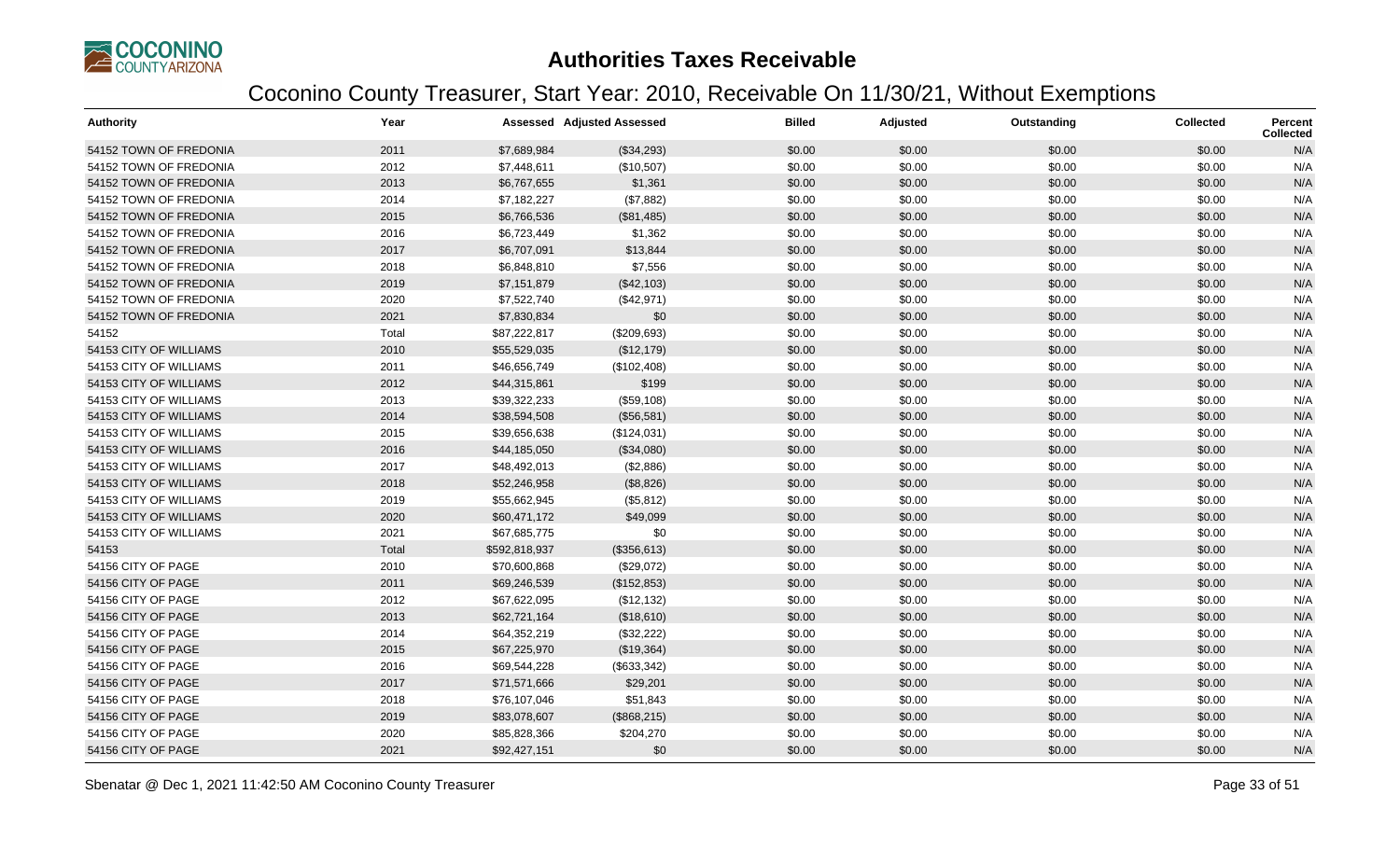

| <b>Authority</b>             | Year  |                 | <b>Assessed Adjusted Assessed</b> | <b>Billed</b>   | Adjusted       | Outstanding | <b>Collected</b> | Percent<br><b>Collected</b> |
|------------------------------|-------|-----------------|-----------------------------------|-----------------|----------------|-------------|------------------|-----------------------------|
| 54156                        | Total | \$880,325,919   | (\$1,480,496)                     | \$0.00          | \$0.00         | \$0.00      | \$0.00           | N/A                         |
| 54158 CITY OF SEDONA         | 2010  | \$163,254,186   | (\$1,322,076)                     | \$0.00          | \$0.00         | \$0.00      | \$0.00           | N/A                         |
| 54158 CITY OF SEDONA         | 2011  | \$137,559,645   | (\$543,637)                       | \$0.00          | \$0.00         | \$0.00      | \$0.00           | N/A                         |
| 54158 CITY OF SEDONA         | 2012  | \$123,720,926   | (\$258,385)                       | \$0.00          | \$0.00         | \$0.00      | \$0.00           | N/A                         |
| 54158 CITY OF SEDONA         | 2013  | \$109,317,892   | (\$811,464)                       | \$0.00          | \$0.00         | \$0.00      | \$0.00           | N/A                         |
| 54158 CITY OF SEDONA         | 2014  | \$109,927,253   | (\$26,092)                        | \$0.00          | \$0.00         | \$0.00      | \$0.00           | N/A                         |
| 54158 CITY OF SEDONA         | 2015  | \$121,171,116   | \$5,939                           | \$0.00          | \$0.00         | \$0.00      | \$0.00           | N/A                         |
| 54158 CITY OF SEDONA         | 2016  | \$125,641,057   | \$229,824                         | \$0.00          | \$0.00         | \$0.00      | \$0.00           | N/A                         |
| 54158 CITY OF SEDONA         | 2017  | \$134,626,298   | \$241,504                         | \$0.00          | \$0.00         | \$0.00      | \$0.00           | N/A                         |
| 54158 CITY OF SEDONA         | 2018  | \$138,042,259   | \$84,018                          | \$0.00          | \$0.00         | \$0.00      | \$0.00           | N/A                         |
| 54158 CITY OF SEDONA         | 2019  | \$142,412,647   | \$76,447                          | \$0.00          | \$0.00         | \$0.00      | \$0.00           | N/A                         |
| 54158 CITY OF SEDONA         | 2020  | \$152,417,007   | \$22,309                          | \$0.00          | \$0.00         | \$0.00      | \$0.00           | N/A                         |
| 54158 CITY OF SEDONA         | 2021  | \$157,428,222   | \$0                               | \$0.00          | \$0.00         | \$0.00      | \$0.00           | N/A                         |
| 54158                        | Total | \$1,615,518,508 | (\$2,301,613)                     | \$0.00          | \$0.00         | \$0.00      | \$0.00           | N/A                         |
| 54159 TOWN OF TUSAYAN        | 2011  | \$11,445,383    | (\$35,797)                        | \$0.00          | \$0.00         | \$0.00      | \$0.00           | N/A                         |
| 54159 TOWN OF TUSAYAN        | 2012  | \$10,869,237    | (\$46,000)                        | \$0.00          | \$0.00         | \$0.00      | \$0.00           | N/A                         |
| 54159 TOWN OF TUSAYAN        | 2013  | \$10,206,380    | (\$640)                           | \$0.00          | \$0.00         | \$0.00      | \$0.00           | N/A                         |
| 54159 TOWN OF TUSAYAN        | 2014  | \$10,423,296    | (\$2,992)                         | \$0.00          | \$0.00         | \$0.00      | \$0.00           | N/A                         |
| 54159 TOWN OF TUSAYAN        | 2015  | \$10,726,455    | (\$257)                           | \$0.00          | \$0.00         | \$0.00      | \$0.00           | N/A                         |
| 54159 TOWN OF TUSAYAN        | 2016  | \$10,750,871    | \$29,639                          | \$0.00          | \$0.00         | \$0.00      | \$0.00           | N/A                         |
| 54159 TOWN OF TUSAYAN        | 2017  | \$11,080,716    | \$22,213                          | \$0.00          | \$0.00         | \$0.00      | \$0.00           | N/A                         |
| 54159 TOWN OF TUSAYAN        | 2018  | \$13,135,554    | (\$12,023)                        | \$0.00          | \$0.00         | \$0.00      | \$0.00           | N/A                         |
| 54159 TOWN OF TUSAYAN        | 2019  | \$14,755,176    | \$37,525                          | \$0.00          | \$0.00         | \$0.00      | \$0.00           | N/A                         |
| 54159 TOWN OF TUSAYAN        | 2020  | \$16,425,584    | (\$33,547)                        | \$0.00          | \$0.00         | \$0.00      | \$0.00           | N/A                         |
| 54159 TOWN OF TUSAYAN        | 2021  | \$19,780,830    | \$0                               | \$0.00          | \$0.00         | \$0.00      | \$0.00           | N/A                         |
| 54159                        | Total | \$139,599,482   | (\$41,879)                        | \$0.00          | \$0.00         | \$0.00      | \$0.00           | N/A                         |
| 57001 SD #1 BUDGET OVERRIDES | 2010  | \$1,411,636,745 | (\$10,624,383)                    | \$10,390,430.61 | (\$67,470.03)  | \$1,246.52  | \$10,321,714.06  | 99.99%                      |
| 57001 SD#1 BUDGET OVERRIDES  | 2011  | \$1,248,962,221 | (\$5,828,592)                     | \$9,937,586.35  | (\$46,754.63)  | \$5,153.05  | \$9,885,678.67   | 99.95%                      |
| 57001 SD#1 BUDGET OVERRIDES  | 2012  | \$1,200,126,973 | (\$5,993,714)                     | \$9,552,038.33  | (\$48,069.10)  | \$6,113.10  | \$9,497,856.13   | 99.94%                      |
| 57001 SD#1 BUDGET OVERRIDES  | 2013  | \$1,032,267,381 | (\$3,651,677)                     | \$7,288,840.54  | (\$27,139.03)  | \$6,799.89  | \$7,254,901.62   | 99.91%                      |
| 57001 SD#1 BUDGET OVERRIDES  | 2014  | \$1,036,352,176 | (\$1,526,440)                     | \$7,397,481.97  | (\$10,901.07)  | \$7,695.42  | \$7,378,885.48   | 99.9%                       |
| 57001 SD#1 BUDGET OVERRIDES  | 2015  | \$1,090,173,006 | (\$2,417,619)                     | \$7,638,642.66  | (\$15, 165.48) | \$8,287.63  | \$7,615,189.55   | 99.89%                      |
| 57001 SD#1 BUDGET OVERRIDES  | 2016  | \$1,160,583,306 | (\$9,630,300)                     | \$8,012,864.50  | (\$53,283.59)  | \$9,047.64  | \$7,950,533.27   | 99.89%                      |
| 57001 SD#1 BUDGET OVERRIDES  | 2017  | \$1,271,463,065 | (\$8,492,471)                     | \$8,165,154.21  | (\$55,946.12)  | \$9,253.95  | \$8,099,954.14   | 99.89%                      |
| 57001 SD#1 BUDGET OVERRIDES  | 2018  | \$1,394,760,686 | (\$7,934,291)                     | \$8,646,011.86  | (\$53,245.46)  | \$10,497.51 | \$8,582,268.89   | 99.88%                      |
| 57001 SD#1 BUDGET OVERRIDES  | 2019  | \$1,501,705,612 | (\$10,012,338)                    | \$8,696,393.09  | (\$68,576.95)  | \$11,093.97 | \$8,616,722.17   | 99.87%                      |
| 57001 SD#1 BUDGET OVERRIDES  | 2020  | \$1,656,217,632 | (\$9,379,830)                     | \$8,859,369.83  | (\$58,615.13)  | \$47,143.82 | \$8,753,610.88   | 99.46%                      |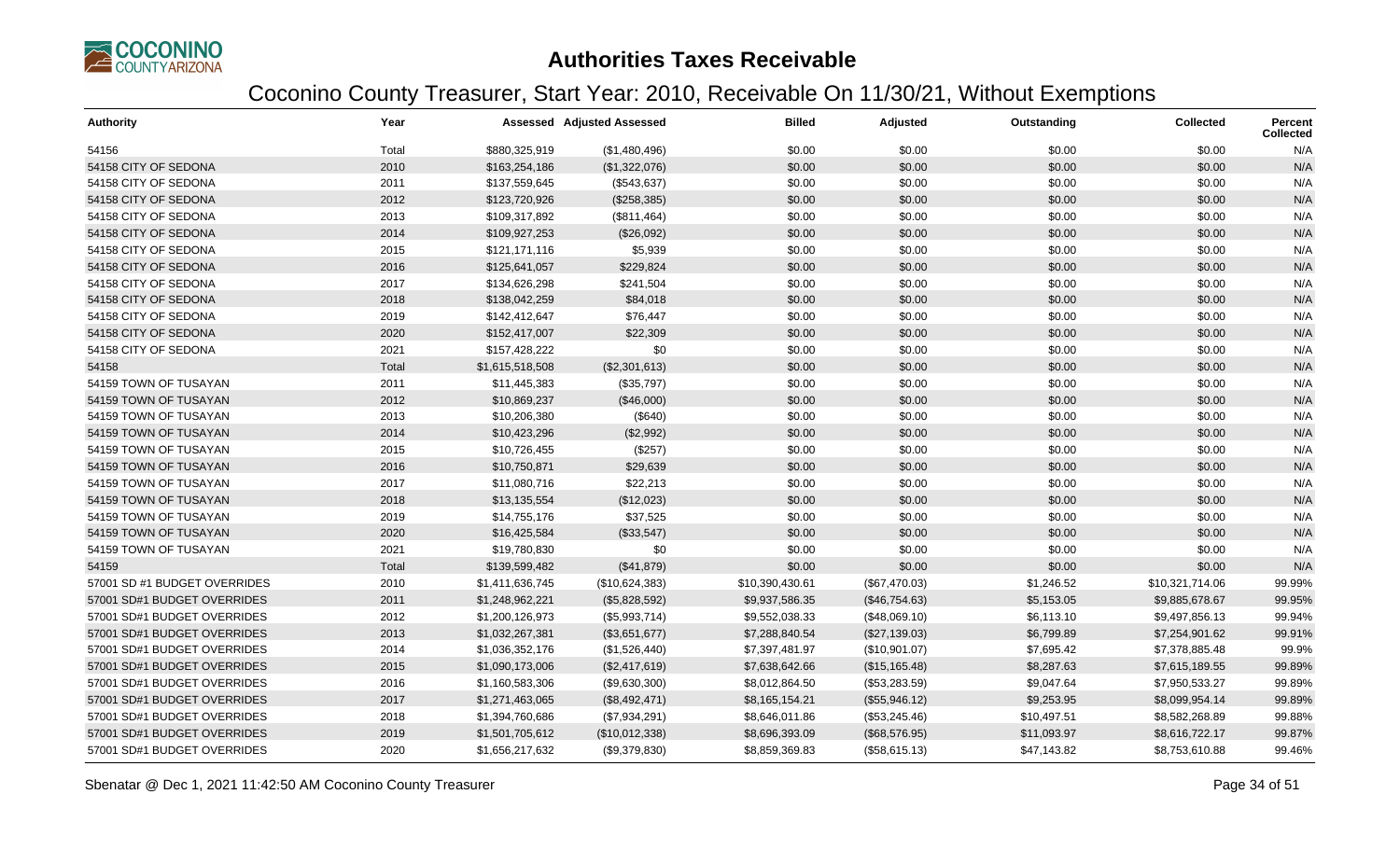

| <b>Authority</b>             | Year  |                  | <b>Assessed Adjusted Assessed</b> | <b>Billed</b>    | Adjusted        | Outstanding    | <b>Collected</b> | <b>Percent</b><br><b>Collected</b> |
|------------------------------|-------|------------------|-----------------------------------|------------------|-----------------|----------------|------------------|------------------------------------|
| 57001 SD#1 BUDGET OVERRIDES  | 2021  | \$1,742,560,826  | \$989                             | \$8,462,579.10   | \$5.73          | \$3,738,438.73 | \$4,724,146.10   | 55.82%                             |
| 57001                        | Total | \$15,746,809,629 | (\$75,490,666)                    | \$103,047,393.05 | (\$505, 160.86) | \$3,860,771.23 | \$98,681,460.96  | 96.23%                             |
| 57001 SE SD#1 DESEGREGATION  | 2018  | \$1,394,760,686  | (\$7,934,291)                     | \$2,253,833.08   | (\$13,879.97)   | \$2,736.47     | \$2,237,216.64   | 99.88%                             |
| 57001 SE SD#1 DO NOT USE     | 2019  | \$1,501,705,612  | (\$10,012,338)                    | \$0.00           | \$0.00          | \$0.00         | \$0.00           | N/A                                |
| 57001 SE SD#1 DESEGREGATION  | 2021  | \$1,742,560,826  | \$989                             | \$2,242,371.66   | \$1.52          | \$990,592.71   | \$1,251,780.47   | 55.82%                             |
| 57001_SE                     | Total | \$4,639,027,124  | (\$17,945,640)                    | \$4,496,204.74   | (\$13,878.45)   | \$993,329.18   | \$3,488,997.11   | 77.84%                             |
| 57002 SD #2 BUDGET OVERRIDES | 2010  | \$131,998,900    | (\$1,326,892)                     | \$372,445.45     | (\$3,589.18)    | \$817.54       | \$368,038.73     | 99.78%                             |
| 57002 SD#2 BUDGET OVERRIDES  | 2011  | \$123,031,464    | (\$706,465)                       | \$373,084.84     | (\$2,156.51)    | \$1,326.76     | \$369,601.57     | 99.64%                             |
| 57002 SD#2 BUDGET OVERRIDES  | 2012  | \$118,352,221    | (\$1,115,411)                     | \$370,204.50     | (\$3,485.45)    | \$1,541.01     | \$365,178.04     | 99.58%                             |
| 57002 SD#2 BUDGET OVERRIDES  | 2013  | \$111,514,247    | (\$762,308)                       | \$382,712.69     | (\$2,627.29)    | \$1,974.27     | \$378,111.13     | 99.48%                             |
| 57002 SD#2 BUDGET OVERRIDES  | 2014  | \$100,566,492    | (\$109,908)                       | \$377,925.86     | (\$398.83)      | \$1,698.06     | \$375,828.97     | 99.55%                             |
| 57002 SD#2 BUDGET OVERRIDES  | 2015  | \$102,520,436    | (\$187, 136)                      | \$390,329.31     | (\$754.74)      | \$2,015.92     | \$387,558.65     | 99.48%                             |
| 57002 SD#2 BUDGET OVERRIDES  | 2016  | \$104,976,451    | (\$1,295,710)                     | \$383,726.73     | (\$4,955.21)    | \$2,020.68     | \$376,750.84     | 99.47%                             |
| 57002 SD#2 BUDGET OVERRIDES  | 2017  | \$113,254,396    | (\$1,869,420)                     | \$408,354.33     | (\$7,273.88)    | \$2,177.82     | \$398,902.63     | 99.46%                             |
| 57002 SD#2 BUDGET OVERRIDES  | 2018  | \$117,076,879    | (\$1,031,656)                     | \$445,417.37     | (\$4,293.94)    | \$2,789.33     | \$438,334.10     | 99.37%                             |
| 57002 SD#2 BUDGET OVERRIDES  | 2019  | \$124,165,240    | (\$1,707,315)                     | \$424,740.55     | (\$6,544.46)    | \$2,776.12     | \$415,419.97     | 99.34%                             |
| 57002 SD#2 BUDGET OVERRIDES  | 2020  | \$130,243,125    | (\$1,651,494)                     | \$424,741.58     | (\$6,075.67)    | \$7,296.97     | \$411,368.94     | 98.26%                             |
| 57002 SD#2 BUDGET OVERRIDES  | 2021  | \$140,735,325    | \$0                               | \$424,979.28     | \$0.00          | \$172,344.60   | \$252,634.68     | 59.45%                             |
| 57002                        | Total | \$1,418,435,176  | (\$11,763,715)                    | \$4,778,662.49   | (\$42,155.16)   | \$198,779.08   | \$4,537,728.25   | 95.8%                              |
| 57004 SD #4 BUDGET OVERRIDES | 2010  | \$15,526,845     | (\$1,003,923)                     | \$266,588.13     | (\$17,218.02)   | \$93.02        | \$249,277.09     | 99.96%                             |
| 57004 SD#4 BUDGET OVERRIDES  | 2011  | \$14,569,791     | \$5,960                           | \$153,492.72     | \$61.39         | \$56.43        | \$153,497.68     | 99.96%                             |
| 57004 SD#4 BUDGET OVERRIDES  | 2012  | \$13,928,478     | (\$52,596)                        | \$156,932.16     | (\$616.49)      | \$76.37        | \$156,239.30     | 99.95%                             |
| 57004 SD#4 BUDGET OVERRIDES  | 2013  | \$13,083,403     | (\$2,106)                         | \$177,450.21     | (\$96.39)       | \$78.03        | \$177,275.79     | 99.96%                             |
| 57004 SD#4 BUDGET OVERRIDES  | 2014  | \$13,303,143     | (\$2,755)                         | \$130,809.79     | (\$44.48)       | \$109.69       | \$130,655.62     | 99.92%                             |
| 57004 SD#4 BUDGET OVERRIDES  | 2015  | \$13,605,140     | \$47,907                          | \$162,455.59     | \$573.08        | \$135.09       | \$162,893.58     | 99.92%                             |
| 57004 SD#4 BUDGET OVERRIDES  | 2016  | \$14,138,348     | \$38,855                          | \$182,041.32     | \$488.75        | \$114.20       | \$182,415.87     | 99.94%                             |
| 57004 SD#4 BUDGET OVERRIDES  | 2017  | \$15,191,004     | \$61,278                          | \$190,149.85     | \$781.70        | \$135.61       | \$190,795.94     | 99.93%                             |
| 57004 SD#4 BUDGET OVERRIDES  | 2018  | \$17,279,646     | \$132,266                         | \$191,205.70     | \$1,566.58      | \$150.53       | \$192,621.75     | 99.92%                             |
| 57004 SD#4 BUDGET OVERRIDES  | 2019  | \$19,044,177     | \$90,968                          | \$199,612.22     | \$1,089.57      | \$211.07       | \$200,490.72     | 99.89%                             |
| 57004 SD#4 BUDGET OVERRIDES  | 2020  | \$21,118,685     | (\$24,368)                        | \$203,884.05     | (\$265.21)      | \$636.54       | \$202,982.30     | 99.69%                             |
| 57004 SD#4 BUDGET OVERRIDES  | 2021  | \$25,019,510     | \$0                               | \$193,701.73     | \$0.00          | \$69,921.28    | \$123,780.45     | 63.9%                              |
| 57004                        | Total | \$195,808,170    | (\$708,514)                       | \$2,208,323.47   | (\$13,679.52)   | \$71,717.86    | \$2,122,926.09   | 96.73%                             |
| 57005 SD #5 BUDGET OVERRIDES | 2010  | \$79,175,188     | (\$45,708)                        | \$0.00           | \$0.00          | \$0.00         | \$0.00           | N/A                                |
| 57005 SD#5 BUDGET OVERRIDES  | 2011  | \$66,868,458     | (\$65,822)                        | \$0.00           | \$0.00          | \$0.00         | \$0.00           | N/A                                |
| 57005 SD#5 BUDGET OVERRRIDES | 2012  | \$62,136,033     | (\$10,466)                        | \$0.00           | \$0.00          | \$0.00         | \$0.00           | N/A                                |
| 57005 SD#5 BUDGET OVERRRIDES | 2013  | \$47,321,585     | (\$10,827)                        | \$0.00           | \$0.00          | \$0.00         | \$0.00           | N/A                                |
| 57005 SD#5 BUDGET OVERRRIDES | 2014  | \$46,454,104     | (\$9,988)                         | \$0.00           | \$0.00          | \$0.00         | \$0.00           | N/A                                |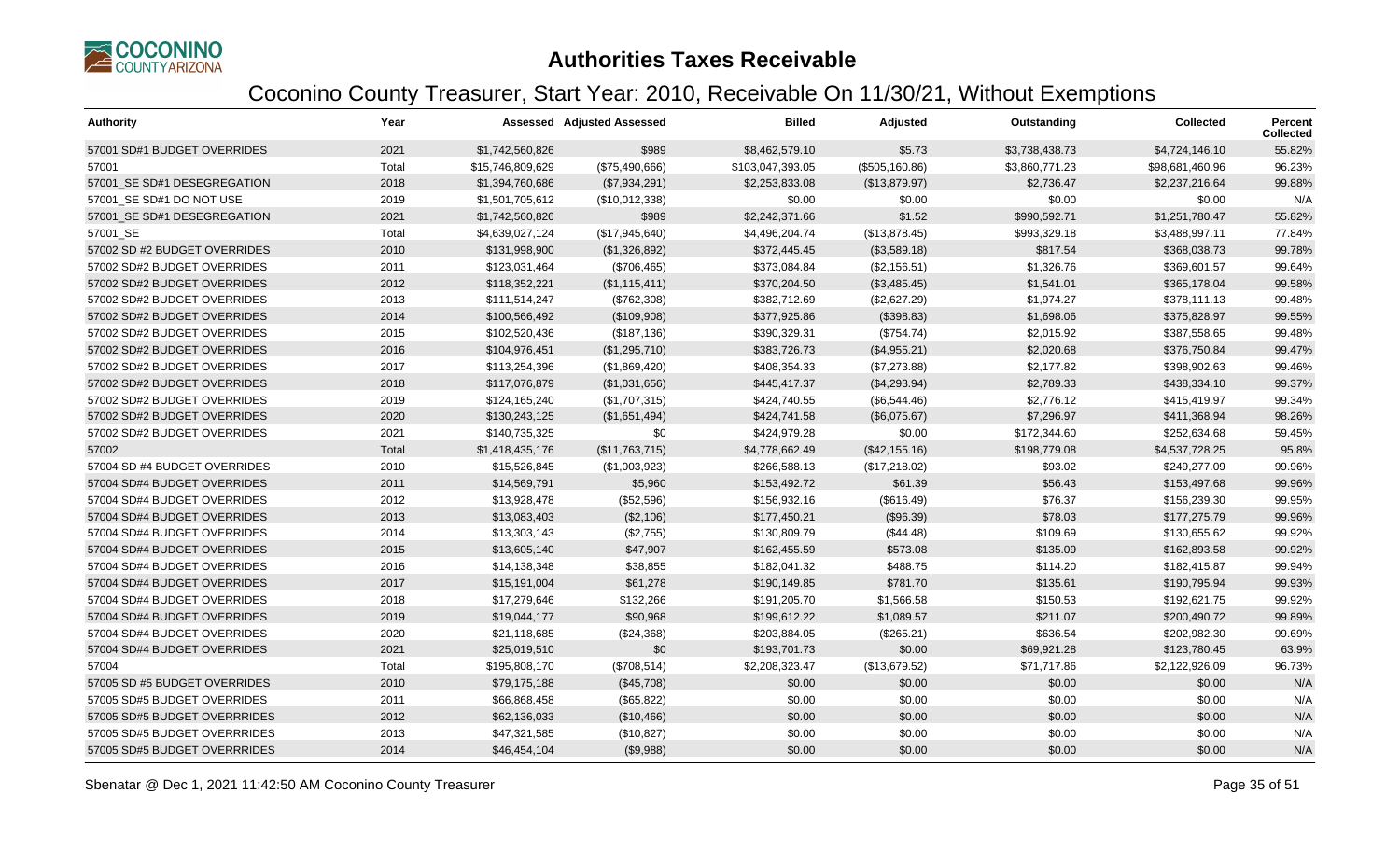

| <b>Authority</b>              | Year  |                 | <b>Assessed Adjusted Assessed</b> | <b>Billed</b>  | Adjusted     | Outstanding | <b>Collected</b> | Percent<br><b>Collected</b> |
|-------------------------------|-------|-----------------|-----------------------------------|----------------|--------------|-------------|------------------|-----------------------------|
| 57005 SD#5 BUDGET OVERRRIDES  | 2015  | \$49,145,623    | (\$3,257)                         | \$0.00         | \$0.00       | \$0.00      | \$0.00           | N/A                         |
| 57005 SD#5 BUDGET OVERRIDES   | 2016  | \$49,302,210    | (\$109)                           | \$0.00         | \$0.00       | \$0.00      | \$0.00           | N/A                         |
| 57005 SD#5 BUDGET OVERRIDES   | 2017  | \$50,670,625    | \$908                             | \$0.00         | \$0.00       | \$0.00      | \$0.00           | N/A                         |
| 57005 SD#5 BUDGET OVERRIDES   | 2018  | \$53,069,229    | \$2,173                           | \$0.00         | \$0.00       | \$0.00      | \$0.00           | N/A                         |
| 57005 SD#5 BUDGET OVERRIDES   | 2019  | \$58,130,528    | (\$2,283)                         | \$0.00         | \$0.00       | \$0.00      | \$0.00           | N/A                         |
| 57005 SD#5 BUDGET OVERRIDES   | 2020  | \$62,556,510    | \$1,769                           | \$0.00         | \$0.00       | \$0.00      | \$0.00           | N/A                         |
| 57005 SD#5 BUDGET OVERRIDES   | 2021  | \$62,165,850    | (\$408)                           | \$0.00         | \$0.00       | \$0.00      | \$0.00           | N/A                         |
| 57005                         | Total | \$686,995,943   | (\$144,018)                       | \$0.00         | \$0.00       | \$0.00      | \$0.00           | N/A                         |
| 57006 SD #6 BUDGET OVERRIDES  | 2010  | \$26,028,285    | (\$20,946)                        | \$134,616.89   | (\$114.81)   | \$74.32     | \$134,427.76     | 99.94%                      |
| 57006 SD#6 BUDGET OVERRIDES   | 2011  | \$25,146,850    | (\$39,291)                        | \$70,989.67    | (\$114.45)   | \$40.62     | \$70,834.60      | 99.94%                      |
| 57006 SD#6 BUDGET OVERRIDES   | 2012  | \$23,583,208    | (\$14,638)                        | \$0.00         | \$0.00       | \$0.00      | \$0.00           | N/A                         |
| 57006 SD#6 BUDGET OVERRIDES   | 2013  | \$21,125,451    | (\$1,998)                         | \$0.00         | \$0.00       | \$0.00      | \$0.00           | N/A                         |
| 57006 SD#6 BUDGET OVERRIDES   | 2014  | \$22,137,843    | (\$11,301)                        | \$0.00         | \$0.00       | \$0.00      | \$0.00           | N/A                         |
| 57006 SD#6 BUDGET OVERRIDES   | 2015  | \$21,438,127    | (\$84,797)                        | \$0.00         | \$0.00       | \$0.00      | \$0.00           | N/A                         |
| 57006 SD#6 BUDGET OVERRIDES   | 2016  | \$20,608,865    | \$11,203                          | \$0.00         | \$0.00       | \$0.00      | \$0.00           | N/A                         |
| 57006 SD#6 BUDGET OVERRIDES   | 2017  | \$20,290,618    | (\$122,813)                       | \$0.00         | \$0.00       | \$0.00      | \$0.00           | N/A                         |
| 57006 SD#6 BUDGET OVERRIDES   | 2018  | \$20,477,315    | \$3,928                           | \$0.00         | \$0.00       | \$0.00      | \$0.00           | N/A                         |
| 57006 SD#6 BUDGET OVERRIDES   | 2019  | \$20,718,582    | (\$37,056)                        | \$0.00         | \$0.00       | \$0.00      | \$0.00           | N/A                         |
| 57006 SD#6 BUDGET OVERRIDES   | 2020  | \$21,109,232    | (\$42,971)                        | \$0.00         | \$0.00       | \$0.00      | \$0.00           | N/A                         |
| 57006 SD#6 BUDGET OVERRIDES   | 2021  | \$21,701,485    | \$0                               | \$0.00         | \$0.00       | \$0.00      | \$0.00           | N/A                         |
| 57006                         | Total | \$264,365,861   | (\$360,680)                       | \$205,606.56   | (\$229.26)   | \$114.94    | \$205,262.36     | 99.94%                      |
| 57009 SD #9 BUDGET OVERRIDES  | 2010  | \$184,533,385   | (\$1,361,930)                     | \$213,299.67   | (\$1,450.69) | \$2.43      | \$211,846.55     | 100%                        |
| 57009 SD#9 BUDGET OVERRIDES   | 2011  | \$156,613,067   | (\$557,091)                       | \$224,113.44   | (\$799.24)   | \$3.69      | \$223,310.51     | 100%                        |
| 57009 SD#9 BUDGET OVERRIDES   | 2012  | \$142,645,134   | (\$258,745)                       | \$236,363.11   | (\$432.08)   | \$5.52      | \$235,925.51     | 100%                        |
| 57009 SD#9 BUDGET OVERRIDES   | 2013  | \$123,074,621   | (\$811,464)                       | \$138,335.88   | (\$913.79)   | \$8.06      | \$137,414.03     | 99.99%                      |
| 57009 SD#9 BUDGET OVERRIDES   | 2014  | \$123,820,465   | (\$26,092)                        | \$233,773.00   | (\$49.26)    | \$32.76     | \$233,690.98     | 99.99%                      |
| 57009 SD#9 BUDGET OVERRIDES   | 2015  | \$137,505,960   | (\$24,972)                        | \$234,629.49   | (\$61.81)    | \$27.38     | \$234,540.30     | 99.99%                      |
| 57009 SD#9 BUDGET OVERRIDES   | 2016  | \$141,853,339   | \$214,752                         | \$225,363.85   | \$394.73     | \$18.54     | \$225,740.04     | 99.99%                      |
| 57009 SD#9 BUDGET OVERRIDES   | 2017  | \$152,172,066   | \$233,849                         | \$232,044.80   | \$398.62     | \$8.11      | \$232,435.31     | 100%                        |
| 57009 SD#9 BUDGET OVERRIDES   | 2018  | \$155,798,842   | \$59,318                          | \$200,731.53   | \$83.22      | \$6.84      | \$200,807.91     | 100%                        |
| 57009 SD#9 BUDGET OVERRIDES   | 2019  | \$160,713,172   | \$40,086                          | \$195,087.13   | \$53.25      | \$5.69      | \$195,134.69     | 100%                        |
| 57009 SD#9 BUDGET OVERRIDES   | 2020  | \$170,864,320   | \$22,309                          | \$194,038.82   | \$37.56      | \$1,137.12  | \$192,939.26     | 99.41%                      |
| 57009 SD#9 BUDGET OVERRIDES   | 2021  | \$177,308,409   | \$0                               | \$181,708.67   | \$0.00       | \$82,499.70 | \$99,208.97      | 54.6%                       |
| 57009                         | Total | \$1,826,902,780 | (\$2,469,980)                     | \$2,509,489.39 | (\$2,739.49) | \$83,755.84 | \$2,422,994.06   | 96.66%                      |
| 57010 SD #10 BUDGET OVERRIDES | 2010  | \$42,069,644    | (\$537,000)                       | \$0.00         | \$0.00       | \$0.00      | \$0.00           | N/A                         |
| 57010 SD#10 BUDGET OVERRIDES  | 2011  | \$40,814,951    | (\$395,058)                       | \$0.00         | \$0.00       | \$0.00      | \$0.00           | N/A                         |
| 57010 SD#10 BUDGET OVERRIDES  | 2012  | \$39,329,872    | (\$775,876)                       | \$0.00         | \$0.00       | \$0.00      | \$0.00           | N/A                         |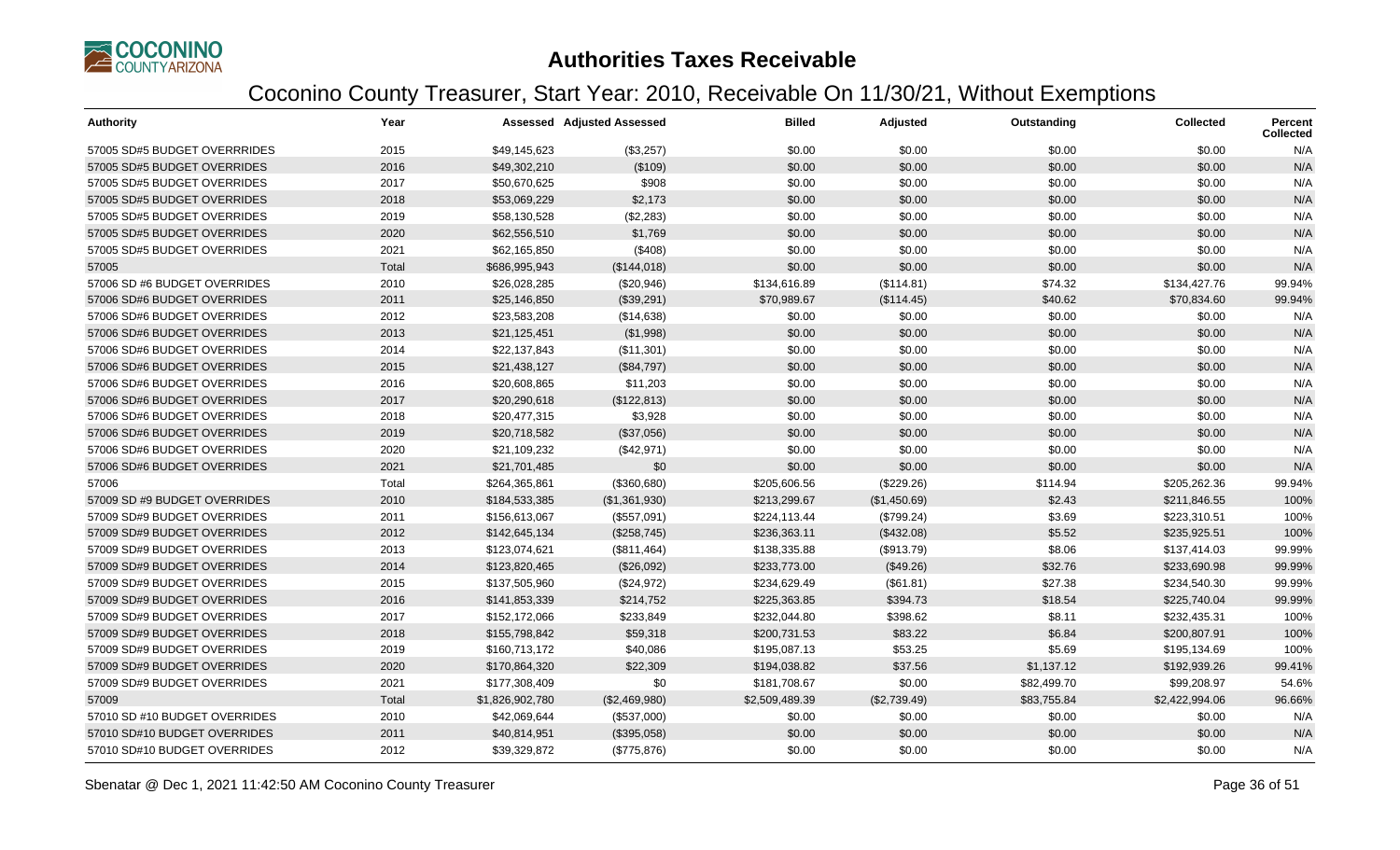

| <b>Authority</b>              | Year  |                 | <b>Assessed Adjusted Assessed</b> | <b>Billed</b>  | Adjusted     | Outstanding | <b>Collected</b> | <b>Percent</b><br><b>Collected</b> |
|-------------------------------|-------|-----------------|-----------------------------------|----------------|--------------|-------------|------------------|------------------------------------|
| 57010 SD#10 BUDGET OVERRIDES  | 2013  | \$29,866,434    | (\$446,228)                       | \$0.00         | \$0.00       | \$0.00      | \$0.00           | N/A                                |
| 57010 SD#10 BUDGET OVERRIDES  | 2014  | \$29,092,295    | (\$48,522)                        | \$0.00         | \$0.00       | \$0.00      | \$0.00           | N/A                                |
| 57010 SD#10 BUDGET OVERRIDES  | 2015  | \$28,872,303    | (\$10,340)                        | \$0.00         | \$0.00       | \$0.00      | \$0.00           | N/A                                |
| 57010 SD#10 BUDGET OVERRIDES  | 2016  | \$29,853,482    | (\$1,029,329)                     | \$0.00         | \$0.00       | \$0.00      | \$0.00           | N/A                                |
| 57010 SD#10 BUDGET OVERRIDES  | 2017  | \$32,277,814    | (\$1,174,291)                     | \$0.00         | \$0.00       | \$0.00      | \$0.00           | N/A                                |
| 57010 SD#10 BUDGET OVERRIDES  | 2018  | \$37,673,577    | (\$640, 415)                      | \$0.00         | \$0.00       | \$0.00      | \$0.00           | N/A                                |
| 57010 SD#10 BUDGET OVERRIDES  | 2019  | \$41,564,290    | (\$1,053,267)                     | \$0.00         | \$0.00       | \$0.00      | \$0.00           | N/A                                |
| 57010 SD#10 BUDGET OVERRIDES  | 2020  | \$44,482,817    | (\$1,079,098)                     | \$0.00         | \$0.00       | \$0.00      | \$0.00           | N/A                                |
| 57010 SD#10 BUDGET OVERRIDES  | 2021  | \$46,722,483    | \$0                               | \$0.00         | \$0.00       | \$0.00      | \$0.00           | N/A                                |
| 57010                         | Total | \$442,619,962   | (\$7,189,424)                     | \$0.00         | \$0.00       | \$0.00      | \$0.00           | N/A                                |
| 57015 SD #15 BUDGET OVERRIDES | 2010  | \$12,302,670    | \$0                               | \$0.00         | \$0.00       | \$0.00      | \$0.00           | N/A                                |
| 57015 SD#15 BUDGET OVERRIDES  | 2011  | \$11,010,385    | (\$14,532)                        | \$0.00         | \$0.00       | \$0.00      | \$0.00           | N/A                                |
| 57015 SD#15 BUDGET OVERRIDES  | 2012  | \$12,020,387    | (\$36,704)                        | \$0.00         | \$0.00       | \$0.00      | \$0.00           | N/A                                |
| 57015 SD#15 BUDGET OVERRIDES  | 2013  | \$11,624,431    | (\$2,680)                         | \$0.00         | \$0.00       | \$0.00      | \$0.00           | N/A                                |
| 57015 SD#15 BUDGET OVERRIDES  | 2014  | \$12,576,631    | (\$31,207)                        | \$0.00         | \$0.00       | \$0.00      | \$0.00           | N/A                                |
| 57015 SD#15 BUDGET OVERRIDES  | 2015  | \$13,102,041    | (\$35,488)                        | \$0.00         | \$0.00       | \$0.00      | \$0.00           | N/A                                |
| 57015 SD#15 BUDGET OVERRIDES  | 2016  | \$12,897,851    | (\$12,488)                        | \$0.00         | \$0.00       | \$0.00      | \$0.00           | N/A                                |
| 57015 SD#15 BUDGET OVERRIDES  | 2017  | \$13,048,064    | (\$43,813)                        | \$0.00         | \$0.00       | \$0.00      | \$0.00           | N/A                                |
| 57015 SD#15 BUDGET OVERRIDES  | 2018  | \$12,852,221    | (\$30,748)                        | \$0.00         | \$0.00       | \$0.00      | \$0.00           | N/A                                |
| 57015 SD#15 BUDGET OVERRIDES  | 2019  | \$13,425,017    | \$42,659                          | \$0.00         | \$0.00       | \$0.00      | \$0.00           | N/A                                |
| 57015 SD#15 BUDGET OVERRIDES  | 2020  | \$13,761,637    | (\$9,906)                         | \$0.00         | \$0.00       | \$0.00      | \$0.00           | N/A                                |
| 57015 SD#15 BUDGET OVERRIDES  | 2021  | \$13,226,177    | \$0                               | \$0.00         | \$0.00       | \$0.00      | \$0.00           | N/A                                |
| 57015                         | Total | \$151,847,512   | (\$174,907)                       | \$0.00         | \$0.00       | \$0.00      | \$0.00           | N/A                                |
| 57016 SD #8 BUDGET OVERRIDES  | 2010  | \$144,196,272   | (\$29,072)                        | \$1,616,809.33 | (\$266.73)   | \$1,093.36  | \$1,615,449.24   | 99.93%                             |
| 57016 SD#8 BUDGET OVERRIDES   | 2011  | \$141,842,094   | (\$146, 102)                      | \$1,606,899.45 | (\$1,765.76) | \$1,728.43  | \$1,603,405.26   | 99.89%                             |
| 57016 SD#8 BUDGET OVERRIDES   | 2012  | \$140,160,182   | \$100,487                         | \$1,193,603.59 | \$755.26     | \$1,182.87  | \$1,193,175.98   | 99.9%                              |
| 57016 SD#8 BUDGET OVERRIDES   | 2013  | \$135,826,955   | \$70,486                          | \$741,886.70   | \$378.40     | \$840.54    | \$741,424.56     | 99.89%                             |
| 57016 SD#8 BUDGET OVERRIDES   | 2014  | \$138,691,440   | (\$40,451)                        | \$245,899.81   | (\$72.29)    | \$300.15    | \$245,527.37     | 99.88%                             |
| 57016 SD#8 BUDGET OVERRIDES   | 2015  | \$139,498,351   | (\$40,400)                        | \$133,206.24   | (\$36.27)    | \$169.07    | \$133,000.90     | 99.87%                             |
| 57016 SD#8 BUDGET OVERRIDES   | 2016  | \$137,919,616   | (\$815,973)                       | \$0.00         | \$0.00       | \$0.00      | \$0.00           | N/A                                |
| 57016 SD#8 BUDGET OVERRIDES   | 2017  | \$138,667,794   | \$54,592                          | \$0.00         | \$0.00       | \$0.00      | \$0.00           | N/A                                |
| 57016 SD#8 BUDGET OVERRIDES   | 2018  | \$130,062,936   | \$67,790                          | \$0.00         | \$0.00       | \$0.00      | \$0.00           | N/A                                |
| 57016 SD#8 BUDGET OVERRIDES   | 2019  | \$136,820,632   | (\$768,427)                       | \$0.00         | \$0.00       | \$0.00      | \$0.00           | N/A                                |
| 57016 SD#8 BUDGET OVERRIDES   | 2020  | \$134,194,499   | \$204,341                         | \$0.00         | \$0.00       | \$0.00      | \$0.00           | N/A                                |
| 57016 SD#8 BUDGET OVERRIDES   | 2021  | \$96,499,083    | \$332                             | \$0.00         | \$0.00       | \$0.00      | \$0.00           | N/A                                |
| 57016                         | Total | \$1,614,379,854 | (\$1,342,397)                     | \$5,538,305.12 | (\$1,007.39) | \$5,314.42  | \$5,531,983.31   | 99.9%                              |
| 57031 SD #31 BUDGET OVERRIDES | 2010  | \$8,901,792     | (\$13,015)                        | \$0.00         | \$0.00       | \$0.00      | \$0.00           | N/A                                |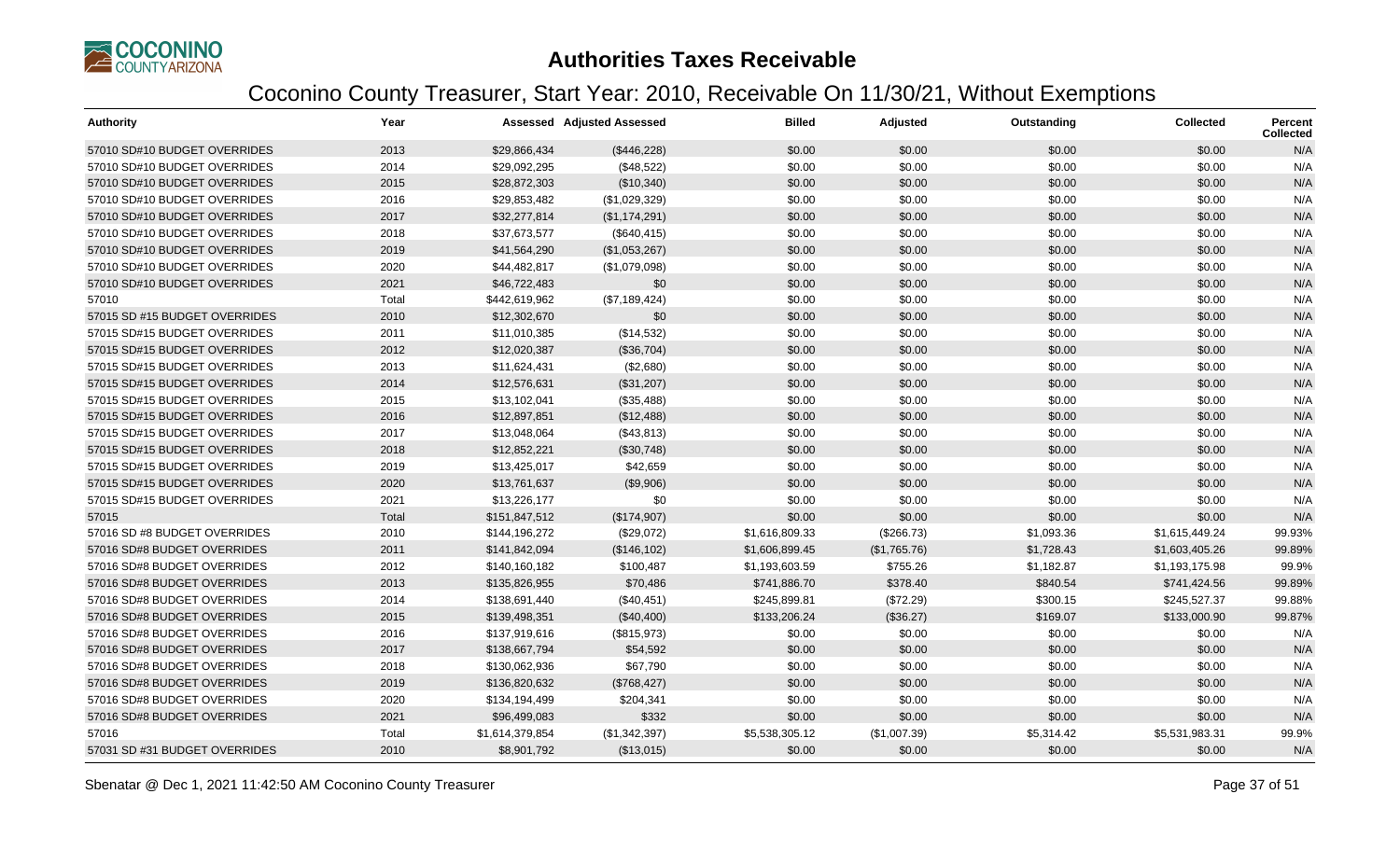

| <b>Authority</b>               | Year  |               | <b>Assessed Adjusted Assessed</b> | <b>Billed</b> | Adjusted | Outstanding | <b>Collected</b> | Percent<br><b>Collected</b> |
|--------------------------------|-------|---------------|-----------------------------------|---------------|----------|-------------|------------------|-----------------------------|
| 57031 SD#31 BUDGET OVERRIDES   | 2011  | \$7,439,978   | (\$4,046)                         | \$0.00        | \$0.00   | \$0.00      | \$0.00           | N/A                         |
| 57031 SD#31 BUDGET OVERRIDES   | 2012  | \$6,516,602   | (\$9,020)                         | \$0.00        | \$0.00   | \$0.00      | \$0.00           | N/A                         |
| 57031 SD#31 BUDGET OVERRIDES   | 2013  | \$5,461,842   | (\$19,581)                        | \$0.00        | \$0.00   | \$0.00      | \$0.00           | N/A                         |
| 57031 SD#31 BUDGET OVERRIDES   | 2014  | \$4,963,135   | (\$38,673)                        | \$0.00        | \$0.00   | \$0.00      | \$0.00           | N/A                         |
| 57031 SD#31 BUDGET OVERRIDES   | 2015  | \$5,382,191   | (\$12,277)                        | \$0.00        | \$0.00   | \$0.00      | \$0.00           | N/A                         |
| 57031 SD#31 BUDGET OVERRIDES   | 2016  | \$5,113,813   | \$5,250                           | \$0.00        | \$0.00   | \$0.00      | \$0.00           | N/A                         |
| 57031 SD#31 BUDGET OVERRIDES   | 2017  | \$4,995,075   | (\$5,683)                         | \$0.00        | \$0.00   | \$0.00      | \$0.00           | N/A                         |
| 57031 SD#31 BUDGET OVERRIDES   | 2018  | \$5,338,826   | (\$213)                           | \$0.00        | \$0.00   | \$0.00      | \$0.00           | N/A                         |
| 57031 SD#31 BUDGET OVERRIDES   | 2019  | \$5,489,083   | (\$4,643)                         | \$0.00        | \$0.00   | \$0.00      | \$0.00           | N/A                         |
| 57031 SD#31 BUDGET OVERRIDES   | 2020  | \$6,077,890   | (\$3,031)                         | \$0.00        | \$0.00   | \$0.00      | \$0.00           | N/A                         |
| 57031 SD#31 BUDGET OVERRIDES   | 2021  | \$6,201,887   | (\$3,149)                         | \$0.00        | \$0.00   | \$0.00      | \$0.00           | N/A                         |
| 57031                          | Total | \$71,882,114  | (\$108,081)                       | \$0.00        | \$0.00   | \$0.00      | \$0.00           | N/A                         |
| 57990 MINIMUM SCHOOL TAX SD #5 | 2010  | \$79,175,188  | (\$45,708)                        | \$0.00        | \$0.00   | \$0.00      | \$0.00           | N/A                         |
| 57990 SD#5 MINIMUM SCHOOL T    | 2011  | \$66,868,458  | (\$65,822)                        | \$0.00        | \$0.00   | \$0.00      | \$0.00           | N/A                         |
| 57990 SD#5 MINIMUM SCHOOL T    | 2012  | \$62,136,033  | (\$10,466)                        | \$0.00        | \$0.00   | \$0.00      | \$0.00           | N/A                         |
| 57990 SD#5 MINIMUM SCHOOL T    | 2013  | \$47,321,585  | (\$10,827)                        | \$0.00        | \$0.00   | \$0.00      | \$0.00           | N/A                         |
| 57990 SD#5 MINIMUM SCHOOL T    | 2014  | \$46,454,104  | (\$9,988)                         | \$0.00        | \$0.00   | \$0.00      | \$0.00           | N/A                         |
| 57990 SD#5 MINIMUM SCHOOL T    | 2015  | \$49,145,623  | (\$3,257)                         | \$0.00        | \$0.00   | \$0.00      | \$0.00           | N/A                         |
| 57990 SD#5 MINIMUM SCHOOL T    | 2016  | \$49,302,210  | (\$109)                           | \$0.00        | \$0.00   | \$0.00      | \$0.00           | N/A                         |
| 57990 SD#5 MINIMUM SCHOOL T.   | 2017  | \$50,670,625  | \$908                             | \$0.00        | \$0.00   | \$0.00      | \$0.00           | N/A                         |
| 57990 SD#5 MINIMUM SCHOOL T    | 2018  | \$53,069,229  | \$2,173                           | \$0.00        | \$0.00   | \$0.00      | \$0.00           | N/A                         |
| 57990 SD#5 MINIMUM SCHOOL T    | 2019  | \$58,130,528  | (\$2,283)                         | \$0.00        | \$0.00   | \$0.00      | \$0.00           | N/A                         |
| 57990 SD#5 MINIMUM SCHOOL T    | 2020  | \$62,556,510  | \$1,769                           | \$0.00        | \$0.00   | \$0.00      | \$0.00           | N/A                         |
| 57990 SD#5 MINIMUM SCHOOL T    | 2021  | \$62,165,850  | (\$408)                           | \$0.00        | \$0.00   | \$0.00      | \$0.00           | N/A                         |
| 57990                          | Total | \$686,995,943 | (\$144,018)                       | \$0.00        | \$0.00   | \$0.00      | \$0.00           | N/A                         |
| 57991 MIN SCHOOL TAX SD # 9    | 2010  | \$184,533,385 | (\$1,361,930)                     | \$0.00        | \$0.00   | \$0.00      | \$0.00           | N/A                         |
| 57991 SD#9 MINIMUM SCHOOL T    | 2011  | \$156,613,067 | (\$557,091)                       | \$0.00        | \$0.00   | \$0.00      | \$0.00           | N/A                         |
| 57991 SD#9 MINIMUM SCHOOL T    | 2012  | \$142,645,134 | (\$258,745)                       | \$0.00        | \$0.00   | \$0.00      | \$0.00           | N/A                         |
| 57991 SD#9 MINIMUM SCHOOL T    | 2013  | \$123,074,621 | (\$811,464)                       | \$0.00        | \$0.00   | \$0.00      | \$0.00           | N/A                         |
| 57991 SD#9 MINIMUM SCHOOL T    | 2014  | \$123,820,465 | (\$26,092)                        | \$0.00        | \$0.00   | \$0.00      | \$0.00           | N/A                         |
| 57991 SD#9 MINIMUM SCHOOL T    | 2015  | \$137,505,960 | (\$24,972)                        | \$0.00        | \$0.00   | \$0.00      | \$0.00           | N/A                         |
| 57991 SD#9 MINIMUM SCHOOL T    | 2016  | \$141,853,339 | \$214,752                         | \$0.00        | \$0.00   | \$0.00      | \$0.00           | N/A                         |
| 57991 SD#9 MINIMUM SCHOOL T    | 2017  | \$152,172,066 | \$233,849                         | \$0.00        | \$0.00   | \$0.00      | \$0.00           | N/A                         |
| 57991 SD#9 MINIMUM SCHOOL T    | 2018  | \$155,798,842 | \$59,318                          | \$0.00        | \$0.00   | \$0.00      | \$0.00           | N/A                         |
| 57991 SD#9 MINIMUM SCHOOL T    | 2019  | \$160,713,172 | \$40,086                          | \$0.00        | \$0.00   | \$0.00      | \$0.00           | N/A                         |
| 57991 SD#9 MINIMUM SCHOOL T    | 2020  | \$170,864,320 | \$22,309                          | \$0.00        | \$0.00   | \$0.00      | \$0.00           | N/A                         |
| 57991 SD#9 MINIMUM SCHOOL T    | 2021  | \$177,308,409 | \$0                               | \$0.00        | \$0.00   | \$0.00      | \$0.00           | N/A                         |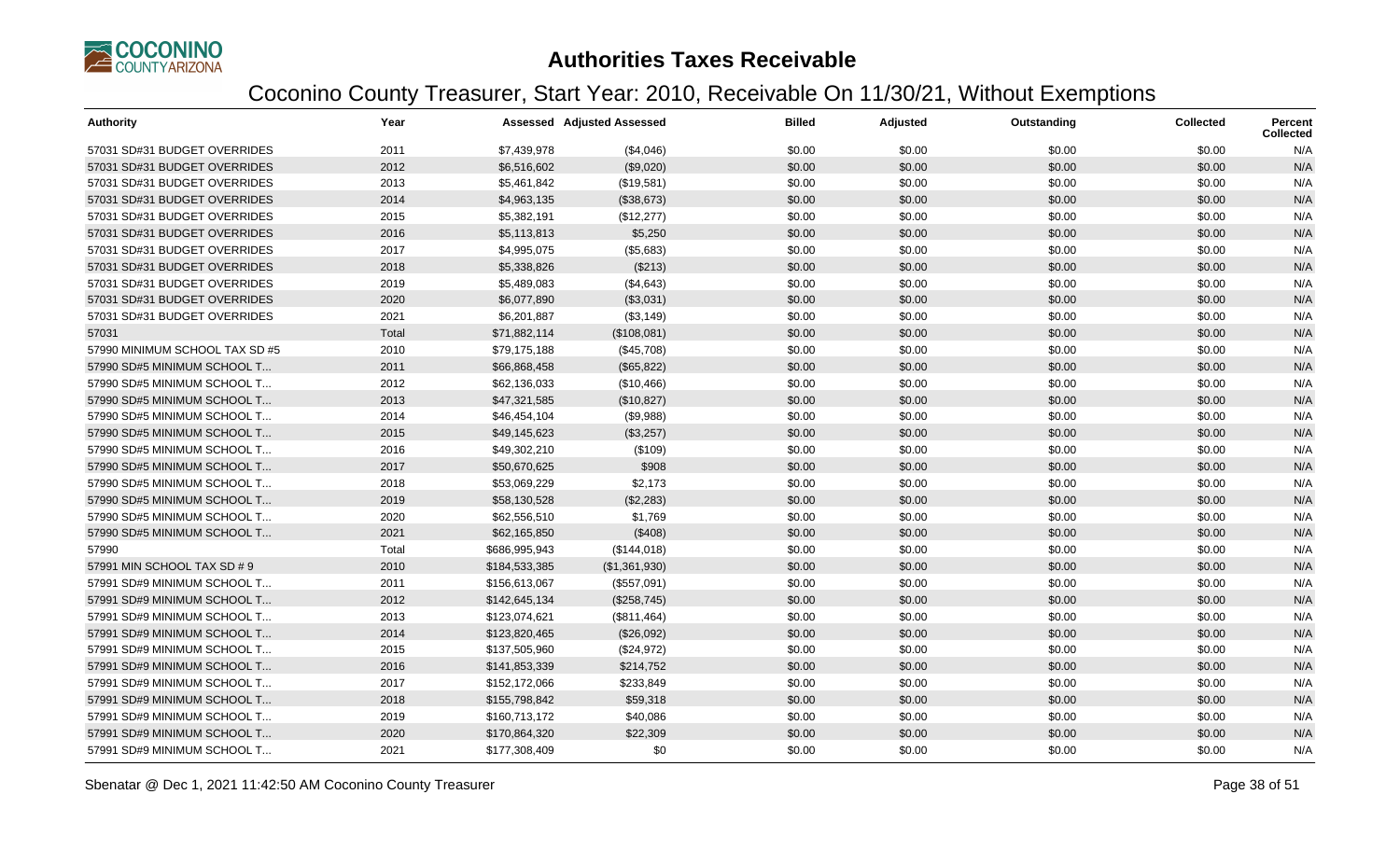

| <b>Authority</b>            | Year  |                  | Assessed Adjusted Assessed | <b>Billed</b>   | Adjusted      | Outstanding | <b>Collected</b> | <b>Percent</b><br><b>Collected</b> |
|-----------------------------|-------|------------------|----------------------------|-----------------|---------------|-------------|------------------|------------------------------------|
| 57991                       | Total | \$1,826,902,780  | (\$2,469,980)              | \$0.00          | \$0.00        | \$0.00      | \$0.00           | N/A                                |
| 57999 COUNTY EDUCATION DIST | 2010  | \$208,799        | \$0                        | \$0.00          | \$0.00        | \$0.00      | \$0.00           | N/A                                |
| 57999 COUNTY EDUC DISTRICT  | 2011  | \$194,075        | \$0                        | \$0.00          | \$0.00        | \$0.00      | \$0.00           | N/A                                |
| 57999 COUNTY EDUC DISTRICT  | 2012  | \$192,253        | \$0                        | \$0.00          | \$0.00        | \$0.00      | \$0.00           | N/A                                |
| 57999 COUNTY EDUC DISTRICT  | 2013  | \$183,070        | \$0                        | \$0.00          | \$0.00        | \$0.00      | \$0.00           | N/A                                |
| 57999 COUNTY EDUC DISTRICT  | 2014  | \$173,548        | \$0                        | \$0.00          | \$0.00        | \$0.00      | \$0.00           | N/A                                |
| 57999 COUNTY EDUC DISTRICT  | 2015  | \$191,332        | \$0                        | \$0.00          | \$0.00        | \$0.00      | \$0.00           | N/A                                |
| 57999 COUNTY EDUC DISTRICT  | 2016  | \$206,156        | (\$2)                      | \$0.00          | \$0.00        | \$0.00      | \$0.00           | N/A                                |
| 57999 COUNTY EDUC DISTRICT  | 2017  | \$210,151        | ( \$1)                     | \$0.00          | \$0.00        | \$0.00      | \$0.00           | N/A                                |
| 57999 COUNTY EDUC DISTRICT  | 2018  | \$206,866        | \$0                        | \$0.00          | \$0.00        | \$0.00      | \$0.00           | N/A                                |
| 57999 COUNTY EDUC DISTRICT  | 2019  | \$180,808        | (\$370)                    | \$0.00          | \$0.00        | \$0.00      | \$0.00           | N/A                                |
| 57999 COUNTY EDUC DISTRICT  | 2020  | \$190,941        | \$0                        | \$0.00          | \$0.00        | \$0.00      | \$0.00           | N/A                                |
| 57999 COUNTY EDUC DISTRICT  | 2021  | \$112,820        | \$0                        | \$0.00          | \$0.00        | \$0.00      | \$0.00           | N/A                                |
| 57999                       | Total | \$2,250,819      | (\$373)                    | \$0.00          | \$0.00        | \$0.00      | \$0.00           | N/A                                |
| 58150 COMMUNITY COLLEGE     | 2010  | \$2,056,578,525  | (\$14,962,869)             | \$1,970,580.79  | (\$12,728.06) | \$588.55    | \$1,957,264.18   | 99.97%                             |
| 58150 COMMUNITY COLLEGE     | 2011  | \$1,836,493,334  | (\$7,751,039)              | \$1,991,647.91  | (\$8,454.73)  | \$1,510.49  | \$1,981,682.69   | 99.92%                             |
| 58150 COMMUNITY COLLEGE     | 2012  | \$1,758,991,343  | (\$8,166,683)              | \$1,850,488.78  | (\$8,664.56)  | \$1,661.17  | \$1,840,163.05   | 99.91%                             |
| 58150 COMMUNITY COLLEGE     | 2013  | \$1,531,349,420  | (\$5,638,383)              | \$1,903,465.43  | (\$7,267.59)  | \$2,362.13  | \$1,893,835.71   | 99.88%                             |
| 58150 COMMUNITY COLLEGE     | 2014  | \$1,528,131,272  | (\$1,845,337)              | \$1,937,669.40  | (\$2,339.97)  | \$2,494.24  | \$1,932,835.19   | 99.87%                             |
| 58150 COMMUNITY COLLEGE     | 2015  | \$1,601,434,510  | (\$2,768,379)              | \$1,910,501.36  | (\$3,019.24)  | \$2,615.51  | \$1,904,866.61   | 99.86%                             |
| 58150 COMMUNITY COLLEGE     | 2016  | \$1,677,453,437  | (\$12,513,851)             | \$2,061,406.90  | (\$12,514.09) | \$2,938.84  | \$2,045,953.97   | 99.86%                             |
| 58150 COMMUNITY COLLEGE     | 2017  | \$1,812,240,672  | (\$11,357,865)             | \$2,195,477.98  | (\$14,202.29) | \$3,242.99  | \$2,178,032.70   | 99.85%                             |
| 58150 COMMUNITY COLLEGE     | 2018  | \$1,944,597,023  | (\$9,371,848)              | \$2,111,322.03  | (\$10,916.99) | \$3,484.88  | \$2,096,920.16   | 99.83%                             |
| 58150 COMMUNITY COLLEGE     | 2019  | \$2,081,957,141  | (\$13,411,986)             | \$0.00          | \$0.00        | \$0.00      | \$0.00           | N/A                                |
| 58150 COMMUNITY COLLEGE     | 2020  | \$2,260,817,288  | (\$11,962,279)             | \$0.00          | \$0.00        | \$0.00      | \$0.00           | N/A                                |
| 58150 COMMUNITY COLLEGE     | 2021  | \$2,332,253,855  | (\$2,236)                  | \$0.00          | \$0.00        | \$0.00      | \$0.00           | N/A                                |
| 58150                       | Total | \$22,422,297,820 | (\$99,752,755)             | \$17,932,560.58 | (\$80,107.52) | \$20,898.80 | \$17,831,554.26  | 99.88%                             |
| 67001 SD #1 CLASS A BONDS   | 2010  | \$1,411,636,745  | (\$10,624,383)             | \$4,360,962.58  | (\$28,317.82) | \$523.19    | \$4,332,121.57   | 99.99%                             |
| 67001 SD#1 CLASS A BONDS    | 2011  | \$1,248,962,221  | (\$5,828,592)              | \$0.00          | \$0.00        | \$0.00      | \$0.00           | N/A                                |
| 67001 SD#1 CLASS A BONDS    | 2012  | \$1,200,126,973  | (\$5,993,714)              | \$0.00          | \$0.00        | \$0.00      | \$0.00           | N/A                                |
| 67001 SD#1 CLASS A BONDS    | 2013  | \$1,032,267,381  | (\$3,651,677)              | \$0.00          | \$0.00        | \$0.00      | \$0.00           | N/A                                |
| 67001 SD#1 CLASS A BONDS    | 2014  | \$1,036,352,176  | (\$1,526,440)              | \$0.00          | \$0.00        | \$0.00      | \$0.00           | N/A                                |
| 67001 SD#1 CLASS A BONDS    | 2015  | \$1,090,173,006  | (\$2,417,619)              | \$0.00          | \$0.00        | \$0.00      | \$0.00           | N/A                                |
| 67001 SD#1 CLASS A BONDS    | 2016  | \$1,160,583,306  | (\$9,630,300)              | \$0.00          | \$0.00        | \$0.00      | \$0.00           | N/A                                |
| 67001 SD#1 CLASS A BONDS    | 2017  | \$1,271,463,065  | (\$8,492,471)              | \$0.00          | \$0.00        | \$0.00      | \$0.00           | N/A                                |
| 67001 SD#1 CLASS A BONDS    | 2018  | \$1,394,760,686  | (\$7,934,291)              | \$0.00          | \$0.00        | \$0.00      | \$0.00           | N/A                                |
| 67001 SD#1 CLASS A BONDS    | 2019  | \$1,501,705,612  | (\$10,012,338)             | \$0.00          | \$0.00        | \$0.00      | \$0.00           | N/A                                |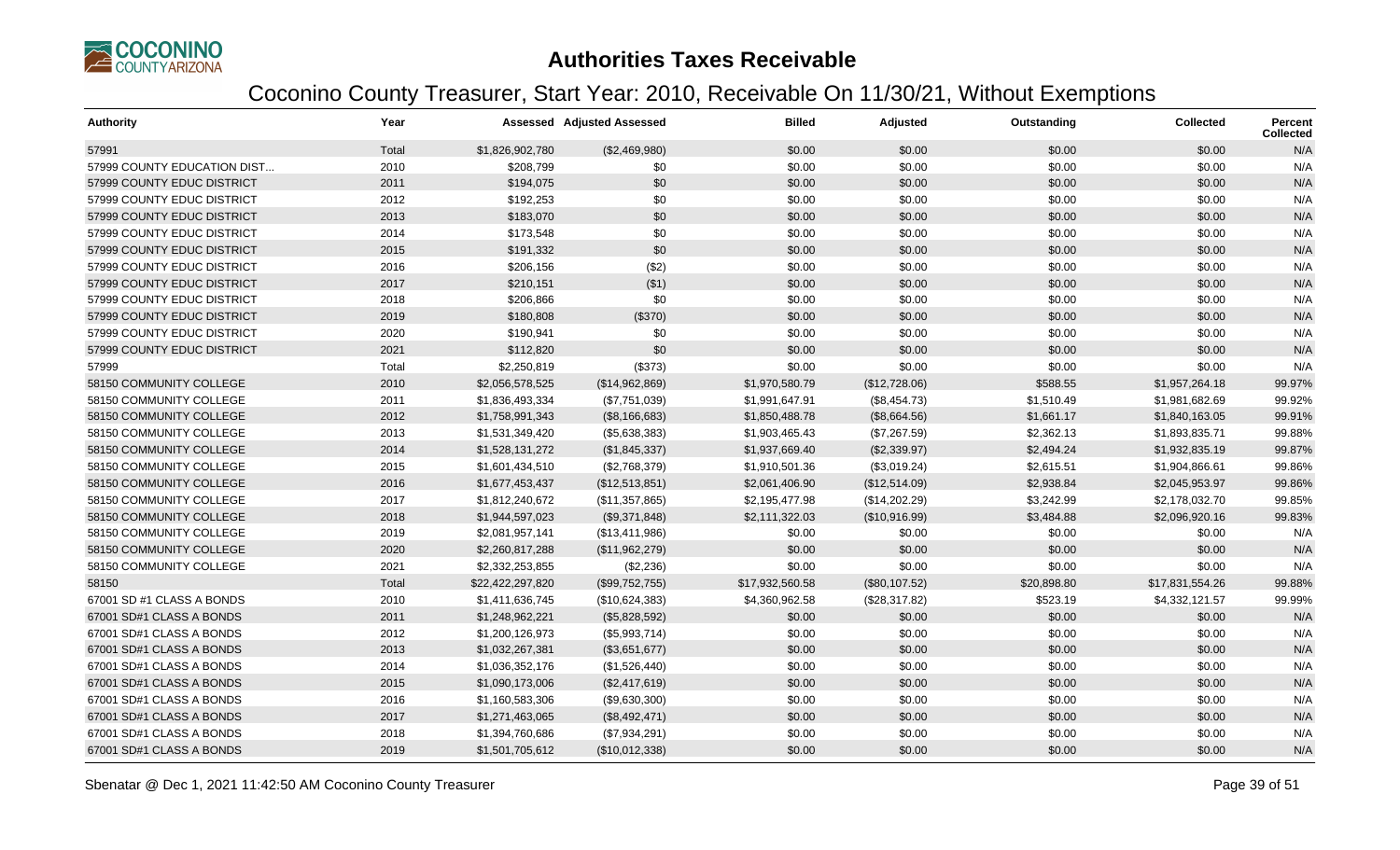

| <b>Authority</b>          | Year  |                  | <b>Assessed Adjusted Assessed</b> | <b>Billed</b>  | Adjusted      | Outstanding | <b>Collected</b> | <b>Percent</b><br><b>Collected</b> |
|---------------------------|-------|------------------|-----------------------------------|----------------|---------------|-------------|------------------|------------------------------------|
| 67001 SD#1 CLASS A BONDS  | 2020  | \$1,656,217,632  | (\$9,379,830)                     | \$0.00         | \$0.00        | \$0.00      | \$0.00           | N/A                                |
| 67001 SD#1 CLASS A BONDS  | 2021  | \$1,742,560,826  | \$989                             | \$0.00         | \$0.00        | \$0.00      | \$0.00           | N/A                                |
| 67001                     | Total | \$15,746,809,629 | (\$75,490,666)                    | \$4,360,962.58 | (\$28,317.82) | \$523.19    | \$4,332,121.57   | 99.99%                             |
| 67002 SD #2 CLASS A BONDS | 2010  | \$131,998,900    | (\$1,326,892)                     | \$0.00         | \$0.00        | \$0.00      | \$0.00           | N/A                                |
| 67002 SD#2 CLASS A BONDS  | 2011  | \$123,031,464    | (\$706,465)                       | \$0.00         | \$0.00        | \$0.00      | \$0.00           | N/A                                |
| 67002 SD#2 CLASS A BONDS  | 2012  | \$118,352,221    | (\$1,115,411)                     | \$0.00         | \$0.00        | \$0.00      | \$0.00           | N/A                                |
| 67002 SD#2 CLASS A BONDS  | 2013  | \$111,514,247    | (\$762,308)                       | \$0.00         | \$0.00        | \$0.00      | \$0.00           | N/A                                |
| 67002 SD#2 CLASS A BONDS  | 2014  | \$100,566,492    | (\$109,908)                       | \$0.00         | \$0.00        | \$0.00      | \$0.00           | N/A                                |
| 67002 SD#2 CLASS A BONDS  | 2015  | \$102,520,436    | (\$187, 136)                      | \$0.00         | \$0.00        | \$0.00      | \$0.00           | N/A                                |
| 67002 SD#2 CLASS A BONDS  | 2016  | \$104,976,451    | (\$1,295,710)                     | \$0.00         | \$0.00        | \$0.00      | \$0.00           | N/A                                |
| 67002 SD#2 CLASS A BONDS  | 2017  | \$113,254,396    | (\$1,869,420)                     | \$0.00         | \$0.00        | \$0.00      | \$0.00           | N/A                                |
| 67002 SD#2 CLASS A BONDS  | 2018  | \$117,076,879    | (\$1,031,656)                     | \$0.00         | \$0.00        | \$0.00      | \$0.00           | N/A                                |
| 67002 SD#2 CLASS A BONDS  | 2019  | \$124,165,240    | (\$1,707,315)                     | \$0.00         | \$0.00        | \$0.00      | \$0.00           | N/A                                |
| 67002 SD#2 CLASS A BONDS  | 2020  | \$130,243,125    | (\$1,651,494)                     | \$0.00         | \$0.00        | \$0.00      | \$0.00           | N/A                                |
| 67002 SD#2 CLASS A BONDS  | 2021  | \$140,735,325    | \$0                               | \$0.00         | \$0.00        | \$0.00      | \$0.00           | N/A                                |
| 67002                     | Total | \$1,418,435,176  | (\$11,763,715)                    | \$0.00         | \$0.00        | \$0.00      | \$0.00           | N/A                                |
| 67004 SD #4 CLASS A BONDS | 2010  | \$15,526,845     | (\$1,003,923)                     | \$473,684.39   | (\$30,593.65) | \$165.30    | \$442,925.44     | 99.96%                             |
| 67004 SD#4 CLASS A BONDS  | 2011  | \$14,569,791     | \$5,960                           | \$321,380.40   | \$128.53      | \$118.13    | \$321,390.80     | 99.96%                             |
| 67004 SD#4 CLASS A BONDS  | 2012  | \$13,928,478     | (\$52,596)                        | \$307,833.30   | (\$1,209.28)  | \$149.81    | \$306,474.21     | 99.95%                             |
| 67004 SD#4 CLASS A BONDS  | 2013  | \$13,083,403     | (\$2,106)                         | \$0.00         | \$0.00        | \$0.00      | \$0.00           | N/A                                |
| 67004 SD#4 CLASS A BONDS  | 2014  | \$13,303,143     | (\$2,755)                         | \$0.00         | \$0.00        | \$0.00      | \$0.00           | N/A                                |
| 67004 SD#4 CLASS A BONDS  | 2015  | \$13,605,140     | \$47,907                          | \$0.00         | \$0.00        | \$0.00      | \$0.00           | N/A                                |
| 67004 SD#4 CLASS A BONDS  | 2016  | \$14,138,348     | \$38,855                          | \$0.00         | \$0.00        | \$0.00      | \$0.00           | N/A                                |
| 67004 SD#4 CLASS A BONDS  | 2017  | \$15,191,004     | \$61,278                          | \$0.00         | \$0.00        | \$0.00      | \$0.00           | N/A                                |
| 67004 SD#4 CLASS A BONDS  | 2018  | \$17,279,646     | \$132,266                         | \$0.00         | \$0.00        | \$0.00      | \$0.00           | N/A                                |
| 67004 SD#4 CLASS A BONDS  | 2019  | \$19,044,177     | \$90,968                          | \$0.00         | \$0.00        | \$0.00      | \$0.00           | N/A                                |
| 67004 SD#4 CLASS A BONDS  | 2020  | \$21,118,685     | (\$24,368)                        | \$0.00         | \$0.00        | \$0.00      | \$0.00           | N/A                                |
| 67004 SD#4 CLASS A BONDS  | 2021  | \$25,019,510     | \$0                               | \$0.00         | \$0.00        | \$0.00      | \$0.00           | N/A                                |
| 67004                     | Total | \$195,808,170    | (\$708,514)                       | \$1,102,898.09 | (\$31,674.40) | \$433.24    | \$1,070,790.45   | 99.96%                             |
| 67005 SD #5 CLASS A BONDS | 2010  | \$79,175,188     | (\$45,708)                        | \$0.00         | \$0.00        | \$0.00      | \$0.00           | N/A                                |
| 67005 SD#5 CLASS A BONDS  | 2011  | \$66,868,458     | (\$65, 822)                       | \$0.00         | \$0.00        | \$0.00      | \$0.00           | N/A                                |
| 67005 SD#5 CLASS A BONDS  | 2012  | \$62,136,033     | (\$10,466)                        | \$0.00         | \$0.00        | \$0.00      | \$0.00           | N/A                                |
| 67005 SD#5 CLASS A BONDS  | 2013  | \$47,321,585     | (\$10,827)                        | \$0.00         | \$0.00        | \$0.00      | \$0.00           | N/A                                |
| 67005 SD#5 CLASS A BONDS  | 2014  | \$46,454,104     | (\$9,988)                         | \$0.00         | \$0.00        | \$0.00      | \$0.00           | N/A                                |
| 67005 SD#5 CLASS A BONDS  | 2015  | \$49,145,623     | (\$3,257)                         | \$0.00         | \$0.00        | \$0.00      | \$0.00           | N/A                                |
| 67005 SD#5 CLASS A BONDS  | 2016  | \$49,302,210     | (\$109)                           | \$0.00         | \$0.00        | \$0.00      | \$0.00           | N/A                                |
| 67005 SD#5 CLASS A BONDS  | 2017  | \$50,670,625     | \$908                             | \$0.00         | \$0.00        | \$0.00      | \$0.00           | N/A                                |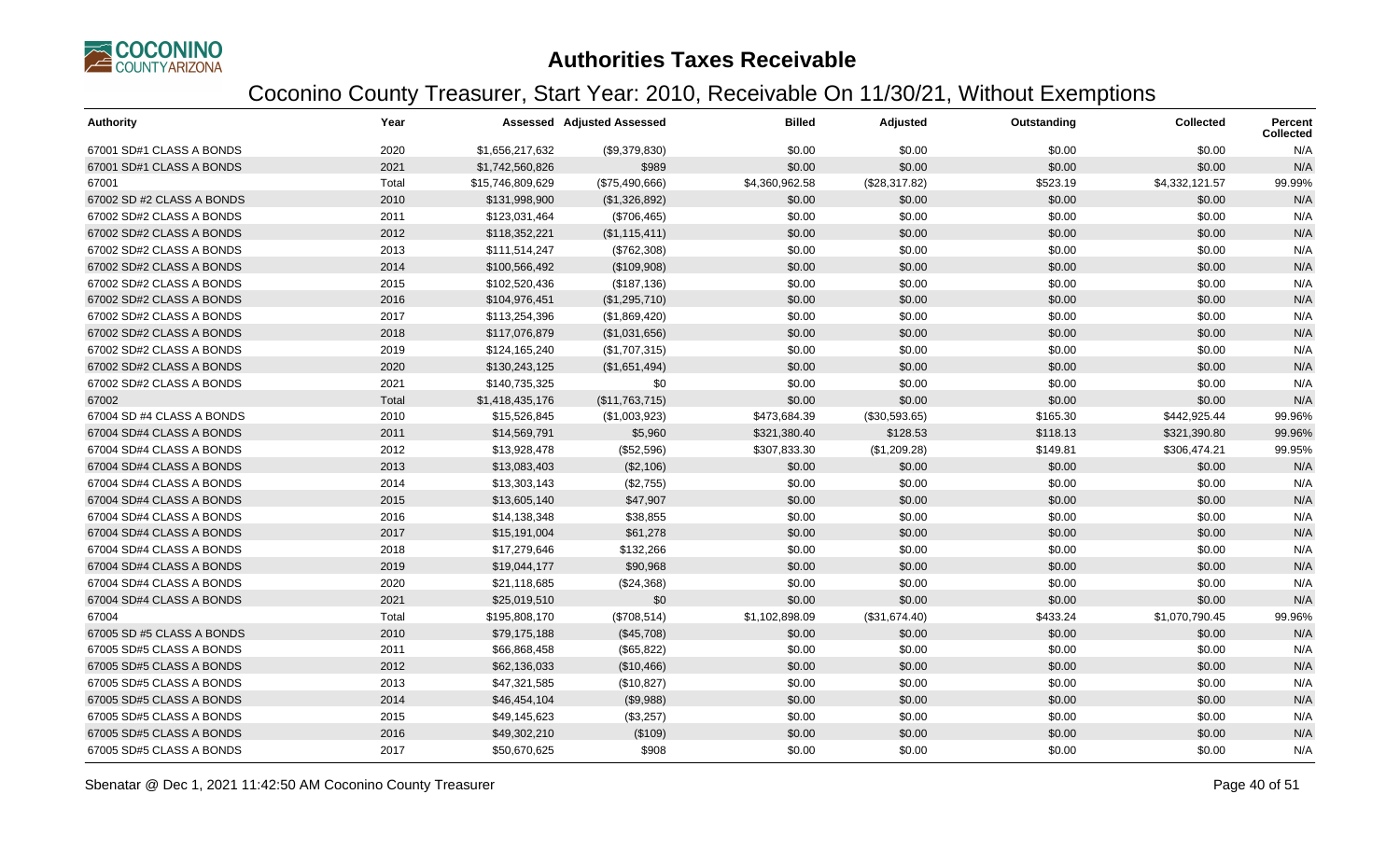

| <b>Authority</b>           | Year  |                 | <b>Assessed Adjusted Assessed</b> | <b>Billed</b>  | Adjusted      | Outstanding | Collected      | <b>Percent</b><br><b>Collected</b> |
|----------------------------|-------|-----------------|-----------------------------------|----------------|---------------|-------------|----------------|------------------------------------|
| 67005 SD#5 CLASS A BONDS   | 2018  | \$53,069,229    | \$2,173                           | \$0.00         | \$0.00        | \$0.00      | \$0.00         | N/A                                |
| 67005 SD#5 CLASS A BONDS   | 2019  | \$58,130,528    | (\$2,283)                         | \$0.00         | \$0.00        | \$0.00      | \$0.00         | N/A                                |
| 67005 SD#5 CLASS A BONDS   | 2020  | \$62,556,510    | \$1,769                           | \$0.00         | \$0.00        | \$0.00      | \$0.00         | N/A                                |
| 67005 SD#5 CLASS A BONDS   | 2021  | \$62,165,850    | (\$408)                           | \$0.00         | \$0.00        | \$0.00      | \$0.00         | N/A                                |
| 67005                      | Total | \$686,995,943   | (\$144,018)                       | \$0.00         | \$0.00        | \$0.00      | \$0.00         | N/A                                |
| 67006 SD #6 CLASS A BONDS  | 2010  | \$26,028,285    | (\$20,946)                        | \$0.00         | \$0.00        | \$0.00      | \$0.00         | N/A                                |
| 67006 SD#6 CLASS A BONDS   | 2011  | \$25,146,850    | (\$39,291)                        | \$0.00         | \$0.00        | \$0.00      | \$0.00         | N/A                                |
| 67006 SD#6 CLASS A BONDS   | 2012  | \$23,583,208    | (\$14,638)                        | \$0.00         | \$0.00        | \$0.00      | \$0.00         | N/A                                |
| 67006 SD#6 CLASS A BONDS   | 2013  | \$21,125,451    | (\$1,998)                         | \$0.00         | \$0.00        | \$0.00      | \$0.00         | N/A                                |
| 67006 SD#6 CLASS A BONDS   | 2014  | \$22,137,843    | (\$11,301)                        | \$0.00         | \$0.00        | \$0.00      | \$0.00         | N/A                                |
| 67006 SD#6 CLASS A BONDS   | 2015  | \$21,438,127    | (\$84,797)                        | \$0.00         | \$0.00        | \$0.00      | \$0.00         | N/A                                |
| 67006 SD#6 CLASS A BONDS   | 2016  | \$20,608,865    | \$11,203                          | \$0.00         | \$0.00        | \$0.00      | \$0.00         | N/A                                |
| 67006 SD#6 CLASS A BONDS   | 2017  | \$20,290,618    | (\$122,813)                       | \$0.00         | \$0.00        | \$0.00      | \$0.00         | N/A                                |
| 67006 SD#6 CLASS A BONDS   | 2018  | \$20,477,315    | \$3,928                           | \$0.00         | \$0.00        | \$0.00      | \$0.00         | N/A                                |
| 67006 SD#6 CLASS A BONDS   | 2019  | \$20,718,582    | (\$37,056)                        | \$0.00         | \$0.00        | \$0.00      | \$0.00         | N/A                                |
| 67006 SD#6 CLASS A BONDS   | 2020  | \$21,109,232    | (\$42,971)                        | \$0.00         | \$0.00        | \$0.00      | \$0.00         | N/A                                |
| 67006 SD#6 CLASS A BONDS   | 2021  | \$21,701,485    | \$0                               | \$0.00         | \$0.00        | \$0.00      | \$0.00         | N/A                                |
| 67006                      | Total | \$264,365,861   | (\$360,680)                       | \$0.00         | \$0.00        | \$0.00      | \$0.00         | N/A                                |
| 67009 SD #9 CLASS A BONDS  | 2010  | \$184,533,385   | (\$1,361,930)                     | \$1,615,246.84 | (\$10,985.53) | \$18.39     | \$1,604,242.92 | 100%                               |
| 67009 SD#9 CLASS A BONDS   | 2011  | \$156,613,067   | (\$557,091)                       | \$0.00         | \$0.00        | \$0.00      | \$0.00         | N/A                                |
| 67009 SD#9 CLASS A BONDS   | 2012  | \$142,645,134   | (\$258,745)                       | \$0.00         | \$0.00        | \$0.00      | \$0.00         | N/A                                |
| 67009 SD#9 CLASS A BONDS   | 2013  | \$123,074,621   | (\$811,464)                       | \$0.00         | \$0.00        | \$0.00      | \$0.00         | N/A                                |
| 67009 SD#9 CLASS A BONDS   | 2014  | \$123,820,465   | (\$26,092)                        | \$0.00         | \$0.00        | \$0.00      | \$0.00         | N/A                                |
| 67009 SD#9 CLASS A BONDS   | 2015  | \$137,505,960   | (\$24,972)                        | \$0.00         | \$0.00        | \$0.00      | \$0.00         | N/A                                |
| 67009 SD#9 CLASS A BONDS   | 2016  | \$141,853,339   | \$214,752                         | \$0.00         | \$0.00        | \$0.00      | \$0.00         | N/A                                |
| 67009 SD#9 CLASS A BONDS   | 2017  | \$152,172,066   | \$233,849                         | \$0.00         | \$0.00        | \$0.00      | \$0.00         | N/A                                |
| 67009 SD#9 CLASS A BONDS   | 2018  | \$155,798,842   | \$59,318                          | \$0.00         | \$0.00        | \$0.00      | \$0.00         | N/A                                |
| 67009 SD#9 CLASS A BONDS   | 2019  | \$160,713,172   | \$40,086                          | \$0.00         | \$0.00        | \$0.00      | \$0.00         | N/A                                |
| 67009 SD#9 CLASS A BONDS   | 2020  | \$170,864,320   | \$22,309                          | \$0.00         | \$0.00        | \$0.00      | \$0.00         | N/A                                |
| 67009 SD#9 CLASS A BONDS   | 2021  | \$177,308,409   | \$0                               | \$0.00         | \$0.00        | \$0.00      | \$0.00         | N/A                                |
| 67009                      | Total | \$1,826,902,780 | (\$2,469,980)                     | \$1,615,246.84 | (\$10,985.53) | \$18.39     | \$1,604,242.92 | 100%                               |
| 67010 SD #10 CLASS A BONDS | 2010  | \$42,069,644    | (\$537,000)                       | \$0.00         | \$0.00        | \$0.00      | \$0.00         | N/A                                |
| 67010 SD#10 CLASS A BONDS  | 2011  | \$40,814,951    | (\$395,058)                       | \$0.00         | \$0.00        | \$0.00      | \$0.00         | N/A                                |
| 67010 SD#10 CLASS A BONDS  | 2012  | \$39,329,872    | (\$775,876)                       | \$0.00         | \$0.00        | \$0.00      | \$0.00         | N/A                                |
| 67010 SD#10 CLASS A BONDS  | 2013  | \$29,866,434    | (\$446,228)                       | \$0.00         | \$0.00        | \$0.00      | \$0.00         | N/A                                |
| 67010 SD#10 CLASS A BONDS  | 2014  | \$29,092,295    | (\$48,522)                        | \$0.00         | \$0.00        | \$0.00      | \$0.00         | N/A                                |
| 67010 SD#10 CLASS A BONDS  | 2015  | \$28,872,303    | (\$10,340)                        | \$0.00         | \$0.00        | \$0.00      | \$0.00         | N/A                                |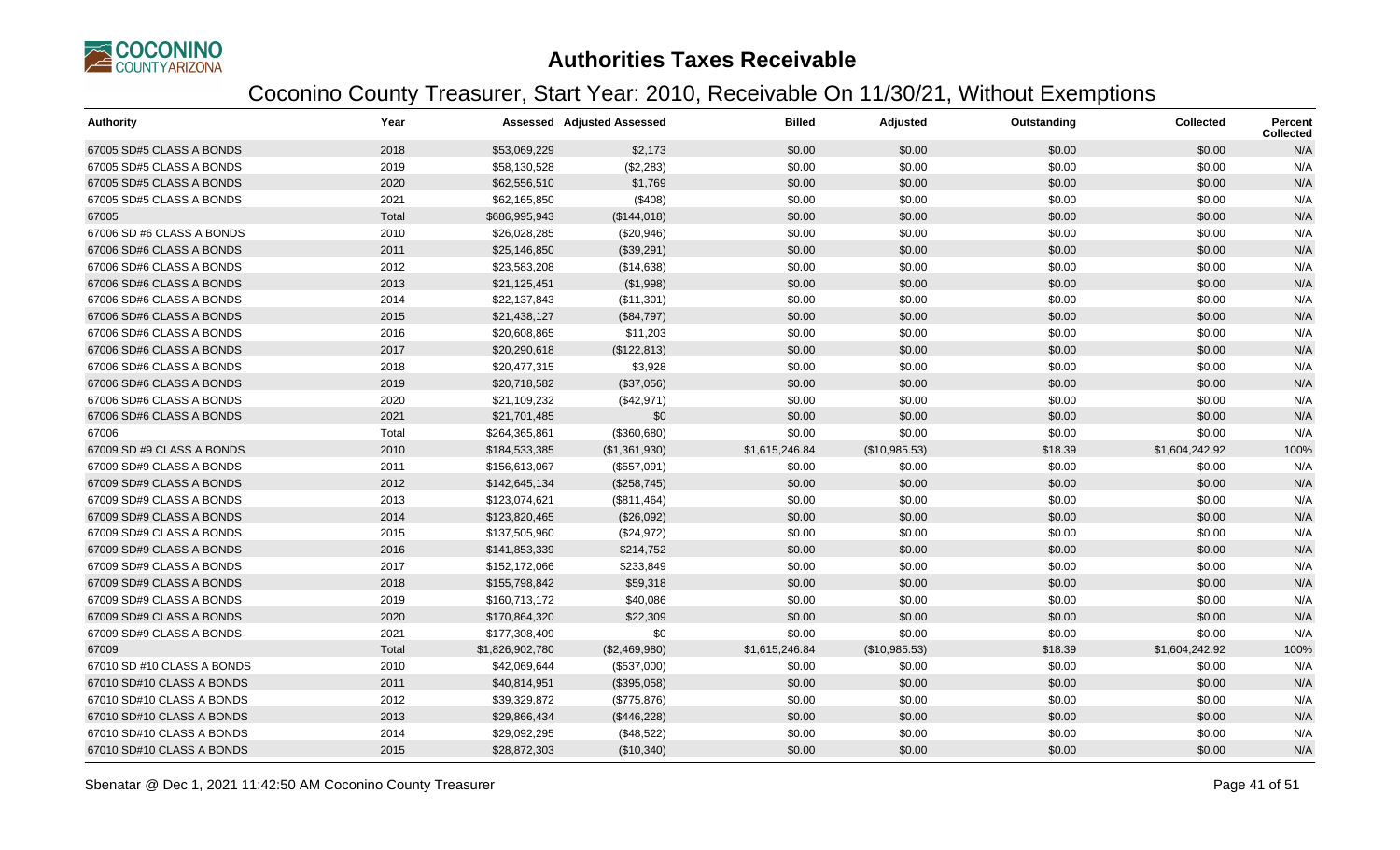

| <b>Authority</b>           | Year  |                 | <b>Assessed Adjusted Assessed</b> | <b>Billed</b> | Adjusted | Outstanding | Collected | Percent<br><b>Collected</b> |
|----------------------------|-------|-----------------|-----------------------------------|---------------|----------|-------------|-----------|-----------------------------|
| 67010 SD#10 CLASS A BONDS  | 2016  | \$29,853,482    | (\$1,029,329)                     | \$0.00        | \$0.00   | \$0.00      | \$0.00    | N/A                         |
| 67010 SD#10 CLASS A BONDS  | 2017  | \$32,277,814    | (\$1,174,291)                     | \$0.00        | \$0.00   | \$0.00      | \$0.00    | N/A                         |
| 67010 SD#10 CLASS A BONDS  | 2018  | \$37,673,577    | (\$640, 415)                      | \$0.00        | \$0.00   | \$0.00      | \$0.00    | N/A                         |
| 67010 SD#10 CLASS A BONDS  | 2019  | \$41,564,290    | (\$1,053,267)                     | \$0.00        | \$0.00   | \$0.00      | \$0.00    | N/A                         |
| 67010 SD#10 CLASS A BONDS  | 2020  | \$44,482,817    | (\$1,079,098)                     | \$0.00        | \$0.00   | \$0.00      | \$0.00    | N/A                         |
| 67010 SD#10 CLASS A BONDS  | 2021  | \$46,722,483    | \$0                               | \$0.00        | \$0.00   | \$0.00      | \$0.00    | N/A                         |
| 67010                      | Total | \$442,619,962   | (\$7,189,424)                     | \$0.00        | \$0.00   | \$0.00      | \$0.00    | N/A                         |
| 67015 SD #15 CLASS A BONDS | 2010  | \$12,302,670    | \$0                               | \$0.00        | \$0.00   | \$0.00      | \$0.00    | N/A                         |
| 67015 SD#15 CLASS A BONDS  | 2011  | \$11,010,385    | (\$14,532)                        | \$0.00        | \$0.00   | \$0.00      | \$0.00    | N/A                         |
| 67015 SD#15 CLASS A BONDS  | 2012  | \$12,020,387    | (\$36,704)                        | \$0.00        | \$0.00   | \$0.00      | \$0.00    | N/A                         |
| 67015 SD#15 CLASS A BONDS  | 2013  | \$11,624,431    | (\$2,680)                         | \$0.00        | \$0.00   | \$0.00      | \$0.00    | N/A                         |
| 67015 SD#15 CLASS A BONDS  | 2014  | \$12,576,631    | (\$31,207)                        | \$0.00        | \$0.00   | \$0.00      | \$0.00    | N/A                         |
| 67015 SD#15 CLASS A BONDS  | 2015  | \$13,102,041    | (\$35,488)                        | \$0.00        | \$0.00   | \$0.00      | \$0.00    | N/A                         |
| 67015 SD#15 CLASS A BONDS  | 2016  | \$12,897,851    | (\$12,488)                        | \$0.00        | \$0.00   | \$0.00      | \$0.00    | N/A                         |
| 67015 SD#15 CLASS A BONDS  | 2017  | \$13,048,064    | (\$43,813)                        | \$0.00        | \$0.00   | \$0.00      | \$0.00    | N/A                         |
| 67015 SD#15 CLASS A BONDS  | 2018  | \$12,852,221    | (\$30,748)                        | \$0.00        | \$0.00   | \$0.00      | \$0.00    | N/A                         |
| 67015 SD#15 CLASS A BONDS  | 2019  | \$13,425,017    | \$42,659                          | \$0.00        | \$0.00   | \$0.00      | \$0.00    | N/A                         |
| 67015 SD#15 CLASS A BONDS  | 2020  | \$13,761,637    | (\$9,906)                         | \$0.00        | \$0.00   | \$0.00      | \$0.00    | N/A                         |
| 67015 SD#15 CLASS A BONDS  | 2021  | \$13,226,177    | \$0                               | \$0.00        | \$0.00   | \$0.00      | \$0.00    | N/A                         |
| 67015                      | Total | \$151,847,512   | (\$174,907)                       | \$0.00        | \$0.00   | \$0.00      | \$0.00    | N/A                         |
| 67016 SD #8 CLASS A BONDS  | 2010  | \$144,196,272   | (\$29,072)                        | \$0.00        | \$0.00   | \$0.00      | \$0.00    | N/A                         |
| 67016 SD#8 CLASS A BONDS   | 2011  | \$141,842,094   | (\$146, 102)                      | \$0.00        | \$0.00   | \$0.00      | \$0.00    | N/A                         |
| 67016 SD#8 CLASS A BONDS   | 2012  | \$140,160,182   | \$100,487                         | \$0.00        | \$0.00   | \$0.00      | \$0.00    | N/A                         |
| 67016 SD#8 CLASS A BONDS   | 2013  | \$135,826,955   | \$70,486                          | \$0.00        | \$0.00   | \$0.00      | \$0.00    | N/A                         |
| 67016 SD#8 CLASS A BONDS   | 2014  | \$138,691,440   | (\$40,451)                        | \$0.00        | \$0.00   | \$0.00      | \$0.00    | N/A                         |
| 67016 SD#8 CLASS A BONDS   | 2015  | \$139,498,351   | (\$40,400)                        | \$0.00        | \$0.00   | \$0.00      | \$0.00    | N/A                         |
| 67016 SD#8 CLASS A BONDS   | 2016  | \$137,919,616   | (\$815,973)                       | \$0.00        | \$0.00   | \$0.00      | \$0.00    | N/A                         |
| 67016 SD#8 CLASS A BONDS   | 2017  | \$138,667,794   | \$54,592                          | \$0.00        | \$0.00   | \$0.00      | \$0.00    | N/A                         |
| 67016 SD#8 CLASS A BONDS   | 2018  | \$130,062,936   | \$67,790                          | \$0.00        | \$0.00   | \$0.00      | \$0.00    | N/A                         |
| 67016 SD#8 CLASS A BONDS   | 2019  | \$136,820,632   | (\$768,427)                       | \$0.00        | \$0.00   | \$0.00      | \$0.00    | N/A                         |
| 67016 SD#8 CLASS A BONDS   | 2020  | \$134,194,499   | \$204,341                         | \$0.00        | \$0.00   | \$0.00      | \$0.00    | N/A                         |
| 67016 SD#8 CLASS A BONDS   | 2021  | \$96,499,083    | \$332                             | \$0.00        | \$0.00   | \$0.00      | \$0.00    | N/A                         |
| 67016                      | Total | \$1,614,379,854 | (\$1,342,397)                     | \$0.00        | \$0.00   | \$0.00      | \$0.00    | N/A                         |
| 67031 SD #31 CLASS A BONDS | 2010  | \$8,901,792     | (\$13,015)                        | \$0.00        | \$0.00   | \$0.00      | \$0.00    | N/A                         |
| 67031 SD#31 CLASS A BONDS  | 2011  | \$7,439,978     | (\$4,046)                         | \$0.00        | \$0.00   | \$0.00      | \$0.00    | N/A                         |
| 67031 SD#31 CLASS A BONDS  | 2012  | \$6,516,602     | (\$9,020)                         | \$0.00        | \$0.00   | \$0.00      | \$0.00    | N/A                         |
| 67031 SD#31 CLASS A BONDS  | 2013  | \$5,461,842     | (\$19,581)                        | \$0.00        | \$0.00   | \$0.00      | \$0.00    | N/A                         |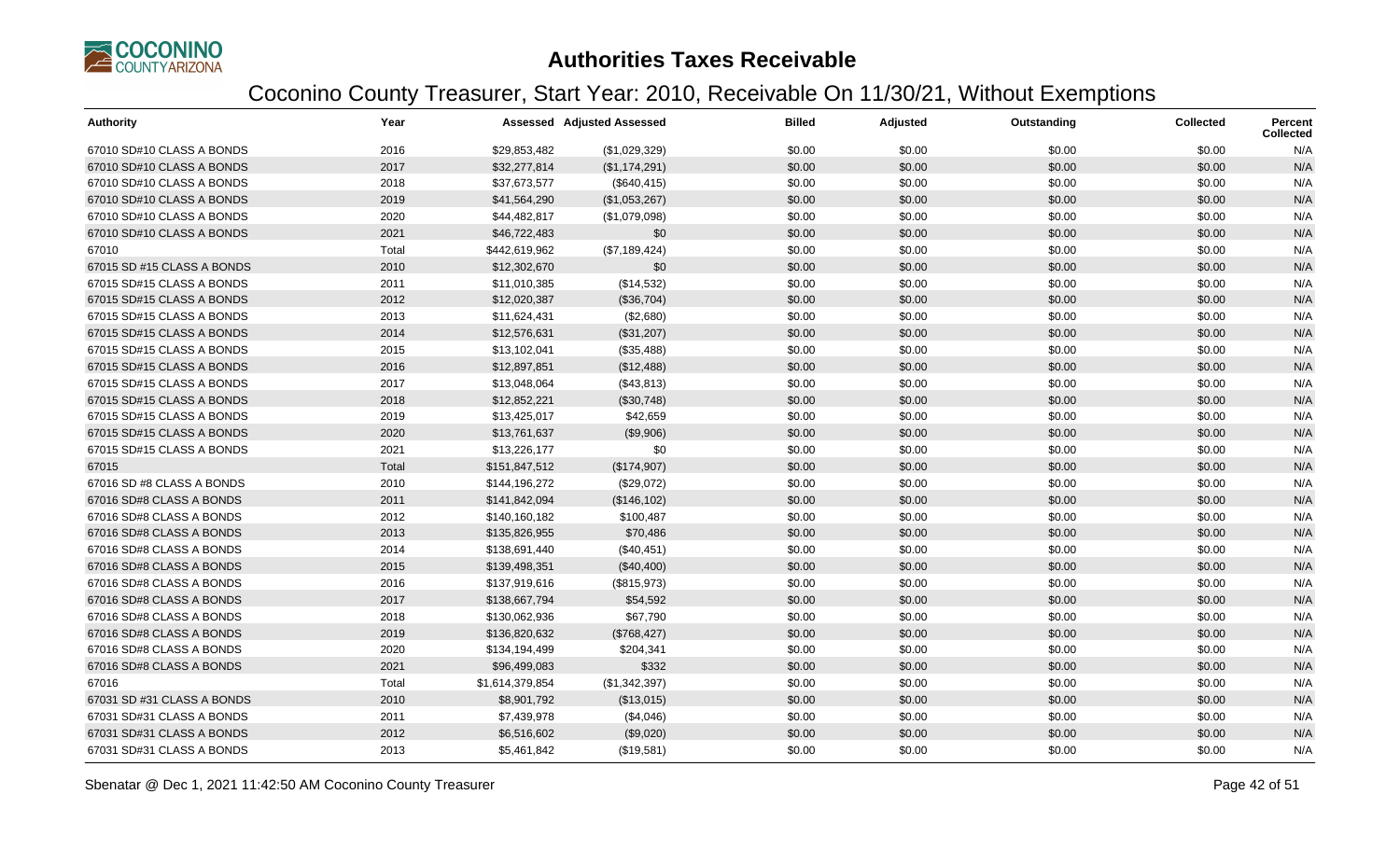

| <b>Authority</b>          | Year  |                  | <b>Assessed Adjusted Assessed</b> | <b>Billed</b>   | Adjusted       | Outstanding    | <b>Collected</b> | <b>Percent</b><br><b>Collected</b> |
|---------------------------|-------|------------------|-----------------------------------|-----------------|----------------|----------------|------------------|------------------------------------|
| 67031 SD#31 CLASS A BONDS | 2014  | \$4,963,135      | (\$38,673)                        | \$0.00          | \$0.00         | \$0.00         | \$0.00           | N/A                                |
| 67031 SD#31 CLASS A BONDS | 2015  | \$5,382,191      | (\$12,277)                        | \$0.00          | \$0.00         | \$0.00         | \$0.00           | N/A                                |
| 67031 SD#31 CLASS A BONDS | 2016  | \$5,113,813      | \$5,250                           | \$0.00          | \$0.00         | \$0.00         | \$0.00           | N/A                                |
| 67031 SD#31 CLASS A BONDS | 2017  | \$4,995,075      | (\$5,683)                         | \$0.00          | \$0.00         | \$0.00         | \$0.00           | N/A                                |
| 67031 SD#31 CLASS A BONDS | 2018  | \$5,338,826      | (\$213)                           | \$0.00          | \$0.00         | \$0.00         | \$0.00           | N/A                                |
| 67031 SD#31 CLASS A BONDS | 2019  | \$5,489,083      | (\$4,643)                         | \$0.00          | \$0.00         | \$0.00         | \$0.00           | N/A                                |
| 67031 SD#31 CLASS A BONDS | 2020  | \$6,077,890      | (\$3,031)                         | \$0.00          | \$0.00         | \$0.00         | \$0.00           | N/A                                |
| 67031 SD#31 CLASS A BONDS | 2021  | \$6,201,887      | (\$3,149)                         | \$0.00          | \$0.00         | \$0.00         | \$0.00           | N/A                                |
| 67031                     | Total | \$71,882,114     | (\$108,081)                       | \$0.00          | \$0.00         | \$0.00         | \$0.00           | N/A                                |
| 77001 SD #1 CLASS B BONDS | 2010  | \$1,411,636,745  | (\$10,624,383)                    | \$0.00          | \$0.00         | \$0.00         | \$0.00           | N/A                                |
| 77001 SD#1 CLASS B BONDS  | 2011  | \$1,248,962,221  | (\$5,828,592)                     | \$5,216,577.48  | (\$24,543.09)  | \$2,704.99     | \$5,189,329.40   | 99.95%                             |
| 77001 SD#1 CLASS B BONDS  | 2012  | \$1,200,126,973  | (\$5,993,714)                     | \$4,935,039.74  | (\$24,834.80)  | \$3,158.28     | \$4,907,046.66   | 99.94%                             |
| 77001 SD#1 CLASS B BONDS  | 2013  | \$1,032,267,381  | (\$3,651,677)                     | \$5,139,659.67  | (\$19, 136.85) | \$4,794.90     | \$5,115,727.92   | 99.91%                             |
| 77001 SD#1 CLASS B BONDS  | 2014  | \$1,036,352,176  | (\$1,526,440)                     | \$6,453,365.11  | (\$9,509.78)   | \$6,713.31     | \$6,437,142.02   | 99.9%                              |
| 77001 SD#1 CLASS B BONDS  | 2015  | \$1,090,173,006  | (\$2,417,619)                     | \$4,747,208.76  | (\$9,424.92)   | \$5,150.48     | \$4,732,633.36   | 99.89%                             |
| 77001 SD#1 CLASS B BONDS  | 2016  | \$1,160,583,306  | (\$9,630,300)                     | \$4,787,061.40  | (\$31,832.77)  | \$5,405.27     | \$4,749,823.36   | 99.89%                             |
| 77001 SD#1 CLASS B BONDS  | 2017  | \$1,271,463,065  | (\$8,492,471)                     | \$4,771,798.67  | (\$32,695.50)  | \$5,408.12     | \$4,733,695.05   | 99.89%                             |
| 77001 SD#1 CLASS B BONDS  | 2018  | \$1,394,760,686  | (\$7,934,291)                     | \$5,367,375.68  | (\$33,054.35)  | \$6,516.75     | \$5,327,804.58   | 99.88%                             |
| 77001 SD#1 CLASS B BONDS  | 2019  | \$1,501,705,612  | (\$10,012,338)                    | \$7,417,741.76  | (\$58,493.93)  | \$9,462.79     | \$7,349,785.04   | 99.87%                             |
| 77001 SD#1 CLASS B BONDS  | 2020  | \$1,656,217,632  | (\$9,379,830)                     | \$7,598,501.31  | (\$50,273.00)  | \$40,434.28    | \$7,507,794.03   | 99.46%                             |
| 77001 SD#1 CLASS B BONDS  | 2021  | \$1,742,560,826  | \$989                             | \$8,756,205.57  | \$5.93         | \$3,868,151.56 | \$4,888,059.94   | 55.82%                             |
| 77001                     | Total | \$15,746,809,629 | (\$75,490,666)                    | \$65,190,535.15 | (\$293,793.06) | \$3,957,900.73 | \$60,938,841.36  | 93.9%                              |
| 77002 SD #2 CLASS B BONDS | 2010  | \$131,998,900    | (\$1,326,892)                     | \$0.00          | \$0.00         | \$0.00         | \$0.00           | N/A                                |
| 77002 SD#2 CLASS B BONDS  | 2011  | \$123,031,464    | (\$706,465)                       | \$0.00          | \$0.00         | \$0.00         | \$0.00           | N/A                                |
| 77002 SD#2 CLASS B BONDS  | 2012  | \$118,352,221    | (\$1,115,411)                     | \$0.00          | \$0.00         | \$0.00         | \$0.00           | N/A                                |
| 77002 SD#2 CLASS B BONDS  | 2013  | \$111,514,247    | (\$762,308)                       | \$0.00          | \$0.00         | \$0.00         | \$0.00           | N/A                                |
| 77002 SD#2 CLASS B BONDS  | 2014  | \$100,566,492    | (\$109,908)                       | \$0.00          | \$0.00         | \$0.00         | \$0.00           | N/A                                |
| 77002 SD#2 CLASS B BONDS  | 2015  | \$102,520,436    | (\$187, 136)                      | \$0.00          | \$0.00         | \$0.00         | \$0.00           | N/A                                |
| 77002 SD#2 CLASS B BONDS  | 2016  | \$104,976,451    | (\$1,295,710)                     | \$0.00          | \$0.00         | \$0.00         | \$0.00           | N/A                                |
| 77002 SD#2 CLASS B BONDS  | 2017  | \$113,254,396    | (\$1,869,420)                     | \$0.00          | \$0.00         | \$0.00         | \$0.00           | N/A                                |
| 77002 SD#2 CLASS B BONDS  | 2018  | \$117,076,879    | (\$1,031,656)                     | \$0.00          | \$0.00         | \$0.00         | \$0.00           | N/A                                |
| 77002 SD#2 CLASS B BONDS  | 2019  | \$124,165,240    | (\$1,707,315)                     | \$0.00          | \$0.00         | \$0.00         | \$0.00           | N/A                                |
| 77002 SD#2 CLASS B BONDS  | 2020  | \$130,243,125    | (\$1,651,494)                     | \$0.00          | \$0.00         | \$0.00         | \$0.00           | N/A                                |
| 77002 SD#2 CLASS B BONDS  | 2021  | \$140,735,325    | \$0                               | \$0.00          | \$0.00         | \$0.00         | \$0.00           | N/A                                |
| 77002                     | Total | \$1,418,435,176  | (\$11,763,715)                    | \$0.00          | \$0.00         | \$0.00         | \$0.00           | N/A                                |
| 77004 SD #4 CLASS B BONDS | 2010  | \$15,526,845     | (\$1,003,923)                     | \$0.00          | \$0.00         | \$0.00         | \$0.00           | N/A                                |
| 77004 SD#4 CLASS B BONDS  | 2011  | \$14,569,791     | \$5,960                           | \$99,817.63     | \$39.93        | \$36.69        | \$99,820.87      | 99.96%                             |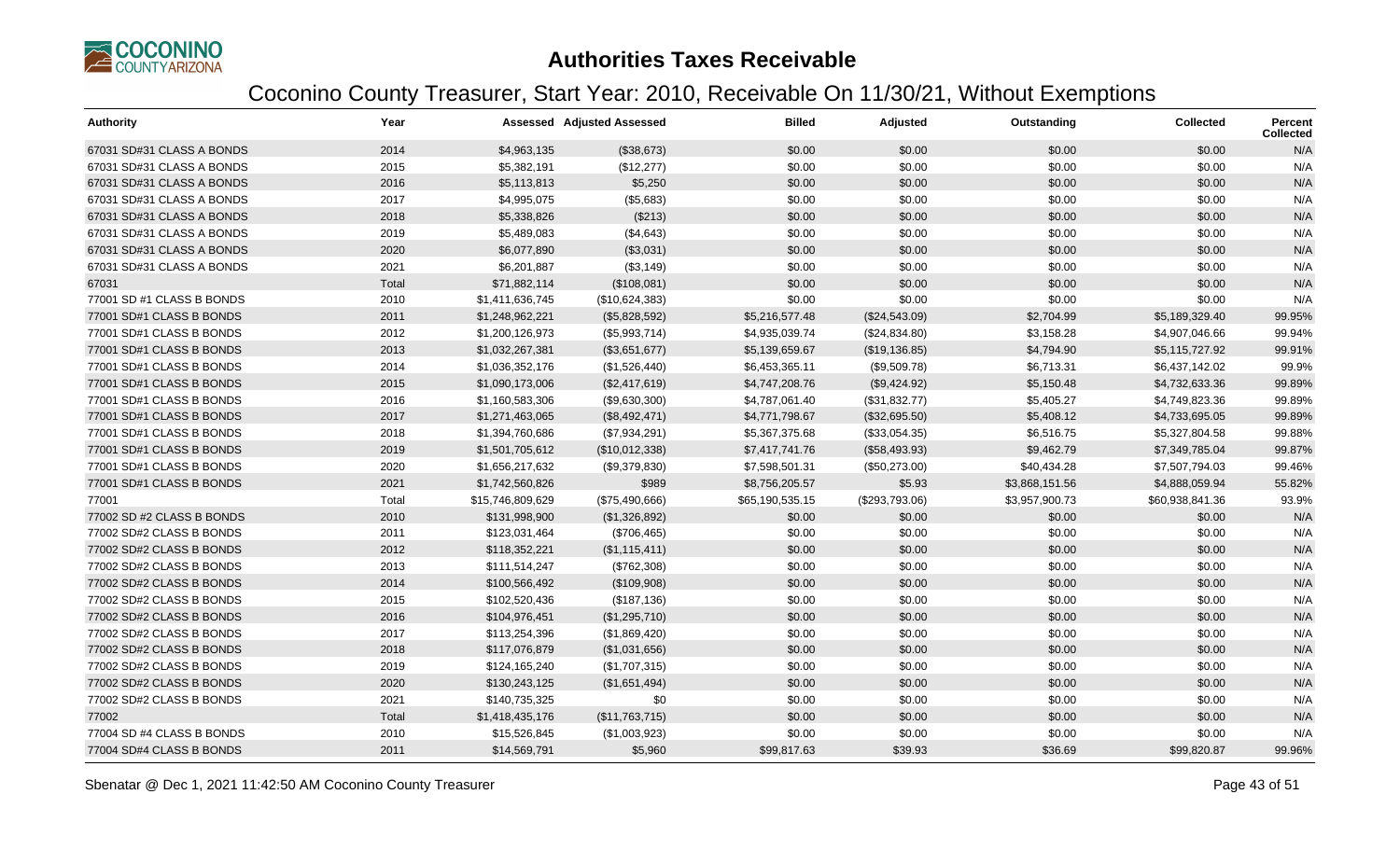

| <b>Authority</b>          | Year  |               | <b>Assessed Adjusted Assessed</b> | <b>Billed</b> | Adjusted   | Outstanding | Collected    | Percent<br><b>Collected</b> |
|---------------------------|-------|---------------|-----------------------------------|---------------|------------|-------------|--------------|-----------------------------|
| 77004 SD#4 CLASS B BONDS  | 2012  | \$13,928,478  | (\$52,596)                        | \$93,000.45   | (\$365.34) | \$45.26     | \$92,589.85  | 99.95%                      |
| 77004 SD#4 CLASS B BONDS  | 2013  | \$13,083,403  | (\$2,106)                         | \$423,392.03  | (\$229.99) | \$186.18    | \$422,975.86 | 99.96%                      |
| 77004 SD#4 CLASS B BONDS  | 2014  | \$13,303,143  | (\$2,755)                         | \$0.00        | \$0.00     | \$0.00      | \$0.00       | N/A                         |
| 77004 SD#4 CLASS B BONDS  | 2015  | \$13,605,140  | \$47,907                          | \$0.00        | \$0.00     | \$0.00      | \$0.00       | N/A                         |
| 77004 SD#4 CLASS B BONDS  | 2016  | \$14,138,348  | \$38,855                          | \$0.00        | \$0.00     | \$0.00      | \$0.00       | N/A                         |
| 77004 SD#4 CLASS B BONDS  | 2017  | \$15,191,004  | \$61,278                          | \$0.00        | \$0.00     | \$0.00      | \$0.00       | N/A                         |
| 77004 SD#4 CLASS B BONDS  | 2018  | \$17,279,646  | \$132,266                         | \$0.00        | \$0.00     | \$0.00      | \$0.00       | N/A                         |
| 77004 SD#4 CLASS B BONDS  | 2019  | \$19,044,177  | \$90,968                          | \$0.00        | \$0.00     | \$0.00      | \$0.00       | N/A                         |
| 77004 SD#4 CLASS B BONDS  | 2020  | \$21,118,685  | (\$24,368)                        | \$0.00        | \$0.00     | \$0.00      | \$0.00       | N/A                         |
| 77004 SD#4 CLASS B BONDS  | 2021  | \$25,019,510  | \$0                               | \$0.00        | \$0.00     | \$0.00      | \$0.00       | N/A                         |
| 77004                     | Total | \$195,808,170 | (\$708,514)                       | \$616,210.11  | (\$555.40) | \$268.13    | \$615,386.58 | 99.96%                      |
| 77005 SD #5 CLASS B BONDS | 2010  | \$79,175,188  | (\$45,708)                        | \$0.00        | \$0.00     | \$0.00      | \$0.00       | N/A                         |
| 77005 SD#5 CLASS B BONDS  | 2011  | \$66,868,458  | (\$65,822)                        | \$0.00        | \$0.00     | \$0.00      | \$0.00       | N/A                         |
| 77005 SD#5 CLASS B BONDS  | 2012  | \$62,136,033  | (\$10,466)                        | \$0.00        | \$0.00     | \$0.00      | \$0.00       | N/A                         |
| 77005 SD#5 CLASS B BONDS  | 2013  | \$47,321,585  | (\$10,827)                        | \$0.00        | \$0.00     | \$0.00      | \$0.00       | N/A                         |
| 77005 SD#5 CLASS B BONDS  | 2014  | \$46,454,104  | (\$9,988)                         | \$0.00        | \$0.00     | \$0.00      | \$0.00       | N/A                         |
| 77005 SD#5 CLASS B BONDS  | 2015  | \$49,145,623  | (\$3,257)                         | \$0.00        | \$0.00     | \$0.00      | \$0.00       | N/A                         |
| 77005 SD#5 CLASS B BONDS  | 2016  | \$49,302,210  | (\$109)                           | \$0.00        | \$0.00     | \$0.00      | \$0.00       | N/A                         |
| 77005 SD#5 CLASS B BONDS  | 2017  | \$50,670,625  | \$908                             | \$0.00        | \$0.00     | \$0.00      | \$0.00       | N/A                         |
| 77005 SD#5 CLASS B BONDS  | 2018  | \$53,069,229  | \$2,173                           | \$0.00        | \$0.00     | \$0.00      | \$0.00       | N/A                         |
| 77005 SD#5 CLASS B BONDS  | 2019  | \$58,130,528  | (\$2,283)                         | \$0.00        | \$0.00     | \$0.00      | \$0.00       | N/A                         |
| 77005 SD#5 CLASS B BONDS  | 2020  | \$62,556,510  | \$1,769                           | \$0.00        | \$0.00     | \$0.00      | \$0.00       | N/A                         |
| 77005 SD#5 CLASS B BONDS  | 2021  | \$62,165,850  | (\$408)                           | \$0.00        | \$0.00     | \$0.00      | \$0.00       | N/A                         |
| 77005                     | Total | \$686,995,943 | (\$144,018)                       | \$0.00        | \$0.00     | \$0.00      | \$0.00       | N/A                         |
| 77006 SD #6 CLASS B BONDS | 2010  | \$26,028,285  | (\$20,946)                        | \$0.00        | \$0.00     | \$0.00      | \$0.00       | N/A                         |
| 77006 SD#6 CLASS B BONDS  | 2011  | \$25,146,850  | (\$39,291)                        | \$0.00        | \$0.00     | \$0.00      | \$0.00       | N/A                         |
| 77006 SD#6 CLASS B BONDS  | 2012  | \$23,583,208  | (\$14,638)                        | \$0.00        | \$0.00     | \$0.00      | \$0.00       | N/A                         |
| 77006 SD#6 CLASS B BONDS  | 2013  | \$21,125,451  | (\$1,998)                         | \$0.00        | \$0.00     | \$0.00      | \$0.00       | N/A                         |
| 77006 SD#6 CLASS B BONDS  | 2014  | \$22,137,843  | (\$11,301)                        | \$0.00        | \$0.00     | \$0.00      | \$0.00       | N/A                         |
| 77006 SD#6 CLASS B BONDS  | 2015  | \$21,438,127  | (\$84,797)                        | \$0.00        | \$0.00     | \$0.00      | \$0.00       | N/A                         |
| 77006 SD#6 CLASS B BONDS  | 2016  | \$20,608,865  | \$11,203                          | \$0.00        | \$0.00     | \$0.00      | \$0.00       | N/A                         |
| 77006 SD#6 CLASS B BONDS  | 2017  | \$20,290,618  | (\$122,813)                       | \$0.00        | \$0.00     | \$0.00      | \$0.00       | N/A                         |
| 77006 SD#6 CLASS B BONDS  | 2018  | \$20,477,315  | \$3,928                           | \$0.00        | \$0.00     | \$0.00      | \$0.00       | N/A                         |
| 77006 SD#6 CLASS B BONDS  | 2019  | \$20,718,582  | (\$37,056)                        | \$0.00        | \$0.00     | \$0.00      | \$0.00       | N/A                         |
| 77006 SD#6 CLASS B BONDS  | 2020  | \$21,109,232  | (\$42,971)                        | \$0.00        | \$0.00     | \$0.00      | \$0.00       | N/A                         |
| 77006 SD#6 CLASS B BONDS  | 2021  | \$21,701,485  | \$0                               | \$0.00        | \$0.00     | \$0.00      | \$0.00       | N/A                         |
| 77006                     | Total | \$264,365,861 | (\$360,680)                       | \$0.00        | \$0.00     | \$0.00      | \$0.00       | N/A                         |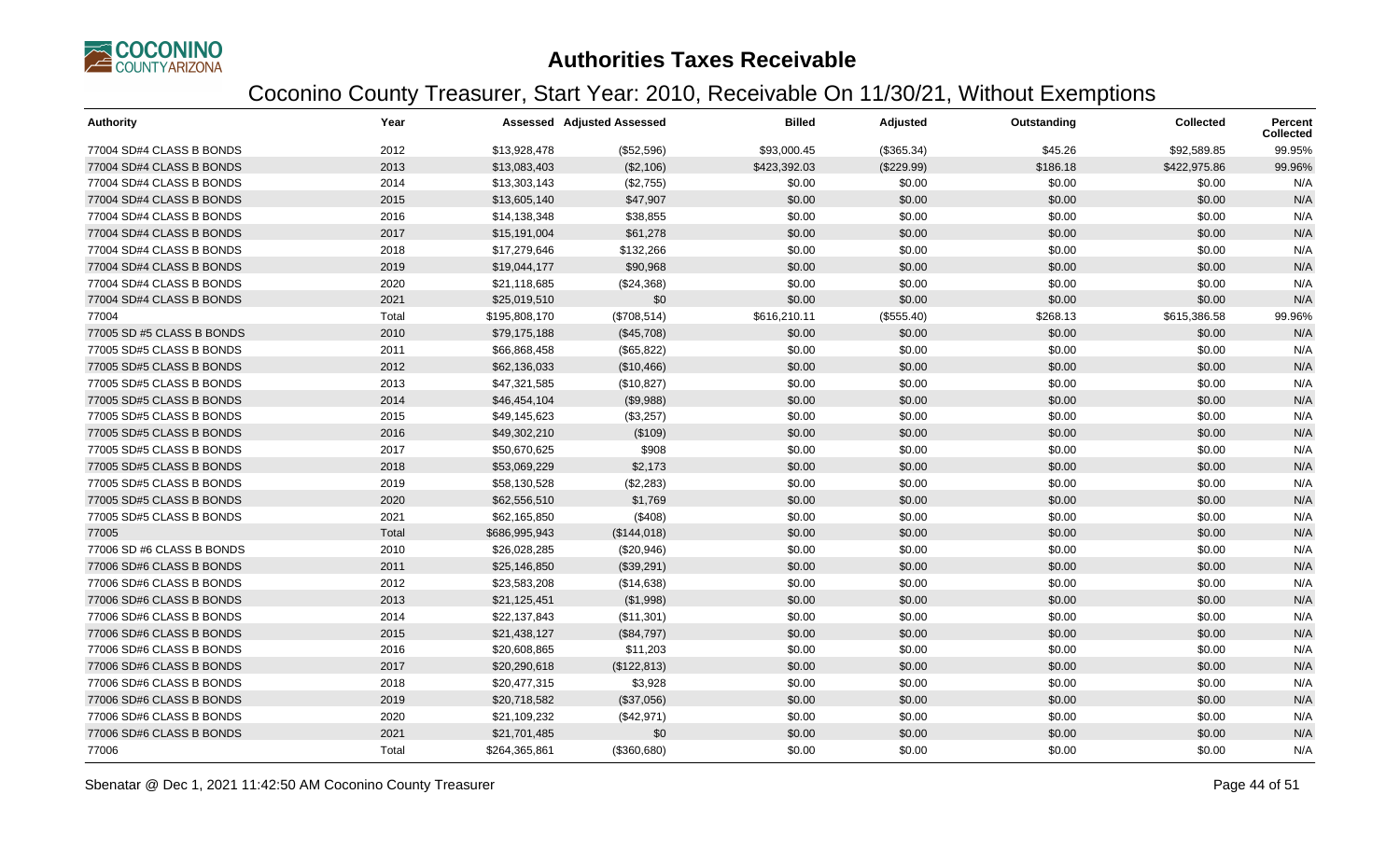

| <b>Authority</b>           | Year  |                 | <b>Assessed Adjusted Assessed</b> | <b>Billed</b>   | Adjusted      | Outstanding  | <b>Collected</b> | Percent<br><b>Collected</b> |
|----------------------------|-------|-----------------|-----------------------------------|-----------------|---------------|--------------|------------------|-----------------------------|
| 77009 SD #9 CLASS B BONDS  | 2010  | \$184,533,385   | (\$1,361,930)                     | \$0.00          | \$0.00        | \$0.00       | \$0.00           | N/A                         |
| 77009 SD#9 CLASS B BONDS   | 2011  | \$156,613,067   | (\$557,091)                       | \$1,527,918.00  | (\$5,448.94)  | \$25.20      | \$1,522,443.86   | 100%                        |
| 77009 SD#9 CLASS B BONDS   | 2012  | \$142,645,134   | (\$258,745)                       | \$1,717,448.27  | (\$3,139.53)  | \$40.09      | \$1,714,268.65   | 100%                        |
| 77009 SD#9 CLASS B BONDS   | 2013  | \$123,074,621   | (\$811,464)                       | \$1,601,200.97  | (\$10,576.99) | \$93.32      | \$1,590,530.66   | 99.99%                      |
| 77009 SD#9 CLASS B BONDS   | 2014  | \$123,820,465   | (\$26,092)                        | \$1,553,575.19  | (\$327.38)    | \$217.77     | \$1,553,030.04   | 99.99%                      |
| 77009 SD#9 CLASS B BONDS   | 2015  | \$137,505,960   | (\$24,972)                        | \$1,508,547.28  | (\$397.41)    | \$176.07     | \$1,507,973.80   | 99.99%                      |
| 77009 SD#9 CLASS B BONDS   | 2016  | \$141,853,339   | \$214,752                         | \$1,578,713.23  | \$2,765.15    | \$129.87     | \$1,581,348.51   | 99.99%                      |
| 77009 SD#9 CLASS B BONDS   | 2017  | \$152,172,066   | \$233,849                         | \$1,460,084.78  | \$2,508.16    | \$51.06      | \$1,462,541.88   | 100%                        |
| 77009 SD#9 CLASS B BONDS   | 2018  | \$155,798,842   | \$59,318                          | \$1,487,334.52  | \$616.60      | \$50.74      | \$1,487,900.38   | 100%                        |
| 77009 SD#9 CLASS B BONDS   | 2019  | \$160,713,172   | \$40,086                          | \$1,454,192.42  | \$396.96      | \$42.43      | \$1,454,546.95   | 100%                        |
| 77009 SD#9 CLASS B BONDS   | 2020  | \$170,864,320   | \$22,309                          | \$1,479,834.53  | \$286.48      | \$8,672.26   | \$1,471,448.75   | 99.41%                      |
| 77009 SD#9 CLASS B BONDS   | 2021  | \$177,308,409   | \$0                               | \$1,254,715.96  | \$0.00        | \$569,668.38 | \$685,047.58     | 54.6%                       |
| 77009                      | Total | \$1,826,902,780 | (\$2,469,980)                     | \$16,623,565.15 | (\$13,316.90) | \$579,167.19 | \$16,031,081.06  | 96.51%                      |
| 77010 SD #10 CLASS B BONDS | 2010  | \$42,069,644    | (\$537,000)                       | \$0.00          | \$0.00        | \$0.00       | \$0.00           | N/A                         |
| 77010 SD#10 CLASS B BONDS  | 2011  | \$40,814,951    | (\$395,058)                       | \$0.00          | \$0.00        | \$0.00       | \$0.00           | N/A                         |
| 77010 SD#10 CLASS B BONDS  | 2012  | \$39,329,872    | (\$775,876)                       | \$0.00          | \$0.00        | \$0.00       | \$0.00           | N/A                         |
| 77010 SD#10 CLASS B BONDS  | 2013  | \$29,866,434    | (\$446,228)                       | \$0.00          | \$0.00        | \$0.00       | \$0.00           | N/A                         |
| 77010 SD#10 CLASS B BONDS  | 2014  | \$29,092,295    | (\$48,522)                        | \$0.00          | \$0.00        | \$0.00       | \$0.00           | N/A                         |
| 77010 SD#10 CLASS B BONDS  | 2015  | \$28,872,303    | (\$10,340)                        | \$0.00          | \$0.00        | \$0.00       | \$0.00           | N/A                         |
| 77010 SD#10 CLASS B BONDS  | 2016  | \$29,853,482    | (\$1,029,329)                     | \$0.00          | \$0.00        | \$0.00       | \$0.00           | N/A                         |
| 77010 SD#10 CLASS B BONDS  | 2017  | \$32,277,814    | (\$1,174,291)                     | \$0.00          | \$0.00        | \$0.00       | \$0.00           | N/A                         |
| 77010 SD#10 CLASS B BONDS  | 2018  | \$37,673,577    | (\$640, 415)                      | \$0.00          | \$0.00        | \$0.00       | \$0.00           | N/A                         |
| 77010 SD#10 CLASS B BONDS  | 2019  | \$41,564,290    | (\$1,053,267)                     | \$0.00          | \$0.00        | \$0.00       | \$0.00           | N/A                         |
| 77010 SD#10 CLASS B BONDS  | 2020  | \$44,482,817    | (\$1,079,098)                     | \$0.00          | \$0.00        | \$0.00       | \$0.00           | N/A                         |
| 77010 SD#10 CLASS B BONDS  | 2021  | \$46,722,483    | \$0                               | \$0.00          | \$0.00        | \$0.00       | \$0.00           | N/A                         |
| 77010                      | Total | \$442,619,962   | (\$7,189,424)                     | \$0.00          | \$0.00        | \$0.00       | \$0.00           | N/A                         |
| 77015 SD #15 CLASS B BONDS | 2010  | \$12,302,670    | \$0                               | \$0.00          | \$0.00        | \$0.00       | \$0.00           | N/A                         |
| 77015 SD#15 CLASS B BONDS  | 2011  | \$11,010,385    | (\$14,532)                        | \$0.00          | \$0.00        | \$0.00       | \$0.00           | N/A                         |
| 77015 SD#15 CLASS B BONDS  | 2012  | \$12,020,387    | (\$36,704)                        | \$0.00          | \$0.00        | \$0.00       | \$0.00           | N/A                         |
| 77015 SD#15 CLASS B BONDS  | 2013  | \$11,624,431    | (\$2,680)                         | \$0.00          | \$0.00        | \$0.00       | \$0.00           | N/A                         |
| 77015 SD#15 CLASS B BONDS  | 2014  | \$12,576,631    | (\$31,207)                        | \$0.00          | \$0.00        | \$0.00       | \$0.00           | N/A                         |
| 77015 SD#15 CLASS B BONDS  | 2015  | \$13,102,041    | (\$35,488)                        | \$528,056.37    | (\$1,241.96)  | \$1,456.28   | \$525,358.13     | 99.72%                      |
| 77015 SD#15 CLASS B BONDS  | 2016  | \$12,897,851    | (\$12,488)                        | \$523,147.07    | (\$452.18)    | \$1,617.11   | \$521,077.78     | 99.69%                      |
| 77015 SD#15 CLASS B BONDS  | 2017  | \$13,048,064    | (\$43,813)                        | \$535,560.09    | (\$1,762.84)  | \$3,175.83   | \$530,621.42     | 99.41%                      |
| 77015 SD#15 CLASS B BONDS  | 2018  | \$12,852,221    | (\$30,748)                        | \$537,286.94    | (\$1,275.43)  | \$4,223.52   | \$531,787.99     | 99.21%                      |
| 77015 SD#15 CLASS B BONDS  | 2019  | \$13,425,017    | \$42,659                          | \$502,951.33    | \$1,685.03    | \$4,048.68   | \$500,587.68     | 99.2%                       |
| 77015 SD#15 CLASS B BONDS  | 2020  | \$13,761,637    | (\$9,906)                         | \$0.00          | \$0.00        | \$0.00       | \$0.00           | N/A                         |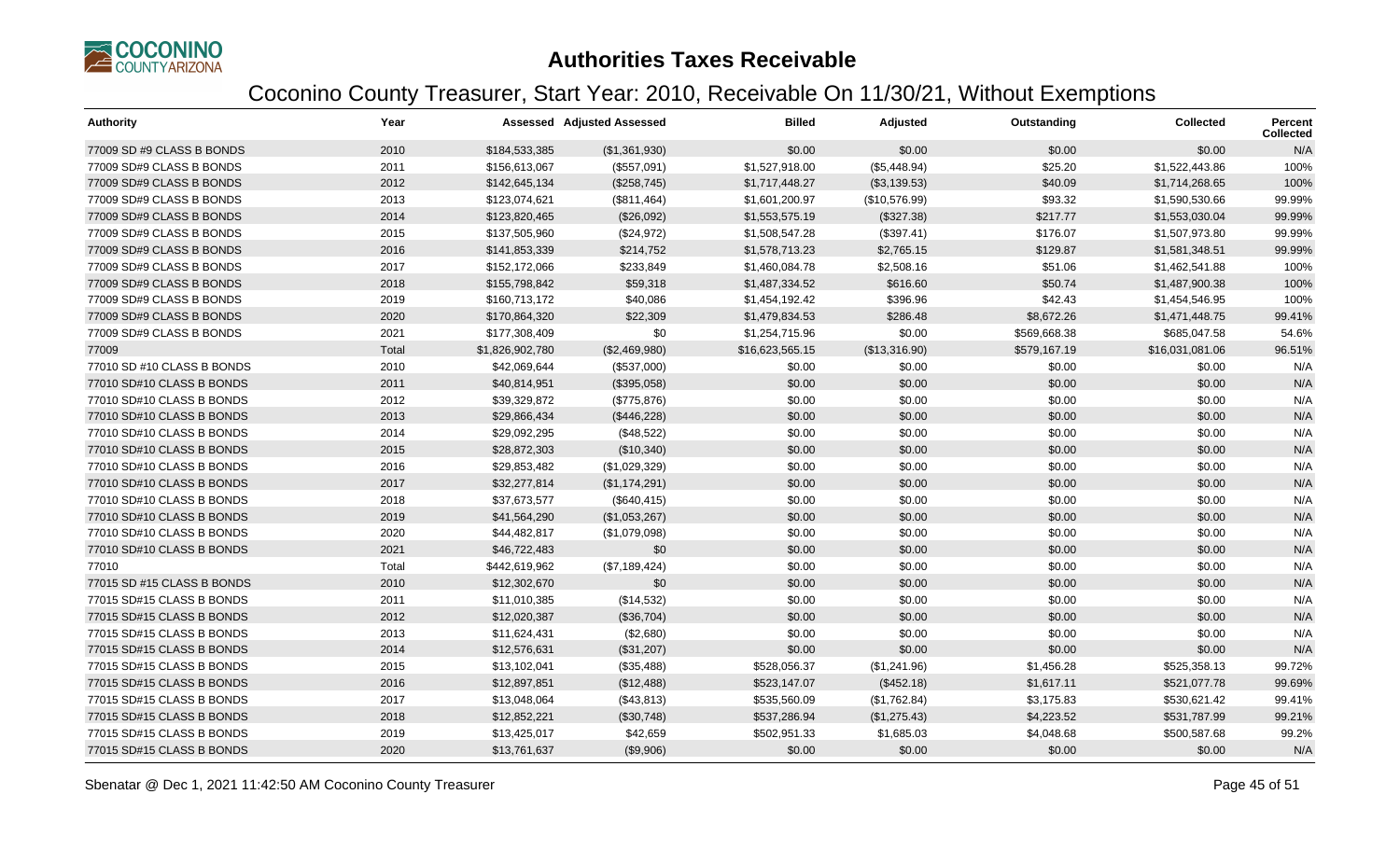

| <b>Authority</b>           | Year  |                 | <b>Assessed Adjusted Assessed</b> | <b>Billed</b>  | Adjusted     | Outstanding | <b>Collected</b> | <b>Percent</b><br><b>Collected</b> |
|----------------------------|-------|-----------------|-----------------------------------|----------------|--------------|-------------|------------------|------------------------------------|
| 77015 SD#15 CLASS B BONDS  | 2021  | \$13,226,177    | \$0                               | \$0.00         | \$0.00       | \$0.00      | \$0.00           | N/A                                |
| 77015                      | Total | \$151,847,512   | (\$174,907)                       | \$2,627,001.80 | (\$3,047.38) | \$14,521.42 | \$2,609,433.00   | 99.45%                             |
| 77016 SD #8 CLASS B BONDS  | 2010  | \$144,196,272   | (\$29,072)                        | \$0.00         | \$0.00       | \$0.00      | \$0.00           | N/A                                |
| 77016 SD#8 CLASS B BONDS   | 2011  | \$141,842,094   | (\$146, 102)                      | \$0.00         | \$0.00       | \$0.00      | \$0.00           | N/A                                |
| 77016 SD#8 CLASS B BONDS   | 2012  | \$140,160,182   | \$100,487                         | \$0.00         | \$0.00       | \$0.00      | \$0.00           | N/A                                |
| 77016 SD#8 CLASS B BONDS   | 2013  | \$135,826,955   | \$70,486                          | \$0.00         | \$0.00       | \$0.00      | \$0.00           | N/A                                |
| 77016 SD#8 CLASS B BONDS   | 2014  | \$138,691,440   | (\$40,451)                        | \$0.00         | \$0.00       | \$0.00      | \$0.00           | N/A                                |
| 77016 SD#8 CLASS B BONDS   | 2015  | \$139,498,351   | (\$40,400)                        | \$0.00         | \$0.00       | \$0.00      | \$0.00           | N/A                                |
| 77016 SD#8 CLASS B BONDS   | 2016  | \$137,919,616   | (\$815,973)                       | \$0.00         | \$0.00       | \$0.00      | \$0.00           | N/A                                |
| 77016 SD#8 CLASS B BONDS   | 2017  | \$138,667,794   | \$54,592                          | \$0.00         | \$0.00       | \$0.00      | \$0.00           | N/A                                |
| 77016 SD#8 CLASS B BONDS   | 2018  | \$130,062,936   | \$67,790                          | \$0.00         | \$0.00       | \$0.00      | \$0.00           | N/A                                |
| 77016 SD#8 CLASS B BONDS   | 2019  | \$136,820,632   | (\$768,427)                       | \$0.00         | \$0.00       | \$0.00      | \$0.00           | N/A                                |
| 77016 SD#8 CLASS B BONDS   | 2020  | \$134,194,499   | \$204,341                         | \$0.00         | \$0.00       | \$0.00      | \$0.00           | N/A                                |
| 77016 SD#8 CLASS B BONDS   | 2021  | \$96,499,083    | \$332                             | \$0.00         | \$0.00       | \$0.00      | \$0.00           | N/A                                |
| 77016                      | Total | \$1,614,379,854 | (\$1,342,397)                     | \$0.00         | \$0.00       | \$0.00      | \$0.00           | N/A                                |
| 77031 SD #31 CLASS B BONDS | 2010  | \$8,901,792     | (\$13,015)                        | \$0.00         | \$0.00       | \$0.00      | \$0.00           | N/A                                |
| 77031 SD#31 CLASS B BONDS  | 2011  | \$7,439,978     | (\$4,046)                         | \$0.00         | \$0.00       | \$0.00      | \$0.00           | N/A                                |
| 77031 SD#31 CLASS B BONDS  | 2012  | \$6,516,602     | (\$9,020)                         | \$0.00         | \$0.00       | \$0.00      | \$0.00           | N/A                                |
| 77031 SD#31 CLASS B BONDS  | 2013  | \$5,461,842     | (\$19,581)                        | \$0.00         | \$0.00       | \$0.00      | \$0.00           | N/A                                |
| 77031 SD#31 CLASS B BONDS  | 2014  | \$4,963,135     | (\$38,673)                        | \$0.00         | \$0.00       | \$0.00      | \$0.00           | N/A                                |
| 77031 SD#31 CLASS B BONDS  | 2015  | \$5,382,191     | (\$12,277)                        | \$0.00         | \$0.00       | \$0.00      | \$0.00           | N/A                                |
| 77031 SD#31 CLASS B BONDS  | 2016  | \$5,113,813     | \$5,250                           | \$0.00         | \$0.00       | \$0.00      | \$0.00           | N/A                                |
| 77031 SD#31 CLASS B BONDS  | 2017  | \$4,995,075     | (\$5,683)                         | \$0.00         | \$0.00       | \$0.00      | \$0.00           | N/A                                |
| 77031 SD#31 CLASS B BONDS  | 2018  | \$5,338,826     | (\$213)                           | \$0.00         | \$0.00       | \$0.00      | \$0.00           | N/A                                |
| 77031 SD#31 CLASS B BONDS  | 2019  | \$5,489,083     | (\$4,643)                         | \$0.00         | \$0.00       | \$0.00      | \$0.00           | N/A                                |
| 77031 SD#31 CLASS B BONDS  | 2020  | \$6,077,890     | (\$3,031)                         | \$0.00         | \$0.00       | \$0.00      | \$0.00           | N/A                                |
| 77031 SD#31 CLASS B BONDS  | 2021  | \$6,201,887     | (\$3,149)                         | \$0.00         | \$0.00       | \$0.00      | \$0.00           | N/A                                |
| 77031                      | Total | \$71,882,114    | (\$108,081)                       | \$0.00         | \$0.00       | \$0.00      | \$0.00           | N/A                                |
| 87001 SD#1 ADJACENT WAYS   | 2011  | \$1,232,255,143 | (\$5,845,835)                     | \$278,337.15   | (\$1,331.88) | \$146.12    | \$276,859.15     | 99.95%                             |
| 87001 SD#1 ADJACENT WAYS   | 2012  | \$1,194,057,653 | (\$5,922,562)                     | \$548,073.34   | (\$2,736.87) | \$341.83    | \$544,994.64     | 99.94%                             |
| 87001 SD#1 ADJACENT WAYS   | 2013  | \$1,027,371,194 | (\$3,628,786)                     | \$98,627.64    | (\$367.06)   | \$90.95     | \$98,169.63      | 99.91%                             |
| 87001 SD#1 ADJACENT WAYS   | 2014  | \$1,027,760,904 | (\$1,513,445)                     | \$266,190.12   | (\$392.16)   | \$277.09    | \$265,520.87     | 99.9%                              |
| 87001 SD#1 ADJACENT WAYS   | 2015  | \$1,051,458,031 | (\$2,081,874)                     | \$227,109.03   | (\$450.90)   | \$246.37    | \$226,411.76     | 99.89%                             |
| 87001 SD#1 ADJACENT WAYS   | 2016  | \$1,087,227,284 | (\$7,283,109)                     | \$308,772.56   | (\$2,053.26) | \$348.64    | \$306,370.66     | 99.89%                             |
| 87001 SD#1 ADJACENT WAYS   | 2017  | \$1,146,791,212 | (\$7,857,601)                     | \$449,542.18   | (\$3,080.19) | \$509.49    | \$445,952.50     | 99.89%                             |
| 87001 SD#1 ADJACENT WAYS   | 2018  | \$1,222,915,523 | (\$7,480,678)                     | \$0.00         | \$0.00       | \$0.00      | \$0.00           | N/A                                |
| 87001 SD#1 ADJACENT WAYS   | 2019  | \$1,303,416,207 | (\$10,278,326)                    | \$0.00         | \$0.00       | \$0.00      | \$0.00           | N/A                                |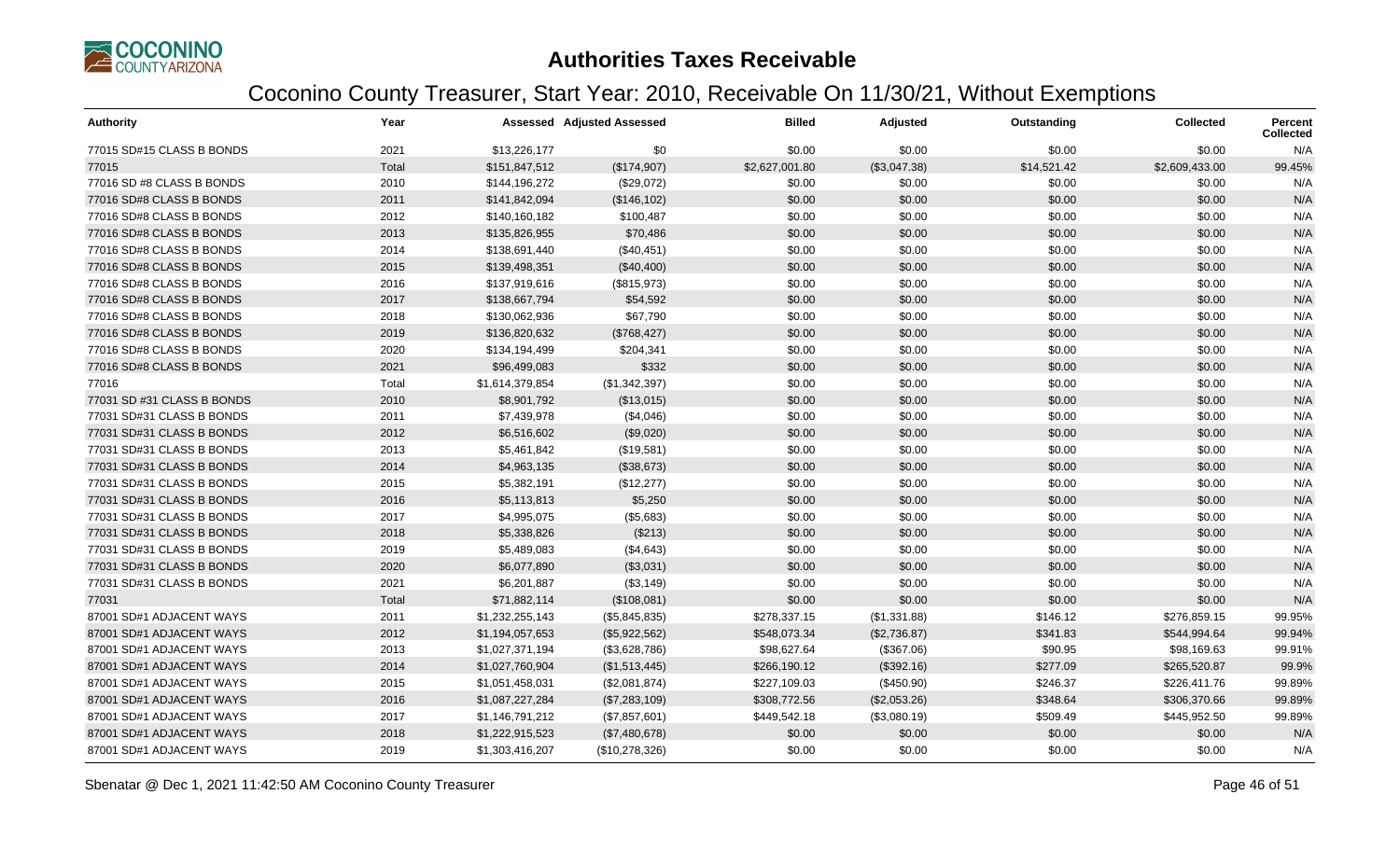

| <b>Authority</b>         | Year  |                  | <b>Assessed Adjusted Assessed</b> | <b>Billed</b>  | Adjusted      | Outstanding  | <b>Collected</b> | <b>Percent</b><br><b>Collected</b> |
|--------------------------|-------|------------------|-----------------------------------|----------------|---------------|--------------|------------------|------------------------------------|
| 87001 SD#1 ADJACENT WAYS | 2020  | \$1,387,094,288  | (\$9,177,256)                     | \$500,741.04   | (\$3,312.98)  | \$2,664.62   | \$494,763.44     | 99.46%                             |
| 87001 SD#1 ADJACENT WAYS | 2021  | \$1,460,828,196  | \$989                             | \$534,663.10   | \$0.36        | \$236,193.42 | \$298,470.04     | 55.82%                             |
| 87001                    | Total | \$13,141,175,635 | (\$61,068,483)                    | \$3,212,056.16 | (\$13,724.94) | \$240,818.53 | \$2,957,512.69   | 92.47%                             |
| 87002 SD#2 ADJACENT WAYS | 2011  | \$118,347,942    | (\$706,400)                       | \$0.00         | \$0.00        | \$0.00       | \$0.00           | N/A                                |
| 87002 SD#2 ADJACENT WAYS | 2012  | \$116,713,314    | (\$1,114,144)                     | \$0.00         | \$0.00        | \$0.00       | \$0.00           | N/A                                |
| 87002 SD#2 ADJACENT WAYS | 2013  | \$110,722,308    | (\$755,809)                       | \$0.00         | \$0.00        | \$0.00       | \$0.00           | N/A                                |
| 87002 SD#2 ADJACENT WAYS | 2014  | \$99,831,742     | (\$109,219)                       | \$0.00         | \$0.00        | \$0.00       | \$0.00           | N/A                                |
| 87002 SD#2 ADJACENT WAYS | 2015  | \$97,849,484     | (\$189,205)                       | \$0.00         | \$0.00        | \$0.00       | \$0.00           | N/A                                |
| 87002 SD#2 ADJACENT WAYS | 2016  | \$98,974,076     | (\$1,278,106)                     | \$0.00         | \$0.00        | \$0.00       | \$0.00           | N/A                                |
| 87002 SD#2 ADJACENT WAYS | 2017  | \$104,758,678    | (\$1,866,053)                     | \$0.00         | \$0.00        | \$0.00       | \$0.00           | N/A                                |
| 87002 SD#2 ADJACENT WAYS | 2018  | \$106,610,737    | (\$1,027,990)                     | \$0.00         | \$0.00        | \$0.00       | \$0.00           | N/A                                |
| 87002 SD#2 ADJACENT WAYS | 2019  | \$110,580,593    | (\$1,703,843)                     | \$0.00         | \$0.00        | \$0.00       | \$0.00           | N/A                                |
| 87002 SD#2 ADJACENT WAYS | 2020  | \$115,447,883    | (\$1,651,446)                     | \$0.00         | \$0.00        | \$0.00       | \$0.00           | N/A                                |
| 87002 SD#2 ADJACENT WAYS | 2021  | \$122,578,926    | \$0                               | \$0.00         | \$0.00        | \$0.00       | \$0.00           | N/A                                |
| 87002                    | Total | \$1,202,415,683  | (\$10,402,215)                    | \$0.00         | \$0.00        | \$0.00       | \$0.00           | N/A                                |
| 87004 SD#4 ADJACENT WAYS | 2011  | \$14,190,230     | \$5,960                           | \$0.00         | \$0.00        | \$0.00       | \$0.00           | N/A                                |
| 87004 SD#4 ADJACENT WAYS | 2012  | \$13,883,646     | (\$52,223)                        | \$0.00         | \$0.00        | \$0.00       | \$0.00           | N/A                                |
| 87004 SD#4 ADJACENT WAYS | 2013  | \$12,985,861     | (\$2,072)                         | \$0.00         | \$0.00        | \$0.00       | \$0.00           | N/A                                |
| 87004 SD#4 ADJACENT WAYS | 2014  | \$13,098,185     | (\$2,759)                         | \$0.00         | \$0.00        | \$0.00       | \$0.00           | N/A                                |
| 87004 SD#4 ADJACENT WAYS | 2015  | \$13,325,860     | \$48,677                          | \$0.00         | \$0.00        | \$0.00       | \$0.00           | N/A                                |
| 87004 SD#4 ADJACENT WAYS | 2016  | \$13,946,318     | \$39,194                          | \$0.00         | \$0.00        | \$0.00       | \$0.00           | N/A                                |
| 87004 SD#4 ADJACENT WAYS | 2017  | \$14,924,240     | \$61,354                          | \$0.00         | \$0.00        | \$0.00       | \$0.00           | N/A                                |
| 87004 SD#4 ADJACENT WAYS | 2018  | \$16,143,676     | \$132,266                         | \$0.00         | \$0.00        | \$0.00       | \$0.00           | N/A                                |
| 87004 SD#4 ADJACENT WAYS | 2019  | \$17,104,730     | \$93,365                          | \$0.00         | \$0.00        | \$0.00       | \$0.00           | N/A                                |
| 87004 SD#4 ADJACENT WAYS | 2020  | \$18,526,495     | (\$24,100)                        | \$0.00         | \$0.00        | \$0.00       | \$0.00           | N/A                                |
| 87004 SD#4 ADJACENT WAYS | 2021  | \$20,047,790     | \$0                               | \$0.00         | \$0.00        | \$0.00       | \$0.00           | N/A                                |
| 87004                    | Total | \$168,177,031    | \$299,662                         | \$0.00         | \$0.00        | \$0.00       | \$0.00           | N/A                                |
| 87005 SD#5 ADJACENT WAYS | 2011  | \$65,822,343     | (\$64,760)                        | \$0.00         | \$0.00        | \$0.00       | \$0.00           | N/A                                |
| 87005 SD#5 ADJACENT WAYS | 2012  | \$61,973,327     | (\$9,155)                         | \$0.00         | \$0.00        | \$0.00       | \$0.00           | N/A                                |
| 87005 SD#5 ADJACENT WAYS | 2013  | \$47,244,590     | (\$9,730)                         | \$0.00         | \$0.00        | \$0.00       | \$0.00           | N/A                                |
| 87005 SD#5 ADJACENT WAYS | 2014  | \$45,608,407     | (\$9,957)                         | \$0.00         | \$0.00        | \$0.00       | \$0.00           | N/A                                |
| 87005 SD#5 ADJACENT WAYS | 2015  | \$47,176,839     | (\$3,123)                         | \$0.00         | \$0.00        | \$0.00       | \$0.00           | N/A                                |
| 87005 SD#5 ADJACENT WAYS | 2016  | \$47,321,207     | (\$58)                            | \$0.00         | \$0.00        | \$0.00       | \$0.00           | N/A                                |
| 87005 SD#5 ADJACENT WAYS | 2017  | \$49,013,826     | \$936                             | \$0.00         | \$0.00        | \$0.00       | \$0.00           | N/A                                |
| 87005 SD#5 ADJACENT WAYS | 2018  | \$50,670,403     | \$2,173                           | \$0.00         | \$0.00        | \$0.00       | \$0.00           | N/A                                |
| 87005 SD#5 ADJACENT WAYS | 2019  | \$52,590,088     | (\$1,383)                         | \$0.00         | \$0.00        | \$0.00       | \$0.00           | N/A                                |
| 87005 SD#5 ADJACENT WAYS | 2020  | \$55,594,820     | \$1,769                           | \$0.00         | \$0.00        | \$0.00       | \$0.00           | N/A                                |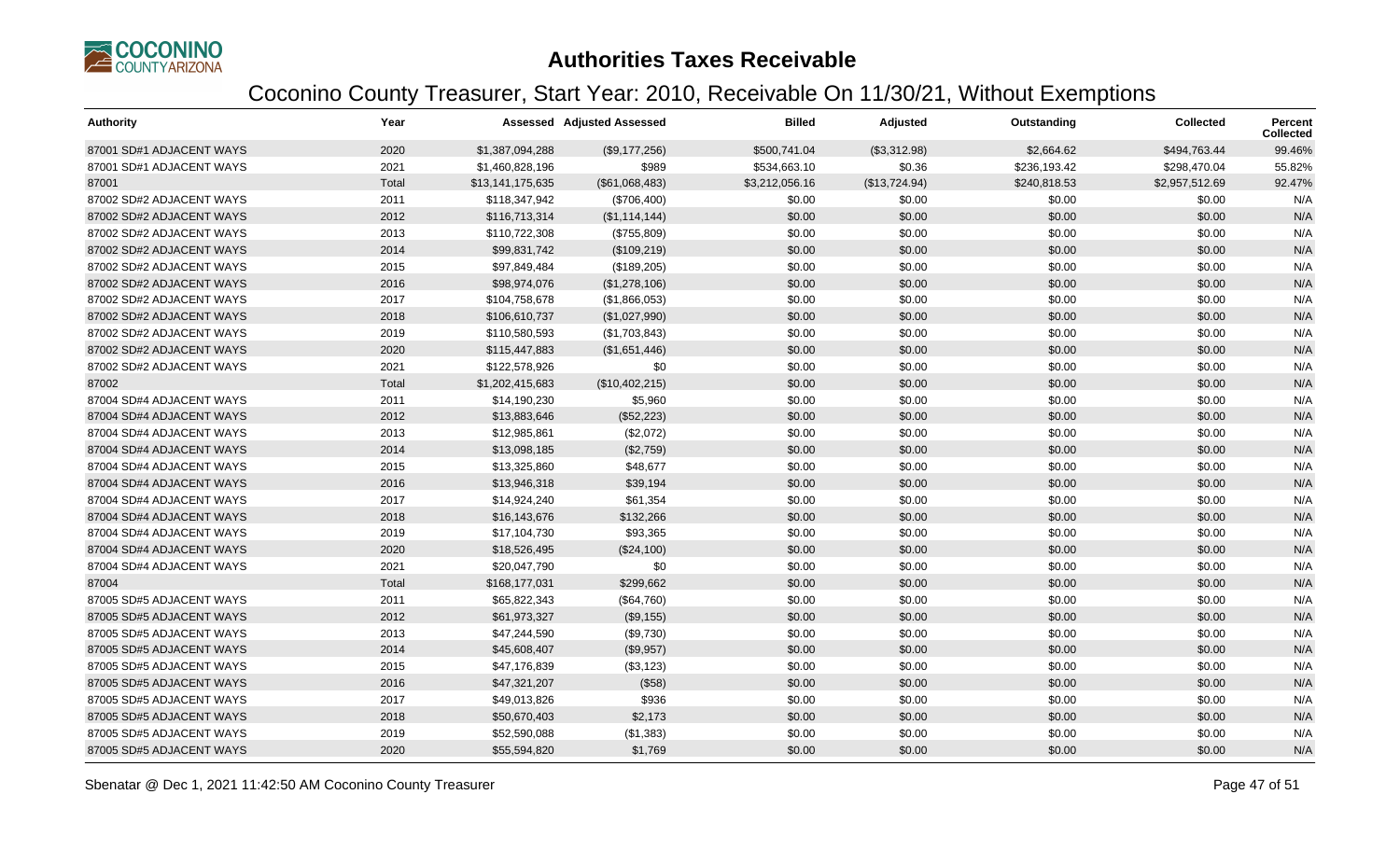

| <b>Authority</b>          | Year  |                 | <b>Assessed Adjusted Assessed</b> | <b>Billed</b> | Adjusted | Outstanding | <b>Collected</b> | <b>Percent</b><br><b>Collected</b> |
|---------------------------|-------|-----------------|-----------------------------------|---------------|----------|-------------|------------------|------------------------------------|
| 87005 SD#5 ADJACENT WAYS  | 2021  | \$58,407,428    | (\$408)                           | \$0.00        | \$0.00   | \$0.00      | \$0.00           | N/A                                |
| 87005                     | Total | \$581,423,278   | (\$93,696)                        | \$0.00        | \$0.00   | \$0.00      | \$0.00           | N/A                                |
| 87006 SD#6 ADJACENT WAYS  | 2011  | \$23,417,707    | (\$36,586)                        | \$0.00        | \$0.00   | \$0.00      | \$0.00           | N/A                                |
| 87006 SD#6 ADJACENT WAYS  | 2012  | \$23,194,589    | (\$12,532)                        | \$0.00        | \$0.00   | \$0.00      | \$0.00           | N/A                                |
| 87006 SD#6 ADJACENT WAYS  | 2013  | \$20,916,388    | (\$1,998)                         | \$0.00        | \$0.00   | \$0.00      | \$0.00           | N/A                                |
| 87006 SD#6 ADJACENT WAYS  | 2014  | \$21,954,524    | (\$12,348)                        | \$0.00        | \$0.00   | \$0.00      | \$0.00           | N/A                                |
| 87006 SD#6 ADJACENT WAYS  | 2015  | \$21,153,598    | (\$79,928)                        | \$0.00        | \$0.00   | \$0.00      | \$0.00           | N/A                                |
| 87006 SD#6 ADJACENT WAYS  | 2016  | \$20,405,963    | \$11,254                          | \$0.00        | \$0.00   | \$0.00      | \$0.00           | N/A                                |
| 87006 SD#6 ADJACENT WAYS  | 2017  | \$19,980,697    | (\$122,813)                       | \$0.00        | \$0.00   | \$0.00      | \$0.00           | N/A                                |
| 87006 SD#6 ADJACENT WAYS  | 2018  | \$20,094,509    | \$4,011                           | \$0.00        | \$0.00   | \$0.00      | \$0.00           | N/A                                |
| 87006 SD#6 ADJACENT WAYS  | 2019  | \$20,096,814    | (\$44,329)                        | \$0.00        | \$0.00   | \$0.00      | \$0.00           | N/A                                |
| 87006 SD#6 ADJACENT WAYS  | 2020  | \$20,426,318    | (\$49,038)                        | \$0.00        | \$0.00   | \$0.00      | \$0.00           | N/A                                |
| 87006 SD#6 ADJACENT WAYS  | 2021  | \$20,733,858    | \$0                               | \$0.00        | \$0.00   | \$0.00      | \$0.00           | N/A                                |
| 87006                     | Total | \$232,374,965   | (\$344,307)                       | \$0.00        | \$0.00   | \$0.00      | \$0.00           | N/A                                |
| 87009 SD#9 ADJACENT WAYS  | 2011  | \$154,402,511   | (\$544, 844)                      | \$0.00        | \$0.00   | \$0.00      | \$0.00           | N/A                                |
| 87009 SD#9 ADJACENT WAYS  | 2012  | \$141,984,528   | (\$245,411)                       | \$0.00        | \$0.00   | \$0.00      | \$0.00           | N/A                                |
| 87009 SD#9 ADJACENT WAYS  | 2013  | \$121,257,830   | (\$811,357)                       | \$0.00        | \$0.00   | \$0.00      | \$0.00           | N/A                                |
| 87009 SD#9 ADJACENT WAYS  | 2014  | \$121,008,718   | (\$26,092)                        | \$0.00        | \$0.00   | \$0.00      | \$0.00           | N/A                                |
| 87009 SD#9 ADJACENT WAYS  | 2015  | \$125,336,268   | (\$33,018)                        | \$0.00        | \$0.00   | \$0.00      | \$0.00           | N/A                                |
| 87009 SD#9 ADJACENT WAYS  | 2016  | \$129,593,920   | \$226,987                         | \$0.00        | \$0.00   | \$0.00      | \$0.00           | N/A                                |
| 87009 SD#9 ADJACENT WAYS  | 2017  | \$136,176,552   | \$233,927                         | \$0.00        | \$0.00   | \$0.00      | \$0.00           | N/A                                |
| 87009 SD#9 ADJACENT WAYS  | 2018  | \$141,260,741   | \$58,562                          | \$0.00        | \$0.00   | \$0.00      | \$0.00           | N/A                                |
| 87009 SD#9 ADJACENT WAYS  | 2019  | \$146,902,924   | \$40,101                          | \$0.00        | \$0.00   | \$0.00      | \$0.00           | N/A                                |
| 87009 SD#9 ADJACENT WAYS  | 2020  | \$153,876,949   | \$29,788                          | \$0.00        | \$0.00   | \$0.00      | \$0.00           | N/A                                |
| 87009 SD#9 ADJACENT WAYS  | 2021  | \$159,673,674   | \$0                               | \$0.00        | \$0.00   | \$0.00      | \$0.00           | N/A                                |
| 87009                     | Total | \$1,531,474,615 | (\$1,071,357)                     | \$0.00        | \$0.00   | \$0.00      | \$0.00           | N/A                                |
| 87010 SD#10 ADJACENT WAYS | 2011  | \$39,755,924    | (\$391,963)                       | \$0.00        | \$0.00   | \$0.00      | \$0.00           | N/A                                |
| 87010 SD#10 ADJACENT WAYS | 2012  | \$39,131,355    | (\$769,436)                       | \$0.00        | \$0.00   | \$0.00      | \$0.00           | N/A                                |
| 87010 SD#10 ADJACENT WAYS | 2013  | \$29,714,736    | (\$445,259)                       | \$0.00        | \$0.00   | \$0.00      | \$0.00           | N/A                                |
| 87010 SD#10 ADJACENT WAYS | 2014  | \$28,347,134    | (\$25,735)                        | \$0.00        | \$0.00   | \$0.00      | \$0.00           | N/A                                |
| 87010 SD#10 ADJACENT WAYS | 2015  | \$28,174,006    | (\$9,685)                         | \$0.00        | \$0.00   | \$0.00      | \$0.00           | N/A                                |
| 87010 SD#10 ADJACENT WAYS | 2016  | \$28,927,286    | (\$995,775)                       | \$0.00        | \$0.00   | \$0.00      | \$0.00           | N/A                                |
| 87010 SD#10 ADJACENT WAYS | 2017  | \$29,887,253    | (\$1,174,345)                     | \$0.00        | \$0.00   | \$0.00      | \$0.00           | N/A                                |
| 87010 SD#10 ADJACENT WAYS | 2018  | \$30,958,869    | (\$640, 415)                      | \$0.00        | \$0.00   | \$0.00      | \$0.00           | N/A                                |
| 87010 SD#10 ADJACENT WAYS | 2019  | \$32,769,112    | (\$1,052,794)                     | \$0.00        | \$0.00   | \$0.00      | \$0.00           | N/A                                |
| 87010 SD#10 ADJACENT WAYS | 2020  | \$34,455,926    | (\$1,079,098)                     | \$0.00        | \$0.00   | \$0.00      | \$0.00           | N/A                                |
| 87010 SD#10 ADJACENT WAYS | 2021  | \$36,180,627    | \$0                               | \$0.00        | \$0.00   | \$0.00      | \$0.00           | N/A                                |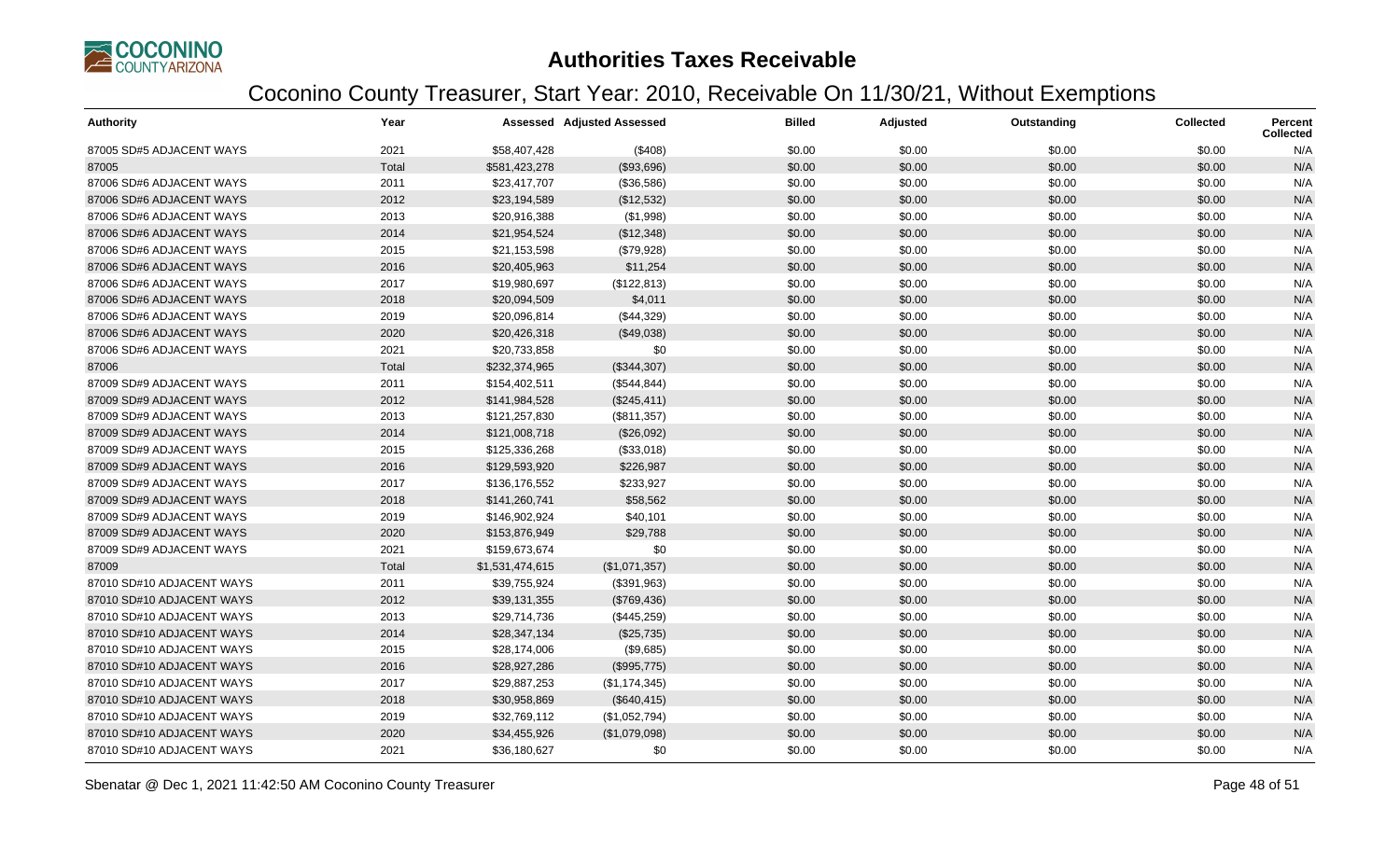

| <b>Authority</b>          | Year  |                 | <b>Assessed Adjusted Assessed</b> | <b>Billed</b> | Adjusted     | Outstanding | Collected    | <b>Percent</b><br><b>Collected</b> |
|---------------------------|-------|-----------------|-----------------------------------|---------------|--------------|-------------|--------------|------------------------------------|
| 87010                     | Total | \$358,302,228   | (\$6,584,505)                     | \$0.00        | \$0.00       | \$0.00      | \$0.00       | N/A                                |
| 87015 SD#15 ADJACENT WAYS | 2011  | \$11,008,145    | (\$14,532)                        | \$0.00        | \$0.00       | \$0.00      | \$0.00       | N/A                                |
| 87015 SD#15 ADJACENT WAYS | 2012  | \$12,007,357    | (\$28,594)                        | \$0.00        | \$0.00       | \$0.00      | \$0.00       | N/A                                |
| 87015 SD#15 ADJACENT WAYS | 2013  | \$11,615,803    | (\$2,514)                         | \$0.00        | \$0.00       | \$0.00      | \$0.00       | N/A                                |
| 87015 SD#15 ADJACENT WAYS | 2014  | \$12,560,784    | (\$30,865)                        | \$0.00        | \$0.00       | \$0.00      | \$0.00       | N/A                                |
| 87015 SD#15 ADJACENT WAYS | 2015  | \$12,907,443    | (\$30,358)                        | \$878,144.98  | (\$2,065.37) | \$2,421.80  | \$873,657.81 | 99.72%                             |
| 87015 SD#15 ADJACENT WAYS | 2016  | \$12,763,111    | (\$11,032)                        | \$0.00        | \$0.00       | \$0.00      | \$0.00       | N/A                                |
| 87015 SD#15 ADJACENT WAYS | 2017  | \$12,883,021    | (\$42,406)                        | \$0.00        | \$0.00       | \$0.00      | \$0.00       | N/A                                |
| 87015 SD#15 ADJACENT WAYS | 2018  | \$12,697,013    | (\$30,141)                        | \$0.00        | \$0.00       | \$0.00      | \$0.00       | N/A                                |
| 87015 SD#15 ADJACENT WAYS | 2019  | \$12,732,945    | \$42,659                          | \$0.00        | \$0.00       | \$0.00      | \$0.00       | N/A                                |
| 87015 SD#15 ADJACENT WAYS | 2020  | \$12,960,317    | (\$9,906)                         | \$0.00        | \$0.00       | \$0.00      | \$0.00       | N/A                                |
| 87015 SD#15 ADJACENT WAYS | 2021  | \$12,483,466    | \$0                               | \$0.00        | \$0.00       | \$0.00      | \$0.00       | N/A                                |
| 87015                     | Total | \$136,619,405   | (\$157,689)                       | \$878,144.98  | (\$2,065.37) | \$2,421.80  | \$873,657.81 | 99.72%                             |
| 87016 SD#8 ADJACENT WAYS  | 2011  | \$141,045,296   | (\$144,901)                       | \$41,043.42   | (\$45.02)    | \$44.40     | \$40,954.00  | 99.89%                             |
| 87016 SD#8 ADJACENT WAYS  | 2012  | \$139,651,977   | \$104,072                         | \$0.00        | \$0.00       | \$0.00      | \$0.00       | N/A                                |
| 87016 SD#8 ADJACENT WAYS  | 2013  | \$135,087,422   | \$76,885                          | \$0.00        | \$0.00       | \$0.00      | \$0.00       | N/A                                |
| 87016 SD#8 ADJACENT WAYS  | 2014  | \$137,560,652   | (\$38,990)                        | \$40,167.72   | (\$11.47)    | \$48.03     | \$40,108.22  | 99.88%                             |
| 87016 SD#8 ADJACENT WAYS  | 2015  | \$137,043,431   | (\$37,309)                        | \$38,646.24   | (\$10.52)    | \$49.04     | \$38,586.68  | 99.87%                             |
| 87016 SD#8 ADJACENT WAYS  | 2016  | \$135,458,164   | (\$356,748)                       | \$40,231.07   | (\$105.95)   | \$58.70     | \$40,066.42  | 99.85%                             |
| 87016 SD#8 ADJACENT WAYS  | 2017  | \$136,218,620   | \$60,980                          | \$40,184.49   | \$17.99      | \$69.10     | \$40,133.38  | 99.83%                             |
| 87016 SD#8 ADJACENT WAYS  | 2018  | \$126,971,184   | \$68,583                          | \$34,028.27   | \$18.38      | \$76.22     | \$33,970.43  | 99.78%                             |
| 87016 SD#8 ADJACENT WAYS  | 2019  | \$132,159,301   | (\$767,206)                       | \$0.00        | \$0.00       | \$0.00      | \$0.00       | N/A                                |
| 87016 SD#8 ADJACENT WAYS  | 2020  | \$128,539,242   | \$204,668                         | \$69,154.12   | \$110.11     | \$1,670.22  | \$67,594.01  | 97.59%                             |
| 87016 SD#8 ADJACENT WAYS  | 2021  | \$88,507,904    | \$332                             | \$48,856.36   | \$0.18       | \$21,282.92 | \$27,573.62  | 56.44%                             |
| 87016                     | Total | \$1,438,243,193 | (\$829,634)                       | \$352,311.69  | (\$26.30)    | \$23,298.63 | \$328,986.76 | 93.39%                             |
| 87031 SD#31 ADJACENT WAYS | 2011  | \$7,280,697     | (\$4,046)                         | \$0.00        | \$0.00       | \$0.00      | \$0.00       | N/A                                |
| 87031 SD#31 ADJACENT WAYS | 2012  | \$6,437,016     | (\$8,937)                         | \$0.00        | \$0.00       | \$0.00      | \$0.00       | N/A                                |
| 87031 SD#31 ADJACENT WAYS | 2013  | \$5,389,602     | (\$16,776)                        | \$0.00        | \$0.00       | \$0.00      | \$0.00       | N/A                                |
| 87031 SD#31 ADJACENT WAYS | 2014  | \$4,919,166     | (\$37,721)                        | \$0.00        | \$0.00       | \$0.00      | \$0.00       | N/A                                |
| 87031 SD#31 ADJACENT WAYS | 2015  | \$4,894,885     | (\$9,828)                         | \$0.00        | \$0.00       | \$0.00      | \$0.00       | N/A                                |
| 87031 SD#31 ADJACENT WAYS | 2016  | \$4,798,245     | \$6,472                           | \$0.00        | \$0.00       | \$0.00      | \$0.00       | N/A                                |
| 87031 SD#31 ADJACENT WAYS | 2017  | \$4,869,449     | (\$4,591)                         | \$0.00        | \$0.00       | \$0.00      | \$0.00       | N/A                                |
| 87031 SD#31 ADJACENT WAYS | 2018  | \$4,904,233     | \$861                             | \$0.00        | \$0.00       | \$0.00      | \$0.00       | N/A                                |
| 87031 SD#31 ADJACENT WAYS | 2019  | \$5,029,857     | (\$4,615)                         | \$0.00        | \$0.00       | \$0.00      | \$0.00       | N/A                                |
| 87031 SD#31 ADJACENT WAYS | 2020  | \$5,301,527     | (\$3,031)                         | \$0.00        | \$0.00       | \$0.00      | \$0.00       | N/A                                |
| 87031 SD#31 ADJACENT WAYS | 2021  | \$5,575,789     | (\$3,205)                         | \$0.00        | \$0.00       | \$0.00      | \$0.00       | N/A                                |
| 87031                     | Total | \$59,400,466    | (\$85,417)                        | \$0.00        | \$0.00       | \$0.00      | \$0.00       | N/A                                |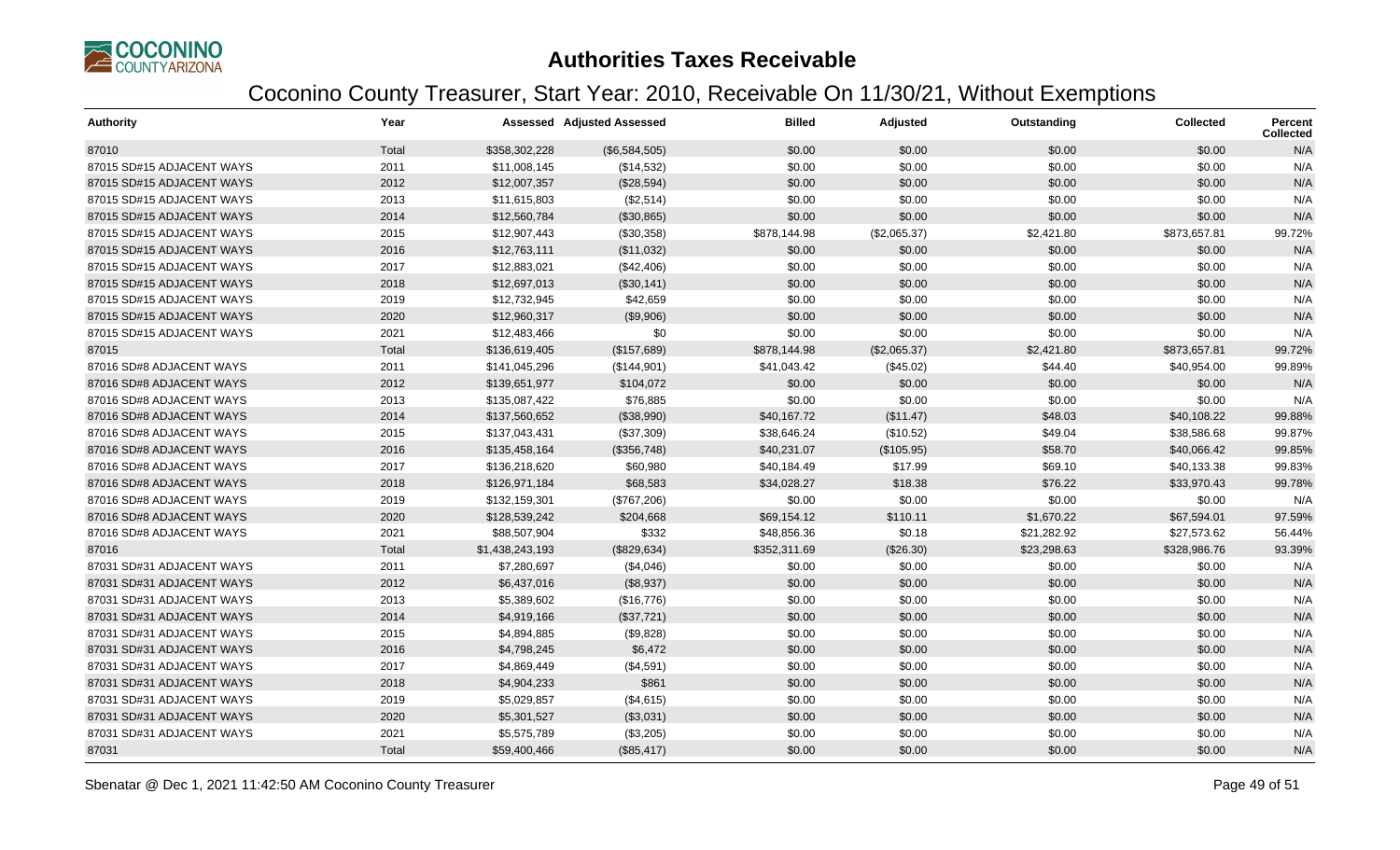

| <b>Authority</b>   | Year  |                   | Assessed Adjusted Assessed | <b>Billed</b>      | Adjusted         | Outstanding     | Collected          | Percent<br><b>Collected</b> |
|--------------------|-------|-------------------|----------------------------|--------------------|------------------|-----------------|--------------------|-----------------------------|
| rounding           | 2010  | \$0               | \$0                        | \$0.04             | \$0.06           | \$0.01          | \$0.09             | 90%                         |
| rounding           | 2011  | \$0               | \$0                        | (\$0.09)           | \$0.05           | (\$0.07)        | \$0.03             | $-75%$                      |
| rounding           | 2012  | \$0               | \$0                        | \$0.01             | (\$0.03)         | \$0.00          | (\$0.02)           | 100%                        |
| rounding           | 2013  | $\$0$             | \$0                        | \$0.01             | (\$0.07)         | \$0.03          | (\$0.09)           | 150%                        |
| rounding           | 2014  | \$0               | \$0                        | (\$0.03)           | \$0.05           | \$0.09          | (\$0.07)           | $-350%$                     |
| rounding           | 2015  | \$0               | \$0                        | \$0.00             | \$0.03           | \$0.12          | (\$0.09)           | $-300%$                     |
| rounding           | 2016  | $\$0$             | \$0                        | \$0.06             | \$0.01           | (\$0.01)        | \$0.08             | 114.29%                     |
| rounding           | 2017  | \$0               | \$0                        | (\$0.03)           | \$0.06           | (\$0.07)        | \$0.10             | 333.33%                     |
| rounding           | 2018  | \$0               | \$0                        | \$0.03             | \$0.03           | \$0.07          | (\$0.01)           | $-16.67%$                   |
| rounding           | 2019  | \$0               | \$0                        | \$0.12             | \$0.00           | (\$0.03)        | \$0.15             | 125%                        |
| rounding           | 2020  | \$0               | \$0                        | \$0.06             | \$0.04           | \$0.01          | \$0.09             | 90%                         |
| rounding           | 2021  | \$0               | \$0                        | \$0.01             | (\$0.04)         | \$0.17          | (\$0.20)           | 666.67%                     |
| rounding           | Total | \$0               | \$0                        | \$0.19             | \$0.19           | \$0.32          | \$0.06             | 15.79%                      |
| <b>Total Tax</b>   | 2010  | \$34,184,996,842  | (\$235,605,898)            | \$138,588,687.42   | (\$873,204.76)   | \$37,487.30     | \$137,677,995.36   | 99.97%                      |
| <b>Total Tax</b>   | 2011  | \$32,756,065,501  | (\$135,454,010)            | \$139,131,654.78   | (\$596,079.53)   | \$108,542.97    | \$138,427,032.28   | 99.92%                      |
| <b>Total Tax</b>   | 2012  | \$31,453,289,453  | (\$136,622,533)            | \$139,920,768.04   | (\$633,419.27)   | \$126,763.53    | \$139,160,585.24   | 99.91%                      |
| <b>Total Tax</b>   | 2013  | \$27,382,403,094  | (\$97,650,520)             | \$132,979,690.36   | (\$549, 842.82)  | \$167,469.19    | \$132,262,378.35   | 99.87%                      |
| <b>Total Tax</b>   | 2014  | \$27,316,822,933  | (\$32,864,735)             | \$133,425,771.55   | (\$167,445.13)   | \$177,448.41    | \$133,080,878.01   | 99.87%                      |
| <b>Total Tax</b>   | 2015  | \$28,389,973,285  | (\$47,443,764)             | \$138,693,006.67   | (\$228, 291.09)  | \$196,890.33    | \$138,267,825.25   | 99.86%                      |
| <b>Total Tax</b>   | 2016  | \$29,544,071,532  | (\$195, 245, 902)          | \$142,788,626.80   | (\$803, 897.09)  | \$207,324.01    | \$141,777,405.70   | 99.85%                      |
| <b>Total Tax</b>   | 2017  | \$31,620,949,445  | (\$182, 244, 663)          | \$145,791,934.34   | (\$835,960.66)   | \$219,947.53    | \$144,736,026.15   | 99.85%                      |
| <b>Total Tax</b>   | 2018  | \$35,217,914,989  | (\$164,096,323)            | \$152,440,663.74   | (\$728,611.11)   | \$254,279.80    | \$151,457,772.83   | 99.83%                      |
| <b>Total Tax</b>   | 2019  | \$38,883,146,616  | (\$248,743,728)            | \$158,037,406.14   | (\$1,076,465.86) | \$277,580.85    | \$156,683,359.43   | 99.82%                      |
| <b>Total Tax</b>   | 2020  | \$40,219,071,219  | (\$207,697,811)            | \$162,618,869.76   | (\$908,797.56)   | \$1,425,956.60  | \$160,284,115.60   | 99.12%                      |
| <b>Total Tax</b>   | 2021  | \$41,773,351,028  | (\$39,947)                 | \$165,938,753.34   | (\$358.08)       | \$72,615,091.07 | \$93,323,304.19    | 56.24%                      |
| <b>Total Tax</b>   | Total | \$398,742,055,937 | (\$1,683,709,834)          | \$1,750,355,832.94 | (\$7,402,372.96) | \$75,814,781.59 | \$1,667,138,678.39 | 95.65%                      |
|                    |       |                   |                            |                    |                  |                 |                    |                             |
| <b>Grand Total</b> | 2010  | \$34,184,996,842  | (\$235,605,898)            | \$138,602,787.60   | (\$873,204.76)   | \$37,487.30     | \$137,692,095.54   | 99.97%                      |
| <b>Grand Total</b> | 2011  | \$32,756,065,501  | (\$135,454,010)            | \$139,146,354.94   | (\$596,079.53)   | \$108,542.97    | \$138,441,732.44   | 99.92%                      |
| <b>Grand Total</b> | 2012  | \$31,453,289,453  | (\$136,622,533)            | \$139,936,368.14   | (\$633,419.27)   | \$126,763.53    | \$139,176,185.34   | 99.91%                      |
| <b>Grand Total</b> | 2013  | \$27,382,403,094  | (\$97,650,520)             | \$132,991,090.44   | (\$549, 842.82)  | \$167,469.19    | \$132,273,778.43   | 99.87%                      |
| <b>Grand Total</b> | 2014  | \$27,316,822,933  | (\$32,864,735)             | \$133,590,873.87   | (\$167,445.13)   | \$177,448.41    | \$133,245,980.33   | 99.87%                      |
| <b>Grand Total</b> | 2015  | \$28,389,973,285  | (\$47,443,764)             | \$138,857,972.99   | (\$228, 291.09)  | \$196,890.33    | \$138,432,791.57   | 99.86%                      |
| <b>Grand Total</b> | 2016  | \$29,544,071,532  | (\$195, 245, 902)          | \$142,958,133.12   | (\$803, 897.09)  | \$207,324.01    | \$141,946,912.02   | 99.85%                      |
| <b>Grand Total</b> | 2017  | \$31,620,949,445  | (\$182, 244, 663)          | \$145,961,541.66   | (\$835,960.66)   | \$219,947.53    | \$144,905,633.47   | 99.85%                      |
| <b>Grand Total</b> | 2018  | \$35,217,914,989  | (\$164,096,323)            | \$152,629,594.02   | (\$728,611.11)   | \$254,279.80    | \$151,646,703.11   | 99.83%                      |
| <b>Grand Total</b> | 2019  | \$38,883,146,616  | (\$248,743,728)            | \$158,233,936.48   | (\$1,076,465.86) | \$277,580.85    | \$156,879,889.77   | 99.82%                      |